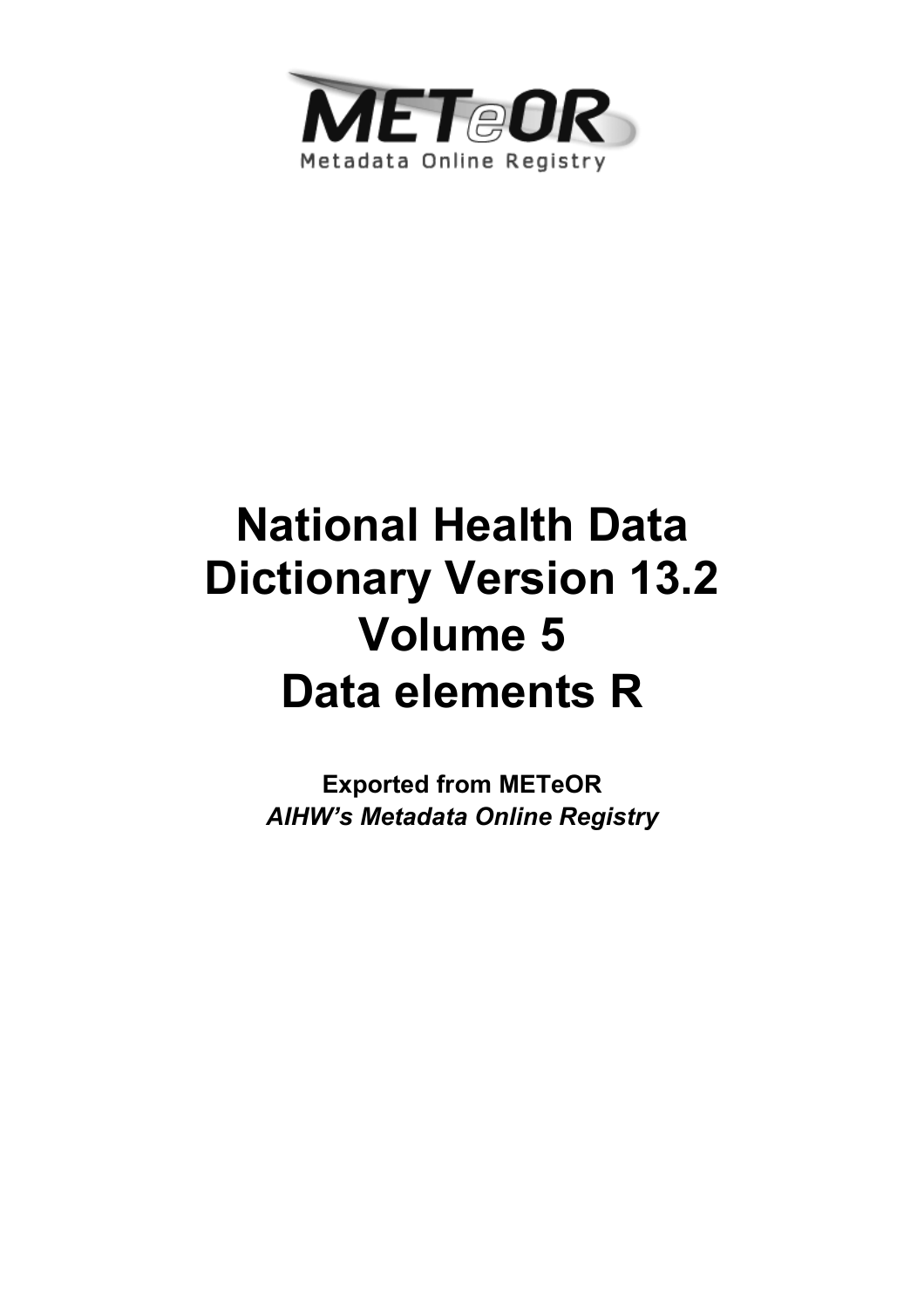#### © Australian Institute of Health and Welfare 2007

This work is copyright. Apart from any use as permitted under the *Copyright Act 1968*, no part may be reproduced without prior written permission from the Australian Institute of Health and Welfare. Requests and enquiries concerning reproduction and rights should be directed to the Head, Business Promotion and Media, Australian Institute of Health and Welfare, GPO Box 570, Canberra ACT 2601.

Any enquiries about or comments on this publication should be directed to:

National Data Development and Standards Unit Australian Institute of Health and Welfare GPO Box 570 Canberra ACT 2601 Email: datadevelopment@aihw.gov.au Phone: (02) 6244 1222 Fax: (02) 6244 1166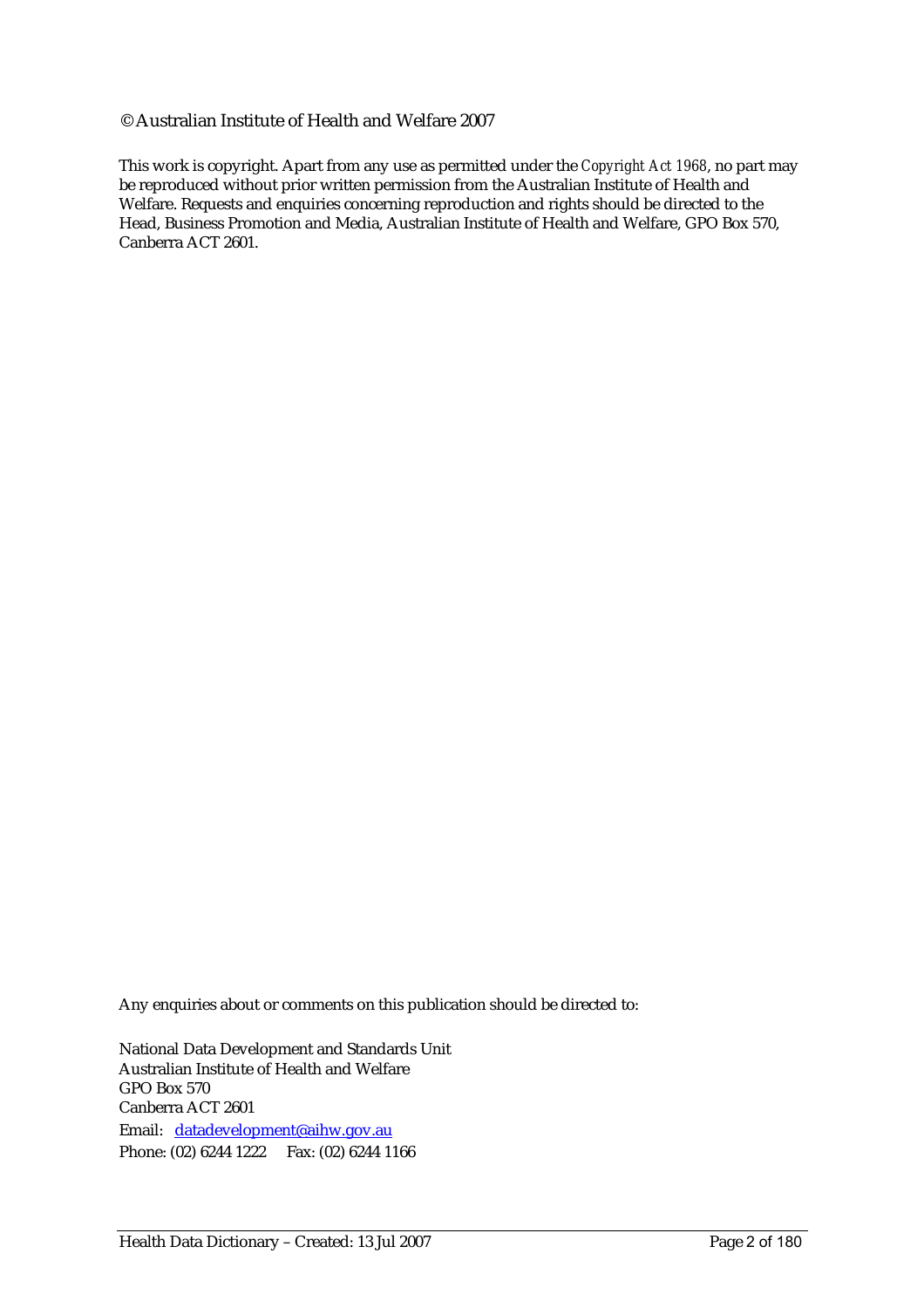# List of metadata items

| Recurrent expenditure (indirect health care)- (public health and monitoring services22    |  |
|-------------------------------------------------------------------------------------------|--|
|                                                                                           |  |
| Recurrent expenditure (indirect health care)-central and statewide support services 26    |  |
|                                                                                           |  |
|                                                                                           |  |
|                                                                                           |  |
|                                                                                           |  |
| Recurrent expenditure (salaries and wages)—administrative and clerical staff 38           |  |
|                                                                                           |  |
| Recurrent expenditure (salaries and wages)—consultant psychiatrists and psychiatrists  43 |  |
|                                                                                           |  |
| Recurrent expenditure (salaries and wages)-diagnostic and health professionals47          |  |
|                                                                                           |  |
|                                                                                           |  |
|                                                                                           |  |
| Recurrent expenditure (salaries and wages)-other diagnostic and health professionals 57   |  |
|                                                                                           |  |
|                                                                                           |  |
| Recurrent expenditure (salaries and wages)-psychiatry registrars and trainees63           |  |
|                                                                                           |  |
|                                                                                           |  |
|                                                                                           |  |
|                                                                                           |  |
|                                                                                           |  |
|                                                                                           |  |
|                                                                                           |  |
|                                                                                           |  |
|                                                                                           |  |
|                                                                                           |  |
|                                                                                           |  |
|                                                                                           |  |
|                                                                                           |  |
|                                                                                           |  |
|                                                                                           |  |
|                                                                                           |  |
|                                                                                           |  |
| Recurrent expenditure—non-salary operating costs (excluding depreciation) 100             |  |
|                                                                                           |  |
|                                                                                           |  |
|                                                                                           |  |
|                                                                                           |  |
|                                                                                           |  |
|                                                                                           |  |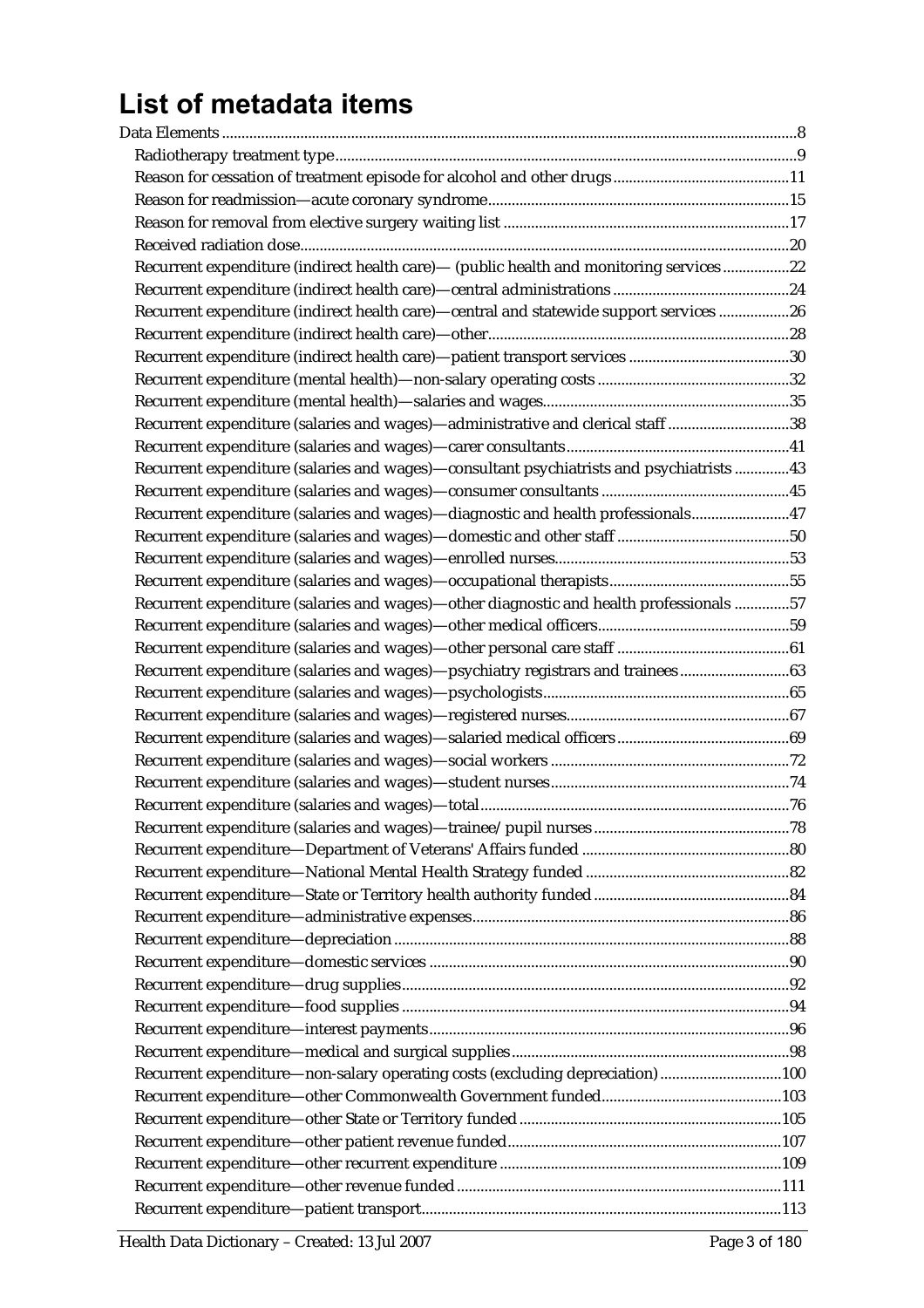| Referral destination to further care (from specialised mental health residential care)128 |  |  |
|-------------------------------------------------------------------------------------------|--|--|
|                                                                                           |  |  |
|                                                                                           |  |  |
|                                                                                           |  |  |
|                                                                                           |  |  |
|                                                                                           |  |  |
|                                                                                           |  |  |
|                                                                                           |  |  |
|                                                                                           |  |  |
|                                                                                           |  |  |
|                                                                                           |  |  |
|                                                                                           |  |  |
|                                                                                           |  |  |
|                                                                                           |  |  |
|                                                                                           |  |  |
|                                                                                           |  |  |
| Residual expenditure (mental health service)—other indirect expenditure 159               |  |  |
| Residual expenditure (mental health service)-patient transport services161                |  |  |
|                                                                                           |  |  |
|                                                                                           |  |  |
|                                                                                           |  |  |
|                                                                                           |  |  |
|                                                                                           |  |  |
|                                                                                           |  |  |
|                                                                                           |  |  |
|                                                                                           |  |  |
|                                                                                           |  |  |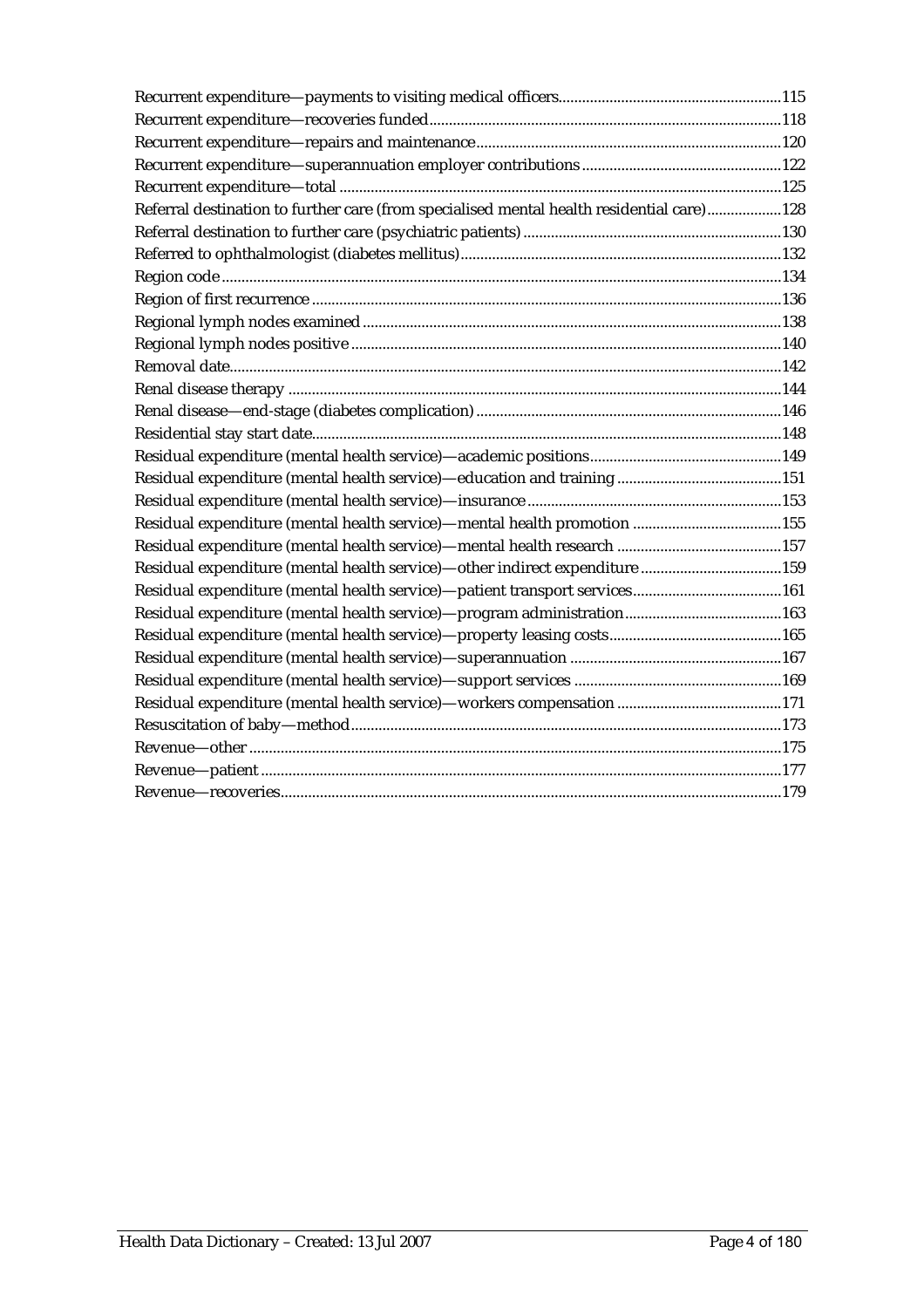# **Data Element Technical Names**

| Elective surgery waiting list episode—reason for removal from a waiting list, code N 17               |  |
|-------------------------------------------------------------------------------------------------------|--|
| Elective surgery waiting list episode—waiting list removal date, DDMMYYYY 142                         |  |
| Episode of admitted patient care (mental health care)—referral destination, code N130                 |  |
| Episode of residential care (mental health care)-referral destination, code N 128                     |  |
| Episode of treatment for alcohol and other drugs-cessation reason, code N[N] 11                       |  |
| Establishment (community mental health)—recurrent expenditure (non-salary operating costs)            |  |
|                                                                                                       |  |
| Establishment (mental health)-recurrent expenditure (non-salary operating costs) (financial year),    |  |
|                                                                                                       |  |
| Establishment (mental health)—recurrent expenditure (total salaries and wages) (financial year),      |  |
| Establishment-recurrent expenditure (administrative expenses) (financial year), total Australian      |  |
| Establishment-recurrent expenditure (Department of Veterans' Affairs funded), total Australian        |  |
| Establishment—recurrent expenditure (depreciation) (financial year), total Australian currency        |  |
| Establishment-recurrent expenditure (domestic services) (financial year), total Australian currency   |  |
| Establishment-recurrent expenditure (drug supplies) (financial year), total Australian currency       |  |
| Establishment—recurrent expenditure (financial year), total Australian currency N[N(8)] 125           |  |
| Establishment-recurrent expenditure (food supplies) (financial year), total Australian currency       |  |
| Establishment—recurrent expenditure (indirect health care) (central administrations) (financial       |  |
| Establishment-recurrent expenditure (indirect health care) (central and statewide support             |  |
| Establishment-recurrent expenditure (indirect health care) (other) (financial year), total Australian |  |
| Establishment—recurrent expenditure (indirect health care) (patient transport services) (financial    |  |
| Establishment—recurrent expenditure (indirect health care) (public health and monitoring services)    |  |
| Establishment-recurrent expenditure (interest payments) (financial year), total Australian            |  |
| Establishment-recurrent expenditure (medical and surgical supplies) (financial year), total           |  |
| Establishment-recurrent expenditure (National Mental Health Strategy funded), total Australian        |  |
| Establishment-recurrent expenditure (other Commonwealth Government funded expenditure),               |  |
| Establishment-recurrent expenditure (other patient revenue funded expenditure), total Australian      |  |
| Establishment—recurrent expenditure (other recurrent expenditure) (financial year), total             |  |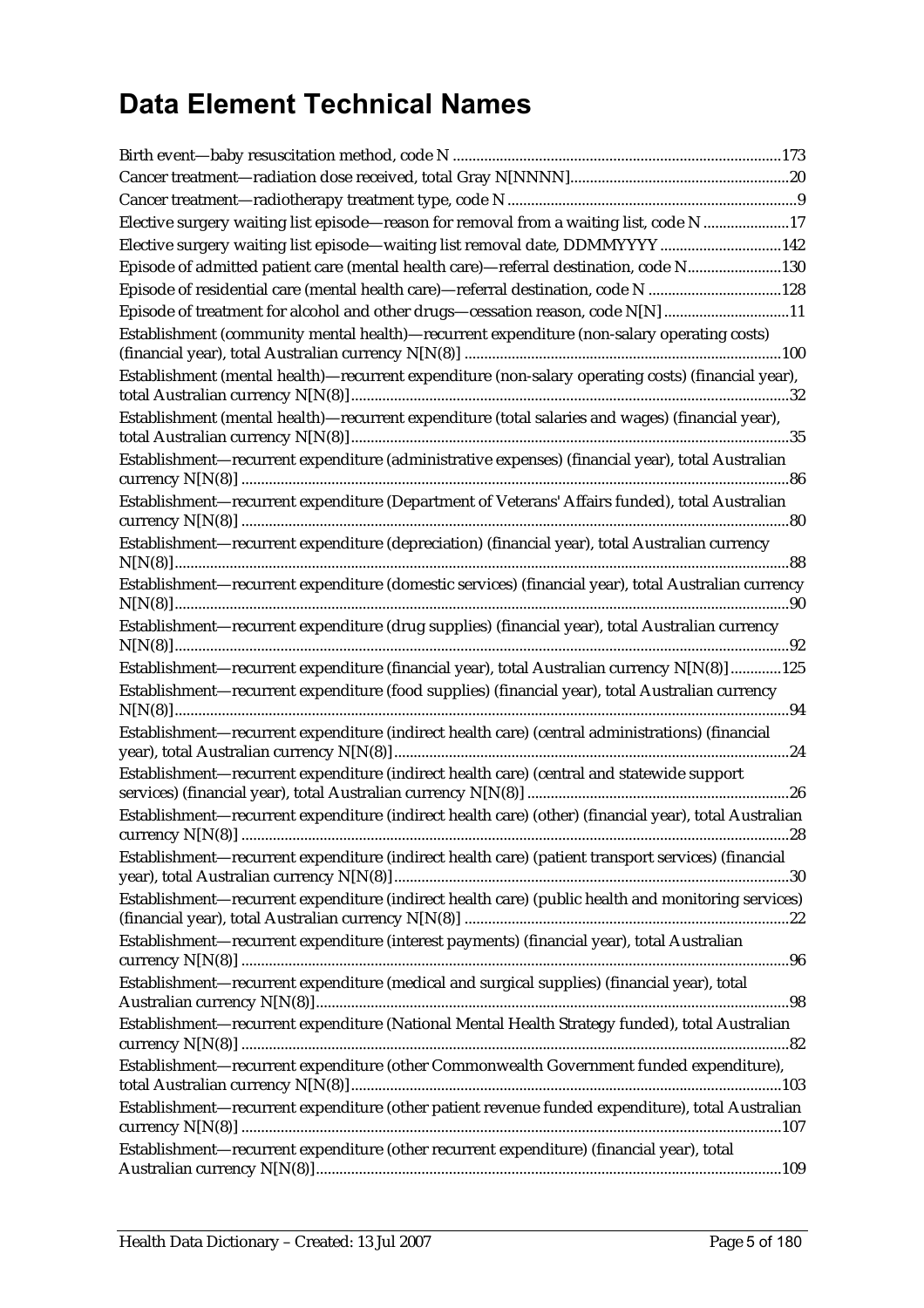| Establishment—recurrent expenditure (other revenue funded expenditure), total Australian                                                                                                          |
|---------------------------------------------------------------------------------------------------------------------------------------------------------------------------------------------------|
| Establishment-recurrent expenditure (other state or territory funded expenditure), total Australian                                                                                               |
| Establishment-recurrent expenditure (patient transport cost) (financial year), total Australian                                                                                                   |
| Establishment-recurrent expenditure (recoveries funded expenditure), total Australian currency                                                                                                    |
| Establishment-recurrent expenditure (repairs and maintenance) (financial year), total Australian                                                                                                  |
| Establishment—recurrent expenditure (salaries and wages) (administrative and clerical staff)                                                                                                      |
| Establishment-recurrent expenditure (salaries and wages) (carer consultants) (financial year), total                                                                                              |
| Establishment-recurrent expenditure (salaries and wages) (consultant psychiatrists and                                                                                                            |
| Establishment-recurrent expenditure (salaries and wages) (consumer consultants) (financial year),                                                                                                 |
| Establishment-recurrent expenditure (salaries and wages) (diagnostic and health professionals)                                                                                                    |
| Establishment-recurrent expenditure (salaries and wages) (domestic and other staff) (financial                                                                                                    |
| Establishment-recurrent expenditure (salaries and wages) (enrolled nurses) (financial year), total<br>Establishment-recurrent expenditure (salaries and wages) (financial year), total Australian |
| Establishment-recurrent expenditure (salaries and wages) (occupational therapists) (financial                                                                                                     |
| Establishment-recurrent expenditure (salaries and wages) (other diagnostic and health                                                                                                             |
| Establishment-recurrent expenditure (salaries and wages) (other medical officers) (financial year),                                                                                               |
| Establishment—recurrent expenditure (salaries and wages) (other personal care staff) (financial                                                                                                   |
| Establishment—recurrent expenditure (salaries and wages) (psychiatry registrars and                                                                                                               |
| Establishment—recurrent expenditure (salaries and wages) (psychologists) (financial year), total                                                                                                  |
| Establishment-recurrent expenditure (salaries and wages) (registered nurses) (financial year), total                                                                                              |
| Establishment—recurrent expenditure (salaries and wages) (salaried medical officers) (financial                                                                                                   |
| Establishment—recurrent expenditure (salaries and wages) (social workers) (financial year), total                                                                                                 |
| Establishment-recurrent expenditure (salaries and wages) (student nurses) (financial year), total                                                                                                 |
| Establishment—recurrent expenditure (salaries and wages) (trainee/pupil nurses) (financial year),                                                                                                 |
| Establishment—recurrent expenditure (state or territory health authority funded), total Australian                                                                                                |
| Establishment—recurrent expenditure (superannuation employer contributions) (financial year),                                                                                                     |
| Establishment-recurrent expenditure (visiting medical officer payments) (financial year), total                                                                                                   |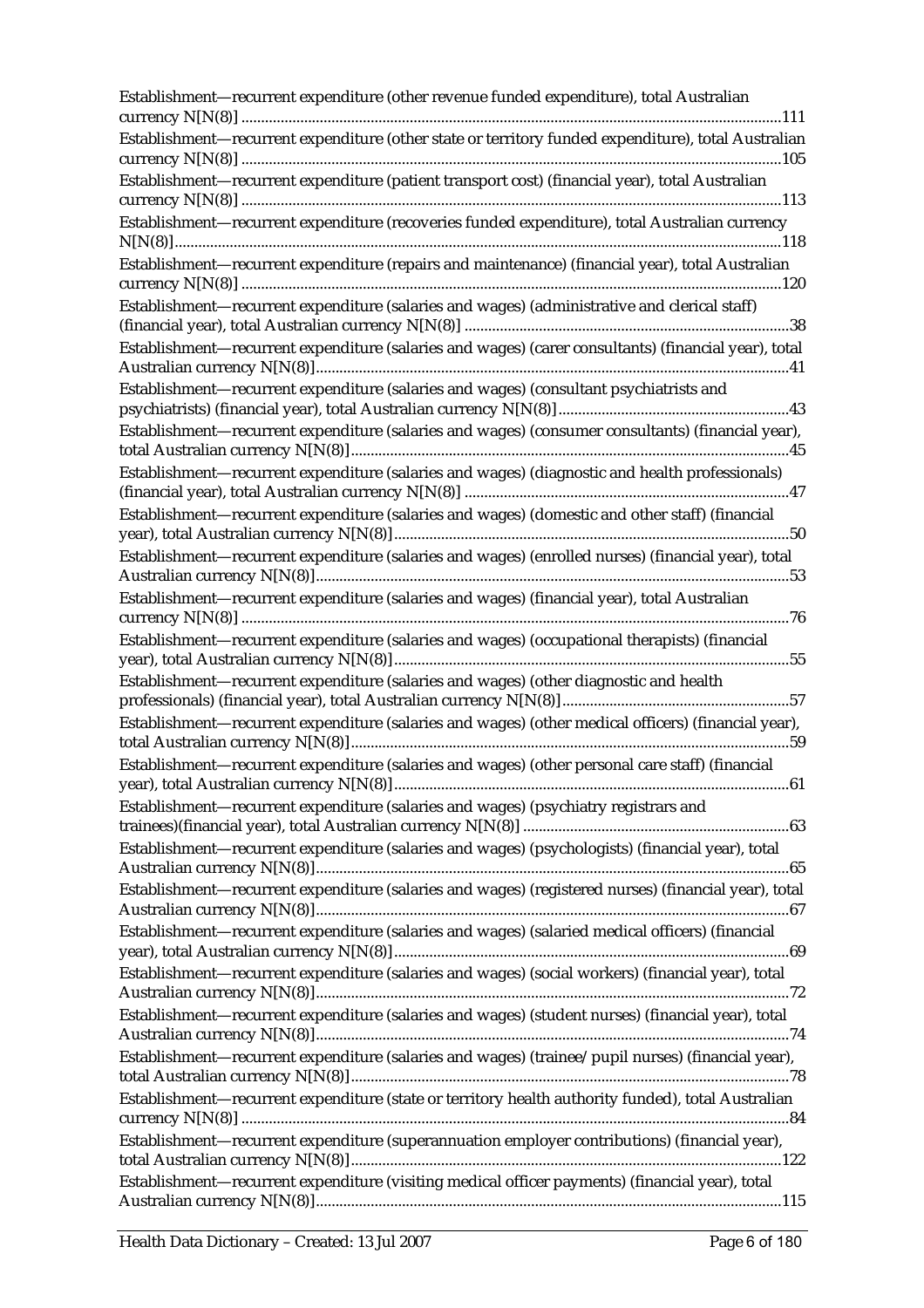| Establishment-revenue (other revenue) (financial year), total Australian currency N[N(8)] 175      |
|----------------------------------------------------------------------------------------------------|
| Establishment—revenue (patient) (financial year), total Australian currency N[N(8)] 177            |
| Establishment—revenue (recoveries) (financial year), total Australian currency N[N(8)] 179         |
|                                                                                                    |
| Person with cancer—number of regional lymph nodes examined, total N[N] 138                         |
|                                                                                                    |
|                                                                                                    |
| Person-reason for readmission following acute coronary syndrome episode, code N[N]15               |
|                                                                                                    |
|                                                                                                    |
|                                                                                                    |
| Specialised mental health service-residual expenditure (academic positions), total Australian      |
| Specialised mental health service-residual expenditure (education and training), total Australian  |
| Specialised mental health service-residual expenditure (insurance), total Australian currency      |
| Specialised mental health service-residual expenditure (mental health promotion), total Australian |
| Specialised mental health service-residual expenditure (mental health research), total Australian  |
| Specialised mental health service-residual expenditure (other indirect expenditure), total         |
| Specialised mental health service-residual expenditure (patient transport services), total         |
| Specialised mental health service-residual expenditure (program administration), total Australian  |
| Specialised mental health service-residual expenditure (property leasing costs), total Australian  |
| Specialised mental health service-residual expenditure (superannuation), total Australian          |
| Specialised mental health service-residual expenditure (support services), total Australian        |
| Specialised mental health service-residual expenditure (workers compensation), total Australian    |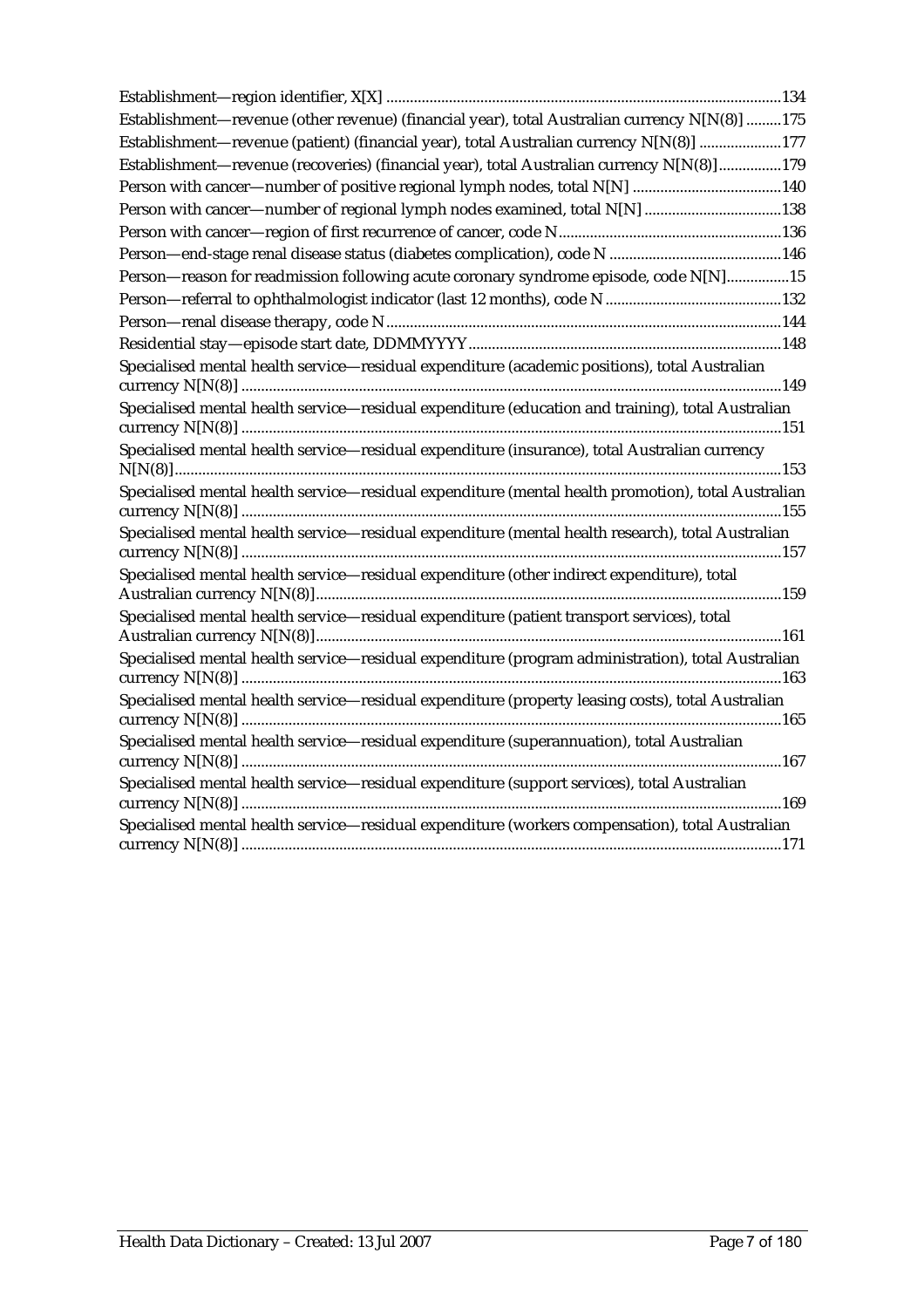# **Data Elements**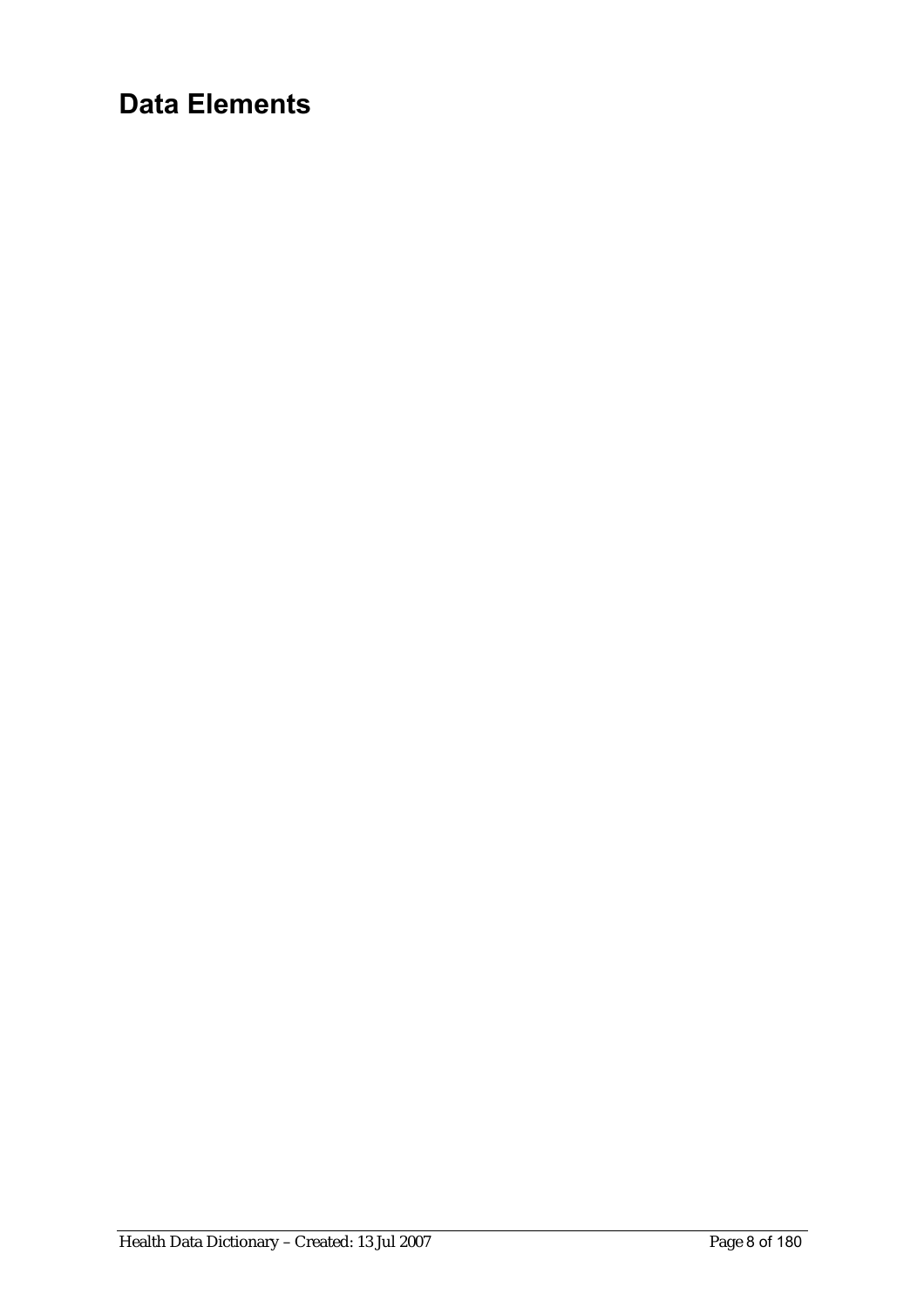# **Radiotherapy treatment type**

### **Identifying and definitional attributes**

| Metadata item type:         | Data Element                                                                                        |
|-----------------------------|-----------------------------------------------------------------------------------------------------|
| Technical name:             | Cancer treatment—radiotherapy treatment type, code N                                                |
| <b>METeOR</b> identifier:   | 291438                                                                                              |
| <b>Registration status:</b> | NHIG, Standard 13/06/2004                                                                           |
| Definition:                 | The type of radiation therapy used in initial treatment of the<br>cancer, as represented by a code. |

### **Data element concept attributes**

| Data element concept: | Cancer treatment—radiotherapy treatment type                              |
|-----------------------|---------------------------------------------------------------------------|
| Definition:           | The type of radiation therapy used in initial treatment of the<br>cancer. |
| Object class:         | <b>Cancer treatment</b>                                                   |
| <b>Property:</b>      | Radiotherapy treatment type                                               |

### **Value domain attributes**

### **Representational attributes**

| <b>Representation class:</b> | Code             |                                                            |
|------------------------------|------------------|------------------------------------------------------------|
| Data type:                   | Number           |                                                            |
| Format:                      | N                |                                                            |
| Permissible values:          | Value            | <b>Meaning</b>                                             |
|                              | 1                | External radiotherapy treatment given                      |
|                              | $\boldsymbol{2}$ | Brachytherapy (radioactive implants)                       |
|                              | 3                | Unsealed radioisotopes                                     |
| Supplementary values:        | 0                | No radiotherapy treatment given                            |
|                              | 9                | Radiotherapy was administered but method<br>was not stated |

### **Data element attributes**

### **Collection and usage attributes**

| Collection methods: | If codes 1,2,3 or 9 are used, the amount of radiation received<br>should also be collected.                 |
|---------------------|-------------------------------------------------------------------------------------------------------------|
|                     | Most external beam radiotherapy is delivered on an outpatient<br>basis.                                     |
|                     | CODE 2 Brachytherapy (radioactive implants)<br>This code is likely to be listed as a procedure for admitted |
|                     | patients.                                                                                                   |

| Submitting organisation: | <b>National Cancer Control Initiative</b>            |
|--------------------------|------------------------------------------------------|
| Origin:                  | Commission on Cancer, American College of Surgeons   |
|                          | New South Wales Health Department                    |
| Reference documents:     | Commission on Cancer, Standards of the Commission on |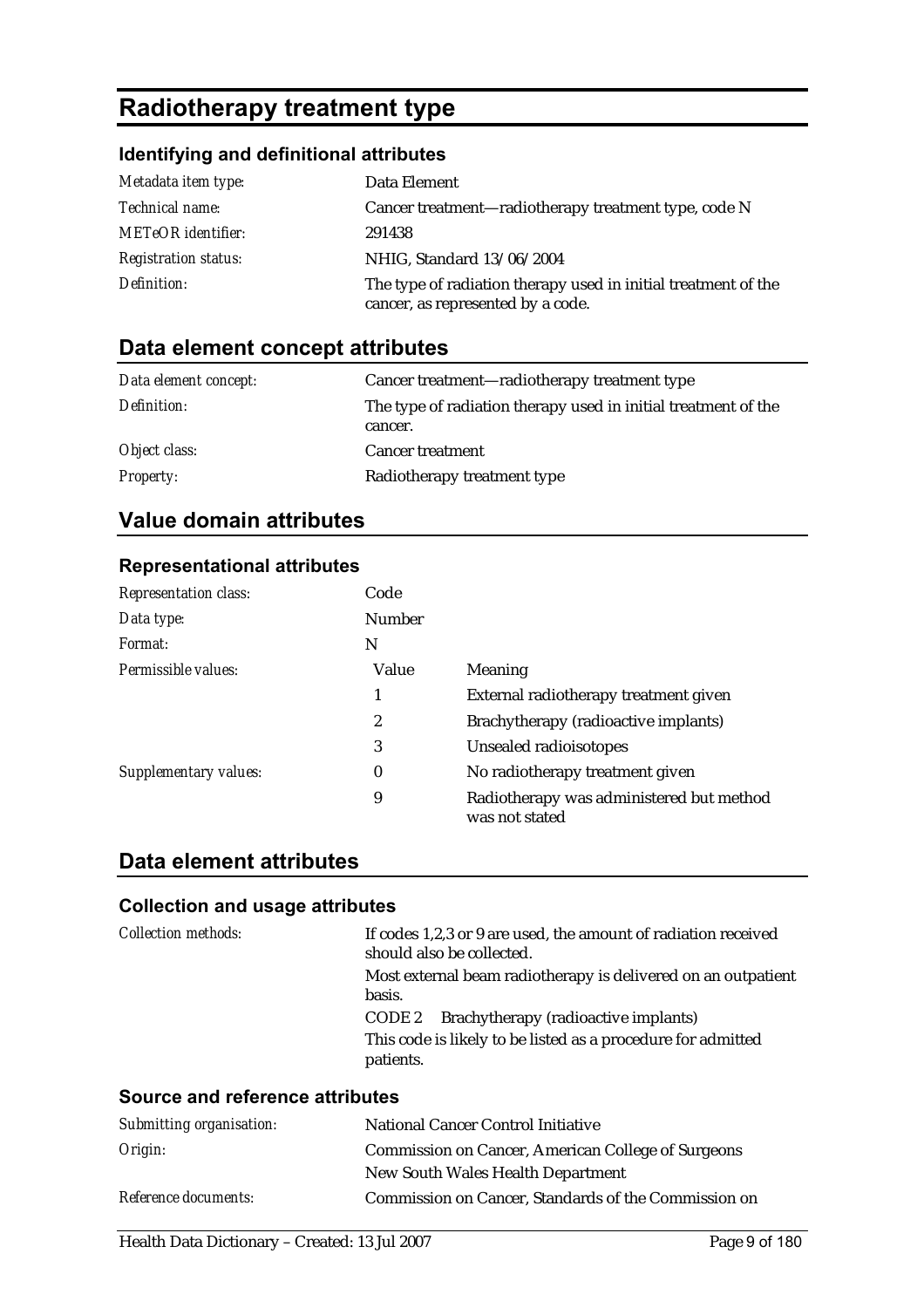Cancer Registry Operations and Data Standards (ROADS) Volume II<sup>(1998)</sup> Public Health Division NSW Clinical Cancer Data Collection for Outcomes and Quality. Data Dictionary Version 1 Sydney NSW Health Dept (2001)

### **Relational attributes**

| Related metadata references:                         | See also Cancer treatment-radiation dose received, total Gray<br>N[NNNN] NHIG, Standard 13/06/2004                          |
|------------------------------------------------------|-----------------------------------------------------------------------------------------------------------------------------|
|                                                      | Supersedes Radiotherapy treatment type, version 1, DE,<br>NHDD, NHIMG, Superseded 01/03/2005                                |
| <b>Implementation in Data Set</b><br>Specifications: | Cancer (clinical) DSS NHIG, Superseded 07/12/2005<br>Cancer (clinical) DSS NHIG, Standard 07/12/2005                        |
|                                                      | Information specific to this data set:<br>This metadata item is collected for the analysis of outcome<br>by treatment type. |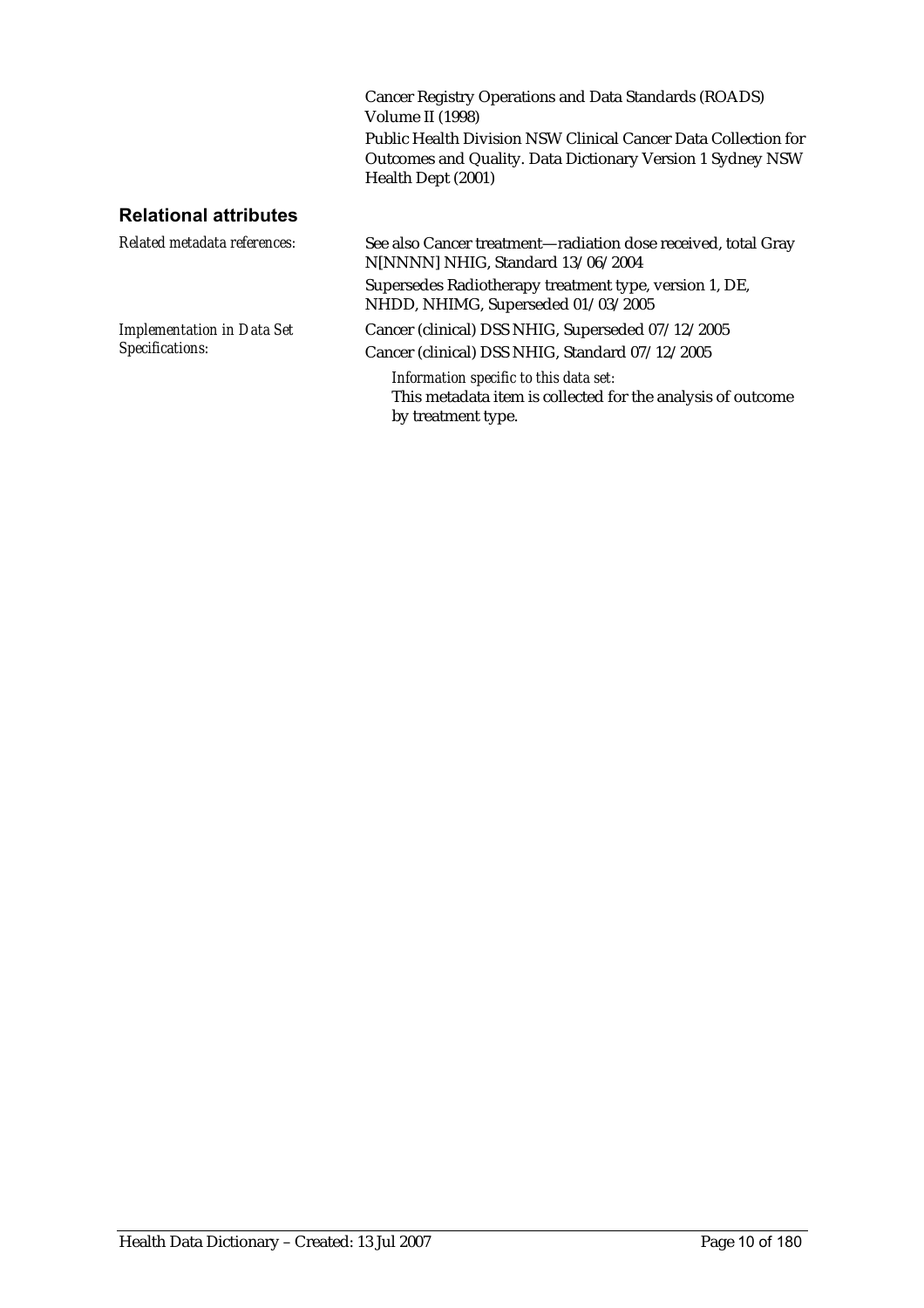# **Reason for cessation of treatment episode for alcohol and other drugs**

| Identifying and definitional attributes                                                                                                            |  |  |
|----------------------------------------------------------------------------------------------------------------------------------------------------|--|--|
| Data Element                                                                                                                                       |  |  |
| Episode of treatment for alcohol and other drugs—cessation<br>reason, code N[N]                                                                    |  |  |
| 270011                                                                                                                                             |  |  |
| NHIG, Standard 01/03/2005                                                                                                                          |  |  |
| The reason for the client ceasing to receive a treatment episode<br>from an alcohol and other drug treatment service, as<br>represented by a code. |  |  |
|                                                                                                                                                    |  |  |

# **Data element concept attributes**

| Data element concept: | Episode of treatment for alcohol and other drugs—cessation<br>reason                                                  |
|-----------------------|-----------------------------------------------------------------------------------------------------------------------|
| Definition:           | The reason for the client ceasing to receive a treatment episode<br>from an alcohol and other drug treatment service. |
| Context:              | Alcohol and other drug treatment services                                                                             |
| Object class:         | Episode of treatment for alcohol and other drugs                                                                      |
| <b>Property:</b>      | <b>Cessation reason</b>                                                                                               |

## **Value domain attributes**

| <b>Representation class:</b> | Code             |                                                             |
|------------------------------|------------------|-------------------------------------------------------------|
| Data type:                   | Number           |                                                             |
| Format:                      | N[N]             |                                                             |
| Maximum character length:    | $\boldsymbol{2}$ |                                                             |
| Permissible values:          | Value            | Meaning                                                     |
|                              | 1                | <b>Treatment completed</b>                                  |
|                              | $\boldsymbol{2}$ | Change in main treatment type                               |
|                              | 3                | Change in the delivery setting                              |
|                              | 4                | Change in the principal drug of concern                     |
|                              | 5                | Transferred to another service provider                     |
|                              | 6                | Ceased to participate against advice                        |
|                              | 7                | Ceased to participate without notice                        |
|                              | 8                | Ceased to participate involuntary (non-<br>compliance)      |
|                              | 9                | Ceased to participate at expiation                          |
|                              | 10               | Ceased to participate by mutual agreement                   |
|                              | 11               | Drug court and /or sanctioned by court<br>diversion service |
|                              | 12               | Imprisoned, other than drug court sanctioned                |
|                              | 13               | Died                                                        |
|                              | 98               | Other                                                       |

### **Representational attributes**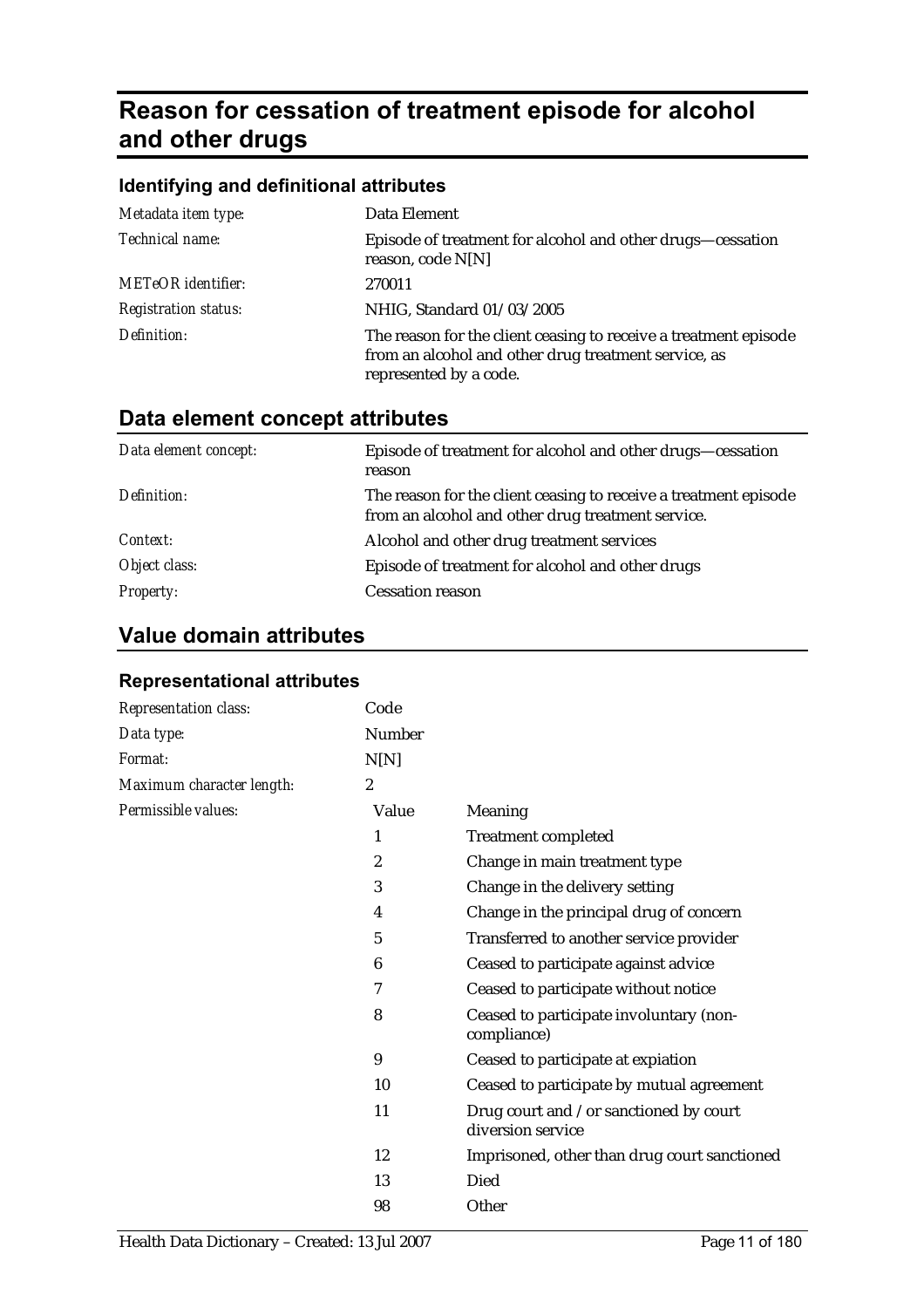| oonecuon and usage allinules |                                                                                                                                                                                                                                                                                                                                                                                                       |
|------------------------------|-------------------------------------------------------------------------------------------------------------------------------------------------------------------------------------------------------------------------------------------------------------------------------------------------------------------------------------------------------------------------------------------------------|
| Guide for use:               | To be collected on cessation of a treatment episode. Codes 1 to<br>12 listed above are set out as follows to enable a clearer picture<br>of which codes are to be used for what purpose:                                                                                                                                                                                                              |
|                              | Treatment completed as planned:                                                                                                                                                                                                                                                                                                                                                                       |
|                              | CODE <sub>1</sub><br><b>Treatment completed</b>                                                                                                                                                                                                                                                                                                                                                       |
|                              | Client ceased to participate:                                                                                                                                                                                                                                                                                                                                                                         |
|                              | CODE <sub>6</sub><br>Ceased to participate against advice                                                                                                                                                                                                                                                                                                                                             |
|                              | CODE 7<br>Ceased to participate without notice                                                                                                                                                                                                                                                                                                                                                        |
|                              | CODE 8<br>Ceased to participate involuntary (non-compliance)                                                                                                                                                                                                                                                                                                                                          |
|                              | CODE <sub>9</sub>                                                                                                                                                                                                                                                                                                                                                                                     |
|                              | Ceased to participate at expiation                                                                                                                                                                                                                                                                                                                                                                    |
|                              | Ceased to participate at expiation:                                                                                                                                                                                                                                                                                                                                                                   |
|                              | Drug court and /or sanctioned by court diversion<br>CODE 11<br>service                                                                                                                                                                                                                                                                                                                                |
|                              | CODE 12                                                                                                                                                                                                                                                                                                                                                                                               |
|                              | Imprisoned, other than drug court sanctioned                                                                                                                                                                                                                                                                                                                                                          |
|                              | Treatment not completed (other):                                                                                                                                                                                                                                                                                                                                                                      |
|                              | CODE 2<br>Change in main treatment type                                                                                                                                                                                                                                                                                                                                                               |
|                              | CODE <sub>3</sub><br>Change in the delivery setting                                                                                                                                                                                                                                                                                                                                                   |
|                              | CODE 4<br>Change in the principal drug of concern                                                                                                                                                                                                                                                                                                                                                     |
|                              | CODE <sub>5</sub><br>Transferred to another service provider                                                                                                                                                                                                                                                                                                                                          |
|                              | Treatment ceased by mutual agreement:                                                                                                                                                                                                                                                                                                                                                                 |
|                              | CODE 10 Ceased to participate by mutual agreement                                                                                                                                                                                                                                                                                                                                                     |
|                              | CODE <sub>1</sub><br><b>Treatment completed</b>                                                                                                                                                                                                                                                                                                                                                       |
|                              | This code is to be used when all of the immediate goals of the<br>treatment have been completed as planned. Includes situations<br>where the client, after completing this treatment, either does not<br>commence any new treatment, commences a new treatment<br>episode with a different main treatment or principal drug, or is<br>referred to a different service provider for further treatment. |
|                              | CODE 2<br>Change in main treatment type                                                                                                                                                                                                                                                                                                                                                               |
|                              | A treatment episode will end if, prior to the completion of the<br>existing treatment, there is a change in the main treatment type<br>for alcohol and other drugs. See also Code 10.                                                                                                                                                                                                                 |
|                              | Change in the delivery setting<br>CODE 3                                                                                                                                                                                                                                                                                                                                                              |
|                              | A treatment episode may end if, prior to the completion of the<br>existing treatment, there is a change in the treatment delivery<br>setting for alcohol and other drugs. See also Code 10 and the<br>Guide for use section in metadata item Episode of treatment for<br>alcohol and other drugs.                                                                                                     |
|                              | Change in the principal drug of concern<br>CODE 4                                                                                                                                                                                                                                                                                                                                                     |
|                              | A treatment episode will end if, prior to the completion of the<br>existing treatment, there is a change in the principal drug of<br>concern. See also Code 10.                                                                                                                                                                                                                                       |
|                              | CODE <sub>5</sub><br>Transferred to another service provider                                                                                                                                                                                                                                                                                                                                          |
|                              | This code includes situations where the service provider is no                                                                                                                                                                                                                                                                                                                                        |
|                              | longer the most appropriate and the client is<br>transferred/referred to another service. For example, transfers<br>could occur for clients between non-residential and residential                                                                                                                                                                                                                   |
|                              | services or between residential services and a hospital. Excludes<br>situations where the original treatment was completed before                                                                                                                                                                                                                                                                     |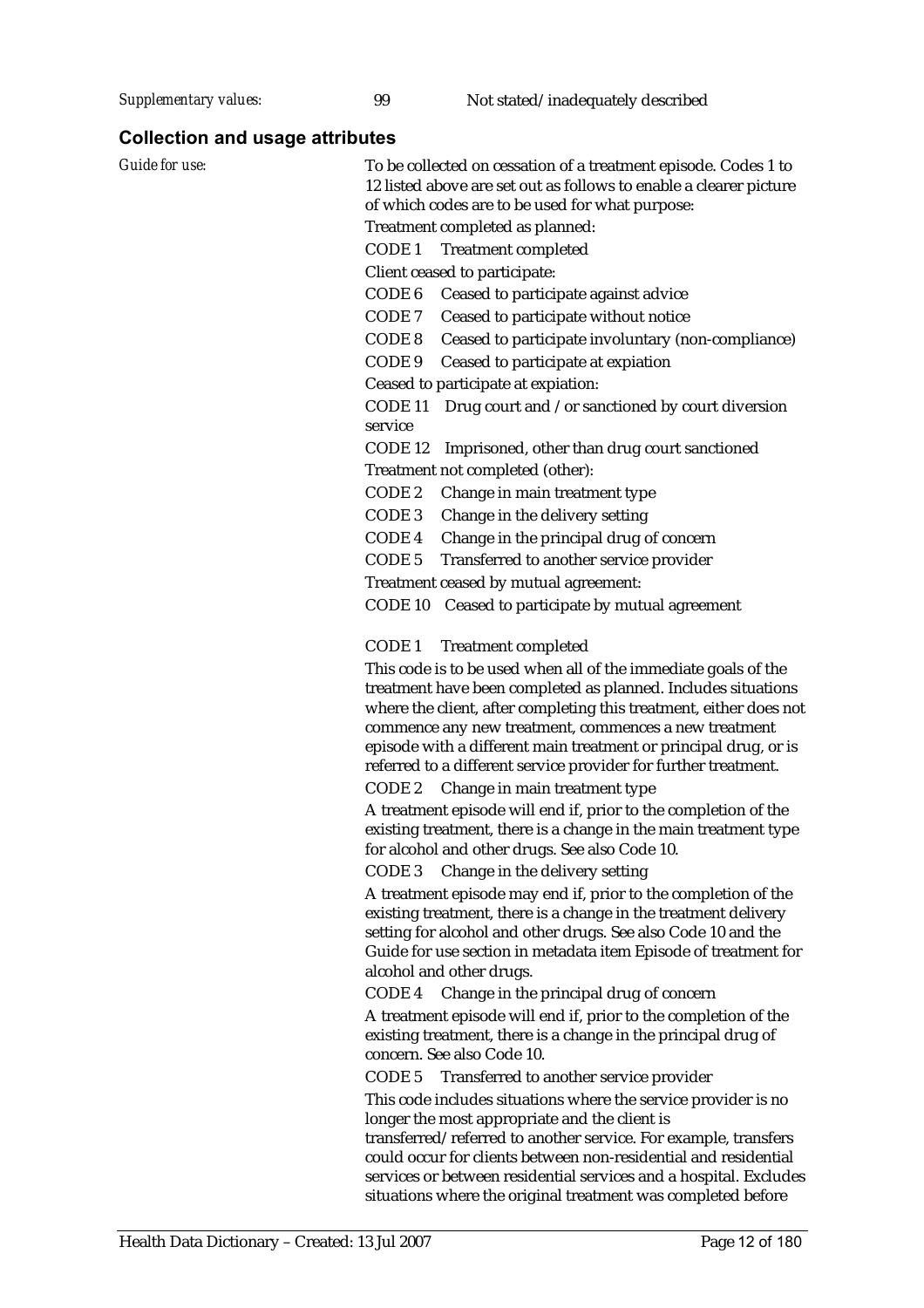the client transferred to a different provider for other treatment (use Code 1).

CODE 6 Ceased to participate against advice

This code refers to situations where the service provider is aware of the client's intention to stop participating in treatment, and the client ceases despite advice from staff that such action is against the client's best interest.

CODE 7 Ceased to participate without notice

This code refers to situations where the client ceased to receive treatment without notifying the service provider of their intention to no longer participate.

CODE 8 Ceased to participate involuntary (non-compliance) This code refers to situations where the client's participation has been ceased by the service provider due to non-compliance with the rules or conditions of the program.

CODE 9 Ceased to participate at expiation

This code refers to situations where the client has fulfilled their obligation to satisfy expiation requirements (e.g. participate in a treatment program to avoid having a criminal conviction being recorded against them) as part of a police or court diversion scheme and chooses not to continue with further treatment.

CODE 10 Ceased to participate by mutual agreement

This code refers to situations where the client ceases participation by mutual agreement with the service provider even though the treatment plan has not been completed. This may include situations where the client has moved out of the area. Only to be used when Code 2, 3 or 4 is not applicable. CODE 11 Drug court and/or sanctioned by court diversion

service This code applies to drug court and/or court diversion service clients who are sanctioned back into jail for non-compliance with the program.

CODE 12 Imprisoned, other than drug court sanctioned This code applies to clients who are imprisoned for reasons other than Code 11.

### **Data element attributes**

| Comments:                                            | Given the levels of attrition within alcohol and other drug<br>treatment programs, it is important to identify the range of<br>different reasons for ceasing treatment with a service. |  |
|------------------------------------------------------|----------------------------------------------------------------------------------------------------------------------------------------------------------------------------------------|--|
| Source and reference attributes                      |                                                                                                                                                                                        |  |
| Submitting organisation:                             | Intergovernmental Committee on Drugs National Minimum<br>Data Set Working Group                                                                                                        |  |
| <b>Relational attributes</b>                         |                                                                                                                                                                                        |  |
| Related metadata references:                         | Supersedes Reason for cessation of treatment episode for<br>alcohol and other drugs, version 2, DE, NHDD, NHIMG,<br>Superseded 01/03/2005                                              |  |
| <b>Implementation in Data Set</b><br>Specifications: | Alcohol and other drug treatment services NMDS NHIG,<br>Superseded 21/03/2006                                                                                                          |  |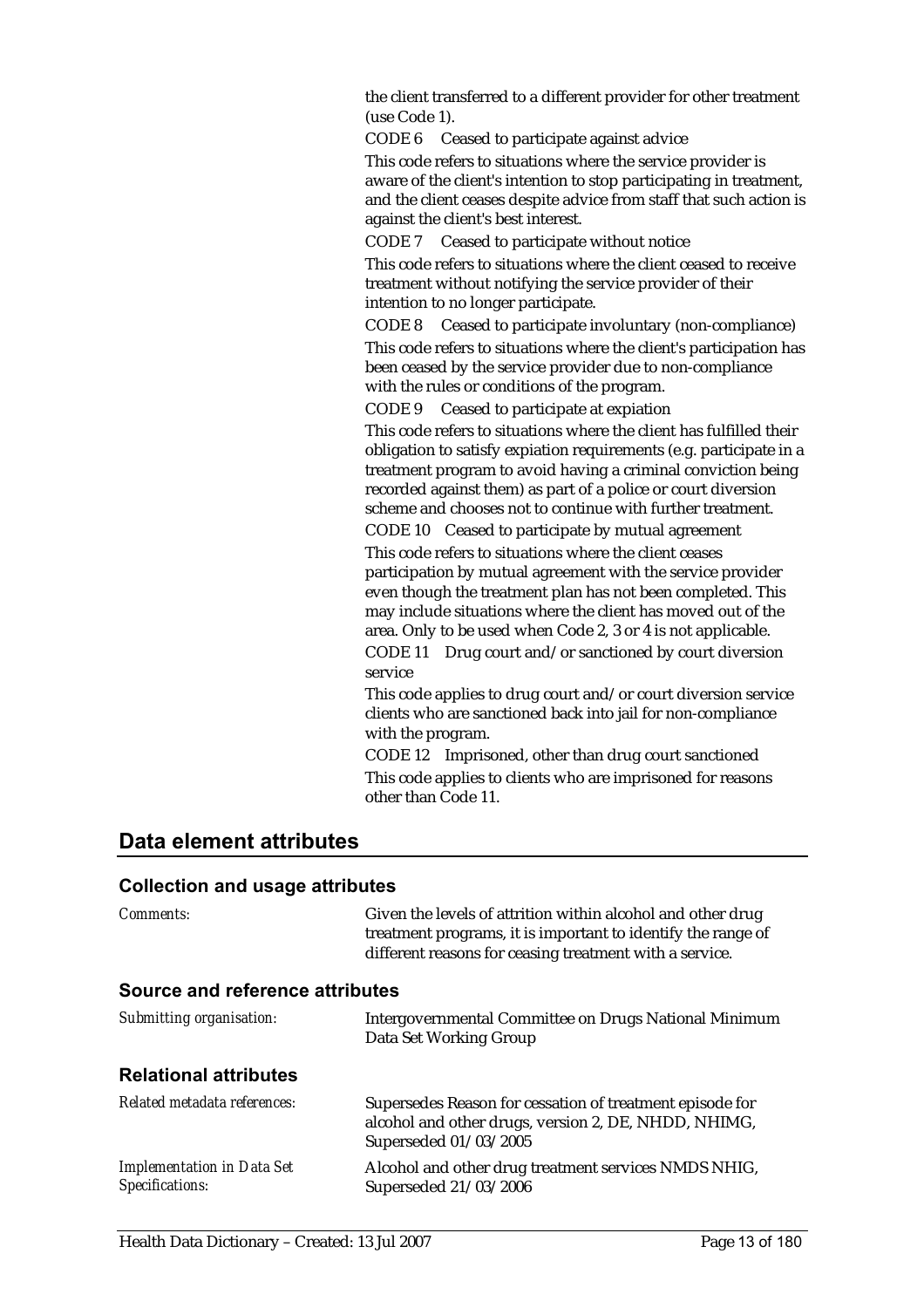*Implementation start date:* 01/07/2005

*Implementation end date:* 30/06/2006

Alcohol and other drug treatment services NMDS NHIG, Superseded 23/10/2006

*Implementation start date:* 01/07/2006

*Implementation end date:* 30/06/2007

Alcohol and other drug treatment services NMDS 2007-2008 NHIG, Standard 23/10/2006

*Implementation start date:* 01/07/2007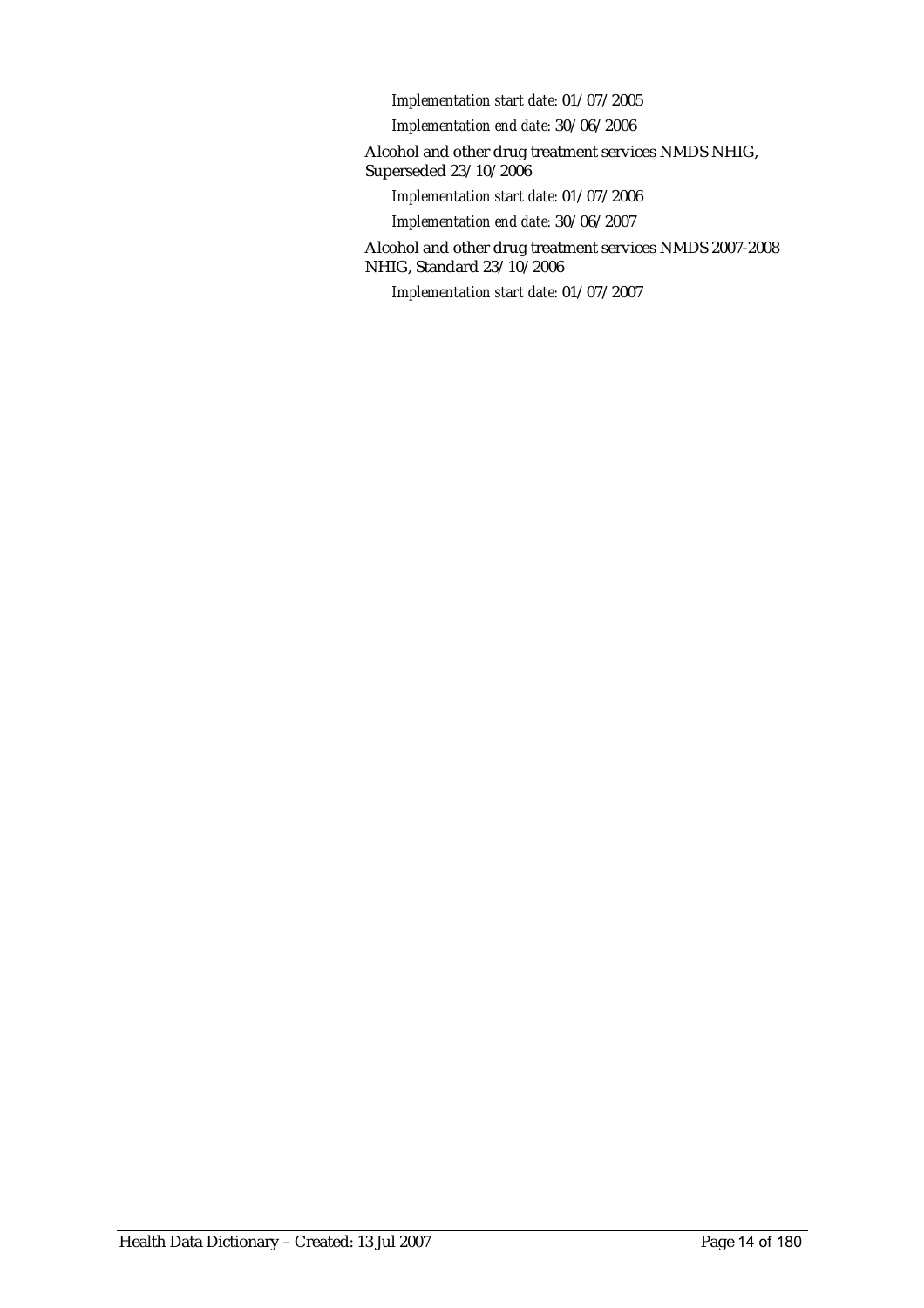# **Reason for readmission—acute coronary syndrome**

### **Identifying and definitional attributes**

| Metadata item type:         | Data Element                                                                                                                                                                                              |
|-----------------------------|-----------------------------------------------------------------------------------------------------------------------------------------------------------------------------------------------------------|
| Technical name:             | Person—reason for readmission following acute coronary<br>syndrome episode, code N[N]                                                                                                                     |
| <b>METeOR</b> identifier:   | 285173                                                                                                                                                                                                    |
| <b>Registration status:</b> | NHIG, Standard 04/06/2004                                                                                                                                                                                 |
| Definition:                 | The main reason for the <b>admission</b> , to any hospital, of a person<br>within 28 days of discharge from an episode of admitted patient<br>care for acute coronary syndrome, as represented by a code. |

# **Data element concept attributes**

| Data element concept: | Person-reason for readmission following acute coronary<br>syndrome episode                                                                                                                 |
|-----------------------|--------------------------------------------------------------------------------------------------------------------------------------------------------------------------------------------|
| Definition:           | Identifies the main reason for the <b>admission</b> , to any hospital, of<br>a person within 28 days of discharge from an episode of<br>admitted patient care for acute coronary syndrome. |
| Context:              | Acute coronary syndrome reporting only.                                                                                                                                                    |
| Object class:         | <b>Person</b>                                                                                                                                                                              |
| <b>Property:</b>      | Reason for readmission following acute coronary syndrome<br>episode                                                                                                                        |

### **Value domain attributes**

### **Representational attributes**

| <b>Representation class:</b> | Code             |                                                            |
|------------------------------|------------------|------------------------------------------------------------|
| Data type:                   | Number           |                                                            |
| Format:                      | N[N]             |                                                            |
| Maximum character length:    | $\boldsymbol{2}$ |                                                            |
| Permissible values:          | Value            | Meaning                                                    |
|                              | 1                | ST elevation myocardial infarction                         |
|                              | $\overline{2}$   | non-ST elevation ACS with high-risk features               |
|                              | 3                | non-ST elevation ACS with intermediate-risk<br>features    |
|                              | 4                | non-ST elevation ACS with low-risk features                |
|                              | 5                | <b>Planned Percutaneous Coronary Intervention</b><br>(PCI) |
|                              | 6                | <b>Planned Coronary Artery Bypass Grafting</b><br>(CABG)   |
|                              | 7                | Heart Failure (without MI)                                 |
|                              | 8                | Arrhythmia (without MI)                                    |
|                              | 9                | Conduction disturbance (without MI)                        |
|                              | 88               | Non-cardiac cause                                          |
| Supplementary values:        | 99               | Not stated/inadequately described                          |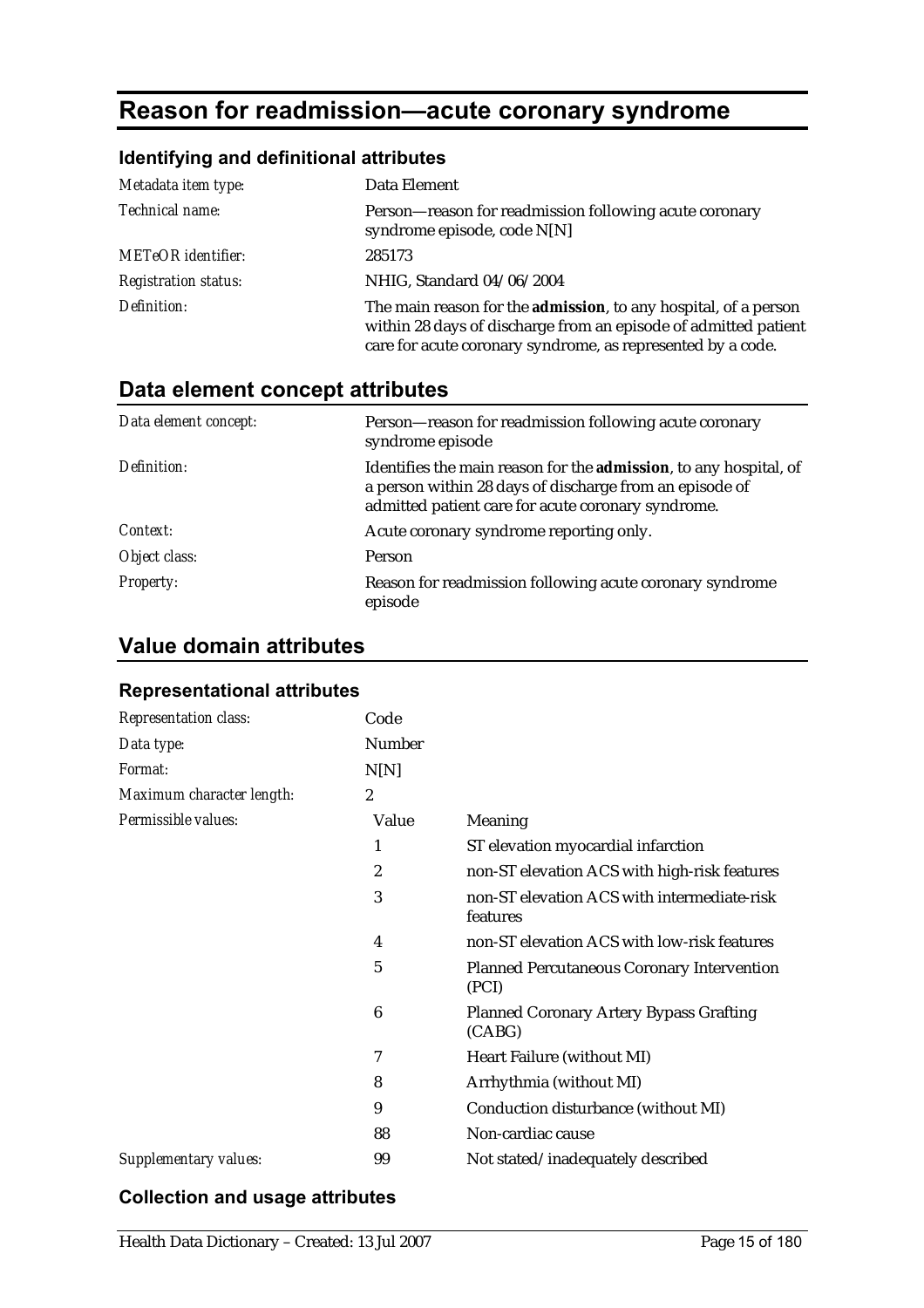*Guide for use:* CODE 5 Planned Percutaneous Coronary Intervention (PCI) This code is used when a readmission and PCI is planned, i.e. not precipitated by a recurrent ischaemic event. If a recurrent ischaemic event precipitates a readmission with an associated PCI undertaken, one of codes 1-4 should be coded. CODE 6 Planned Coronary Artery Bypass Grafting (CABG) This code is used coded when a readmission and CABG is planned, i.e, not precipitated by a recurrent ischaemic event. If a recurrent ischaemic event precipitates a readmission with an associated CABG undertaken, one of codes 1-4 should be coded.

### **Data element attributes**

#### **Collection and usage attributes**

| Guide for use:   | The reason for readmission may be for cardiac or non-cardiac<br>related causes.                                                                                                                                      |
|------------------|----------------------------------------------------------------------------------------------------------------------------------------------------------------------------------------------------------------------|
| <i>Comments:</i> | This metadata item is designed to identify recurrent admissions<br>following an initial presentation with acute coronary<br>syndromes (ACS), not necessarily to the hospital responsible for<br>the index admission. |

| Submitting organisation:                             | Acute coronary syndrome data working group                                                                        |  |  |
|------------------------------------------------------|-------------------------------------------------------------------------------------------------------------------|--|--|
| Steward:                                             | The National Heart Foundation of Australia and The Cardiac<br>Society of Australia and New Zealand                |  |  |
| <b>Relational attributes</b>                         |                                                                                                                   |  |  |
| Related metadata references:                         | Supersedes Reason for readmission - Acute coronary syndrome,<br>version 1, DE, NHDD, NHIMG, Superseded 01/03/2005 |  |  |
| <b>Implementation in Data Set</b><br>Specifications: | Acute coronary syndrome (clinical) DSS NHIG, Standard<br>07/12/2005                                               |  |  |
|                                                      | Acute coronary syndrome (clinical) DSS NHIG, Superseded<br>07/12/2005                                             |  |  |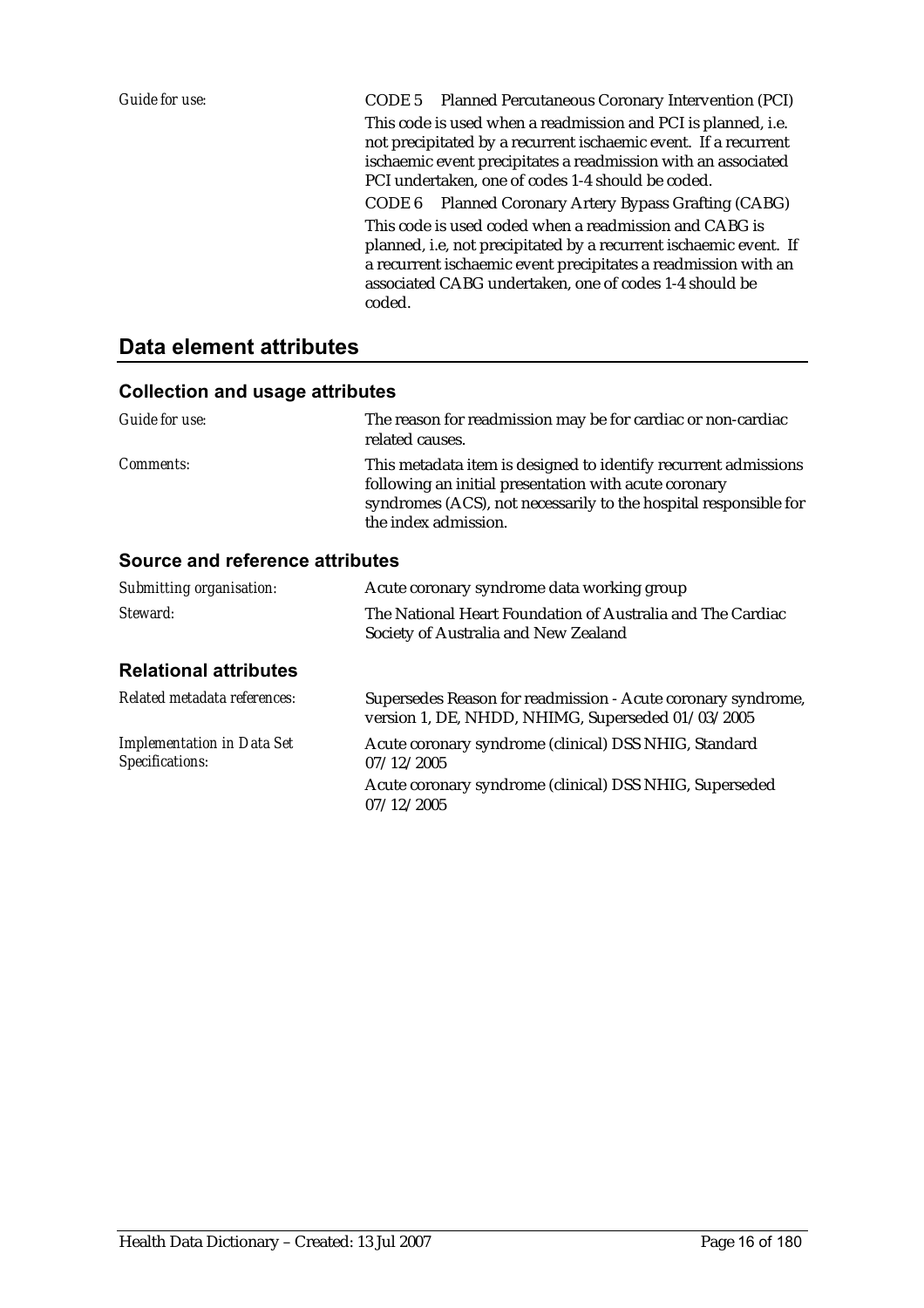# **Reason for removal from elective surgery waiting list**

## **Identifying and definitional attributes**

| Metadata item type:         | Data Element                                                                                             |
|-----------------------------|----------------------------------------------------------------------------------------------------------|
| Technical name:             | Elective surgery waiting list episode—reason for removal from<br>a waiting list, code N                  |
| <b>METeOR</b> identifier:   | 269959                                                                                                   |
| <b>Registration status:</b> | NHIG, Standard 01/03/2005                                                                                |
| Definition:                 | The reason why a patient is removed from the elective surgery<br>waiting list, as represented by a code. |

# **Data element concept attributes**

| Data element concept: | Elective surgery waiting list episode—reason for removal from<br>a waiting list                                                                                                                                                                                                                                                                                                                                                                                                                                                                             |
|-----------------------|-------------------------------------------------------------------------------------------------------------------------------------------------------------------------------------------------------------------------------------------------------------------------------------------------------------------------------------------------------------------------------------------------------------------------------------------------------------------------------------------------------------------------------------------------------------|
| Definition:           | The reason why a patient is removed from the waiting list.                                                                                                                                                                                                                                                                                                                                                                                                                                                                                                  |
| Context:              | Elective surgery:                                                                                                                                                                                                                                                                                                                                                                                                                                                                                                                                           |
|                       | Routine admission for the awaited procedure is only one reason<br>why patients are removed from the waiting list. Each reason for<br>removal provides different information. These data are<br>necessary to augment census and throughput data. For<br>example, after an audit the numbers of patients on a list would<br>be expected to reduce. If an audit were undertaken immediately<br>prior to a census the numbers on the list may appear low and<br>not in keeping with the number of additions to the list and<br>patients admitted from the list. |
| Object class:         | Elective surgery waiting list episode                                                                                                                                                                                                                                                                                                                                                                                                                                                                                                                       |
| <b>Property:</b>      | Reason for removal from a waiting list                                                                                                                                                                                                                                                                                                                                                                                                                                                                                                                      |

# **Value domain attributes**

### **Representational attributes**

| Code   |                                                                                                                                                                    |
|--------|--------------------------------------------------------------------------------------------------------------------------------------------------------------------|
| Number |                                                                                                                                                                    |
| N      |                                                                                                                                                                    |
| 1      |                                                                                                                                                                    |
| Value  | Meaning                                                                                                                                                            |
| 1      | Admitted as an elective patient for awaited<br>procedure in this hospital or another hospital                                                                      |
| 2      | Admitted as an emergency patient for awaited<br>procedure in this hospital or another hospital                                                                     |
| 3      | Could not be contacted (includes patients who<br>have died while waiting whether or not the<br>cause of death was related to the condition<br>requiring treatment) |
| 4      | Treated elsewhere for awaited procedure, but<br>not as a patient of this hospital's waiting list                                                                   |
| 5      | Surgery not required or declined                                                                                                                                   |
| 6      | Transferred to another hospital's waiting list                                                                                                                     |
|        |                                                                                                                                                                    |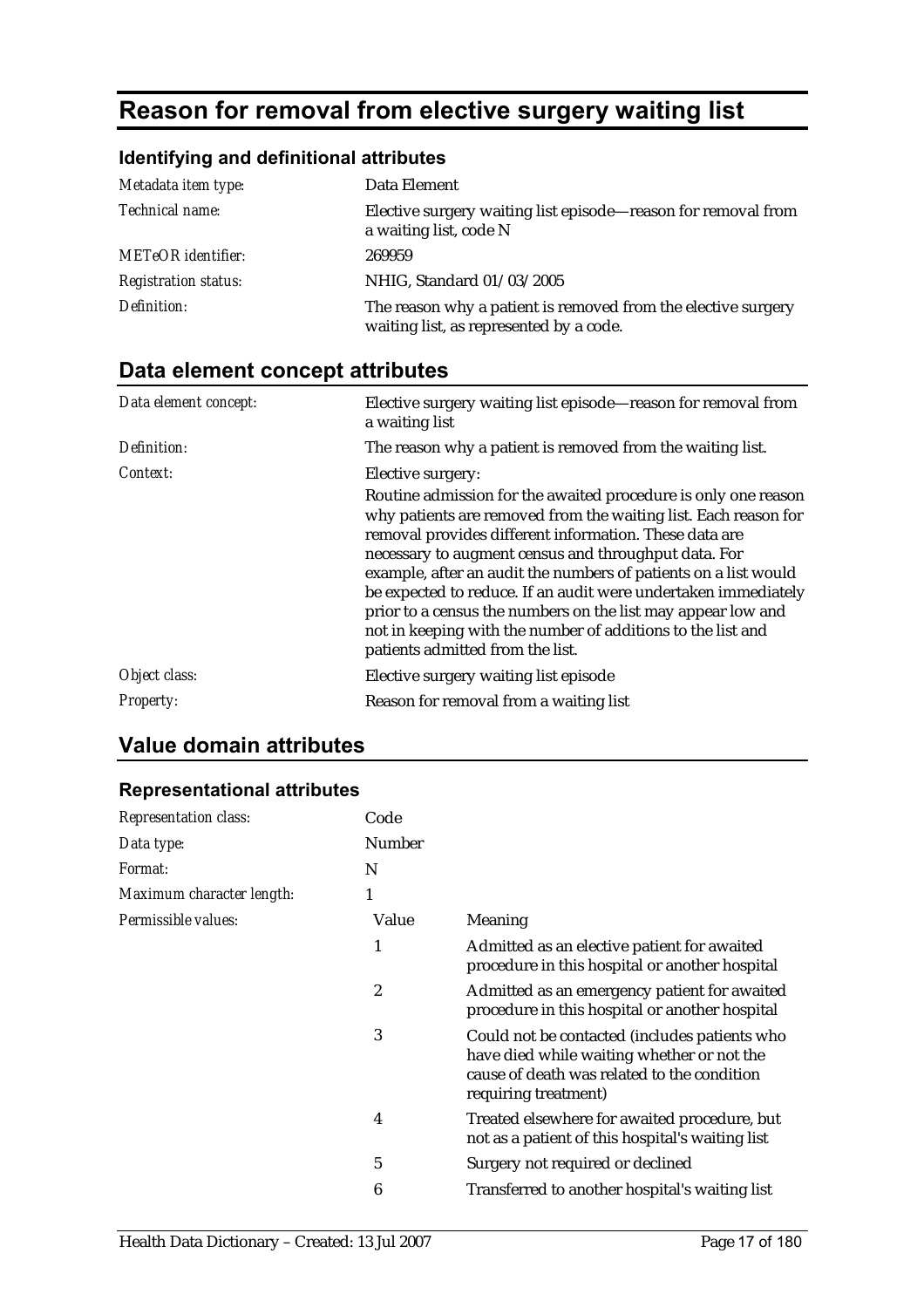**Supplementary values:** 9 Not known

## **Collection and usage attributes**

| Guide for use: | CODE 1 Admitted as an elective patient for awaited<br>procedure in this hospital or another hospital<br>Patients undergoing the awaited procedure whilst admitted for<br>another reason are to be coded this code.<br>CODE 2<br>Admitted as an emergency patient for awaited<br>procedure in this hospital or another hospital<br>This code identifies patients who were admitted ahead of their<br>normal position in the queue because the condition requiring<br>treatment deteriorated whilst waiting. Admission as an<br>emergency patient could also be due to other causes such as<br>inappropriate urgency rating, delays in the system, or<br>unpredicted biological variation.<br>CODES 3 - 5<br>CODE 3<br>Could not be contacted (includes patients who have<br>died while waiting whether or not the cause of death was<br>related to the condition requiring treatment)<br>CODE 4 Treated elsewhere for awaited procedure, but not as<br>a patient of this hospital's waiting list<br>Surgery not required or declined<br>CODE <sub>5</sub><br>These codes provide an indication of the amount of clerical<br>audit of the waiting lists. Code 4 gives an indication of patients<br>treated other than as a patient of the hospital's waiting list. The<br>awaited procedure may have been performed as an emergency<br>or as an elective procedure.<br>CODE 6<br>Transferred to another hospital's waiting list<br>This code identifies patients who were transferred from one<br>hospital's elective surgery waiting list to that of another<br>hospital. The waiting time on the waiting lists at the initial<br>hospital and subsequent hospitals should be combined for<br>national reporting.<br>CODE 9<br>Not known<br>This code identifies patients removed from the waiting list for |
|----------------|------------------------------------------------------------------------------------------------------------------------------------------------------------------------------------------------------------------------------------------------------------------------------------------------------------------------------------------------------------------------------------------------------------------------------------------------------------------------------------------------------------------------------------------------------------------------------------------------------------------------------------------------------------------------------------------------------------------------------------------------------------------------------------------------------------------------------------------------------------------------------------------------------------------------------------------------------------------------------------------------------------------------------------------------------------------------------------------------------------------------------------------------------------------------------------------------------------------------------------------------------------------------------------------------------------------------------------------------------------------------------------------------------------------------------------------------------------------------------------------------------------------------------------------------------------------------------------------------------------------------------------------------------------------------------------------------------------------------------------------------------------------------------------------------------------|
|                | reasons unknown.                                                                                                                                                                                                                                                                                                                                                                                                                                                                                                                                                                                                                                                                                                                                                                                                                                                                                                                                                                                                                                                                                                                                                                                                                                                                                                                                                                                                                                                                                                                                                                                                                                                                                                                                                                                           |

# **Data element attributes**

| Submitting organisation:                             | <b>Hospital Access Program Waiting Lists Working Group</b><br><b>Waiting Times Working Group</b>                       |
|------------------------------------------------------|------------------------------------------------------------------------------------------------------------------------|
| Origin:                                              | National Health Data Committee                                                                                         |
| <b>Relational attributes</b>                         |                                                                                                                        |
| Related metadata references:                         | Supersedes Reason for removal from elective surgery waiting<br>list, version 4, DE, NHDD, NHIMG, Superseded 01/03/2005 |
| <b>Implementation in Data Set</b><br>Specifications: | Elective surgery waiting times (removals data) NMDS NHIG,<br>Standard 07/12/2005                                       |
|                                                      | Implementation start date: 01/07/2006                                                                                  |
|                                                      | Elective surgery waiting times (removals data) NMDS NHIG,<br>Superseded 07/12/2005                                     |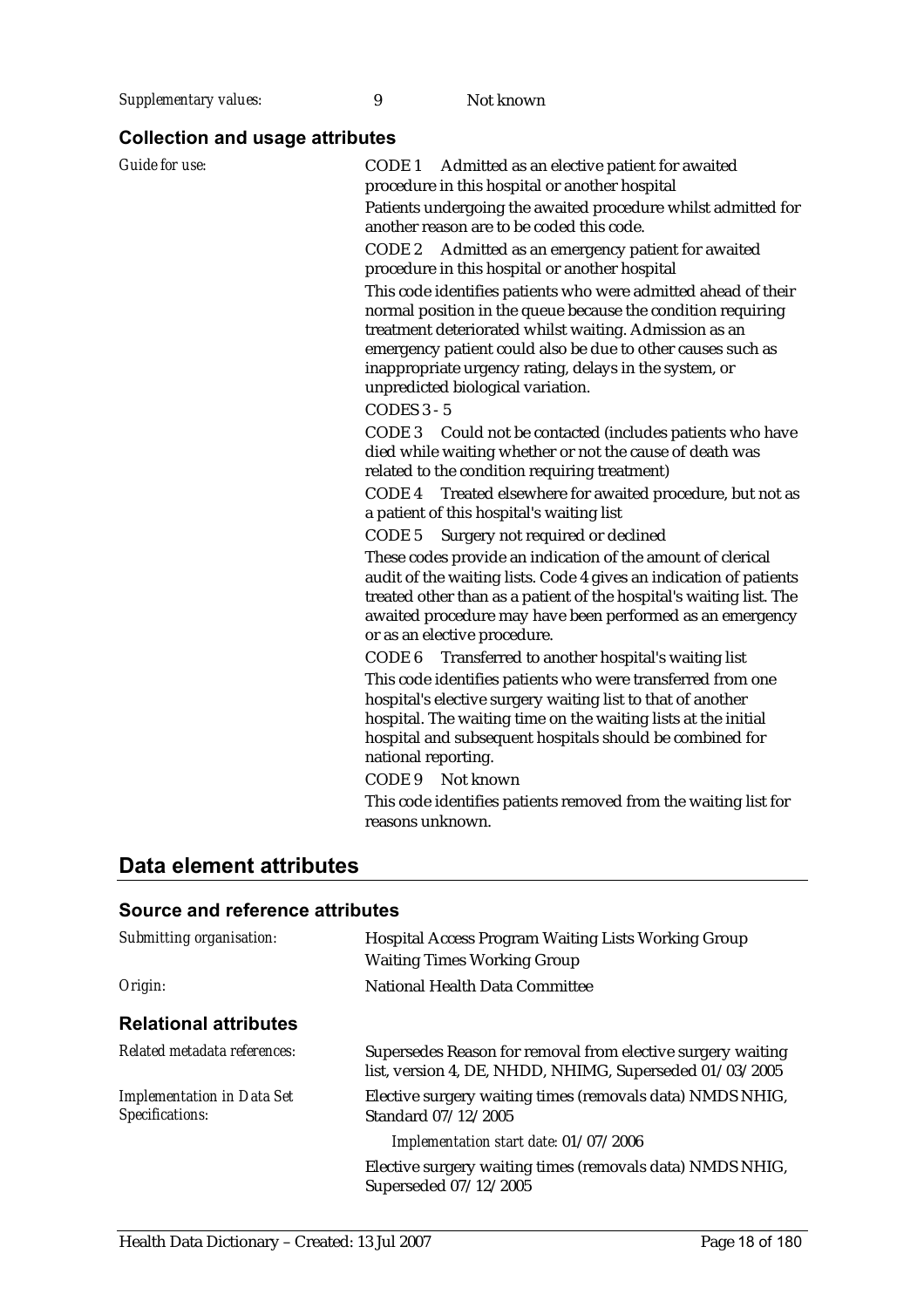*Implementation start date:* 01/07/2002 *Implementation end date:* 30/06/2006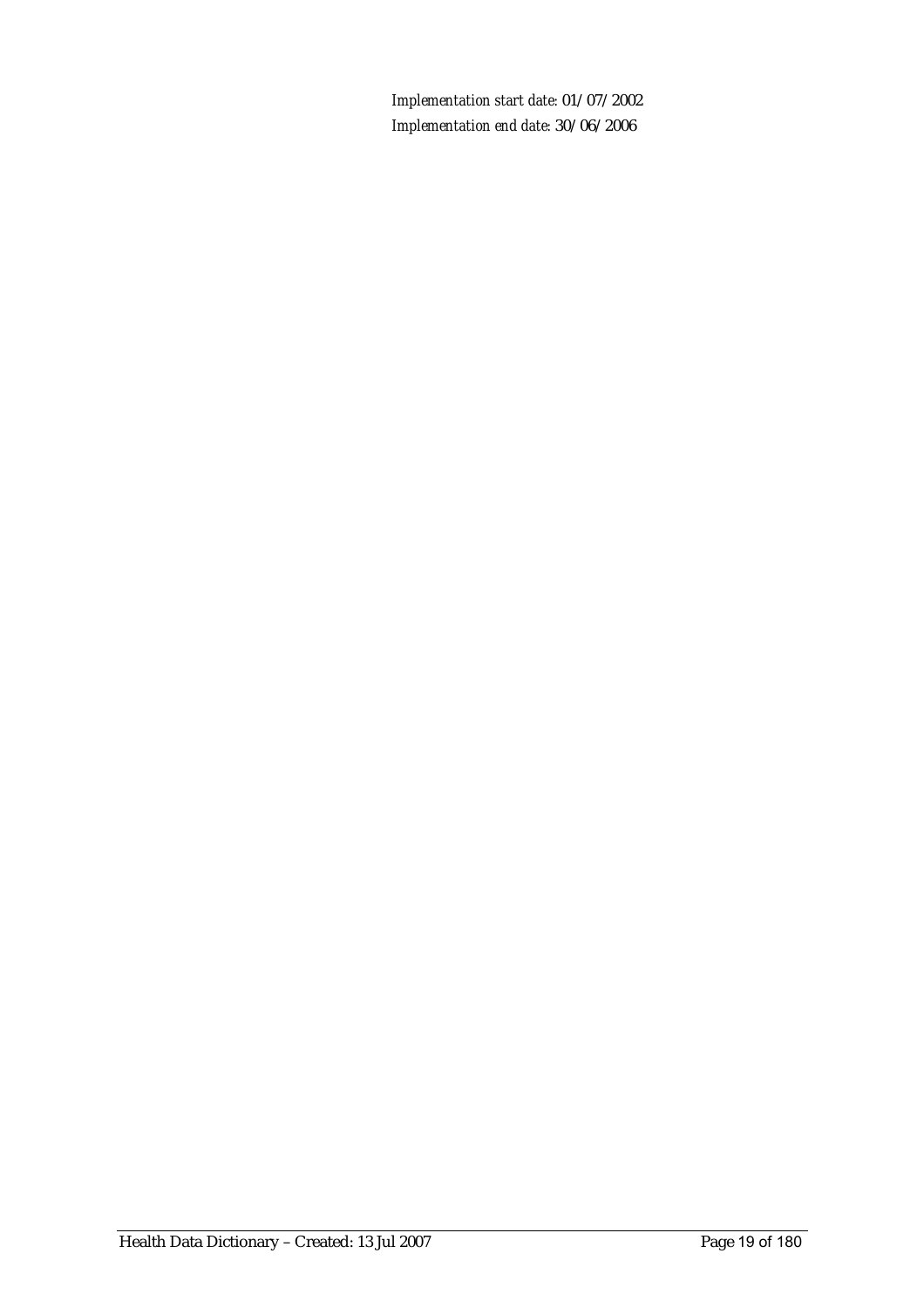# **Received radiation dose**

### **Identifying and definitional attributes**

| Metadata item type:         | Data Element                                                    |
|-----------------------------|-----------------------------------------------------------------|
| Technical name:             | Cancer treatment—radiation dose received, total Gray<br>N[NNNN] |
| <b>METeOR</b> identifier:   | 291472                                                          |
| <b>Registration status:</b> | NHIG, Standard 13/06/2004                                       |
| Definition:                 | The received dose of radiation measured in Gray (Gy) - ICRU.    |

# **Data element concept attributes**

| Data element concept: | Cancer treatment—radiation dose received                              |
|-----------------------|-----------------------------------------------------------------------|
| Definition:           | The amount of radiation a person receives for treatment of<br>cancer. |
| Object class:         | <b>Cancer treatment</b>                                               |
| <b>Property:</b>      | Radiation dose received                                               |

# **Value domain attributes**

### **Representational attributes**

| <b>Representation class:</b> | Total     |                                                               |
|------------------------------|-----------|---------------------------------------------------------------|
| Data type:                   | Number    |                                                               |
| Format:                      | N[NNNN]   |                                                               |
| Maximum character length:    | 5         |                                                               |
| Supplementary values:        | Value     | <b>Meaning</b>                                                |
|                              | 00000     | No radiation therapy was administered                         |
|                              | 99999     | Radiation therapy was administered but the<br>dose is unknown |
| Unit of measure:             | Gray (Gy) |                                                               |

### **Data element attributes**

| Guide for use:                         | The International Commission on Radiation Units (ICRU)            |
|----------------------------------------|-------------------------------------------------------------------|
|                                        | recommends recording doses at the axis point where applicable     |
|                                        | (opposed fields, four field box, wedged pairs and so on). The     |
|                                        | ICRU50 reference dose should be recorded for photon therapy       |
|                                        | if available, otherwise a description of the received dose at the |
|                                        | centre of the planning target volume.                             |
|                                        | The ICRU58 should be recorded for brachytherapy.                  |
|                                        | For maximum consistency in this field the ICRU                    |
|                                        | recommendations should be followed whenever possible.             |
|                                        |                                                                   |
| <b>Source and reference attributes</b> |                                                                   |

| Submitting organisation: | <b>National Cancer Control Initiative</b>                                                                     |
|--------------------------|---------------------------------------------------------------------------------------------------------------|
| Origin:                  | Commission on Cancer, American College of Surgeons                                                            |
| Reference documents:     | Commission on Cancer, Standards of the Commission on<br>Cancer Registry Operations and Data Standards (ROADS) |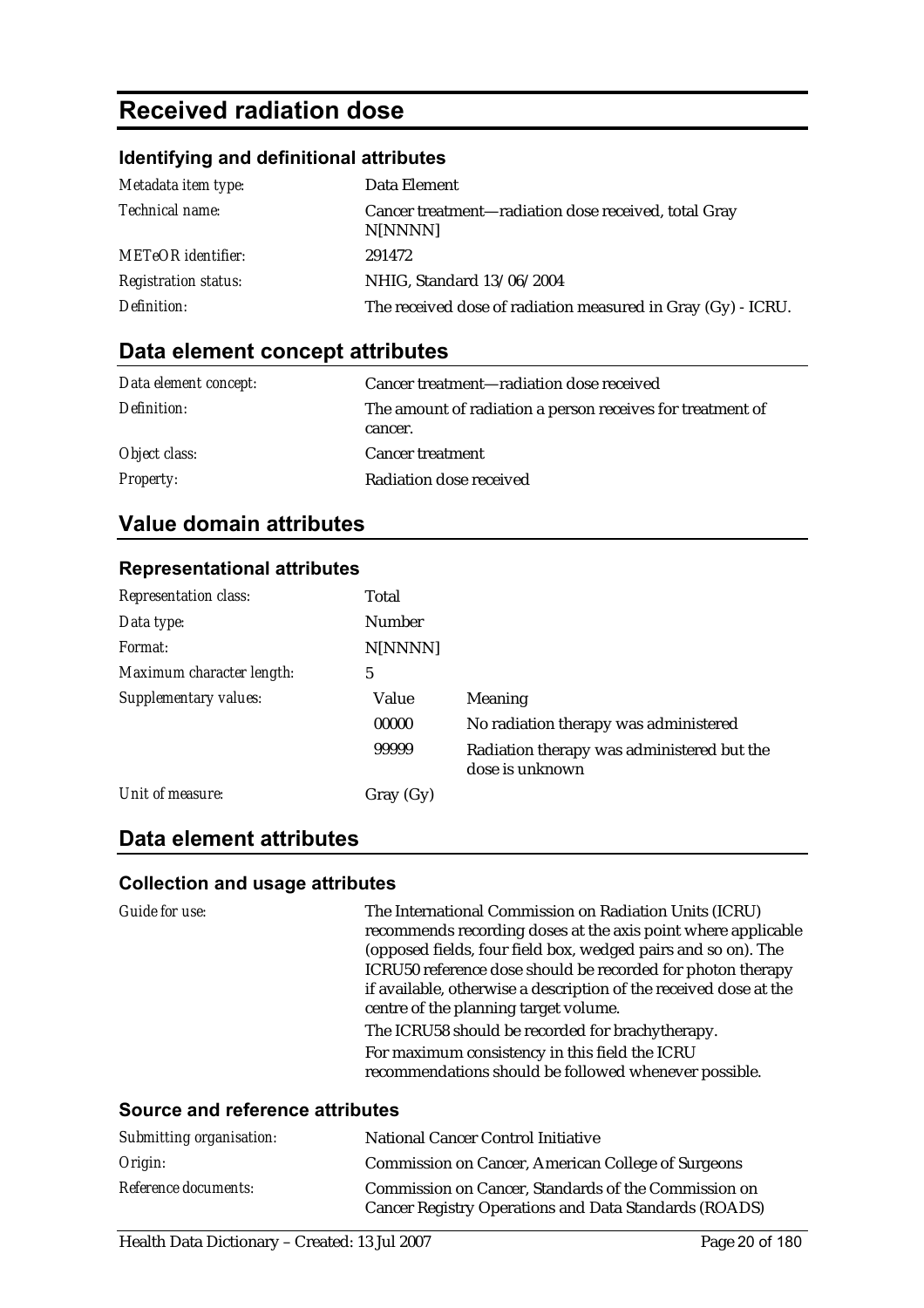Volume II (1998)

### **Relational attributes**

*Implementation in Data Set Specifications:*

*Related metadata references:* Supersedes Received radiation dose, version 1, DE, NHDD, NHIMG, Superseded 01/03/2005

> Cancer (clinical) DSS NHIG, Superseded 07/12/2005 Cancer (clinical) DSS NHIG, Standard 07/12/2005

*Information specific to this data set:* This item is collected for the analysis of outcome by treatment type.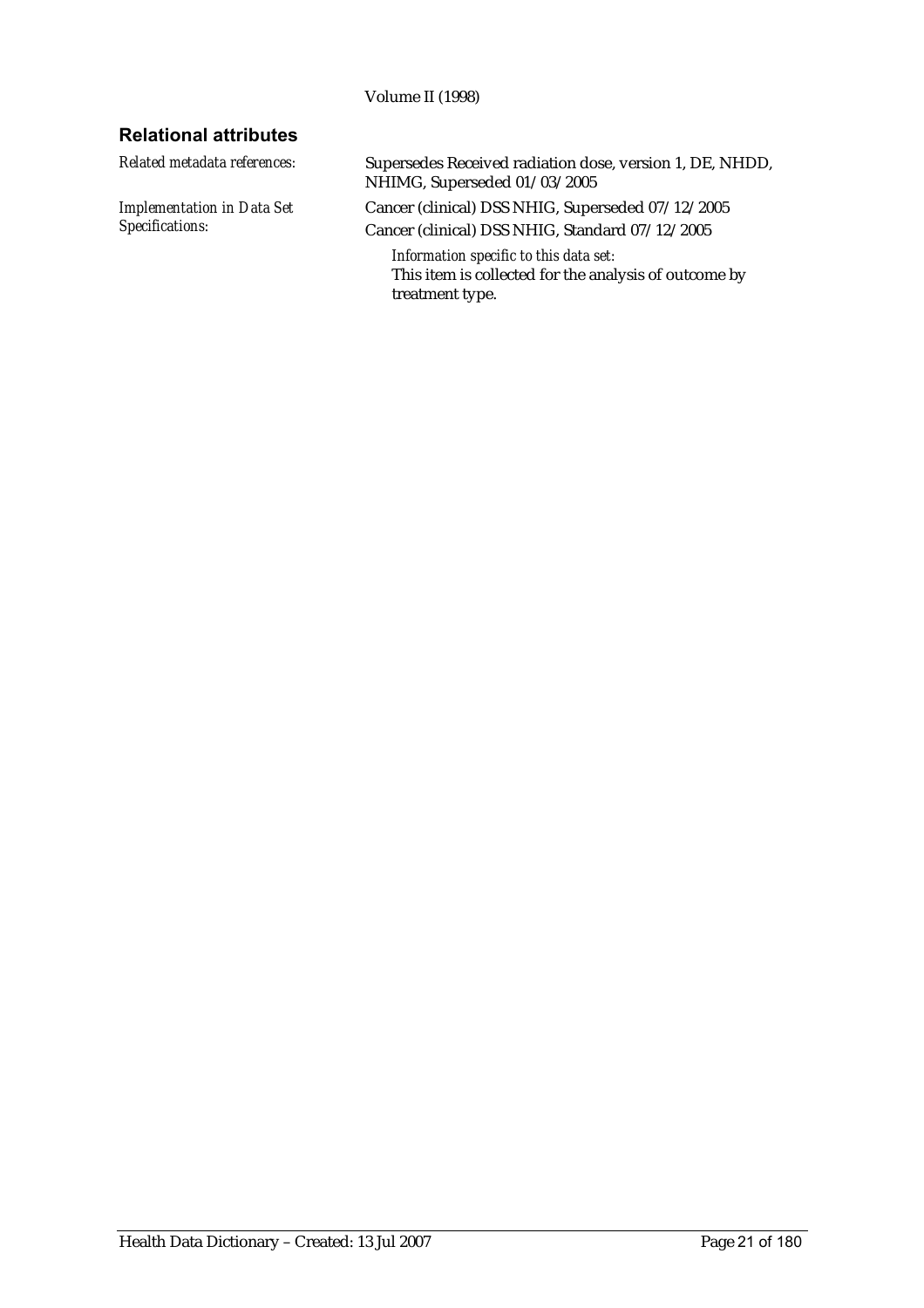# **Recurrent expenditure (indirect health care)— (public health and monitoring services**

#### **Identifying and definitional attributes**

| Metadata item type:         | Data Element                                                                                                                                                 |
|-----------------------------|--------------------------------------------------------------------------------------------------------------------------------------------------------------|
| Technical name:             | Establishment—recurrent expenditure (indirect health care)<br>(public health and monitoring services) (financial year), total<br>Australian currency N[N(8)] |
| <b>METeOR</b> identifier:   | 270292                                                                                                                                                       |
| <b>Registration status:</b> | NHIG, Standard 01/03/2005                                                                                                                                    |
| Definition:                 | Expenditure on indirect health care that is related to public<br>health and monitoring services, for a financial year.                                       |

### **Data element concept attributes**

| Data element concept: | Establishment—recurrent expenditure (indirect health care)                                                                                                                                                                                                                                                                                                                                                                             |
|-----------------------|----------------------------------------------------------------------------------------------------------------------------------------------------------------------------------------------------------------------------------------------------------------------------------------------------------------------------------------------------------------------------------------------------------------------------------------|
| Definition:           | Expenditures on health care that cannot be directly related to<br>programs operated by a particular establishment (that is, can<br>only be indirectly related to particular establishments).                                                                                                                                                                                                                                           |
| Context:              | Health expenditure:                                                                                                                                                                                                                                                                                                                                                                                                                    |
|                       | To improve and substantiate financial reporting in relation to<br>indirect health care expenditure and assist in understanding<br>differences in costs for similar establishments in different States<br>and regions, due to differences in the extent to which support<br>services and other services to residents/inpatients and<br>outpatients of establishments may be provided by the<br>establishment itself or by other bodies. |
| Object class:         | Establishment                                                                                                                                                                                                                                                                                                                                                                                                                          |
| <b>Property:</b>      | Recurrent expenditure                                                                                                                                                                                                                                                                                                                                                                                                                  |

### **Value domain attributes**

#### **Representational attributes**

| <b>Representation class:</b> | Total                            |
|------------------------------|----------------------------------|
| Data type:                   | Currency                         |
| <i>Format:</i>               | N[N(8)]                          |
| Maximum character length:    | 9                                |
| Unit of measure:             | <b>Australian currency (AUS)</b> |

### **Data element attributes**

#### **Collection and usage attributes**

| Guide for use: |  |  |
|----------------|--|--|
|----------------|--|--|

To be provided at the state level. Public or registered non-profit services and organisations with centralised, statewide or national public health or monitoring services. These include programs concerned primarily with preventing the occurrence of diseases and mitigating their effect, and includes such activities as mass chest X-ray campaigns, immunisation and vaccination programs, control of communicable diseases, antenatal and post-natal clinics, preschool and school medical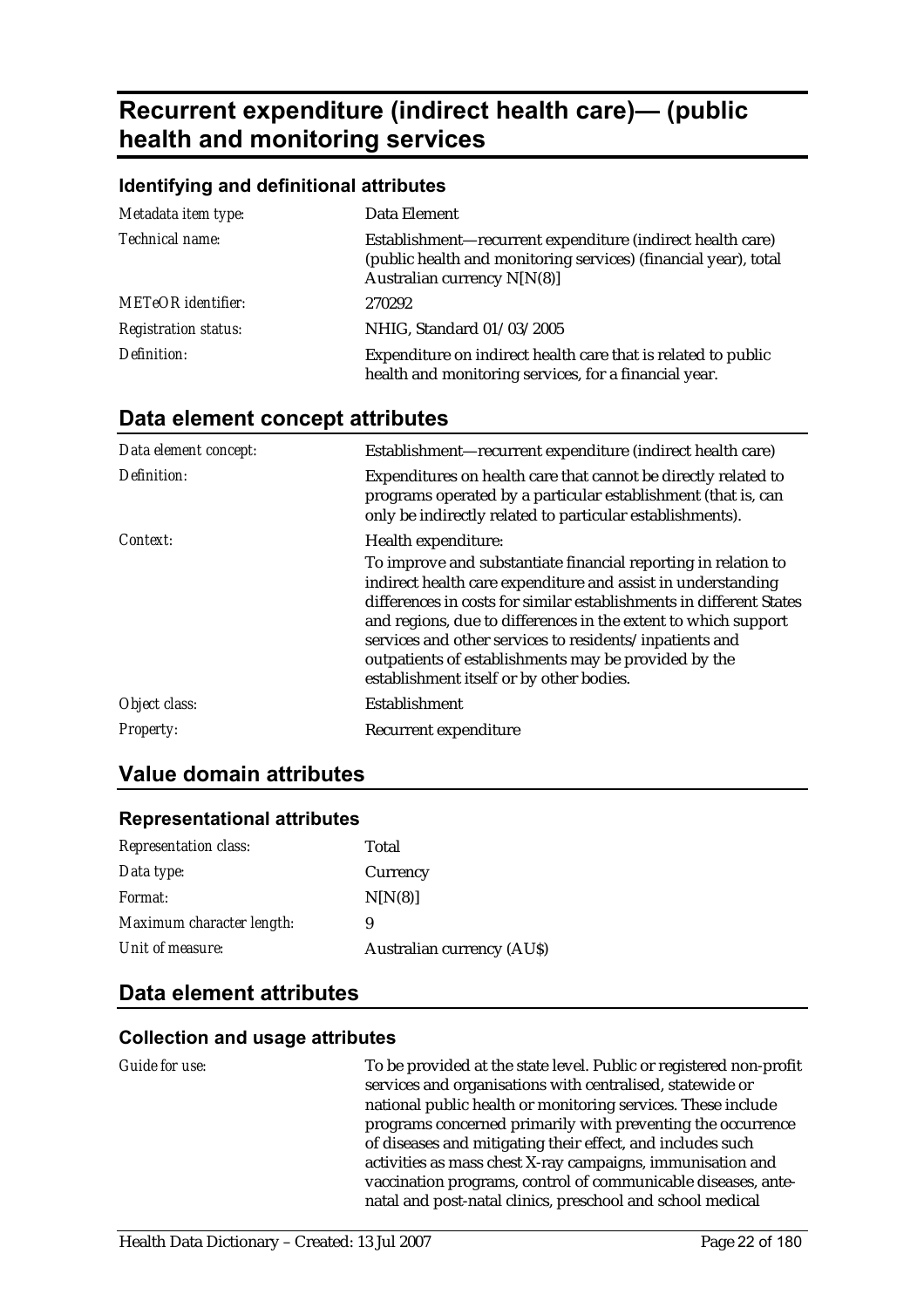|                                 | services, infant welfare clinics, hygiene and nutrition advisory<br>services, food and drug inspection services, regulation of<br>standards of sanitation, quarantine services, pest control, anti-<br>cancer, anti-drug and anti-smoking campaigns and other<br>programs to increase public awareness of disease symptoms<br>and health hazards, occupational health services, Worksafe<br>Australia, the Australian Institute of Health and Welfare and<br>the National Health and Medical Research Council. |
|---------------------------------|----------------------------------------------------------------------------------------------------------------------------------------------------------------------------------------------------------------------------------------------------------------------------------------------------------------------------------------------------------------------------------------------------------------------------------------------------------------------------------------------------------------|
|                                 | Included here would be child dental services comprising<br>expenditure incurred (other than by individual establishments)<br>or dental examinations, provision of preventive and curative<br>dentistry, dental health education for infants and school<br>children and expenditure incurred in the training of dental<br>therapists.                                                                                                                                                                           |
|                                 | Record values up to hundreds of millions of dollars.                                                                                                                                                                                                                                                                                                                                                                                                                                                           |
| Comments:                       | Resources Working Party members were concerned about the<br>possibility that double-counting of programs at the hospital and<br>again at the state level and were also concerned at the lack of<br>uniformity between states. Where possible expenditure relating<br>to programs operated by hospitals should be at the hospital<br>level.                                                                                                                                                                     |
| Course and reference offributes |                                                                                                                                                                                                                                                                                                                                                                                                                                                                                                                |

#### **Source and reference attributes**  *Origin:* National Health Data Committee

| OII <sub>5</sub> III                                 | $\alpha$ rational Fieann Data Committee                                                           |
|------------------------------------------------------|---------------------------------------------------------------------------------------------------|
| <b>Relational attributes</b>                         |                                                                                                   |
| Related metadata references:                         | Supersedes Indirect health care expenditure, version 1, DE,<br>NHDD, NHIMG, Superseded 01/03/2005 |
| <b>Implementation in Data Set</b><br>Specifications: | Public hospital establishments NMDS NHIG, Superseded<br>21/03/2006                                |
|                                                      | Implementation start date: 01/07/2005                                                             |
|                                                      | Implementation end date: 30/06/2006                                                               |
|                                                      | Public hospital establishments NMDS NHIG, Superseded<br>23/10/2006                                |
|                                                      | Implementation start date: 01/07/2006                                                             |
|                                                      | Implementation end date: 30/06/2007                                                               |
|                                                      | Public hospital establishments NMDS 2007-2008 NHIG,<br>Standard 23/10/2006                        |
|                                                      | Implementation start date: 01/07/2007                                                             |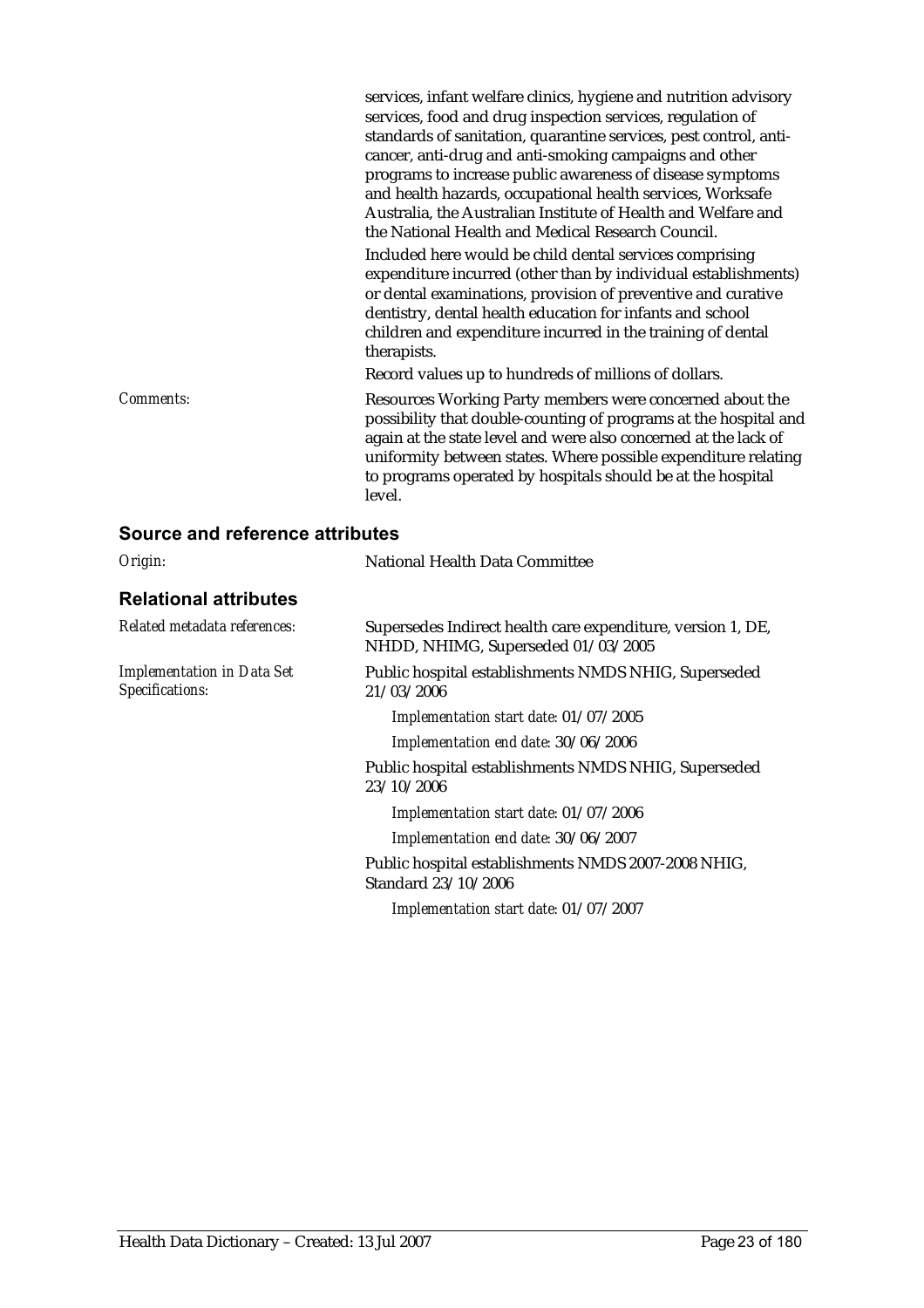# **Recurrent expenditure (indirect health care)—central administrations**

### **Identifying and definitional attributes**

| Metadata item type:         | Data Element                                                                                                                                     |
|-----------------------------|--------------------------------------------------------------------------------------------------------------------------------------------------|
| Technical name:             | Establishment—recurrent expenditure (indirect health care)<br>(central administrations) (financial year), total Australian<br>currency $N[N(8)]$ |
| <b>METeOR</b> identifier:   | 270294                                                                                                                                           |
| <b>Registration status:</b> | NHIG, Standard 01/03/2005                                                                                                                        |
| Definition:                 | Expenditure measured in Australian dollars on indirect health<br>care related to central administrations, for a financial year.                  |

# **Data element concept attributes**

| Data element concept: | Establishment—recurrent expenditure (indirect health care)                                                                                                                                                                                                                                                                                                                                                                             |
|-----------------------|----------------------------------------------------------------------------------------------------------------------------------------------------------------------------------------------------------------------------------------------------------------------------------------------------------------------------------------------------------------------------------------------------------------------------------------|
| Definition:           | Expenditures on health care that cannot be directly related to<br>programs operated by a particular establishment (that is, can<br>only be indirectly related to particular establishments).                                                                                                                                                                                                                                           |
| Context:              | Health expenditure:                                                                                                                                                                                                                                                                                                                                                                                                                    |
|                       | To improve and substantiate financial reporting in relation to<br>indirect health care expenditure and assist in understanding<br>differences in costs for similar establishments in different States<br>and regions, due to differences in the extent to which support<br>services and other services to residents/inpatients and<br>outpatients of establishments may be provided by the<br>establishment itself or by other bodies. |
| Object class:         | Establishment                                                                                                                                                                                                                                                                                                                                                                                                                          |
| <b>Property:</b>      | Recurrent expenditure                                                                                                                                                                                                                                                                                                                                                                                                                  |

### **Value domain attributes**

### **Representational attributes**

| <b>Representation class:</b> | Total                            |
|------------------------------|----------------------------------|
| Data type:                   | Currency                         |
| <i>Format:</i>               | N[N(8)]                          |
| Maximum character length:    | 9                                |
| Unit of measure:             | <b>Australian currency (AUS)</b> |

### **Data element attributes**

| <i>Guide for use:</i> | To be provided at the state level. Expenditures relating to<br>central health administration, research and planning for central<br>and regional offices of State, Territory and Commonwealth<br>health authorities and related departments (e.g. the Department<br>of Veterans' Affairs). |
|-----------------------|-------------------------------------------------------------------------------------------------------------------------------------------------------------------------------------------------------------------------------------------------------------------------------------------|
|                       | Record values up to hundreds of millions of dollars. Rounded<br>to the nearest whole dollar.                                                                                                                                                                                              |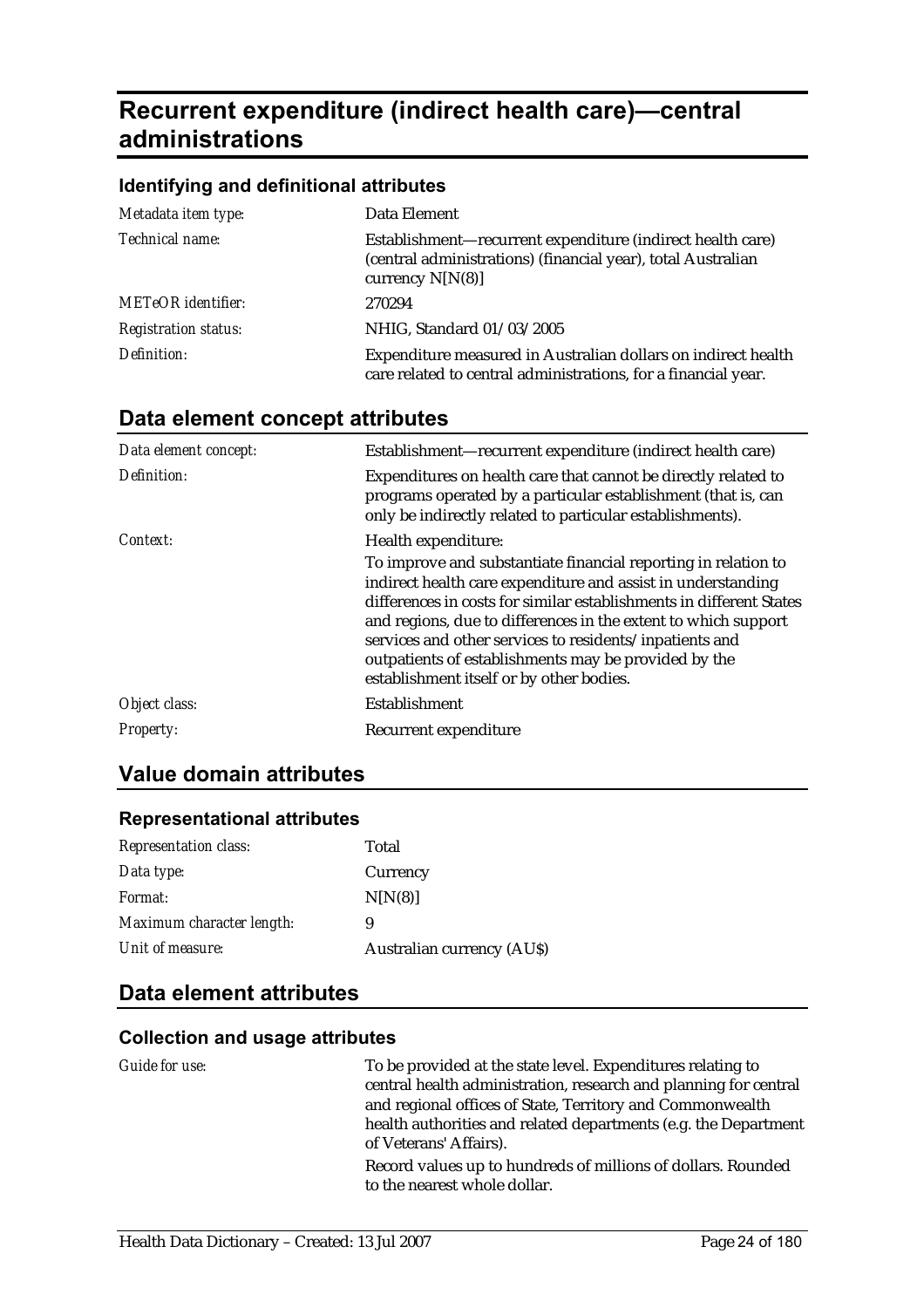*Comments:* Resources Working Party members were concerned about the possibility that double-counting of programs at the hospital and again at the state level and were also concerned at the lack of uniformity between states. Where possible expenditure relating to programs operated by hospitals should be at the hospital level.

| Origin:                                              | National Health Data Committee                                                                    |
|------------------------------------------------------|---------------------------------------------------------------------------------------------------|
| <b>Relational attributes</b>                         |                                                                                                   |
| Related metadata references:                         | Supersedes Indirect health care expenditure, version 1, DE,<br>NHDD, NHIMG, Superseded 01/03/2005 |
| <b>Implementation in Data Set</b><br>Specifications: | Public hospital establishments NMDS NHIG, Superseded<br>21/03/2006                                |
|                                                      | Implementation start date: 01/07/2005                                                             |
|                                                      | Implementation end date: 30/06/2006                                                               |
|                                                      | Public hospital establishments NMDS NHIG, Superseded<br>23/10/2006                                |
|                                                      | Implementation start date: 01/07/2006                                                             |
|                                                      | Implementation end date: 30/06/2007                                                               |
|                                                      | Public hospital establishments NMDS 2007-2008 NHIG,<br>Standard 23/10/2006                        |
|                                                      | Implementation start date: 01/07/2007                                                             |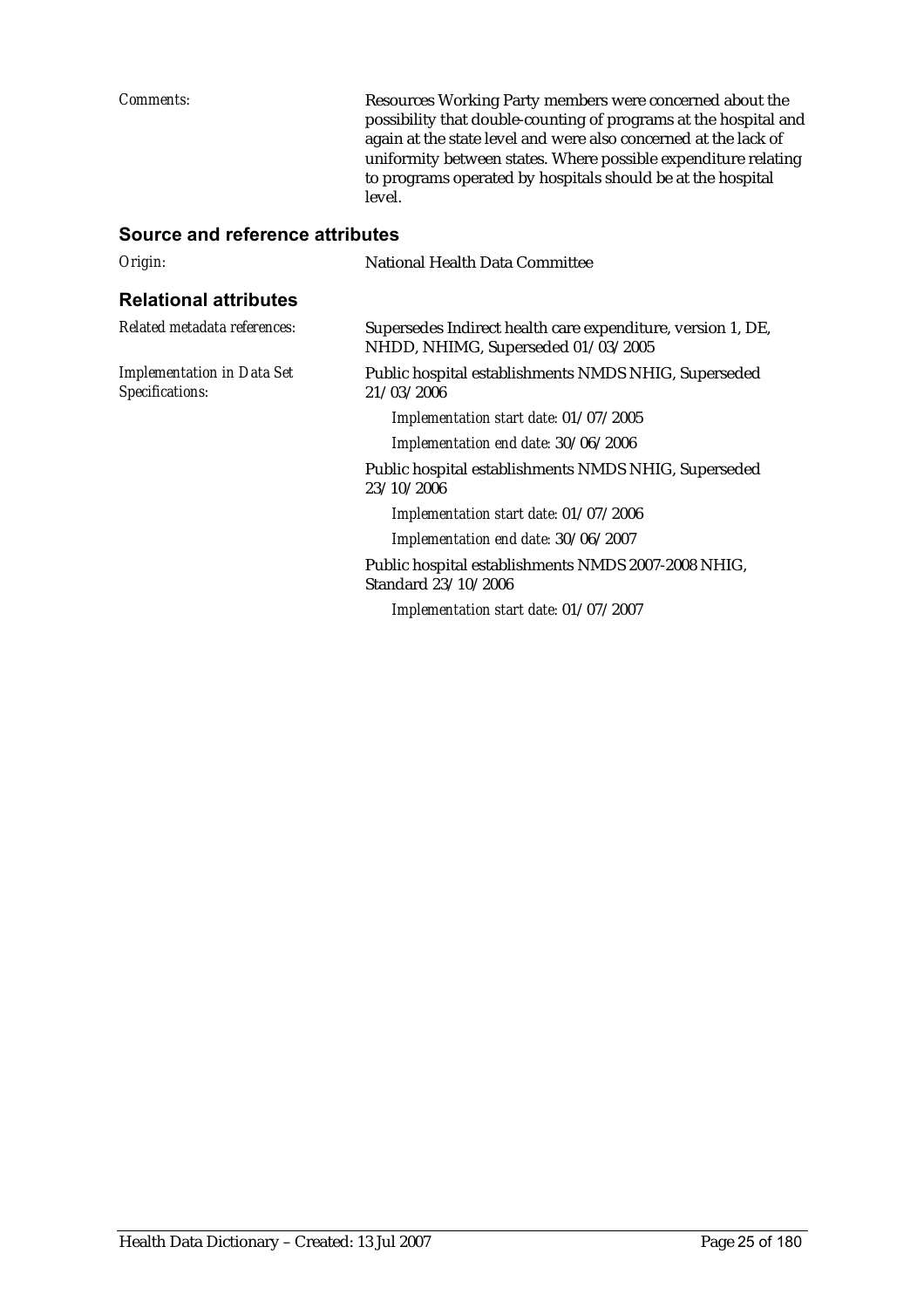# **Recurrent expenditure (indirect health care)—central and statewide support services**

#### **Identifying and definitional attributes**

| Metadata item type:         | Data Element                                                                                                                                                  |
|-----------------------------|---------------------------------------------------------------------------------------------------------------------------------------------------------------|
| Technical name:             | Establishment-recurrent expenditure (indirect health care)<br>(central and statewide support services) (financial year), total<br>Australian currency N[N(8)] |
| <b>METeOR</b> identifier:   | 270293                                                                                                                                                        |
| <b>Registration status:</b> | NHIG, Standard 01/03/2005                                                                                                                                     |
| Definition:                 | Expenditure measured in Australian dollars on indirect health<br>care related to central and statewide support services, for a<br>financial year.             |

### **Data element concept attributes**

| Data element concept: | Establishment-recurrent expenditure (indirect health care)                                                                                                                                                                                                                                                                                                                                                                             |
|-----------------------|----------------------------------------------------------------------------------------------------------------------------------------------------------------------------------------------------------------------------------------------------------------------------------------------------------------------------------------------------------------------------------------------------------------------------------------|
| Definition:           | Expenditures on health care that cannot be directly related to<br>programs operated by a particular establishment (that is, can<br>only be indirectly related to particular establishments).                                                                                                                                                                                                                                           |
| Context:              | Health expenditure:                                                                                                                                                                                                                                                                                                                                                                                                                    |
|                       | To improve and substantiate financial reporting in relation to<br>indirect health care expenditure and assist in understanding<br>differences in costs for similar establishments in different States<br>and regions, due to differences in the extent to which support<br>services and other services to residents/inpatients and<br>outpatients of establishments may be provided by the<br>establishment itself or by other bodies. |
| Object class:         | Establishment                                                                                                                                                                                                                                                                                                                                                                                                                          |
| <b>Property:</b>      | Recurrent expenditure                                                                                                                                                                                                                                                                                                                                                                                                                  |

### **Value domain attributes**

#### **Representational attributes**

| Total                            |
|----------------------------------|
| Currency                         |
| N[N(8)]                          |
| 9                                |
| <b>Australian currency (AUS)</b> |
|                                  |

### **Data element attributes**

#### **Collection and usage attributes**

*Guide for use:* To be provided at the state level. Public or registered services which provide central or statewide support services for residential establishments within the scope of the Public hospital establishments national minimum data set. These include central pathology services, central linen services and frozen food services and blood banks provided on a central or statewide basis such as Red Cross.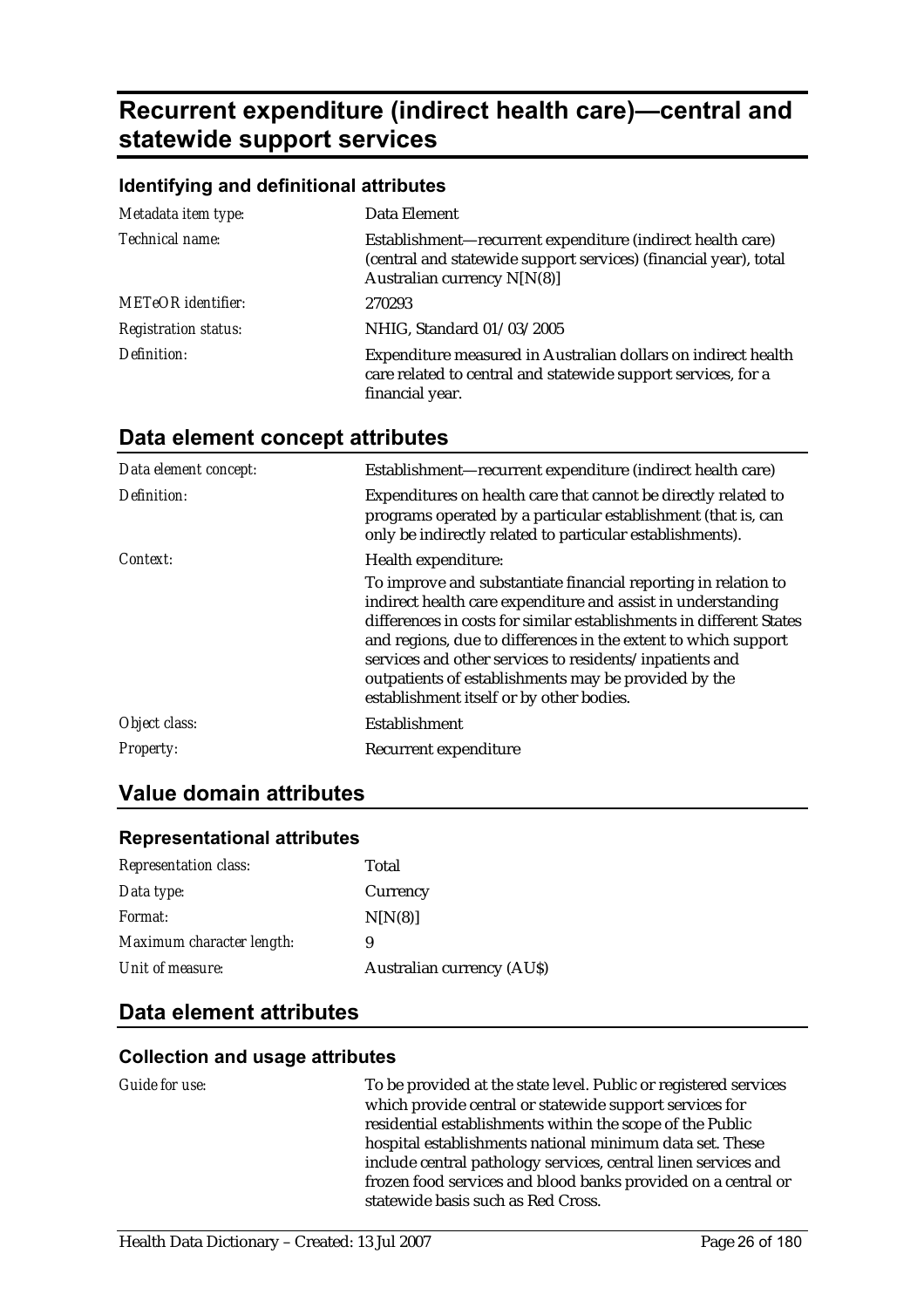|                                 | Record values up to hundreds of millions of dollars, rounded to<br>the nearest whole dollar.                                                                                                                                                                                                                                               |
|---------------------------------|--------------------------------------------------------------------------------------------------------------------------------------------------------------------------------------------------------------------------------------------------------------------------------------------------------------------------------------------|
| Comments:                       | Resources Working Party members were concerned about the<br>possibility that double-counting of programs at the hospital and<br>again at the state level and were also concerned at the lack of<br>uniformity between states. Where possible expenditure relating<br>to programs operated by hospitals should be at the hospital<br>level. |
| Source and reference attributes |                                                                                                                                                                                                                                                                                                                                            |
| Origin:                         | National Health Data Committee                                                                                                                                                                                                                                                                                                             |
| <b>Relational attributes</b>    |                                                                                                                                                                                                                                                                                                                                            |
| Related metadata references:    | Supersedes Indirect health care expenditure, version 1, DE,                                                                                                                                                                                                                                                                                |

21/03/2006

23/10/2006

Standard 23/10/2006

NHDD, NHIMG, Superseded 01/03/2005

*Implementation start date:* 01/07/2005 *Implementation end date:* 30/06/2006

*Implementation start date:* 01/07/2006 *Implementation end date:* 30/06/2007

*Implementation start date:* 01/07/2007

Public hospital establishments NMDS NHIG, Superseded

Public hospital establishments NMDS NHIG, Superseded

Public hospital establishments NMDS 2007-2008 NHIG,

*Implementation in Data Set Specifications:*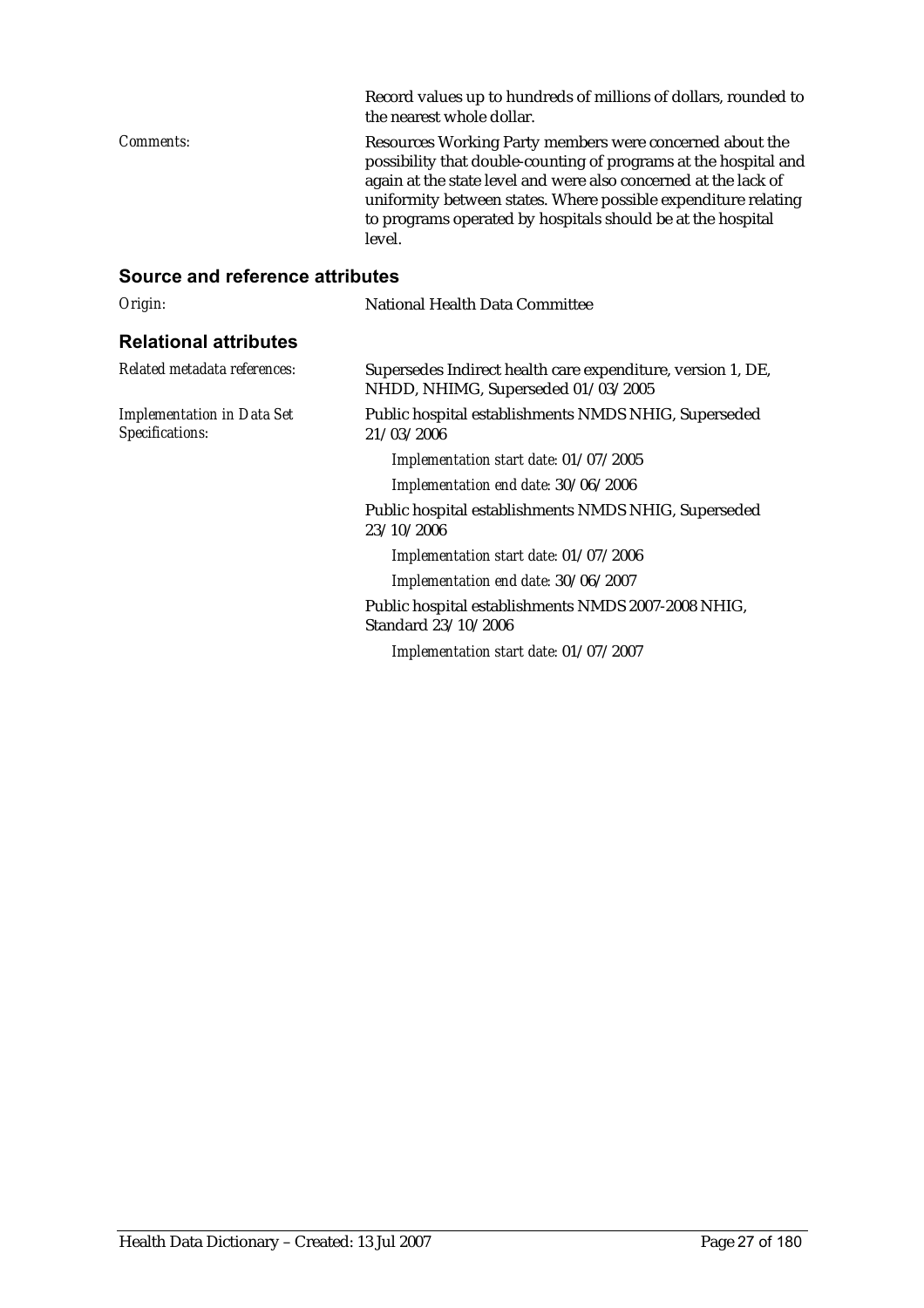# **Recurrent expenditure (indirect health care)—other**

### **Identifying and definitional attributes**

| Metadata item type:         | Data Element                                                                                                                                                                                                                                                                                                                       |
|-----------------------------|------------------------------------------------------------------------------------------------------------------------------------------------------------------------------------------------------------------------------------------------------------------------------------------------------------------------------------|
| Technical name:             | Establishment—recurrent expenditure (indirect health care)<br>(other) (financial year), total Australian currency N[N(8)]                                                                                                                                                                                                          |
| <b>METeOR</b> identifier:   | 270295                                                                                                                                                                                                                                                                                                                             |
| <b>Registration status:</b> | NHIG, Standard 01/03/2005                                                                                                                                                                                                                                                                                                          |
| Definition:                 | Expenditure in Australian dollars on health care that cannot be<br>directly related to programs operated by a particular<br>establishments and is not related to patient transport services,<br>public health and monitoring services, central and statewide<br>support services or central administrations, for a financial year. |

# **Data element concept attributes**

| Data element concept: | Establishment—recurrent expenditure (indirect health care)                                                                                                                                                                                                                                                                                                                                                                             |
|-----------------------|----------------------------------------------------------------------------------------------------------------------------------------------------------------------------------------------------------------------------------------------------------------------------------------------------------------------------------------------------------------------------------------------------------------------------------------|
| Definition:           | Expenditures on health care that cannot be directly related to<br>programs operated by a particular establishment (that is, can<br>only be indirectly related to particular establishments).                                                                                                                                                                                                                                           |
| Context:              | Health expenditure:                                                                                                                                                                                                                                                                                                                                                                                                                    |
|                       | To improve and substantiate financial reporting in relation to<br>indirect health care expenditure and assist in understanding<br>differences in costs for similar establishments in different States<br>and regions, due to differences in the extent to which support<br>services and other services to residents/inpatients and<br>outpatients of establishments may be provided by the<br>establishment itself or by other bodies. |
| Object class:         | Establishment                                                                                                                                                                                                                                                                                                                                                                                                                          |
| <b>Property:</b>      | Recurrent expenditure                                                                                                                                                                                                                                                                                                                                                                                                                  |

## **Value domain attributes**

### **Representational attributes**

| <b>Representation class:</b> | Total                            |
|------------------------------|----------------------------------|
| Data type:                   | Currency                         |
| <i>Format:</i>               | N[N(8)]                          |
| Maximum character length:    | 9                                |
| Unit of measure:             | <b>Australian currency (AUS)</b> |

### **Data element attributes**

| Guide for use: | To be provided at the state level.                              |
|----------------|-----------------------------------------------------------------|
|                | Other:                                                          |
|                | Any other indirect health care expenditure as defined above not |
|                | catered for in the following categories: Patient transport      |
|                | services; Public health and monitoring services; Central and    |
|                | statewide support services; Central administrations.            |
|                | This might include such things as family planning and parental  |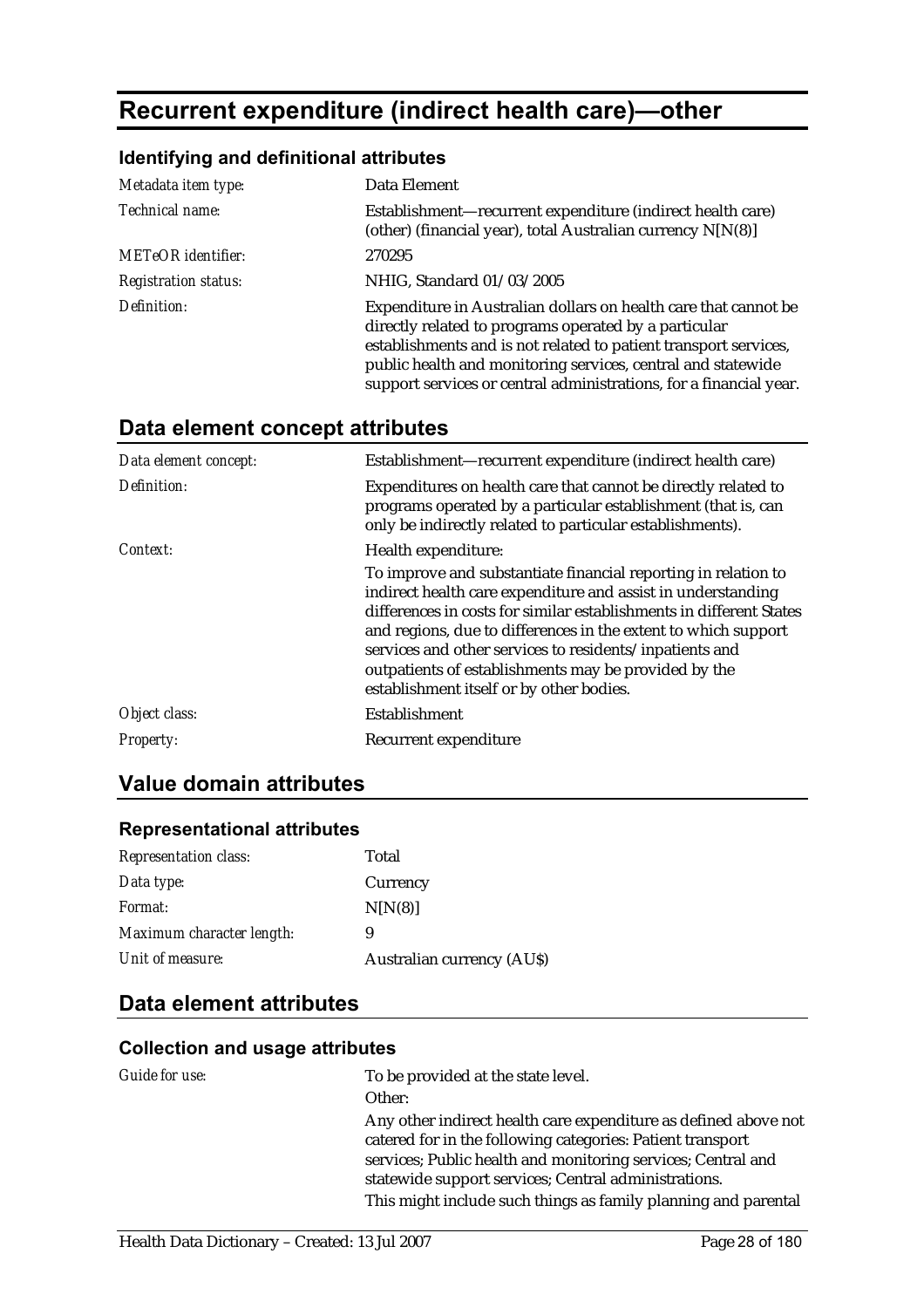|           | health counselling services and expenditure incurred in the<br>registration of notifiable diseases and other medical<br>information.                                                                                                                                                                                                       |
|-----------|--------------------------------------------------------------------------------------------------------------------------------------------------------------------------------------------------------------------------------------------------------------------------------------------------------------------------------------------|
|           | Record values up to hundreds of millions of dollars, rounded to<br>the nearest whole dollar.                                                                                                                                                                                                                                               |
| Comments: | Resources Working Party members were concerned about the<br>possibility that double-counting of programs at the hospital and<br>again at the state level and were also concerned at the lack of<br>uniformity between states. Where possible expenditure relating<br>to programs operated by hospitals should be at the hospital<br>level. |

| Origin:                                              | National Health Data Committee                                                                    |
|------------------------------------------------------|---------------------------------------------------------------------------------------------------|
| <b>Relational attributes</b>                         |                                                                                                   |
| Related metadata references:                         | Supersedes Indirect health care expenditure, version 1, DE,<br>NHDD, NHIMG, Superseded 01/03/2005 |
| <b>Implementation in Data Set</b><br>Specifications: | Public hospital establishments NMDS NHIG, Superseded<br>21/03/2006                                |
|                                                      | Implementation start date: 01/07/2005                                                             |
|                                                      | Implementation end date: 30/06/2006                                                               |
|                                                      | Public hospital establishments NMDS NHIG, Superseded<br>23/10/2006                                |
|                                                      | Implementation start date: 01/07/2006                                                             |
|                                                      | Implementation end date: 30/06/2007                                                               |
|                                                      | Public hospital establishments NMDS 2007-2008 NHIG,<br>Standard 23/10/2006                        |
|                                                      | Implementation start date: 01/07/2007                                                             |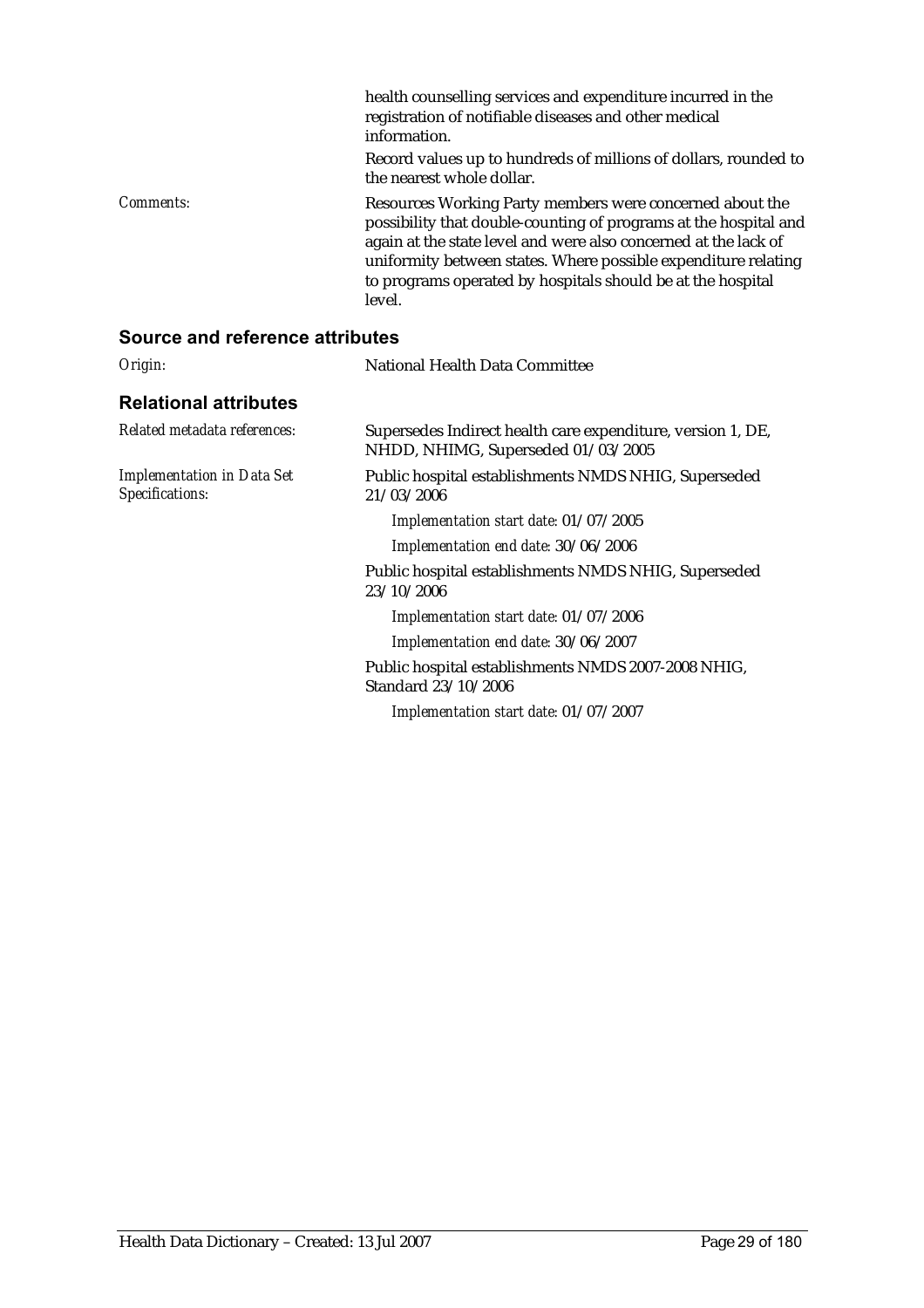# **Recurrent expenditure (indirect health care)—patient transport services**

### **Identifying and definitional attributes**

| Metadata item type:         | Data Element                                                                                                                                        |
|-----------------------------|-----------------------------------------------------------------------------------------------------------------------------------------------------|
| Technical name:             | Establishment—recurrent expenditure (indirect health care)<br>(patient transport services) (financial year), total Australian<br>currency $N[N(8)]$ |
| <b>METeOR</b> identifier:   | 270291                                                                                                                                              |
| <b>Registration status:</b> | NHIG, Standard 01/03/2005                                                                                                                           |
| Definition:                 | Expenditure measured in Australian dollars on indirect health<br>care related to patient transport services, for a financial year.                  |

# **Data element concept attributes**

| Data element concept: | Establishment—recurrent expenditure (indirect health care)                                                                                                                                                                                                                                                                                                                                                                             |
|-----------------------|----------------------------------------------------------------------------------------------------------------------------------------------------------------------------------------------------------------------------------------------------------------------------------------------------------------------------------------------------------------------------------------------------------------------------------------|
| Definition:           | Expenditures on health care that cannot be directly related to<br>programs operated by a particular establishment (that is, can<br>only be indirectly related to particular establishments).                                                                                                                                                                                                                                           |
| Context:              | Health expenditure:                                                                                                                                                                                                                                                                                                                                                                                                                    |
|                       | To improve and substantiate financial reporting in relation to<br>indirect health care expenditure and assist in understanding<br>differences in costs for similar establishments in different States<br>and regions, due to differences in the extent to which support<br>services and other services to residents/inpatients and<br>outpatients of establishments may be provided by the<br>establishment itself or by other bodies. |
| Object class:         | Establishment                                                                                                                                                                                                                                                                                                                                                                                                                          |
| <b>Property:</b>      | Recurrent expenditure                                                                                                                                                                                                                                                                                                                                                                                                                  |

## **Value domain attributes**

### **Representational attributes**

| <b>Representation class:</b> | Total                            |
|------------------------------|----------------------------------|
| Data type:                   | Currency                         |
| <i>Format:</i>               | N[N(8)]                          |
| Maximum character length:    | 9                                |
| Unit of measure:             | <b>Australian currency (AUS)</b> |

### **Data element attributes**

| Guide for use: | To be provided at the state level. Public or registered non-profit<br>organisations which provide patient transport (or ambulance)<br>for services associated with inpatient or residential episodes at<br>residential establishments within the scope of this data set. |
|----------------|--------------------------------------------------------------------------------------------------------------------------------------------------------------------------------------------------------------------------------------------------------------------------|
|                | This category excludes patient transport services provided by<br>other types of establishments (for example, public hospitals) as<br>part of their normal services. This category includes centralised<br>and statewide patient transport services (for example,         |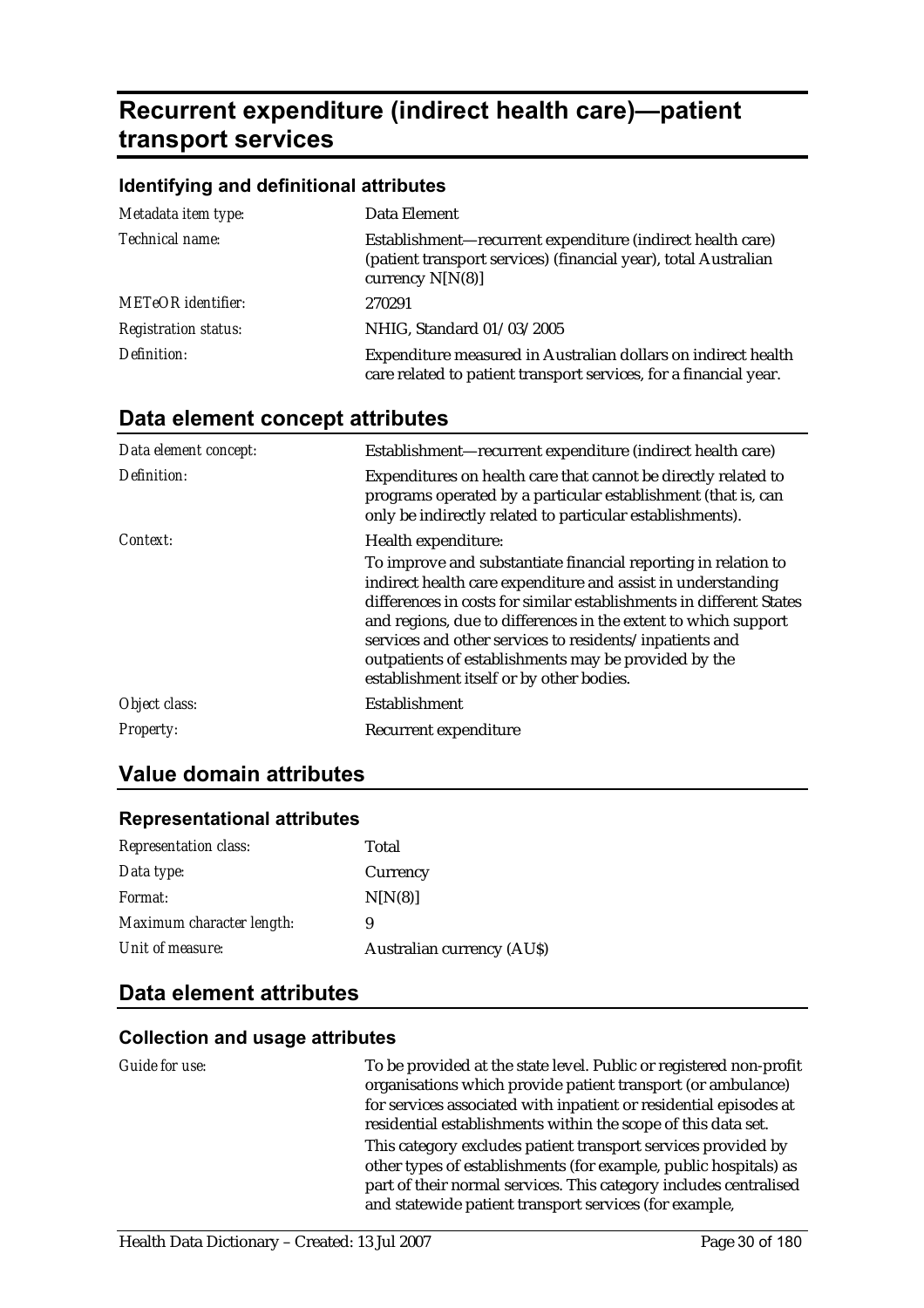|           | Queensland Ambulance Transport Brigade) which operate<br>independently of individual inpatient establishments.<br>Record values up to hundreds of millions of dollars. Rounded<br>to the nearest whole dollar.                                                                                                                             |
|-----------|--------------------------------------------------------------------------------------------------------------------------------------------------------------------------------------------------------------------------------------------------------------------------------------------------------------------------------------------|
| Comments: | Resources Working Party members were concerned about the<br>possibility that double-counting of programs at the hospital and<br>again at the state level and were also concerned at the lack of<br>uniformity between states. Where possible expenditure relating<br>to programs operated by hospitals should be at the hospital<br>level. |

| Origin:                                              | National Health Data Committee                                                                    |
|------------------------------------------------------|---------------------------------------------------------------------------------------------------|
| <b>Relational attributes</b>                         |                                                                                                   |
| Related metadata references:                         | Supersedes Indirect health care expenditure, version 1, DE,<br>NHDD, NHIMG, Superseded 01/03/2005 |
| <b>Implementation in Data Set</b><br>Specifications: | Public hospital establishments NMDS NHIG, Superseded<br>21/03/2006                                |
|                                                      | Implementation start date: 01/07/2005                                                             |
|                                                      | Implementation end date: 30/06/2006                                                               |
|                                                      | Public hospital establishments NMDS NHIG, Superseded<br>23/10/2006                                |
|                                                      | Implementation start date: 01/07/2006                                                             |
|                                                      | Implementation end date: 30/06/2007                                                               |
|                                                      | Public hospital establishments NMDS 2007-2008 NHIG,<br>Standard 23/10/2006                        |
|                                                      | Implementation start date: 01/07/2007                                                             |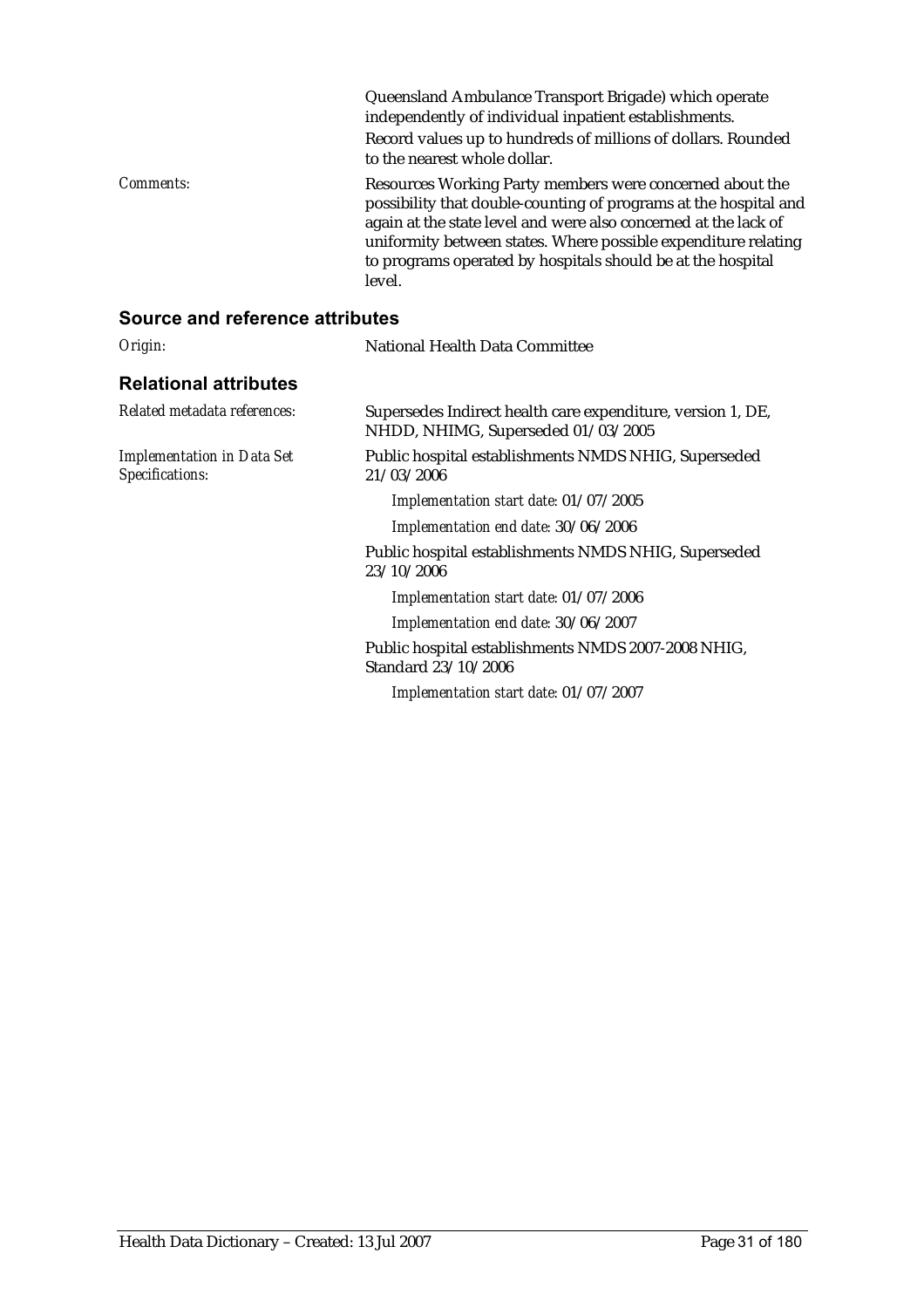# **Recurrent expenditure (mental health)—non-salary operating costs**

### **Identifying and definitional attributes**

| Metadata item type:         | Data Element                                                                                                                                  |
|-----------------------------|-----------------------------------------------------------------------------------------------------------------------------------------------|
| Technical name:             | Establishment (mental health)—recurrent expenditure (non-<br>salary operating costs) (financial year), total Australian<br>currency $N[N(8)]$ |
| Synonymous names:           | Non-salary operating costs excluding depreciation                                                                                             |
| <b>METeOR</b> identifier:   | 287979                                                                                                                                        |
| <b>Registration status:</b> | NHIG, Standard 08/12/2004                                                                                                                     |
| Definition:                 | Total expenditure by a mental health establishment relating to<br>non-salary operating items.                                                 |

|  |  | Data element concept attributes |  |
|--|--|---------------------------------|--|
|--|--|---------------------------------|--|

| Data element concept: | Establishment—recurrent expenditure (non-salary operating<br>costs)                               |
|-----------------------|---------------------------------------------------------------------------------------------------|
| Definition:           | Total expenditure relating to non-salary operating items.                                         |
| Context:              | Health care:<br>This metadata item is required to monitor trends of expenditure<br>in the sector. |
| Object class:         | Establishment                                                                                     |
| <i>Property:</i>      | Recurrent expenditure                                                                             |

# **Value domain attributes**

### **Representational attributes**

| <b>Representation class:</b> | Total                            |
|------------------------------|----------------------------------|
| Data type:                   | Currency                         |
| <i>Format:</i>               | N[N(8)]                          |
| Maximum character length:    | 9                                |
| Unit of measure:             | <b>Australian currency (AUS)</b> |

### **Data element attributes**

| Guide for use:             | Report all expenditure in thousands of dollars (i.e \$ 000's).                                                                                                   |
|----------------------------|------------------------------------------------------------------------------------------------------------------------------------------------------------------|
|                            | Expenditure should include both the specific costs directly                                                                                                      |
|                            | associated with the service and indirect costs, for example<br>personnel services.                                                                               |
|                            | Research and academic units that function as an integral part of<br>ambulatory care should be reported against the appropriate<br>service.                       |
|                            | Depreciation is to be excluded from the Non-salary operating<br>costs.                                                                                           |
| <b>Collection methods:</b> | Non-salary recurrent expenditure, excluding Depreciation, is to<br>be reported by service setting (admitted patient care, residential<br>care, ambulatory care). |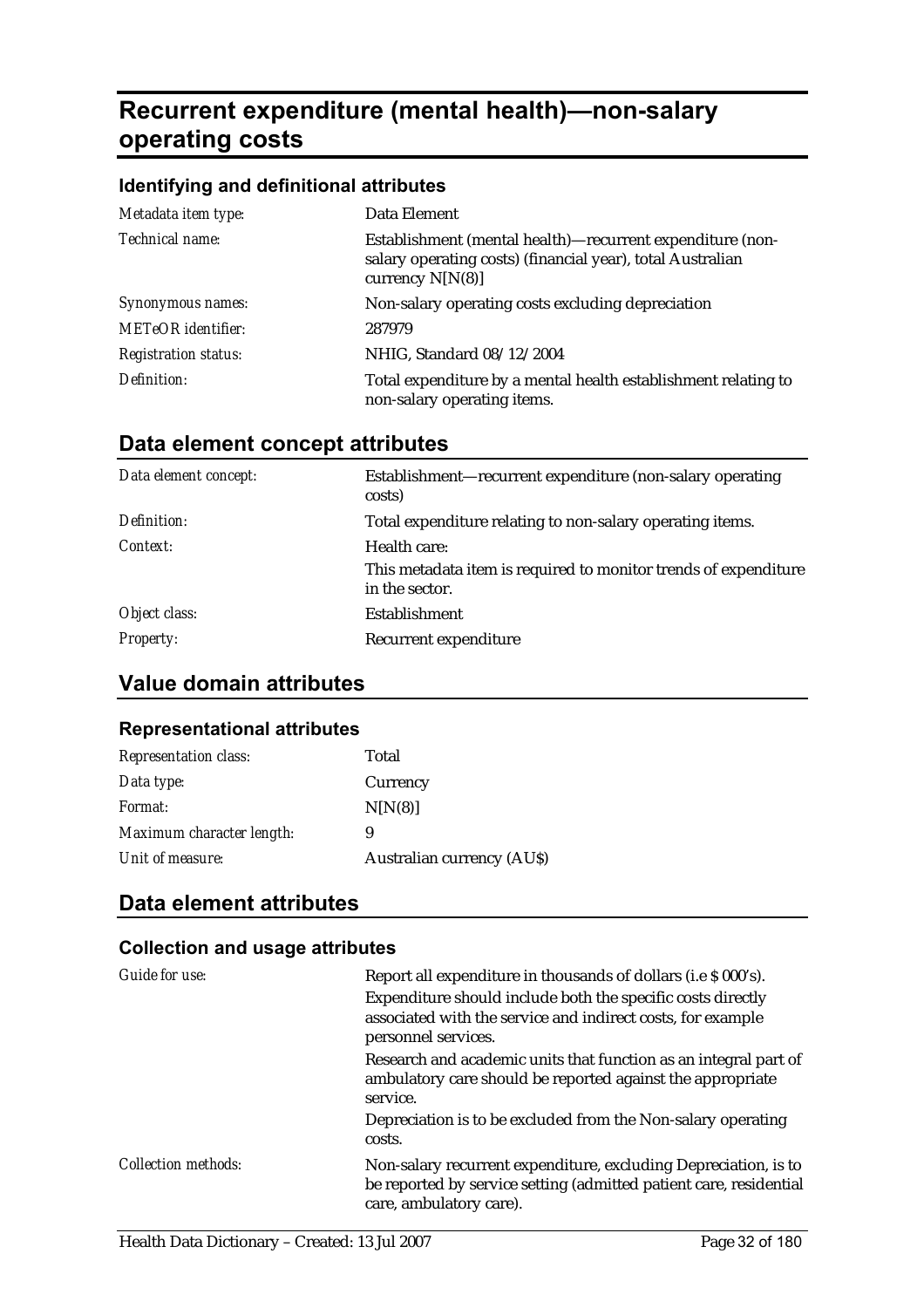For the admitted patient care setting Non-salary recurrent expenditure, excluding Depreciation, is to be disaggregated by Specialised mental health service program type and Specialised mental health service target population, together. The sub-components of non-salary recurrent expenditure, and depreciation, are to be reported at the organisation level for the Mental health establishments NMDS. However, if the organisation is not reporting on an accrual basis then it does not need to report Depreciation.

| Origin:                                              | National Health Data Committee                                                                                                                                                                                                                                                                                                                                                                    |
|------------------------------------------------------|---------------------------------------------------------------------------------------------------------------------------------------------------------------------------------------------------------------------------------------------------------------------------------------------------------------------------------------------------------------------------------------------------|
| <b>Relational attributes</b>                         |                                                                                                                                                                                                                                                                                                                                                                                                   |
| Related metadata references:                         | Is formed using Establishment-recurrent expenditure<br>(administrative expenses) (financial year), total Australian<br>currency N[N(8)] NHIG, Standard 01/03/2005<br>Is formed using Establishment-recurrent expenditure (other<br>recurrent expenditure) (financial year), total Australian<br>currency N[N(8)] NHIG, Standard 01/03/2005<br>Is formed using Establishment-recurrent expenditure |
|                                                      | (domestic services) (financial year), total Australian currency<br>N[N(8)] NHIG, Standard 01/03/2005                                                                                                                                                                                                                                                                                              |
|                                                      | Is formed using Establishment-recurrent expenditure (drug<br>supplies) (financial year), total Australian currency N[N(8)]<br>NHIG, Standard 01/03/2005                                                                                                                                                                                                                                           |
|                                                      | Is formed using Establishment-recurrent expenditure (interest<br>payments) (financial year), total Australian currency N[N(8)]<br>NHIG, Standard 01/03/2005                                                                                                                                                                                                                                       |
|                                                      | Is formed using Establishment-recurrent expenditure (patient<br>transport cost) (financial year), total Australian currency<br>N[N(8)] NHIG, Standard 01/03/2005                                                                                                                                                                                                                                  |
|                                                      | Is formed using Establishment-recurrent expenditure (food<br>supplies) (financial year), total Australian currency N[N(8)]<br>NHIG, Standard 01/03/2005                                                                                                                                                                                                                                           |
|                                                      | Is formed using Establishment-recurrent expenditure (medical<br>and surgical supplies) (financial year), total Australian currency<br>N[N(8)] NHIG, Standard 01/03/2005                                                                                                                                                                                                                           |
|                                                      | Is formed using Establishment-recurrent expenditure (visiting<br>medical officer payments) (financial year), total Australian<br>currency N[N(8)] NHIG, Standard 01/03/2005                                                                                                                                                                                                                       |
|                                                      | Is formed using Establishment-recurrent expenditure<br>(superannuation employer contributions) (financial year), total<br>Australian currency N[N(8)] NHIG, Standard 01/03/2005                                                                                                                                                                                                                   |
|                                                      | Is formed using Establishment-recurrent expenditure (repairs<br>and maintenance) (financial year), total Australian currency<br>N[N(8)] NHIG, Standard 01/03/2005                                                                                                                                                                                                                                 |
|                                                      | Is used in the formation of Establishment-recurrent<br>expenditure (financial year), total Australian currency N[N(8)]<br>NHIG, Standard 08/12/2004                                                                                                                                                                                                                                               |
| <b>Implementation in Data Set</b><br>Specifications: | Mental health establishments NMDS 2005-2006 NHIG,<br>Superseded 21/03/2006                                                                                                                                                                                                                                                                                                                        |
|                                                      | Implementation start date: 01/07/2005                                                                                                                                                                                                                                                                                                                                                             |
|                                                      | Implementation end date: 30/06/2006                                                                                                                                                                                                                                                                                                                                                               |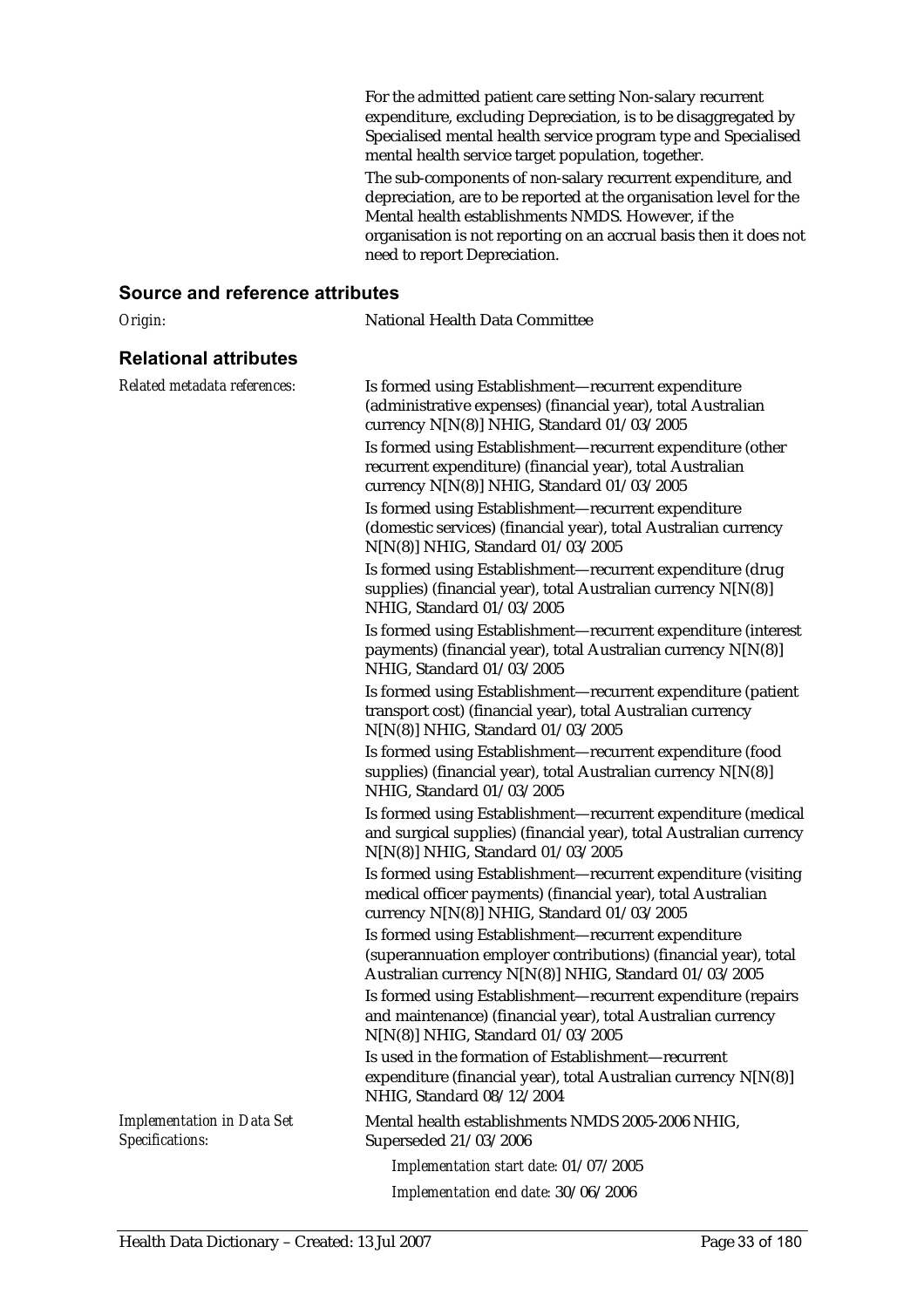Mental health establishments NMDS 2006-2007 NHIG, Superseded 23/10/2006

*Implementation start date:* 01/07/2006

*Implementation end date:* 30/06/2007

Mental health establishments NMDS 2007-2008 NHIG, Standard 23/10/2006

*Implementation start date:* 01/07/2007

*Information specific to this data set:*

Obligation condition: reporting of this data element is optional for non-government residential mental health services and specialised mental health services provided by private hospitals that receive state or territory government funding.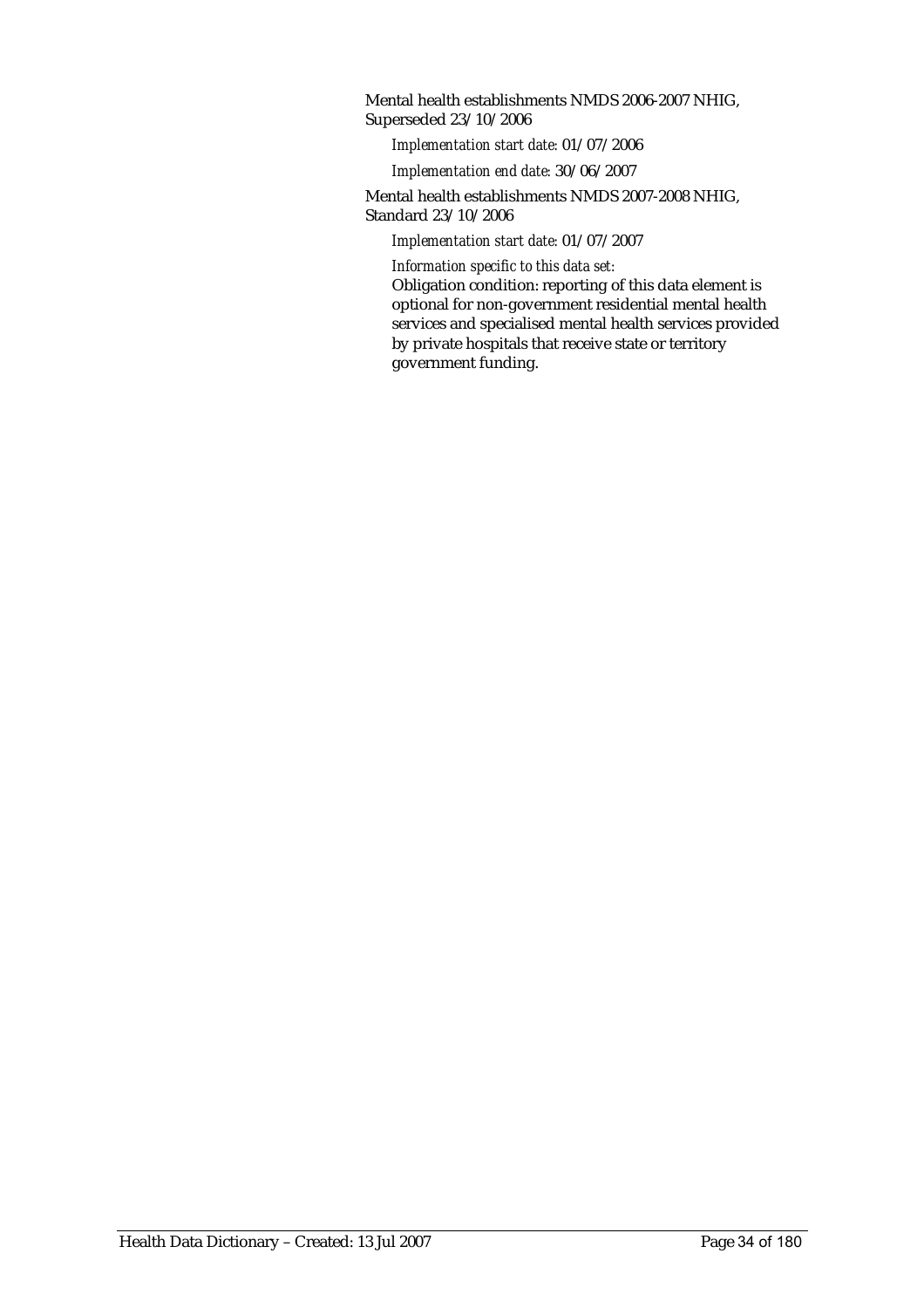# **Recurrent expenditure (mental health)—salaries and wages**

## **Identifying and definitional attributes**

| Metadata item type:         | Data Element                                                                                                                             |
|-----------------------------|------------------------------------------------------------------------------------------------------------------------------------------|
| Technical name:             | Establishment (mental health)—recurrent expenditure (total<br>salaries and wages) (financial year), total Australian currency<br>N[N(8)] |
| <b>METeOR</b> identifier:   | 296577                                                                                                                                   |
| <b>Registration status:</b> | NHIG, Standard 08/12/2004                                                                                                                |
| Definition:                 | Total salary and wage payments to all staff of a mental<br>health establishment, for a financial year.                                   |

# **Data element concept attributes**

| Data element concept:                  | Establishment-recurrent expenditure (salaries and wages)                                                                                                                                                                                                                                                                                                                                                                                    |
|----------------------------------------|---------------------------------------------------------------------------------------------------------------------------------------------------------------------------------------------------------------------------------------------------------------------------------------------------------------------------------------------------------------------------------------------------------------------------------------------|
| Definition:                            | Salary and wage payments for all employees of the<br>establishment (including contract staff employed by an agency,<br>provided staffing data is also available).                                                                                                                                                                                                                                                                           |
|                                        | Generally, salary data by staffing categories should be broadly<br>consistent with full-time equivalent staffing numbers. Where<br>staff provide services to more than one hospital (for Public<br>hospitals establishments NMDS) or service unit (for Mental<br>health establishments NMDS), their salaries should be<br>apportioned between all hospitals to whom services are<br>provided on the basis of hours worked in each hospital. |
|                                        | Salary payments for contract staff employed through an agency<br>should be included under salaries for the appropriate staff<br>category provided they are included in full-time equivalent<br>staffing. If they are not, salary payments should be shown<br>separately.                                                                                                                                                                    |
| Context:                               | Health expenditure:<br>Salaries and wages invariably constitute the major component<br>of recurrent and, indeed, total expenditure for establishments<br>are vital to any analysis of health expenditure at the national<br>level. The categories correspond with those relating to full-time<br>equivalent staffing which is a requirement for any proper<br>analysis of average salary costs.                                             |
| Object class:                          | Establishment                                                                                                                                                                                                                                                                                                                                                                                                                               |
| Property:                              | Recurrent expenditure                                                                                                                                                                                                                                                                                                                                                                                                                       |
| <b>Collection and usage attributes</b> |                                                                                                                                                                                                                                                                                                                                                                                                                                             |

| <b>Comments:</b> | This is to include all paid leave (recreation, sick and long-<br>service) and salary and wage payments relating to workers<br>compensation leave.                                                                                                      |
|------------------|--------------------------------------------------------------------------------------------------------------------------------------------------------------------------------------------------------------------------------------------------------|
|                  | Salary data for contract staff, provided the contract is for the<br>supply of labour (e.g. nursing) rather than products (e.g.<br>photocopier maintenance), should be shown under the<br>appropriate staff salary category provided that corresponding |
|                  | staffing (full-time equivalent) data is available. If not, it should<br>be shown separately.                                                                                                                                                           |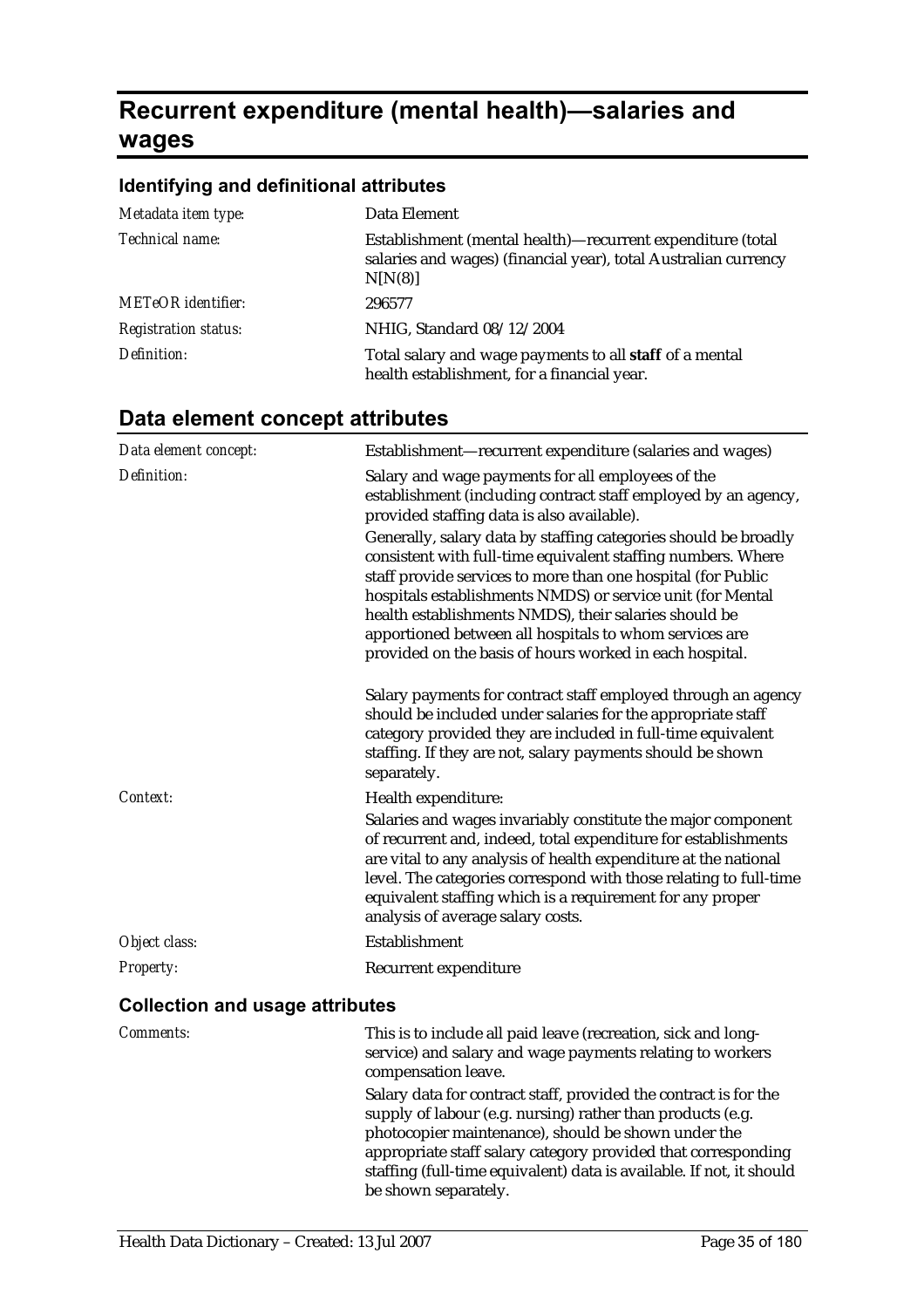# **Value domain attributes**

### **Representational attributes**

| <b>Representation class:</b> | Total                            |
|------------------------------|----------------------------------|
| Data type:                   | Currency                         |
| Format:                      | N[N(8)]                          |
| Maximum character length:    | 9                                |
| Unit of measure:             | <b>Australian currency (AUS)</b> |

### **Data element attributes**

| Submitting organisation:                             | National minimum data set working parties                                                                                                                                                             |
|------------------------------------------------------|-------------------------------------------------------------------------------------------------------------------------------------------------------------------------------------------------------|
| <b>Relational attributes</b>                         |                                                                                                                                                                                                       |
| Related metadata references:                         | Is formed using Establishment-recurrent expenditure (salaries<br>and wages) (diagnostic and health professionals) (financial<br>year), total Australian currency N[N(8)] NHIG, Standard<br>01/03/2005 |
|                                                      | Is formed using Establishment-recurrent expenditure (salaries<br>and wages) (registered nurses) (financial year), total Australian<br>currency N[N(8)] NHIG, Standard 01/03/2005                      |
|                                                      | Is formed using Establishment-recurrent expenditure (salaries<br>and wages) (other personal care staff) (financial year), total<br>Australian currency N[N(8)] NHIG, Standard 01/03/2005              |
|                                                      | Is formed using Establishment-recurrent expenditure (salaries<br>and wages) (enrolled nurses) (financial year), total Australian<br>currency N[N(8)] NHIG, Standard 01/03/2005                        |
|                                                      | Is formed using Establishment-recurrent expenditure (salaries<br>and wages) (carer consultants) (financial year), total Australian<br>currency N[N(8)] NHIG, Standard 08/12/2004                      |
|                                                      | Is formed using Establishment-recurrent expenditure (salaries<br>and wages) (consumer consultants) (financial year), total<br>Australian currency N[N(8)] NHIG, Standard 08/12/2004                   |
|                                                      | Is formed using Establishment-recurrent expenditure (salaries<br>and wages) (administrative and clerical staff) (financial year),<br>total Australian currency N[N(8)] NHIG, Standard 01/03/2005      |
|                                                      | Is formed using Establishment-recurrent expenditure (salaries<br>and wages) (domestic and other staff) (financial year), total<br>Australian currency N[N(8)] NHIG, Standard 01/03/2005               |
|                                                      | Is formed using Establishment-recurrent expenditure (salaries<br>and wages) (salaried medical officers) (financial year), total<br>Australian currency N[N(8)] NHIG, Standard 01/03/2005              |
| <b>Implementation in Data Set</b><br>Specifications: | Mental health establishments NMDS 2005-2006 NHIG,<br>Superseded 21/03/2006                                                                                                                            |
|                                                      | Implementation start date: 01/07/2005                                                                                                                                                                 |
|                                                      | Implementation end date: 30/06/2006                                                                                                                                                                   |
|                                                      | Mental health establishments NMDS 2006-2007 NHIG,<br>Superseded 23/10/2006                                                                                                                            |
|                                                      | Implementation start date: 01/07/2006                                                                                                                                                                 |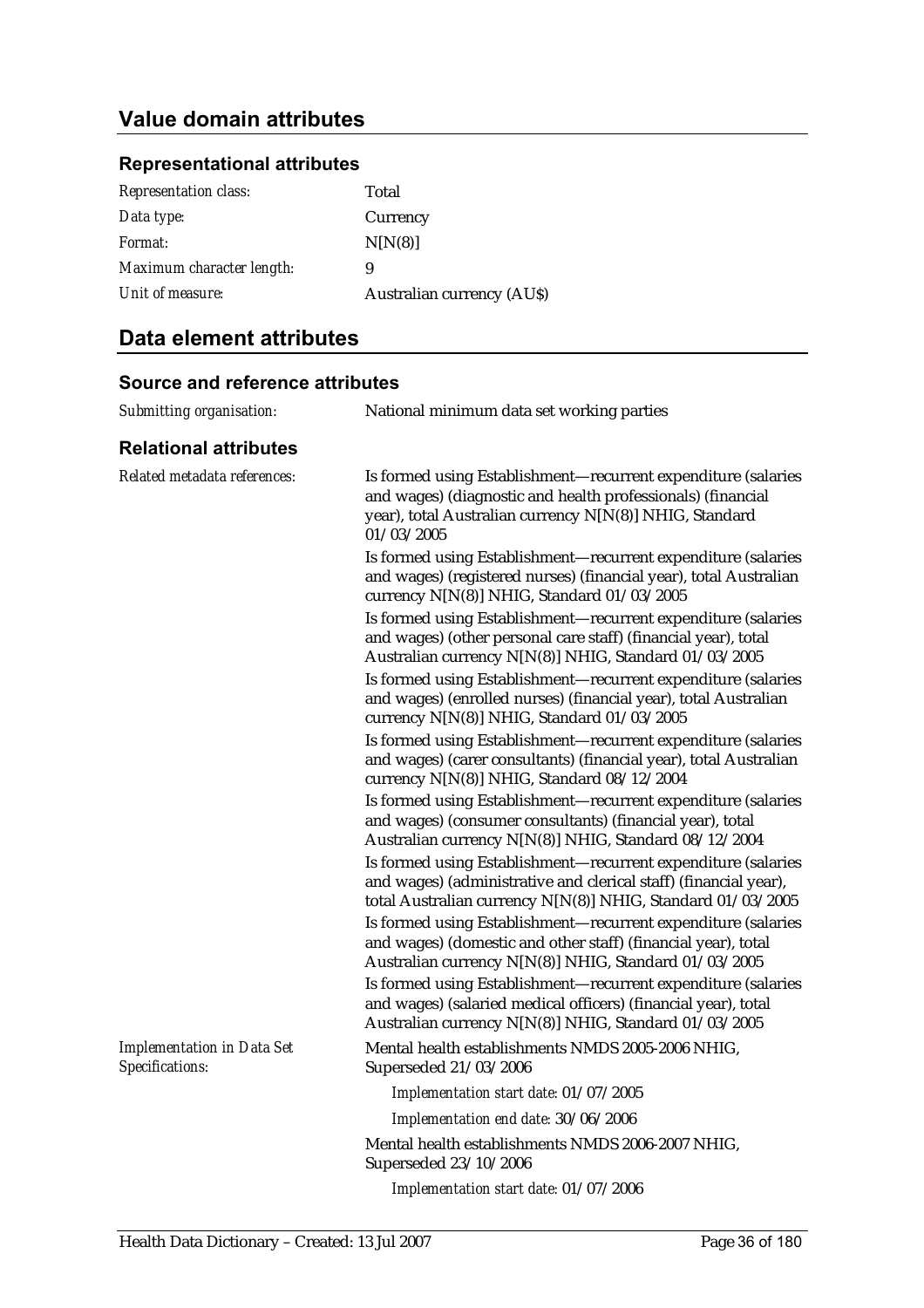*Implementation end date:* 30/06/2007

Mental health establishments NMDS 2007-2008 NHIG, Standard 23/10/2006

#### *Implementation start date:* 01/07/2007

*Information specific to this data set:*

For the Mental health establishments national minimum data set reporting of this data element is optional for nongovernment residential mental health services and specialised mental health services provided by private hospitals that receive State or Territory government funding.

Total salary and wages is the sum of the above categories and is to be reported by service setting (admitted patient care, residential care, ambulatory care).

For the admitted patient setting the total for salary and wages is to be disaggregated by Specialised mental health service program type and Specialised mental health service target population, together.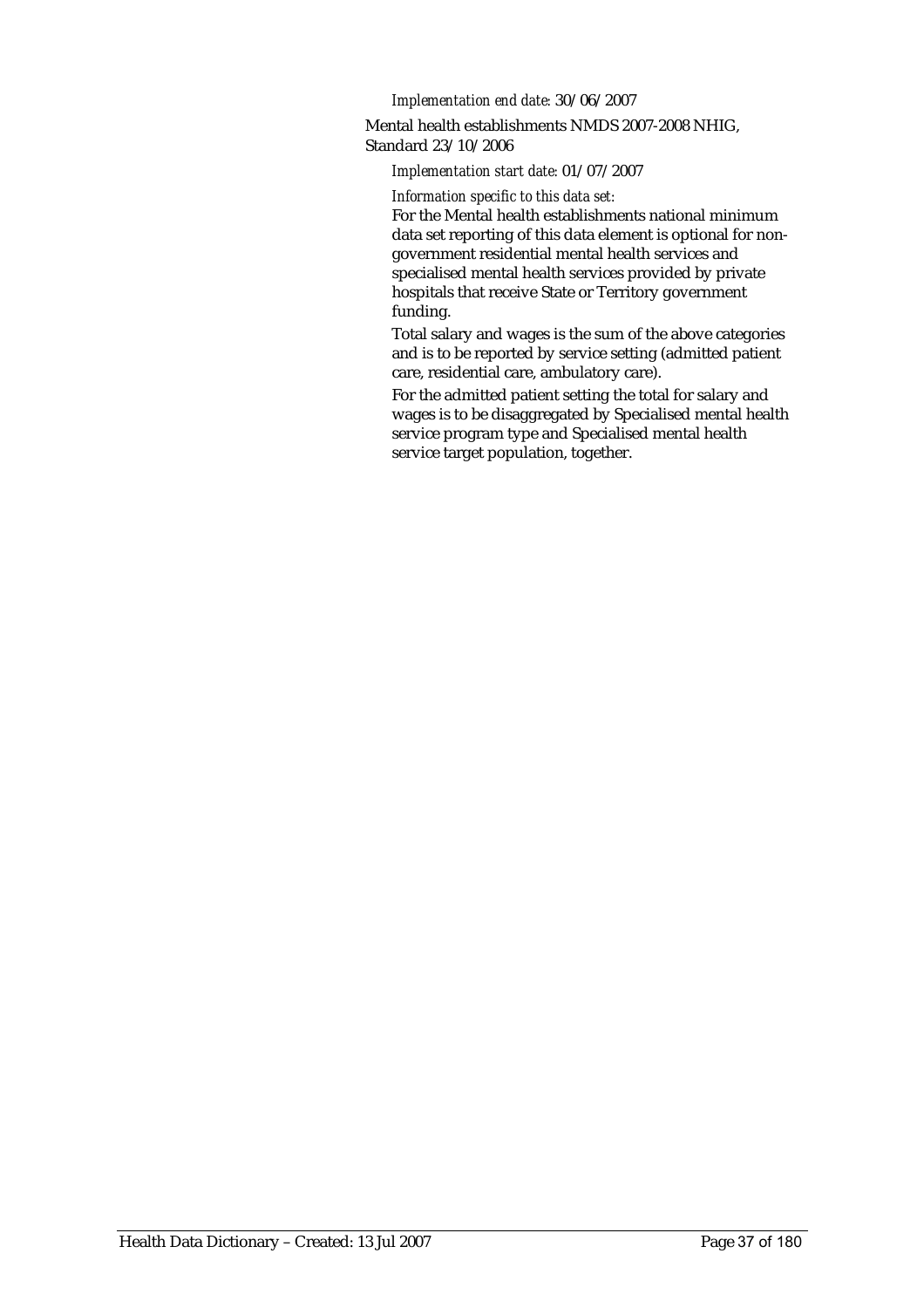# **Recurrent expenditure (salaries and wages) administrative and clerical staff**

### **Identifying and definitional attributes**

| Metadata item type:         | Data Element                                                                                                                                             |
|-----------------------------|----------------------------------------------------------------------------------------------------------------------------------------------------------|
| Technical name:             | Establishment-recurrent expenditure (salaries and wages)<br>(administrative and clerical staff) (financial year), total<br>Australian currency $N[N(8)]$ |
| <b>METeOR</b> identifier:   | 270275                                                                                                                                                   |
| <b>Registration status:</b> | NHIG, Standard 01/03/2005                                                                                                                                |
| Definition:                 | Salary and wage payments measured in Australian dollars to<br>administrative and other clerical staff of an establishment, for<br>a financial year.      |

| Data element concept:                  | Establishment-recurrent expenditure (salaries and wages)                                                                                                                                                                                                                                                                                                                                                                                    |  |
|----------------------------------------|---------------------------------------------------------------------------------------------------------------------------------------------------------------------------------------------------------------------------------------------------------------------------------------------------------------------------------------------------------------------------------------------------------------------------------------------|--|
| Definition:                            | Salary and wage payments for all employees of the<br>establishment (including contract staff employed by an agency,<br>provided staffing data is also available).                                                                                                                                                                                                                                                                           |  |
|                                        | Generally, salary data by staffing categories should be broadly<br>consistent with full-time equivalent staffing numbers. Where<br>staff provide services to more than one hospital (for Public<br>hospitals establishments NMDS) or service unit (for Mental<br>health establishments NMDS), their salaries should be<br>apportioned between all hospitals to whom services are<br>provided on the basis of hours worked in each hospital. |  |
|                                        | Salary payments for contract staff employed through an agency<br>should be included under salaries for the appropriate staff<br>category provided they are included in full-time equivalent<br>staffing. If they are not, salary payments should be shown<br>separately.                                                                                                                                                                    |  |
| Context:                               | Health expenditure:                                                                                                                                                                                                                                                                                                                                                                                                                         |  |
|                                        | Salaries and wages invariably constitute the major component<br>of recurrent and, indeed, total expenditure for establishments<br>are vital to any analysis of health expenditure at the national<br>level. The categories correspond with those relating to full-time<br>equivalent staffing which is a requirement for any proper<br>analysis of average salary costs.                                                                    |  |
| Object class:                          | Establishment                                                                                                                                                                                                                                                                                                                                                                                                                               |  |
| <b>Property:</b>                       | Recurrent expenditure                                                                                                                                                                                                                                                                                                                                                                                                                       |  |
| <b>Collection and usage attributes</b> |                                                                                                                                                                                                                                                                                                                                                                                                                                             |  |
| <b>Comments:</b>                       | This is to include all paid leave (recreation, sick and long-<br>service) and salary and wage payments relating to workers<br>compensation leave.                                                                                                                                                                                                                                                                                           |  |
|                                        | Salary data for contract staff, provided the contract is for the<br>supply of labour (e.g. nursing) rather than products (e.g.<br>photocopier maintenance), should be shown under the<br>appropriate staff salary category provided that corresponding<br>staffing (full-time equivalent) data is available. If not, it should                                                                                                              |  |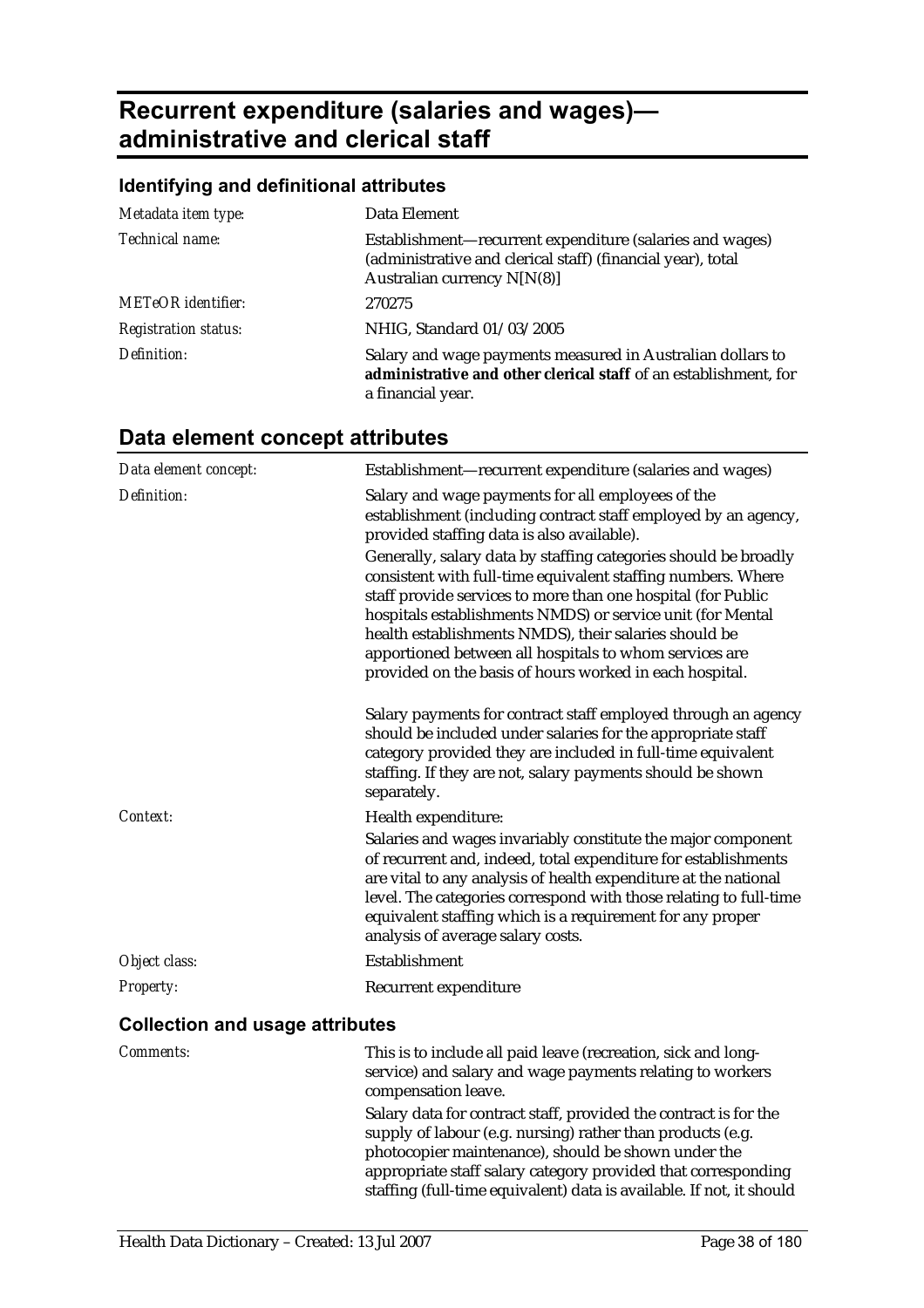## **Representational attributes**

| <b>Representation class:</b> | Total                            |
|------------------------------|----------------------------------|
| Data type:                   | Currency                         |
| Format:                      | N[N(8)]                          |
| Maximum character length:    | 9                                |
| Unit of measure:             | <b>Australian currency (AUS)</b> |

## **Data element attributes**

| Submitting organisation:                             | National minimum data set working parties                                                                                                                                                                                                                                                             |
|------------------------------------------------------|-------------------------------------------------------------------------------------------------------------------------------------------------------------------------------------------------------------------------------------------------------------------------------------------------------|
| <b>Relational attributes</b>                         |                                                                                                                                                                                                                                                                                                       |
| Related metadata references:                         | Supersedes Salaries and wages, version 1, DE, NHDD, NHIMG,<br>Superseded 01/03/2005                                                                                                                                                                                                                   |
|                                                      | Is used in the formation of Establishment (mental health)-<br>recurrent expenditure (total salaries and wages) (financial year),<br>total Australian currency N[N(8)] NHIG, Standard 08/12/2004                                                                                                       |
| <b>Implementation in Data Set</b><br>Specifications: | Mental health establishments NMDS 2005-2006 NHIG,<br>Superseded 21/03/2006                                                                                                                                                                                                                            |
|                                                      | Implementation start date: 01/07/2005                                                                                                                                                                                                                                                                 |
|                                                      | Implementation end date: 30/06/2006                                                                                                                                                                                                                                                                   |
|                                                      | Mental health establishments NMDS 2006-2007 NHIG,<br>Superseded 23/10/2006                                                                                                                                                                                                                            |
|                                                      | Implementation start date: 01/07/2006                                                                                                                                                                                                                                                                 |
|                                                      | Implementation end date: 30/06/2007                                                                                                                                                                                                                                                                   |
|                                                      | Mental health establishments NMDS 2007-2008 NHIG,<br>Standard 23/10/2006                                                                                                                                                                                                                              |
|                                                      | Implementation start date: 01/07/2007                                                                                                                                                                                                                                                                 |
|                                                      | Information specific to this data set:<br>Obligation condition: reporting of this data element is<br>optional for non-government residential mental health<br>services and specialised mental health services provided<br>by private hospitals that receive state or territory<br>government funding. |
|                                                      | Public hospital establishments NMDS NHIG, Superseded<br>21/03/2006                                                                                                                                                                                                                                    |
|                                                      | Implementation start date: 01/07/2005                                                                                                                                                                                                                                                                 |
|                                                      | Implementation end date: 30/06/2006                                                                                                                                                                                                                                                                   |
|                                                      | Public hospital establishments NMDS NHIG, Superseded<br>23/10/2006                                                                                                                                                                                                                                    |
|                                                      | Implementation start date: 01/07/2006                                                                                                                                                                                                                                                                 |
|                                                      | Implementation end date: 30/06/2007                                                                                                                                                                                                                                                                   |
|                                                      | Public hospital establishments NMDS 2007-2008 NHIG,<br>Standard 23/10/2006                                                                                                                                                                                                                            |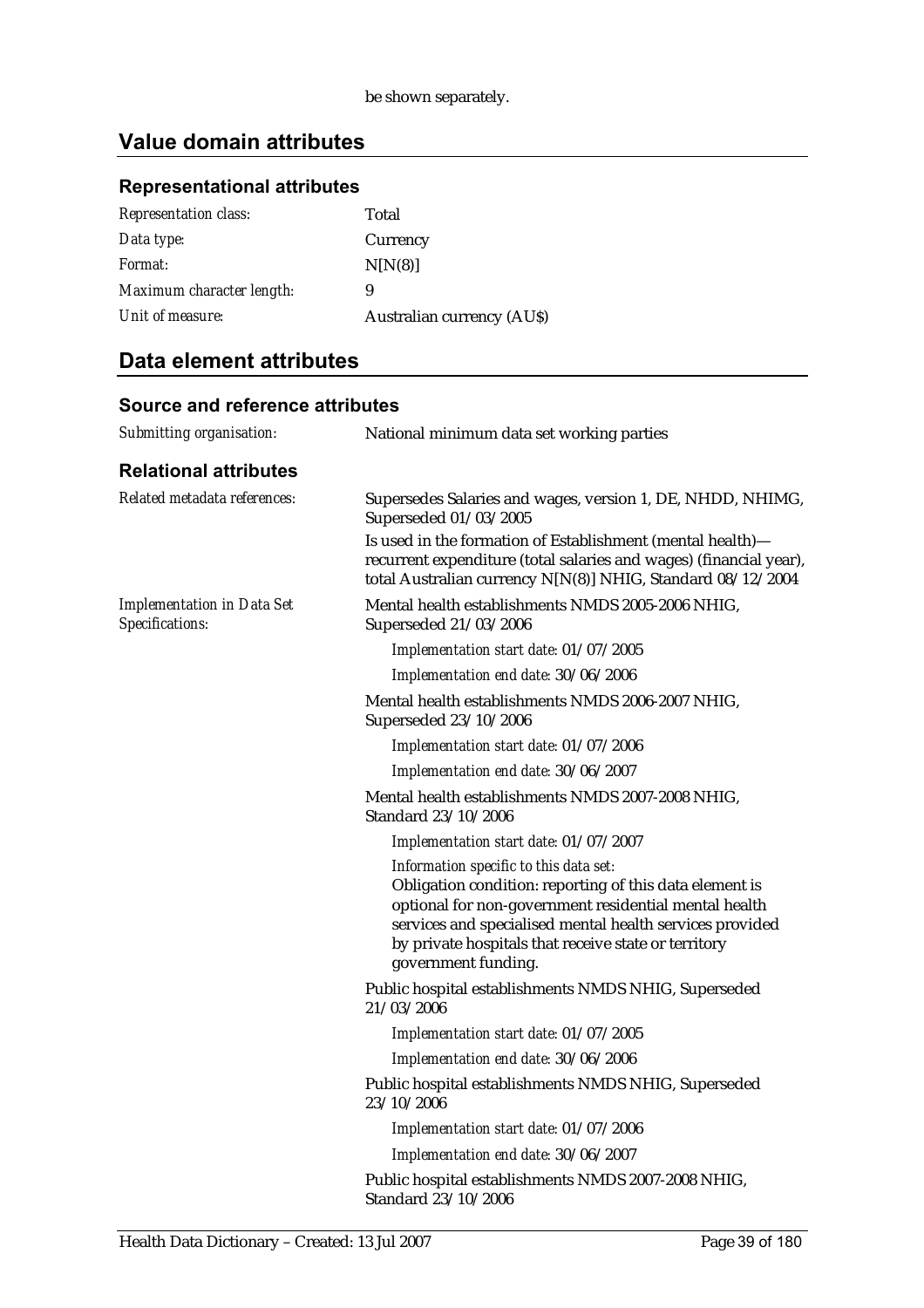*Implementation start date:* 01/07/2007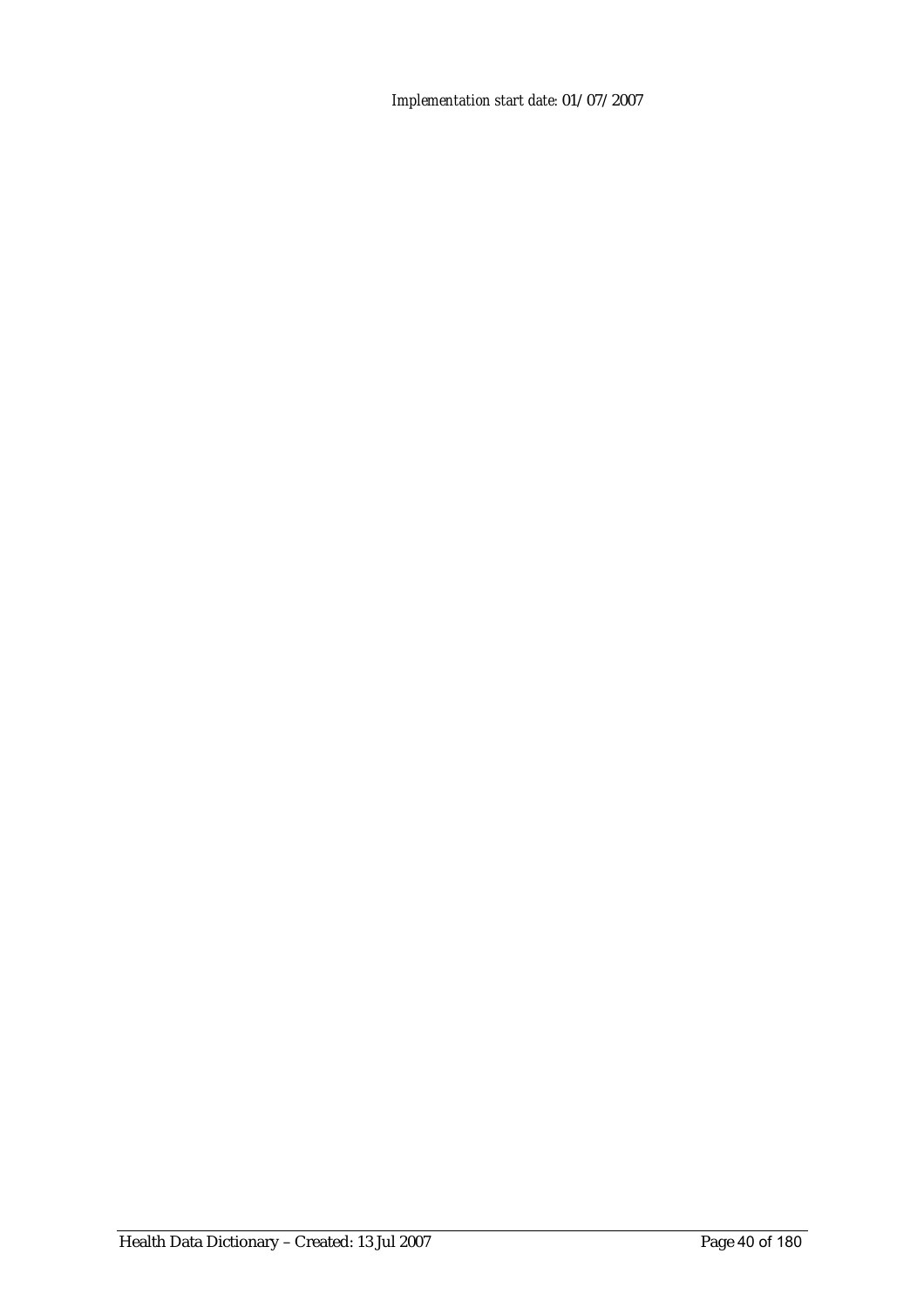# **Recurrent expenditure (salaries and wages)—carer consultants**

## **Identifying and definitional attributes**

| Metadata item type:         | Data Element                                                                                                                           |
|-----------------------------|----------------------------------------------------------------------------------------------------------------------------------------|
| Technical name:             | Establishment-recurrent expenditure (salaries and wages)<br>(carer consultants) (financial year), total Australian currency<br>N[N(8)] |
| <b>METeOR</b> identifier:   | 296531                                                                                                                                 |
| <b>Registration status:</b> | NHIG, Standard 08/12/2004                                                                                                              |
| Definition:                 | Salary and wage payments to carer consultants of an<br>establishment, for a financial year.                                            |

| Data element concept:                  | Establishment-recurrent expenditure (salaries and wages)                                                                                                                                                                                                                                                                                                                                                                                    |
|----------------------------------------|---------------------------------------------------------------------------------------------------------------------------------------------------------------------------------------------------------------------------------------------------------------------------------------------------------------------------------------------------------------------------------------------------------------------------------------------|
| Definition:                            | Salary and wage payments for all employees of the<br>establishment (including contract staff employed by an agency,<br>provided staffing data is also available).                                                                                                                                                                                                                                                                           |
|                                        | Generally, salary data by staffing categories should be broadly<br>consistent with full-time equivalent staffing numbers. Where<br>staff provide services to more than one hospital (for Public<br>hospitals establishments NMDS) or service unit (for Mental<br>health establishments NMDS), their salaries should be<br>apportioned between all hospitals to whom services are<br>provided on the basis of hours worked in each hospital. |
|                                        | Salary payments for contract staff employed through an agency<br>should be included under salaries for the appropriate staff<br>category provided they are included in full-time equivalent<br>staffing. If they are not, salary payments should be shown<br>separately.                                                                                                                                                                    |
| Context:                               | Health expenditure:<br>Salaries and wages invariably constitute the major component<br>of recurrent and, indeed, total expenditure for establishments<br>are vital to any analysis of health expenditure at the national<br>level. The categories correspond with those relating to full-time<br>equivalent staffing which is a requirement for any proper<br>analysis of average salary costs.                                             |
| Object class:                          | Establishment                                                                                                                                                                                                                                                                                                                                                                                                                               |
| Property:                              | Recurrent expenditure                                                                                                                                                                                                                                                                                                                                                                                                                       |
| <b>Collection and usage attributes</b> |                                                                                                                                                                                                                                                                                                                                                                                                                                             |

| <i>Comments:</i> | This is to include all paid leave (recreation, sick and long-<br>service) and salary and wage payments relating to workers<br>compensation leave.                                                                                                      |
|------------------|--------------------------------------------------------------------------------------------------------------------------------------------------------------------------------------------------------------------------------------------------------|
|                  | Salary data for contract staff, provided the contract is for the<br>supply of labour (e.g. nursing) rather than products (e.g.<br>photocopier maintenance), should be shown under the<br>appropriate staff salary category provided that corresponding |
|                  | staffing (full-time equivalent) data is available. If not, it should<br>be shown separately.                                                                                                                                                           |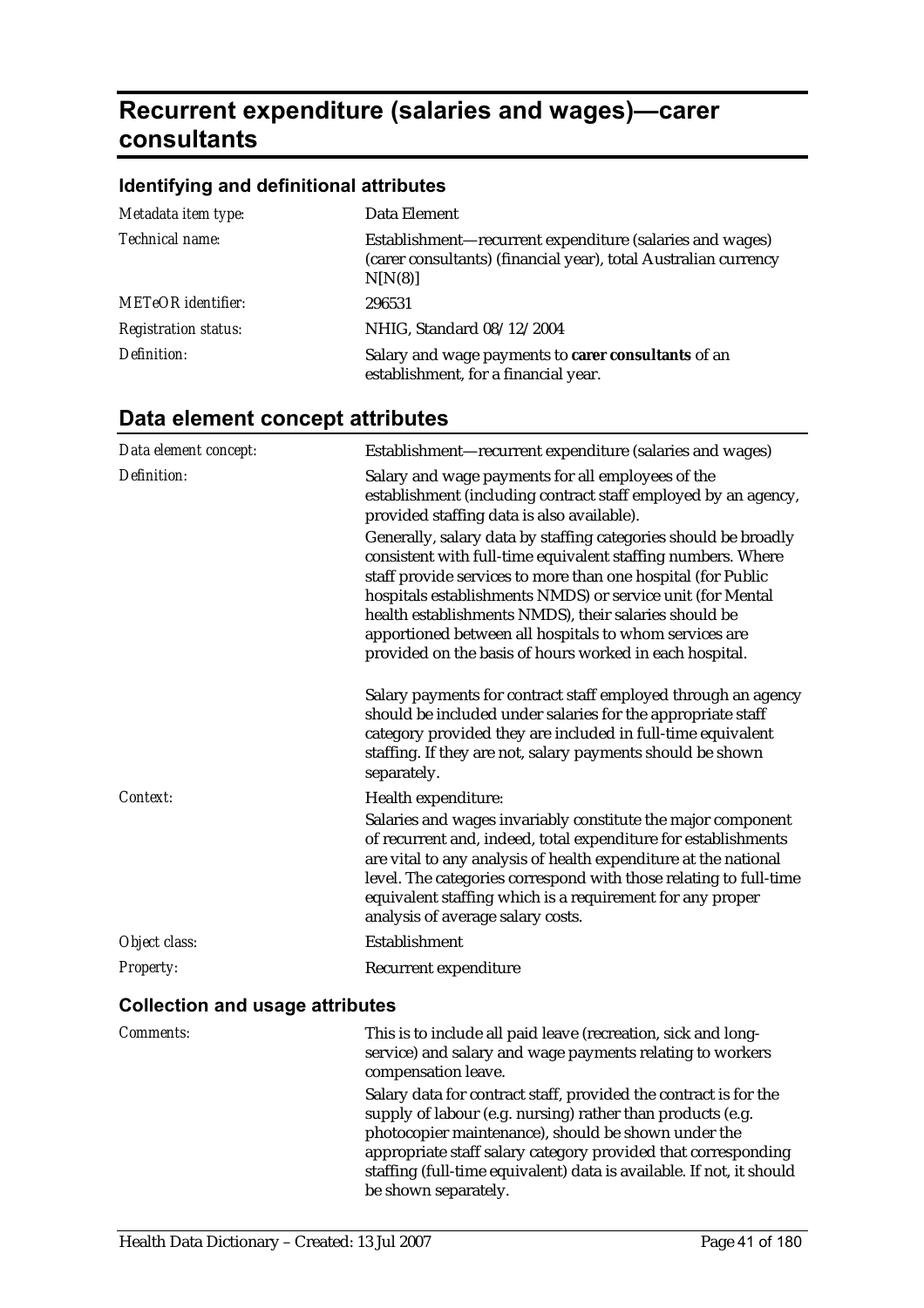### **Representational attributes**

| <b>Representation class:</b> | Total                            |
|------------------------------|----------------------------------|
| Data type:                   | Currency                         |
| Format:                      | N[N(8)]                          |
| Maximum character length:    | 9                                |
| Unit of measure:             | <b>Australian currency (AUS)</b> |

## **Data element attributes**

### **Collection and usage attributes**

| Guide for use:             | Carer consultants are persons employed (or engaged via<br>contract) on a part-time or full-time paid basis to represent the<br>interests of carers and advocate for their needs. This implies the<br>person received a salary or contract fee on a regular basis. It<br>does not refer to arrangements where the carer only received<br>reimbursements of expenses or occasional sitting fees for<br>attendance at meetings. |
|----------------------------|------------------------------------------------------------------------------------------------------------------------------------------------------------------------------------------------------------------------------------------------------------------------------------------------------------------------------------------------------------------------------------------------------------------------------|
| <b>Collection methods:</b> | Note: This code is only to be reported for the Mental Health<br>Establishments NMDS.                                                                                                                                                                                                                                                                                                                                         |
|                            | For Public hospital establishments NMDS data are to be<br>reported in a category according to specific state and territory<br>arrangements.                                                                                                                                                                                                                                                                                  |

| Submitting organisation:                             | National minimum data set working parties                                                                                                                                                                                                                                                             |
|------------------------------------------------------|-------------------------------------------------------------------------------------------------------------------------------------------------------------------------------------------------------------------------------------------------------------------------------------------------------|
| <b>Relational attributes</b>                         |                                                                                                                                                                                                                                                                                                       |
| Related metadata references:                         | Is used in the formation of Establishment (mental health)—<br>recurrent expenditure (total salaries and wages) (financial year),<br>total Australian currency N[N(8)] NHIG, Standard 08/12/2004                                                                                                       |
| <b>Implementation in Data Set</b><br>Specifications: | Mental health establishments NMDS 2005-2006 NHIG,<br>Superseded 21/03/2006                                                                                                                                                                                                                            |
|                                                      | Implementation start date: 01/07/2005                                                                                                                                                                                                                                                                 |
|                                                      | Implementation end date: 30/06/2006                                                                                                                                                                                                                                                                   |
|                                                      | Mental health establishments NMDS 2006-2007 NHIG,<br>Superseded 23/10/2006                                                                                                                                                                                                                            |
|                                                      | Implementation start date: 01/07/2006                                                                                                                                                                                                                                                                 |
|                                                      | Implementation end date: 30/06/2007                                                                                                                                                                                                                                                                   |
|                                                      | Mental health establishments NMDS 2007-2008 NHIG,<br>Standard 23/10/2006                                                                                                                                                                                                                              |
|                                                      | Implementation start date: 01/07/2007                                                                                                                                                                                                                                                                 |
|                                                      | Information specific to this data set:<br>Obligation condition: reporting of this data element is<br>optional for non-government residential mental health<br>services and specialised mental health services provided<br>by private hospitals that receive state or territory<br>government funding. |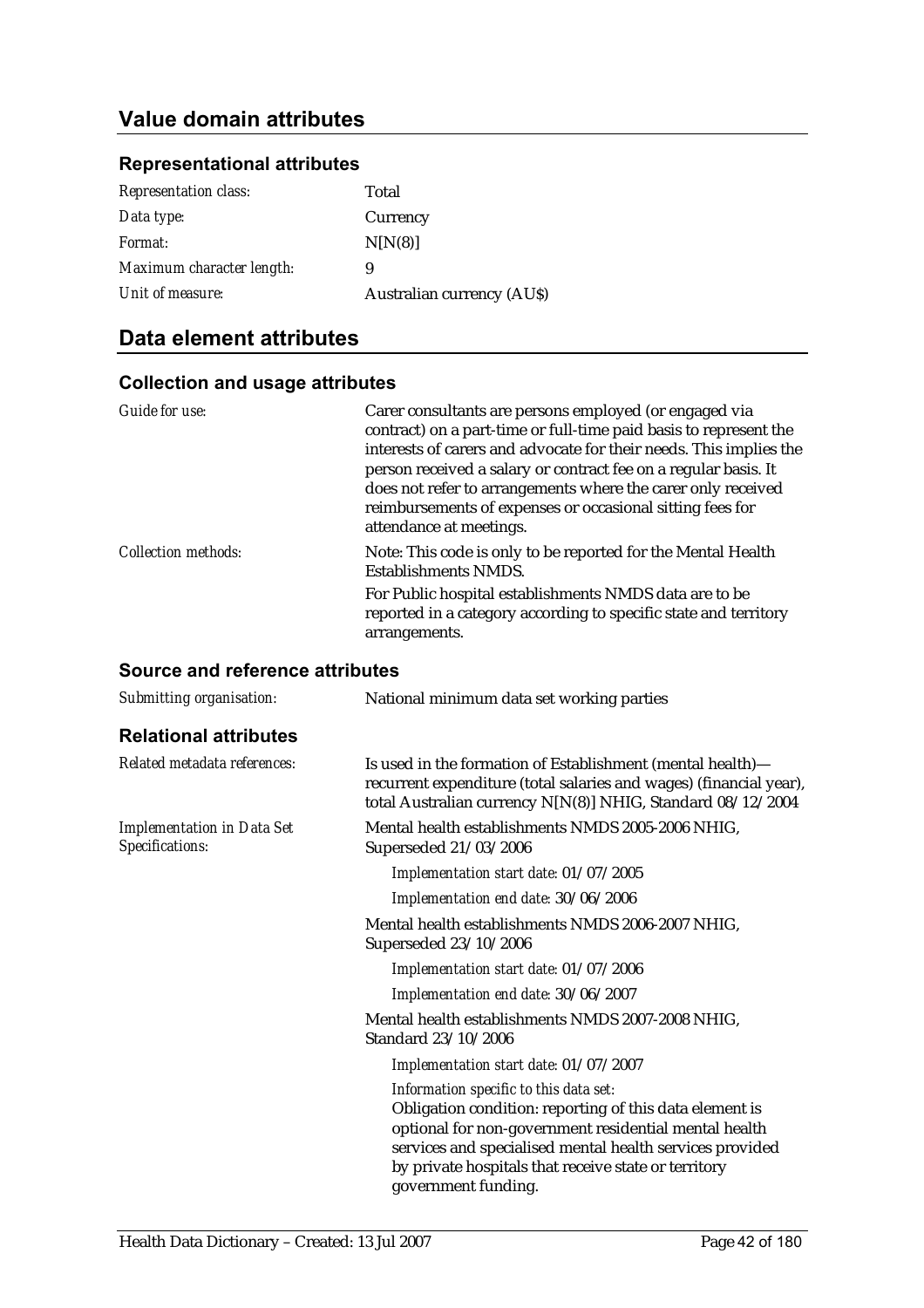# **Recurrent expenditure (salaries and wages)—consultant psychiatrists and psychiatrists**

## **Identifying and definitional attributes**

| Metadata item type:         | Data Element                                                                                                                                                    |
|-----------------------------|-----------------------------------------------------------------------------------------------------------------------------------------------------------------|
| Technical name:             | Establishment-recurrent expenditure (salaries and wages)<br>(consultant psychiatrists and psychiatrists) (financial year), total<br>Australian currency N[N(8)] |
| <b>METeOR</b> identifier:   | 288767                                                                                                                                                          |
| <b>Registration status:</b> | NHIG, Standard 08/12/2004                                                                                                                                       |
| Definition:                 | Salary and wage payments to consultant psychiatrists and<br>psychiatrists of an establishment, for a financial year.                                            |

| Data element concept:                  | Establishment-recurrent expenditure (salaries and wages)                                                                                                                                                                                                                                                                                                                                                                                    |
|----------------------------------------|---------------------------------------------------------------------------------------------------------------------------------------------------------------------------------------------------------------------------------------------------------------------------------------------------------------------------------------------------------------------------------------------------------------------------------------------|
| Definition:                            | Salary and wage payments for all employees of the<br>establishment (including contract staff employed by an agency,<br>provided staffing data is also available).                                                                                                                                                                                                                                                                           |
|                                        | Generally, salary data by staffing categories should be broadly<br>consistent with full-time equivalent staffing numbers. Where<br>staff provide services to more than one hospital (for Public<br>hospitals establishments NMDS) or service unit (for Mental<br>health establishments NMDS), their salaries should be<br>apportioned between all hospitals to whom services are<br>provided on the basis of hours worked in each hospital. |
|                                        | Salary payments for contract staff employed through an agency<br>should be included under salaries for the appropriate staff<br>category provided they are included in full-time equivalent<br>staffing. If they are not, salary payments should be shown<br>separately.                                                                                                                                                                    |
| Context:                               | Health expenditure:                                                                                                                                                                                                                                                                                                                                                                                                                         |
|                                        | Salaries and wages invariably constitute the major component<br>of recurrent and, indeed, total expenditure for establishments<br>are vital to any analysis of health expenditure at the national<br>level. The categories correspond with those relating to full-time<br>equivalent staffing which is a requirement for any proper<br>analysis of average salary costs.                                                                    |
| Object class:                          | Establishment                                                                                                                                                                                                                                                                                                                                                                                                                               |
| Property:                              | Recurrent expenditure                                                                                                                                                                                                                                                                                                                                                                                                                       |
| <b>Collection and usage attributes</b> |                                                                                                                                                                                                                                                                                                                                                                                                                                             |

| <i>Comments:</i> | This is to include all paid leave (recreation, sick and long-<br>service) and salary and wage payments relating to workers<br>compensation leave.                                                                                                                                                                                                      |
|------------------|--------------------------------------------------------------------------------------------------------------------------------------------------------------------------------------------------------------------------------------------------------------------------------------------------------------------------------------------------------|
|                  | Salary data for contract staff, provided the contract is for the<br>supply of labour (e.g. nursing) rather than products (e.g.<br>photocopier maintenance), should be shown under the<br>appropriate staff salary category provided that corresponding<br>staffing (full-time equivalent) data is available. If not, it should<br>be shown separately. |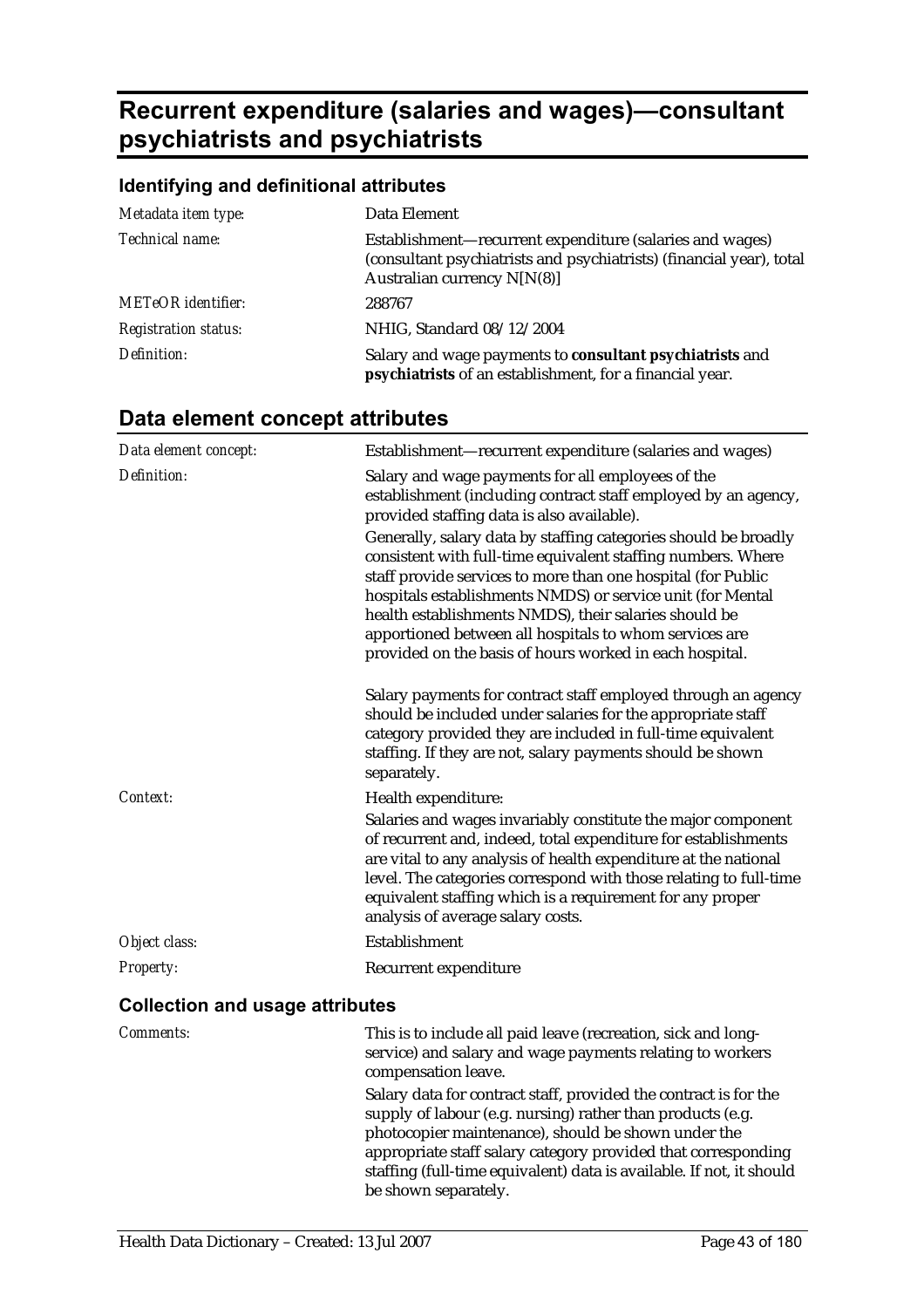### **Representational attributes**

| <b>Representation class:</b> | Total                            |
|------------------------------|----------------------------------|
| Data type:                   | Currency                         |
| Format:                      | N[N(8)]                          |
| Maximum character length:    | 9                                |
| Unit of measure:             | <b>Australian currency (AUS)</b> |

## **Data element attributes**

| Submitting organisation:                             | National minimum data set working parties                                                                                                                                                                                                                                                                                                                                                                                                                       |
|------------------------------------------------------|-----------------------------------------------------------------------------------------------------------------------------------------------------------------------------------------------------------------------------------------------------------------------------------------------------------------------------------------------------------------------------------------------------------------------------------------------------------------|
| <b>Relational attributes</b>                         |                                                                                                                                                                                                                                                                                                                                                                                                                                                                 |
| <b>Implementation in Data Set</b><br>Specifications: | Mental health establishments NMDS 2005-2006 NHIG,<br>Superseded 21/03/2006                                                                                                                                                                                                                                                                                                                                                                                      |
|                                                      | Implementation start date: 01/07/2005                                                                                                                                                                                                                                                                                                                                                                                                                           |
|                                                      | Implementation end date: 30/06/2006                                                                                                                                                                                                                                                                                                                                                                                                                             |
|                                                      | Mental health establishments NMDS 2006-2007 NHIG,<br>Superseded 23/10/2006                                                                                                                                                                                                                                                                                                                                                                                      |
|                                                      | Implementation start date: 01/07/2006                                                                                                                                                                                                                                                                                                                                                                                                                           |
|                                                      | Implementation end date: 30/06/2007                                                                                                                                                                                                                                                                                                                                                                                                                             |
|                                                      | Mental health establishments NMDS 2007-2008 NHIG,<br>Standard 23/10/2006                                                                                                                                                                                                                                                                                                                                                                                        |
|                                                      | Implementation start date: 01/07/2007                                                                                                                                                                                                                                                                                                                                                                                                                           |
|                                                      | Information specific to this data set:<br>Obligation condition 1: reporting of this data element is<br>optional for non-government residential mental health<br>services and specialised mental health services provided<br>by private hospitals that receive state or territory<br>government funding.<br>Obligation condition 2: If this data element cannot be<br>supplied, the total salaries and wages for diagnostic and<br>health professionals must be. |
|                                                      |                                                                                                                                                                                                                                                                                                                                                                                                                                                                 |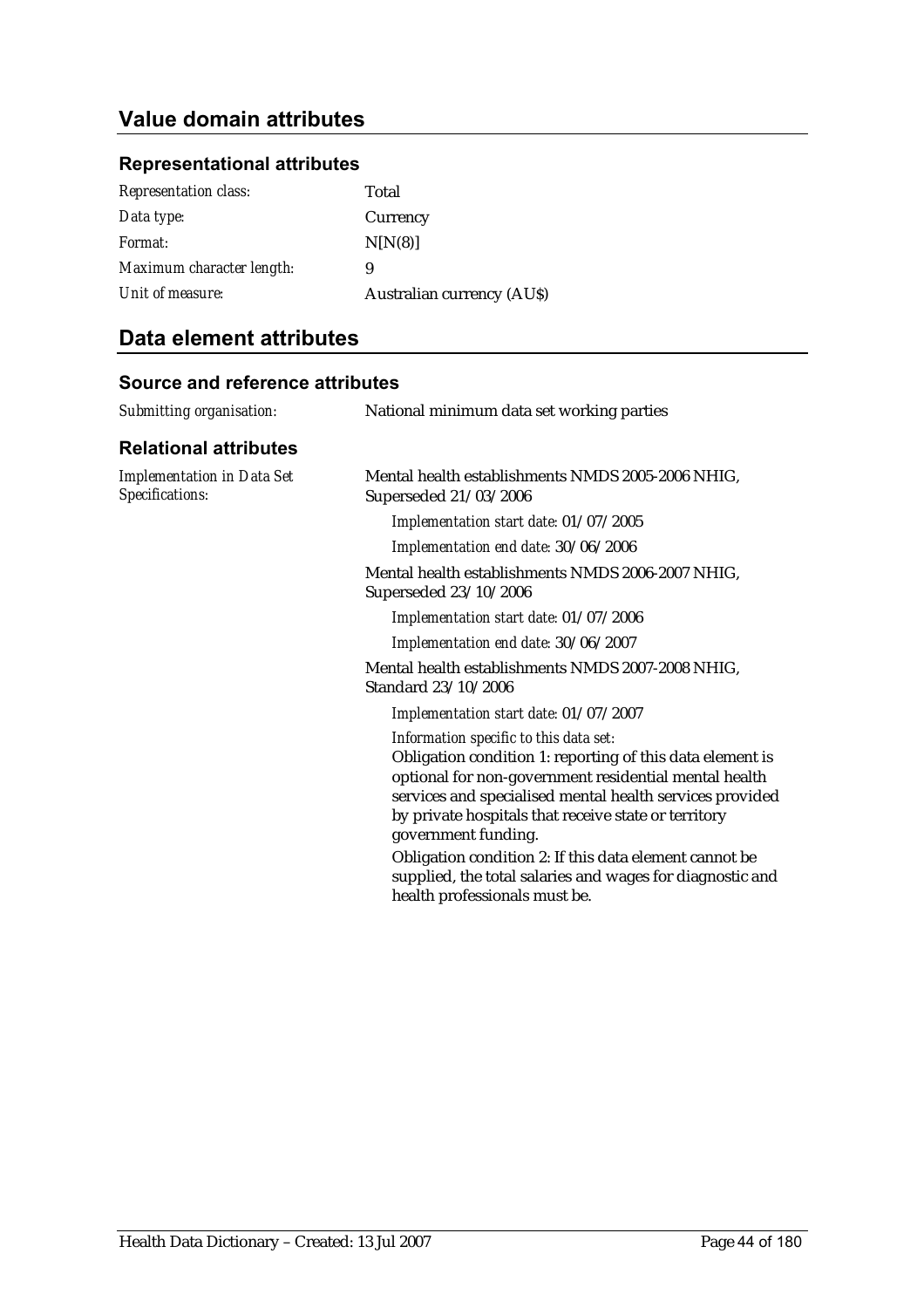# **Recurrent expenditure (salaries and wages)—consumer consultants**

## **Identifying and definitional attributes**

| Metadata item type:         | Data Element                                                                                                                                |
|-----------------------------|---------------------------------------------------------------------------------------------------------------------------------------------|
| Technical name:             | Establishment—recurrent expenditure (salaries and wages)<br>(consumer consultants) (financial year), total Australian<br>currency $N[N(8)]$ |
| <b>METeOR</b> identifier:   | 296528                                                                                                                                      |
| <b>Registration status:</b> | NHIG, Standard 08/12/2004                                                                                                                   |
| Definition:                 | Salary and wage payments to consumer consultants of an<br>establishment, for a financial year.                                              |

| Data element concept:                  | Establishment-recurrent expenditure (salaries and wages)                                                                                                                                                                                                                                                                                                                                                                                    |
|----------------------------------------|---------------------------------------------------------------------------------------------------------------------------------------------------------------------------------------------------------------------------------------------------------------------------------------------------------------------------------------------------------------------------------------------------------------------------------------------|
| Definition:                            | Salary and wage payments for all employees of the<br>establishment (including contract staff employed by an agency,<br>provided staffing data is also available).                                                                                                                                                                                                                                                                           |
|                                        | Generally, salary data by staffing categories should be broadly<br>consistent with full-time equivalent staffing numbers. Where<br>staff provide services to more than one hospital (for Public<br>hospitals establishments NMDS) or service unit (for Mental<br>health establishments NMDS), their salaries should be<br>apportioned between all hospitals to whom services are<br>provided on the basis of hours worked in each hospital. |
|                                        | Salary payments for contract staff employed through an agency<br>should be included under salaries for the appropriate staff<br>category provided they are included in full-time equivalent<br>staffing. If they are not, salary payments should be shown<br>separately.                                                                                                                                                                    |
| Context:                               | Health expenditure:<br>Salaries and wages invariably constitute the major component<br>of recurrent and, indeed, total expenditure for establishments<br>are vital to any analysis of health expenditure at the national<br>level. The categories correspond with those relating to full-time<br>equivalent staffing which is a requirement for any proper<br>analysis of average salary costs.                                             |
| Object class:                          | Establishment                                                                                                                                                                                                                                                                                                                                                                                                                               |
| Property:                              | Recurrent expenditure                                                                                                                                                                                                                                                                                                                                                                                                                       |
| <b>Collection and usage attributes</b> |                                                                                                                                                                                                                                                                                                                                                                                                                                             |

| <b>Comments:</b> | This is to include all paid leave (recreation, sick and long-<br>service) and salary and wage payments relating to workers<br>compensation leave.                                                                                                      |
|------------------|--------------------------------------------------------------------------------------------------------------------------------------------------------------------------------------------------------------------------------------------------------|
|                  | Salary data for contract staff, provided the contract is for the<br>supply of labour (e.g. nursing) rather than products (e.g.<br>photocopier maintenance), should be shown under the<br>appropriate staff salary category provided that corresponding |
|                  | staffing (full-time equivalent) data is available. If not, it should<br>be shown separately.                                                                                                                                                           |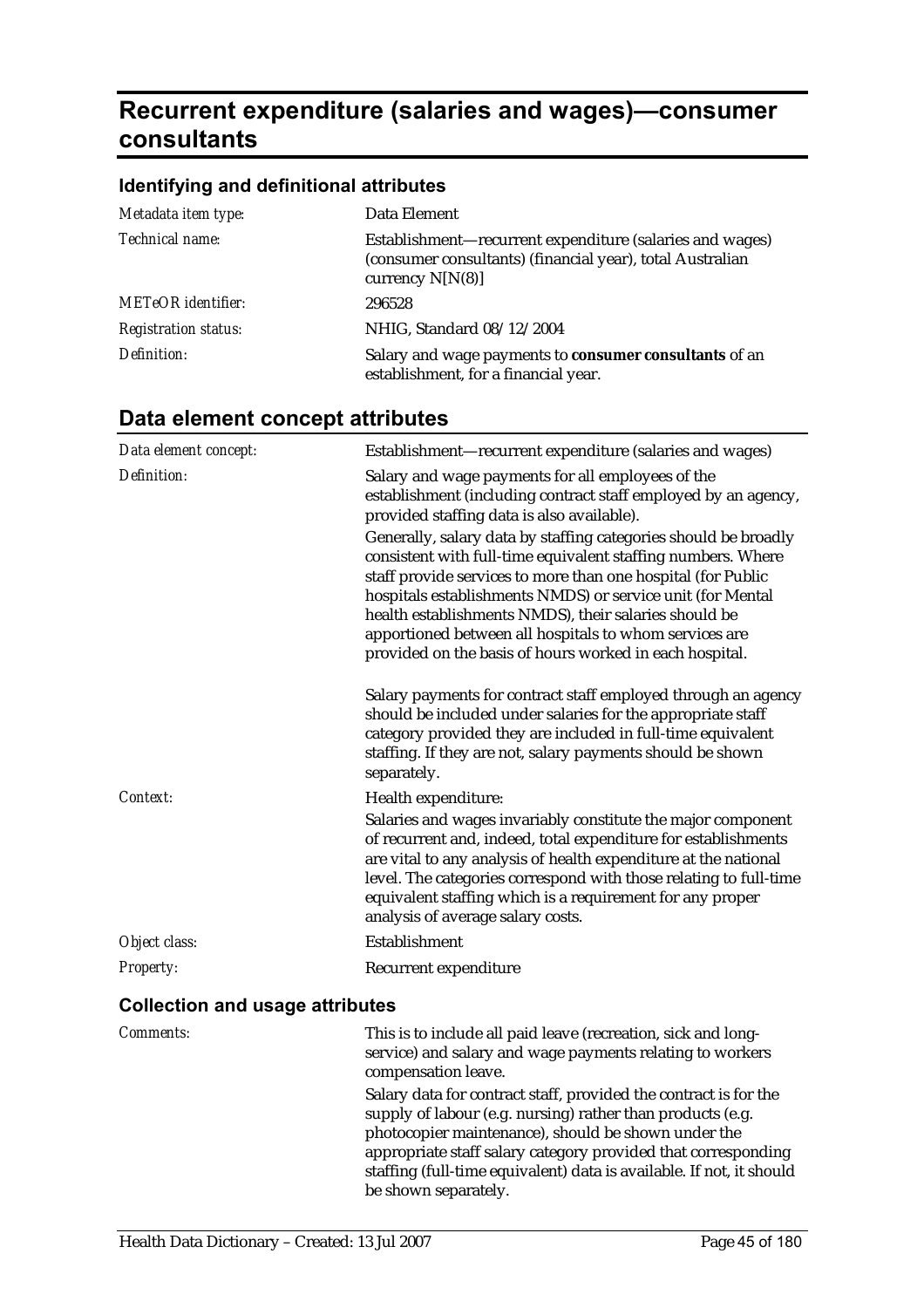### **Representational attributes**

| <b>Representation class:</b> | Total                            |
|------------------------------|----------------------------------|
| Data type:                   | Currency                         |
| Format:                      | N[N(8)]                          |
| Maximum character length:    | 9                                |
| Unit of measure:             | <b>Australian currency (AUS)</b> |

## **Data element attributes**

### **Collection and usage attributes**

| Guide for use:             | Consumer consultants are persons employed (or engaged via<br>contract) on a part-time or full-time paid basis to represent the<br>interests of consumers and advocate for their needs. This<br>implies the person received a salary or contract fee on a regular<br>basis. It does not refer to arrangements where the consumer<br>only received reimbursements of expenses or occasional sitting<br>fees for attendance at meetings. |
|----------------------------|---------------------------------------------------------------------------------------------------------------------------------------------------------------------------------------------------------------------------------------------------------------------------------------------------------------------------------------------------------------------------------------------------------------------------------------|
| <b>Collection methods:</b> | Note: This code is only to be reported for the Mental Health<br>Establishments NMDS. For Public hospital establishments<br>NMDS data are to be reported in a category according to<br>specific state and territory arrangements.                                                                                                                                                                                                      |

| Submitting organisation:                             | National minimum data set working parties                                                                                                                                                                                                                                                             |  |
|------------------------------------------------------|-------------------------------------------------------------------------------------------------------------------------------------------------------------------------------------------------------------------------------------------------------------------------------------------------------|--|
| <b>Relational attributes</b>                         |                                                                                                                                                                                                                                                                                                       |  |
| Related metadata references:                         | Is used in the formation of Establishment (mental health)—<br>recurrent expenditure (total salaries and wages) (financial year),<br>total Australian currency N[N(8)] NHIG, Standard 08/12/2004                                                                                                       |  |
| <b>Implementation in Data Set</b><br>Specifications: | Mental health establishments NMDS 2005-2006 NHIG,<br>Superseded 21/03/2006                                                                                                                                                                                                                            |  |
|                                                      | Implementation start date: 01/07/2005                                                                                                                                                                                                                                                                 |  |
|                                                      | Implementation end date: 30/06/2006                                                                                                                                                                                                                                                                   |  |
|                                                      | Mental health establishments NMDS 2006-2007 NHIG,<br>Superseded 23/10/2006                                                                                                                                                                                                                            |  |
|                                                      | Implementation start date: 01/07/2006                                                                                                                                                                                                                                                                 |  |
|                                                      | Implementation end date: 30/06/2007                                                                                                                                                                                                                                                                   |  |
|                                                      | Mental health establishments NMDS 2007-2008 NHIG,<br>Standard 23/10/2006                                                                                                                                                                                                                              |  |
|                                                      | Implementation start date: 01/07/2007                                                                                                                                                                                                                                                                 |  |
|                                                      | Information specific to this data set:<br>Obligation condition: reporting of this data element is<br>optional for non-government residential mental health<br>services and specialised mental health services provided<br>by private hospitals that receive state or territory<br>government funding. |  |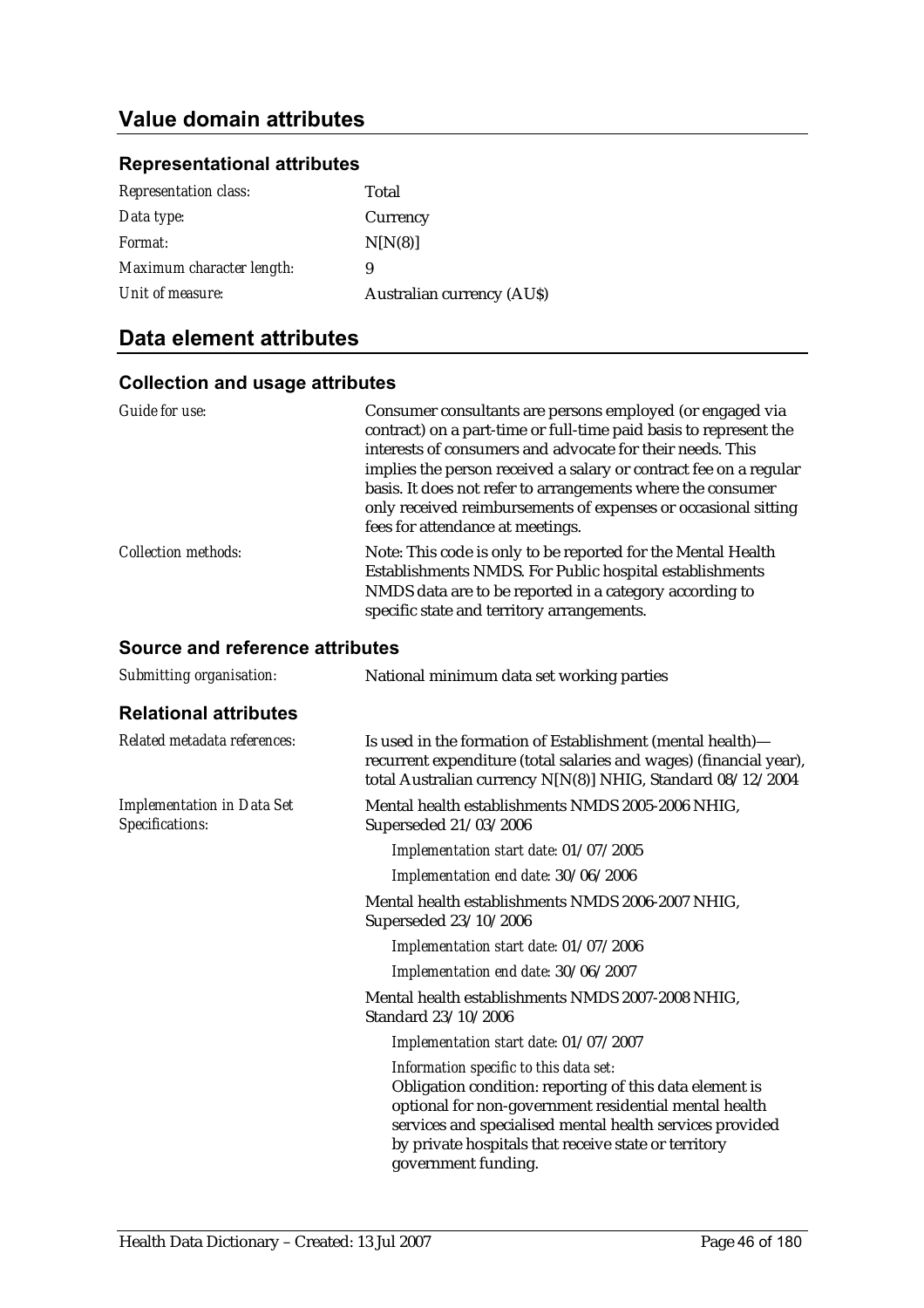# **Recurrent expenditure (salaries and wages)—diagnostic and health professionals**

### **Identifying and definitional attributes**

| Metadata item type:         | Data Element                                                                                                                                             |
|-----------------------------|----------------------------------------------------------------------------------------------------------------------------------------------------------|
| Technical name:             | Establishment-recurrent expenditure (salaries and wages)<br>(diagnostic and health professionals) (financial year), total<br>Australian currency N[N(8)] |
| <b>METeOR</b> identifier:   | 270274                                                                                                                                                   |
| <b>Registration status:</b> | NHIG, Standard 01/03/2005                                                                                                                                |
| Definition:                 | Salary and wage payments measured in Australian dollars to<br>diagnostic and health professionals of an establishment, for a<br>financial year.          |

## **Data element concept attributes**

| Data element concept:                  | Establishment-recurrent expenditure (salaries and wages)                                                                                                                                                                                                                                                                                                                                                                                    |
|----------------------------------------|---------------------------------------------------------------------------------------------------------------------------------------------------------------------------------------------------------------------------------------------------------------------------------------------------------------------------------------------------------------------------------------------------------------------------------------------|
| Definition:                            | Salary and wage payments for all employees of the<br>establishment (including contract staff employed by an agency,<br>provided staffing data is also available).                                                                                                                                                                                                                                                                           |
|                                        | Generally, salary data by staffing categories should be broadly<br>consistent with full-time equivalent staffing numbers. Where<br>staff provide services to more than one hospital (for Public<br>hospitals establishments NMDS) or service unit (for Mental<br>health establishments NMDS), their salaries should be<br>apportioned between all hospitals to whom services are<br>provided on the basis of hours worked in each hospital. |
|                                        | Salary payments for contract staff employed through an agency<br>should be included under salaries for the appropriate staff<br>category provided they are included in full-time equivalent<br>staffing. If they are not, salary payments should be shown<br>separately.                                                                                                                                                                    |
| Context:                               | Health expenditure:                                                                                                                                                                                                                                                                                                                                                                                                                         |
|                                        | Salaries and wages invariably constitute the major component<br>of recurrent and, indeed, total expenditure for establishments<br>are vital to any analysis of health expenditure at the national<br>level. The categories correspond with those relating to full-time<br>equivalent staffing which is a requirement for any proper<br>analysis of average salary costs.                                                                    |
| Object class:                          | Establishment                                                                                                                                                                                                                                                                                                                                                                                                                               |
| Property:                              | Recurrent expenditure                                                                                                                                                                                                                                                                                                                                                                                                                       |
| <b>Collection and usage attributes</b> |                                                                                                                                                                                                                                                                                                                                                                                                                                             |
| Comments:                              | This is to include all paid leave (recreation, sick and long-<br>service) and salary and wage payments relating to workers<br>compensation leave.                                                                                                                                                                                                                                                                                           |
|                                        | Salary data for contract staff, provided the contract is for the<br>supply of labour (e.g. nursing) rather than products (e.g.<br>photocopier maintenance), should be shown under the<br>appropriate staff salary category provided that corresponding                                                                                                                                                                                      |

staffing (full-time equivalent) data is available. If not, it should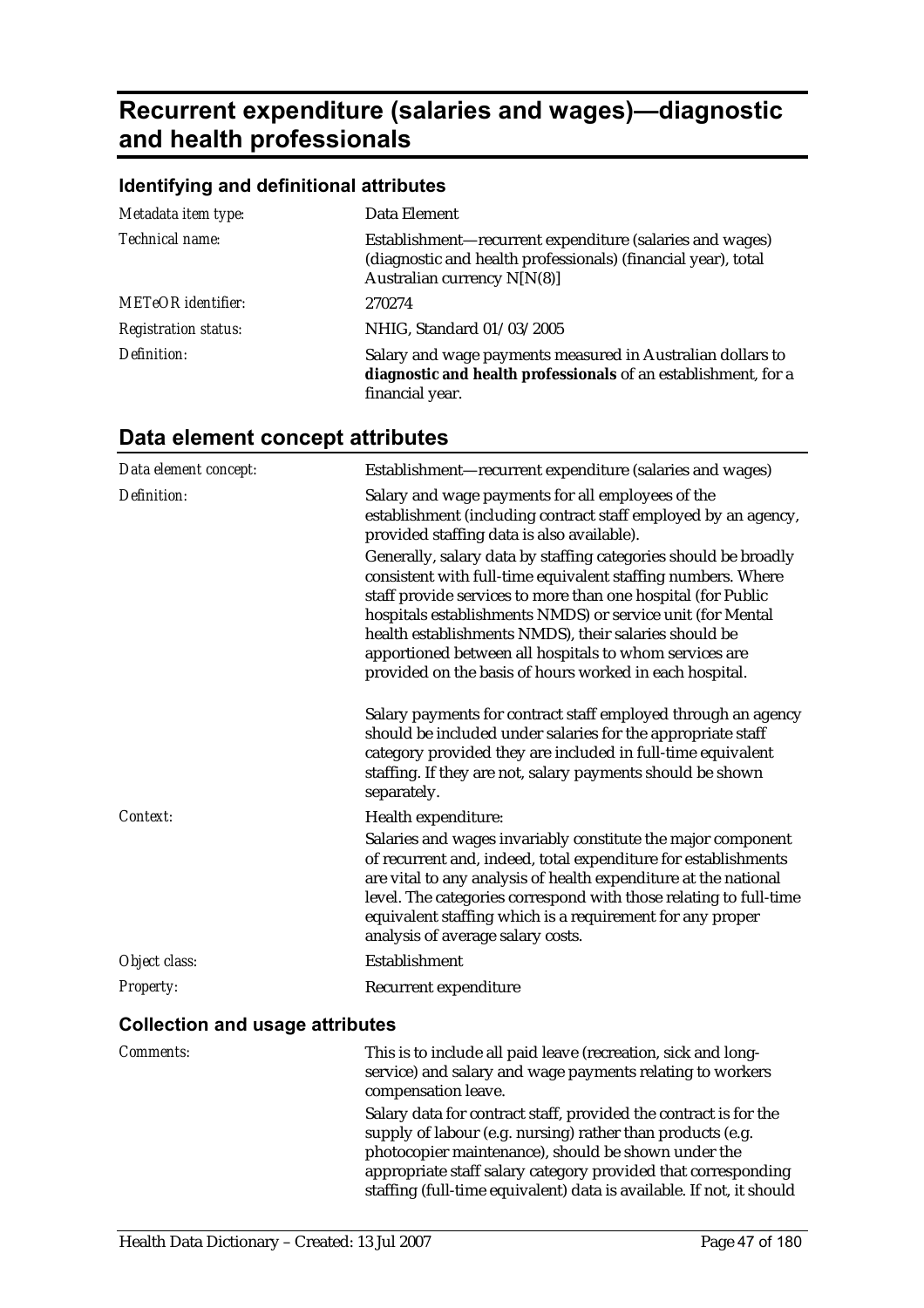## **Representational attributes**

| <b>Representation class:</b> | Total                            |
|------------------------------|----------------------------------|
| Data type:                   | Currency                         |
| Format:                      | N[N(8)]                          |
| Maximum character length:    | 9                                |
| Unit of measure:             | <b>Australian currency (AUS)</b> |

## **Data element attributes**

| Submitting organisation:                             | National minimum data set working parties                                                                                                                                                                                                                                                               |
|------------------------------------------------------|---------------------------------------------------------------------------------------------------------------------------------------------------------------------------------------------------------------------------------------------------------------------------------------------------------|
| <b>Relational attributes</b>                         |                                                                                                                                                                                                                                                                                                         |
| Related metadata references:                         | Supersedes Salaries and wages, version 1, DE, NHDD, NHIMG,<br>Superseded 01/03/2005                                                                                                                                                                                                                     |
|                                                      | Is used in the formation of Establishment (mental health)-<br>recurrent expenditure (total salaries and wages) (financial year),<br>total Australian currency N[N(8)] NHIG, Standard 08/12/2004                                                                                                         |
| <b>Implementation in Data Set</b><br>Specifications: | Mental health establishments NMDS 2005-2006 NHIG,<br>Superseded 21/03/2006                                                                                                                                                                                                                              |
|                                                      | Implementation start date: 01/07/2005                                                                                                                                                                                                                                                                   |
|                                                      | Implementation end date: 30/06/2006                                                                                                                                                                                                                                                                     |
|                                                      | Mental health establishments NMDS 2006-2007 NHIG,<br>Superseded 23/10/2006                                                                                                                                                                                                                              |
|                                                      | Implementation start date: 01/07/2006                                                                                                                                                                                                                                                                   |
|                                                      | Implementation end date: 30/06/2007                                                                                                                                                                                                                                                                     |
|                                                      | Mental health establishments NMDS 2007-2008 NHIG,<br>Standard 23/10/2006                                                                                                                                                                                                                                |
|                                                      | Implementation start date: 01/07/2007                                                                                                                                                                                                                                                                   |
|                                                      | Information specific to this data set:<br>Obligation condition 1: reporting of this data element is<br>optional for non-government residential mental health<br>services and specialised mental health services provided<br>by private hospitals that receive state or territory<br>government funding. |
|                                                      | Obligation condition 2: Must be supplied if the sub-<br>categories cannot be supplied. Can also be supplied if the<br>sub-categories are supplied.                                                                                                                                                      |
|                                                      | This data element should be derived from the salaries and<br>wages paid to occupational therapists, social workers,<br>psychologists and other diagnostic and health<br>professionals.                                                                                                                  |
|                                                      | Public hospital establishments NMDS NHIG, Superseded<br>21/03/2006                                                                                                                                                                                                                                      |
|                                                      | Implementation start date: 01/07/2005                                                                                                                                                                                                                                                                   |
|                                                      | Implementation end date: 30/06/2006                                                                                                                                                                                                                                                                     |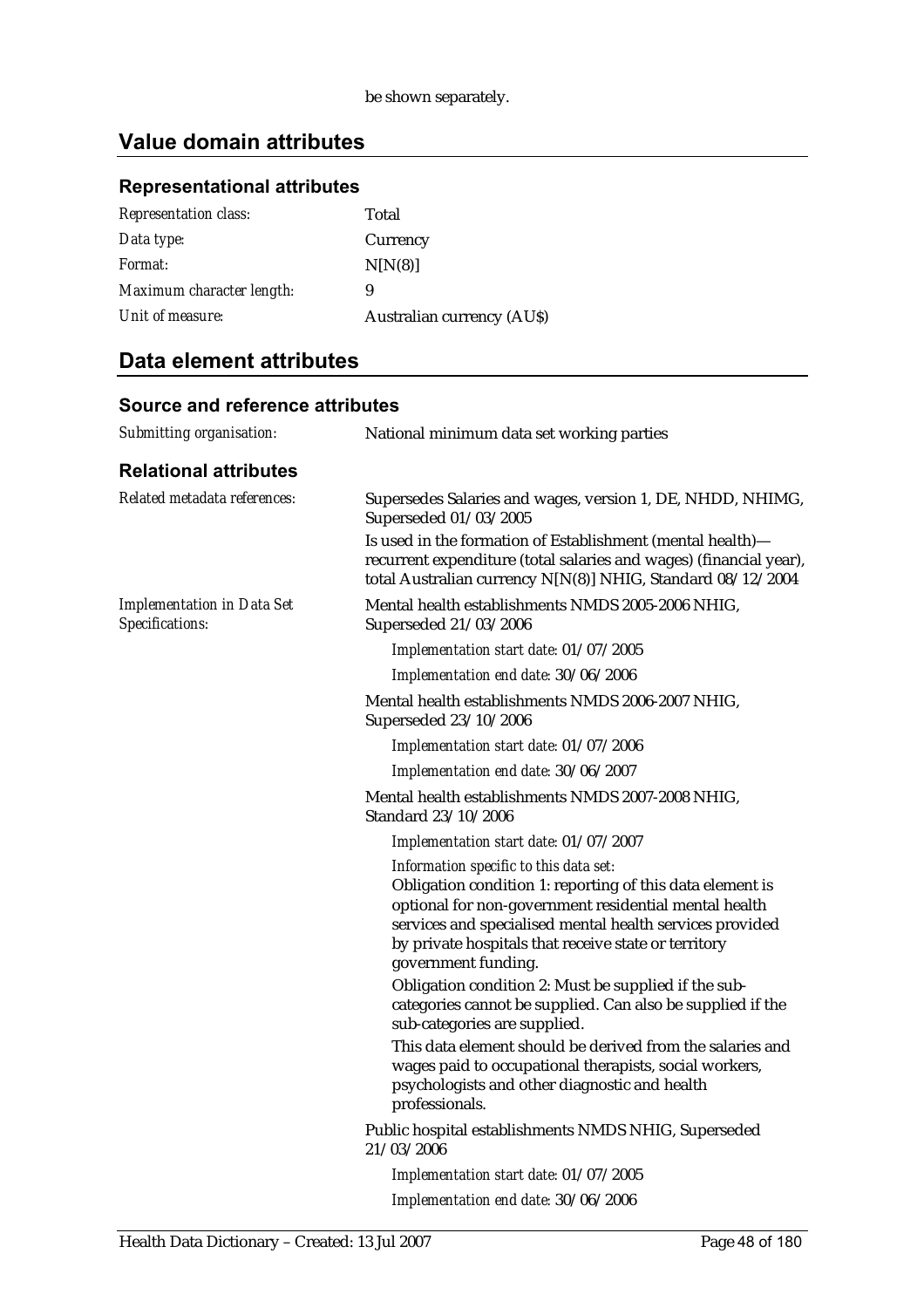Public hospital establishments NMDS NHIG, Superseded 23/10/2006

*Implementation start date:* 01/07/2006

*Implementation end date:* 30/06/2007

Public hospital establishments NMDS 2007-2008 NHIG, Standard 23/10/2006

*Implementation start date:* 01/07/2007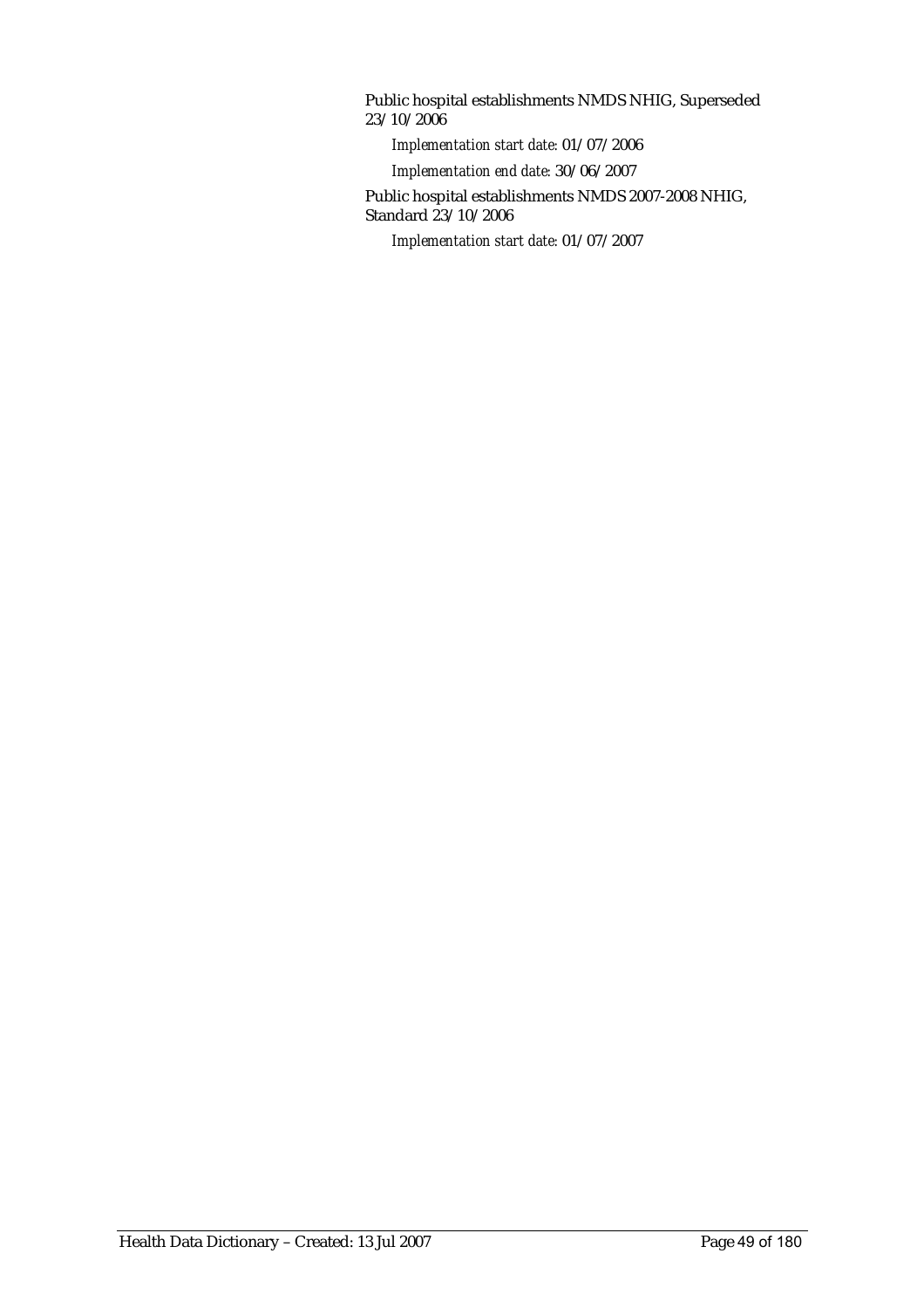# **Recurrent expenditure (salaries and wages)—domestic and other staff**

### **Identifying and definitional attributes**

| Metadata item type:         | Data Element                                                                                                                                    |
|-----------------------------|-------------------------------------------------------------------------------------------------------------------------------------------------|
| Technical name:             | Establishment—recurrent expenditure (salaries and wages)<br>(domestic and other staff) (financial year), total Australian<br>currency $N[N(8)]$ |
| <b>METeOR</b> identifier:   | 270276                                                                                                                                          |
| <b>Registration status:</b> | NHIG, Standard 01/03/2005                                                                                                                       |
| Definition:                 | Salary and wage payments measured in Australian dollars to<br>domestic and other staff of an establishment, for a financial<br>year.            |

## **Data element concept attributes**

| Data element concept:                  | Establishment-recurrent expenditure (salaries and wages)                                                                                                                                                                                                                                                                                                                                                                                    |
|----------------------------------------|---------------------------------------------------------------------------------------------------------------------------------------------------------------------------------------------------------------------------------------------------------------------------------------------------------------------------------------------------------------------------------------------------------------------------------------------|
| Definition:                            | Salary and wage payments for all employees of the<br>establishment (including contract staff employed by an agency,<br>provided staffing data is also available).                                                                                                                                                                                                                                                                           |
|                                        | Generally, salary data by staffing categories should be broadly<br>consistent with full-time equivalent staffing numbers. Where<br>staff provide services to more than one hospital (for Public<br>hospitals establishments NMDS) or service unit (for Mental<br>health establishments NMDS), their salaries should be<br>apportioned between all hospitals to whom services are<br>provided on the basis of hours worked in each hospital. |
|                                        | Salary payments for contract staff employed through an agency<br>should be included under salaries for the appropriate staff<br>category provided they are included in full-time equivalent<br>staffing. If they are not, salary payments should be shown<br>separately.                                                                                                                                                                    |
| Context:                               | Health expenditure:                                                                                                                                                                                                                                                                                                                                                                                                                         |
|                                        | Salaries and wages invariably constitute the major component<br>of recurrent and, indeed, total expenditure for establishments<br>are vital to any analysis of health expenditure at the national<br>level. The categories correspond with those relating to full-time<br>equivalent staffing which is a requirement for any proper<br>analysis of average salary costs.                                                                    |
| Object class:                          | Establishment                                                                                                                                                                                                                                                                                                                                                                                                                               |
| Property:                              | Recurrent expenditure                                                                                                                                                                                                                                                                                                                                                                                                                       |
| <b>Collection and usage attributes</b> |                                                                                                                                                                                                                                                                                                                                                                                                                                             |
| Comments:                              | This is to include all paid leave (recreation, sick and long-<br>service) and salary and wage payments relating to workers<br>compensation leave.                                                                                                                                                                                                                                                                                           |
|                                        | Salary data for contract staff, provided the contract is for the<br>supply of labour (e.g. nursing) rather than products (e.g.<br>photocopier maintenance), should be shown under the<br>appropriate staff salary category provided that corresponding                                                                                                                                                                                      |

staffing (full-time equivalent) data is available. If not, it should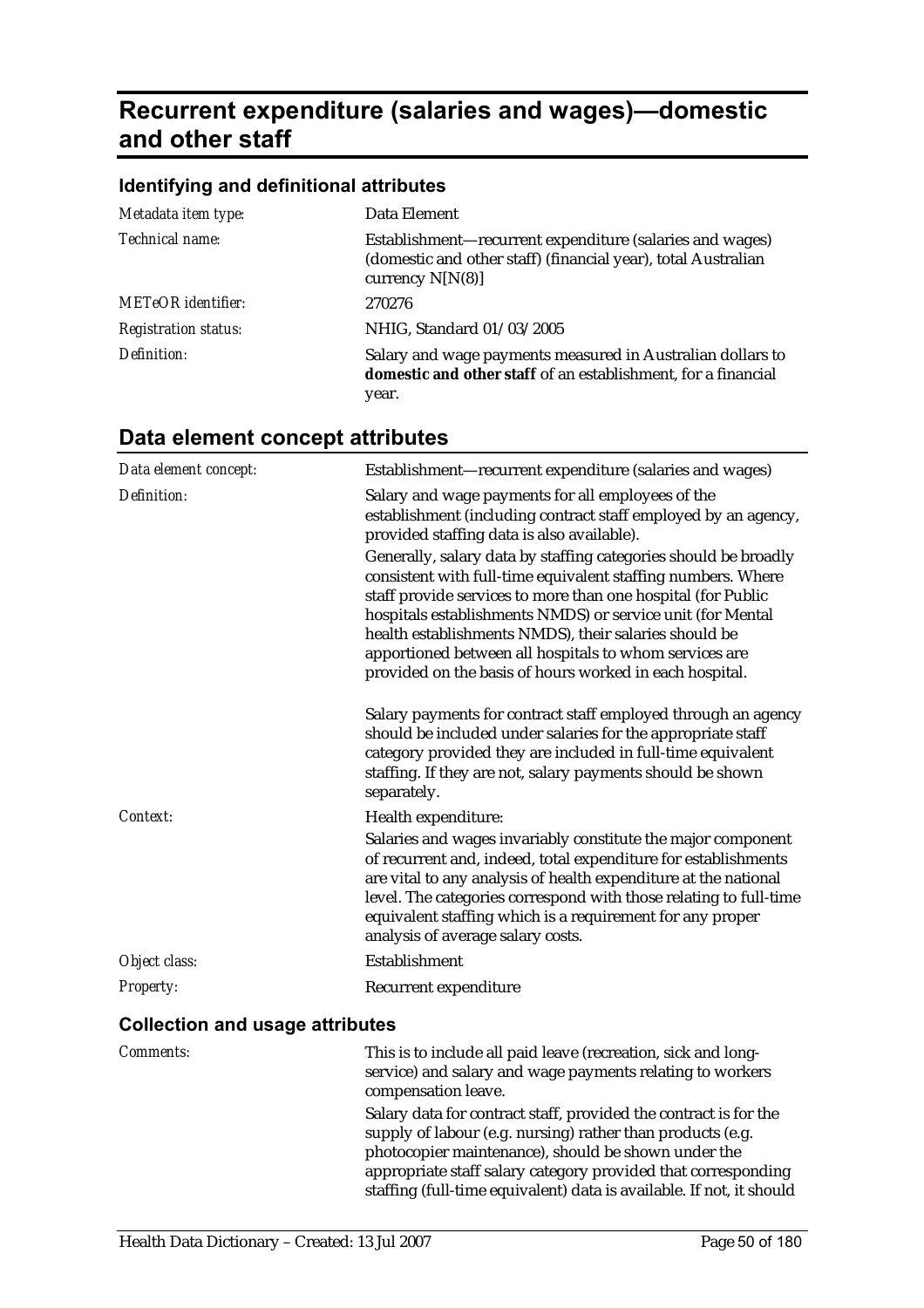## **Representational attributes**

| <b>Representation class:</b> | Total                            |
|------------------------------|----------------------------------|
| Data type:                   | Currency                         |
| Format:                      | N[N(8)]                          |
| Maximum character length:    | 9                                |
| Unit of measure:             | <b>Australian currency (AUS)</b> |

## **Data element attributes**

| Submitting organisation:                             | National minimum data set working parties                                                                                                                                                                                                                                                             |
|------------------------------------------------------|-------------------------------------------------------------------------------------------------------------------------------------------------------------------------------------------------------------------------------------------------------------------------------------------------------|
| <b>Relational attributes</b>                         |                                                                                                                                                                                                                                                                                                       |
| Related metadata references:                         | Supersedes Salaries and wages, version 1, DE, NHDD, NHIMG,<br>Superseded 01/03/2005                                                                                                                                                                                                                   |
|                                                      | Is used in the formation of Establishment (mental health)-<br>recurrent expenditure (total salaries and wages) (financial year),<br>total Australian currency N[N(8)] NHIG, Standard 08/12/2004                                                                                                       |
| <b>Implementation in Data Set</b><br>Specifications: | Mental health establishments NMDS 2005-2006 NHIG,<br>Superseded 21/03/2006                                                                                                                                                                                                                            |
|                                                      | Implementation start date: 01/07/2005                                                                                                                                                                                                                                                                 |
|                                                      | Implementation end date: 30/06/2006                                                                                                                                                                                                                                                                   |
|                                                      | Mental health establishments NMDS 2006-2007 NHIG,<br>Superseded 23/10/2006                                                                                                                                                                                                                            |
|                                                      | Implementation start date: 01/07/2006                                                                                                                                                                                                                                                                 |
|                                                      | Implementation end date: 30/06/2007                                                                                                                                                                                                                                                                   |
|                                                      | Mental health establishments NMDS 2007-2008 NHIG,<br>Standard 23/10/2006                                                                                                                                                                                                                              |
|                                                      | Implementation start date: 01/07/2007                                                                                                                                                                                                                                                                 |
|                                                      | Information specific to this data set:<br>Obligation condition: reporting of this data element is<br>optional for non-government residential mental health<br>services and specialised mental health services provided<br>by private hospitals that receive state or territory<br>government funding. |
|                                                      | Public hospital establishments NMDS NHIG, Superseded<br>21/03/2006                                                                                                                                                                                                                                    |
|                                                      | Implementation start date: 01/07/2005                                                                                                                                                                                                                                                                 |
|                                                      | Implementation end date: 30/06/2006                                                                                                                                                                                                                                                                   |
|                                                      | Public hospital establishments NMDS NHIG, Superseded<br>23/10/2006                                                                                                                                                                                                                                    |
|                                                      | Implementation start date: 01/07/2006                                                                                                                                                                                                                                                                 |
|                                                      | Implementation end date: 30/06/2007                                                                                                                                                                                                                                                                   |
|                                                      | Public hospital establishments NMDS 2007-2008 NHIG,<br>Standard 23/10/2006                                                                                                                                                                                                                            |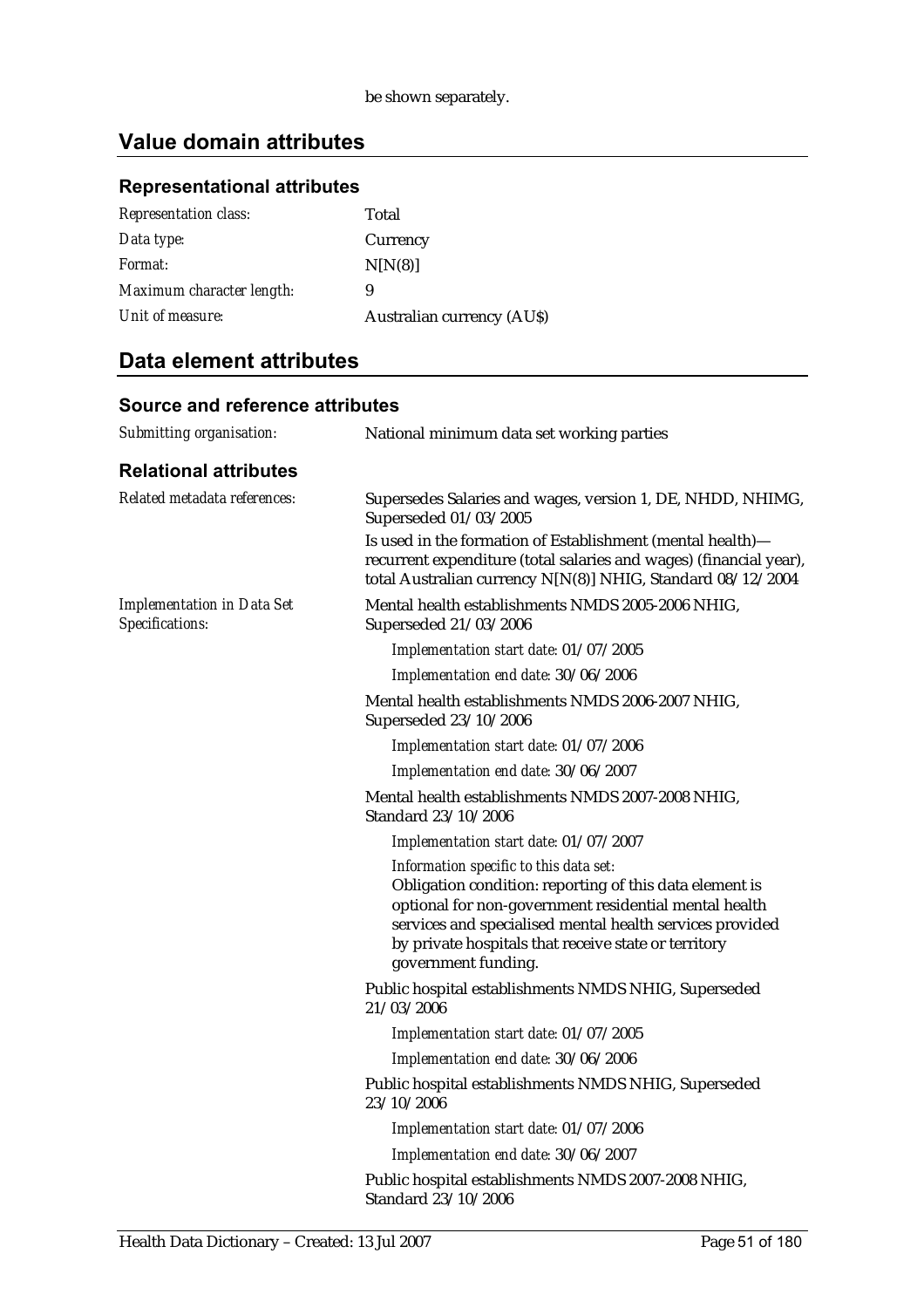*Implementation start date:* 01/07/2007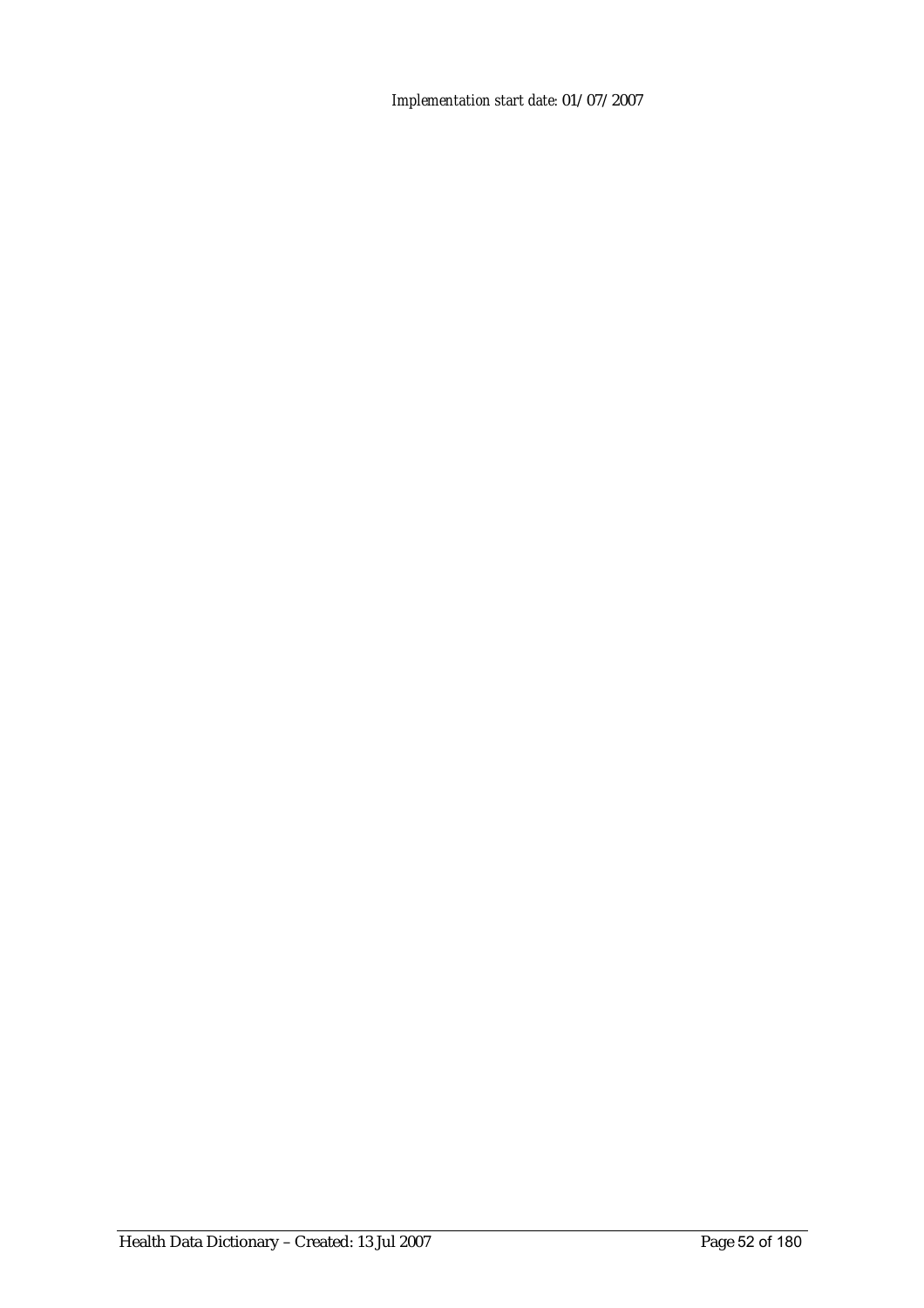# **Recurrent expenditure (salaries and wages)—enrolled nurses**

## **Identifying and definitional attributes**

| Metadata item type:         | Data Element                                                                                                                         |
|-----------------------------|--------------------------------------------------------------------------------------------------------------------------------------|
| Technical name:             | Establishment-recurrent expenditure (salaries and wages)<br>(enrolled nurses) (financial year), total Australian currency<br>N[N(8)] |
| <b>METeOR</b> identifier:   | 270270                                                                                                                               |
| <b>Registration status:</b> | NHIG, Standard 01/03/2005                                                                                                            |
| Definition:                 | Salary and wage payments measured in Australian dollars to<br>enrolled nurses of an establishment, for a financial year.             |

| Data element concept:                  | Establishment-recurrent expenditure (salaries and wages)                                                                                                                                                                                                                                                                                                                                                                                    |
|----------------------------------------|---------------------------------------------------------------------------------------------------------------------------------------------------------------------------------------------------------------------------------------------------------------------------------------------------------------------------------------------------------------------------------------------------------------------------------------------|
| Definition:                            | Salary and wage payments for all employees of the<br>establishment (including contract staff employed by an agency,<br>provided staffing data is also available).                                                                                                                                                                                                                                                                           |
|                                        | Generally, salary data by staffing categories should be broadly<br>consistent with full-time equivalent staffing numbers. Where<br>staff provide services to more than one hospital (for Public<br>hospitals establishments NMDS) or service unit (for Mental<br>health establishments NMDS), their salaries should be<br>apportioned between all hospitals to whom services are<br>provided on the basis of hours worked in each hospital. |
|                                        | Salary payments for contract staff employed through an agency<br>should be included under salaries for the appropriate staff<br>category provided they are included in full-time equivalent<br>staffing. If they are not, salary payments should be shown<br>separately.                                                                                                                                                                    |
| Context:                               | Health expenditure:<br>Salaries and wages invariably constitute the major component<br>of recurrent and, indeed, total expenditure for establishments<br>are vital to any analysis of health expenditure at the national<br>level. The categories correspond with those relating to full-time<br>equivalent staffing which is a requirement for any proper<br>analysis of average salary costs.                                             |
| Object class:                          | Establishment                                                                                                                                                                                                                                                                                                                                                                                                                               |
| <b>Property:</b>                       | Recurrent expenditure                                                                                                                                                                                                                                                                                                                                                                                                                       |
| <b>Collection and usage attributes</b> |                                                                                                                                                                                                                                                                                                                                                                                                                                             |

| <i>Comments:</i> | This is to include all paid leave (recreation, sick and long-<br>service) and salary and wage payments relating to workers<br>compensation leave.                                                                                                      |
|------------------|--------------------------------------------------------------------------------------------------------------------------------------------------------------------------------------------------------------------------------------------------------|
|                  | Salary data for contract staff, provided the contract is for the<br>supply of labour (e.g. nursing) rather than products (e.g.<br>photocopier maintenance), should be shown under the<br>appropriate staff salary category provided that corresponding |
|                  | staffing (full-time equivalent) data is available. If not, it should<br>be shown separately.                                                                                                                                                           |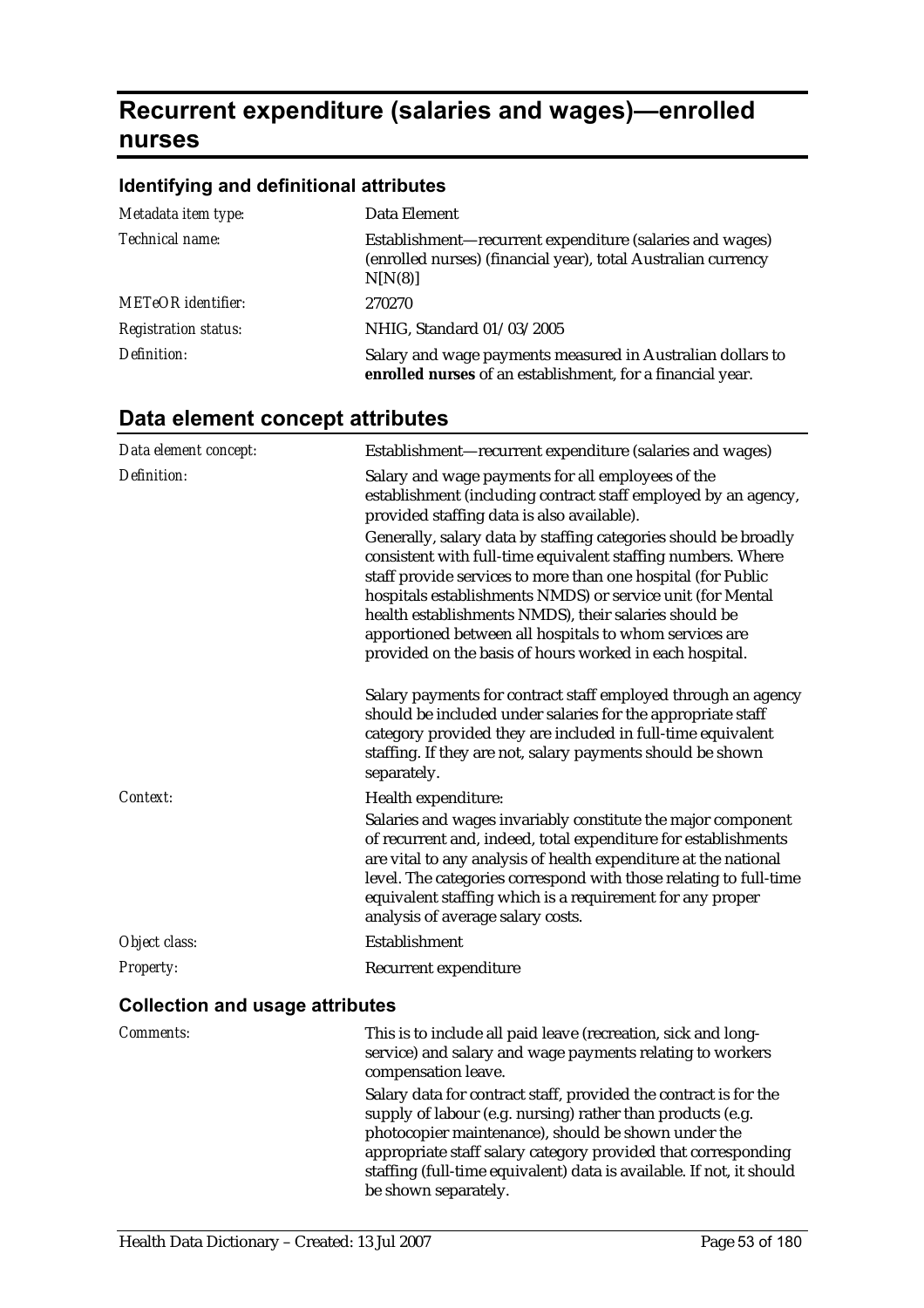#### **Representational attributes**

| <b>Representation class:</b> | Total                            |
|------------------------------|----------------------------------|
| Data type:                   | Currency                         |
| Format:                      | N[N(8)]                          |
| Maximum character length:    | 9                                |
| Unit of measure:             | <b>Australian currency (AUS)</b> |

### **Data element attributes**

### **Source and reference attributes**  *Submitting organisation:* National minimum data set working parties **Relational attributes**  *Related metadata references:* Supersedes Salaries and wages, version 1, DE, NHDD, NHIMG, Superseded 01/03/2005 Is used in the formation of Establishment (mental health) recurrent expenditure (total salaries and wages) (financial year), total Australian currency N[N(8)] NHIG, Standard 08/12/2004 *Implementation in Data Set Specifications:* Mental health establishments NMDS 2005-2006 NHIG, Superseded 21/03/2006 *Implementation start date:* 01/07/2005 *Implementation end date:* 30/06/2006 Mental health establishments NMDS 2006-2007 NHIG, Superseded 23/10/2006 *Implementation start date:* 01/07/2006 *Implementation end date:* 30/06/2007 Mental health establishments NMDS 2007-2008 NHIG, Standard 23/10/2006 *Implementation start date:* 01/07/2007 *Information specific to this data set:* Obligation condition: reporting of this data element is optional for non-government residential mental health services and specialised mental health services provided by private hospitals that receive state or territory government funding. Public hospital establishments NMDS NHIG, Superseded 21/03/2006 *Implementation start date:* 01/07/2005 *Implementation end date:* 30/06/2006 Public hospital establishments NMDS NHIG, Superseded 23/10/2006 *Implementation start date:* 01/07/2006 *Implementation end date:* 30/06/2007 Public hospital establishments NMDS 2007-2008 NHIG, Standard 23/10/2006 *Implementation start date:* 01/07/2007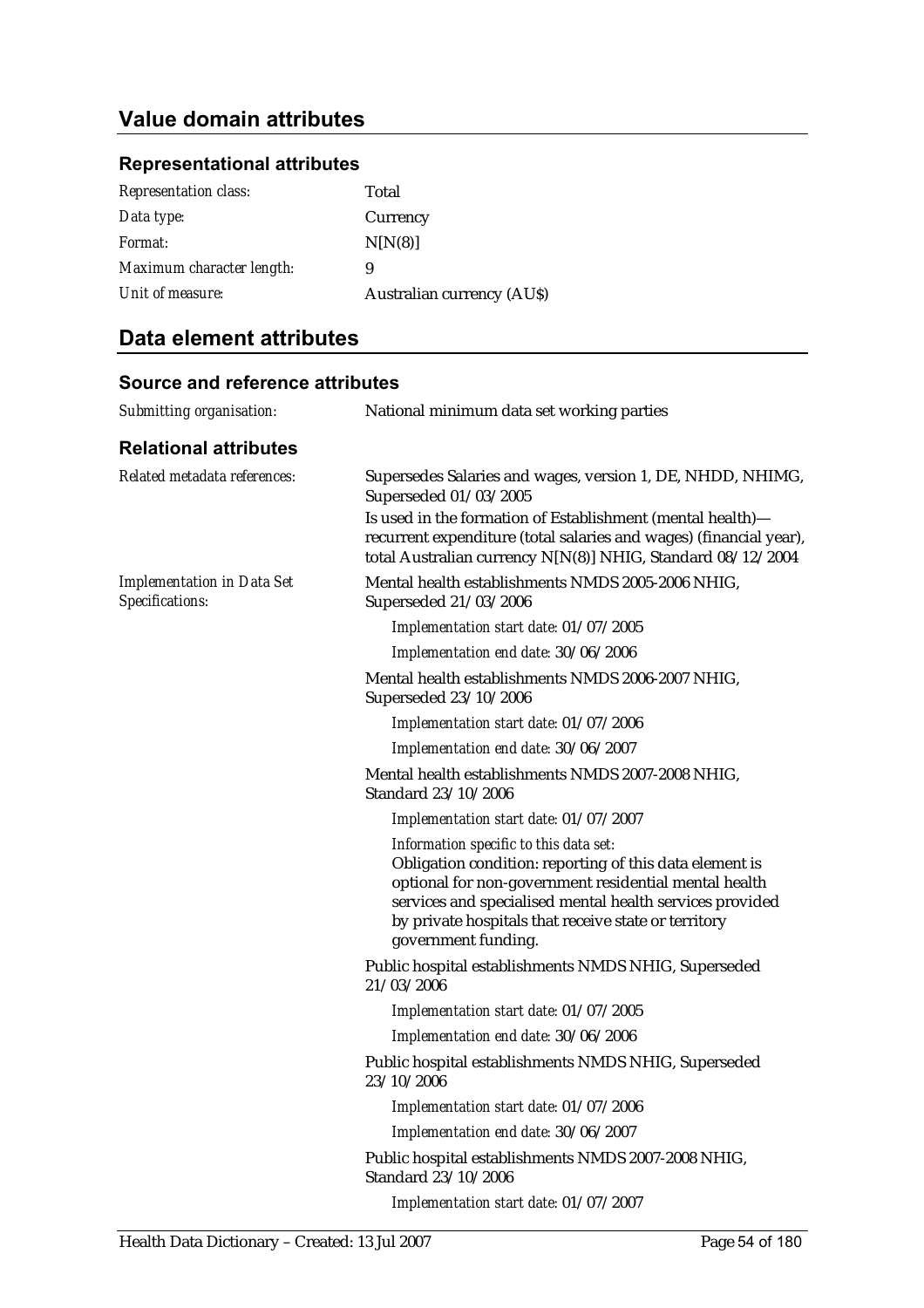# **Recurrent expenditure (salaries and wages) occupational therapists**

## **Identifying and definitional attributes**

| Metadata item type:         | Data Element                                                                                                                                   |
|-----------------------------|------------------------------------------------------------------------------------------------------------------------------------------------|
| Technical name:             | Establishment-recurrent expenditure (salaries and wages)<br>(occupational therapists) (financial year), total Australian<br>currency $N[N(8)]$ |
| <b>METeOR</b> identifier:   | 288778                                                                                                                                         |
| <b>Registration status:</b> | NHIG, Standard 08/12/2004                                                                                                                      |
| Definition:                 | Salary and wage payments to occupational therapists of an<br>establishment, for a financial year.                                              |

| Data element concept:                  | Establishment-recurrent expenditure (salaries and wages)                                                                                                                                                                                                                                                                                                                                                                                    |
|----------------------------------------|---------------------------------------------------------------------------------------------------------------------------------------------------------------------------------------------------------------------------------------------------------------------------------------------------------------------------------------------------------------------------------------------------------------------------------------------|
| Definition:                            | Salary and wage payments for all employees of the<br>establishment (including contract staff employed by an agency,<br>provided staffing data is also available).                                                                                                                                                                                                                                                                           |
|                                        | Generally, salary data by staffing categories should be broadly<br>consistent with full-time equivalent staffing numbers. Where<br>staff provide services to more than one hospital (for Public<br>hospitals establishments NMDS) or service unit (for Mental<br>health establishments NMDS), their salaries should be<br>apportioned between all hospitals to whom services are<br>provided on the basis of hours worked in each hospital. |
|                                        | Salary payments for contract staff employed through an agency<br>should be included under salaries for the appropriate staff<br>category provided they are included in full-time equivalent<br>staffing. If they are not, salary payments should be shown<br>separately.                                                                                                                                                                    |
| Context:                               | Health expenditure:                                                                                                                                                                                                                                                                                                                                                                                                                         |
|                                        | Salaries and wages invariably constitute the major component<br>of recurrent and, indeed, total expenditure for establishments<br>are vital to any analysis of health expenditure at the national<br>level. The categories correspond with those relating to full-time<br>equivalent staffing which is a requirement for any proper<br>analysis of average salary costs.                                                                    |
| Object class:                          | Establishment                                                                                                                                                                                                                                                                                                                                                                                                                               |
| Property:                              | Recurrent expenditure                                                                                                                                                                                                                                                                                                                                                                                                                       |
| <b>Collection and usage attributes</b> |                                                                                                                                                                                                                                                                                                                                                                                                                                             |

| <i>Comments:</i> | This is to include all paid leave (recreation, sick and long-<br>service) and salary and wage payments relating to workers<br>compensation leave.                                     |
|------------------|---------------------------------------------------------------------------------------------------------------------------------------------------------------------------------------|
|                  | Salary data for contract staff, provided the contract is for the<br>supply of labour (e.g. nursing) rather than products (e.g.<br>photocopier maintenance), should be shown under the |
|                  | appropriate staff salary category provided that corresponding<br>staffing (full-time equivalent) data is available. If not, it should<br>be shown separately.                         |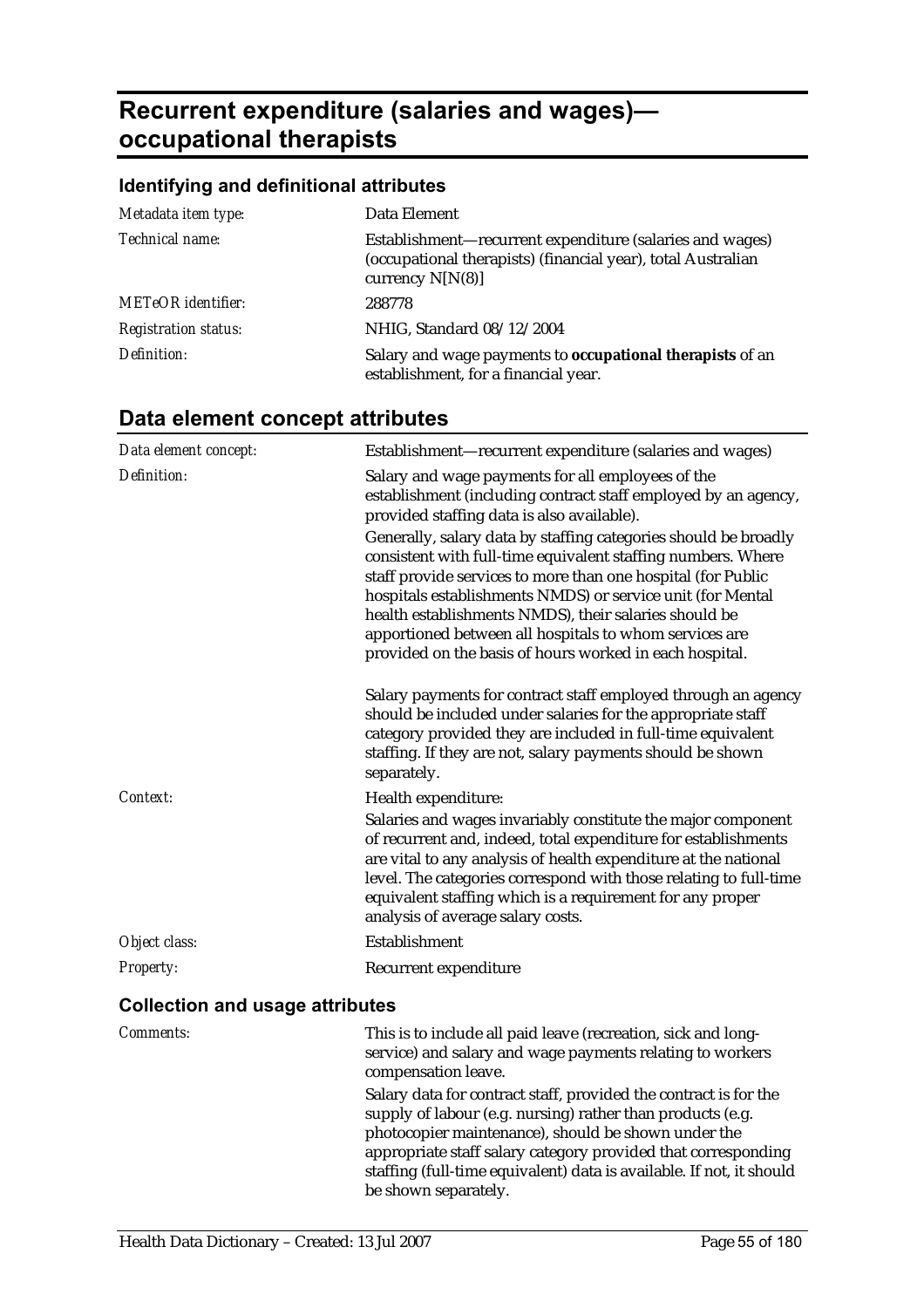### **Representational attributes**

| <b>Representation class:</b> | Total                            |
|------------------------------|----------------------------------|
| Data type:                   | Currency                         |
| Format:                      | N[N(8)]                          |
| Maximum character length:    | 9                                |
| Unit of measure:             | <b>Australian currency (AUS)</b> |

## **Data element attributes**

| Submitting organisation:                             | National minimum data set working parties                                                                                                                                                                                                                                                                                                                                                                                                                       |  |
|------------------------------------------------------|-----------------------------------------------------------------------------------------------------------------------------------------------------------------------------------------------------------------------------------------------------------------------------------------------------------------------------------------------------------------------------------------------------------------------------------------------------------------|--|
| <b>Relational attributes</b>                         |                                                                                                                                                                                                                                                                                                                                                                                                                                                                 |  |
| <b>Implementation in Data Set</b><br>Specifications: | Mental health establishments NMDS 2005-2006 NHIG,<br>Superseded 21/03/2006                                                                                                                                                                                                                                                                                                                                                                                      |  |
|                                                      | Implementation start date: 01/07/2005                                                                                                                                                                                                                                                                                                                                                                                                                           |  |
|                                                      | Implementation end date: 30/06/2006                                                                                                                                                                                                                                                                                                                                                                                                                             |  |
|                                                      | Mental health establishments NMDS 2006-2007 NHIG,<br>Superseded 23/10/2006                                                                                                                                                                                                                                                                                                                                                                                      |  |
|                                                      | Implementation start date: 01/07/2006                                                                                                                                                                                                                                                                                                                                                                                                                           |  |
|                                                      | Implementation end date: 30/06/2007                                                                                                                                                                                                                                                                                                                                                                                                                             |  |
|                                                      | Mental health establishments NMDS 2007-2008 NHIG,<br>Standard 23/10/2006                                                                                                                                                                                                                                                                                                                                                                                        |  |
|                                                      | Implementation start date: 01/07/2007                                                                                                                                                                                                                                                                                                                                                                                                                           |  |
|                                                      | Information specific to this data set:<br>Obligation condition 1: reporting of this data element is<br>optional for non-government residential mental health<br>services and specialised mental health services provided<br>by private hospitals that receive state or territory<br>government funding.<br>Obligation condition 2: If this data element cannot be<br>supplied, the total salaries and wages for diagnostic and<br>health professionals must be. |  |
|                                                      |                                                                                                                                                                                                                                                                                                                                                                                                                                                                 |  |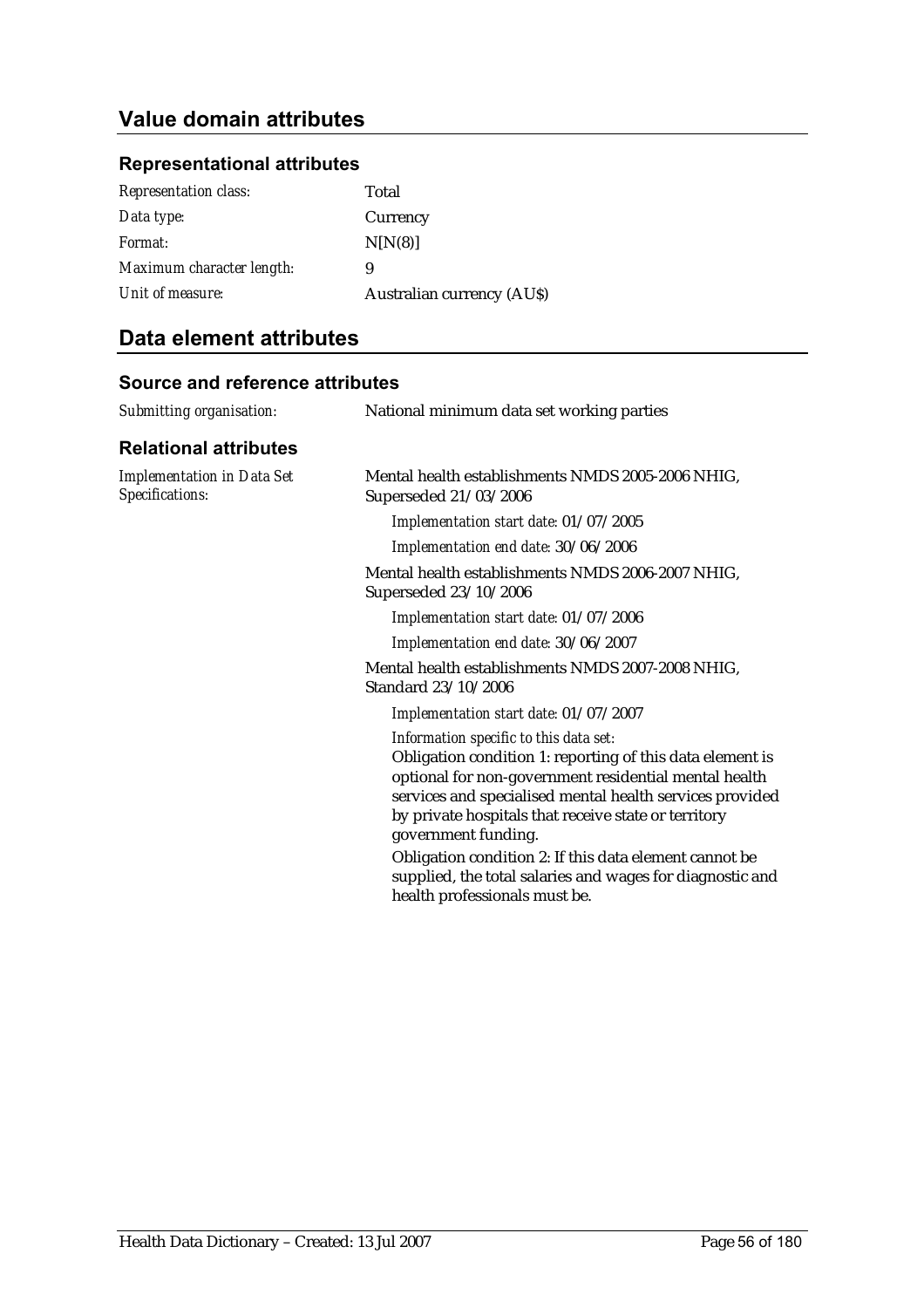# **Recurrent expenditure (salaries and wages)—other diagnostic and health professionals**

## **Identifying and definitional attributes**

| Metadata item type:         | Data Element                                                                                                                                                     |
|-----------------------------|------------------------------------------------------------------------------------------------------------------------------------------------------------------|
| Technical name:             | Establishment-recurrent expenditure (salaries and wages)<br>(other diagnostic and health professionals) (financial year), total<br>Australian currency $N[N(8)]$ |
| <b>METeOR</b> identifier:   | 288786                                                                                                                                                           |
| <b>Registration status:</b> | NHIG, Standard 08/12/2004                                                                                                                                        |
| Definition:                 | Salary and wage payments to other diagnostic and health<br>professionals of an establishment, for a financial year.                                              |

| Data element concept:                  | Establishment-recurrent expenditure (salaries and wages)                                                                                                                                                                                                                                                                                                                                                                                    |
|----------------------------------------|---------------------------------------------------------------------------------------------------------------------------------------------------------------------------------------------------------------------------------------------------------------------------------------------------------------------------------------------------------------------------------------------------------------------------------------------|
| Definition:                            | Salary and wage payments for all employees of the<br>establishment (including contract staff employed by an agency,<br>provided staffing data is also available).                                                                                                                                                                                                                                                                           |
|                                        | Generally, salary data by staffing categories should be broadly<br>consistent with full-time equivalent staffing numbers. Where<br>staff provide services to more than one hospital (for Public<br>hospitals establishments NMDS) or service unit (for Mental<br>health establishments NMDS), their salaries should be<br>apportioned between all hospitals to whom services are<br>provided on the basis of hours worked in each hospital. |
|                                        | Salary payments for contract staff employed through an agency<br>should be included under salaries for the appropriate staff<br>category provided they are included in full-time equivalent<br>staffing. If they are not, salary payments should be shown<br>separately.                                                                                                                                                                    |
| Context:                               | Health expenditure:<br>Salaries and wages invariably constitute the major component<br>of recurrent and, indeed, total expenditure for establishments<br>are vital to any analysis of health expenditure at the national<br>level. The categories correspond with those relating to full-time<br>equivalent staffing which is a requirement for any proper<br>analysis of average salary costs.                                             |
| Object class:                          | Establishment                                                                                                                                                                                                                                                                                                                                                                                                                               |
| Property:                              | Recurrent expenditure                                                                                                                                                                                                                                                                                                                                                                                                                       |
| <b>Collection and usage attributes</b> |                                                                                                                                                                                                                                                                                                                                                                                                                                             |

| <i>Comments:</i> | This is to include all paid leave (recreation, sick and long-<br>service) and salary and wage payments relating to workers<br>compensation leave.                                     |
|------------------|---------------------------------------------------------------------------------------------------------------------------------------------------------------------------------------|
|                  | Salary data for contract staff, provided the contract is for the<br>supply of labour (e.g. nursing) rather than products (e.g.<br>photocopier maintenance), should be shown under the |
|                  | appropriate staff salary category provided that corresponding<br>staffing (full-time equivalent) data is available. If not, it should<br>be shown separately.                         |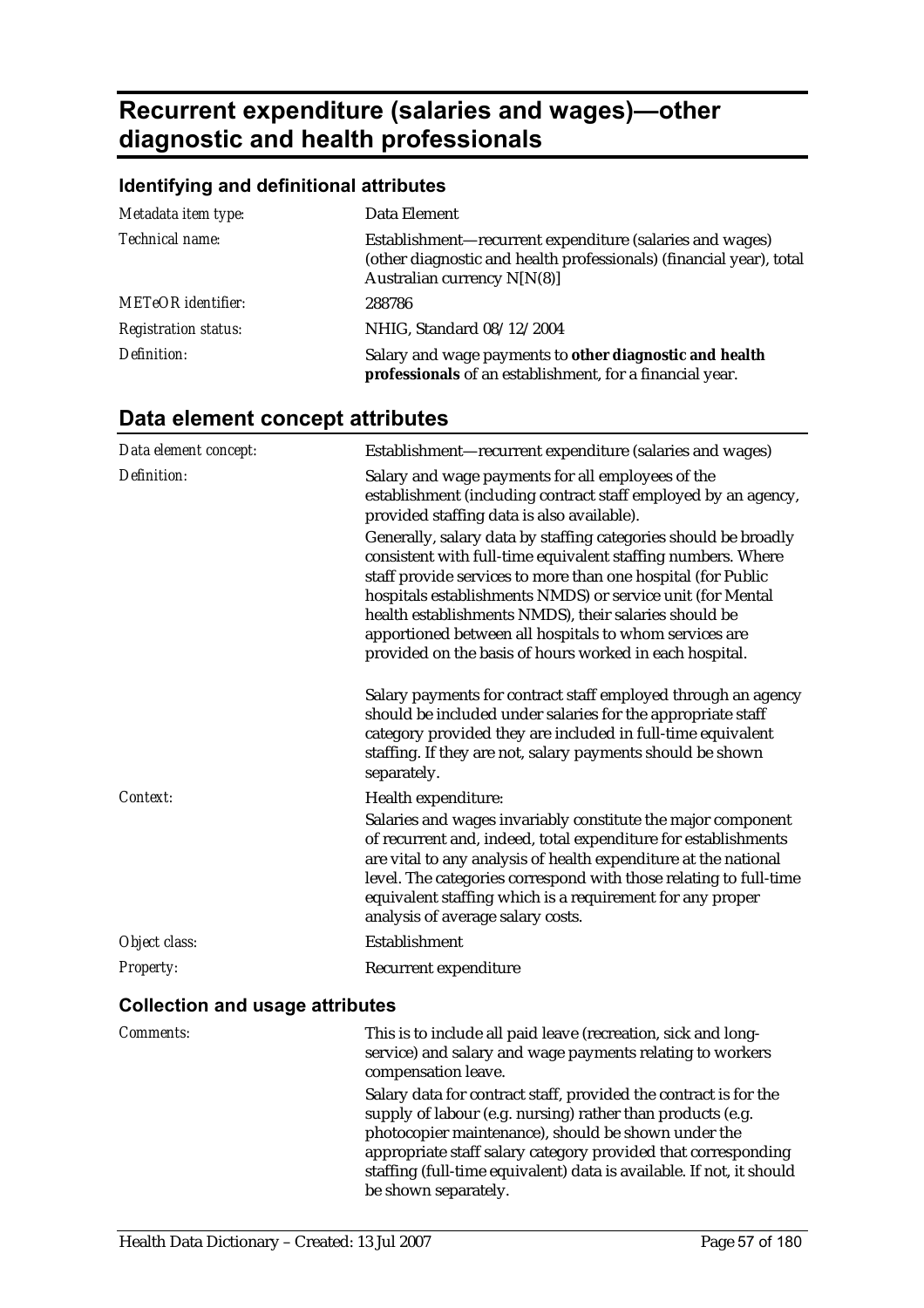### **Representational attributes**

| <b>Representation class:</b> | Total                            |
|------------------------------|----------------------------------|
| Data type:                   | Currency                         |
| Format:                      | N[N(8)]                          |
| Maximum character length:    | 9                                |
| Unit of measure:             | <b>Australian currency (AUS)</b> |

## **Data element attributes**

| National minimum data set working parties                                                                                                                                                                                                                                                                                                                                                                                                                                                                                                                                                                                               |
|-----------------------------------------------------------------------------------------------------------------------------------------------------------------------------------------------------------------------------------------------------------------------------------------------------------------------------------------------------------------------------------------------------------------------------------------------------------------------------------------------------------------------------------------------------------------------------------------------------------------------------------------|
|                                                                                                                                                                                                                                                                                                                                                                                                                                                                                                                                                                                                                                         |
| Mental health establishments NMDS 2005-2006 NHIG,<br>Superseded 21/03/2006                                                                                                                                                                                                                                                                                                                                                                                                                                                                                                                                                              |
| Implementation start date: 01/07/2005                                                                                                                                                                                                                                                                                                                                                                                                                                                                                                                                                                                                   |
| Implementation end date: 30/06/2006                                                                                                                                                                                                                                                                                                                                                                                                                                                                                                                                                                                                     |
| Mental health establishments NMDS 2006-2007 NHIG.<br>Superseded 23/10/2006                                                                                                                                                                                                                                                                                                                                                                                                                                                                                                                                                              |
| Implementation start date: 01/07/2006                                                                                                                                                                                                                                                                                                                                                                                                                                                                                                                                                                                                   |
| Implementation end date: 30/06/2007                                                                                                                                                                                                                                                                                                                                                                                                                                                                                                                                                                                                     |
| Mental health establishments NMDS 2007-2008 NHIG,<br>Standard 23/10/2006                                                                                                                                                                                                                                                                                                                                                                                                                                                                                                                                                                |
| Implementation start date: 01/07/2007                                                                                                                                                                                                                                                                                                                                                                                                                                                                                                                                                                                                   |
| Information specific to this data set:<br>Obligation condition 1: reporting of this data element is<br>optional for non-government residential mental health<br>services and specialised mental health services provided<br>by private hospitals that receive state or territory<br>government funding.<br>Obligation condition 2: If this data element cannot be<br>supplied, the total salaries and wages for diagnostic and<br>health professionals must be.<br>This data element should be derived from the salaries and<br>wages paid to Occupational therapists, social workers,<br>psychologists and other diagnostic and health |
|                                                                                                                                                                                                                                                                                                                                                                                                                                                                                                                                                                                                                                         |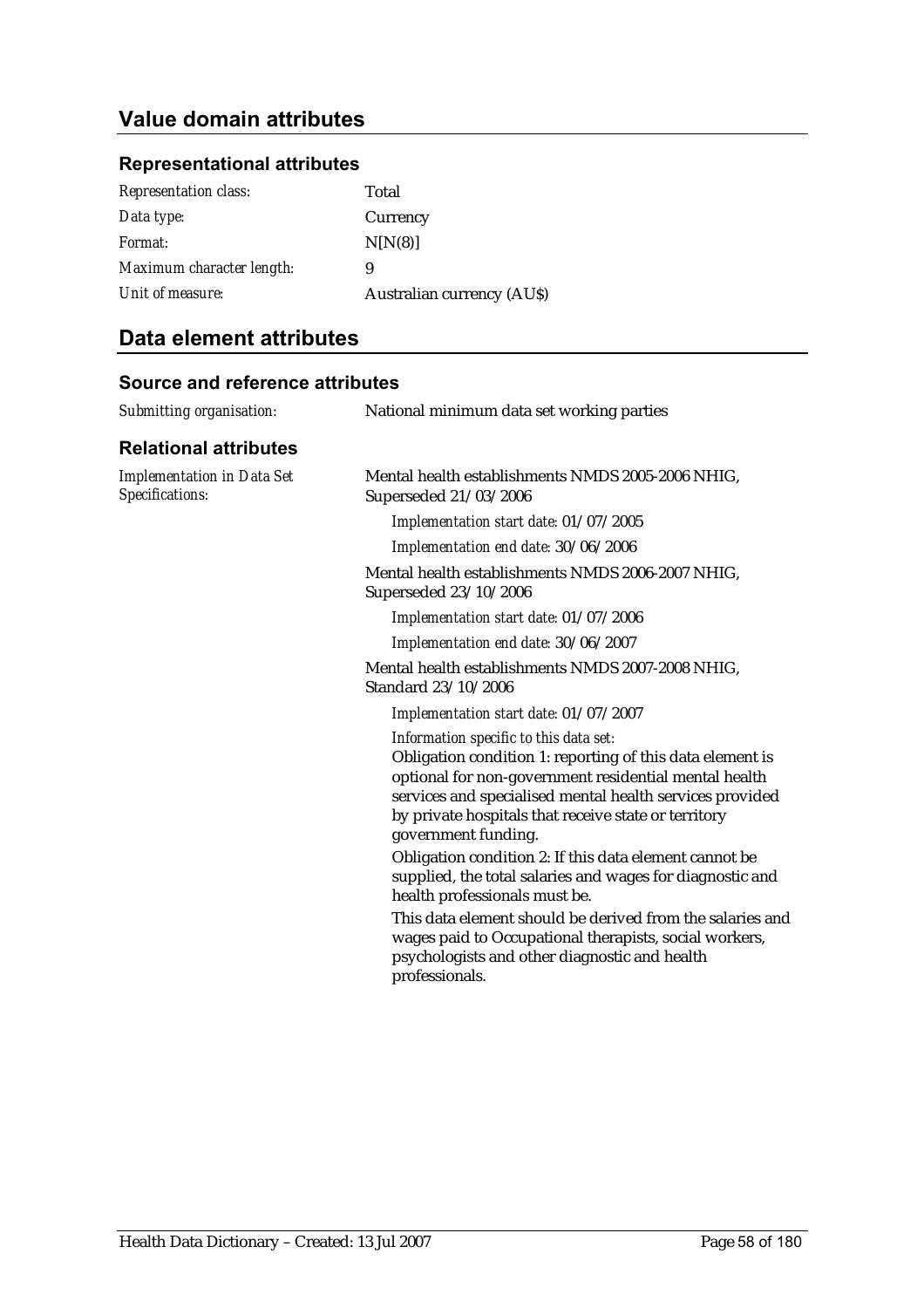# **Recurrent expenditure (salaries and wages)—other medical officers**

## **Identifying and definitional attributes**

| Metadata item type:         | Data Element                                                                                                                                  |  |
|-----------------------------|-----------------------------------------------------------------------------------------------------------------------------------------------|--|
| Technical name:             | Establishment—recurrent expenditure (salaries and wages)<br>(other medical officers) (financial year), total Australian<br>currency $N[N(8)]$ |  |
| <b>METeOR</b> identifier:   | 288776                                                                                                                                        |  |
| <b>Registration status:</b> | NHIG, Standard 08/12/2004                                                                                                                     |  |
| Definition:                 | Salary and wage payments to other medical officers of an<br>establishment, for a financial year.                                              |  |

| Data element concept:                  | Establishment-recurrent expenditure (salaries and wages)                                                                                                                                                                                                                                                                                                                                                                                    |
|----------------------------------------|---------------------------------------------------------------------------------------------------------------------------------------------------------------------------------------------------------------------------------------------------------------------------------------------------------------------------------------------------------------------------------------------------------------------------------------------|
| Definition:                            | Salary and wage payments for all employees of the<br>establishment (including contract staff employed by an agency,<br>provided staffing data is also available).                                                                                                                                                                                                                                                                           |
|                                        | Generally, salary data by staffing categories should be broadly<br>consistent with full-time equivalent staffing numbers. Where<br>staff provide services to more than one hospital (for Public<br>hospitals establishments NMDS) or service unit (for Mental<br>health establishments NMDS), their salaries should be<br>apportioned between all hospitals to whom services are<br>provided on the basis of hours worked in each hospital. |
|                                        | Salary payments for contract staff employed through an agency<br>should be included under salaries for the appropriate staff<br>category provided they are included in full-time equivalent<br>staffing. If they are not, salary payments should be shown<br>separately.                                                                                                                                                                    |
| Context:                               | Health expenditure:<br>Salaries and wages invariably constitute the major component<br>of recurrent and, indeed, total expenditure for establishments<br>are vital to any analysis of health expenditure at the national<br>level. The categories correspond with those relating to full-time<br>equivalent staffing which is a requirement for any proper<br>analysis of average salary costs.                                             |
| Object class:                          | Establishment                                                                                                                                                                                                                                                                                                                                                                                                                               |
| Property:                              | Recurrent expenditure                                                                                                                                                                                                                                                                                                                                                                                                                       |
| <b>Collection and usage attributes</b> |                                                                                                                                                                                                                                                                                                                                                                                                                                             |

| <i>Comments:</i> | This is to include all paid leave (recreation, sick and long-<br>service) and salary and wage payments relating to workers<br>compensation leave.                                     |
|------------------|---------------------------------------------------------------------------------------------------------------------------------------------------------------------------------------|
|                  | Salary data for contract staff, provided the contract is for the<br>supply of labour (e.g. nursing) rather than products (e.g.<br>photocopier maintenance), should be shown under the |
|                  | appropriate staff salary category provided that corresponding<br>staffing (full-time equivalent) data is available. If not, it should<br>be shown separately.                         |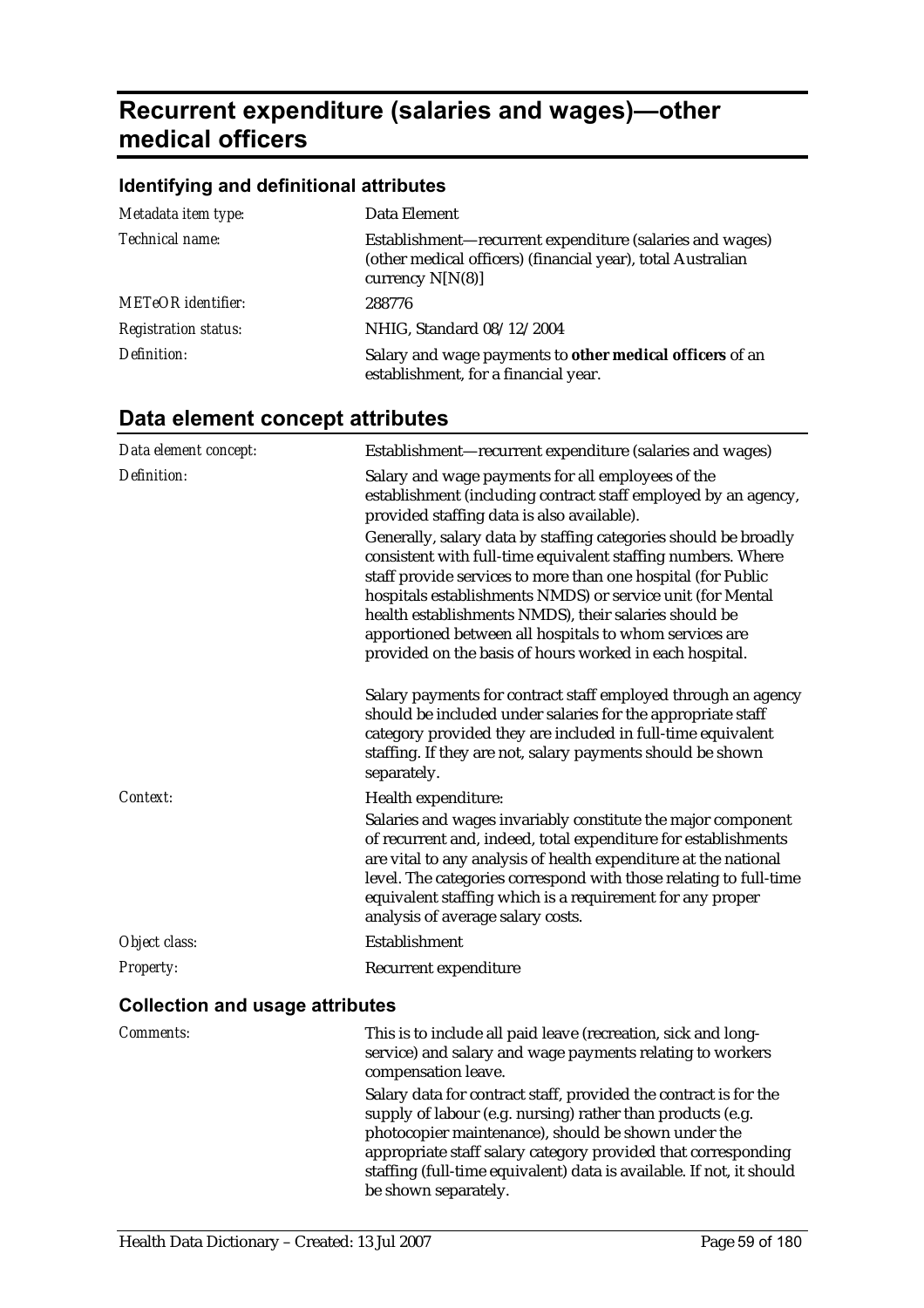### **Representational attributes**

| <b>Representation class:</b> | Total                            |
|------------------------------|----------------------------------|
| Data type:                   | Currency                         |
| Format:                      | N[N(8)]                          |
| Maximum character length:    | 9                                |
| Unit of measure:             | <b>Australian currency (AUS)</b> |

### **Data element attributes**

#### **Collection and usage attributes**

|  | Guide for use: |  |  |
|--|----------------|--|--|
|--|----------------|--|--|

Other medical officers are those who are neither registered as psychiatrists within the State or Territory nor formal trainees within the Royal Australian and New Zealand College of Psychiatrists Postgraduate Training Program.

| National minimum data set working parties                                                                                                                                                                                                                                                                                                                                                                                                                       |
|-----------------------------------------------------------------------------------------------------------------------------------------------------------------------------------------------------------------------------------------------------------------------------------------------------------------------------------------------------------------------------------------------------------------------------------------------------------------|
|                                                                                                                                                                                                                                                                                                                                                                                                                                                                 |
| Mental health establishments NMDS 2005-2006 NHIG,<br>Superseded 21/03/2006                                                                                                                                                                                                                                                                                                                                                                                      |
| Implementation start date: 01/07/2005                                                                                                                                                                                                                                                                                                                                                                                                                           |
| Implementation end date: 30/06/2006                                                                                                                                                                                                                                                                                                                                                                                                                             |
| Mental health establishments NMDS 2006-2007 NHIG,<br>Superseded 23/10/2006                                                                                                                                                                                                                                                                                                                                                                                      |
| Implementation start date: 01/07/2006                                                                                                                                                                                                                                                                                                                                                                                                                           |
| Implementation end date: 30/06/2007                                                                                                                                                                                                                                                                                                                                                                                                                             |
| Mental health establishments NMDS 2007-2008 NHIG,<br>Standard 23/10/2006                                                                                                                                                                                                                                                                                                                                                                                        |
| Implementation start date: 01/07/2007                                                                                                                                                                                                                                                                                                                                                                                                                           |
| Information specific to this data set:<br>Obligation condition 1: reporting of this data element is<br>optional for non-government residential mental health<br>services and specialised mental health services provided<br>by private hospitals that receive state or territory<br>government funding.<br>Obligation condition 2: If this data element cannot be<br>supplied, the total salaries and wages for diagnostic and<br>health professionals must be. |
|                                                                                                                                                                                                                                                                                                                                                                                                                                                                 |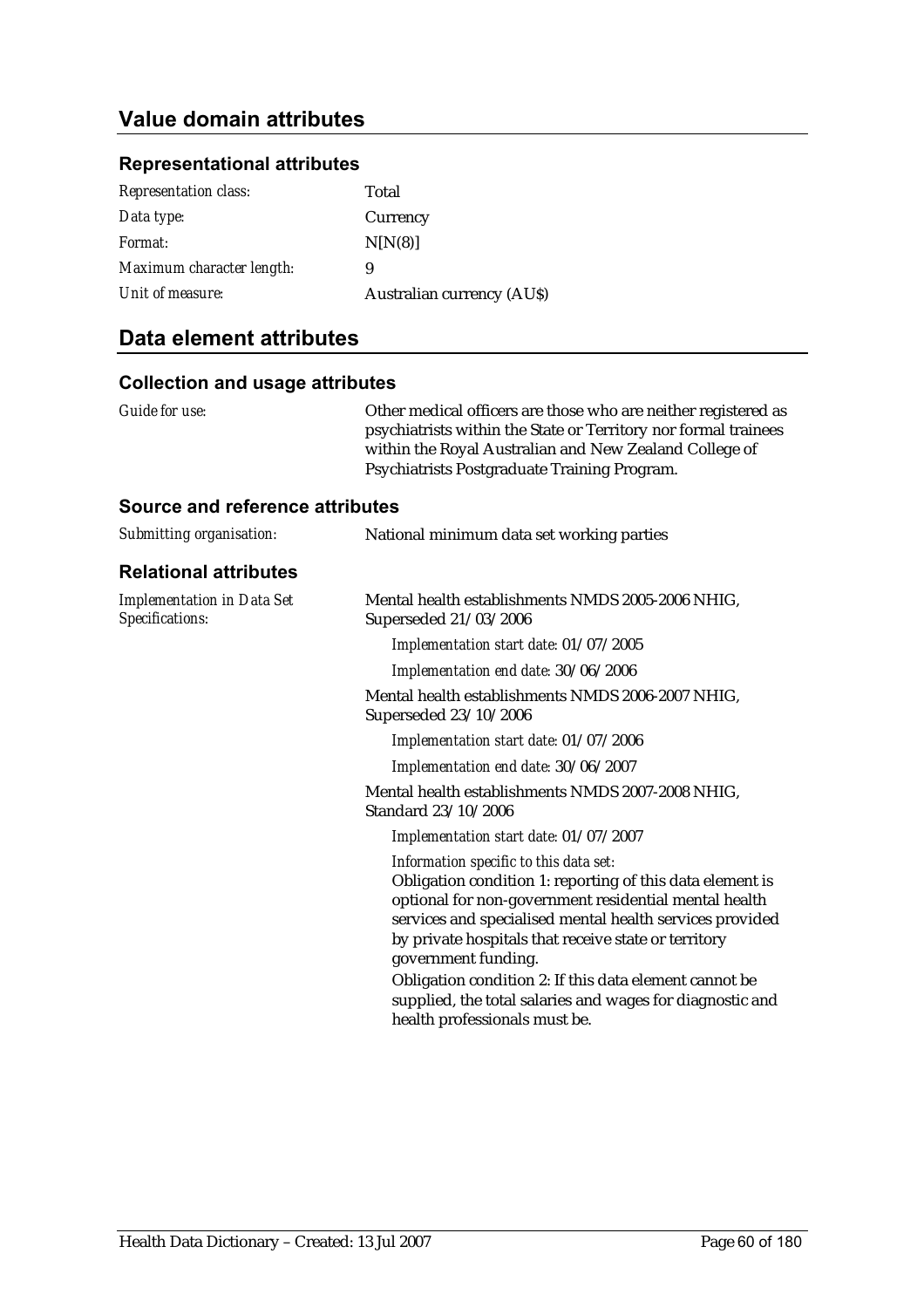# **Recurrent expenditure (salaries and wages)—other personal care staff**

### **Identifying and definitional attributes**

| Metadata item type:         | Data Element                                                                                                                                     |
|-----------------------------|--------------------------------------------------------------------------------------------------------------------------------------------------|
| Technical name:             | Establishment—recurrent expenditure (salaries and wages)<br>(other personal care staff) (financial year), total Australian<br>currency $N[N(8)]$ |
| <b>METeOR</b> identifier:   | 270273                                                                                                                                           |
| <b>Registration status:</b> | NHIG, Standard 01/03/2005                                                                                                                        |
| Definition:                 | Salary and wage payments measured in Australian dollars to<br>other personal care staff of an establishment, for a financial<br>year.            |

# **Data element concept attributes**

| Data element concept:                                                                                                                                                                                                            | Establishment-recurrent expenditure (salaries and wages)                                                                                                                                                                                                                                                                                                                                                                                                                                                                                                                                                                                                                                                                |
|----------------------------------------------------------------------------------------------------------------------------------------------------------------------------------------------------------------------------------|-------------------------------------------------------------------------------------------------------------------------------------------------------------------------------------------------------------------------------------------------------------------------------------------------------------------------------------------------------------------------------------------------------------------------------------------------------------------------------------------------------------------------------------------------------------------------------------------------------------------------------------------------------------------------------------------------------------------------|
| Definition:                                                                                                                                                                                                                      | Salary and wage payments for all employees of the<br>establishment (including contract staff employed by an agency,<br>provided staffing data is also available).                                                                                                                                                                                                                                                                                                                                                                                                                                                                                                                                                       |
|                                                                                                                                                                                                                                  | Generally, salary data by staffing categories should be broadly<br>consistent with full-time equivalent staffing numbers. Where<br>staff provide services to more than one hospital (for Public<br>hospitals establishments NMDS) or service unit (for Mental<br>health establishments NMDS), their salaries should be<br>apportioned between all hospitals to whom services are<br>provided on the basis of hours worked in each hospital.<br>Salary payments for contract staff employed through an agency<br>should be included under salaries for the appropriate staff<br>category provided they are included in full-time equivalent<br>staffing. If they are not, salary payments should be shown<br>separately. |
| Context:                                                                                                                                                                                                                         | Health expenditure:                                                                                                                                                                                                                                                                                                                                                                                                                                                                                                                                                                                                                                                                                                     |
|                                                                                                                                                                                                                                  | Salaries and wages invariably constitute the major component<br>of recurrent and, indeed, total expenditure for establishments<br>are vital to any analysis of health expenditure at the national<br>level. The categories correspond with those relating to full-time<br>equivalent staffing which is a requirement for any proper<br>analysis of average salary costs.                                                                                                                                                                                                                                                                                                                                                |
| Object class:                                                                                                                                                                                                                    | Establishment                                                                                                                                                                                                                                                                                                                                                                                                                                                                                                                                                                                                                                                                                                           |
| <b>Property:</b>                                                                                                                                                                                                                 | Recurrent expenditure                                                                                                                                                                                                                                                                                                                                                                                                                                                                                                                                                                                                                                                                                                   |
| $\mathbf{r}$ , and the set of the set of the set of the set of the set of the set of the set of the set of the set of the set of the set of the set of the set of the set of the set of the set of the set of the set of the set |                                                                                                                                                                                                                                                                                                                                                                                                                                                                                                                                                                                                                                                                                                                         |

#### **Collection and usage attributes**

| <i>Comments:</i> | This is to include all paid leave (recreation, sick and long-<br>service) and salary and wage payments relating to workers<br>compensation leave.                                     |
|------------------|---------------------------------------------------------------------------------------------------------------------------------------------------------------------------------------|
|                  | Salary data for contract staff, provided the contract is for the<br>supply of labour (e.g. nursing) rather than products (e.g.<br>photocopier maintenance), should be shown under the |
|                  | appropriate staff salary category provided that corresponding<br>staffing (full-time equivalent) data is available. If not, it should<br>be shown separately.                         |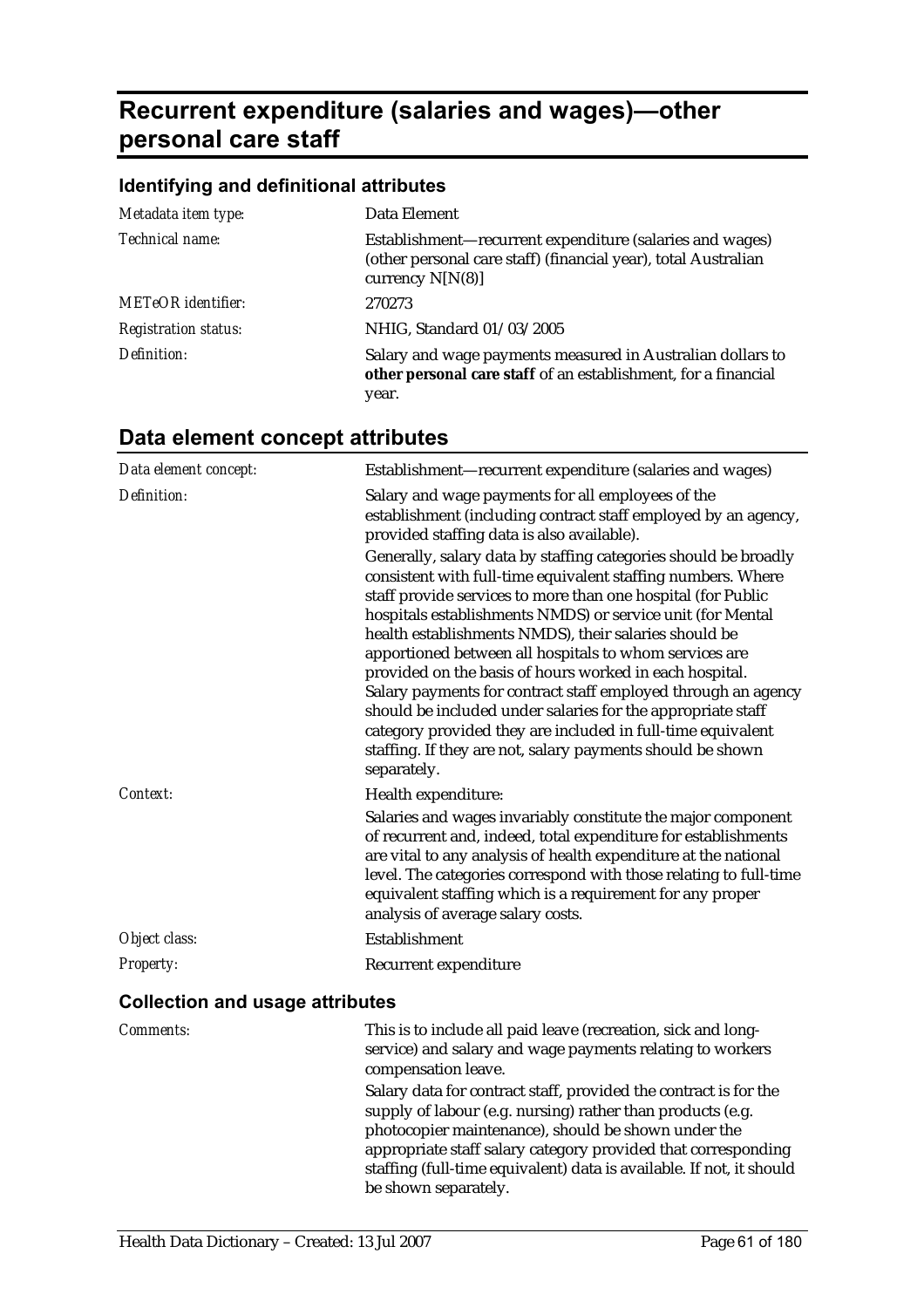#### **Representational attributes**

| <b>Representation class:</b> | Total                            |
|------------------------------|----------------------------------|
| Data type:                   | Currency                         |
| Format:                      | N[N(8)]                          |
| Maximum character length:    | 9                                |
| Unit of measure:             | <b>Australian currency (AUS)</b> |

### **Data element attributes**

### **Source and reference attributes**  *Submitting organisation:* National minimum data set working parties **Relational attributes**  *Related metadata references:* Supersedes Salaries and wages, version 1, DE, NHDD, NHIMG, Superseded 01/03/2005 Is used in the formation of Establishment (mental health) recurrent expenditure (total salaries and wages) (financial year), total Australian currency N[N(8)] NHIG, Standard 08/12/2004 *Implementation in Data Set Specifications:* Mental health establishments NMDS 2005-2006 NHIG, Superseded 21/03/2006 *Implementation start date:* 01/07/2005 *Implementation end date:* 30/06/2006 Mental health establishments NMDS 2006-2007 NHIG, Superseded 23/10/2006 *Implementation start date:* 01/07/2006 *Implementation end date:* 30/06/2007 Mental health establishments NMDS 2007-2008 NHIG, Standard 23/10/2006 *Implementation start date:* 01/07/2007 *Information specific to this data set:* Obligation condition: reporting of this data element is optional for non-government residential mental health services and specialised mental health services provided by private hospitals that receive state or territory government funding. Public hospital establishments NMDS NHIG, Superseded 21/03/2006 *Implementation start date:* 01/07/2005 *Implementation end date:* 30/06/2006 Public hospital establishments NMDS NHIG, Superseded 23/10/2006 *Implementation start date:* 01/07/2006 *Implementation end date:* 30/06/2007 Public hospital establishments NMDS 2007-2008 NHIG, Standard 23/10/2006 *Implementation start date:* 01/07/2007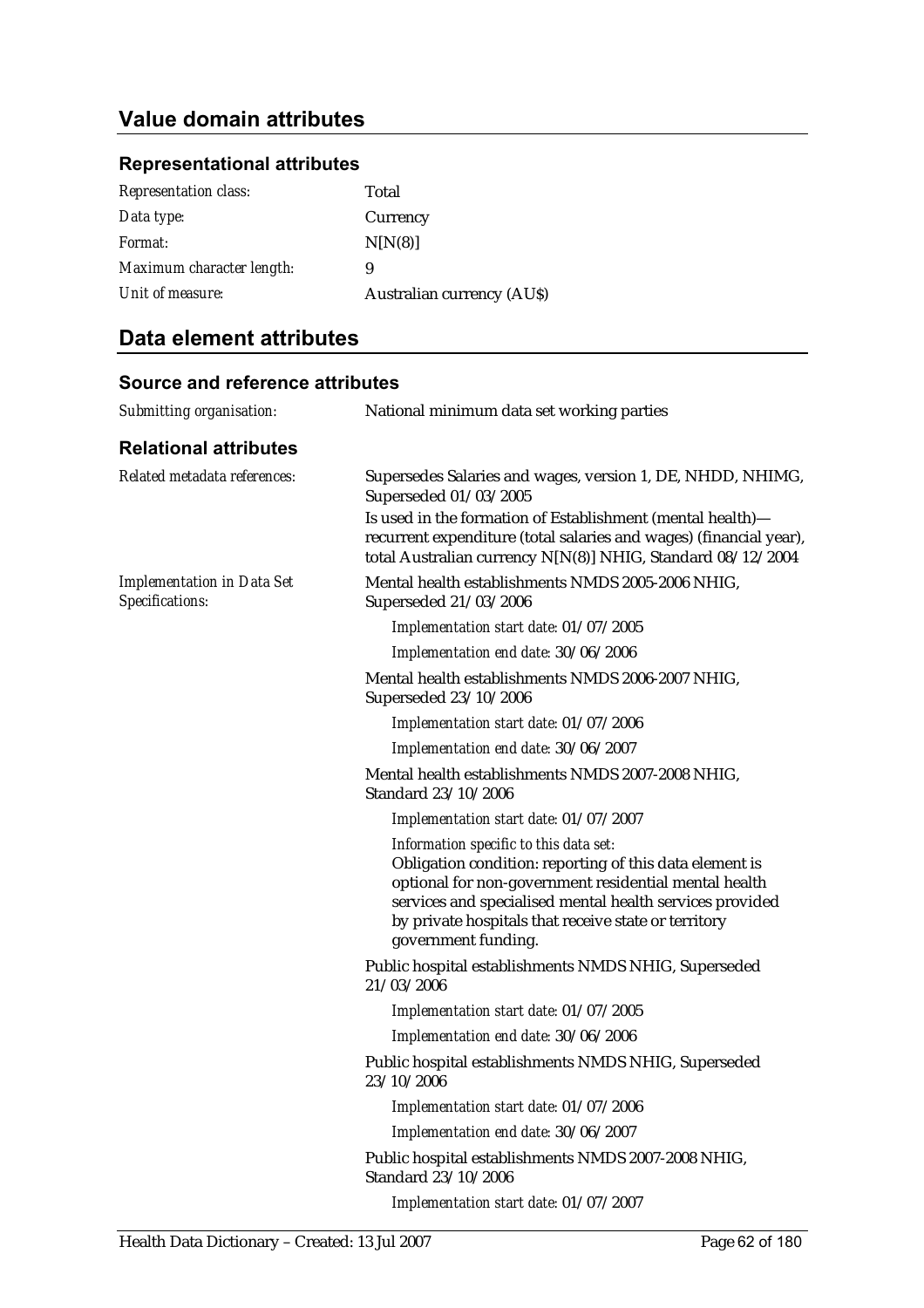# **Recurrent expenditure (salaries and wages)—psychiatry registrars and trainees**

# **Identifying and definitional attributes**

| Metadata item type:         | Data Element                                                                                                                                              |
|-----------------------------|-----------------------------------------------------------------------------------------------------------------------------------------------------------|
| Technical name:             | Establishment-recurrent expenditure (salaries and wages)<br>(psychiatry registrars and trainees) (financial year), total<br>Australian currency $N[N(8)]$ |
| <b>METeOR</b> identifier:   | 288774                                                                                                                                                    |
| <b>Registration status:</b> | NHIG, Standard 08/12/2004                                                                                                                                 |
| Definition:                 | Salary and wage payments to <b>psychiatry registrars and</b><br>trainees of an establishment, for a financial year.                                       |

| Data element concept:                  | Establishment-recurrent expenditure (salaries and wages)                                                                                                                                                                                                                                                                                                                                                                                    |
|----------------------------------------|---------------------------------------------------------------------------------------------------------------------------------------------------------------------------------------------------------------------------------------------------------------------------------------------------------------------------------------------------------------------------------------------------------------------------------------------|
| Definition:                            | Salary and wage payments for all employees of the<br>establishment (including contract staff employed by an agency,<br>provided staffing data is also available).                                                                                                                                                                                                                                                                           |
|                                        | Generally, salary data by staffing categories should be broadly<br>consistent with full-time equivalent staffing numbers. Where<br>staff provide services to more than one hospital (for Public<br>hospitals establishments NMDS) or service unit (for Mental<br>health establishments NMDS), their salaries should be<br>apportioned between all hospitals to whom services are<br>provided on the basis of hours worked in each hospital. |
|                                        | Salary payments for contract staff employed through an agency<br>should be included under salaries for the appropriate staff<br>category provided they are included in full-time equivalent<br>staffing. If they are not, salary payments should be shown<br>separately.                                                                                                                                                                    |
| Context:                               | Health expenditure:<br>Salaries and wages invariably constitute the major component<br>of recurrent and, indeed, total expenditure for establishments<br>are vital to any analysis of health expenditure at the national<br>level. The categories correspond with those relating to full-time<br>equivalent staffing which is a requirement for any proper<br>analysis of average salary costs.                                             |
| Object class:                          | Establishment                                                                                                                                                                                                                                                                                                                                                                                                                               |
| Property:                              | Recurrent expenditure                                                                                                                                                                                                                                                                                                                                                                                                                       |
| <b>Collection and usage attributes</b> |                                                                                                                                                                                                                                                                                                                                                                                                                                             |

| <i>Comments:</i> | This is to include all paid leave (recreation, sick and long-<br>service) and salary and wage payments relating to workers<br>compensation leave.                                                                                                      |
|------------------|--------------------------------------------------------------------------------------------------------------------------------------------------------------------------------------------------------------------------------------------------------|
|                  | Salary data for contract staff, provided the contract is for the<br>supply of labour (e.g. nursing) rather than products (e.g.<br>photocopier maintenance), should be shown under the<br>appropriate staff salary category provided that corresponding |
|                  | staffing (full-time equivalent) data is available. If not, it should<br>be shown separately.                                                                                                                                                           |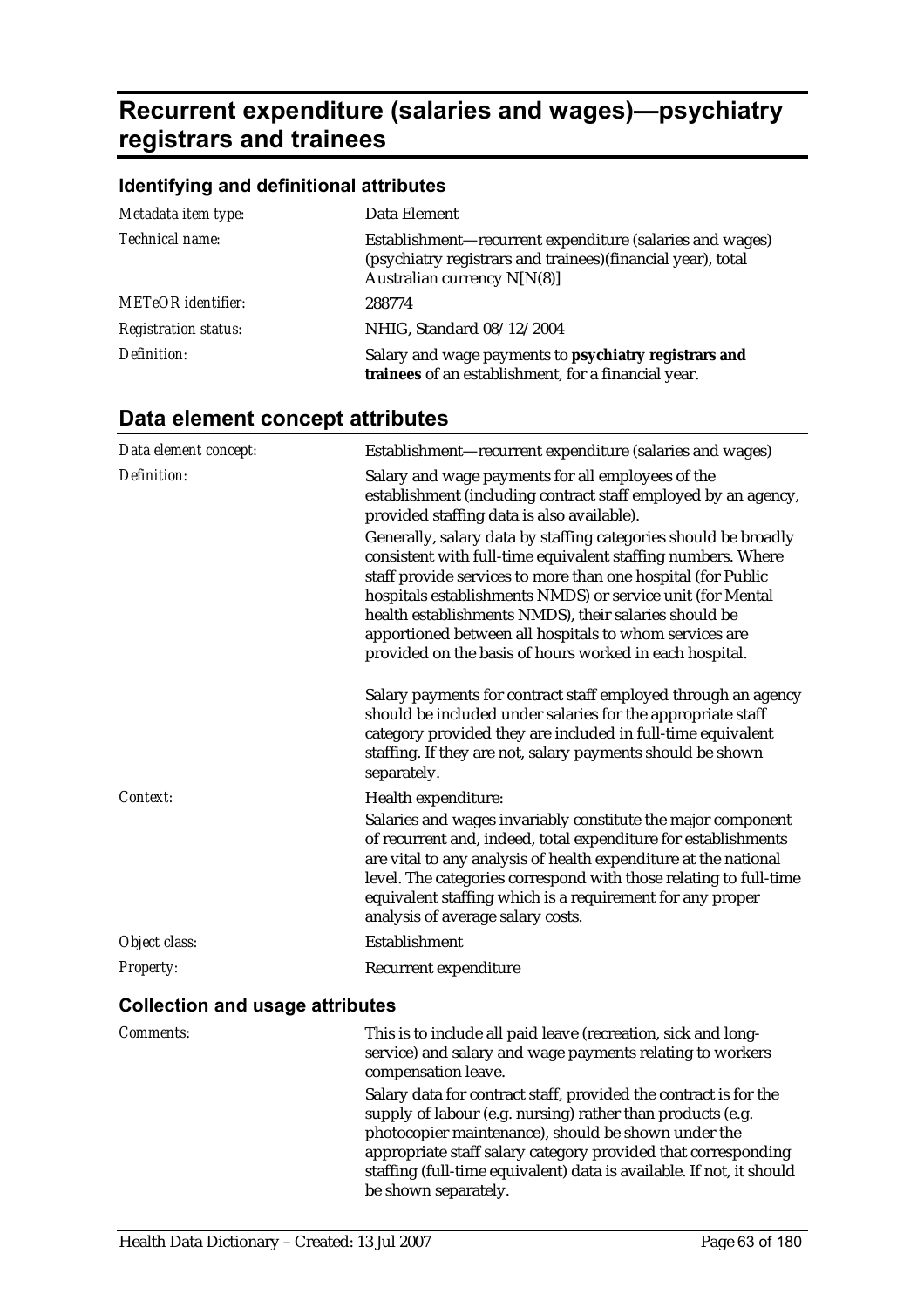### **Representational attributes**

| <b>Representation class:</b> | Total                            |
|------------------------------|----------------------------------|
| Data type:                   | Currency                         |
| Format:                      | N[N(8)]                          |
| Maximum character length:    | 9                                |
| Unit of measure:             | <b>Australian currency (AUS)</b> |

## **Data element attributes**

| Submitting organisation:                             | National minimum data set working parties                                                                                                                                                                                                                                                                                                                                                                                                                       |
|------------------------------------------------------|-----------------------------------------------------------------------------------------------------------------------------------------------------------------------------------------------------------------------------------------------------------------------------------------------------------------------------------------------------------------------------------------------------------------------------------------------------------------|
| <b>Relational attributes</b>                         |                                                                                                                                                                                                                                                                                                                                                                                                                                                                 |
| <b>Implementation in Data Set</b><br>Specifications: | Mental health establishments NMDS 2005-2006 NHIG,<br>Superseded 21/03/2006                                                                                                                                                                                                                                                                                                                                                                                      |
|                                                      | Implementation start date: 01/07/2005                                                                                                                                                                                                                                                                                                                                                                                                                           |
|                                                      | Implementation end date: 30/06/2006                                                                                                                                                                                                                                                                                                                                                                                                                             |
|                                                      | Mental health establishments NMDS 2006-2007 NHIG,<br>Superseded 23/10/2006                                                                                                                                                                                                                                                                                                                                                                                      |
|                                                      | Implementation start date: 01/07/2006                                                                                                                                                                                                                                                                                                                                                                                                                           |
|                                                      | Implementation end date: 30/06/2007                                                                                                                                                                                                                                                                                                                                                                                                                             |
|                                                      | Mental health establishments NMDS 2007-2008 NHIG,<br>Standard 23/10/2006                                                                                                                                                                                                                                                                                                                                                                                        |
|                                                      | Implementation start date: 01/07/2007                                                                                                                                                                                                                                                                                                                                                                                                                           |
|                                                      | Information specific to this data set:<br>Obligation condition 1: reporting of this data element is<br>optional for non-government residential mental health<br>services and specialised mental health services provided<br>by private hospitals that receive state or territory<br>government funding.<br>Obligation condition 2: If this data element cannot be<br>supplied, the total salaries and wages for diagnostic and<br>health professionals must be. |
|                                                      |                                                                                                                                                                                                                                                                                                                                                                                                                                                                 |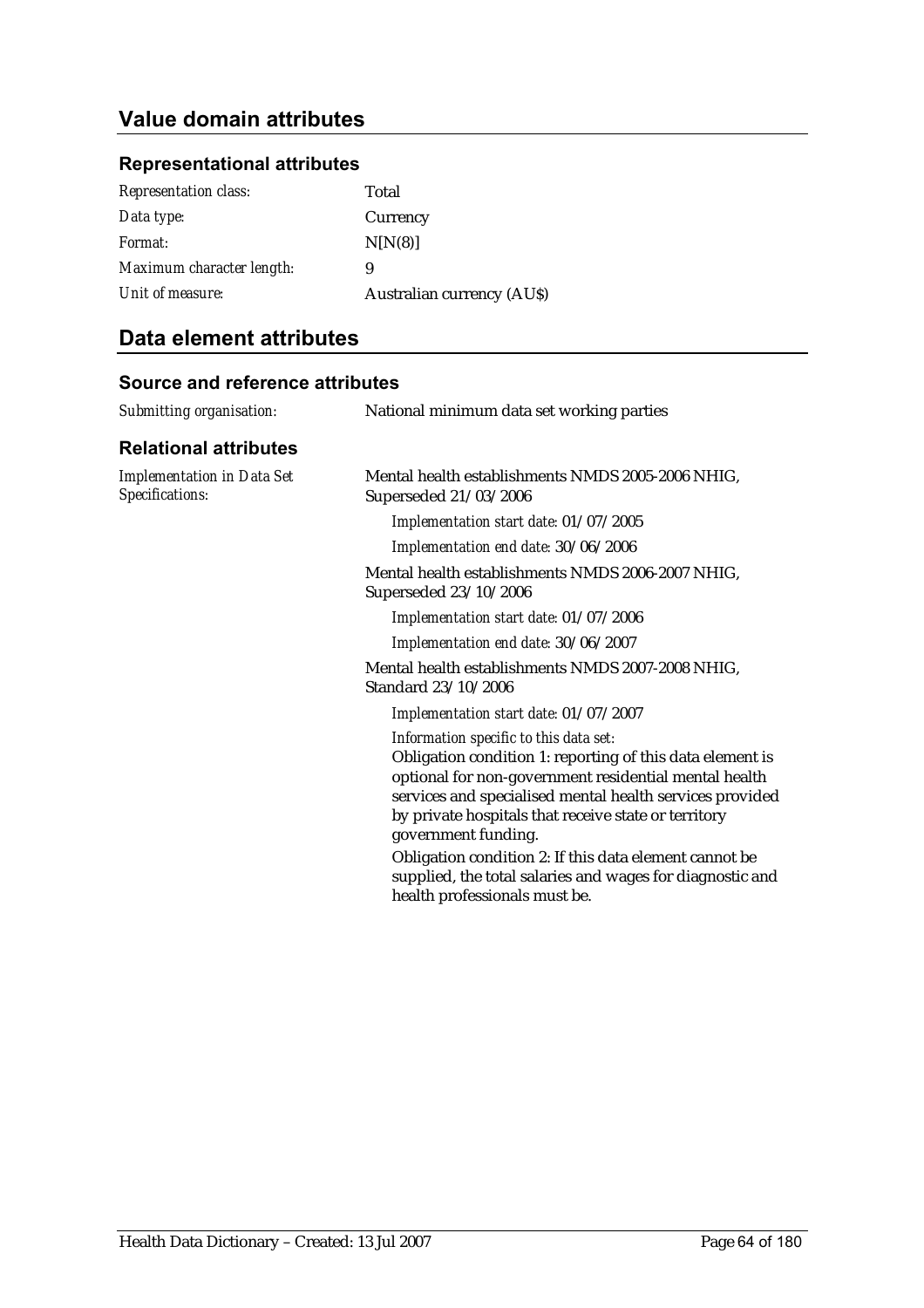# **Recurrent expenditure (salaries and wages) psychologists**

## **Identifying and definitional attributes**

| Metadata item type:         | Data Element                                                                                                                       |
|-----------------------------|------------------------------------------------------------------------------------------------------------------------------------|
| Technical name:             | Establishment-recurrent expenditure (salaries and wages)<br>(psychologists) (financial year), total Australian currency<br>N[N(8)] |
| <b>METeOR</b> identifier:   | 288784                                                                                                                             |
| <b>Registration status:</b> | NHIG, Standard 08/12/2004                                                                                                          |
| Definition:                 | Salary and wage payments to psychologists of an<br>establishment, for a financial year.                                            |

| Data element concept:                  | Establishment-recurrent expenditure (salaries and wages)                                                                                                                                                                                                                                                                                                                                                                                    |
|----------------------------------------|---------------------------------------------------------------------------------------------------------------------------------------------------------------------------------------------------------------------------------------------------------------------------------------------------------------------------------------------------------------------------------------------------------------------------------------------|
| Definition:                            | Salary and wage payments for all employees of the<br>establishment (including contract staff employed by an agency,<br>provided staffing data is also available).                                                                                                                                                                                                                                                                           |
|                                        | Generally, salary data by staffing categories should be broadly<br>consistent with full-time equivalent staffing numbers. Where<br>staff provide services to more than one hospital (for Public<br>hospitals establishments NMDS) or service unit (for Mental<br>health establishments NMDS), their salaries should be<br>apportioned between all hospitals to whom services are<br>provided on the basis of hours worked in each hospital. |
|                                        | Salary payments for contract staff employed through an agency<br>should be included under salaries for the appropriate staff<br>category provided they are included in full-time equivalent<br>staffing. If they are not, salary payments should be shown<br>separately.                                                                                                                                                                    |
| Context:                               | Health expenditure:<br>Salaries and wages invariably constitute the major component<br>of recurrent and, indeed, total expenditure for establishments<br>are vital to any analysis of health expenditure at the national<br>level. The categories correspond with those relating to full-time<br>equivalent staffing which is a requirement for any proper                                                                                  |
|                                        | analysis of average salary costs.                                                                                                                                                                                                                                                                                                                                                                                                           |
| Object class:                          | <b>Establishment</b>                                                                                                                                                                                                                                                                                                                                                                                                                        |
| Property:                              | Recurrent expenditure                                                                                                                                                                                                                                                                                                                                                                                                                       |
| <b>Collection and usage attributes</b> |                                                                                                                                                                                                                                                                                                                                                                                                                                             |

| <i>Comments:</i> | This is to include all paid leave (recreation, sick and long-<br>service) and salary and wage payments relating to workers<br>compensation leave.                                                                                                                                                                                                      |
|------------------|--------------------------------------------------------------------------------------------------------------------------------------------------------------------------------------------------------------------------------------------------------------------------------------------------------------------------------------------------------|
|                  | Salary data for contract staff, provided the contract is for the<br>supply of labour (e.g. nursing) rather than products (e.g.<br>photocopier maintenance), should be shown under the<br>appropriate staff salary category provided that corresponding<br>staffing (full-time equivalent) data is available. If not, it should<br>be shown separately. |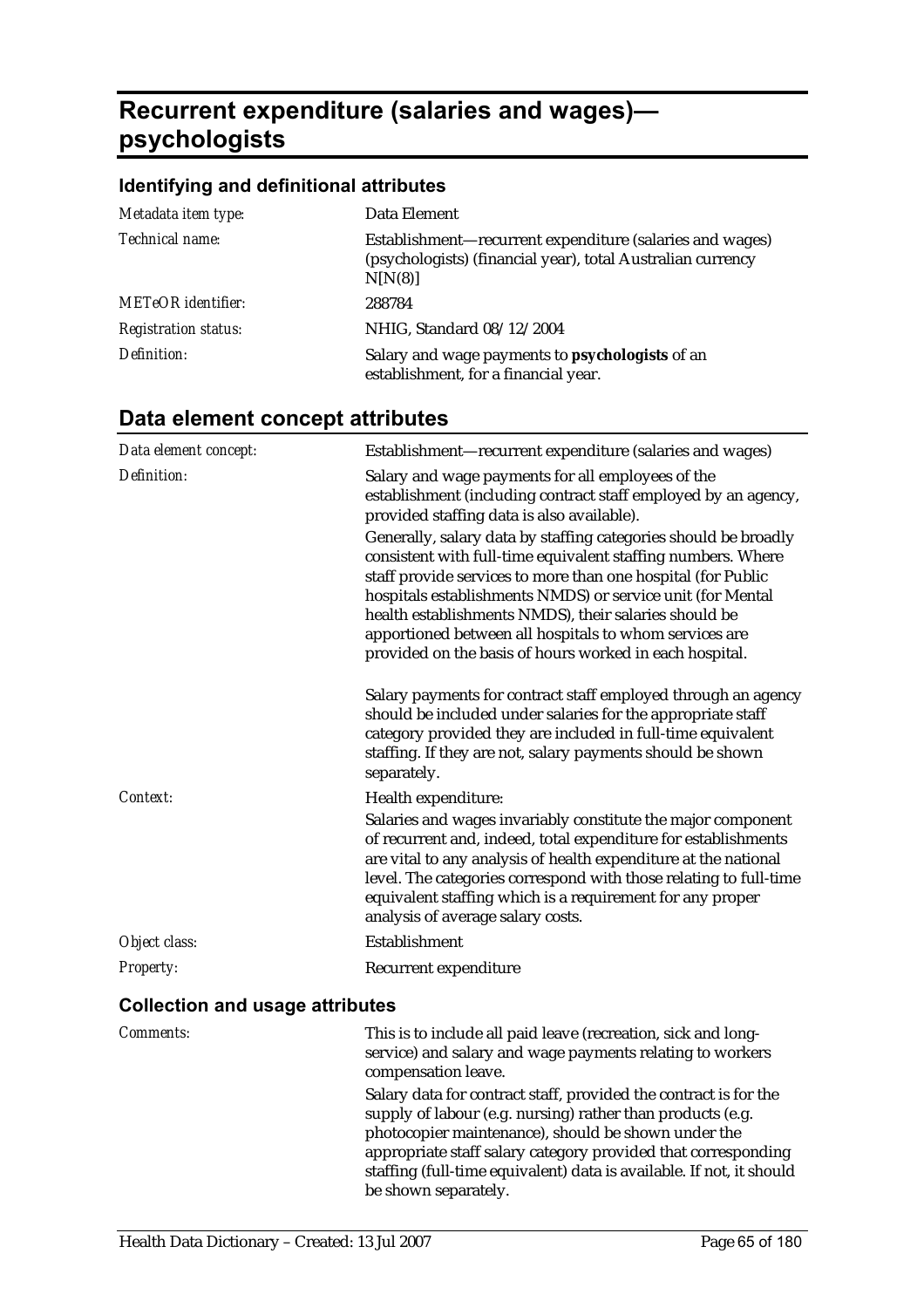### **Representational attributes**

| <b>Representation class:</b> | Total                            |
|------------------------------|----------------------------------|
| Data type:                   | Currency                         |
| Format:                      | N[N(8)]                          |
| Maximum character length:    | 9                                |
| Unit of measure:             | <b>Australian currency (AUS)</b> |

## **Data element attributes**

| Submitting organisation:                             | National minimum data set working parties                                                                                                                                                                                                                                                                                                                                                                                                                       |
|------------------------------------------------------|-----------------------------------------------------------------------------------------------------------------------------------------------------------------------------------------------------------------------------------------------------------------------------------------------------------------------------------------------------------------------------------------------------------------------------------------------------------------|
| <b>Relational attributes</b>                         |                                                                                                                                                                                                                                                                                                                                                                                                                                                                 |
| <b>Implementation in Data Set</b><br>Specifications: | Mental health establishments NMDS 2005-2006 NHIG,<br>Superseded 21/03/2006                                                                                                                                                                                                                                                                                                                                                                                      |
|                                                      | Implementation start date: 01/07/2005                                                                                                                                                                                                                                                                                                                                                                                                                           |
|                                                      | Implementation end date: 30/06/2006                                                                                                                                                                                                                                                                                                                                                                                                                             |
|                                                      | Mental health establishments NMDS 2006-2007 NHIG,<br>Superseded 23/10/2006                                                                                                                                                                                                                                                                                                                                                                                      |
|                                                      | Implementation start date: 01/07/2006                                                                                                                                                                                                                                                                                                                                                                                                                           |
|                                                      | Implementation end date: 30/06/2007                                                                                                                                                                                                                                                                                                                                                                                                                             |
|                                                      | Mental health establishments NMDS 2007-2008 NHIG,<br>Standard 23/10/2006                                                                                                                                                                                                                                                                                                                                                                                        |
|                                                      | Implementation start date: 01/07/2007                                                                                                                                                                                                                                                                                                                                                                                                                           |
|                                                      | Information specific to this data set:<br>Obligation condition 1: reporting of this data element is<br>optional for non-government residential mental health<br>services and specialised mental health services provided<br>by private hospitals that receive state or territory<br>government funding.<br>Obligation condition 2: If this data element cannot be<br>supplied, the total salaries and wages for diagnostic and<br>health professionals must be. |
|                                                      |                                                                                                                                                                                                                                                                                                                                                                                                                                                                 |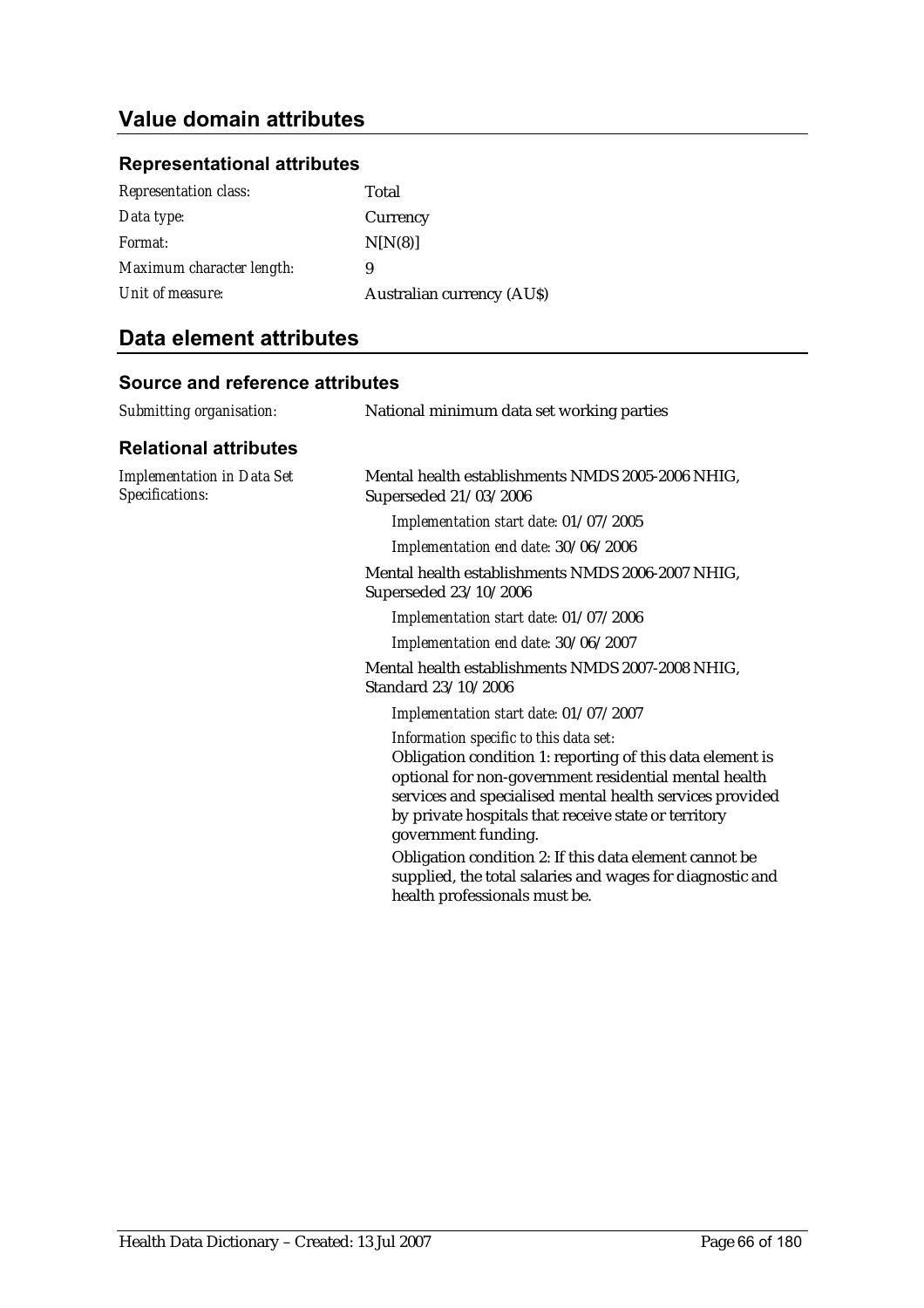# **Recurrent expenditure (salaries and wages)—registered nurses**

## **Identifying and definitional attributes**

| Metadata item type:         | Data Element                                                                                                                           |
|-----------------------------|----------------------------------------------------------------------------------------------------------------------------------------|
| Technical name:             | Establishment-recurrent expenditure (salaries and wages)<br>(registered nurses) (financial year), total Australian currency<br>N[N(8)] |
| <b>METeOR</b> identifier:   | 270269                                                                                                                                 |
| <b>Registration status:</b> | NHIG, Standard 01/03/2005                                                                                                              |
| Definition:                 | Salary and wage payments measured in Australian dollars to<br>registered nurses of an establishment, for a financial year.             |

| Data element concept:                  | Establishment-recurrent expenditure (salaries and wages)                                                                                                                                                                                                                                                                                                                                                                                    |
|----------------------------------------|---------------------------------------------------------------------------------------------------------------------------------------------------------------------------------------------------------------------------------------------------------------------------------------------------------------------------------------------------------------------------------------------------------------------------------------------|
| Definition:                            | Salary and wage payments for all employees of the<br>establishment (including contract staff employed by an agency,<br>provided staffing data is also available).                                                                                                                                                                                                                                                                           |
|                                        | Generally, salary data by staffing categories should be broadly<br>consistent with full-time equivalent staffing numbers. Where<br>staff provide services to more than one hospital (for Public<br>hospitals establishments NMDS) or service unit (for Mental<br>health establishments NMDS), their salaries should be<br>apportioned between all hospitals to whom services are<br>provided on the basis of hours worked in each hospital. |
|                                        | Salary payments for contract staff employed through an agency<br>should be included under salaries for the appropriate staff<br>category provided they are included in full-time equivalent<br>staffing. If they are not, salary payments should be shown<br>separately.                                                                                                                                                                    |
| Context:                               | Health expenditure:<br>Salaries and wages invariably constitute the major component<br>of recurrent and, indeed, total expenditure for establishments<br>are vital to any analysis of health expenditure at the national<br>level. The categories correspond with those relating to full-time<br>equivalent staffing which is a requirement for any proper<br>analysis of average salary costs.                                             |
| Object class:                          | Establishment                                                                                                                                                                                                                                                                                                                                                                                                                               |
| Property:                              | Recurrent expenditure                                                                                                                                                                                                                                                                                                                                                                                                                       |
| <b>Collection and usage attributes</b> |                                                                                                                                                                                                                                                                                                                                                                                                                                             |

| <i>Comments:</i> | This is to include all paid leave (recreation, sick and long-<br>service) and salary and wage payments relating to workers<br>compensation leave.                                                                                                      |
|------------------|--------------------------------------------------------------------------------------------------------------------------------------------------------------------------------------------------------------------------------------------------------|
|                  | Salary data for contract staff, provided the contract is for the<br>supply of labour (e.g. nursing) rather than products (e.g.<br>photocopier maintenance), should be shown under the<br>appropriate staff salary category provided that corresponding |
|                  | staffing (full-time equivalent) data is available. If not, it should<br>be shown separately.                                                                                                                                                           |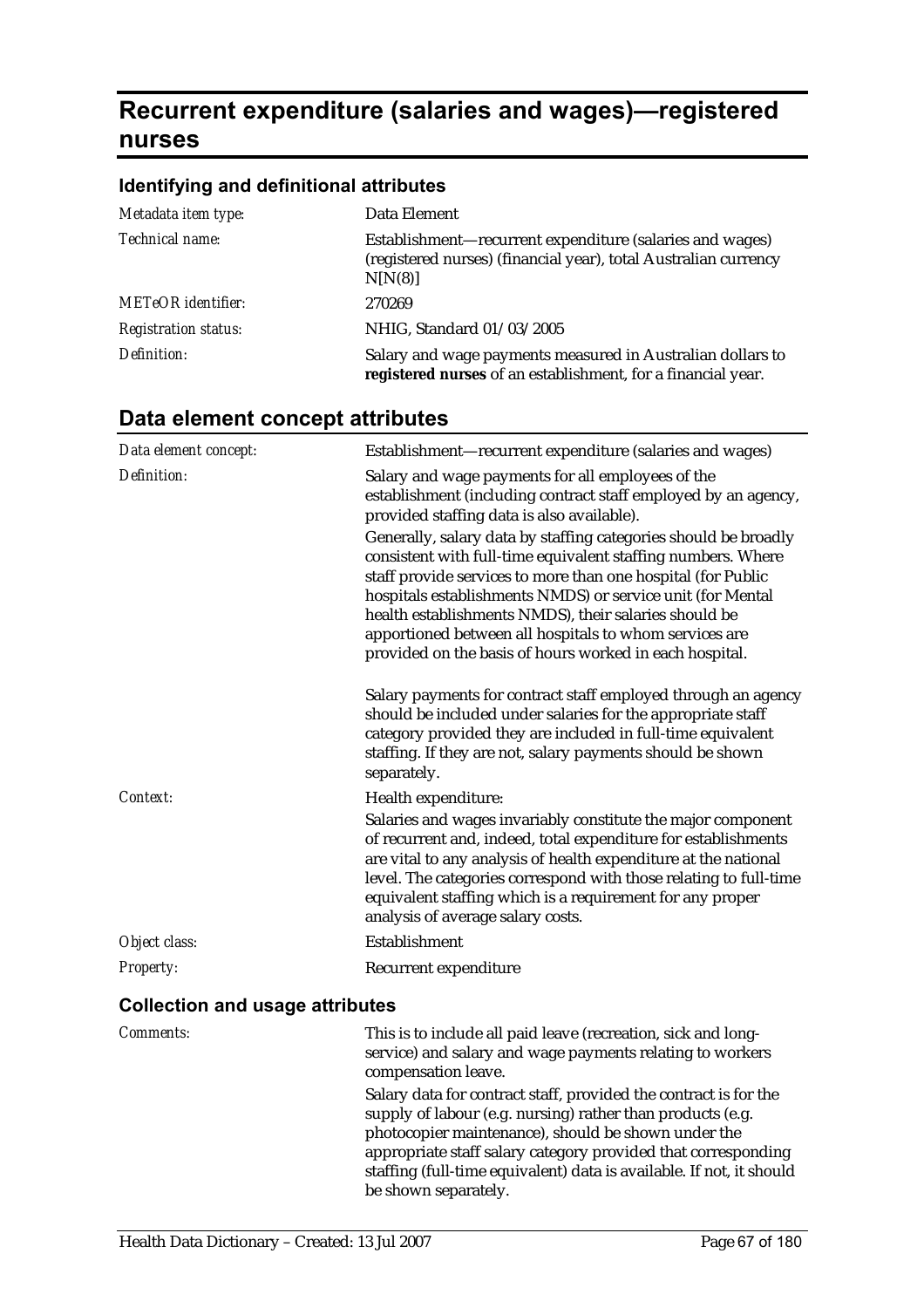#### **Representational attributes**

| <b>Representation class:</b> | Total                            |
|------------------------------|----------------------------------|
| Data type:                   | Currency                         |
| Format:                      | N[N(8)]                          |
| Maximum character length:    | 9                                |
| Unit of measure:             | <b>Australian currency (AUS)</b> |

### **Data element attributes**

### **Source and reference attributes**  *Submitting organisation:* National minimum data set working parties **Relational attributes**  *Related metadata references:* Supersedes Salaries and wages, version 1, DE, NHDD, NHIMG, Superseded 01/03/2005 Is used in the formation of Establishment (mental health) recurrent expenditure (total salaries and wages) (financial year), total Australian currency N[N(8)] NHIG, Standard 08/12/2004 *Implementation in Data Set Specifications:* Mental health establishments NMDS 2005-2006 NHIG, Superseded 21/03/2006 *Implementation start date:* 01/07/2005 *Implementation end date:* 30/06/2006 Mental health establishments NMDS 2006-2007 NHIG, Superseded 23/10/2006 *Implementation start date:* 01/07/2006 *Implementation end date:* 30/06/2007 Mental health establishments NMDS 2007-2008 NHIG, Standard 23/10/2006 *Implementation start date:* 01/07/2007 *Information specific to this data set:* Obligation condition: reporting of this data element is optional for non-government residential mental health services and specialised mental health services provided by private hospitals that receive state or territory government funding. Public hospital establishments NMDS NHIG, Superseded 21/03/2006 *Implementation start date:* 01/07/2005 *Implementation end date:* 30/06/2006 Public hospital establishments NMDS NHIG, Superseded 23/10/2006 *Implementation start date:* 01/07/2006 *Implementation end date:* 30/06/2007 Public hospital establishments NMDS 2007-2008 NHIG, Standard 23/10/2006 *Implementation start date:* 01/07/2007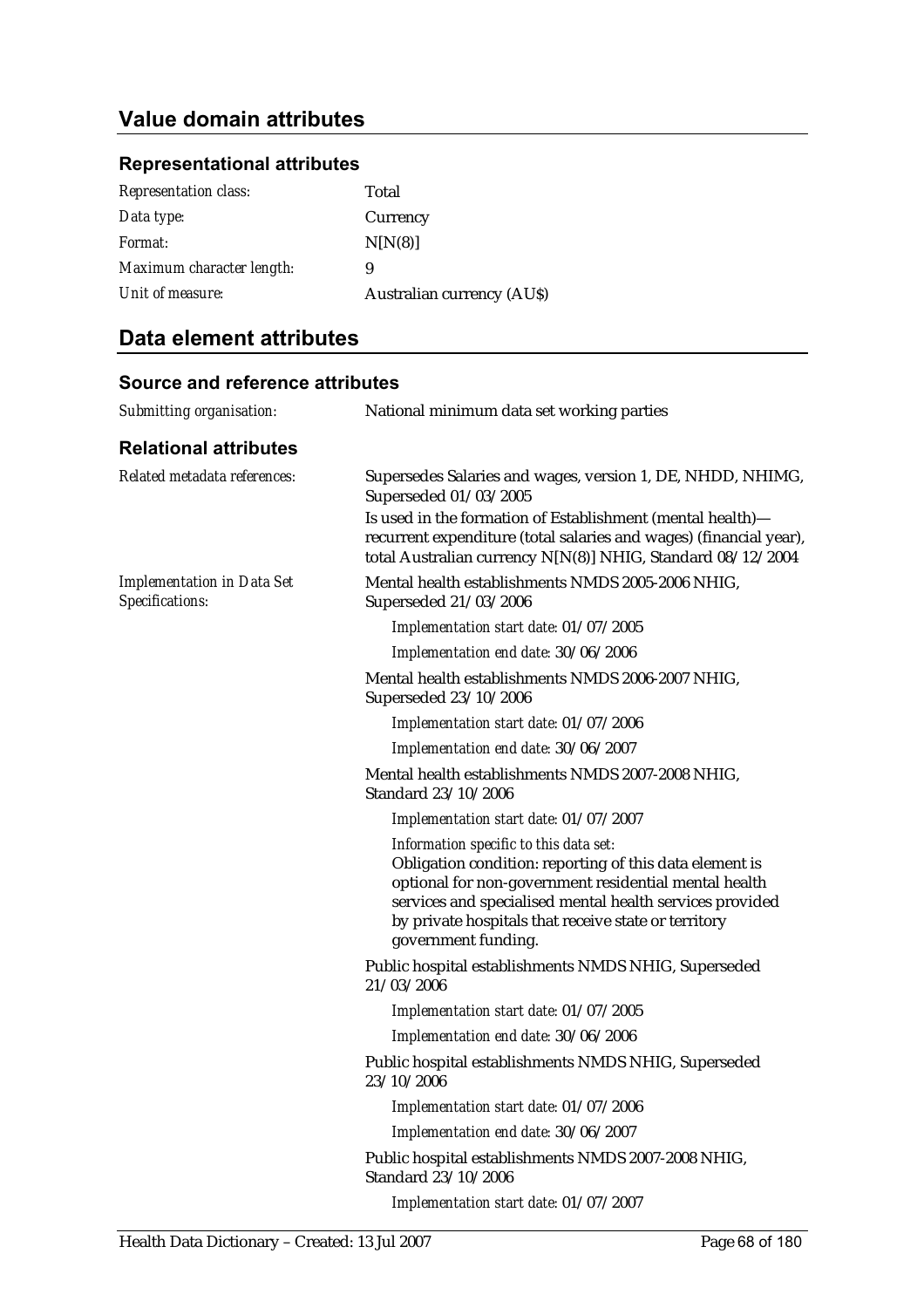# **Recurrent expenditure (salaries and wages)—salaried medical officers**

### **Identifying and definitional attributes**

| Metadata item type:         | Data Element                                                                                                                                     |
|-----------------------------|--------------------------------------------------------------------------------------------------------------------------------------------------|
| Technical name:             | Establishment—recurrent expenditure (salaries and wages)<br>(salaried medical officers) (financial year), total Australian<br>currency $N[N(8)]$ |
| <b>METeOR</b> identifier:   | 270265                                                                                                                                           |
| <b>Registration status:</b> | NHIG, Standard 01/03/2005                                                                                                                        |
| Definition:                 | Salary and wage payments measured in Australian dollars to<br>salaried medical officers of an establishment, for a financial<br>year.            |

# **Data element concept attributes**

| Data element concept:                  | Establishment-recurrent expenditure (salaries and wages)                                                                                                                                                                                                                                                                                                                                                                                    |
|----------------------------------------|---------------------------------------------------------------------------------------------------------------------------------------------------------------------------------------------------------------------------------------------------------------------------------------------------------------------------------------------------------------------------------------------------------------------------------------------|
| Definition:                            | Salary and wage payments for all employees of the<br>establishment (including contract staff employed by an agency,<br>provided staffing data is also available).                                                                                                                                                                                                                                                                           |
|                                        | Generally, salary data by staffing categories should be broadly<br>consistent with full-time equivalent staffing numbers. Where<br>staff provide services to more than one hospital (for Public<br>hospitals establishments NMDS) or service unit (for Mental<br>health establishments NMDS), their salaries should be<br>apportioned between all hospitals to whom services are<br>provided on the basis of hours worked in each hospital. |
|                                        | Salary payments for contract staff employed through an agency<br>should be included under salaries for the appropriate staff<br>category provided they are included in full-time equivalent<br>staffing. If they are not, salary payments should be shown<br>separately.                                                                                                                                                                    |
| Context:                               | Health expenditure:                                                                                                                                                                                                                                                                                                                                                                                                                         |
|                                        | Salaries and wages invariably constitute the major component<br>of recurrent and, indeed, total expenditure for establishments<br>are vital to any analysis of health expenditure at the national<br>level. The categories correspond with those relating to full-time<br>equivalent staffing which is a requirement for any proper<br>analysis of average salary costs.                                                                    |
| Object class:                          | Establishment                                                                                                                                                                                                                                                                                                                                                                                                                               |
| Property:                              | Recurrent expenditure                                                                                                                                                                                                                                                                                                                                                                                                                       |
| <b>Collection and usage attributes</b> |                                                                                                                                                                                                                                                                                                                                                                                                                                             |
| Comments:                              | This is to include all paid leave (recreation, sick and long-<br>service) and salary and wage payments relating to workers<br>compensation leave.                                                                                                                                                                                                                                                                                           |
|                                        | Salary data for contract staff, provided the contract is for the<br>supply of labour (e.g. nursing) rather than products (e.g.<br>photocopier maintenance), should be shown under the<br>appropriate staff salary category provided that corresponding                                                                                                                                                                                      |

staffing (full-time equivalent) data is available. If not, it should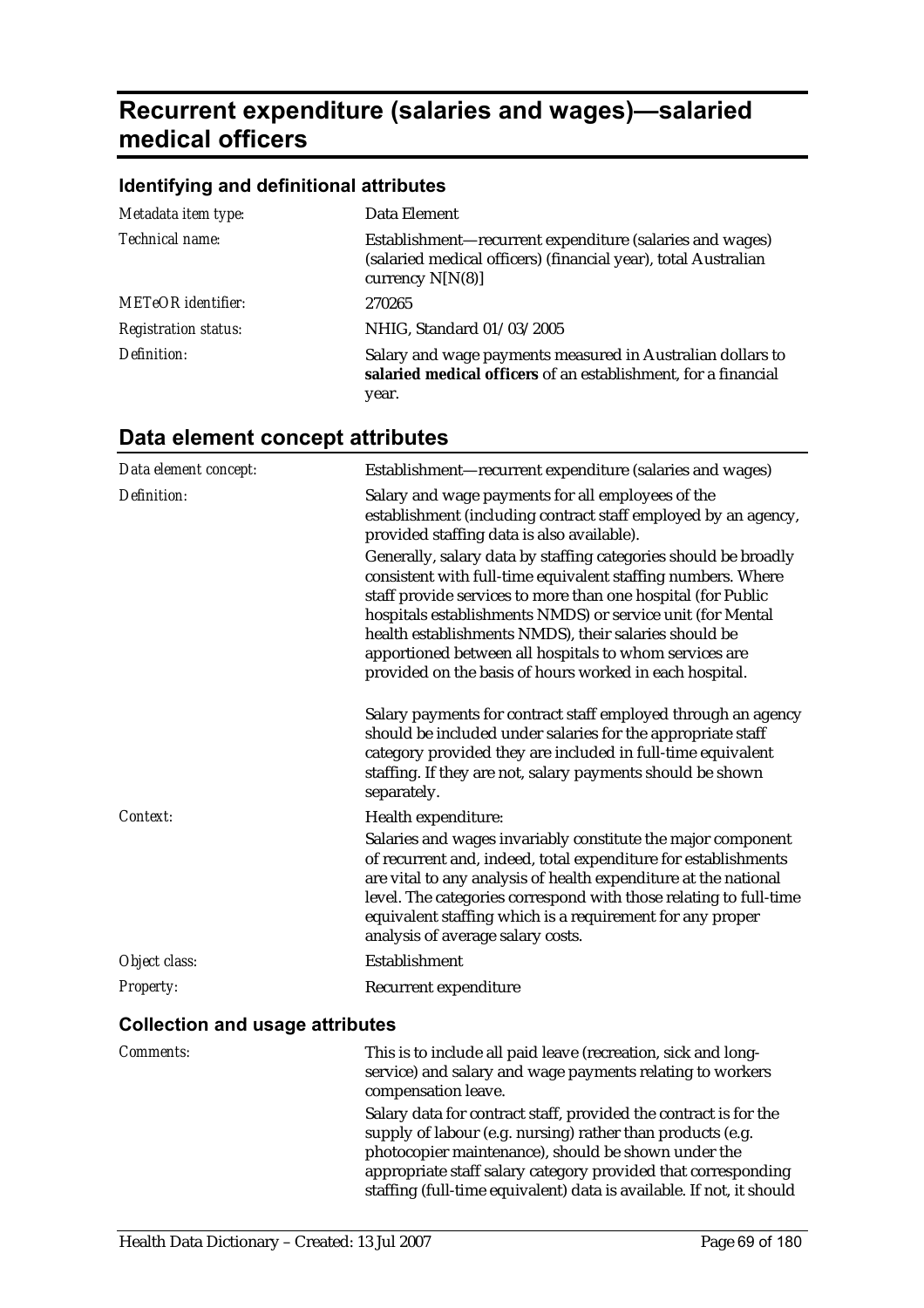## **Representational attributes**

| <b>Representation class:</b> | Total                            |
|------------------------------|----------------------------------|
| Data type:                   | Currency                         |
| Format:                      | N[N(8)]                          |
| Maximum character length:    | 9                                |
| Unit of measure:             | <b>Australian currency (AUS)</b> |

## **Data element attributes**

| Submitting organisation:                             | National minimum data set working parties                                                                                                                                                                                                                                                             |
|------------------------------------------------------|-------------------------------------------------------------------------------------------------------------------------------------------------------------------------------------------------------------------------------------------------------------------------------------------------------|
| <b>Relational attributes</b>                         |                                                                                                                                                                                                                                                                                                       |
| Related metadata references:                         | Supersedes Salaries and wages, version 1, DE, NHDD, NHIMG,<br>Superseded 01/03/2005                                                                                                                                                                                                                   |
|                                                      | Is used in the formation of Establishment (mental health)-<br>recurrent expenditure (total salaries and wages) (financial year),<br>total Australian currency N[N(8)] NHIG, Standard 08/12/2004                                                                                                       |
| <b>Implementation in Data Set</b><br>Specifications: | Mental health establishments NMDS 2005-2006 NHIG,<br>Superseded 21/03/2006                                                                                                                                                                                                                            |
|                                                      | Implementation start date: 01/07/2005                                                                                                                                                                                                                                                                 |
|                                                      | Implementation end date: 30/06/2006                                                                                                                                                                                                                                                                   |
|                                                      | Mental health establishments NMDS 2006-2007 NHIG,<br>Superseded 23/10/2006                                                                                                                                                                                                                            |
|                                                      | Implementation start date: 01/07/2006                                                                                                                                                                                                                                                                 |
|                                                      | Implementation end date: 30/06/2007                                                                                                                                                                                                                                                                   |
|                                                      | Mental health establishments NMDS 2007-2008 NHIG,<br>Standard 23/10/2006                                                                                                                                                                                                                              |
|                                                      | Implementation start date: 01/07/2007                                                                                                                                                                                                                                                                 |
|                                                      | Information specific to this data set:<br>Obligation condition: reporting of this data element is<br>optional for non-government residential mental health<br>services and specialised mental health services provided<br>by private hospitals that receive state or territory<br>government funding. |
|                                                      | This data element should be derived from the salaries and<br>wages paid to consultant psychiatrists and psychiatrists,<br>psychiatry registrars and trainees and other medical<br>officers.                                                                                                           |
|                                                      | Public hospital establishments NMDS NHIG, Superseded<br>21/03/2006                                                                                                                                                                                                                                    |
|                                                      | Implementation start date: 01/07/2005                                                                                                                                                                                                                                                                 |
|                                                      | Implementation end date: 30/06/2006                                                                                                                                                                                                                                                                   |
|                                                      | Public hospital establishments NMDS NHIG, Superseded<br>23/10/2006                                                                                                                                                                                                                                    |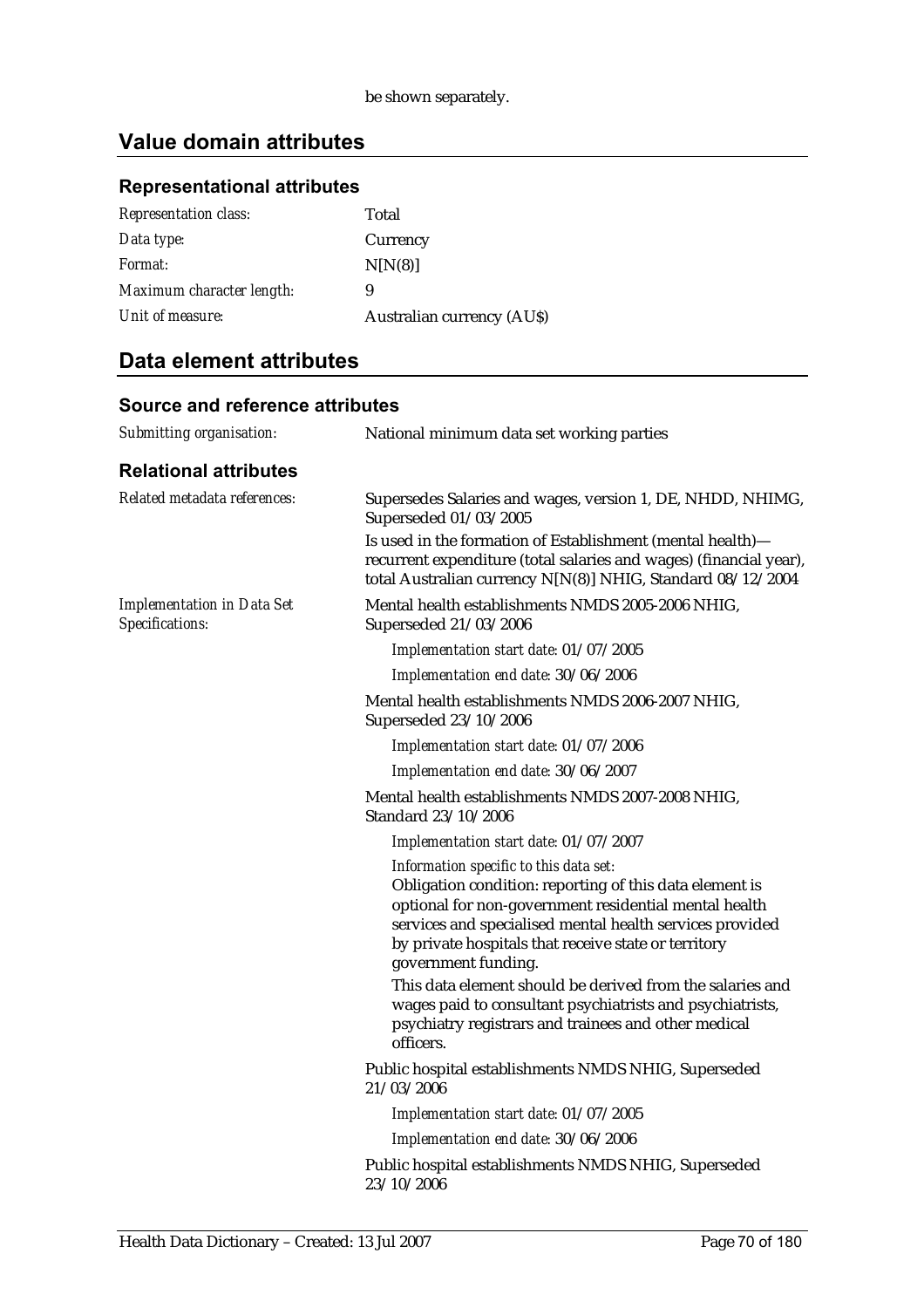*Implementation start date:* 01/07/2006 *Implementation end date:* 30/06/2007 Public hospital establishments NMDS 2007-2008 NHIG, Standard 23/10/2006 *Implementation start date:* 01/07/2007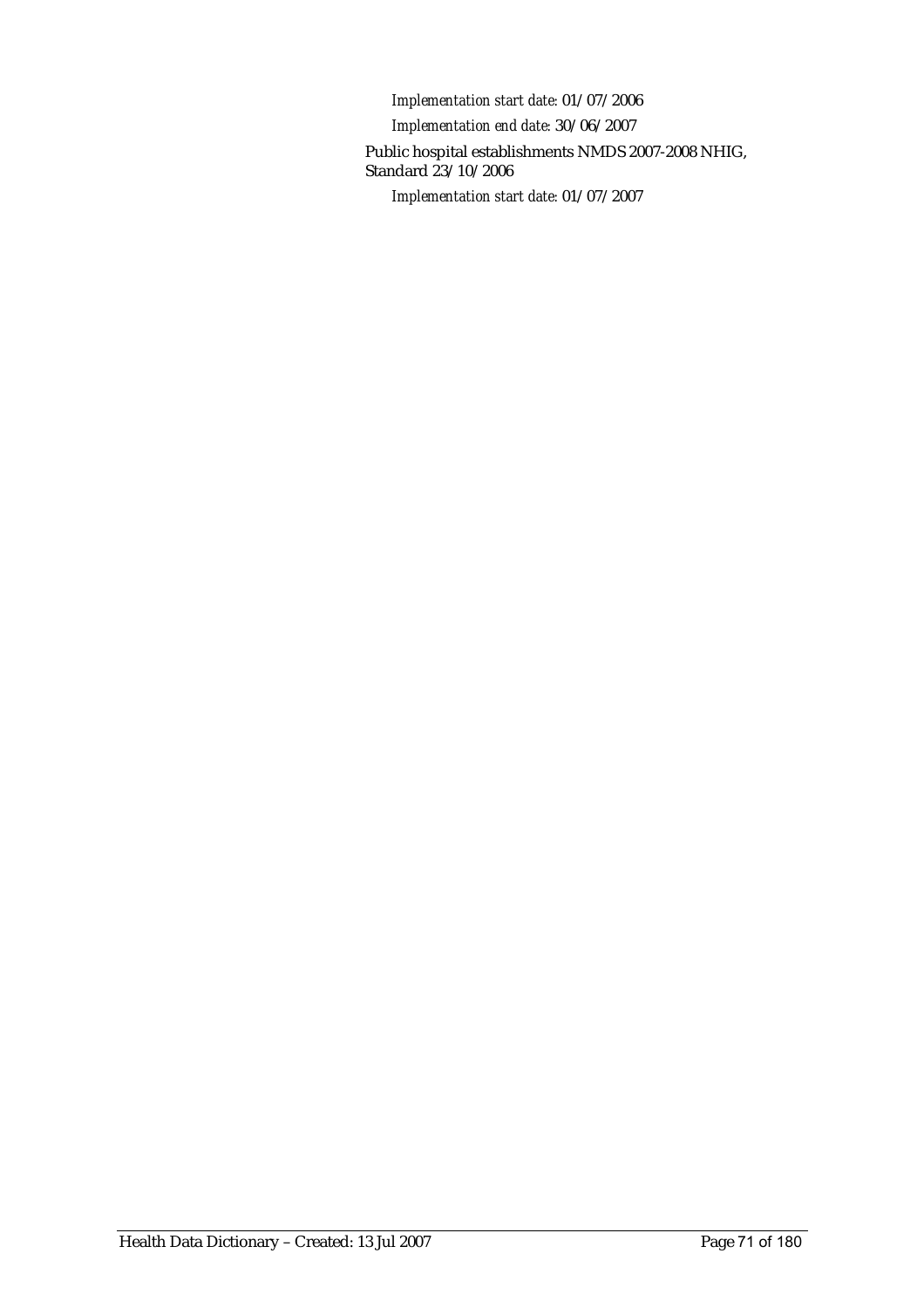# **Recurrent expenditure (salaries and wages)—social workers**

## **Identifying and definitional attributes**

| Metadata item type:         | Data Element                                                                                                                        |
|-----------------------------|-------------------------------------------------------------------------------------------------------------------------------------|
| Technical name:             | Establishment-recurrent expenditure (salaries and wages)<br>(social workers) (financial year), total Australian currency<br>N[N(8)] |
| <b>METeOR</b> identifier:   | 288780                                                                                                                              |
| <b>Registration status:</b> | NHIG, Standard 08/12/2004                                                                                                           |
| Definition:                 | Salary and wage payments to social workers of an<br>establishment, for a financial year.                                            |

| Data element concept:                  | Establishment-recurrent expenditure (salaries and wages)                                                                                                                                                                                                                                                                                                                                                                                    |
|----------------------------------------|---------------------------------------------------------------------------------------------------------------------------------------------------------------------------------------------------------------------------------------------------------------------------------------------------------------------------------------------------------------------------------------------------------------------------------------------|
| Definition:                            | Salary and wage payments for all employees of the<br>establishment (including contract staff employed by an agency,<br>provided staffing data is also available).                                                                                                                                                                                                                                                                           |
|                                        | Generally, salary data by staffing categories should be broadly<br>consistent with full-time equivalent staffing numbers. Where<br>staff provide services to more than one hospital (for Public<br>hospitals establishments NMDS) or service unit (for Mental<br>health establishments NMDS), their salaries should be<br>apportioned between all hospitals to whom services are<br>provided on the basis of hours worked in each hospital. |
|                                        | Salary payments for contract staff employed through an agency<br>should be included under salaries for the appropriate staff<br>category provided they are included in full-time equivalent<br>staffing. If they are not, salary payments should be shown<br>separately.                                                                                                                                                                    |
| Context:                               | Health expenditure:<br>Salaries and wages invariably constitute the major component<br>of recurrent and, indeed, total expenditure for establishments<br>are vital to any analysis of health expenditure at the national<br>level. The categories correspond with those relating to full-time<br>equivalent staffing which is a requirement for any proper<br>analysis of average salary costs.                                             |
| Object class:                          | Establishment                                                                                                                                                                                                                                                                                                                                                                                                                               |
| Property:                              | Recurrent expenditure                                                                                                                                                                                                                                                                                                                                                                                                                       |
| <b>Collection and usage attributes</b> |                                                                                                                                                                                                                                                                                                                                                                                                                                             |

| <i>Comments:</i> | This is to include all paid leave (recreation, sick and long-<br>service) and salary and wage payments relating to workers<br>compensation leave.                                                                                                      |
|------------------|--------------------------------------------------------------------------------------------------------------------------------------------------------------------------------------------------------------------------------------------------------|
|                  | Salary data for contract staff, provided the contract is for the<br>supply of labour (e.g. nursing) rather than products (e.g.<br>photocopier maintenance), should be shown under the<br>appropriate staff salary category provided that corresponding |
|                  | staffing (full-time equivalent) data is available. If not, it should<br>be shown separately.                                                                                                                                                           |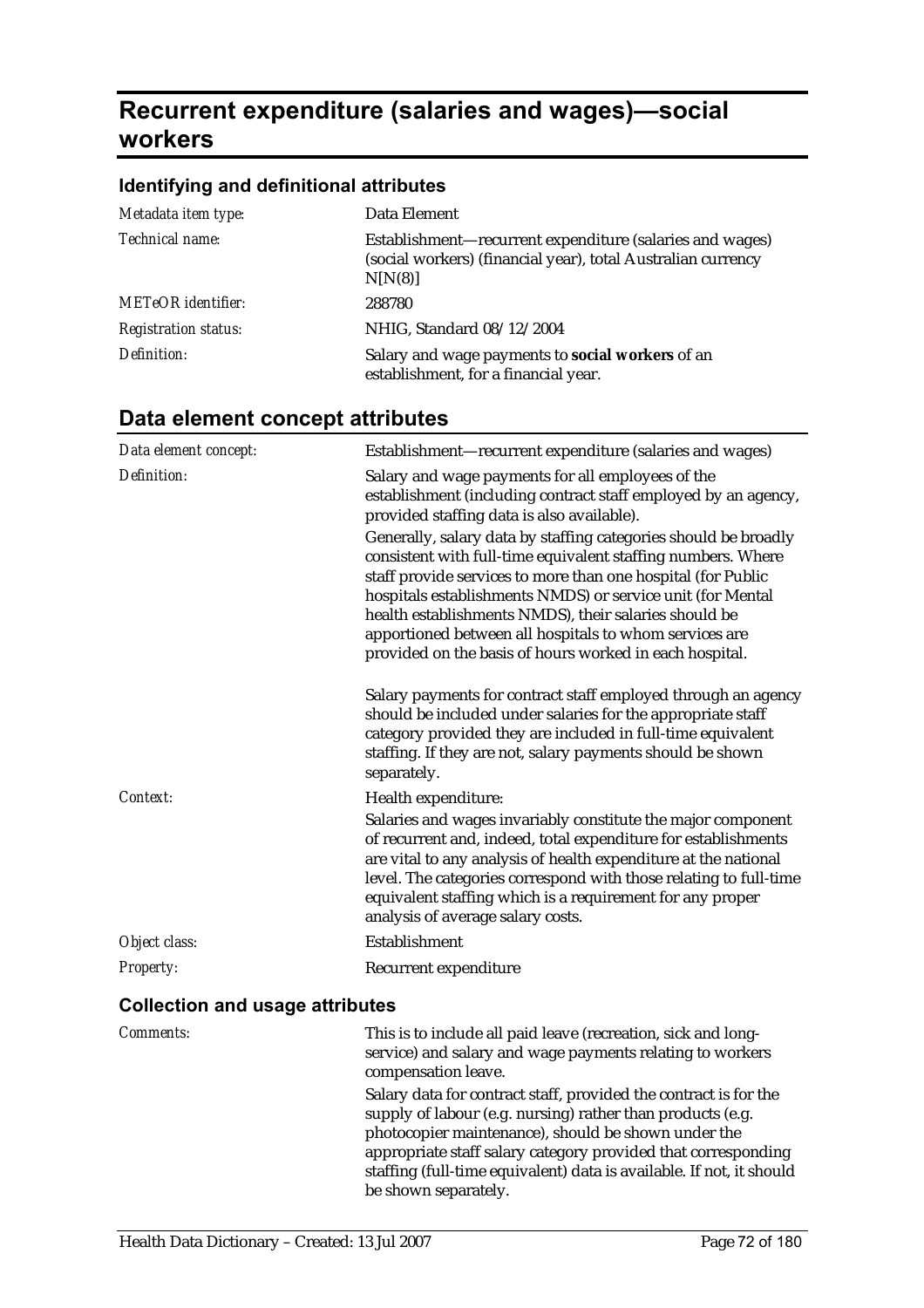# **Value domain attributes**

### **Representational attributes**

| <b>Representation class:</b> | Total                            |
|------------------------------|----------------------------------|
| Data type:                   | Currency                         |
| Format:                      | N[N(8)]                          |
| Maximum character length:    | 9                                |
| Unit of measure:             | <b>Australian currency (AUS)</b> |

# **Data element attributes**

| Submitting organisation:                             | National minimum data set working parties                                                                                                                                                                                                                                                                                                                                                                                                                       |
|------------------------------------------------------|-----------------------------------------------------------------------------------------------------------------------------------------------------------------------------------------------------------------------------------------------------------------------------------------------------------------------------------------------------------------------------------------------------------------------------------------------------------------|
| <b>Relational attributes</b>                         |                                                                                                                                                                                                                                                                                                                                                                                                                                                                 |
| <b>Implementation in Data Set</b><br>Specifications: | Mental health establishments NMDS 2005-2006 NHIG,<br>Superseded 21/03/2006                                                                                                                                                                                                                                                                                                                                                                                      |
|                                                      | Implementation start date: 01/07/2005                                                                                                                                                                                                                                                                                                                                                                                                                           |
|                                                      | Implementation end date: 30/06/2006                                                                                                                                                                                                                                                                                                                                                                                                                             |
|                                                      | Mental health establishments NMDS 2006-2007 NHIG,<br>Superseded 23/10/2006                                                                                                                                                                                                                                                                                                                                                                                      |
|                                                      | Implementation start date: 01/07/2006                                                                                                                                                                                                                                                                                                                                                                                                                           |
|                                                      | Implementation end date: 30/06/2007                                                                                                                                                                                                                                                                                                                                                                                                                             |
|                                                      | Mental health establishments NMDS 2007-2008 NHIG,<br>Standard 23/10/2006                                                                                                                                                                                                                                                                                                                                                                                        |
|                                                      | Implementation start date: 01/07/2007                                                                                                                                                                                                                                                                                                                                                                                                                           |
|                                                      | Information specific to this data set:<br>Obligation condition 1: reporting of this data element is<br>optional for non-government residential mental health<br>services and specialised mental health services provided<br>by private hospitals that receive state or territory<br>government funding.<br>Obligation condition 2: If this data element cannot be<br>supplied, the total salaries and wages for diagnostic and<br>health professionals must be. |
|                                                      |                                                                                                                                                                                                                                                                                                                                                                                                                                                                 |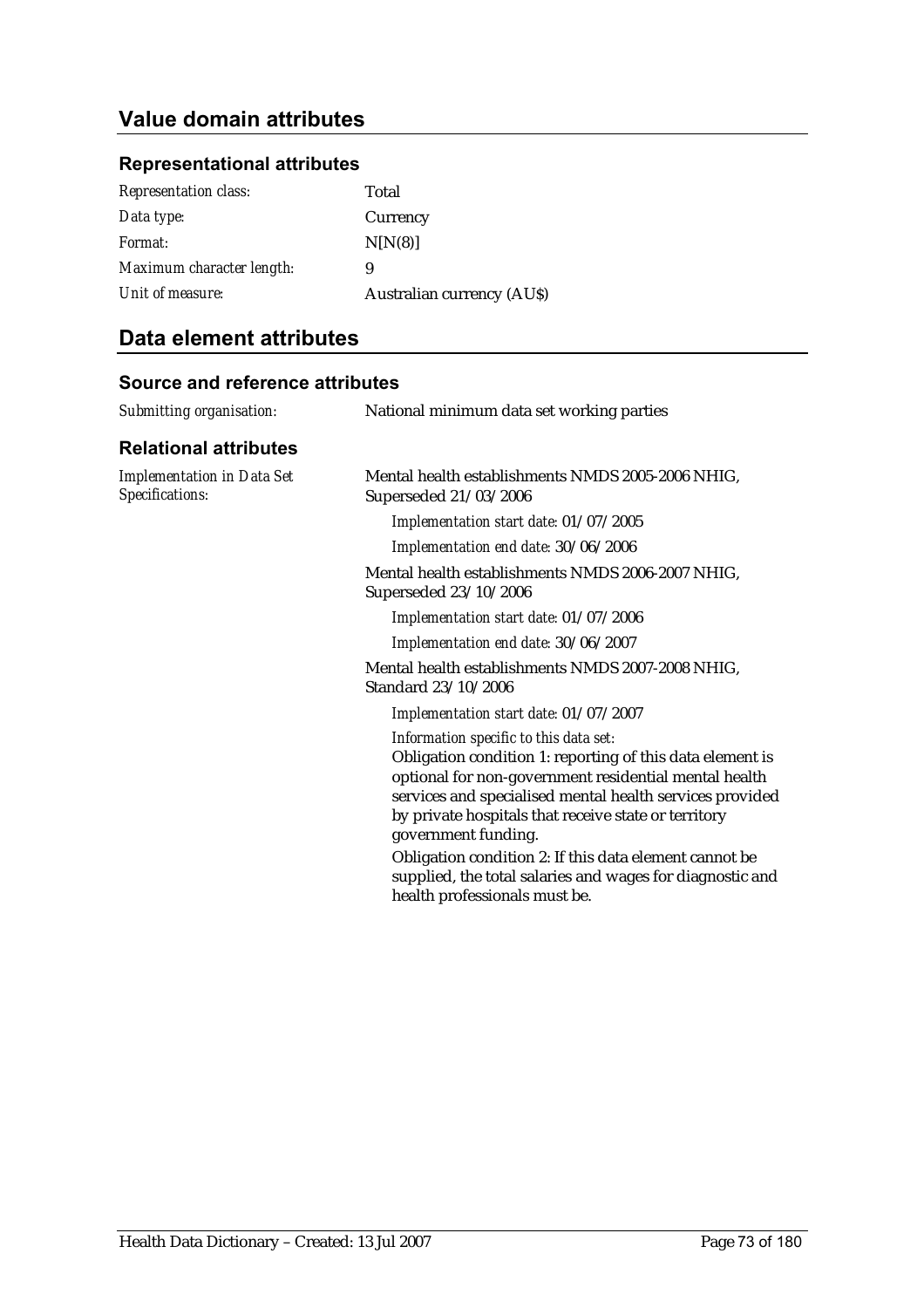# **Recurrent expenditure (salaries and wages)—student nurses**

# **Identifying and definitional attributes**

| Metadata item type:         | Data Element                                                                                                                        |
|-----------------------------|-------------------------------------------------------------------------------------------------------------------------------------|
| Technical name:             | Establishment-recurrent expenditure (salaries and wages)<br>(student nurses) (financial year), total Australian currency<br>N[N(8)] |
| <b>METeOR</b> identifier:   | 270271                                                                                                                              |
| <b>Registration status:</b> | NHIG, Standard 01/03/2005                                                                                                           |
| Definition:                 | Salary and wage payments measured in Australian dollars to<br>student nurses of an establishment, for a financial year.             |

# **Data element concept attributes**

| Data element concept:                  | Establishment-recurrent expenditure (salaries and wages)                                                                                                                                                                                                                                                                                                                                                                                    |
|----------------------------------------|---------------------------------------------------------------------------------------------------------------------------------------------------------------------------------------------------------------------------------------------------------------------------------------------------------------------------------------------------------------------------------------------------------------------------------------------|
| Definition:                            | Salary and wage payments for all employees of the<br>establishment (including contract staff employed by an agency,<br>provided staffing data is also available).                                                                                                                                                                                                                                                                           |
|                                        | Generally, salary data by staffing categories should be broadly<br>consistent with full-time equivalent staffing numbers. Where<br>staff provide services to more than one hospital (for Public<br>hospitals establishments NMDS) or service unit (for Mental<br>health establishments NMDS), their salaries should be<br>apportioned between all hospitals to whom services are<br>provided on the basis of hours worked in each hospital. |
|                                        | Salary payments for contract staff employed through an agency<br>should be included under salaries for the appropriate staff<br>category provided they are included in full-time equivalent<br>staffing. If they are not, salary payments should be shown<br>separately.                                                                                                                                                                    |
| Context:                               | Health expenditure:<br>Salaries and wages invariably constitute the major component<br>of recurrent and, indeed, total expenditure for establishments<br>are vital to any analysis of health expenditure at the national<br>level. The categories correspond with those relating to full-time<br>equivalent staffing which is a requirement for any proper<br>analysis of average salary costs.                                             |
| Object class:                          | Establishment                                                                                                                                                                                                                                                                                                                                                                                                                               |
| Property:                              | Recurrent expenditure                                                                                                                                                                                                                                                                                                                                                                                                                       |
| <b>Collection and usage attributes</b> |                                                                                                                                                                                                                                                                                                                                                                                                                                             |

| <i>Comments:</i> | This is to include all paid leave (recreation, sick and long-<br>service) and salary and wage payments relating to workers<br>compensation leave.                                                                                                      |
|------------------|--------------------------------------------------------------------------------------------------------------------------------------------------------------------------------------------------------------------------------------------------------|
|                  | Salary data for contract staff, provided the contract is for the<br>supply of labour (e.g. nursing) rather than products (e.g.<br>photocopier maintenance), should be shown under the<br>appropriate staff salary category provided that corresponding |
|                  | staffing (full-time equivalent) data is available. If not, it should<br>be shown separately.                                                                                                                                                           |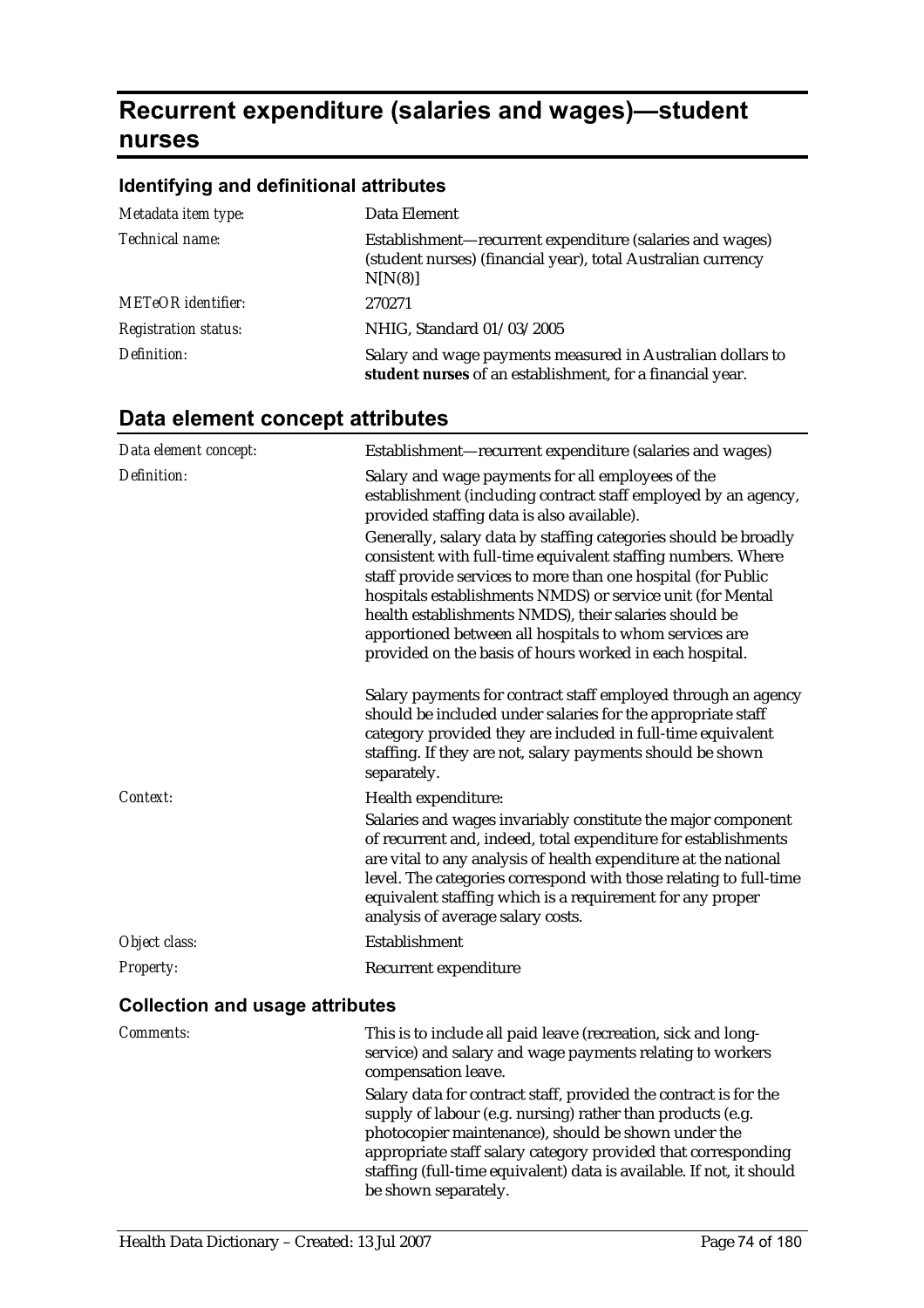# **Value domain attributes**

### **Representational attributes**

| <b>Representation class:</b> | Total                            |
|------------------------------|----------------------------------|
| Data type:                   | Currency                         |
| Format:                      | N[N(8)]                          |
| Maximum character length:    | 9                                |
| Unit of measure:             | <b>Australian currency (AUS)</b> |

## **Data element attributes**

| Guide for use: | Student nurses are persons employed by the establishment<br>currently studying in years one to three of a three year<br>certificate course. This includes any person commencing or<br>undertaking a three year course of training leading to<br>registration as a nurse by the state or territory registration<br>board. This includes full time general student nurse and |
|----------------|----------------------------------------------------------------------------------------------------------------------------------------------------------------------------------------------------------------------------------------------------------------------------------------------------------------------------------------------------------------------------|
|                | specialist student nurse, such as mental deficiency nurse, but<br>excludes practising nurses enrolled in post basic training<br>courses.                                                                                                                                                                                                                                   |
|                | Note: This code is not to be reported for the Mental health<br>establishments National Minimum Data Set.                                                                                                                                                                                                                                                                   |

| <b>Source and reference attributes</b>               |                                                                                     |
|------------------------------------------------------|-------------------------------------------------------------------------------------|
| Submitting organisation:                             | National minimum data set working parties                                           |
| <b>Relational attributes</b>                         |                                                                                     |
| Related metadata references:                         | Supersedes Salaries and wages, version 1, DE, NHDD, NHIMG,<br>Superseded 01/03/2005 |
| <b>Implementation in Data Set</b><br>Specifications: | Public hospital establishments NMDS NHIG, Superseded<br>21/03/2006                  |
|                                                      | Implementation start date: 01/07/2005                                               |
|                                                      | Implementation end date: 30/06/2006                                                 |
|                                                      | Public hospital establishments NMDS NHIG, Superseded<br>23/10/2006                  |
|                                                      | Implementation start date: 01/07/2006                                               |
|                                                      | Implementation end date: 30/06/2007                                                 |
|                                                      | Public hospital establishments NMDS 2007-2008 NHIG,<br>Standard 23/10/2006          |
|                                                      | Implementation start date: 01/07/2007                                               |
|                                                      |                                                                                     |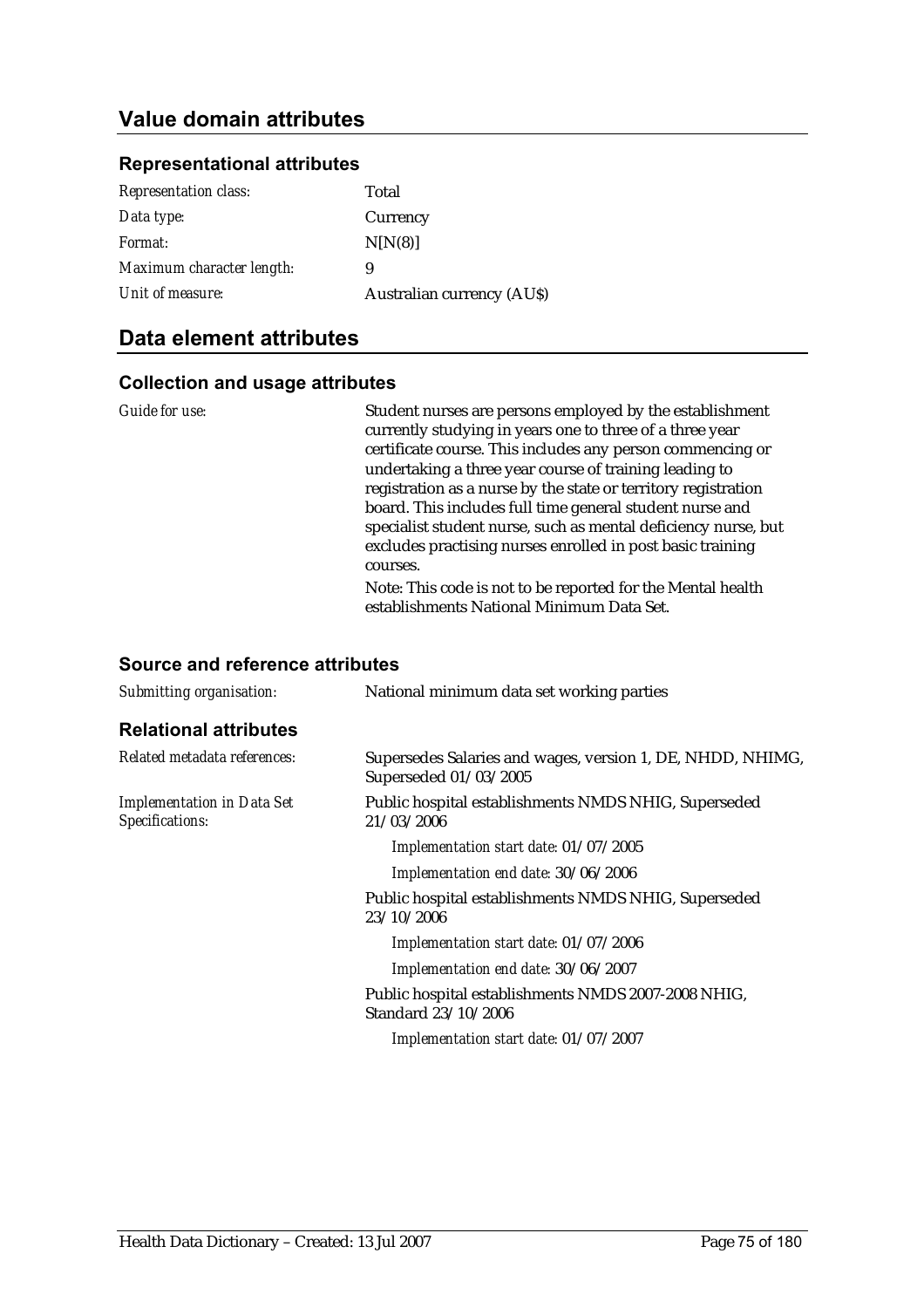# **Recurrent expenditure (salaries and wages)—total**

#### **Identifying and definitional attributes**

| Metadata item type:         | Data Element                                                                                                                                                                                        |
|-----------------------------|-----------------------------------------------------------------------------------------------------------------------------------------------------------------------------------------------------|
| Technical name:             | Establishment—recurrent expenditure (salaries and wages)<br>(financial year), total Australian currency N[N(8)]                                                                                     |
| <b>METeOR</b> identifier:   | 270470                                                                                                                                                                                              |
| <b>Registration status:</b> | NHIG, Standard 01/03/2005                                                                                                                                                                           |
| Definition:                 | Salary and wage payments measured in Australian dollars for<br>all employees of the establishment (including contract staff<br>employed by an agency, provided staffing data is also<br>available). |

### **Data element concept attributes**

| Data element concept:                  | Establishment-recurrent expenditure (salaries and wages)                                                                                                                                                                                                                                                                                                                                                                                    |
|----------------------------------------|---------------------------------------------------------------------------------------------------------------------------------------------------------------------------------------------------------------------------------------------------------------------------------------------------------------------------------------------------------------------------------------------------------------------------------------------|
| Definition:                            | Salary and wage payments for all employees of the<br>establishment (including contract staff employed by an agency,<br>provided staffing data is also available).                                                                                                                                                                                                                                                                           |
|                                        | Generally, salary data by staffing categories should be broadly<br>consistent with full-time equivalent staffing numbers. Where<br>staff provide services to more than one hospital (for Public<br>hospitals establishments NMDS) or service unit (for Mental<br>health establishments NMDS), their salaries should be<br>apportioned between all hospitals to whom services are<br>provided on the basis of hours worked in each hospital. |
|                                        | Salary payments for contract staff employed through an agency<br>should be included under salaries for the appropriate staff<br>category provided they are included in full-time equivalent<br>staffing. If they are not, salary payments should be shown<br>separately.                                                                                                                                                                    |
| Context:                               | Health expenditure:                                                                                                                                                                                                                                                                                                                                                                                                                         |
|                                        | Salaries and wages invariably constitute the major component<br>of recurrent and, indeed, total expenditure for establishments<br>are vital to any analysis of health expenditure at the national<br>level. The categories correspond with those relating to full-time<br>equivalent staffing which is a requirement for any proper<br>analysis of average salary costs.                                                                    |
| Object class:                          | Establishment                                                                                                                                                                                                                                                                                                                                                                                                                               |
| Property:                              | Recurrent expenditure                                                                                                                                                                                                                                                                                                                                                                                                                       |
| <b>Collection and usage attributes</b> |                                                                                                                                                                                                                                                                                                                                                                                                                                             |

*Comments:* This is to include all paid leave (recreation, sick and longservice) and salary and wage payments relating to workers compensation leave. Salary data for contract staff, provided the contract is for the supply of labour (e.g. nursing) rather than products (e.g. photocopier maintenance), should be shown under the appropriate staff salary category provided that corresponding staffing (full-time equivalent) data is available. If not, it should be shown separately.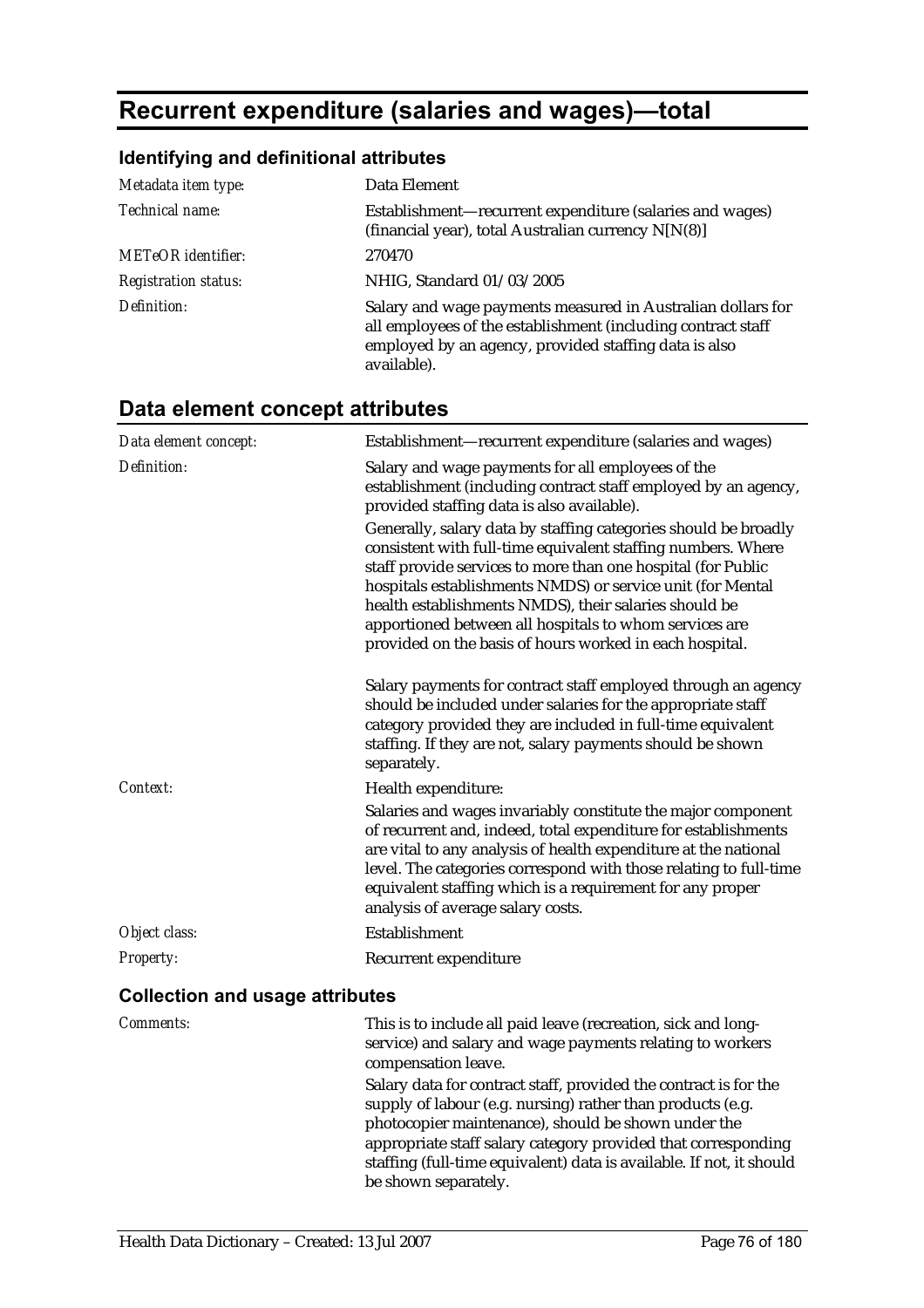# **Value domain attributes**

#### **Representational attributes**

| Total                            |
|----------------------------------|
| Currency                         |
| N[N(8)]                          |
| 9                                |
| <b>Australian currency (AUS)</b> |
|                                  |

## **Data element attributes**

#### **Collection and usage attributes**

| Guide for use: | Record as currency up to hundreds of millions of dollars.       |
|----------------|-----------------------------------------------------------------|
|                | Figures should be supplied for each of the staffing categories: |
|                | C1.1 Salaried medical officers                                  |
|                | C1.2 Registered nurses                                          |
|                | C <sub>1.3</sub> Enrolled nurses                                |
|                | C <sub>1.4</sub> Student nurses                                 |
|                | C1.5 Trainee $\ell$ pupil nurses                                |
|                | C1.6 Other personal care staff                                  |
|                | C1.7 Diagnostic and health professionals                        |
|                | C <sub>1.8</sub> Administrative and clerical staff              |
|                | C <sub>1.9</sub> Domestic and other staff                       |
|                |                                                                 |

| Submitting organisation:                             | National minimum data set working parties                                            |
|------------------------------------------------------|--------------------------------------------------------------------------------------|
| <b>Relational attributes</b>                         |                                                                                      |
| Related metadata references:                         | Supersedes Salaries and wages, version 1, DE, NHDD, NHIMG,<br>Superseded 01/03/2005  |
| <b>Implementation in Data Set</b><br>Specifications: | Community mental health establishments NMDS 2004-2005<br>NHIG, Superseded 08/12/2004 |
|                                                      | Implementation start date: 01/07/2004                                                |
|                                                      | Implementation end date: 30/06/2005                                                  |
|                                                      | Public hospital establishments NMDS NHIG, Superseded<br>21/03/2006                   |
|                                                      | Implementation start date: 01/07/2005                                                |
|                                                      | Implementation end date: 30/06/2006                                                  |
|                                                      | Public hospital establishments NMDS NHIG, Superseded<br>23/10/2006                   |
|                                                      | Implementation start date: 01/07/2006                                                |
|                                                      | Implementation end date: 30/06/2007                                                  |
|                                                      | Public hospital establishments NMDS 2007-2008 NHIG,<br>Standard 23/10/2006           |
|                                                      | Implementation start date: 01/07/2007                                                |
|                                                      |                                                                                      |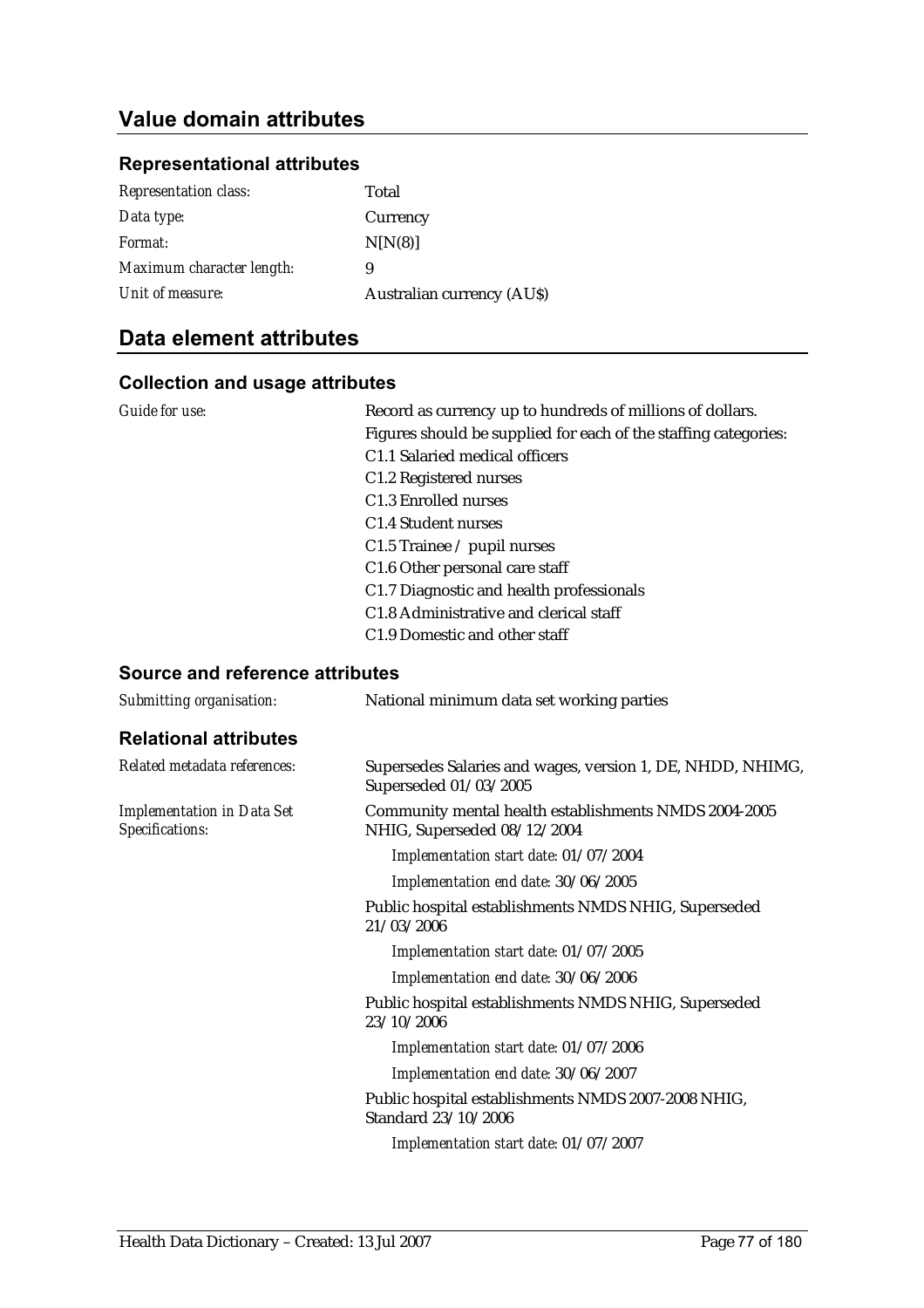# **Recurrent expenditure (salaries and wages) trainee/pupil nurses**

# **Identifying and definitional attributes**

| Metadata item type:         | Data Element                                                                                                                              |
|-----------------------------|-------------------------------------------------------------------------------------------------------------------------------------------|
| Technical name:             | Establishment-recurrent expenditure (salaries and wages)<br>(trainee/pupil nurses) (financial year), total Australian currency<br>N[N(8)] |
| <b>METeOR</b> identifier:   | 270272                                                                                                                                    |
| <b>Registration status:</b> | NHIG, Standard 01/03/2005                                                                                                                 |
| Definition:                 | Salary and wage payments measured in Australian dollars to<br>trainee/pupil nurses of an establishment, for a financial year.             |

# **Data element concept attributes**

| Data element concept:                  | Establishment—recurrent expenditure (salaries and wages)                                                                                                                                                                                                                                                                                                                                                                                    |
|----------------------------------------|---------------------------------------------------------------------------------------------------------------------------------------------------------------------------------------------------------------------------------------------------------------------------------------------------------------------------------------------------------------------------------------------------------------------------------------------|
| Definition:                            | Salary and wage payments for all employees of the<br>establishment (including contract staff employed by an agency,<br>provided staffing data is also available).                                                                                                                                                                                                                                                                           |
|                                        | Generally, salary data by staffing categories should be broadly<br>consistent with full-time equivalent staffing numbers. Where<br>staff provide services to more than one hospital (for Public<br>hospitals establishments NMDS) or service unit (for Mental<br>health establishments NMDS), their salaries should be<br>apportioned between all hospitals to whom services are<br>provided on the basis of hours worked in each hospital. |
|                                        | Salary payments for contract staff employed through an agency<br>should be included under salaries for the appropriate staff<br>category provided they are included in full-time equivalent<br>staffing. If they are not, salary payments should be shown<br>separately.                                                                                                                                                                    |
| Context:                               | Health expenditure:                                                                                                                                                                                                                                                                                                                                                                                                                         |
|                                        | Salaries and wages invariably constitute the major component<br>of recurrent and, indeed, total expenditure for establishments<br>are vital to any analysis of health expenditure at the national<br>level. The categories correspond with those relating to full-time<br>equivalent staffing which is a requirement for any proper<br>analysis of average salary costs.                                                                    |
| Object class:                          | Establishment                                                                                                                                                                                                                                                                                                                                                                                                                               |
| <b>Property:</b>                       | Recurrent expenditure                                                                                                                                                                                                                                                                                                                                                                                                                       |
| <b>Collection and usage attributes</b> |                                                                                                                                                                                                                                                                                                                                                                                                                                             |

| Comments: | This is to include all paid leave (recreation, sick and long-<br>service) and salary and wage payments relating to workers<br>compensation leave.                                                                                                                                                                                                      |
|-----------|--------------------------------------------------------------------------------------------------------------------------------------------------------------------------------------------------------------------------------------------------------------------------------------------------------------------------------------------------------|
|           | Salary data for contract staff, provided the contract is for the<br>supply of labour (e.g. nursing) rather than products (e.g.<br>photocopier maintenance), should be shown under the<br>appropriate staff salary category provided that corresponding<br>staffing (full-time equivalent) data is available. If not, it should<br>be shown separately. |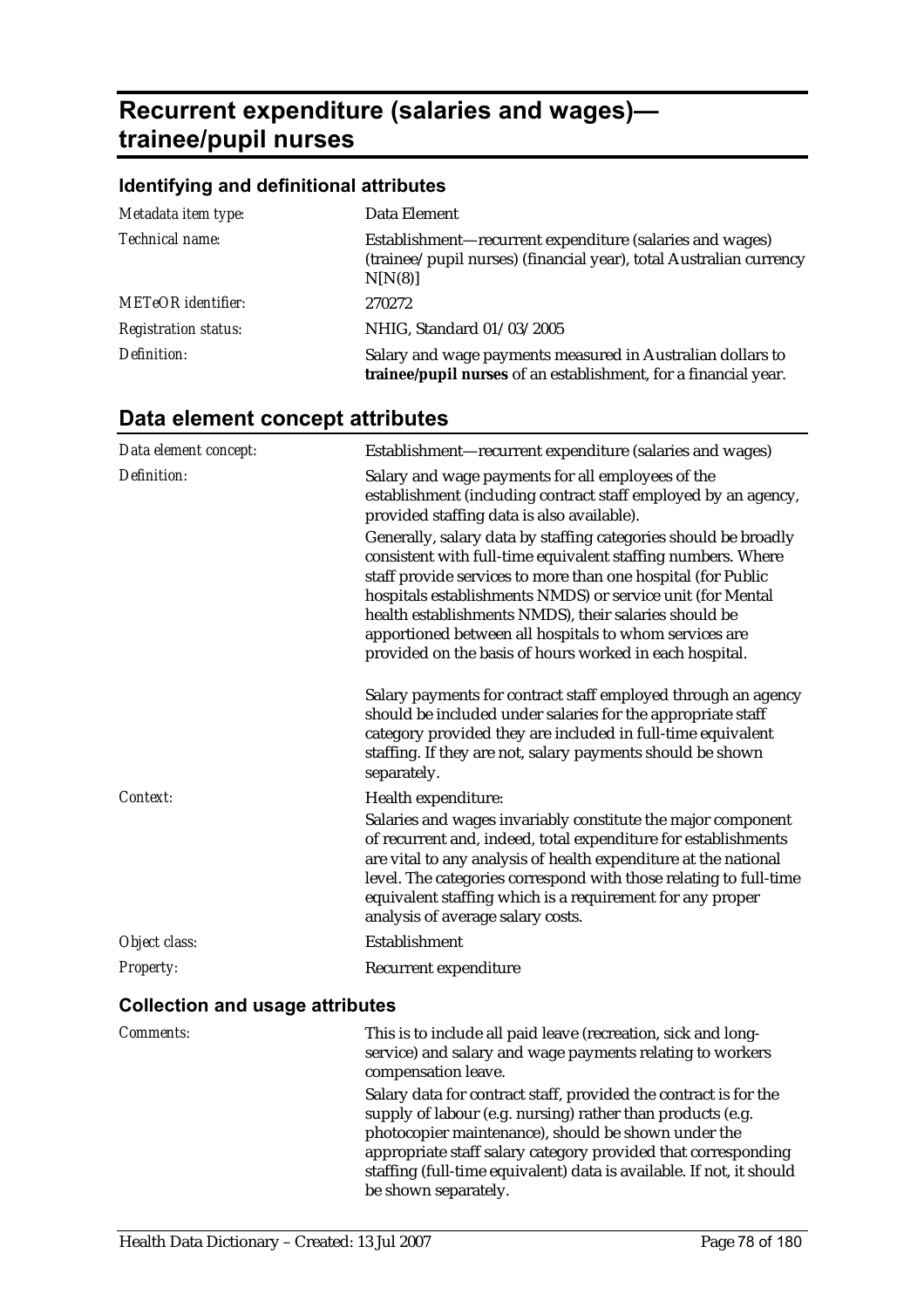# **Value domain attributes**

### **Representational attributes**

| <b>Representation class:</b> | Total                            |
|------------------------------|----------------------------------|
| Data type:                   | Currency                         |
| <i>Format:</i>               | N[N(8)]                          |
| Maximum character length:    | 9                                |
| Unit of measure:             | <b>Australian currency (AUS)</b> |

# **Data element attributes**

| Submitting organisation:                             | National minimum data set working parties                                           |
|------------------------------------------------------|-------------------------------------------------------------------------------------|
| <b>Relational attributes</b>                         |                                                                                     |
| Related metadata references:                         | Supersedes Salaries and wages, version 1, DE, NHDD, NHIMG,<br>Superseded 01/03/2005 |
| <b>Implementation in Data Set</b><br>Specifications: | Public hospital establishments NMDS NHIG, Superseded<br>21/03/2006                  |
|                                                      | Implementation start date: 01/07/2005                                               |
|                                                      | Implementation end date: 30/06/2006                                                 |
|                                                      | Public hospital establishments NMDS NHIG, Superseded<br>23/10/2006                  |
|                                                      | Implementation start date: 01/07/2006                                               |
|                                                      | Implementation end date: 30/06/2007                                                 |
|                                                      | Public hospital establishments NMDS 2007-2008 NHIG,<br>Standard 23/10/2006          |
|                                                      | Implementation start date: 01/07/2007                                               |
|                                                      |                                                                                     |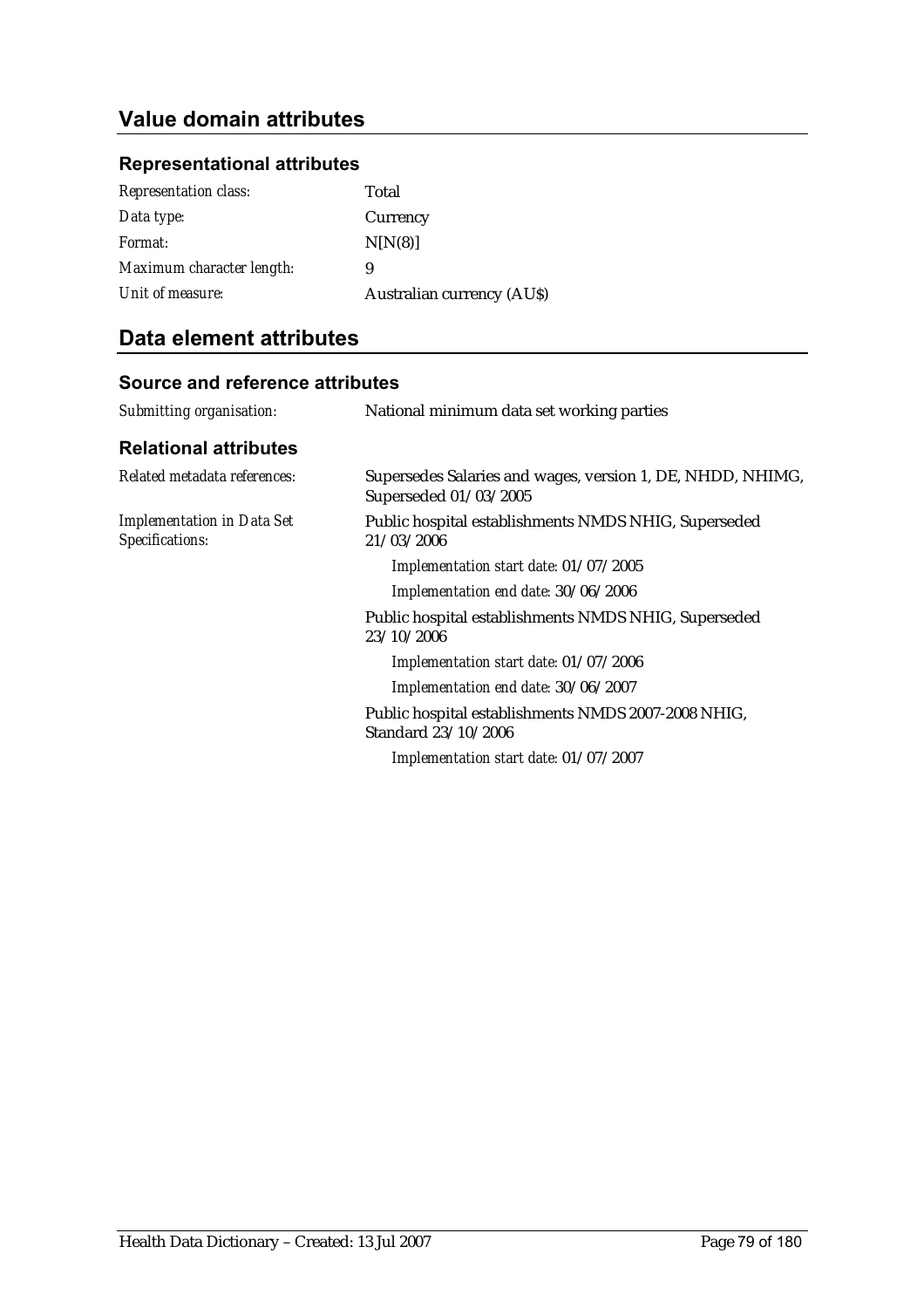# **Recurrent expenditure—Department of Veterans' Affairs funded**

#### **Identifying and definitional attributes**

| Metadata item type:         | Data Element                                                                                                                                                                                                                     |
|-----------------------------|----------------------------------------------------------------------------------------------------------------------------------------------------------------------------------------------------------------------------------|
| Technical name:             | Establishment-recurrent expenditure (Department of<br>Veterans' Affairs funded), total Australian currency N[N(8)]                                                                                                               |
| <b>METeOR</b> identifier:   | 287031                                                                                                                                                                                                                           |
| <b>Registration status:</b> | NHIG, Standard 08/12/2004                                                                                                                                                                                                        |
| Definition:                 | Total recurrent expenditure funded by block grants provided<br>by the Department of Veterans' Affairs (DVA) for provision of<br>mental health services and payments made for mental health<br>treatment and care of DVA clients. |

# **Data element concept attributes**

| Data element concept: | Establishment—recurrent expenditure (Department of<br>Veterans' Affairs funded)                                                                                                                                            |
|-----------------------|----------------------------------------------------------------------------------------------------------------------------------------------------------------------------------------------------------------------------|
| Definition:           | Recurrent expenditure funded by block grants provided by the<br>Department of Veterans' Affairs (DVA) for provision of mental<br>health services and payments made for mental health treatment<br>and care of DVA clients. |
| Context:              | Specialised mental health services.                                                                                                                                                                                        |
| Object class:         | Establishment                                                                                                                                                                                                              |
| <b>Property:</b>      | Recurrent expenditure                                                                                                                                                                                                      |

# **Value domain attributes**

#### **Representational attributes**

| <b>Representation class:</b> | Total                            |
|------------------------------|----------------------------------|
| Data type:                   | Currency                         |
| <i>Format:</i>               | N[N(8)]                          |
| Maximum character length:    | 9                                |
| Unit of measure:             | <b>Australian currency (AUS)</b> |

# **Data element attributes**

| Guide for use:             | Australian dollars. Rounded to nearest whole dollar.                                                                                                                                                                                                                                                                                                                                  |
|----------------------------|---------------------------------------------------------------------------------------------------------------------------------------------------------------------------------------------------------------------------------------------------------------------------------------------------------------------------------------------------------------------------------------|
| <i>Collection methods:</i> | DVA-funded expenditure to be to be reported only once and for<br>the specific statistical unit level at which the expenditure is<br>available.                                                                                                                                                                                                                                        |
|                            | Where DVA-funded expenditure could be allocated to more<br>than one level it is important to allocate it to the single most<br>appropriate statistical unit level to avoid the possible of<br>counting the expended funds more than once. For example,<br>funding provided for service delivery expenditure should be<br>reported at the lowest statistical unit level possible only. |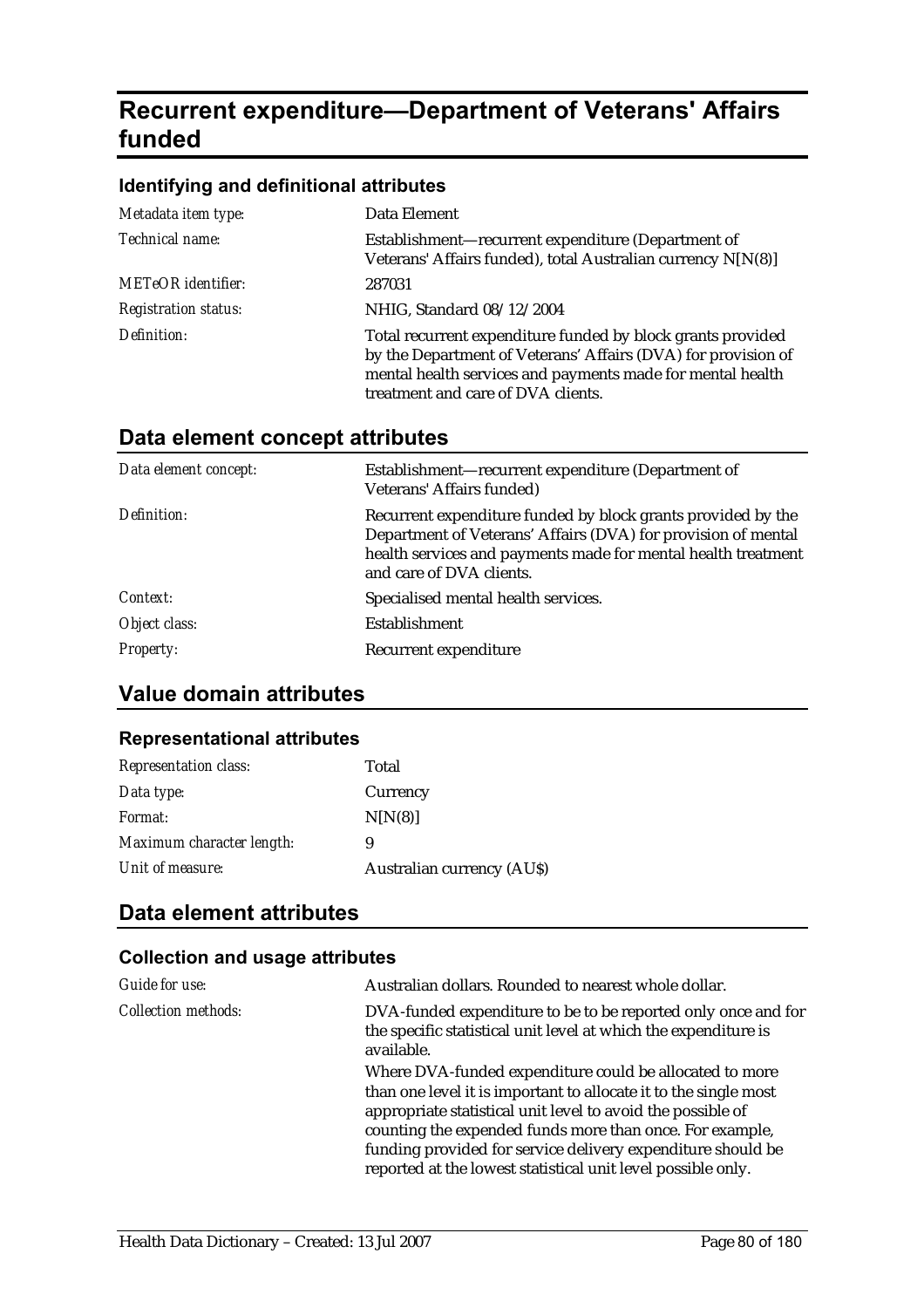| Submitting organisation:                             | Australian Institute of Health and Welfare                                                                                                                                                                                                                                                            |
|------------------------------------------------------|-------------------------------------------------------------------------------------------------------------------------------------------------------------------------------------------------------------------------------------------------------------------------------------------------------|
| <b>Relational attributes</b>                         |                                                                                                                                                                                                                                                                                                       |
| Related metadata references:                         | Is used in the formation of Establishment—recurrent<br>expenditure (financial year), total Australian currency N[N(8)]<br>NHIG, Standard 08/12/2004                                                                                                                                                   |
| <b>Implementation in Data Set</b><br>Specifications: | Mental health establishments NMDS 2005-2006 NHIG,<br>Superseded 21/03/2006                                                                                                                                                                                                                            |
|                                                      | Implementation start date: 01/07/2005                                                                                                                                                                                                                                                                 |
|                                                      | Implementation end date: 30/06/2006                                                                                                                                                                                                                                                                   |
|                                                      | Mental health establishments NMDS 2006-2007 NHIG,<br>Superseded 23/10/2006                                                                                                                                                                                                                            |
|                                                      | Implementation start date: 01/07/2006                                                                                                                                                                                                                                                                 |
|                                                      | Implementation end date: 30/06/2007                                                                                                                                                                                                                                                                   |
|                                                      | Mental health establishments NMDS 2007-2008 NHIG,<br>Standard 23/10/2006                                                                                                                                                                                                                              |
|                                                      | Implementation start date: 01/07/2007                                                                                                                                                                                                                                                                 |
|                                                      | Information specific to this data set:<br>Obligation condition: reporting of this data element is<br>optional for non-government residential mental health<br>services and specialised mental health services provided<br>by private hospitals that receive state or territory<br>government funding. |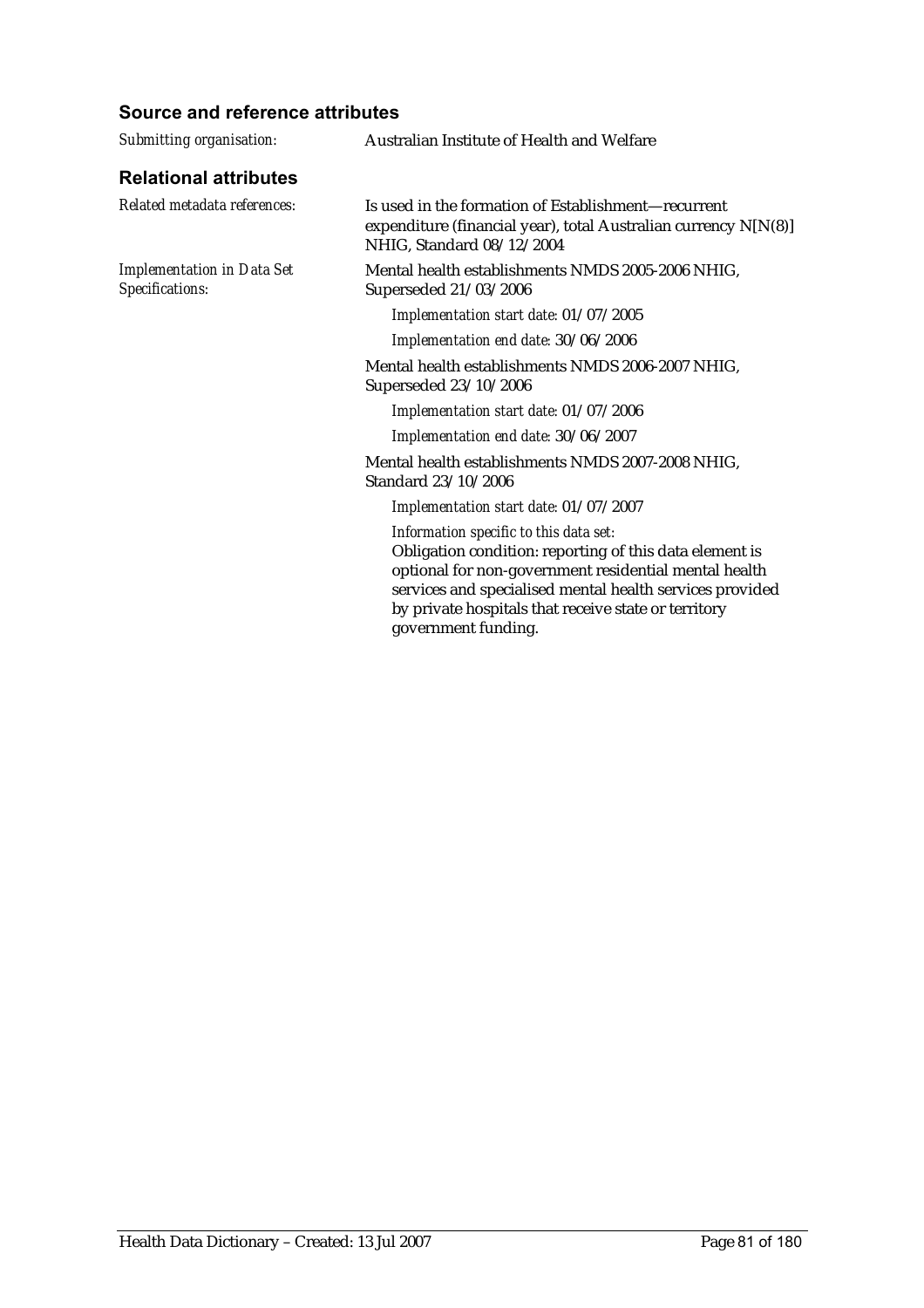# **Recurrent expenditure—National Mental Health Strategy funded**

#### **Identifying and definitional attributes**

| Metadata item type:         | Data Element                                                                                                                                                                   |
|-----------------------------|--------------------------------------------------------------------------------------------------------------------------------------------------------------------------------|
| Technical name:             | Establishment—recurrent expenditure (National Mental Health<br>Strategy funded), total Australian currency N[N(8)]                                                             |
| <b>METeOR</b> identifier:   | 289502                                                                                                                                                                         |
| <b>Registration status:</b> | NHIG, Standard 08/12/2004                                                                                                                                                      |
| Definition:                 | Total recurrent expenditure funded by monies allocated by the<br>Commonwealth to the state or territory to assist in<br>implementation of the National Mental Health Strategy. |

### **Data element concept attributes**

| Data element concept: | Establishment—recurrent expenditure (National Mental Health<br>Strategy payments)                                                                                        |
|-----------------------|--------------------------------------------------------------------------------------------------------------------------------------------------------------------------|
| Definition:           | Recurrent expenditure funded by monies allocated by the<br>Commonwealth to the state or territory to assist in<br>implementation of the National Mental Health Strategy. |
| Context:              | Specialised mental health services.                                                                                                                                      |
| Object class:         | Establishment                                                                                                                                                            |
| <i>Property:</i>      | Recurrent expenditure                                                                                                                                                    |

## **Value domain attributes**

#### **Representational attributes**

| <b>Representation class:</b> | Total                      |
|------------------------------|----------------------------|
| Data type:                   | Currency                   |
| Format:                      | N[N(8)]                    |
| Maximum character length:    | 9                          |
| Unit of measure:             | Australian currency (AU\$) |

## **Data element attributes**

#### **Collection and usage attributes**

| Guide for use:             | Australian dollars. Rounded to the nearest whole dollar.                                                                                                                                                                         |
|----------------------------|----------------------------------------------------------------------------------------------------------------------------------------------------------------------------------------------------------------------------------|
| <i>Collection methods:</i> | Report only the expenditure from those funds used to resource<br>recurrent Expenditure on services within the scope of the<br>NMDS-Mental Health Establishments.                                                                 |
|                            | National Mental Health Strategy-funded expenditure to be<br>reported only once and for the specific statistical unit level at<br>which the expenditure actually occurred e.g. at the state,<br>regional or organisational level. |

#### **Source and reference attributes**

| Origin: | National Health Data Committee |
|---------|--------------------------------|
|         |                                |

### **Relational attributes**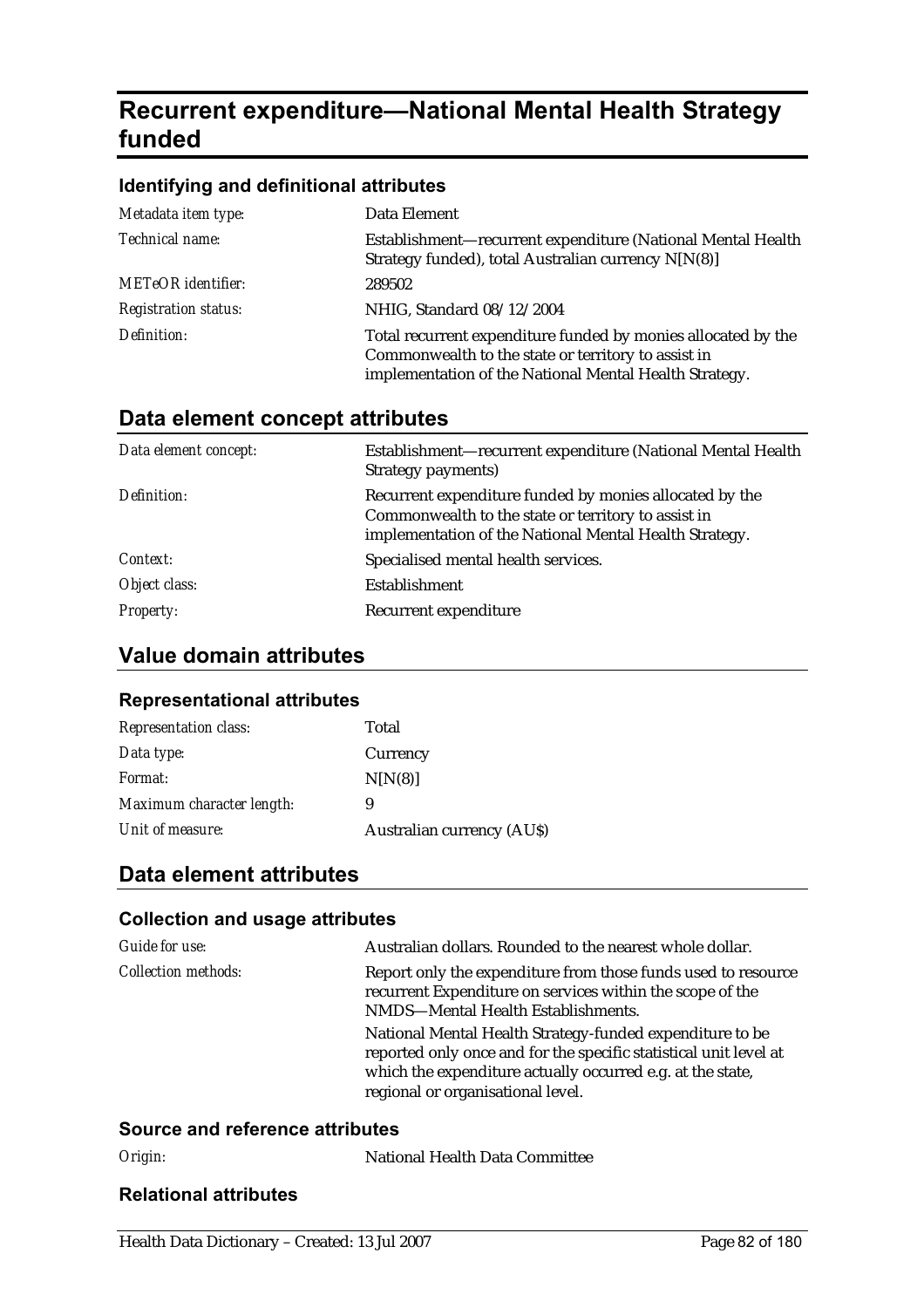*Implementation in Data Set Specifications:*

*Related metadata references:* Is used in the formation of Establishment—recurrent expenditure (financial year), total Australian currency N[N(8)] NHIG, Standard 08/12/2004

> Mental health establishments NMDS 2005-2006 NHIG, Superseded 21/03/2006

*Implementation start date:* 01/07/2005

*Implementation end date:* 30/06/2006

Mental health establishments NMDS 2006-2007 NHIG, Superseded 23/10/2006

*Implementation start date:* 01/07/2006

*Implementation end date:* 30/06/2007

Mental health establishments NMDS 2007-2008 NHIG, Standard 23/10/2006

*Implementation start date:* 01/07/2007

*Information specific to this data set:*

Obligation condition: reporting of this data element is optional for non-government residential mental health services and specialised mental health services provided by private hospitals that receive state or territory government funding.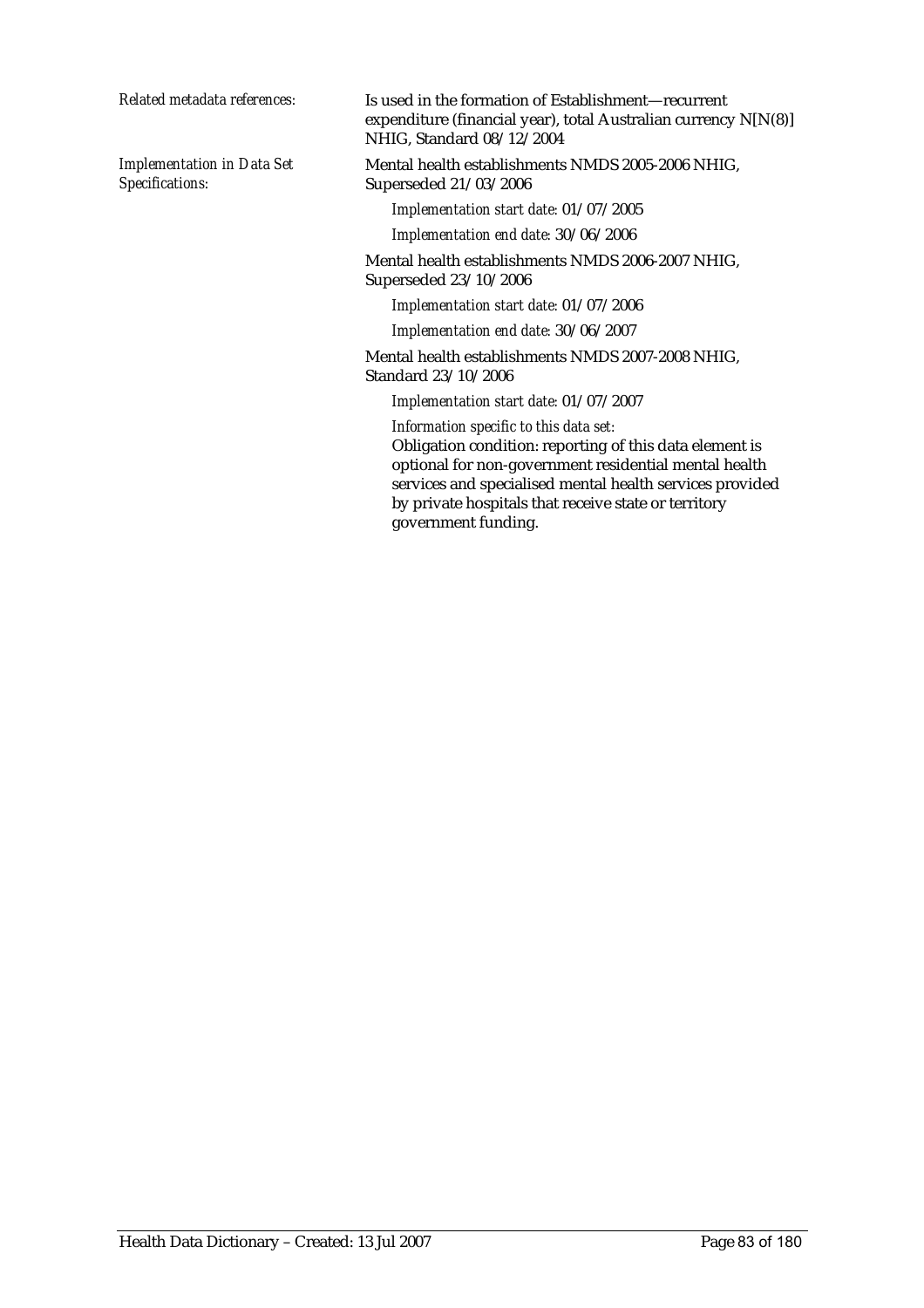# **Recurrent expenditure—State or Territory health authority funded**

#### **Identifying and definitional attributes**

| Metadata item type:         | Data Element                                                                                                                                                                                                                                                    |
|-----------------------------|-----------------------------------------------------------------------------------------------------------------------------------------------------------------------------------------------------------------------------------------------------------------|
| Technical name:             | Establishment—recurrent expenditure (state or territory health<br>authority funded), total Australian currency N[N(8)]                                                                                                                                          |
| <b>METeOR</b> identifier:   | 288965                                                                                                                                                                                                                                                          |
| <b>Registration status:</b> | NHIG, Standard 08/12/2004                                                                                                                                                                                                                                       |
| Definition:                 | The total recurrent expenditure from funds provided by the<br>State or Territory health authority which were used to support<br>the delivery and/or administration of mental health services<br>reported by the organisation, region or central administration. |

### **Data element concept attributes**

| Data element concept: | Establishment-recurrent expenditure (state or territory health<br>authority funded)                                                                                                                                                                   |
|-----------------------|-------------------------------------------------------------------------------------------------------------------------------------------------------------------------------------------------------------------------------------------------------|
| Definition:           | Recurrent expenditure from funds provided by the State or<br>Territory health authority which were used to support the<br>delivery and/or administration of mental health services<br>reported by the organisation, region or central administration. |
| Context:              | Specialised mental health services.                                                                                                                                                                                                                   |
| Object class:         | Establishment                                                                                                                                                                                                                                         |
| <b>Property:</b>      | Recurrent expenditure                                                                                                                                                                                                                                 |

#### **Source and reference attributes**

*Submitting organisation:* National minimum data set working parties

## **Value domain attributes**

#### **Representational attributes**

| <b>Representation class:</b> | Total                            |
|------------------------------|----------------------------------|
| Data type:                   | Currency                         |
| <i>Format:</i>               | N[N(8)]                          |
| Maximum character length:    | 9                                |
| Unit of measure:             | <b>Australian currency (AUS)</b> |

### **Data element attributes**

| Guide for use:             | Australian dollars. Rounded to nearest whole dollar.                                                                                                                                                                                 |
|----------------------------|--------------------------------------------------------------------------------------------------------------------------------------------------------------------------------------------------------------------------------------|
|                            | Includes specific mental health allocations as well as health                                                                                                                                                                        |
|                            | funds appropriated for general or other specific purpose.                                                                                                                                                                            |
| <i>Collection methods:</i> | State or Territory health authority-funded expenditure to be<br>reported only once and for the specific statistical unit level at<br>which the expenditure actually occurred e.g. at the state,<br>regional or organisational level. |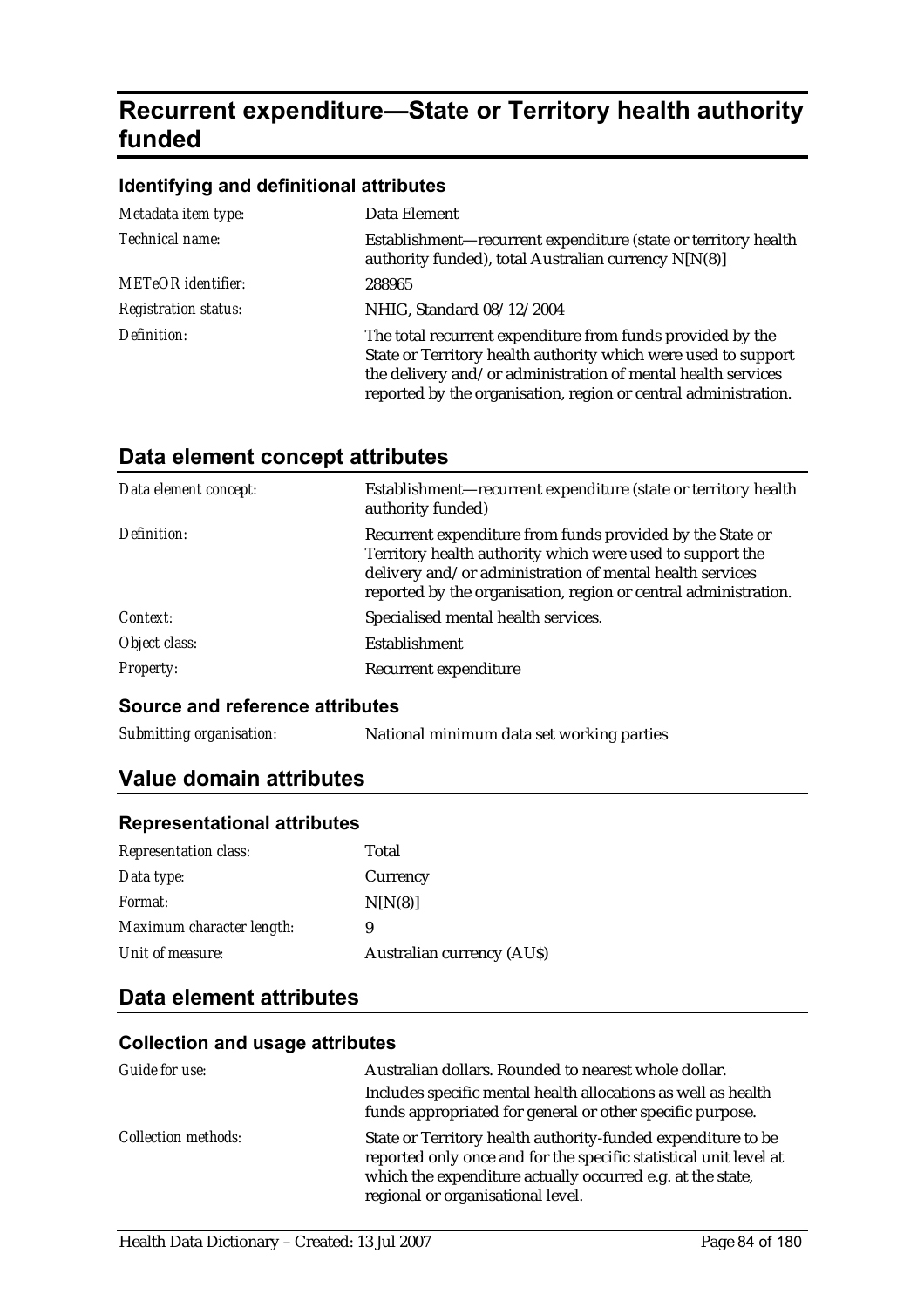Where State or Territory health authority-funded expenditure could be allocated to more than one level it is important to allocate it to the single most appropriate statistical unit level to avoid the possible of counting the expended funds more than once. For example, funding provided for service delivery expenditure should be reported at the lowest statistical unit level possible only.

| Australian Institute of Health and Welfare                                                                                                                                                                                                                                                            |
|-------------------------------------------------------------------------------------------------------------------------------------------------------------------------------------------------------------------------------------------------------------------------------------------------------|
|                                                                                                                                                                                                                                                                                                       |
| Is used in the formation of Establishment—recurrent<br>expenditure (financial year), total Australian currency N[N(8)]<br>NHIG, Standard 08/12/2004                                                                                                                                                   |
| Mental health establishments NMDS 2005-2006 NHIG,<br>Superseded 21/03/2006                                                                                                                                                                                                                            |
| Implementation start date: 01/07/2005                                                                                                                                                                                                                                                                 |
| Implementation end date: 30/06/2006                                                                                                                                                                                                                                                                   |
| Mental health establishments NMDS 2006-2007 NHIG,<br>Superseded 23/10/2006                                                                                                                                                                                                                            |
| Implementation start date: 01/07/2006                                                                                                                                                                                                                                                                 |
| Implementation end date: 30/06/2007                                                                                                                                                                                                                                                                   |
| Mental health establishments NMDS 2007-2008 NHIG,<br>Standard 23/10/2006                                                                                                                                                                                                                              |
| Implementation start date: 01/07/2007                                                                                                                                                                                                                                                                 |
| Information specific to this data set:<br>Obligation condition: reporting of this data element is<br>optional for non-government residential mental health<br>services and specialised mental health services provided<br>by private hospitals that receive state or territory<br>government funding. |
|                                                                                                                                                                                                                                                                                                       |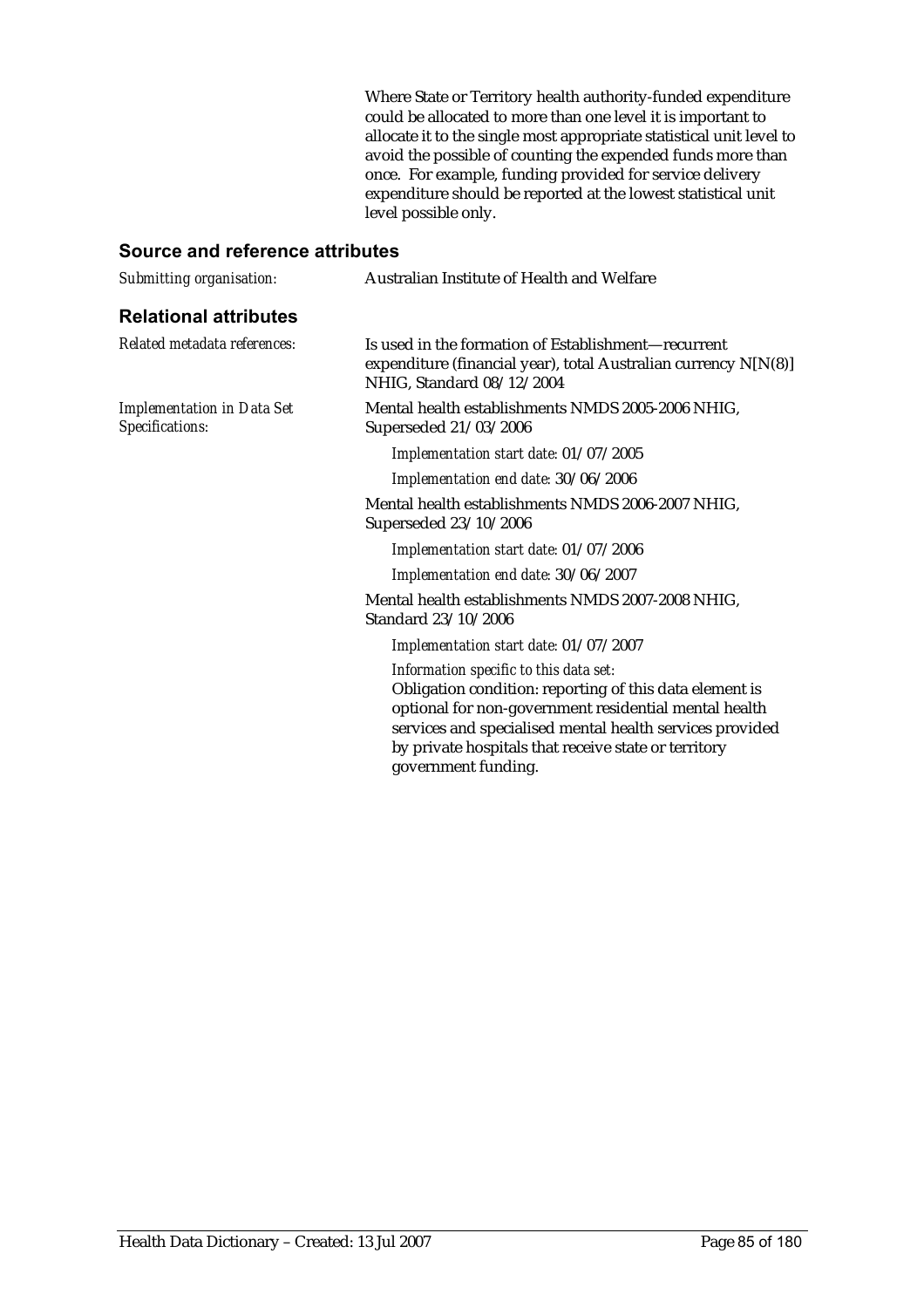# **Recurrent expenditure—administrative expenses**

#### **Identifying and definitional attributes**

| Metadata item type:         | Data Element                                                                                                                                                                                                                                                                                                         |
|-----------------------------|----------------------------------------------------------------------------------------------------------------------------------------------------------------------------------------------------------------------------------------------------------------------------------------------------------------------|
| Technical name:             | Establishment-recurrent expenditure (administrative<br>expenses) (financial year), total Australian currency N[N(8)]                                                                                                                                                                                                 |
| <b>METeOR</b> identifier:   | 270107                                                                                                                                                                                                                                                                                                               |
| <b>Registration status:</b> | NHIG, Standard 01/03/2005                                                                                                                                                                                                                                                                                            |
| Definition:                 | The expenditure measured in Australian Dollars incurred by<br>establishments (but not central administrations) of a<br>management expenses/administrative support nature such as<br>any rates and taxes, printing, telephone, stationery and<br>insurance (including workers compensation), for a financial<br>year. |

### **Data element concept attributes**

| Data element concept: | Establishment-recurrent expenditure (administrative<br>expenses)                                                                                                                                                                                          |
|-----------------------|-----------------------------------------------------------------------------------------------------------------------------------------------------------------------------------------------------------------------------------------------------------|
| Definition:           | All expenditure incurred by establishments (but not central<br>administrations) of a management expenses/administrative<br>support nature such as any rates and taxes, printing, telephone,<br>stationery and insurance (including workers compensation). |
| Context:              | Health expenditure:                                                                                                                                                                                                                                       |
|                       | Considered to be a sufficiently significant element of non-salary<br>recurrent expenditure as to be separately identified at the<br>national level and also readily and easily collectable.                                                               |
| Object class:         | Establishment                                                                                                                                                                                                                                             |
| <b>Property:</b>      | Recurrent expenditure                                                                                                                                                                                                                                     |

## **Value domain attributes**

#### **Representational attributes**

| <b>Representation class:</b> | Total                            |
|------------------------------|----------------------------------|
| Data type:                   | Currency                         |
| <i>Format:</i>               | N[N(8)]                          |
| Maximum character length:    | 9                                |
| Unit of measure:             | <b>Australian currency (AUS)</b> |

### **Data element attributes**

# **Collection and usage attributes**  *Guide for use:* Rounded to the nearest whole dollar. **Source and reference attributes**  *Origin:* National Health Data Committee **Relational attributes**

| Related metadata references: | Supersedes Administrative expenses, version 1, DE, NHDD, |
|------------------------------|----------------------------------------------------------|
|------------------------------|----------------------------------------------------------|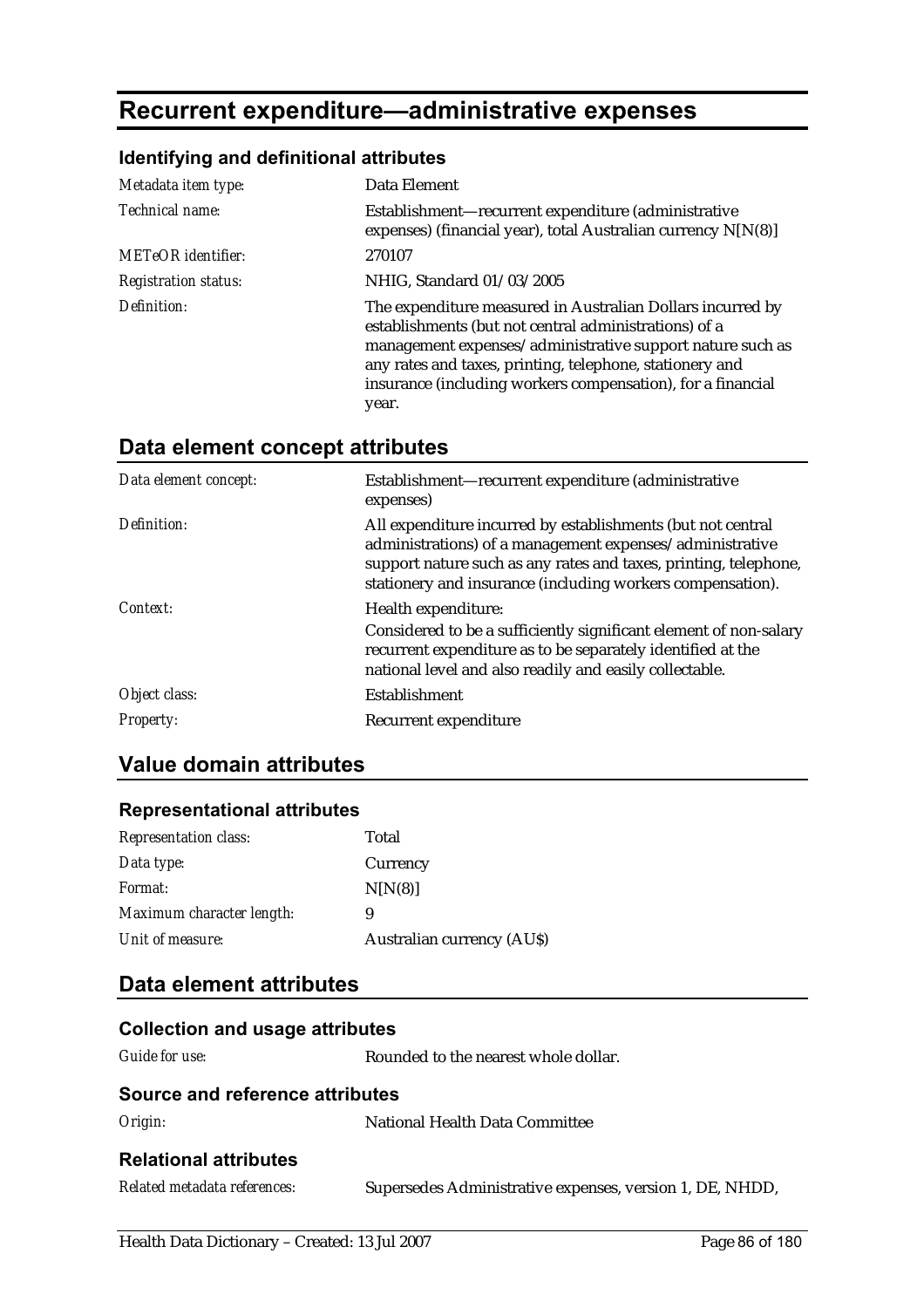NHIMG, Superseded 01/03/2005

Is used in the formation of Establishment (mental health) recurrent expenditure (non-salary operating costs) (financial year), total Australian currency N[N(8)] NHIG, Standard 08/12/2004

Is used in the formation of Establishment—recurrent expenditure (financial year), total Australian currency N[N(8)] NHIG, Standard 08/12/2004

Is used in the formation of Establishment (community mental health)—recurrent expenditure (non-salary operating costs) (financial year), total Australian currency N[N(8)] NHIG, Standard 01/03/2005

Mental health establishments NMDS 2005-2006 NHIG, Superseded 21/03/2006

*Implementation start date:* 01/07/2005

*Implementation end date:* 30/06/2006

Mental health establishments NMDS 2006-2007 NHIG, Superseded 23/10/2006

*Implementation start date:* 01/07/2006

*Implementation end date:* 30/06/2007

Mental health establishments NMDS 2007-2008 NHIG, Standard 23/10/2006

*Implementation start date:* 01/07/2007

*Information specific to this data set:* Obligation condition: reporting of this data element is optional for non-government residential mental health services and specialised mental health services provided by private hospitals that receive state or territory government funding.

Public hospital establishments NMDS NHIG, Superseded 21/03/2006

*Implementation start date:* 01/07/2005

*Implementation end date:* 30/06/2006

Public hospital establishments NMDS NHIG, Superseded 23/10/2006

*Implementation start date:* 01/07/2006

*Implementation end date:* 30/06/2007

Public hospital establishments NMDS 2007-2008 NHIG, Standard 23/10/2006

*Implementation start date:* 01/07/2007

*Implementation in Data Set Specifications:*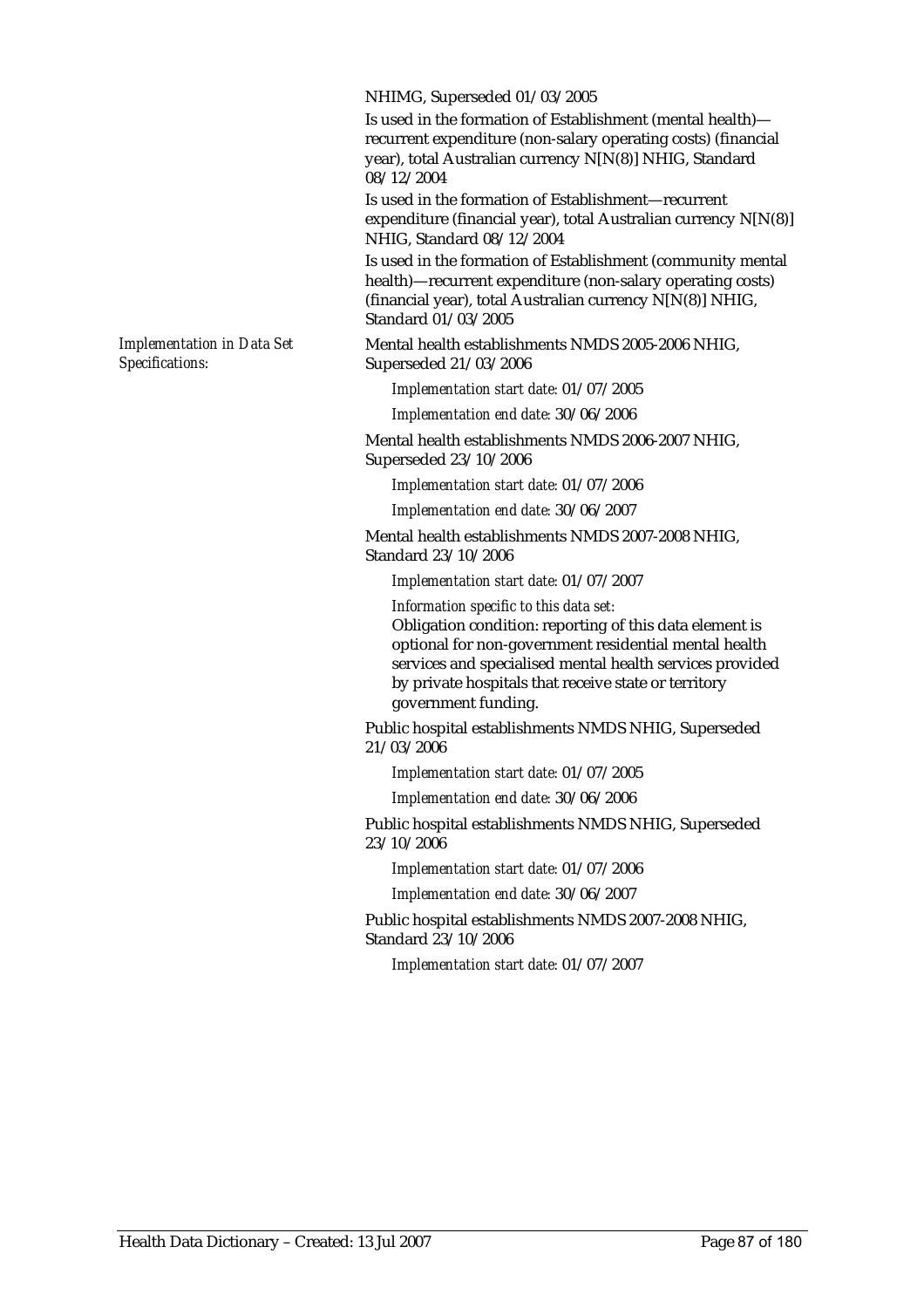# **Recurrent expenditure—depreciation**

## **Identifying and definitional attributes**

| Metadata item type:         | Data Element                                                                                              |
|-----------------------------|-----------------------------------------------------------------------------------------------------------|
| Technical name:             | Establishment—recurrent expenditure (depreciation) (financial<br>year), total Australian currency N[N(8)] |
| <b>METeOR</b> identifier:   | 270279                                                                                                    |
| <b>Registration status:</b> | NHIG, Standard 01/03/2005                                                                                 |
| Definition:                 | Depreciation charges measured in Australian dollars for a<br>financial year.                              |

# **Data element concept attributes**

| Establishment—recurrent expenditure (depreciation)                                                                                                                                                                                                                                                                                                                                                                                        |
|-------------------------------------------------------------------------------------------------------------------------------------------------------------------------------------------------------------------------------------------------------------------------------------------------------------------------------------------------------------------------------------------------------------------------------------------|
| Depreciation represents the expensing of a long-term asset over<br>its useful life and is related to the basic accounting principle of<br>matching revenue and expenses for the financial period.<br>Depreciation charges for the current financial year only should<br>be shown as expenditure. Where intangible assets are amortised<br>(such as with some private hospitals) this should also be<br>included in recurrent expenditure. |
| Health expenditure:<br>This metadata item has been retained for national minimum<br>data sets because of its significance for the private sector.<br>Current period depreciation charges form a significant<br>component of expenditure for any health establishment whose<br>financial statements are based on accrual accounting.                                                                                                       |
| Establishment                                                                                                                                                                                                                                                                                                                                                                                                                             |
| Recurrent expenditure                                                                                                                                                                                                                                                                                                                                                                                                                     |
|                                                                                                                                                                                                                                                                                                                                                                                                                                           |

## **Value domain attributes**

#### **Representational attributes**

| <b>Representation class:</b> | Total                            |
|------------------------------|----------------------------------|
| Data type:                   | Currency                         |
| <i>Format:</i>               | N[N(8)]                          |
| Maximum character length:    | 9                                |
| Unit of measure:             | <b>Australian currency (AUS)</b> |

# **Data element attributes**

| Guide for use: | Record values up to hundreds of millions of dollars. Rounded<br>to the nearest whole dollar.                                                                                                          |
|----------------|-------------------------------------------------------------------------------------------------------------------------------------------------------------------------------------------------------|
|                | Depreciation is to be reported by service setting (admitted<br>patient care, residential care, ambulatory care).                                                                                      |
|                | For admitted patient care settings, depreciation is to be<br>disaggregated by Specialised mental health service program<br>type and Specialised mental health service target population,<br>together. |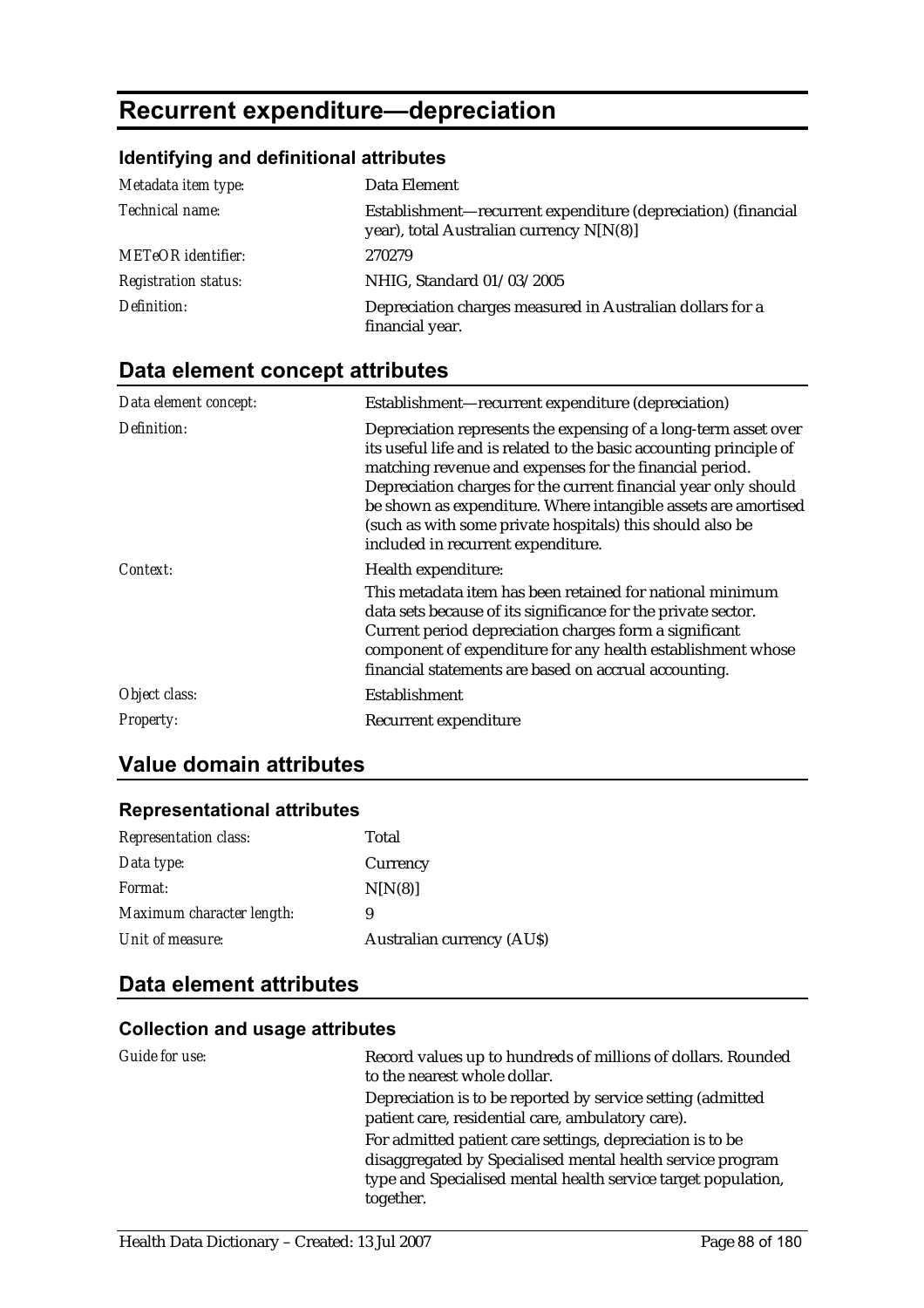| <i>Comments:</i> | With the long-term trend towards accrual accounting in the<br>public sector, this metadata item will ultimately become<br>significant for public sector establishments. Public sector<br>establishments in some states have adopted modified accrual<br>accounting identifying depreciation only, before reaching full<br>accrual accounting. Depreciation is now reported for most<br>public sector establishments and should be reported as a<br>separate recurrent expenditure. |
|------------------|------------------------------------------------------------------------------------------------------------------------------------------------------------------------------------------------------------------------------------------------------------------------------------------------------------------------------------------------------------------------------------------------------------------------------------------------------------------------------------|
|                  | Depreciation should be identified separately from other<br>recurrent expenditure categories.                                                                                                                                                                                                                                                                                                                                                                                       |

| Origin:                                              | National Health Data Committee                                                                                                                                                                                                                                                                        |
|------------------------------------------------------|-------------------------------------------------------------------------------------------------------------------------------------------------------------------------------------------------------------------------------------------------------------------------------------------------------|
| <b>Relational attributes</b>                         |                                                                                                                                                                                                                                                                                                       |
| Related metadata references:                         | Supersedes Depreciation, version 1, DE, NHDD, NHIMG,<br>Superseded 01/03/2005                                                                                                                                                                                                                         |
|                                                      | Is used in the formation of Establishment (community mental<br>health)-recurrent expenditure (non-salary operating costs)<br>(financial year), total Australian currency N[N(8)] NHIG,<br>Standard 01/03/2005                                                                                         |
| <b>Implementation in Data Set</b><br>Specifications: | Mental health establishments NMDS 2005-2006 NHIG,<br>Superseded 21/03/2006                                                                                                                                                                                                                            |
|                                                      | Implementation start date: 01/07/2005                                                                                                                                                                                                                                                                 |
|                                                      | Implementation end date: 30/06/2006                                                                                                                                                                                                                                                                   |
|                                                      | Mental health establishments NMDS 2006-2007 NHIG,<br>Superseded 23/10/2006                                                                                                                                                                                                                            |
|                                                      | Implementation start date: 01/07/2006                                                                                                                                                                                                                                                                 |
|                                                      | Implementation end date: 30/06/2007                                                                                                                                                                                                                                                                   |
|                                                      | Mental health establishments NMDS 2007-2008 NHIG,<br>Standard 23/10/2006                                                                                                                                                                                                                              |
|                                                      | Implementation start date: 01/07/2007                                                                                                                                                                                                                                                                 |
|                                                      | Information specific to this data set:<br>Obligation condition: reporting of this data element is<br>optional for non-government residential mental health<br>services and specialised mental health services provided<br>by private hospitals that receive state or territory<br>government funding. |
|                                                      | Public hospital establishments NMDS NHIG, Superseded<br>21/03/2006                                                                                                                                                                                                                                    |
|                                                      | Implementation start date: 01/07/2005                                                                                                                                                                                                                                                                 |
|                                                      | Implementation end date: 30/06/2006                                                                                                                                                                                                                                                                   |
|                                                      | Public hospital establishments NMDS NHIG, Superseded<br>23/10/2006                                                                                                                                                                                                                                    |
|                                                      | Implementation start date: 01/07/2006                                                                                                                                                                                                                                                                 |
|                                                      | Implementation end date: 30/06/2007                                                                                                                                                                                                                                                                   |
|                                                      | Public hospital establishments NMDS 2007-2008 NHIG,<br>Standard 23/10/2006                                                                                                                                                                                                                            |
|                                                      | Implementation start date: 01/07/2007                                                                                                                                                                                                                                                                 |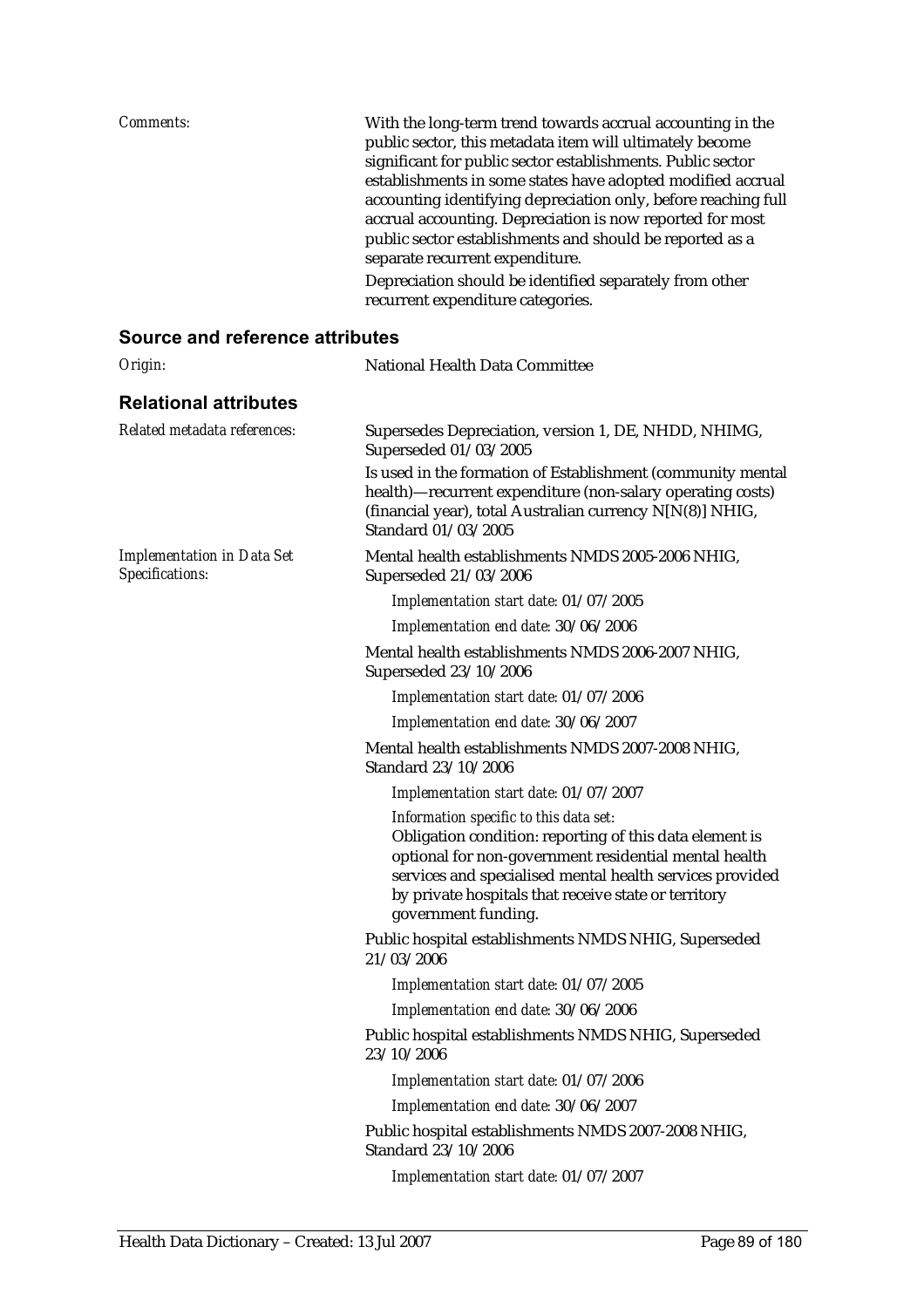# **Recurrent expenditure—domestic services**

## **Identifying and definitional attributes**

| Metadata item type:         | Data Element                                                                                                                                                                                                                                                                                                 |
|-----------------------------|--------------------------------------------------------------------------------------------------------------------------------------------------------------------------------------------------------------------------------------------------------------------------------------------------------------|
| Technical name:             | Establishment—recurrent expenditure (domestic services)<br>(financial year), total Australian currency N[N(8)]                                                                                                                                                                                               |
| <b>METeOR</b> identifier:   | 270283                                                                                                                                                                                                                                                                                                       |
| <b>Registration status:</b> | NHIG, Standard 01/03/2005                                                                                                                                                                                                                                                                                    |
| Definition:                 | The costs measured in Australian dollars of all domestic<br>services including electricity, other fuel and power, domestic<br>services for staff, accommodation and kitchen expenses but not<br>including salaries and wages, food costs or equipment<br>replacement and repair costs, for a financial year. |

# **Data element concept attributes**

| Data element concept: | Establishment-recurrent expenditure (domestic services)                                                                                                                                                                                              |
|-----------------------|------------------------------------------------------------------------------------------------------------------------------------------------------------------------------------------------------------------------------------------------------|
| Definition:           | The costs of all domestic services including electricity, other<br>fuel and power, domestic services for staff, accommodation and<br>kitchen expenses but not including salaries and wages, food<br>costs or equipment replacement and repair costs. |
| Context:              | Health expenditure:<br>This is a significant element of non-salary recurrent expenditure                                                                                                                                                             |
|                       | for most establishments within the Public hospital<br>establishments national minimum data set and is thus required<br>for any health expenditure analysis at the national level.                                                                    |
| Object class:         | Establishment                                                                                                                                                                                                                                        |
| <b>Property:</b>      | Recurrent expenditure                                                                                                                                                                                                                                |

# **Value domain attributes**

#### **Representational attributes**

| <b>Representation class:</b> | Total                            |
|------------------------------|----------------------------------|
| Data type:                   | Currency                         |
| <i>Format:</i>               | N[N(8)]                          |
| Maximum character length:    | 9                                |
| Unit of measure:             | <b>Australian currency (AUS)</b> |

## **Data element attributes**

| Guide for use:   | Record values up to hundreds of millions of dollars. Rounded<br>to the nearest whole dollar.                                                                                                                                                                                                                       |
|------------------|--------------------------------------------------------------------------------------------------------------------------------------------------------------------------------------------------------------------------------------------------------------------------------------------------------------------|
|                  | Gross expenditure should be reported with no revenue offsets,<br>except for inter-hospital transfers.                                                                                                                                                                                                              |
| <i>Comments:</i> | The possibility of separating fuel, light and power from<br>domestic services which would bring the overall non-salary<br>recurrent expenditure categories closer to the old Hospitals and<br>Allied Services Advisory Council categories was briefly<br>considered by the Resources Working Party but members did |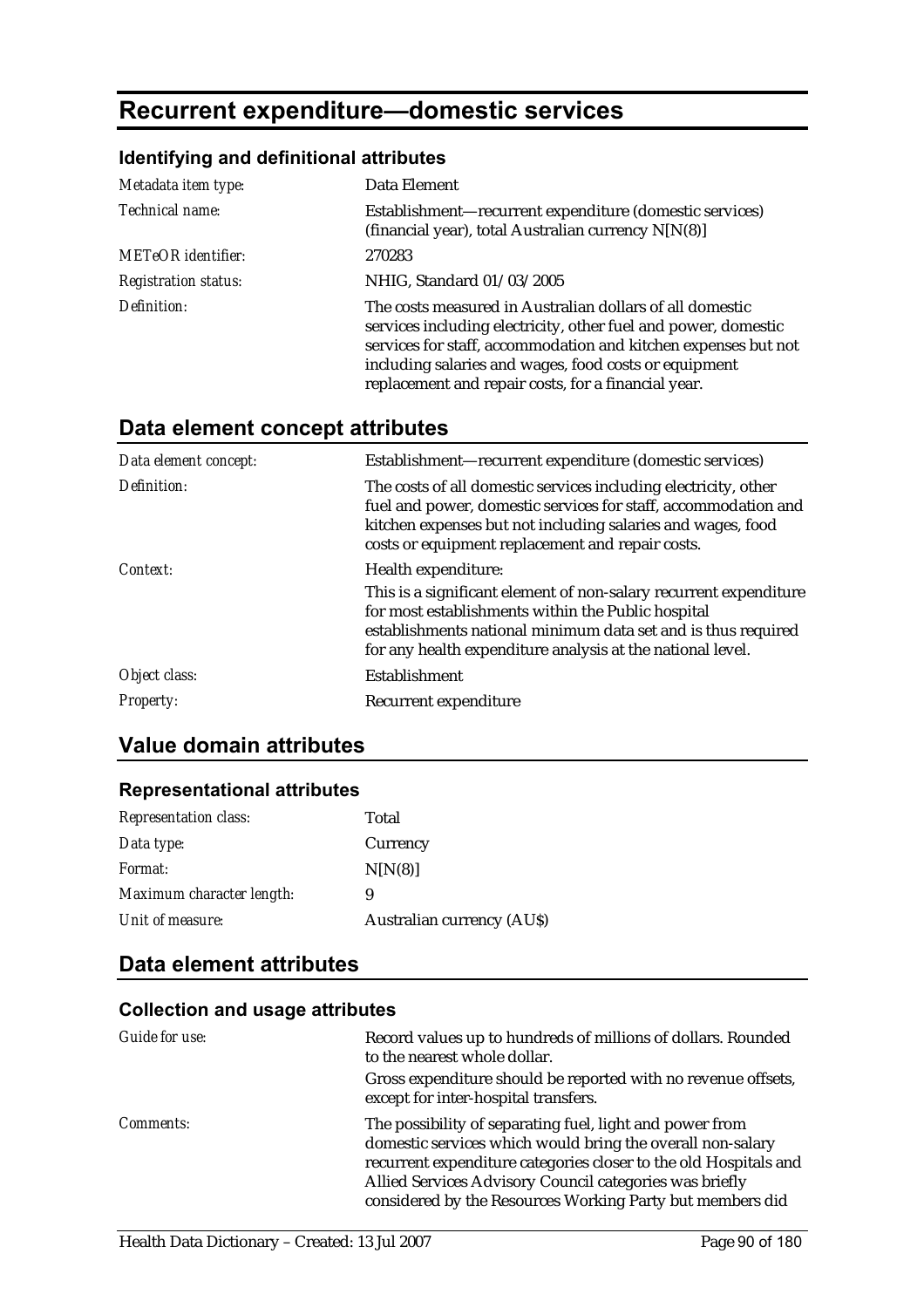#### not hold strong views in this area.

| Origin:                                              | National Health Data Committee                                                                                                                                                                                                                                                                        |
|------------------------------------------------------|-------------------------------------------------------------------------------------------------------------------------------------------------------------------------------------------------------------------------------------------------------------------------------------------------------|
| <b>Relational attributes</b>                         |                                                                                                                                                                                                                                                                                                       |
| Related metadata references:                         | Supersedes Domestic services, version 1, DE, NHDD, NHIMG,<br>Superseded 01/03/2005                                                                                                                                                                                                                    |
|                                                      | Is used in the formation of Establishment (mental health)-<br>recurrent expenditure (non-salary operating costs) (financial<br>year), total Australian currency N[N(8)] NHIG, Standard<br>08/12/2004                                                                                                  |
|                                                      | Is used in the formation of Establishment-recurrent<br>expenditure (financial year), total Australian currency N[N(8)]<br>NHIG, Standard 08/12/2004                                                                                                                                                   |
|                                                      | Is used in the formation of Establishment (community mental<br>health)-recurrent expenditure (non-salary operating costs)<br>(financial year), total Australian currency N[N(8)] NHIG,<br>Standard 01/03/2005                                                                                         |
| <b>Implementation in Data Set</b><br>Specifications: | Mental health establishments NMDS 2005-2006 NHIG,<br>Superseded 21/03/2006                                                                                                                                                                                                                            |
|                                                      | Implementation start date: 01/07/2005                                                                                                                                                                                                                                                                 |
|                                                      | Implementation end date: 30/06/2006                                                                                                                                                                                                                                                                   |
|                                                      | Mental health establishments NMDS 2006-2007 NHIG,<br>Superseded 23/10/2006                                                                                                                                                                                                                            |
|                                                      | Implementation start date: 01/07/2006                                                                                                                                                                                                                                                                 |
|                                                      | Implementation end date: 30/06/2007                                                                                                                                                                                                                                                                   |
|                                                      | Mental health establishments NMDS 2007-2008 NHIG,<br>Standard 23/10/2006                                                                                                                                                                                                                              |
|                                                      | Implementation start date: 01/07/2007                                                                                                                                                                                                                                                                 |
|                                                      | Information specific to this data set:<br>Obligation condition: reporting of this data element is<br>optional for non-government residential mental health<br>services and specialised mental health services provided<br>by private hospitals that receive state or territory<br>government funding. |
|                                                      | Public hospital establishments NMDS NHIG, Superseded<br>21/03/2006                                                                                                                                                                                                                                    |
|                                                      | Implementation start date: 01/07/2005                                                                                                                                                                                                                                                                 |
|                                                      | Implementation end date: 30/06/2006                                                                                                                                                                                                                                                                   |
|                                                      | Public hospital establishments NMDS NHIG, Superseded<br>23/10/2006                                                                                                                                                                                                                                    |
|                                                      | Implementation start date: 01/07/2006                                                                                                                                                                                                                                                                 |
|                                                      | Implementation end date: 30/06/2007                                                                                                                                                                                                                                                                   |
|                                                      | Public hospital establishments NMDS 2007-2008 NHIG,<br>Standard 23/10/2006                                                                                                                                                                                                                            |
|                                                      | Implementation start date: 01/07/2007                                                                                                                                                                                                                                                                 |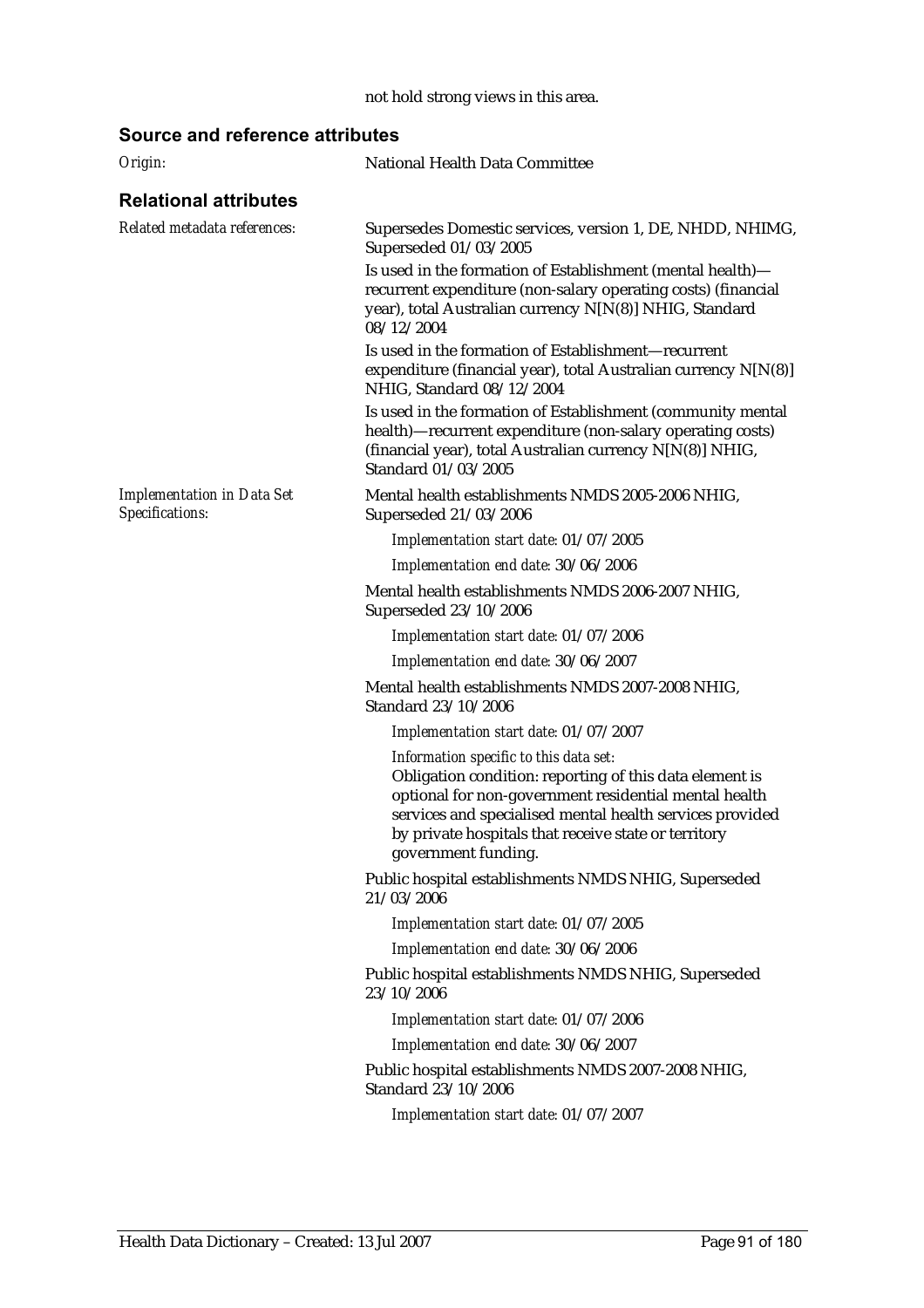# **Recurrent expenditure—drug supplies**

## **Identifying and definitional attributes**

| Metadata item type:         | Data Element                                                                                                    |
|-----------------------------|-----------------------------------------------------------------------------------------------------------------|
| Technical name:             | Establishment—recurrent expenditure (drug supplies)<br>(financial year), total Australian currency N[N(8)]      |
| <b>METeOR</b> identifier:   | 270282                                                                                                          |
| <b>Registration status:</b> | NHIG, Standard 01/03/2005                                                                                       |
| Definition:                 | The cost measured in Australian dollars of all drugs including<br>the cost of containers, for a financial year. |

# **Data element concept attributes**

| Data element concept: | Establishment—recurrent expenditure (drug supplies)                                                                                                                                                                                 |
|-----------------------|-------------------------------------------------------------------------------------------------------------------------------------------------------------------------------------------------------------------------------------|
| Definition:           | The cost of all drugs including the cost of containers.                                                                                                                                                                             |
| Context:              | Health expenditure:                                                                                                                                                                                                                 |
|                       | This is a significant element of non-salary recurrent expenditure<br>and also national level data on drug expenditure in hospitals is<br>of considerable interest in its own right to a wide range of<br>persons and organisations. |
| Object class:         | Establishment                                                                                                                                                                                                                       |
| <b>Property:</b>      | Recurrent expenditure                                                                                                                                                                                                               |

# **Value domain attributes**

#### **Representational attributes**

| <b>Representation class:</b> | Total                            |
|------------------------------|----------------------------------|
| Data type:                   | Currency                         |
| <i>Format:</i>               | N[N(8)]                          |
| Maximum character length:    | 9                                |
| Unit of measure:             | <b>Australian currency (AUS)</b> |

# **Data element attributes**

#### **Collection and usage attributes**

| <i>Guide for use:</i>                  | Record values up to hundreds of millions of dollars. Rounded<br>to the nearest whole dollar.                                |  |
|----------------------------------------|-----------------------------------------------------------------------------------------------------------------------------|--|
|                                        | Gross expenditure should be reported with no revenue offsets,<br>except for inter-hospital transfers.                       |  |
| <b>Source and reference attributes</b> |                                                                                                                             |  |
| Origin:                                | National Health Data Committee                                                                                              |  |
| <b>Relational attributes</b>           |                                                                                                                             |  |
| Related metadata references:           | Supersedes Drug supplies, version 1, DE, NHDD, NHIMG,<br>Superseded 01/03/2005                                              |  |
|                                        | Is used in the formation of Establishment (mental health)—<br>recurrent expenditure (non-salary operating costs) (financial |  |

year), total Australian currency N[N(8)] NHIG, Standard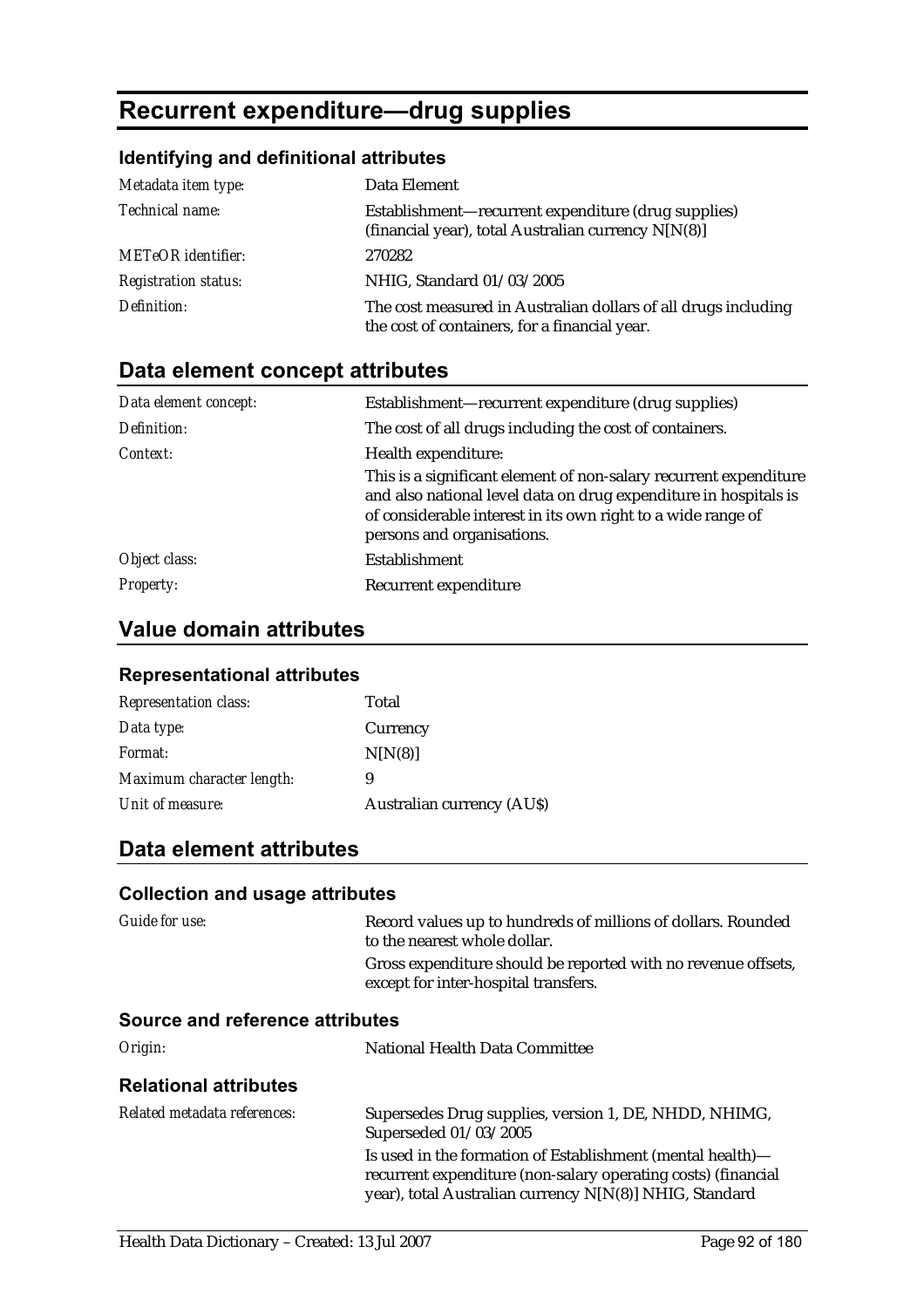#### 08/12/2004

Is used in the formation of Establishment—recurrent expenditure (financial year), total Australian currency N[N(8)] NHIG, Standard 08/12/2004

Is used in the formation of Establishment (community mental health)—recurrent expenditure (non-salary operating costs) (financial year), total Australian currency N[N(8)] NHIG, Standard 01/03/2005

Mental health establishments NMDS 2005-2006 NHIG, Superseded 21/03/2006

*Implementation start date:* 01/07/2005

*Implementation end date:* 30/06/2006

Mental health establishments NMDS 2006-2007 NHIG, Superseded 23/10/2006

*Implementation start date:* 01/07/2006

*Implementation end date:* 30/06/2007

Mental health establishments NMDS 2007-2008 NHIG, Standard 23/10/2006

*Implementation start date:* 01/07/2007

*Information specific to this data set:*

Obligation condition: reporting of this data element is optional for non-government residential mental health services and specialised mental health services provided by private hospitals that receive state or territory government funding.

Public hospital establishments NMDS NHIG, Superseded 21/03/2006

*Implementation start date:* 01/07/2005

*Implementation end date:* 30/06/2006

Public hospital establishments NMDS NHIG, Superseded 23/10/2006

*Implementation start date:* 01/07/2006

*Implementation end date:* 30/06/2007

Public hospital establishments NMDS 2007-2008 NHIG, Standard 23/10/2006

*Implementation start date:* 01/07/2007

*Implementation in Data Set Specifications:*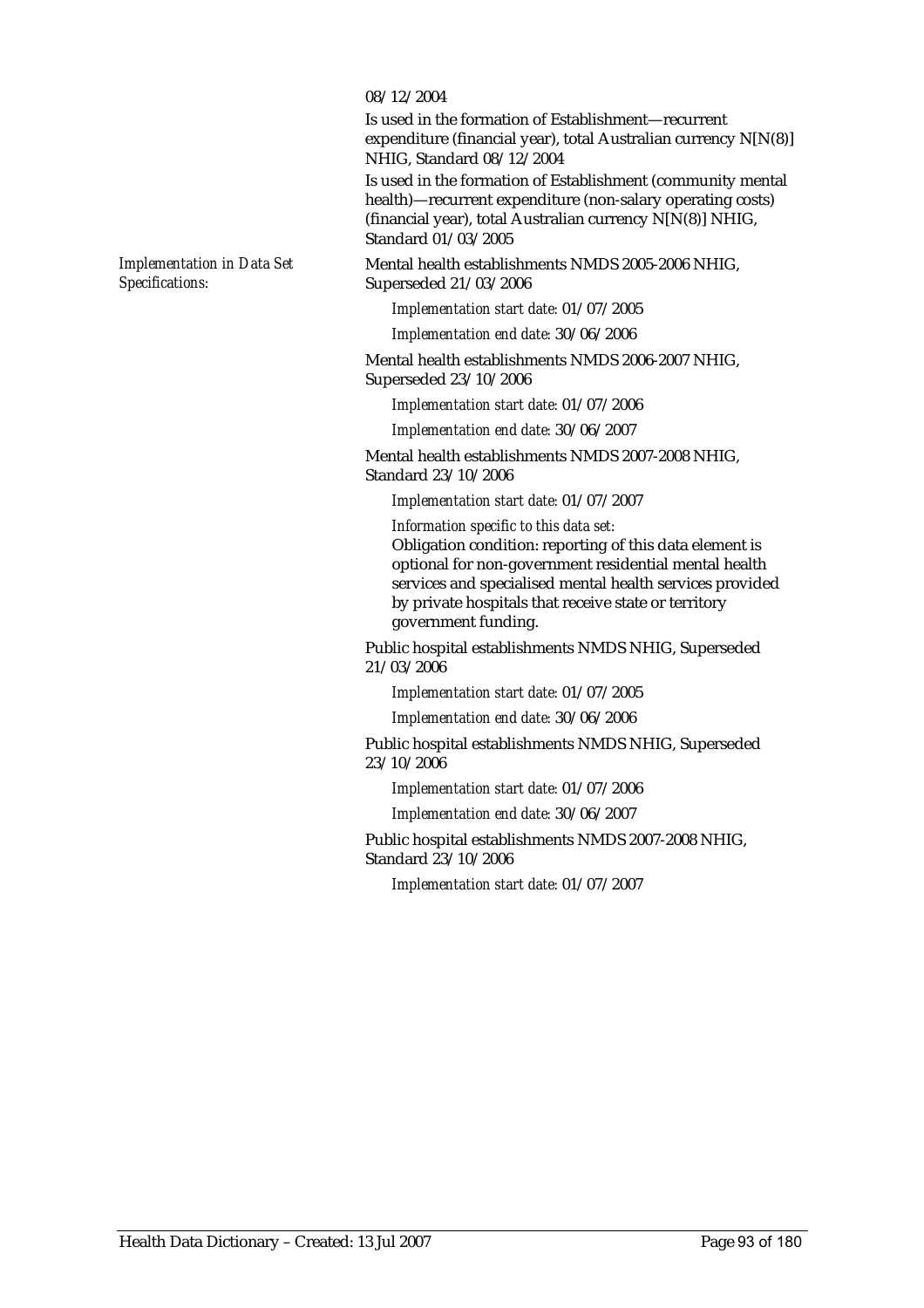# **Recurrent expenditure—food supplies**

# **Identifying and definitional attributes**

| Metadata item type:         | Data Element                                                                                                                                                                                 |
|-----------------------------|----------------------------------------------------------------------------------------------------------------------------------------------------------------------------------------------|
| Technical name:             | Establishment—recurrent expenditure (food supplies) (financial<br>year), total Australian currency N[N(8)]                                                                                   |
| <b>METeOR</b> identifier:   | 270284                                                                                                                                                                                       |
| <b>Registration status:</b> | NHIG, Standard 01/03/2005                                                                                                                                                                    |
| Definition:                 | The cost measured in Australian dollars of all food and<br>beverages but not including kitchen expenses such as utensils,<br>cleaning materials, cutlery and crockery, for a financial year. |

# **Data element concept attributes**

| Data element concept: | Establishment—recurrent expenditure (food supplies)                                                                                                                                                                                                    |
|-----------------------|--------------------------------------------------------------------------------------------------------------------------------------------------------------------------------------------------------------------------------------------------------|
| Definition:           | The cost of all food and beverages but not including kitchen<br>expenses such as utensils, cleaning materials, cutlery and<br>crockery.                                                                                                                |
| Context:              | Health expenditure:                                                                                                                                                                                                                                    |
|                       | This is a significant element of non-salary recurrent expenditure<br>for most establishments within the Public hospital<br>establishments national minimum data set and is thus required<br>for any health expenditure analysis at the national level. |
| Object class:         | Establishment                                                                                                                                                                                                                                          |
| <i>Property:</i>      | Recurrent expenditure                                                                                                                                                                                                                                  |

## **Value domain attributes**

#### **Representational attributes**

| <b>Representation class:</b> | Total                      |
|------------------------------|----------------------------|
| Data type:                   | Currency                   |
| <i>Format:</i>               | N[N(8)]                    |
| Maximum character length:    | 9                          |
| Unit of measure:             | Australian currency (AU\$) |

# **Data element attributes**

| Guide for use:                  | Record values up to hundreds of millions of dollars. Rounded<br>to the nearest whole dollar.<br>Gross expenditure should be reported with no revenue offsets,<br>except for inter-hospital transfers. |  |
|---------------------------------|-------------------------------------------------------------------------------------------------------------------------------------------------------------------------------------------------------|--|
| Source and reference attributes |                                                                                                                                                                                                       |  |
| Origin:                         | National Health Data Committee                                                                                                                                                                        |  |
| <b>Relational attributes</b>    |                                                                                                                                                                                                       |  |
| Related metadata references:    | Supersedes Food supplies, version 1, DE, NHDD, NHIMG,<br>Superseded 01/03/2005                                                                                                                        |  |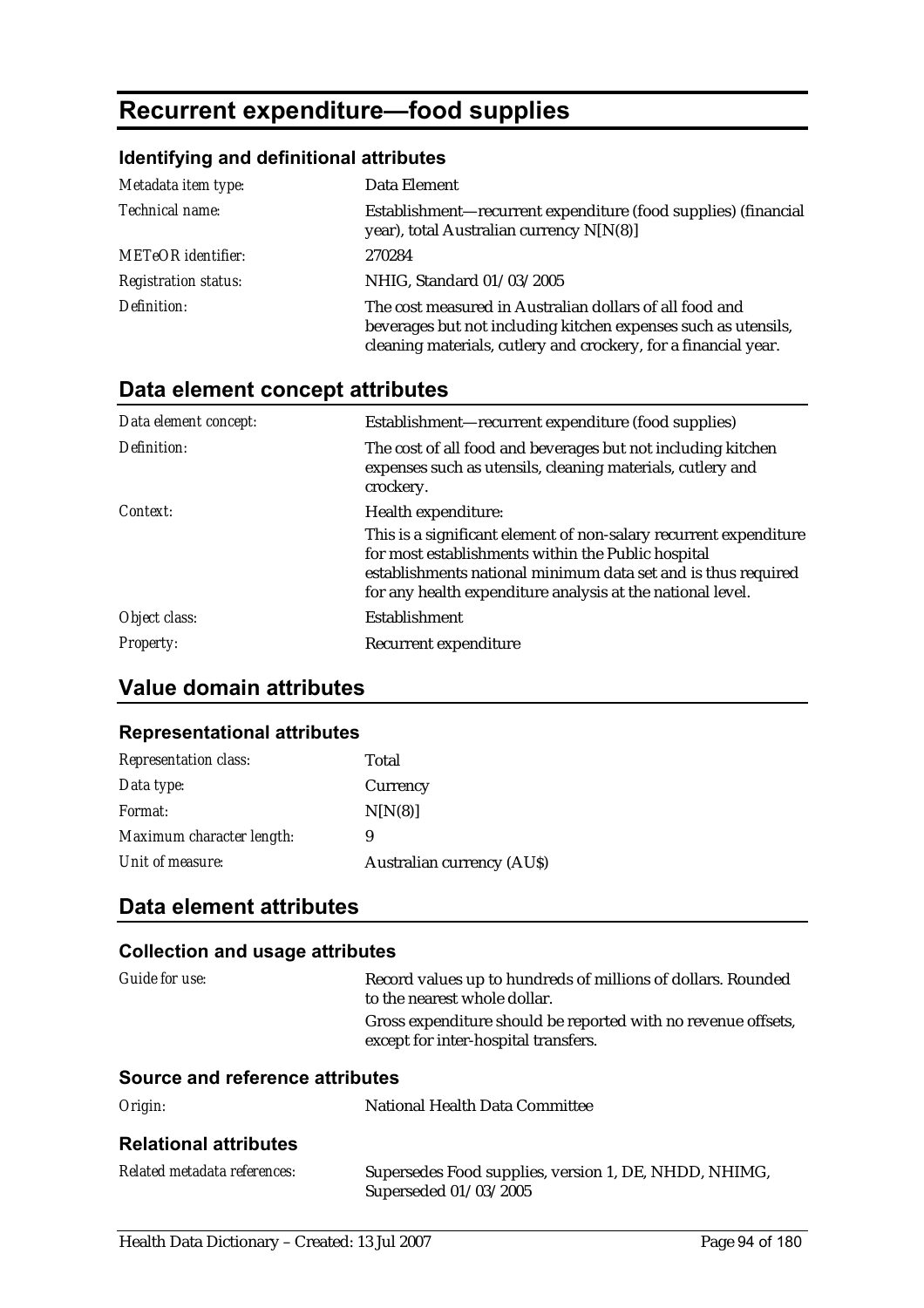Is used in the formation of Establishment (mental health) recurrent expenditure (non-salary operating costs) (financial year), total Australian currency N[N(8)] NHIG, Standard 08/12/2004

Is used in the formation of Establishment—recurrent expenditure (financial year), total Australian currency N[N(8)] NHIG, Standard 08/12/2004

Is used in the formation of Establishment (community mental health)—recurrent expenditure (non-salary operating costs) (financial year), total Australian currency N[N(8)] NHIG, Standard 01/03/2005

Mental health establishments NMDS 2005-2006 NHIG, Superseded 21/03/2006

*Implementation start date:* 01/07/2005

*Implementation end date:* 30/06/2006

Mental health establishments NMDS 2006-2007 NHIG, Superseded 23/10/2006

*Implementation start date:* 01/07/2006

*Implementation end date:* 30/06/2007

Mental health establishments NMDS 2007-2008 NHIG, Standard 23/10/2006

*Implementation start date:* 01/07/2007

*Information specific to this data set:*

Obligation condition: reporting of this data element is optional for non-government residential mental health services and specialised mental health services provided by private hospitals that receive state or territory government funding.

Public hospital establishments NMDS NHIG, Superseded 21/03/2006

*Implementation start date:* 01/07/2005

*Implementation end date:* 30/06/2006

Public hospital establishments NMDS NHIG, Superseded 23/10/2006

*Implementation start date:* 01/07/2006

*Implementation end date:* 30/06/2007

Public hospital establishments NMDS 2007-2008 NHIG, Standard 23/10/2006

*Implementation start date:* 01/07/2007

*Implementation in Data Set Specifications:*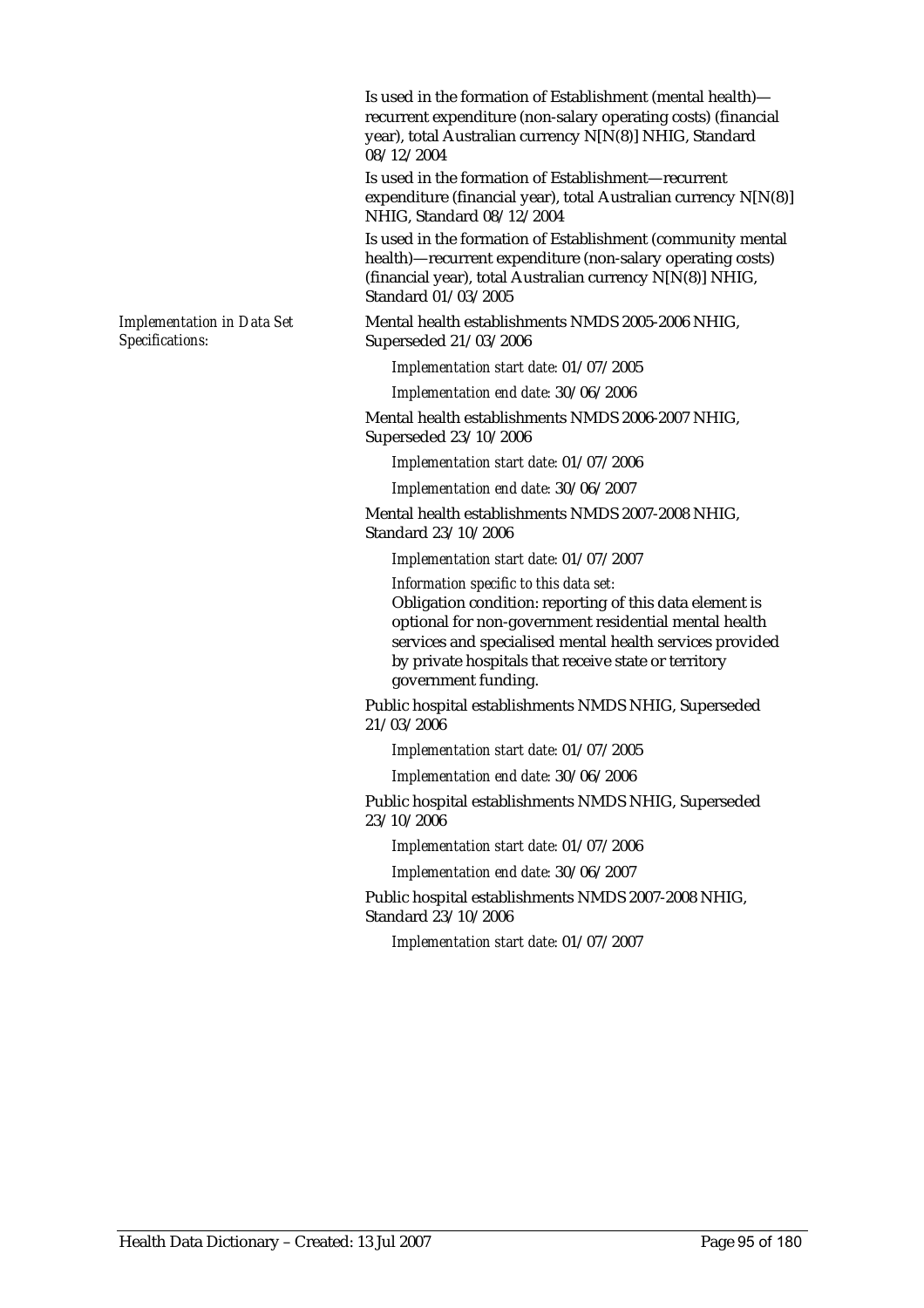# **Recurrent expenditure—interest payments**

### **Identifying and definitional attributes**

| Metadata item type:         | Data Element                                                                                                                                                                                                          |
|-----------------------------|-----------------------------------------------------------------------------------------------------------------------------------------------------------------------------------------------------------------------|
| Technical name:             | Establishment—recurrent expenditure (interest payments)<br>(financial year), total Australian currency N[N(8)]                                                                                                        |
| <b>METeOR</b> identifier:   | 270186                                                                                                                                                                                                                |
| <b>Registration status:</b> | NHIG, Standard 01/03/2005                                                                                                                                                                                             |
| Definition:                 | Payments in Australian dollars made by or on behalf of the<br>establishment in respect of borrowings (e.g. interest on bank<br>overdraft) provided the establishment is permitted to borrow,<br>for a financial year. |

# **Data element concept attributes**

| Establishment—recurrent expenditure (interest payments)                                                                                                                                                                                                                                                                                                                                                       |
|---------------------------------------------------------------------------------------------------------------------------------------------------------------------------------------------------------------------------------------------------------------------------------------------------------------------------------------------------------------------------------------------------------------|
| Payments made by or on behalf of the establishment in respect<br>of borrowings (e.g. interest on bank overdraft) provided the<br>establishment is permitted to borrow. This does not include the<br>cost of equity capital (i.e. dividends on shares) in respect of<br>profit-making private establishments.                                                                                                  |
| Health expenditure:                                                                                                                                                                                                                                                                                                                                                                                           |
| This metadata item has been retained in the data set because of<br>its significance for the private sector. Private profit-making<br>establishments will seek to fund their operations either by loan<br>borrowings (debt capital) or raising shares (equity capital). The<br>cost of either can be significant, although the cost of the latter<br>(that is, dividends on shares) would come out of profits. |
| Establishment                                                                                                                                                                                                                                                                                                                                                                                                 |
| Recurrent expenditure                                                                                                                                                                                                                                                                                                                                                                                         |
|                                                                                                                                                                                                                                                                                                                                                                                                               |

# **Value domain attributes**

### **Representational attributes**

| <b>Representation class:</b> | Total                            |
|------------------------------|----------------------------------|
| Data type:                   | Currency                         |
| <i>Format:</i>               | N[N(8)]                          |
| Maximum character length:    | 9                                |
| Unit of measure:             | <b>Australian currency (AUS)</b> |

# **Data element attributes**

| Guide for use:   | Record values up to hundreds of millions of dollars. Rounded<br>to nearest whole dollar.                                                                                                                                                                                                                                         |
|------------------|----------------------------------------------------------------------------------------------------------------------------------------------------------------------------------------------------------------------------------------------------------------------------------------------------------------------------------|
| <i>Comments:</i> | The item would not have been retained if the data set was<br>restricted to the public sector. In some States, public hospitals<br>may not be permitted to borrow funds or it may be entirely a<br>State treasury matter, not identifiable by the health authority.<br>Even where public sector establishment borrowings might be |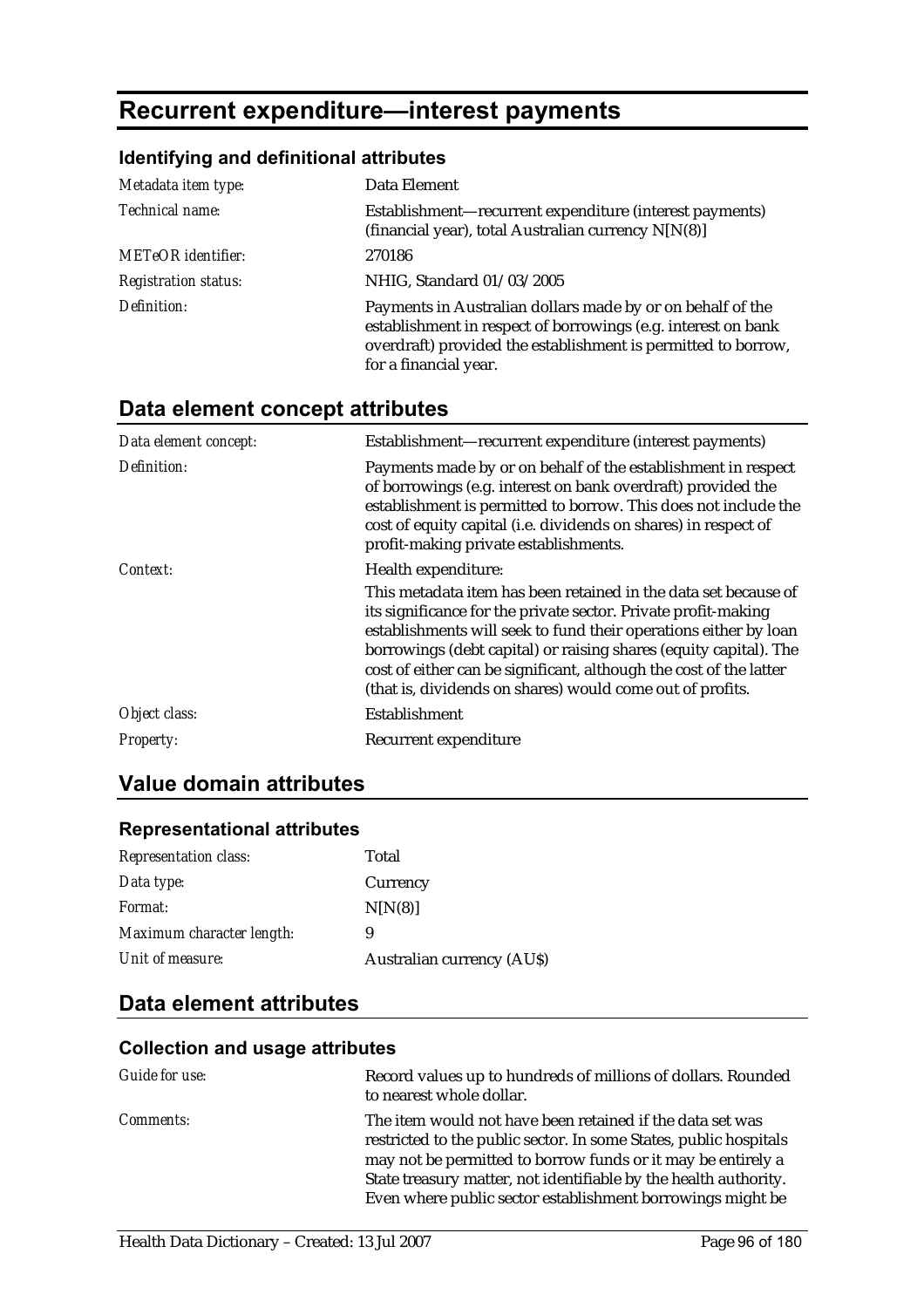identified, this appears to be a sensitive area and also of less overall significance than in the private sector.

| Origin:                                              | National Health Data Committee                                                                                                                                                                                                                                                                        |
|------------------------------------------------------|-------------------------------------------------------------------------------------------------------------------------------------------------------------------------------------------------------------------------------------------------------------------------------------------------------|
| <b>Relational attributes</b>                         |                                                                                                                                                                                                                                                                                                       |
| Related metadata references:                         | Supersedes Interest payments, version 1, DE, NHDD, NHIMG,<br>Superseded 01/03/2005                                                                                                                                                                                                                    |
|                                                      | Is used in the formation of Establishment (mental health)-<br>recurrent expenditure (non-salary operating costs) (financial<br>year), total Australian currency N[N(8)] NHIG, Standard<br>08/12/2004                                                                                                  |
|                                                      | Is used in the formation of Establishment—recurrent<br>expenditure (financial year), total Australian currency N[N(8)]<br>NHIG, Standard 08/12/2004                                                                                                                                                   |
|                                                      | Is used in the formation of Establishment (community mental<br>health)-recurrent expenditure (non-salary operating costs)<br>(financial year), total Australian currency N[N(8)] NHIG,<br>Standard 01/03/2005                                                                                         |
| <b>Implementation in Data Set</b><br>Specifications: | Mental health establishments NMDS 2005-2006 NHIG,<br>Superseded 21/03/2006                                                                                                                                                                                                                            |
|                                                      | Implementation start date: 01/07/2005                                                                                                                                                                                                                                                                 |
|                                                      | Implementation end date: 30/06/2006                                                                                                                                                                                                                                                                   |
|                                                      | Mental health establishments NMDS 2006-2007 NHIG,<br>Superseded 23/10/2006                                                                                                                                                                                                                            |
|                                                      | Implementation start date: 01/07/2006                                                                                                                                                                                                                                                                 |
|                                                      | Implementation end date: 30/06/2007                                                                                                                                                                                                                                                                   |
|                                                      | Mental health establishments NMDS 2007-2008 NHIG,<br>Standard 23/10/2006                                                                                                                                                                                                                              |
|                                                      | Implementation start date: 01/07/2007                                                                                                                                                                                                                                                                 |
|                                                      | Information specific to this data set:<br>Obligation condition: reporting of this data element is<br>optional for non-government residential mental health<br>services and specialised mental health services provided<br>by private hospitals that receive state or territory<br>government funding. |
|                                                      | Public hospital establishments NMDS NHIG, Superseded<br>21/03/2006                                                                                                                                                                                                                                    |
|                                                      | Implementation start date: 01/07/2005                                                                                                                                                                                                                                                                 |
|                                                      | Implementation end date: 30/06/2006                                                                                                                                                                                                                                                                   |
|                                                      | Public hospital establishments NMDS NHIG, Superseded<br>23/10/2006                                                                                                                                                                                                                                    |
|                                                      | Implementation start date: 01/07/2006                                                                                                                                                                                                                                                                 |
|                                                      | Implementation end date: 30/06/2007                                                                                                                                                                                                                                                                   |
|                                                      | Public hospital establishments NMDS 2007-2008 NHIG,<br>Standard 23/10/2006                                                                                                                                                                                                                            |
|                                                      | Implementation start date: 01/07/2007                                                                                                                                                                                                                                                                 |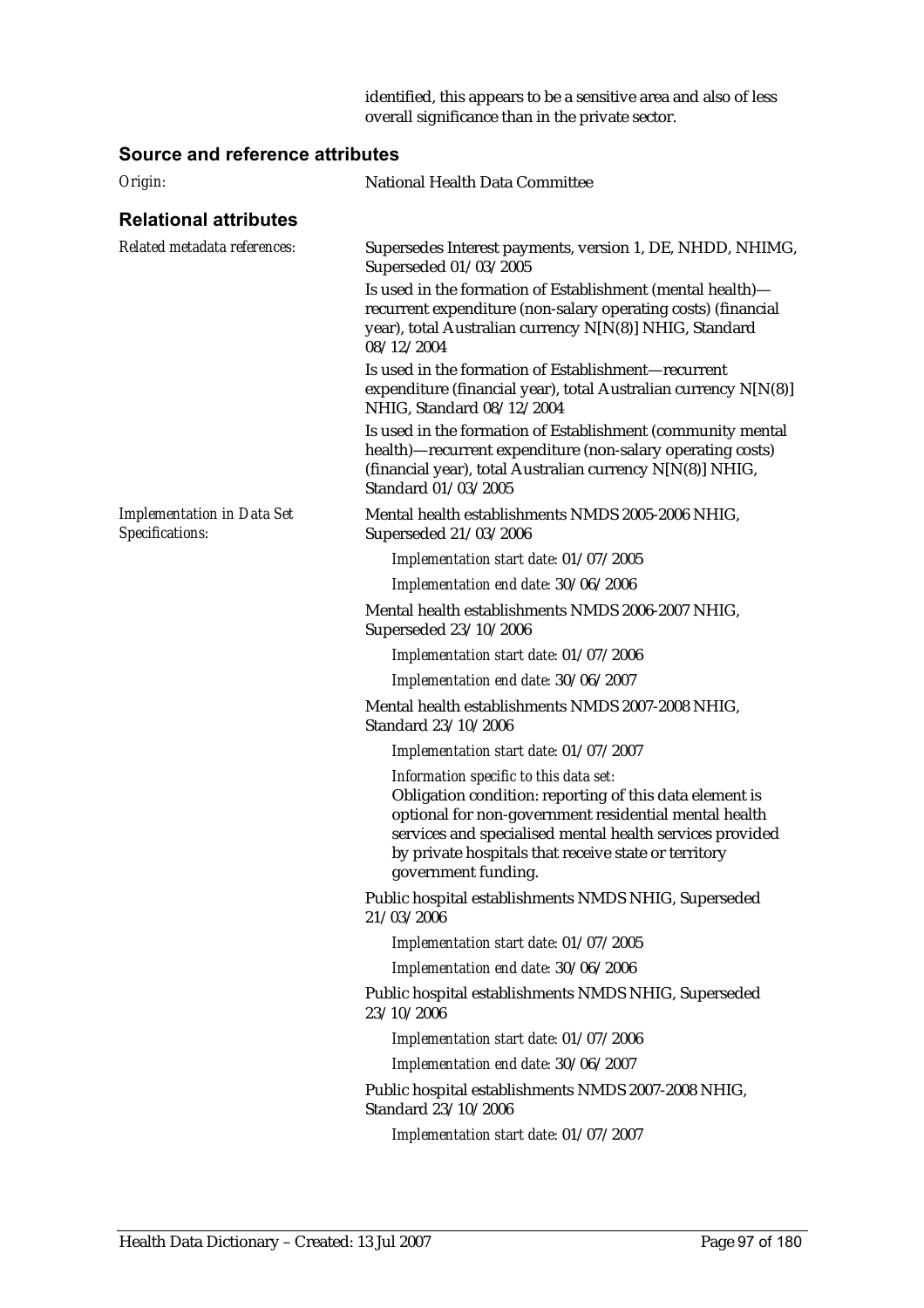# **Recurrent expenditure—medical and surgical supplies**

## **Identifying and definitional attributes**

| Metadata item type:         | Data Element                                                                                                                                                                                |
|-----------------------------|---------------------------------------------------------------------------------------------------------------------------------------------------------------------------------------------|
| Technical name:             | Establishment—recurrent expenditure (medical and surgical<br>supplies) (financial year), total Australian currency N[N(8)]                                                                  |
| <b>METeOR</b> identifier:   | 270358                                                                                                                                                                                      |
| <b>Registration status:</b> | NHIG, Standard 01/03/2005                                                                                                                                                                   |
| Definition:                 | The cost in Australian dollars of all consumables of a medical or<br>surgical nature (excluding drug supplies) but not including<br>expenditure on equipment repairs, for a financial year. |

# **Data element concept attributes**

| Data element concept: | Establishment—recurrent expenditure (medical and surgical<br>supplies)                                                                                                                                                                                       |
|-----------------------|--------------------------------------------------------------------------------------------------------------------------------------------------------------------------------------------------------------------------------------------------------------|
| Definition:           | The cost of all consumables of a medical or surgical nature<br>(excluding drug supplies) but not including expenditure on<br>equipment repairs.                                                                                                              |
| Context:              | Health expenditure:                                                                                                                                                                                                                                          |
|                       | As for the metadata item drug supplies, this is a significant<br>element of non-salary expenditure and national-level data on<br>medical and surgical supplies is of considerable interest in its<br>own right to a wide range of persons and organisations. |
| Object class:         | Establishment                                                                                                                                                                                                                                                |
| <b>Property:</b>      | Recurrent expenditure                                                                                                                                                                                                                                        |

# **Value domain attributes**

#### **Representational attributes**

| <b>Representation class:</b> | Total                            |
|------------------------------|----------------------------------|
| Data type:                   | Currency                         |
| Format:                      | N[N(8)]                          |
| Maximum character length:    | 9                                |
| Unit of measure:             | <b>Australian currency (AUS)</b> |

## **Data element attributes**

| <b>Collection and usage attributes</b> |                                                                                                       |  |
|----------------------------------------|-------------------------------------------------------------------------------------------------------|--|
| Guide for use:                         | Gross expenditure should be reported with no revenue offsets,<br>except for inter-hospital transfers. |  |
| <b>Collection methods:</b>             | Record values up to hundreds of millions of dollars. Rounded<br>to nearest whole dollar.              |  |
| Source and reference attributes        |                                                                                                       |  |
| Origin:                                | National Health Data Committee                                                                        |  |
| <b>Relational attributes</b>           |                                                                                                       |  |
| Related metadata references:           | Supersedes Medical and surgical supplies, version 1, DE,                                              |  |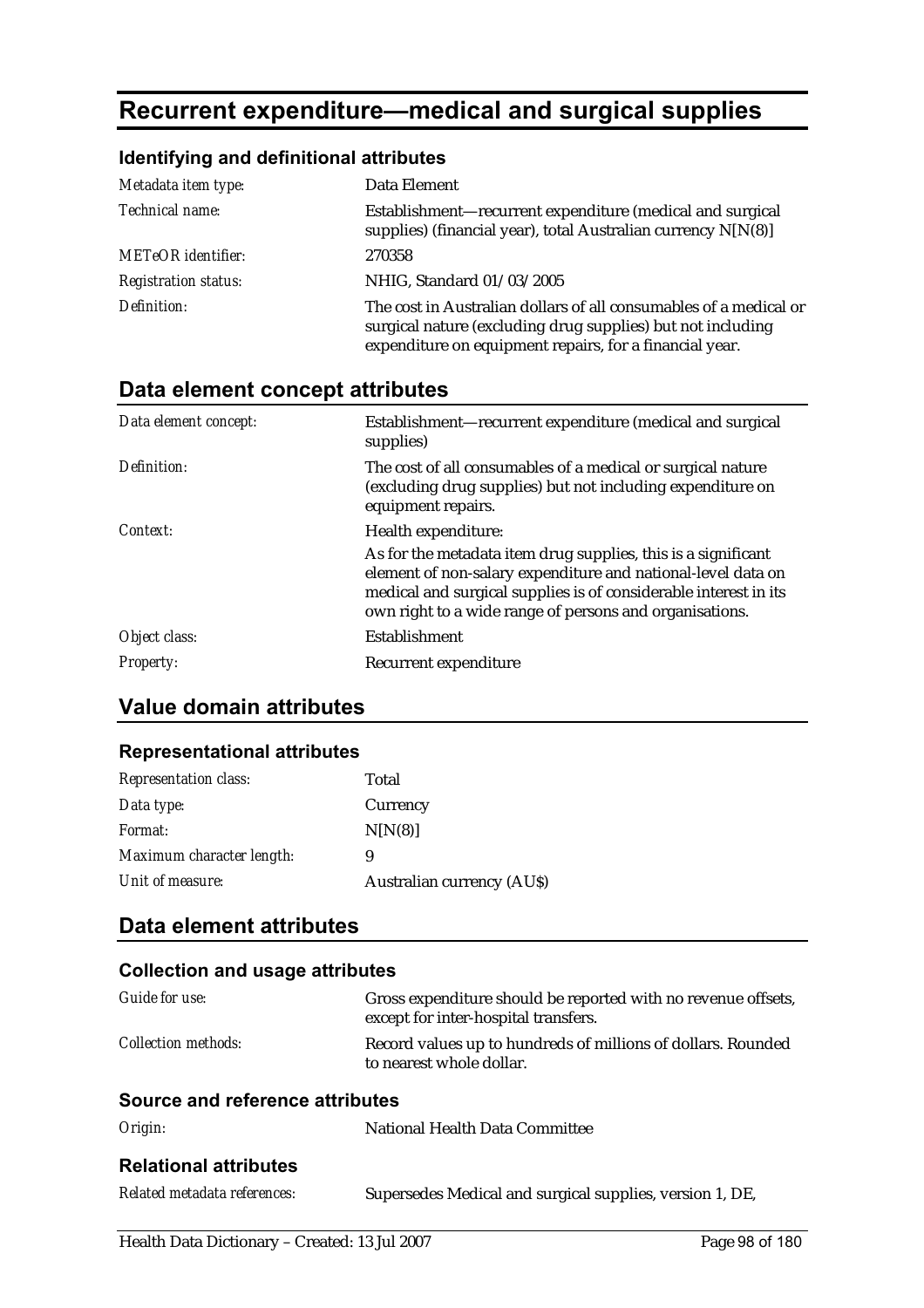NHDD, NHIMG, Superseded 01/03/2005

Is used in the formation of Establishment (mental health) recurrent expenditure (non-salary operating costs) (financial year), total Australian currency N[N(8)] NHIG, Standard 08/12/2004

Is used in the formation of Establishment—recurrent expenditure (financial year), total Australian currency N[N(8)] NHIG, Standard 08/12/2004

Is used in the formation of Establishment (community mental health)—recurrent expenditure (non-salary operating costs) (financial year), total Australian currency N[N(8)] NHIG, Standard 01/03/2005

Mental health establishments NMDS 2005-2006 NHIG, Superseded 21/03/2006

*Implementation start date:* 01/07/2005

*Implementation end date:* 30/06/2006

Mental health establishments NMDS 2006-2007 NHIG, Superseded 23/10/2006

*Implementation start date:* 01/07/2006

*Implementation end date:* 30/06/2007

Mental health establishments NMDS 2007-2008 NHIG, Standard 23/10/2006

*Implementation start date:* 01/07/2007

*Information specific to this data set:* Obligation condition: reporting of this data element is optional for non-government residential mental health services and specialised mental health services provided by private hospitals that receive state or territory government funding.

Public hospital establishments NMDS NHIG, Superseded 21/03/2006

*Implementation start date:* 01/07/2005

*Implementation end date:* 30/06/2006

Public hospital establishments NMDS NHIG, Superseded 23/10/2006

*Implementation start date:* 01/07/2006

*Implementation end date:* 30/06/2007

Public hospital establishments NMDS 2007-2008 NHIG, Standard 23/10/2006

*Implementation start date:* 01/07/2007

*Implementation in Data Set Specifications:*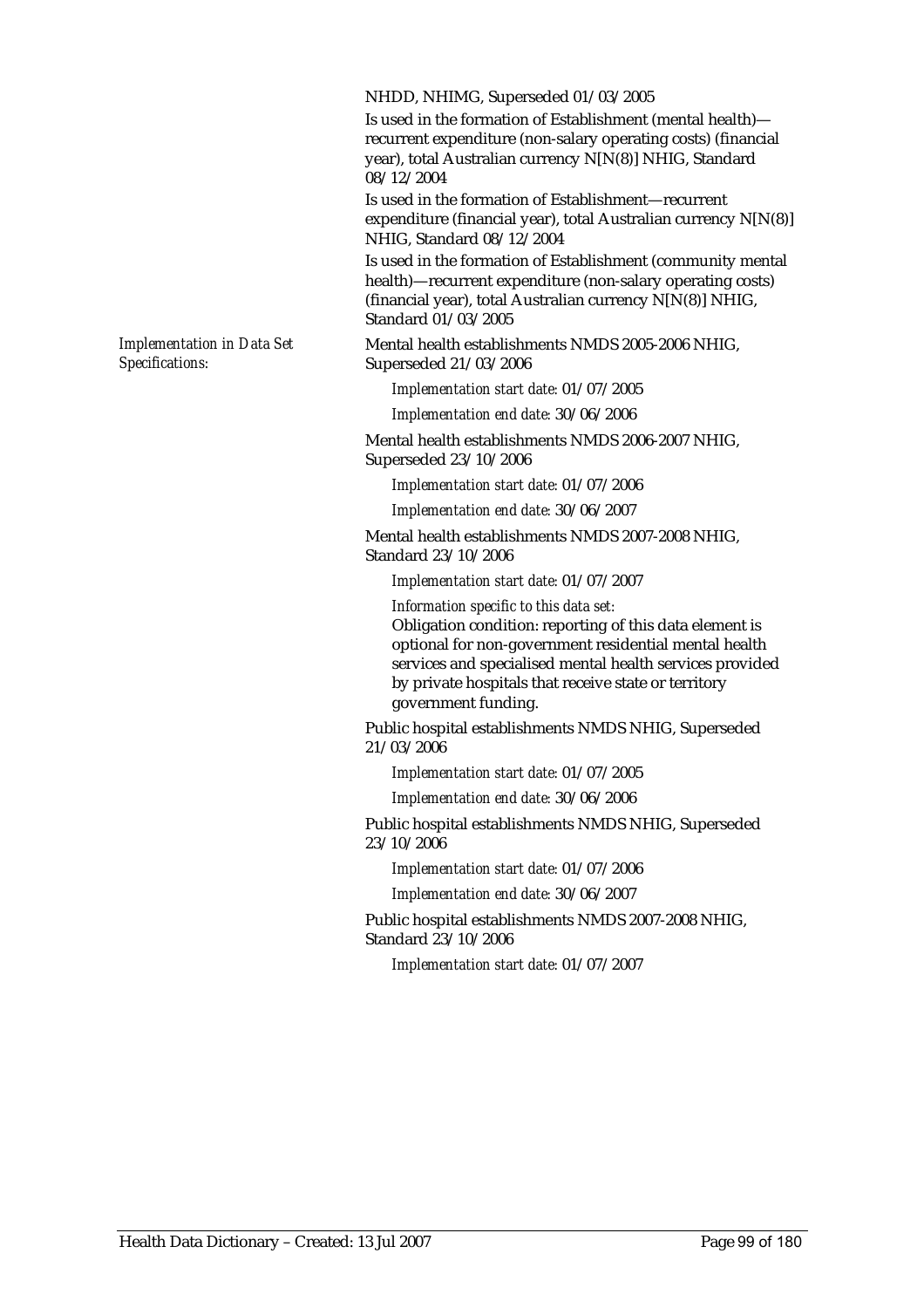# **Recurrent expenditure—non-salary operating costs (excluding depreciation)**

#### **Identifying and definitional attributes**

| Metadata item type:         | Data Element                                                                                                                                           |
|-----------------------------|--------------------------------------------------------------------------------------------------------------------------------------------------------|
| Technical name:             | Establishment (community mental health)—recurrent<br>expenditure (non-salary operating costs) (financial year), total<br>Australian currency $N[N(8)]$ |
| <b>METeOR</b> identifier:   | 270297                                                                                                                                                 |
| <b>Registration status:</b> | NHIG, Standard 01/03/2005                                                                                                                              |
| Definition:                 | Total expenditure relating to non-salary operating items, for a<br>financial year.                                                                     |

### **Data element concept attributes**

| Data element concept: | Establishment—recurrent expenditure (non-salary operating<br>costs)               |
|-----------------------|-----------------------------------------------------------------------------------|
| Definition:           | Total expenditure relating to non-salary operating items.                         |
| Context:              | Health care:                                                                      |
|                       | This metadata item is required to monitor trends of expenditure<br>in the sector. |
| Object class:         | Establishment                                                                     |
| <b>Property:</b>      | Recurrent expenditure                                                             |

### **Value domain attributes**

#### **Representational attributes**

| <b>Representation class:</b> | Total                      |
|------------------------------|----------------------------|
| Data type:                   | Currency                   |
| <i>Format:</i>               | N[N(8)]                    |
| Maximum character length:    | 9                          |
| Unit of measure:             | Australian currency (AU\$) |

## **Data element attributes**

#### **Collection and usage attributes**

*Guide for use:* Record values up to hundreds of millions of dollars. Rounded to the nearest whole dollar.

Total is calculated from expenditure including:

- Payments to visiting medical officers
- Superannuation employer contributions (including funding basis)
- Drug supplies
- Medical and surgical supplies
- Food supplies
- Domestic services
- Repairs and maintenance
- Patient transport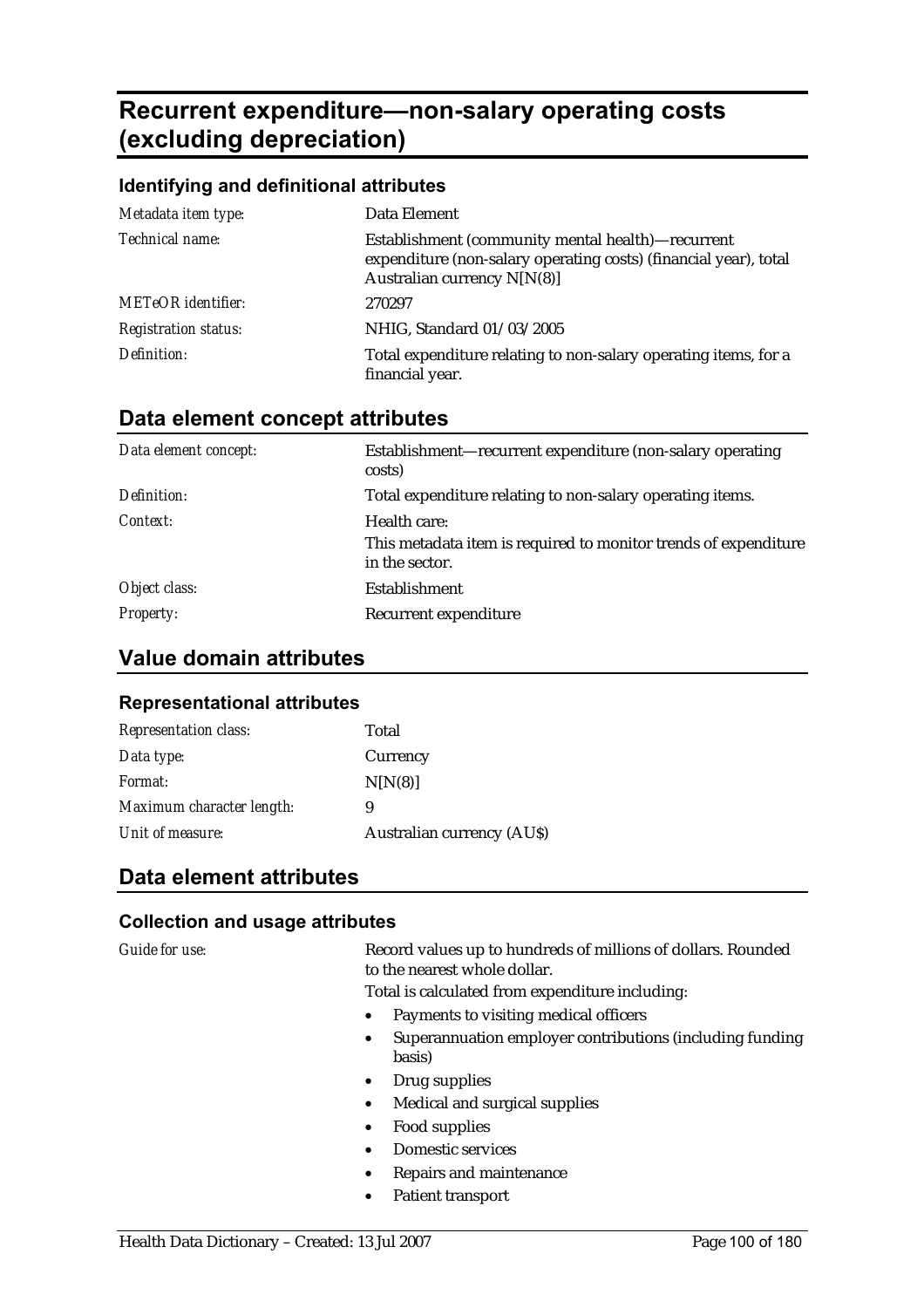- Administrative expenses
- Interest payments
- **Depreciation**
- Other recurrent expenditure.

Expenditure should include both the specific costs directly associated with the service and indirect costs for example personnel services.

Research and academic units that function as an integral part of ambulatory care should be reported against the appropriate service.

#### **Source and reference attributes**

*Origin:* National Health Data Committee **Relational attributes**  *Related metadata references:* Supersedes Non-salary operating costs, version 1, Derived DE, NHDD, NHIMG, Superseded 01/03/2005 Is formed using Establishment—recurrent expenditure (administrative expenses) (financial year), total Australian currency N[N(8)] NHIG, Standard 01/03/2005 Is formed using Establishment—recurrent expenditure (other recurrent expenditure) (financial year), total Australian currency N[N(8)] NHIG, Standard 01/03/2005 Is formed using Establishment—recurrent expenditure (domestic services) (financial year), total Australian currency N[N(8)] NHIG, Standard 01/03/2005 Is formed using Establishment—recurrent expenditure (drug supplies) (financial year), total Australian currency N[N(8)] NHIG, Standard 01/03/2005 Is formed using Establishment—recurrent expenditure (interest payments) (financial year), total Australian currency N[N(8)] NHIG, Standard 01/03/2005 Is formed using Establishment—recurrent expenditure (patient transport cost) (financial year), total Australian currency N[N(8)] NHIG, Standard 01/03/2005 Is formed using Establishment—recurrent expenditure (food supplies) (financial year), total Australian currency N[N(8)] NHIG, Standard 01/03/2005 Is formed using Establishment—recurrent expenditure (depreciation) (financial year), total Australian currency N[N(8)] NHIG, Standard 01/03/2005 Is formed using Establishment—recurrent expenditure (medical and surgical supplies) (financial year), total Australian currency N[N(8)] NHIG, Standard 01/03/2005 Is formed using Establishment—recurrent expenditure (visiting medical officer payments) (financial year), total Australian currency N[N(8)] NHIG, Standard 01/03/2005 Is formed using Establishment—recurrent expenditure (superannuation employer contributions) (financial year), total Australian currency N[N(8)] NHIG, Standard 01/03/2005 Is formed using Establishment—recurrent expenditure (repairs and maintenance) (financial year), total Australian currency N[N(8)] NHIG, Standard 01/03/2005 *Implementation in Data Set* **Community mental health establishments NMDS 2004-2005**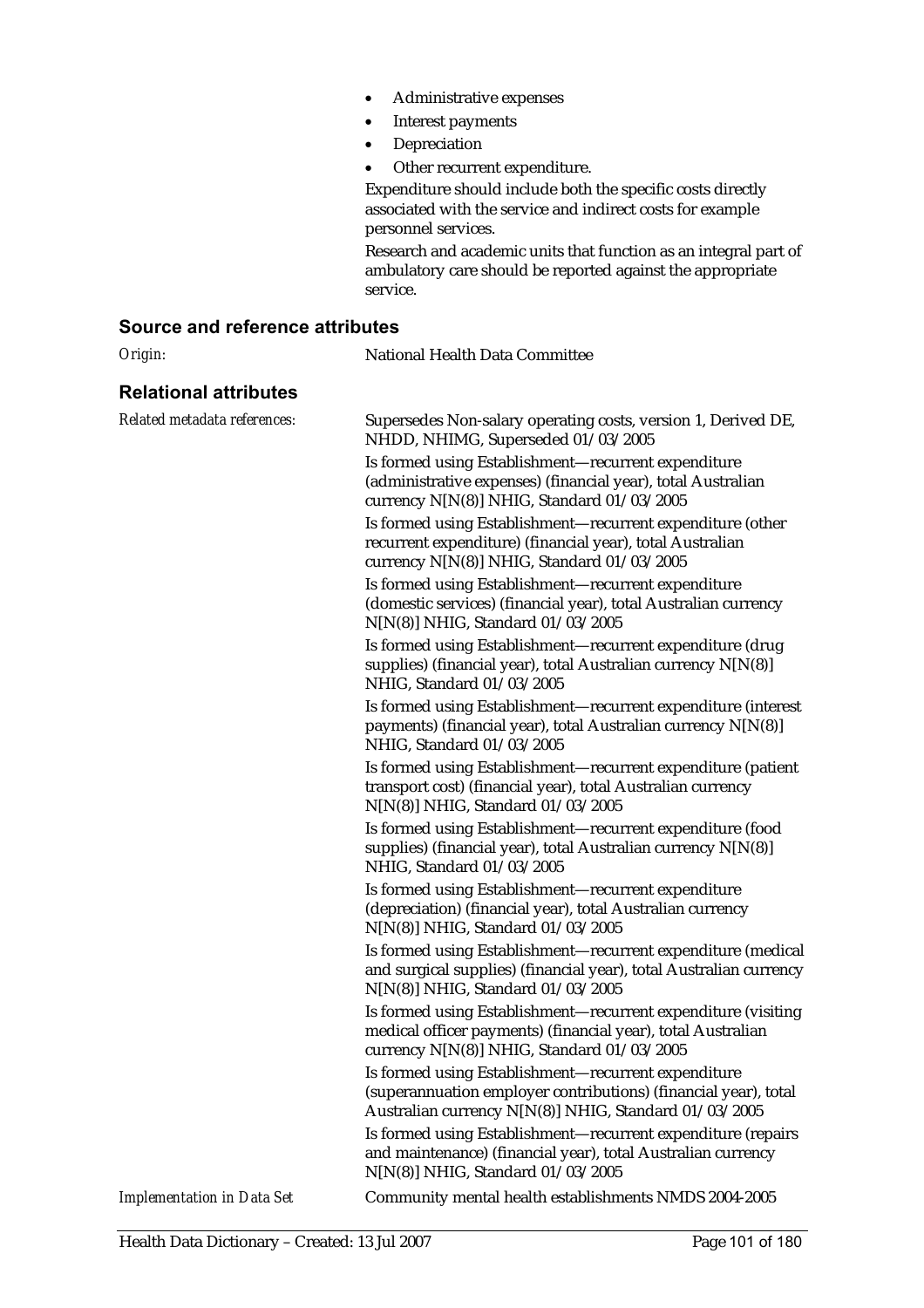*Specifications:* NHIG, Superseded 08/12/2004 *Implementation start date:* 01/07/2004 *Implementation end date:* 30/06/2005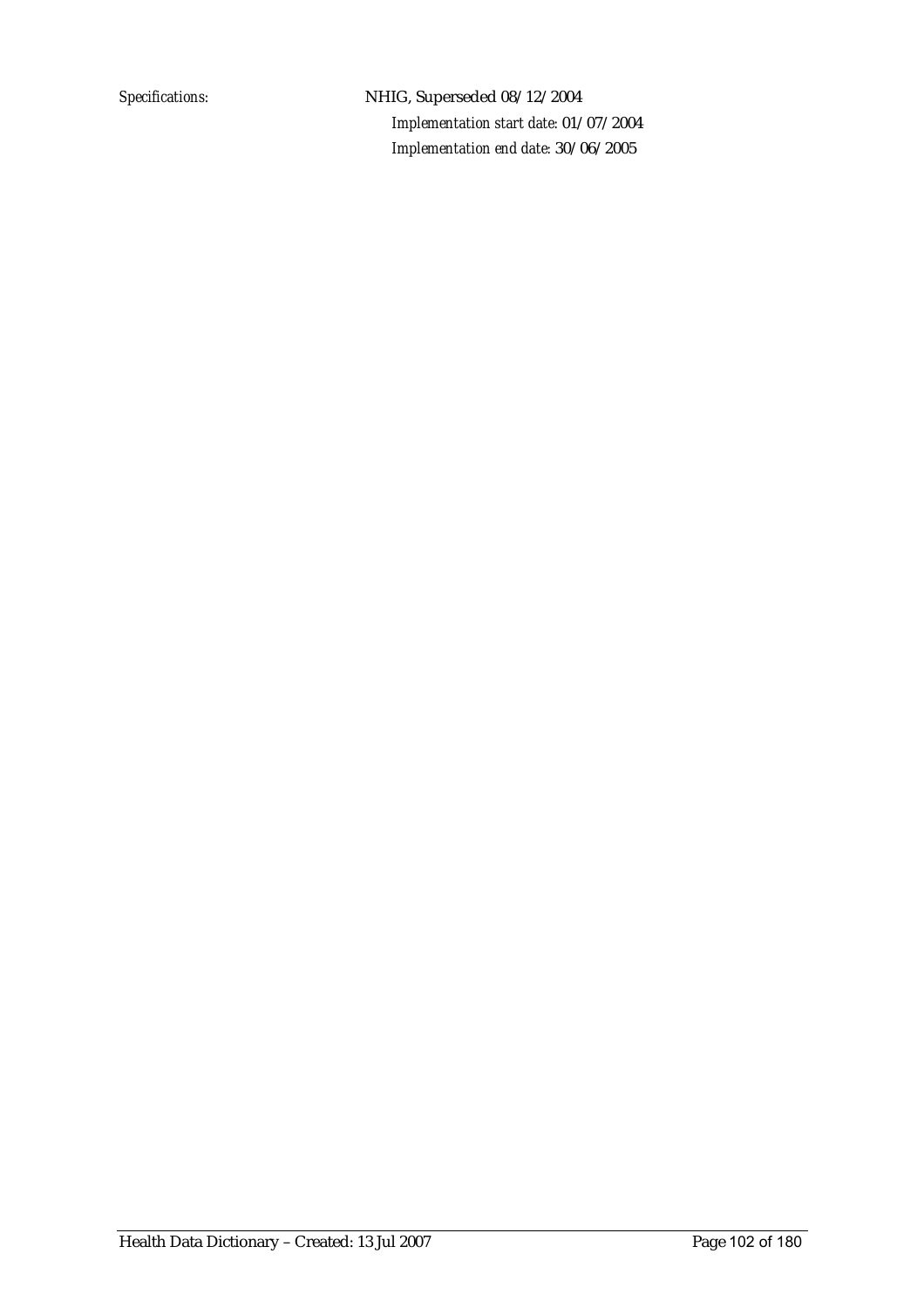# **Recurrent expenditure—other Commonwealth Government funded**

#### **Identifying and definitional attributes**

| Metadata item type:         | Data Element                                                                                                                                                                                                                                                                          |
|-----------------------------|---------------------------------------------------------------------------------------------------------------------------------------------------------------------------------------------------------------------------------------------------------------------------------------|
| Technical name:             | Establishment—recurrent expenditure (other Commonwealth<br>Government funded expenditure), total Australian currency<br>N[N(8)]                                                                                                                                                       |
| <b>METeOR</b> identifier:   | 288031                                                                                                                                                                                                                                                                                |
| <b>Registration status:</b> | NHIG, Standard 08/12/2004                                                                                                                                                                                                                                                             |
| Definition:                 | Total recurrent expenditure by an organisation, region or<br>central administration funded from other revenue paid directly<br>by the Commonwealth Government and used to resource<br>recurrent expenditure on services within the scope of the<br>NMDS—Mental Health Establishments. |

# **Data element concept attributes**

| Data element concept: | Establishment—recurrent expenditure (other Commonwealth<br>Government funded expenditure)                                                                                                                                                                                       |
|-----------------------|---------------------------------------------------------------------------------------------------------------------------------------------------------------------------------------------------------------------------------------------------------------------------------|
| Definition:           | Recurrent expenditure by an organisation, region or central<br>administration funded from other revenue paid directly by the<br>Commonwealth Government and used to resource recurrent<br>expenditure on services within the scope of the NMDS—Mental<br>Health Establishments. |
| Context:              | Specialised mental health services.                                                                                                                                                                                                                                             |
| Object class:         | <b>Establishment</b>                                                                                                                                                                                                                                                            |
| <b>Property:</b>      | Recurrent expenditure                                                                                                                                                                                                                                                           |

## **Value domain attributes**

#### **Representational attributes**

| <b>Representation class:</b> | Total                            |
|------------------------------|----------------------------------|
| Data type:                   | Currency                         |
| <i>Format:</i>               | N[N(8)]                          |
| Maximum character length:    | 9                                |
| Unit of measure:             | <b>Australian currency (AUS)</b> |

## **Data element attributes**

| Guide for use: | Australian dollars. Rounded to nearest whole dollar.                                                                        |
|----------------|-----------------------------------------------------------------------------------------------------------------------------|
|                | Includes expenditure where the funding is from nursing home<br>and hostel subsidies for the care of patients in specialised |
|                | mental health services, and any other special purpose grants                                                                |
|                | including rural health support, education and training funds                                                                |
|                | and incentive package funds made available under the                                                                        |
|                | Australian Health Care Agreements.                                                                                          |
|                | Excludes expenditure funded by the Commonwealth under<br>grants from the Department of Veterans' Affairs or from the        |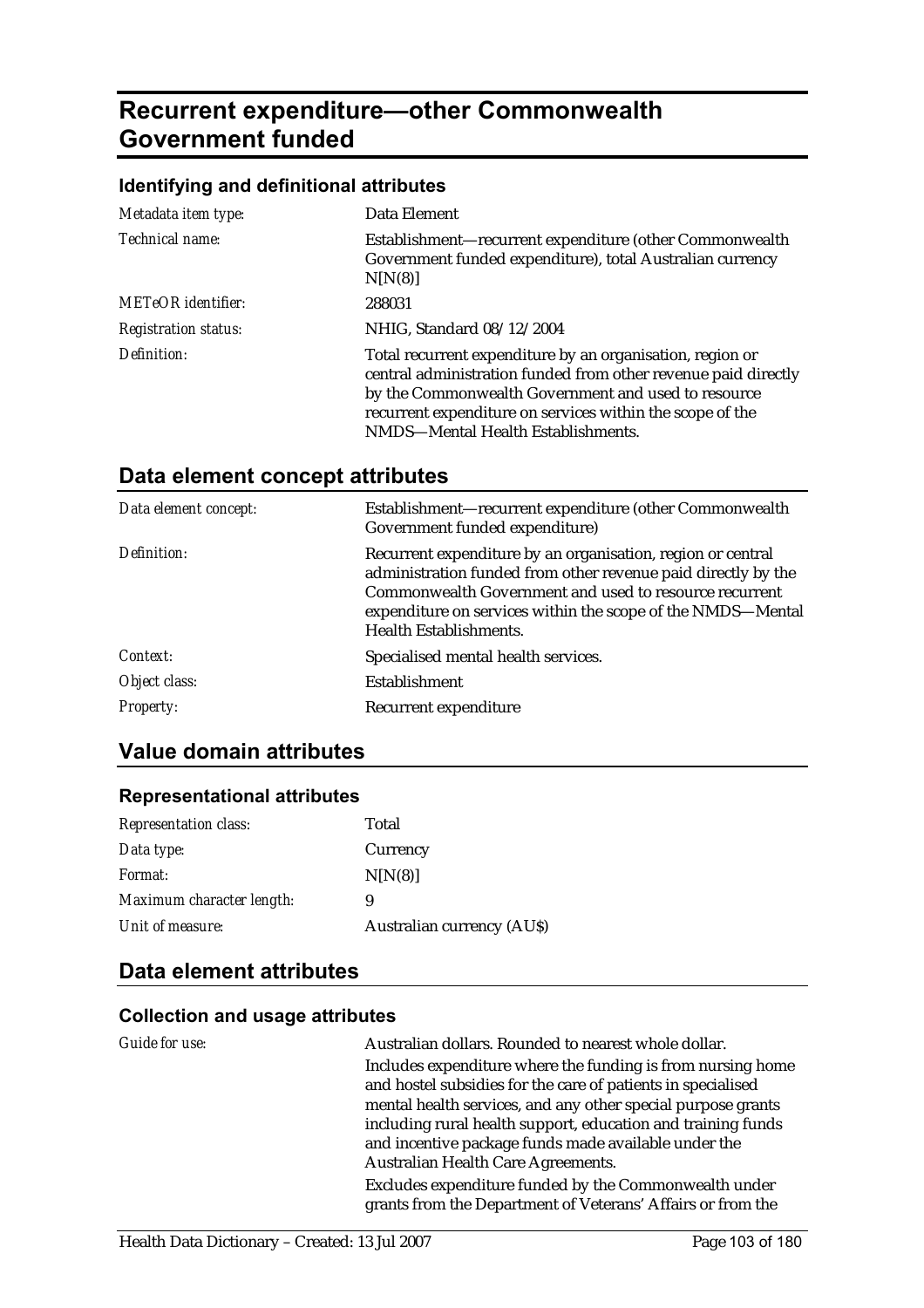|                     | National Mental Health Strategy.                                                                                                                                                                                                                                                                                                                                                                                   |
|---------------------|--------------------------------------------------------------------------------------------------------------------------------------------------------------------------------------------------------------------------------------------------------------------------------------------------------------------------------------------------------------------------------------------------------------------|
| Collection methods: | Other Commonwealth Government-funded expenditure to be<br>reported only once and for the specific statistical unit level at<br>which the expenditure actually occurred e.g. at the state,<br>regional or organisational level.                                                                                                                                                                                     |
|                     | Where Other Commonwealth Government-funded expenditure<br>could be allocated to more than one level it is important to<br>allocate it to the single most appropriate statistical unit level to<br>avoid the possible of counting the expended funds more than<br>once. For example, funding provided for service delivery<br>expenditure should be reported at the lowest statistical unit<br>level possible only. |

| Submitting organisation:                             | National minimum data set working parties                                                                                                                                                                                                                                                             |
|------------------------------------------------------|-------------------------------------------------------------------------------------------------------------------------------------------------------------------------------------------------------------------------------------------------------------------------------------------------------|
| <b>Relational attributes</b>                         |                                                                                                                                                                                                                                                                                                       |
| Related metadata references:                         | Is used in the formation of Establishment—recurrent<br>expenditure (financial year), total Australian currency N[N(8)]<br>NHIG, Standard 08/12/2004                                                                                                                                                   |
| <b>Implementation in Data Set</b><br>Specifications: | Mental health establishments NMDS 2005-2006 NHIG,<br>Superseded 21/03/2006                                                                                                                                                                                                                            |
|                                                      | Implementation start date: 01/07/2005                                                                                                                                                                                                                                                                 |
|                                                      | Implementation end date: 30/06/2006                                                                                                                                                                                                                                                                   |
|                                                      | Mental health establishments NMDS 2006-2007 NHIG,<br>Superseded 23/10/2006                                                                                                                                                                                                                            |
|                                                      | Implementation start date: 01/07/2006                                                                                                                                                                                                                                                                 |
|                                                      | Implementation end date: 30/06/2007                                                                                                                                                                                                                                                                   |
|                                                      | Mental health establishments NMDS 2007-2008 NHIG,<br>Standard 23/10/2006                                                                                                                                                                                                                              |
|                                                      | Implementation start date: 01/07/2007                                                                                                                                                                                                                                                                 |
|                                                      | Information specific to this data set:<br>Obligation condition: reporting of this data element is<br>optional for non-government residential mental health<br>services and specialised mental health services provided<br>by private hospitals that receive state or territory<br>government funding. |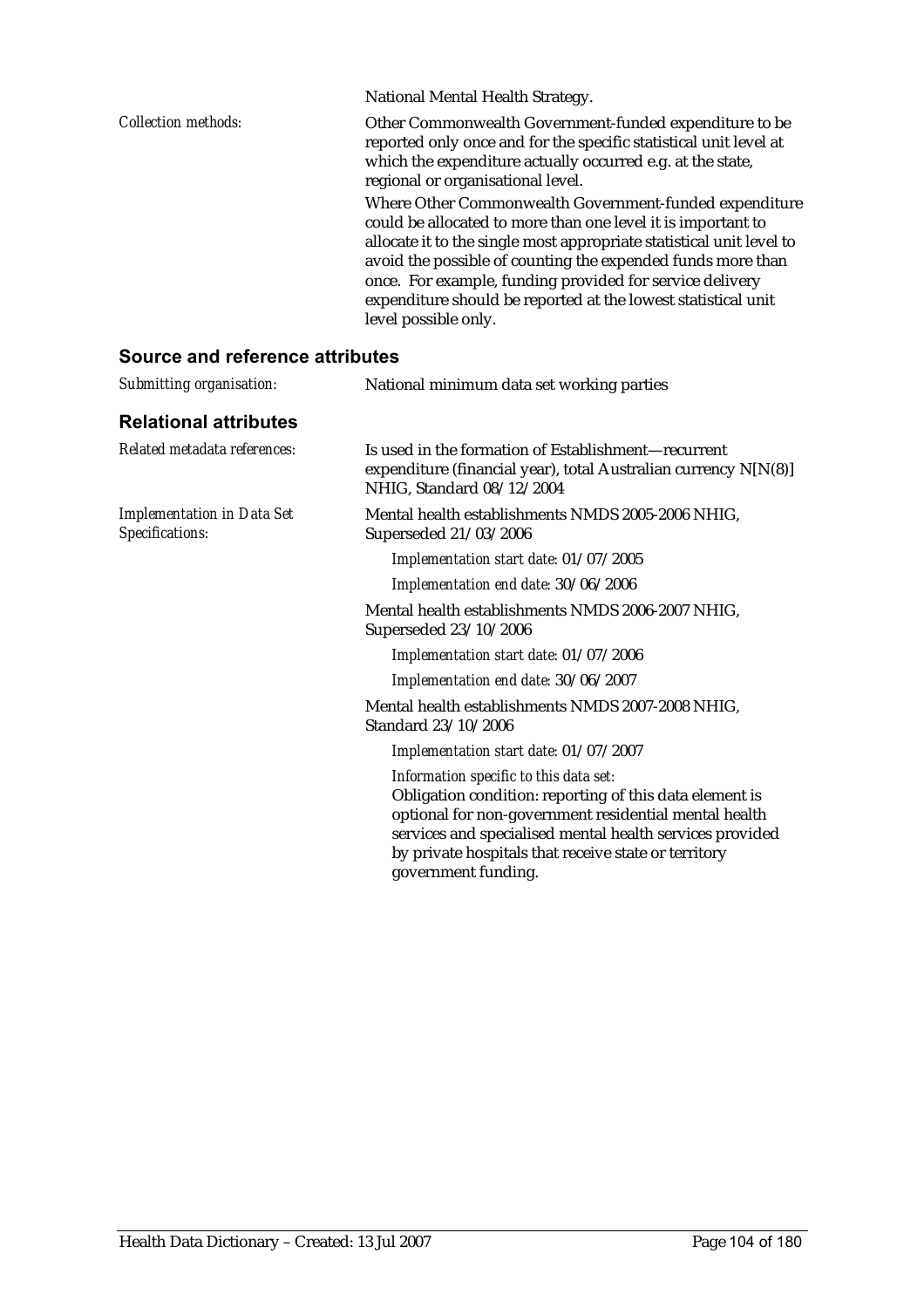# **Recurrent expenditure—other State or Territory funded**

### **Identifying and definitional attributes**

| Metadata item type:         | Data Element                                                                                                                                                                                                                                      |
|-----------------------------|---------------------------------------------------------------------------------------------------------------------------------------------------------------------------------------------------------------------------------------------------|
| Technical name:             | Establishment-recurrent expenditure (other state or territory<br>funded expenditure), total Australian currency N[N(8)]                                                                                                                           |
| <b>METeOR</b> identifier:   | 288075                                                                                                                                                                                                                                            |
| <b>Registration status:</b> | NHIG, Standard 08/12/2004                                                                                                                                                                                                                         |
| Definition:                 | The total recurrent expenditure from state or territory funding<br>sources from government departments external to the health<br>department portfolio which were used to support the delivery<br>and/or administration of mental health services. |

### **Data element concept attributes**

| Data element concept: | Establishment—recurrent expenditure (other state or territory<br>funded expenditure)                                                                                                                                                    |
|-----------------------|-----------------------------------------------------------------------------------------------------------------------------------------------------------------------------------------------------------------------------------------|
| Definition:           | Recurrent expenditure from state or territory funding sources<br>from government departments external to the health<br>department portfolio which were used to support the delivery<br>and/or administration of mental health services. |
| Context:              | Specialised mental health services.                                                                                                                                                                                                     |
| Object class:         | Establishment                                                                                                                                                                                                                           |
| <b>Property:</b>      | Recurrent expenditure                                                                                                                                                                                                                   |

### **Value domain attributes**

#### **Representational attributes**

| <b>Representation class:</b> | Total                            |
|------------------------------|----------------------------------|
| Data type:                   | Currency                         |
| Format:                      | N[N(8)]                          |
| Maximum character length:    | 9                                |
| Unit of measure:             | <b>Australian currency (AUS)</b> |

# **Data element attributes**

| Guide for use:             | State or territory-funded expenditure to be reported only once<br>and for the specific statistical unit level at which the<br>expenditure actually occurred, e.g. at the state, regional or<br>organisational level.                                                                                                                                                                                 |
|----------------------------|------------------------------------------------------------------------------------------------------------------------------------------------------------------------------------------------------------------------------------------------------------------------------------------------------------------------------------------------------------------------------------------------------|
| <i>Collection methods:</i> | Where state or territory-funded expenditure could be allocated<br>to more than one level it is important to allocate it to the single<br>most appropriate statistical unit level to avoid the possible of<br>counting the expended funds more than once. For example,<br>funding provided for service delivery expenditure should be<br>reported at the lowest statistical unit level possible only. |
|                            | Expenditure funded from all other revenue, excluding those<br>reported separately, to be reported only once and for the<br>specific statistical unit level at which the expenditure actually                                                                                                                                                                                                         |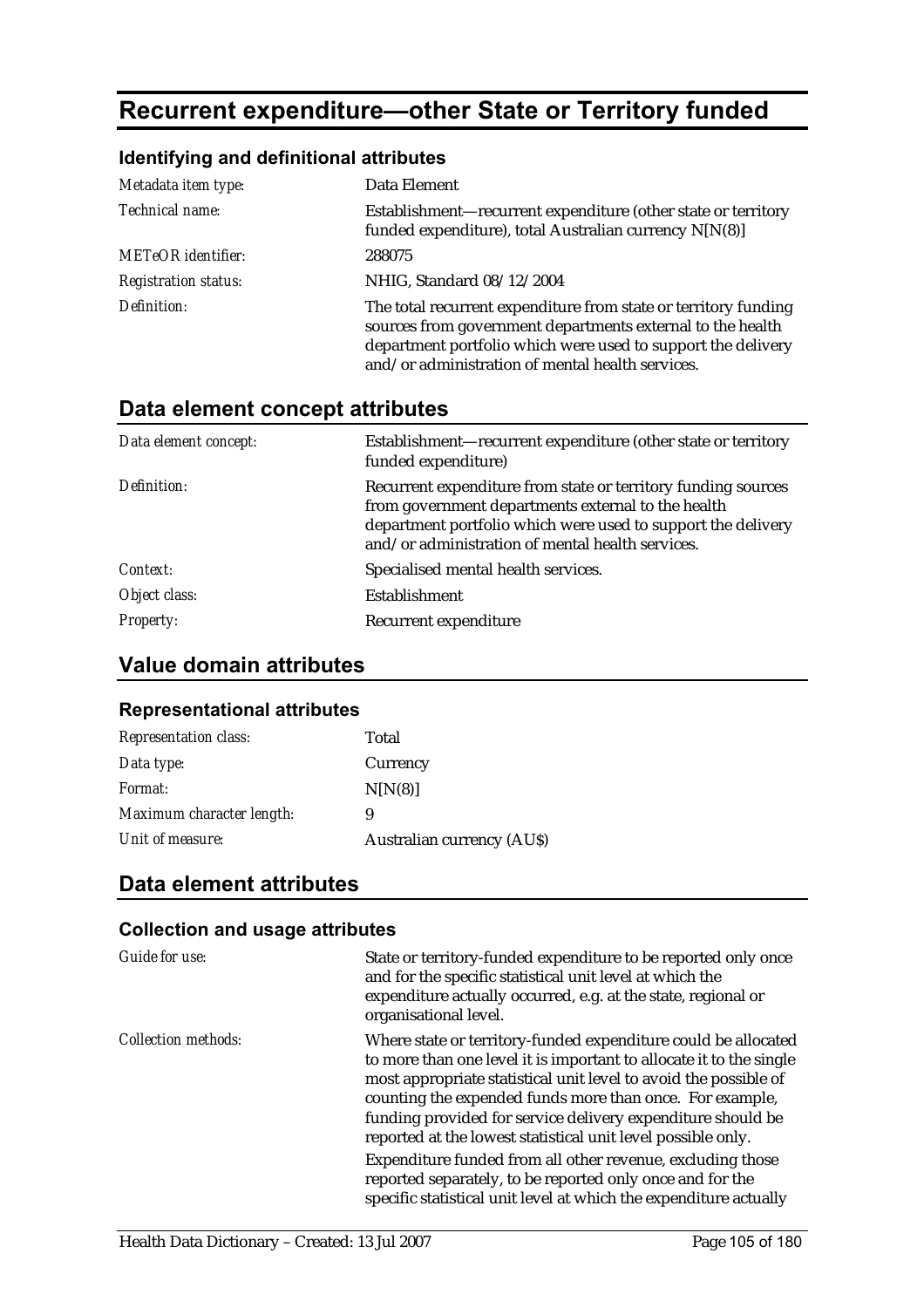occurred e.g. at the state, regional or organisational level.

#### **Relational attributes**

*Related metadata references:* Is used in the formation of Establishment—recurrent expenditure (financial year), total Australian currency N[N(8)] NHIG, Standard 08/12/2004 *Implementation in Data Set Specifications:* Mental health establishments NMDS 2005-2006 NHIG, Superseded 21/03/2006 *Implementation start date:* 01/07/2005 *Implementation end date:* 30/06/2006 Mental health establishments NMDS 2006-2007 NHIG, Superseded 23/10/2006 *Implementation start date:* 01/07/2006 *Implementation end date:* 30/06/2007 Mental health establishments NMDS 2007-2008 NHIG, Standard 23/10/2006 *Implementation start date:* 01/07/2007 *Information specific to this data set:* Obligation condition: reporting of this data element is optional for non-government residential mental health services and specialised mental health services provided by private hospitals that receive state or territory government funding.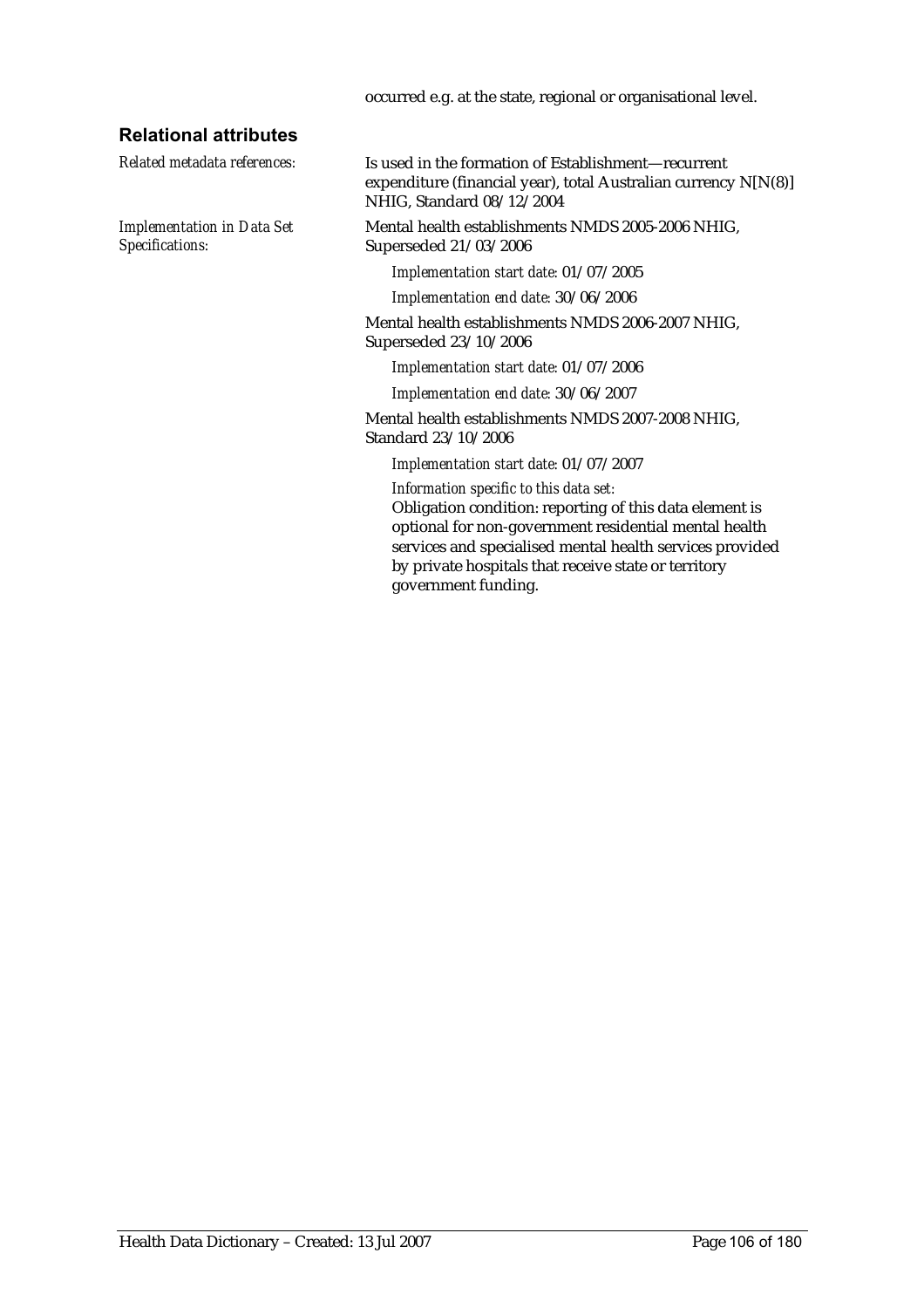# **Recurrent expenditure—other patient revenue funded**

### **Identifying and definitional attributes**

| Metadata item type:         | Data Element                                                                                                                                                                                                                                                                  |
|-----------------------------|-------------------------------------------------------------------------------------------------------------------------------------------------------------------------------------------------------------------------------------------------------------------------------|
| Technical name:             | Establishment—recurrent expenditure (other patient revenue<br>funded expenditure), total Australian currency N[N(8)]                                                                                                                                                          |
| <b>METeOR</b> identifier:   | 290583                                                                                                                                                                                                                                                                        |
| <b>Registration status:</b> | NHIG, Standard 08/12/2004                                                                                                                                                                                                                                                     |
| Definition:                 | Recurrent expenditure funded from other revenue paid directly<br>by patients or third parties, such as private health insurers, on<br>behalf of patients under care of the organisation, region or<br>central administration mental health services, for a financial<br>year. |

# **Data element concept attributes**

| Data element concept: | Establishment—recurrent expenditure (other patient revenue<br>funded expenditure)                                                                                                                                                                    |
|-----------------------|------------------------------------------------------------------------------------------------------------------------------------------------------------------------------------------------------------------------------------------------------|
| Definition:           | Recurrent expenditure funded from other revenue paid directly<br>by patients or third parties, such as private health insurers, on<br>behalf of patients under care of the organisation, region or<br>central administration mental health services. |
| Context:              | Specialised mental health services.                                                                                                                                                                                                                  |
| Object class:         | Establishment                                                                                                                                                                                                                                        |
| <b>Property:</b>      | Recurrent expenditure                                                                                                                                                                                                                                |

# **Value domain attributes**

#### **Representational attributes**

| <b>Representation class:</b> | Total                            |
|------------------------------|----------------------------------|
| Data type:                   | Currency                         |
| <i>Format:</i>               | N[N(8)]                          |
| Maximum character length:    | 9                                |
| Unit of measure:             | <b>Australian currency (AUS)</b> |

# **Data element attributes**

| Guide for use:      | Australian dollars. Rounded to the nearest whole dollar.                                                                                                                                                                                                                                                                                     |
|---------------------|----------------------------------------------------------------------------------------------------------------------------------------------------------------------------------------------------------------------------------------------------------------------------------------------------------------------------------------------|
| Collection methods: | Other patient revenue funded expenditure to be reported only<br>once and for the specific statistical unit level at which the<br>expenditure actually occurred e.g. at the State, regional or<br>organisational level.                                                                                                                       |
|                     | Note: this excludes expenditure funded by Department of<br>Veterans' Affairs payments in respect of specific patients, or<br>funded by the Commonwealth nursing home or hostel<br>subsidies which should be reported in Department of Veterans'<br>Affairs funded expenditure or Commonwealth Government<br>funded expenditure respectively. |
|                     | Where other patient revenue funded expenditure could be                                                                                                                                                                                                                                                                                      |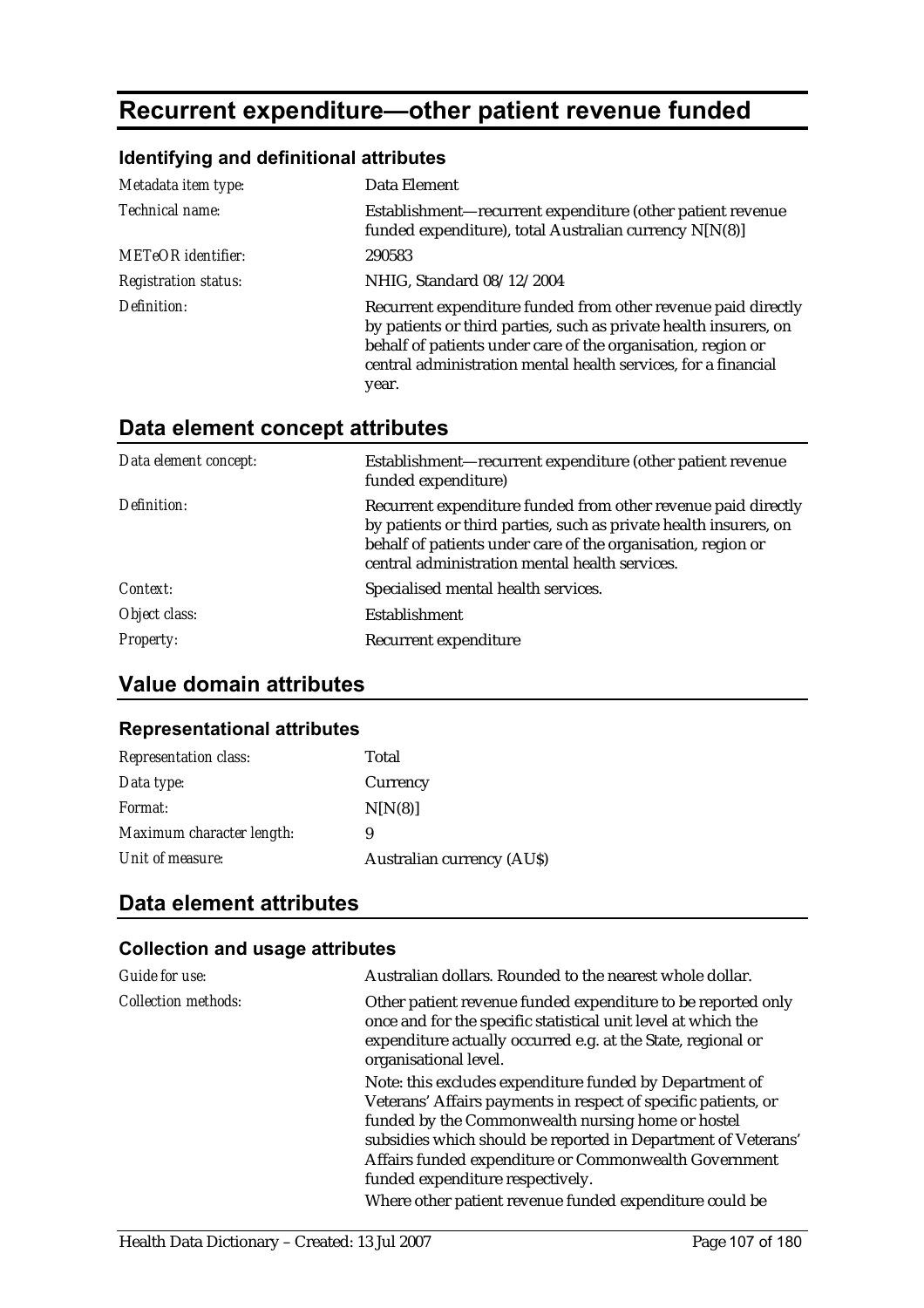allocated to more than one level, it is important to allocate it to the single most appropriate statistical unit level to avoid the possibility of counting the expended funds more than once. For example, funding provided for service delivery expenditure should be reported at the lowest statistical unit level possible only.

| Submitting organisation:                             | National minimum data set working parties                                                                                                                                                                                                                                                             |
|------------------------------------------------------|-------------------------------------------------------------------------------------------------------------------------------------------------------------------------------------------------------------------------------------------------------------------------------------------------------|
| <b>Relational attributes</b>                         |                                                                                                                                                                                                                                                                                                       |
| Related metadata references:                         | Is used in the formation of Establishment—recurrent<br>expenditure (financial year), total Australian currency N[N(8)]<br>NHIG, Standard 08/12/2004                                                                                                                                                   |
| <b>Implementation in Data Set</b><br>Specifications: | Mental health establishments NMDS 2005-2006 NHIG,<br>Superseded 21/03/2006                                                                                                                                                                                                                            |
|                                                      | Implementation start date: 01/07/2005                                                                                                                                                                                                                                                                 |
|                                                      | Implementation end date: 30/06/2006                                                                                                                                                                                                                                                                   |
|                                                      | Mental health establishments NMDS 2006-2007 NHIG,<br>Superseded 23/10/2006                                                                                                                                                                                                                            |
|                                                      | Implementation start date: 01/07/2006                                                                                                                                                                                                                                                                 |
|                                                      | Implementation end date: 30/06/2007                                                                                                                                                                                                                                                                   |
|                                                      | Mental health establishments NMDS 2007-2008 NHIG,<br>Standard 23/10/2006                                                                                                                                                                                                                              |
|                                                      | Implementation start date: 01/07/2007                                                                                                                                                                                                                                                                 |
|                                                      | Information specific to this data set:<br>Obligation condition: reporting of this data element is<br>optional for non-government residential mental health<br>services and specialised mental health services provided<br>by private hospitals that receive state or territory<br>government funding. |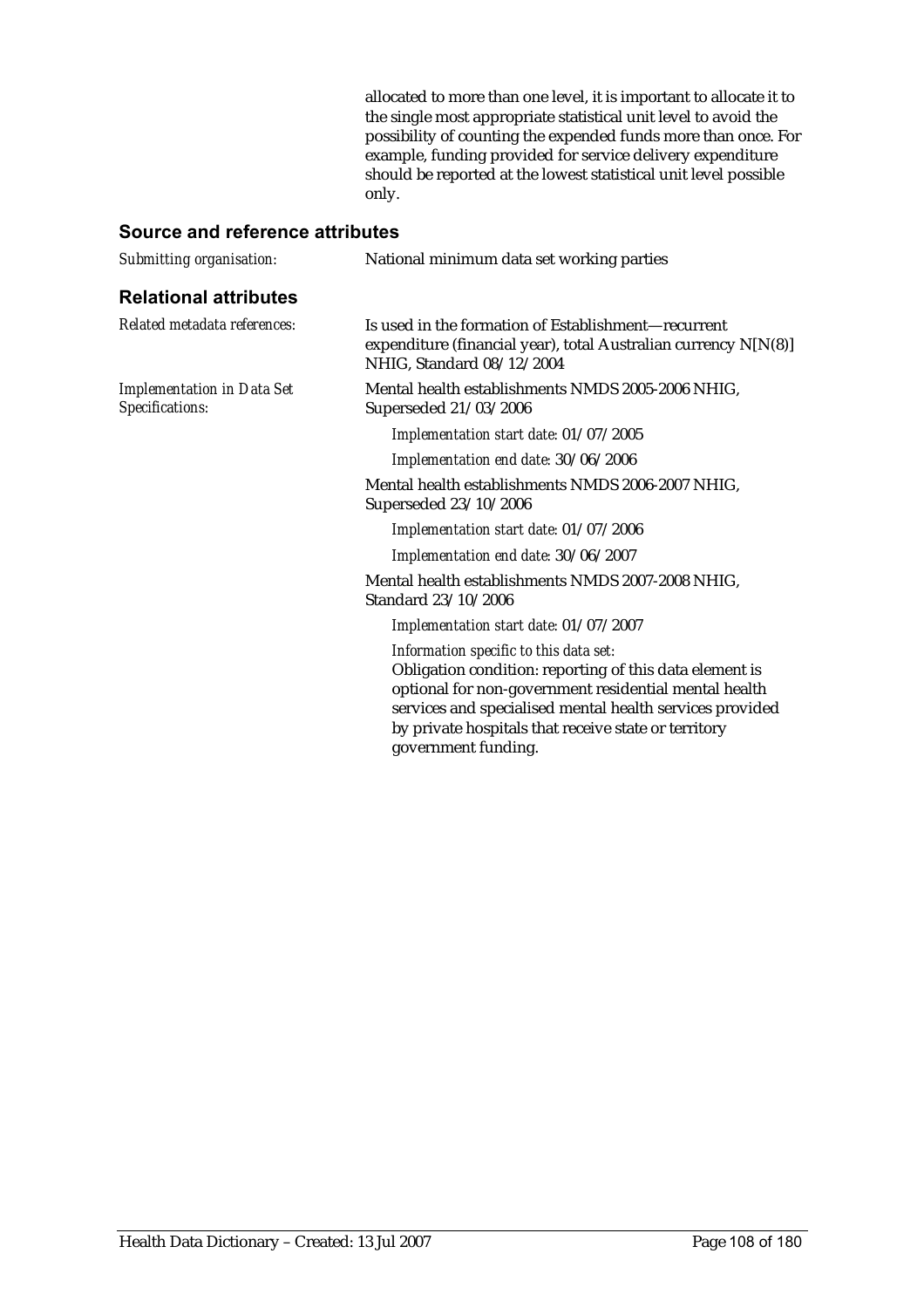# **Recurrent expenditure—other recurrent expenditure**

### **Identifying and definitional attributes**

| Metadata item type:         | Data Element                                                                                                                                                      |
|-----------------------------|-------------------------------------------------------------------------------------------------------------------------------------------------------------------|
| Technical name:             | Establishment-recurrent expenditure (other recurrent<br>expenditure) (financial year), total Australian currency N[N(8)]                                          |
| <b>METeOR</b> identifier:   | 270126                                                                                                                                                            |
| <b>Registration status:</b> | NHIG, Standard 01/03/2005                                                                                                                                         |
| Definition:                 | All other recurrent expenditure measured in Australian<br>dollars not included elsewhere in any of the recurrent<br>expenditure categories, for a financial year. |

### **Data element concept attributes**

| Data element concept: | Establishment—recurrent expenditure (other recurrent<br>expenditure)                                                                                                                                                                   |
|-----------------------|----------------------------------------------------------------------------------------------------------------------------------------------------------------------------------------------------------------------------------------|
| Definition:           | Other payments are all other recurrent expenditure not<br>included elsewhere in any of the recurrent expenditure<br>categories. Gross expenditure should be reported with no<br>revenue offsets (except for inter-hospital transfers). |
| Context:              | Health expenditure:<br>This category is required for balancing purposes and to capture<br>all those additional expenditures which can be significant in<br>aggregate.                                                                  |
| Object class:         | Establishment                                                                                                                                                                                                                          |
| <b>Property:</b>      | Recurrent expenditure                                                                                                                                                                                                                  |

# **Value domain attributes**

#### **Representational attributes**

| <b>Representation class:</b> | Total                            |
|------------------------------|----------------------------------|
| Data type:                   | Currency                         |
| <i>Format:</i>               | N[N(8)]                          |
| Maximum character length:    | 9                                |
| Unit of measure:             | <b>Australian currency (AUS)</b> |

### **Data element attributes**

# **Collection and usage attributes**  *Guide for use:* Record values up to hundreds of millions of dollars. Rounded to nearest whole dollar. **Source and reference attributes**  *Submitting organisation:* National Minimum Data Set Working Parties **Relational attributes**

| Is used in the formation of Establishment (mental health)—    |
|---------------------------------------------------------------|
| recurrent expenditure (non-salary operating costs) (financial |
| year), total Australian currency N[N(8)] NHIG, Standard       |
|                                                               |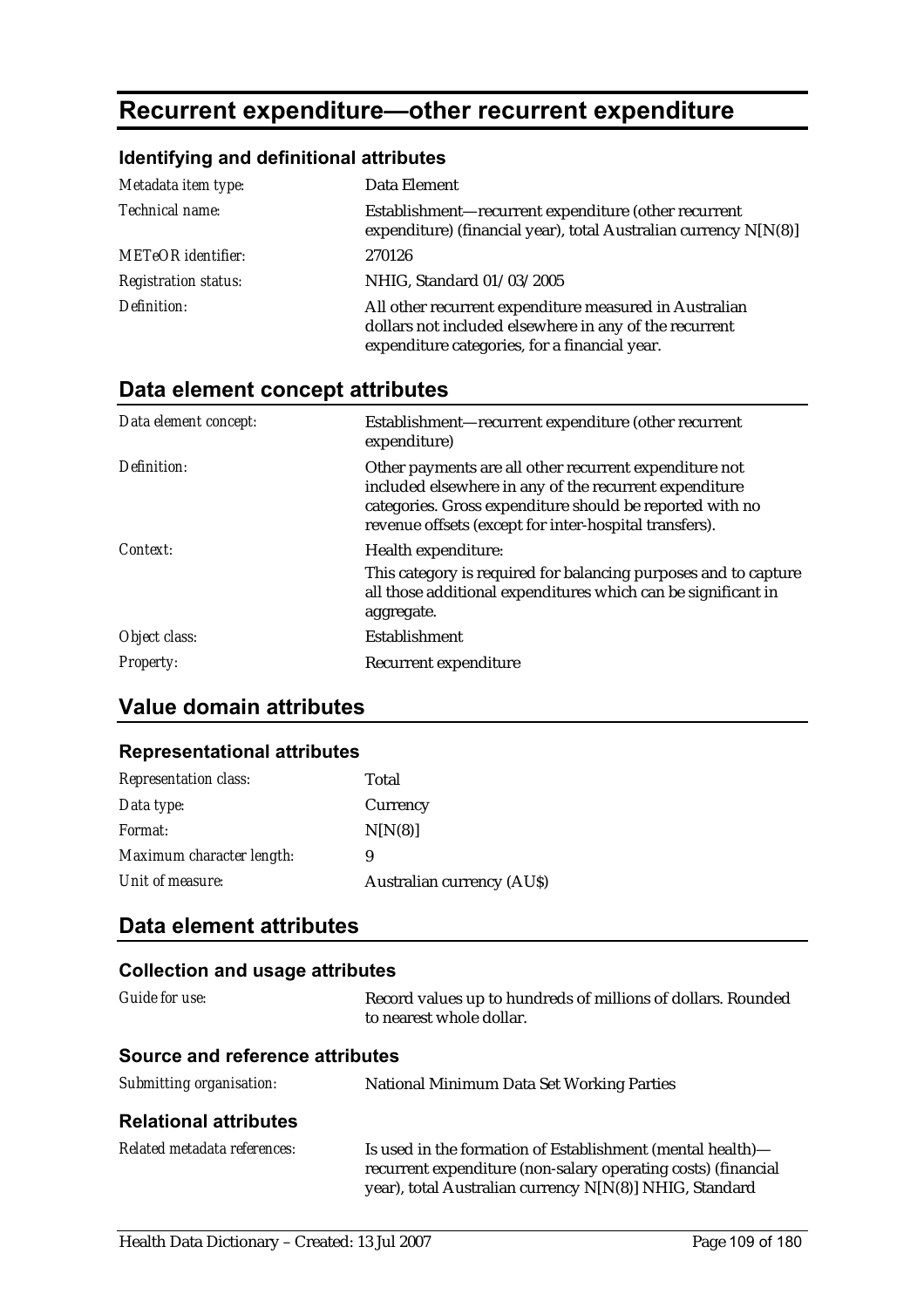#### 08/12/2004

Is used in the formation of Establishment—recurrent expenditure (financial year), total Australian currency N[N(8)] NHIG, Standard 08/12/2004

Is used in the formation of Establishment (community mental health)—recurrent expenditure (non-salary operating costs) (financial year), total Australian currency N[N(8)] NHIG, Standard 01/03/2005

Mental health establishments NMDS 2005-2006 NHIG, Superseded 21/03/2006

*Implementation start date:* 01/07/2005

*Implementation end date:* 30/06/2006

Mental health establishments NMDS 2006-2007 NHIG, Superseded 23/10/2006

*Implementation start date:* 01/07/2006

*Implementation end date:* 30/06/2007

Mental health establishments NMDS 2007-2008 NHIG, Standard 23/10/2006

*Implementation start date:* 01/07/2007

*Information specific to this data set:*

Obligation condition: reporting of this data element is optional for non-government residential mental health services and specialised mental health services provided by private hospitals that receive state or territory government funding.

Public hospital establishments NMDS NHIG, Superseded 21/03/2006

*Implementation start date:* 01/07/2005

*Implementation end date:* 30/06/2006

Public hospital establishments NMDS NHIG, Superseded 23/10/2006

*Implementation start date:* 01/07/2006

*Implementation end date:* 30/06/2007

Public hospital establishments NMDS 2007-2008 NHIG, Standard 23/10/2006

*Implementation start date:* 01/07/2007

*Implementation in Data Set Specifications:*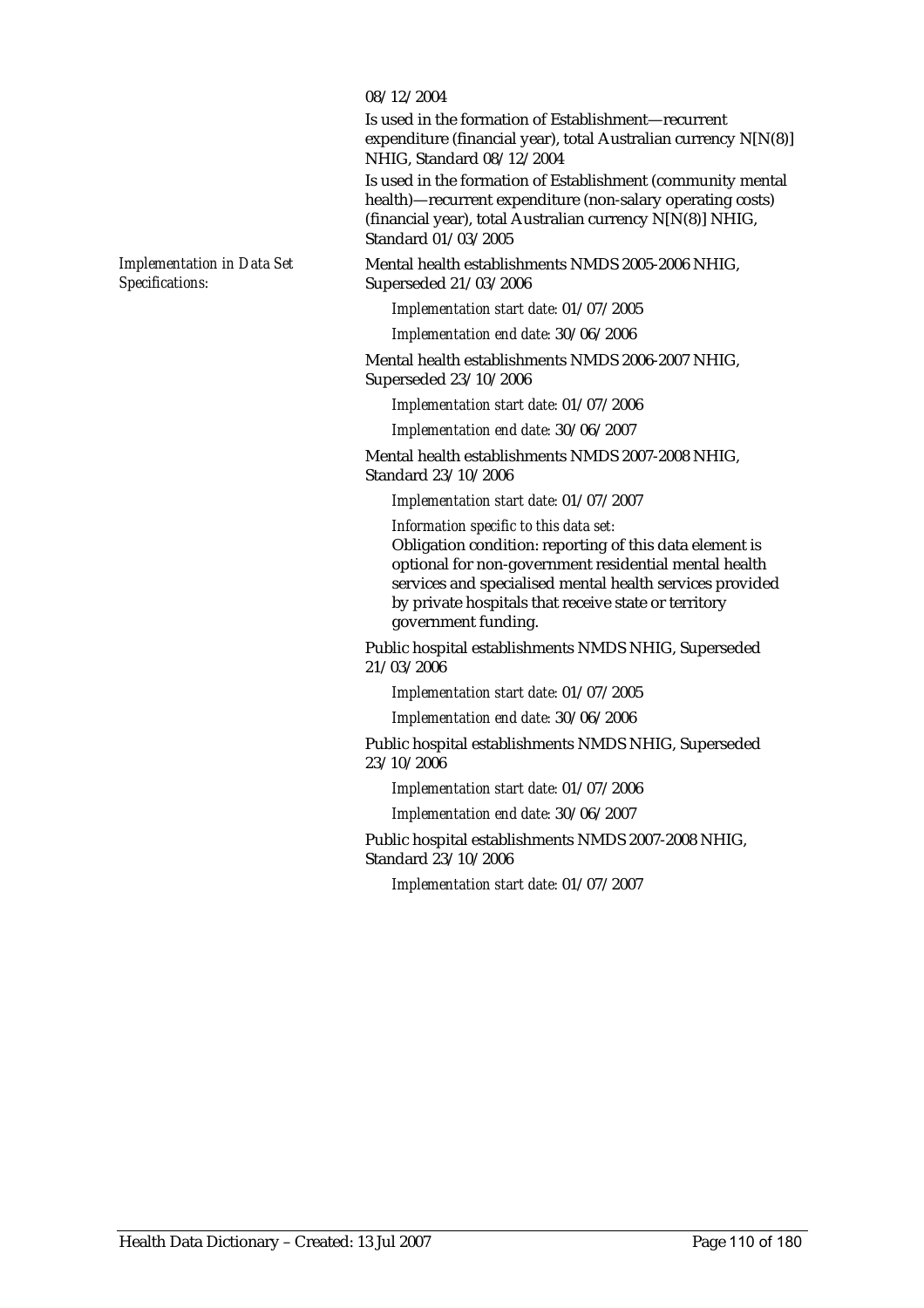# **Recurrent expenditure—other revenue funded**

# **Identifying and definitional attributes**

| Metadata item type:         | Data Element                                                                                                                                                                      |
|-----------------------------|-----------------------------------------------------------------------------------------------------------------------------------------------------------------------------------|
| Technical name:             | Establishment—recurrent expenditure (other revenue funded<br>expenditure), total Australian currency N[N(8)]                                                                      |
| <b>METeOR</b> identifier:   | 288071                                                                                                                                                                            |
| <b>Registration status:</b> | NHIG, Standard 08/12/2004                                                                                                                                                         |
| Definition:                 | The total recurrent expenditure funded from all other revenue<br>that was received by the organisation, region and central<br>administration and has not been reported elsewhere. |

# **Data element concept attributes**

| Data element concept: | Establishment—recurrent expenditure (other revenue funded<br>expenditure)                                                                                               |
|-----------------------|-------------------------------------------------------------------------------------------------------------------------------------------------------------------------|
| Definition:           | Recurrent expenditure funded from all other revenue that was<br>received by the organisation, region and central administration<br>and has not been reported elsewhere. |
| Context:              | Specialised mental health services.                                                                                                                                     |
| Object class:         | Establishment                                                                                                                                                           |
| <b>Property:</b>      | Recurrent expenditure                                                                                                                                                   |

# **Value domain attributes**

#### **Representational attributes**

| <b>Representation class:</b> | Total                            |
|------------------------------|----------------------------------|
| Data type:                   | Currency                         |
| <i>Format:</i>               | N[N(8)]                          |
| Maximum character length:    | 9                                |
| Unit of measure:             | <b>Australian currency (AUS)</b> |

# **Data element attributes**

#### **Collection and usage attributes**

| Guide for use:             | Australian dollars. Rounded to nearest whole dollar.                                                                                                                                                                                                                                                                                                          |
|----------------------------|---------------------------------------------------------------------------------------------------------------------------------------------------------------------------------------------------------------------------------------------------------------------------------------------------------------------------------------------------------------|
| <b>Collection methods:</b> | Expenditure funded from all other revenue, excluding those<br>reported separately, to be reported only once and for the<br>specific statistical unit level at which the expenditure actually<br>occurred e.g. at the State, regional or organisational level.<br>Expenditure reported separately are listed below under the<br>Relational attributes section. |
|                            |                                                                                                                                                                                                                                                                                                                                                               |

| Submitting organisation:     | National minimum data set working parties                                                                                   |
|------------------------------|-----------------------------------------------------------------------------------------------------------------------------|
| <b>Relational attributes</b> |                                                                                                                             |
| Related metadata references: | See also Establishment—recurrent expenditure (Department of<br>Veterans' Affairs funded), total Australian currency N[N(8)] |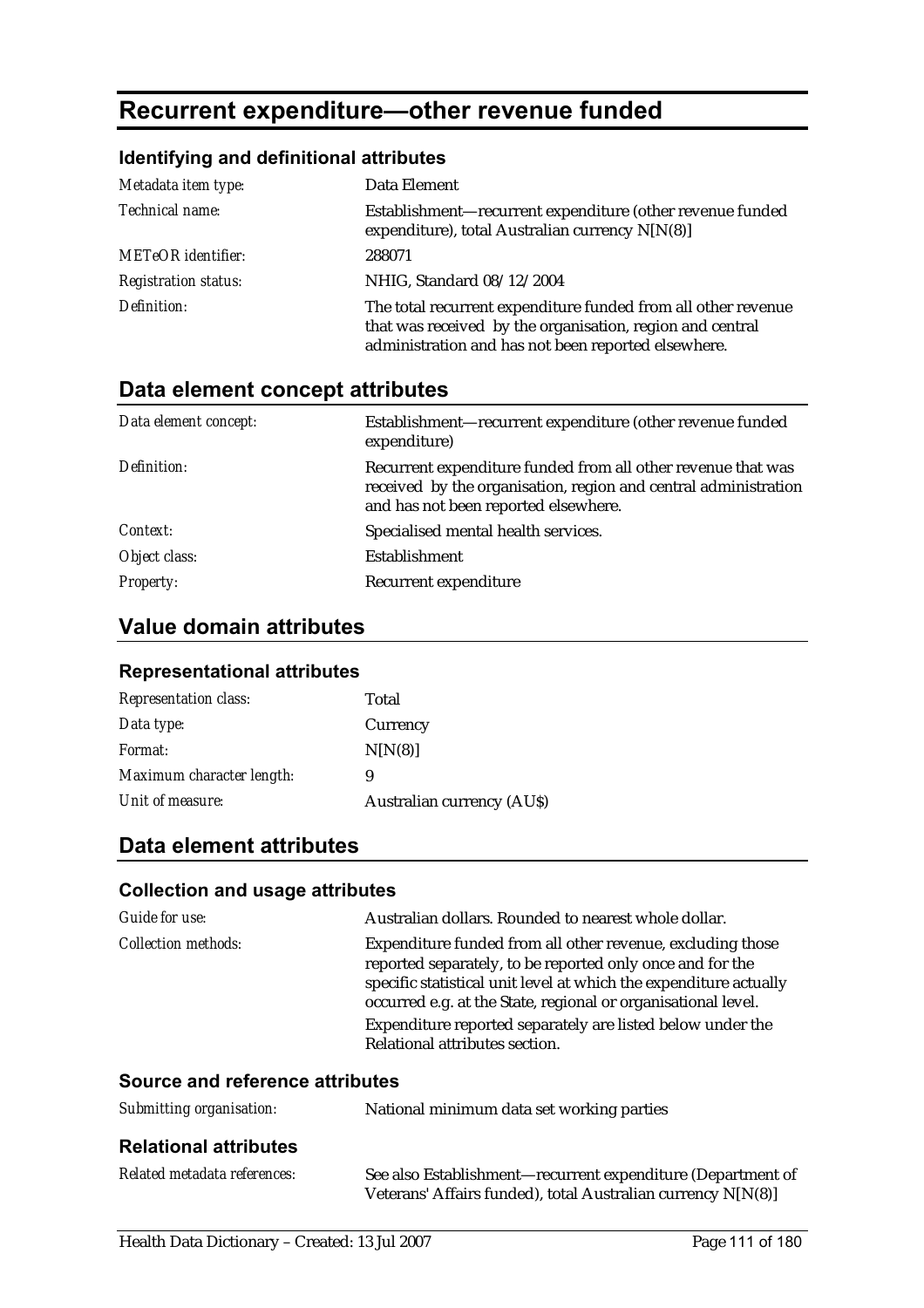NHIG, Standard 08/12/2004

See also Establishment—recurrent expenditure (National Mental Health Strategy funded), total Australian currency N[N(8)] NHIG, Standard 08/12/2004

See also Establishment—recurrent expenditure (other Commonwealth Government funded expenditure), total Australian currency N[N(8)] NHIG, Standard 08/12/2004

See also Establishment—recurrent expenditure (other patient revenue funded expenditure), total Australian currency N[N(8)] NHIG, Standard 08/12/2004

See also Establishment—recurrent expenditure (other state or territory funded expenditure), total Australian currency N[N(8)] NHIG, Standard 08/12/2004

See also Establishment—recurrent expenditure (recoveries funded expenditure), total Australian currency N[N(8)] NHIG, Standard 08/12/2004

See also Establishment—recurrent expenditure (state or territory health authority funded), total Australian currency N[N(8)] NHIG, Standard 08/12/2004

Is used in the formation of Establishment—recurrent expenditure (financial year), total Australian currency N[N(8)] NHIG, Standard 08/12/2004

Mental health establishments NMDS 2005-2006 NHIG, Superseded 21/03/2006

*Implementation start date:* 01/07/2005

*Implementation end date:* 30/06/2006

Mental health establishments NMDS 2006-2007 NHIG, Superseded 23/10/2006

*Implementation start date:* 01/07/2006

*Implementation end date:* 30/06/2007

Mental health establishments NMDS 2007-2008 NHIG, Standard 23/10/2006

*Implementation start date:* 01/07/2007

*Information specific to this data set:*

Obligation condition: reporting of this data element is optional for non-government residential mental health services and specialised mental health services provided by private hospitals that receive state or territory government funding.

*Implementation in Data Set Specifications:*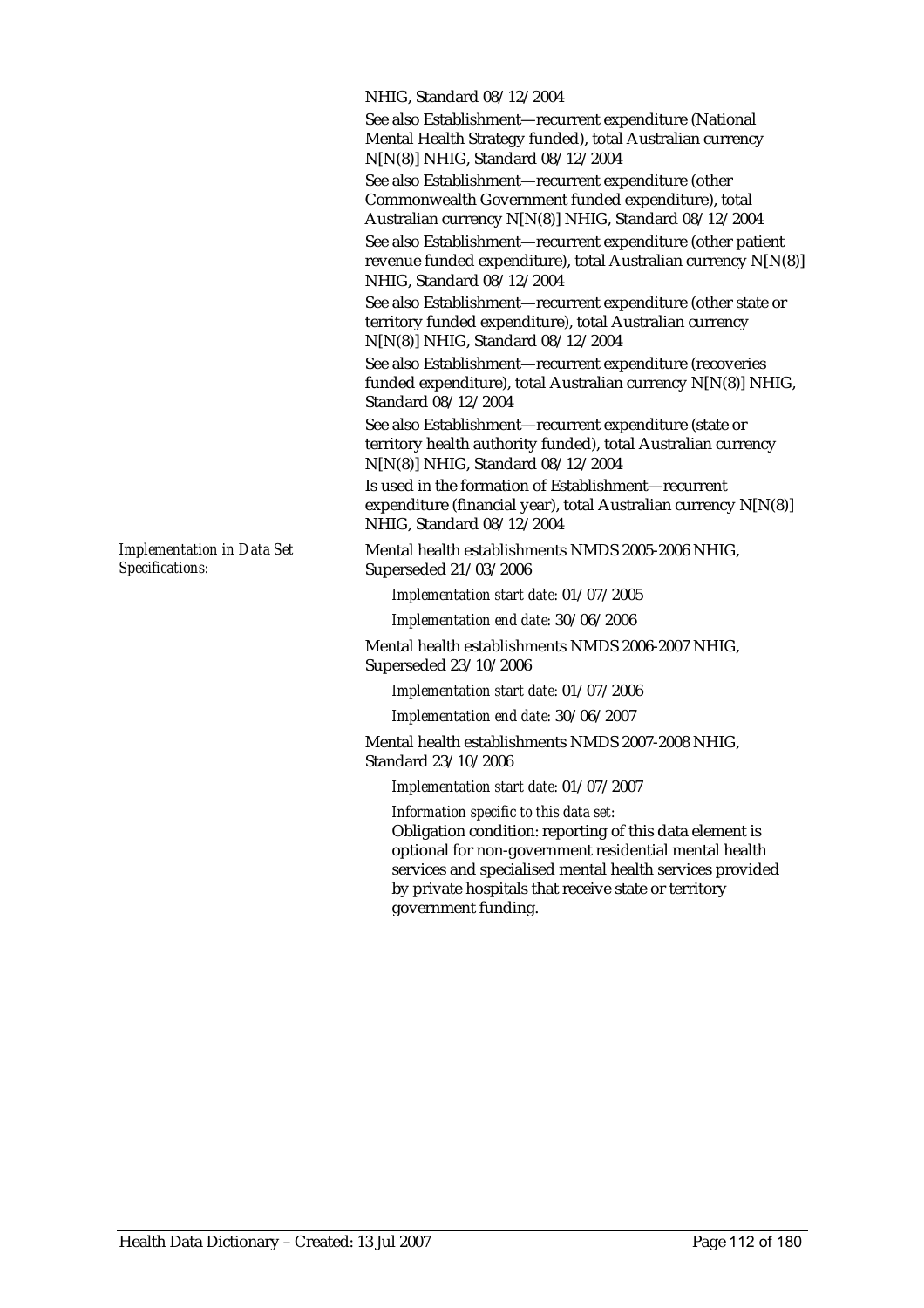# **Recurrent expenditure—patient transport**

#### **Identifying and definitional attributes**

| Metadata item type:         | Data Element                                                                                                                                                                          |
|-----------------------------|---------------------------------------------------------------------------------------------------------------------------------------------------------------------------------------|
| Technical name:             | Establishment—recurrent expenditure (patient transport cost)<br>(financial year), total Australian currency N[N(8)]                                                                   |
| <b>METeOR</b> identifier:   | 270048                                                                                                                                                                                |
| <b>Registration status:</b> | NHIG, Standard 01/03/2005                                                                                                                                                             |
| Definition:                 | The direct cost in Australian dollars of transporting patients<br>excluding salaries and wages of transport staff where payment<br>is made by an establishment, for a financial year. |

# **Data element concept attributes**

| Data element concept: | Establishment—recurrent expenditure (patient transport cost)                                                                                                                                                    |
|-----------------------|-----------------------------------------------------------------------------------------------------------------------------------------------------------------------------------------------------------------|
| Definition:           | The direct cost of transporting patients excluding salaries and<br>wages of transport staff where payment is made by an<br>establishment.                                                                       |
| Context:              | Health expenditure:                                                                                                                                                                                             |
|                       | Considered to be a significant element of non-salary recurrent<br>expenditure for many establishments within the data set and is<br>thus required for any health expenditure analysis at the<br>national level. |
| Object class:         | <b>Establishment</b>                                                                                                                                                                                            |
| <i>Property:</i>      | Recurrent expenditure                                                                                                                                                                                           |

#### **Source and reference attributes**

*Submitting organisation:* National minimum data set working parties

# **Value domain attributes**

#### **Representational attributes**

| <b>Representation class:</b> | Total                            |
|------------------------------|----------------------------------|
| Data type:                   | Currency                         |
| Format:                      | N[N(8)]                          |
| Maximum character length:    | 9                                |
| Unit of measure:             | <b>Australian currency (AUS)</b> |

### **Data element attributes**

| Guide for use:                  | Record as currency up to hundreds of millions of dollars.<br>Rounded to nearest whole dollar. |
|---------------------------------|-----------------------------------------------------------------------------------------------|
| Source and reference attributes |                                                                                               |
| Submitting organisation:        | National minimum data set working parties                                                     |
| <b>Relational attributes</b>    |                                                                                               |
| Related metadata references:    | Supersedes Patient transport, version 1, DE, NHDD, NHIMG,                                     |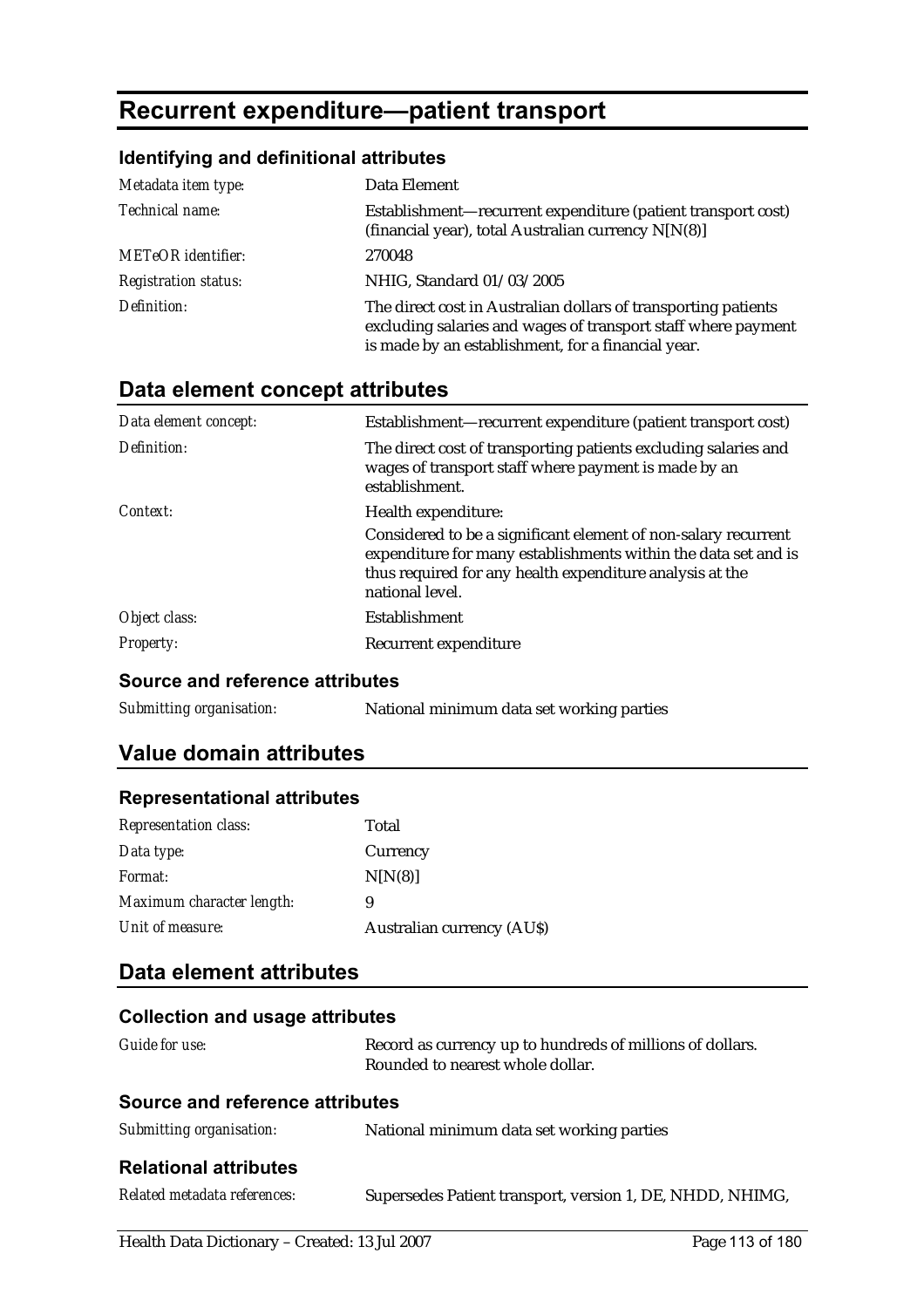Superseded 01/03/2005

Is used in the formation of Establishment (mental health) recurrent expenditure (non-salary operating costs) (financial year), total Australian currency N[N(8)] NHIG, Standard 08/12/2004

Is used in the formation of Establishment—recurrent expenditure (financial year), total Australian currency N[N(8)] NHIG, Standard 08/12/2004

Is used in the formation of Establishment (community mental health)—recurrent expenditure (non-salary operating costs) (financial year), total Australian currency N[N(8)] NHIG, Standard 01/03/2005

Mental health establishments NMDS 2005-2006 NHIG, Superseded 21/03/2006

*Implementation start date:* 01/07/2005

*Implementation end date:* 30/06/2006

Mental health establishments NMDS 2006-2007 NHIG, Superseded 23/10/2006

*Implementation start date:* 01/07/2006

*Implementation end date:* 30/06/2007

Mental health establishments NMDS 2007-2008 NHIG, Standard 23/10/2006

*Implementation start date:* 01/07/2007

*Information specific to this data set:* Obligation condition: reporting of this data element is optional for non-government residential mental health services and specialised mental health services provided by private hospitals that receive state or territory government funding.

Public hospital establishments NMDS NHIG, Superseded 21/03/2006

*Implementation start date:* 01/07/2005

*Implementation end date:* 30/06/2006

Public hospital establishments NMDS NHIG, Superseded 23/10/2006

*Implementation start date:* 01/07/2006

*Implementation end date:* 30/06/2007

Public hospital establishments NMDS 2007-2008 NHIG, Standard 23/10/2006

*Implementation start date:* 01/07/2007

*Implementation in Data Set Specifications:*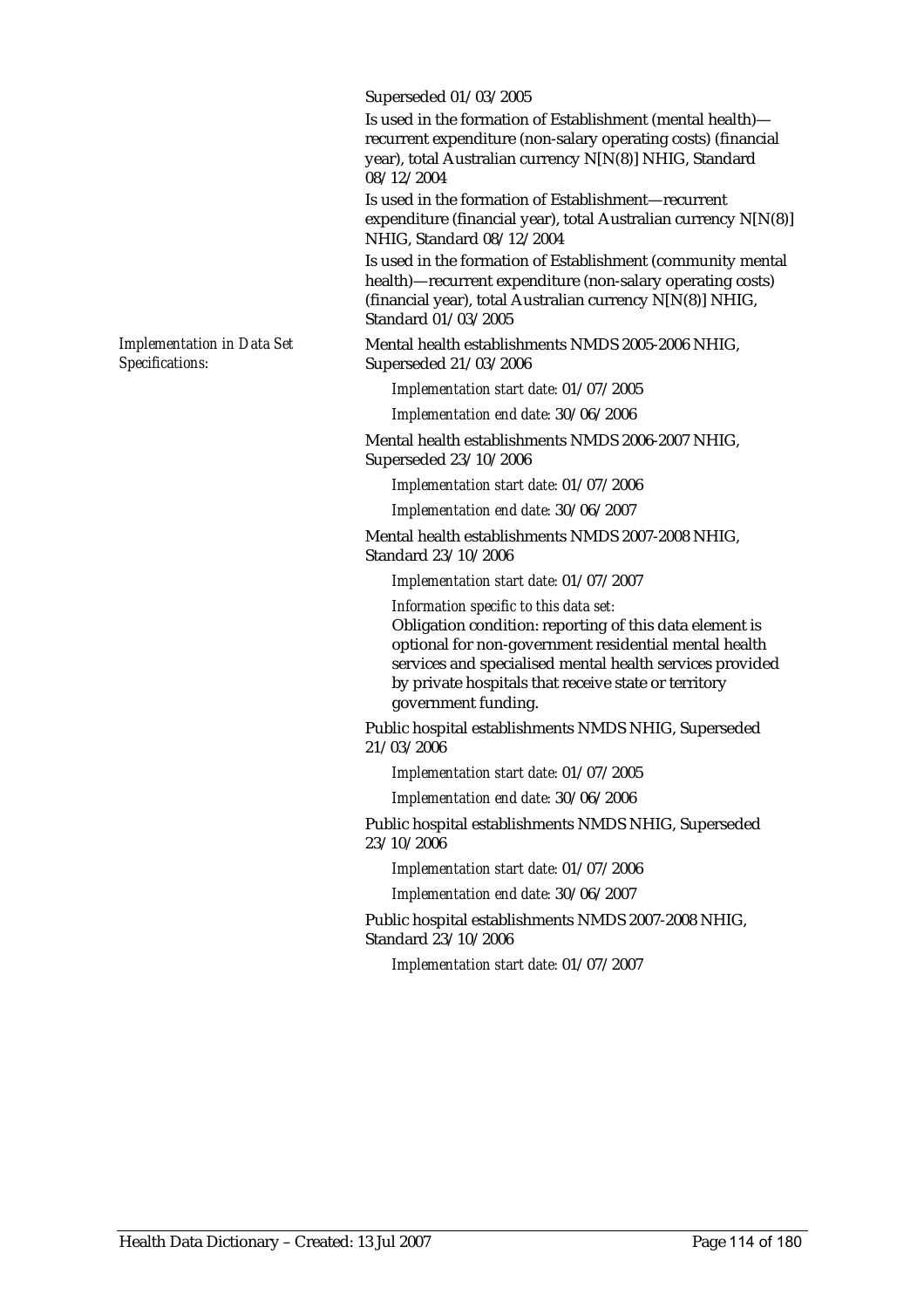# **Recurrent expenditure—payments to visiting medical officers**

#### **Identifying and definitional attributes**

| Metadata item type:         | Data Element                                                                                                                                                                                                                                                                          |
|-----------------------------|---------------------------------------------------------------------------------------------------------------------------------------------------------------------------------------------------------------------------------------------------------------------------------------|
| Technical name:             | Establishment-recurrent expenditure (visiting medical officer<br>payments) (financial year), total Australian currency N[N(8)]                                                                                                                                                        |
| <b>METeOR</b> identifier:   | 270049                                                                                                                                                                                                                                                                                |
| <b>Registration status:</b> | NHIG, Standard 01/03/2005                                                                                                                                                                                                                                                             |
| Definition:                 | All payments measured in Australian dollars made by an<br>institutional health care establishment to visiting medical<br>officers for medical services provided to hospital (public)<br>patients on an honorary, sessionally paid, or fee for service<br>basis, for a financial year. |

# **Data element concept attributes**

| Data element concept: | Establishment—recurrent expenditure (visiting medical officer<br>payments)                                                                                                                                                                                                                                                                                    |
|-----------------------|---------------------------------------------------------------------------------------------------------------------------------------------------------------------------------------------------------------------------------------------------------------------------------------------------------------------------------------------------------------|
| Definition:           | All payments made by an institutional health care<br>establishment to visiting medical officers for medical services<br>provided to hospital (public) patients on an honorary,<br>sessionally paid, or fee for service basis.                                                                                                                                 |
|                       | A visiting medical officer is a medical practitioner appointed by<br>the hospital board to provide medical services for hospital<br>(public) patients on an honorary, sessionally paid, or fee for<br>service basis. This category includes the same Australian<br>Standard Classification of Occupations codes as the salaried<br>medical officers category. |
| Context:              | Health expenditure:                                                                                                                                                                                                                                                                                                                                           |
|                       | This is a significant element of expenditure for many hospitals<br>(although not for other establishments) and needed for health<br>financing and health expenditure analysis at the national level.<br>Any analysis of health expenditures at the national level would<br>tend to break down if significant components of expenditure<br>were not available. |
| Object class:         | Establishment                                                                                                                                                                                                                                                                                                                                                 |
| <b>Property:</b>      | Recurrent expenditure                                                                                                                                                                                                                                                                                                                                         |

# **Value domain attributes**

### **Representational attributes**

| <b>Representation class:</b> | Total                            |
|------------------------------|----------------------------------|
| Data type:                   | Currency                         |
| <i>Format:</i>               | N[N(8)]                          |
| Maximum character length:    | 9                                |
| Unit of measure:             | <b>Australian currency (AUS)</b> |

# **Data element attributes**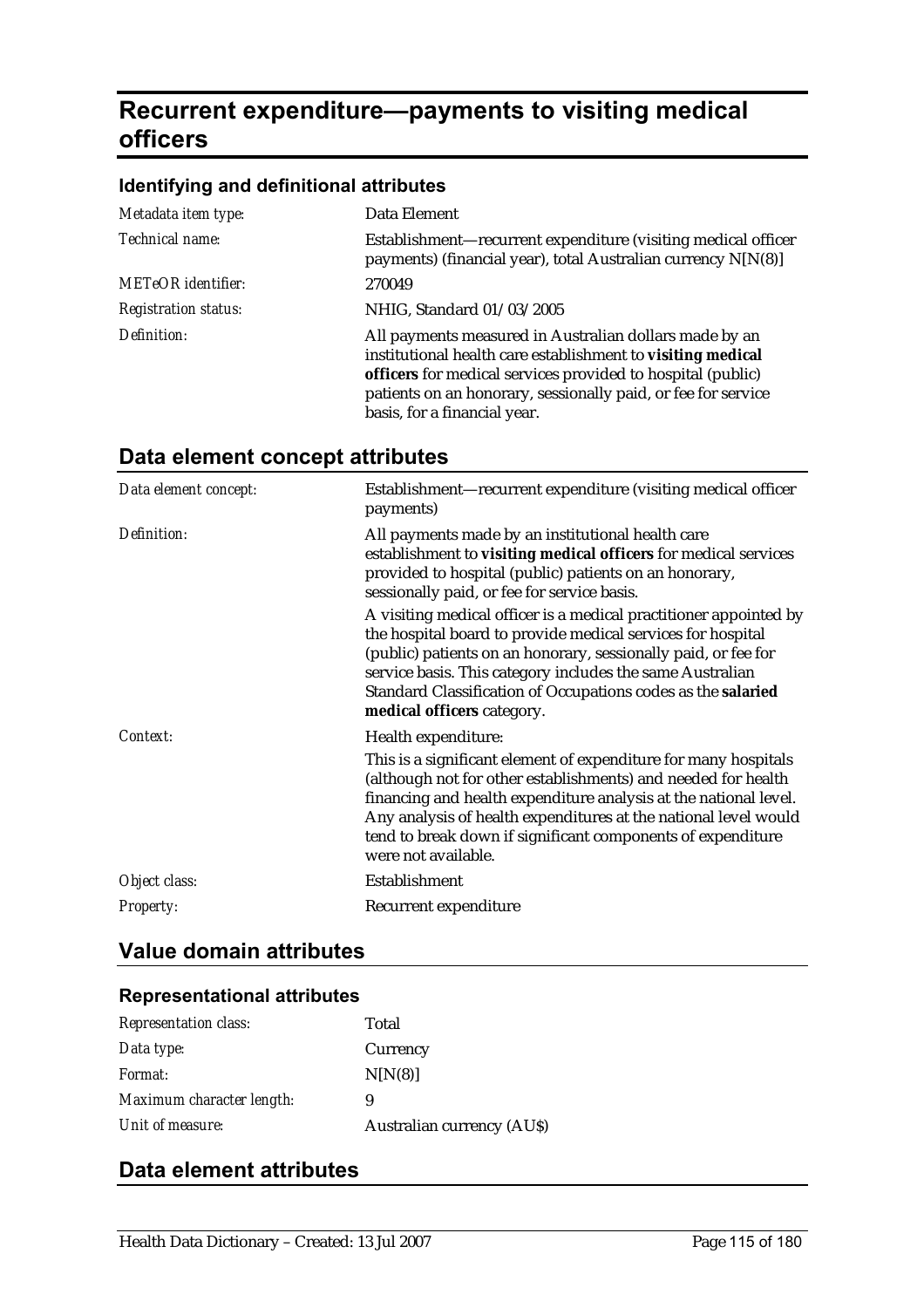#### **Collection and usage attributes**

| Collection and usage attributes                                                                                                                                                                                                                                                                                                                                                            |
|--------------------------------------------------------------------------------------------------------------------------------------------------------------------------------------------------------------------------------------------------------------------------------------------------------------------------------------------------------------------------------------------|
| Record as currency up to hundreds of millions of dollars.<br>Rounded to nearest whole dollar.                                                                                                                                                                                                                                                                                              |
| Although accepting the need to include visiting medical officer<br>payments, the Resources Working Party decided not to include<br>data on visiting medical officer services (whether hours or<br>number of sessions or number of services provided) due to<br>collection difficulties and the perception that use of visiting<br>medical officers was purely a hospital management issue. |
| <b>Source and reference attributes</b>                                                                                                                                                                                                                                                                                                                                                     |
| National Minimum Data Set Working Parties                                                                                                                                                                                                                                                                                                                                                  |
|                                                                                                                                                                                                                                                                                                                                                                                            |
| Supersedes Payments to visiting medical officers, version 1, DE,<br>NHDD, NHIMG, Superseded 01/03/2005<br>Is used in the formation of Establishment (mental health)-<br>recurrent expenditure (non-salary operating costs) (financial<br>year), total Australian currency N[N(8)] NHIG, Standard<br>08/12/2004                                                                             |
| Is used in the formation of Establishment-recurrent<br>expenditure (financial year), total Australian currency N[N(8)]<br>NHIG, Standard 08/12/2004                                                                                                                                                                                                                                        |
| Is used in the formation of Establishment (community mental<br>health)-recurrent expenditure (non-salary operating costs)<br>(financial year), total Australian currency N[N(8)] NHIG,<br>Standard 01/03/2005                                                                                                                                                                              |
| Mental health establishments NMDS 2005-2006 NHIG,<br>Superseded 21/03/2006                                                                                                                                                                                                                                                                                                                 |
| Implementation start date: 01/07/2005                                                                                                                                                                                                                                                                                                                                                      |
| Implementation end date: 30/06/2006                                                                                                                                                                                                                                                                                                                                                        |
| Mental health establishments NMDS 2006-2007 NHIG,<br>Superseded 23/10/2006                                                                                                                                                                                                                                                                                                                 |
| Implementation start date: 01/07/2006                                                                                                                                                                                                                                                                                                                                                      |
| Implementation end date: 30/06/2007                                                                                                                                                                                                                                                                                                                                                        |
| Mental health establishments NMDS 2007-2008 NHIG,<br>Standard 23/10/2006                                                                                                                                                                                                                                                                                                                   |
| Implementation start date: 01/07/2007                                                                                                                                                                                                                                                                                                                                                      |
| Information specific to this data set:<br>Obligation condition: reporting of this data element is<br>optional for non-government residential mental health<br>services and specialised mental health services provided<br>by private hospitals that receive state or territory<br>government funding.                                                                                      |
| Public hospital establishments NMDS NHIG, Superseded<br>21/03/2006                                                                                                                                                                                                                                                                                                                         |
|                                                                                                                                                                                                                                                                                                                                                                                            |

*Implementation start date:* 01/07/2005

*Implementation end date:* 30/06/2006

Public hospital establishments NMDS NHIG, Superseded 23/10/2006

*Implementation start date:* 01/07/2006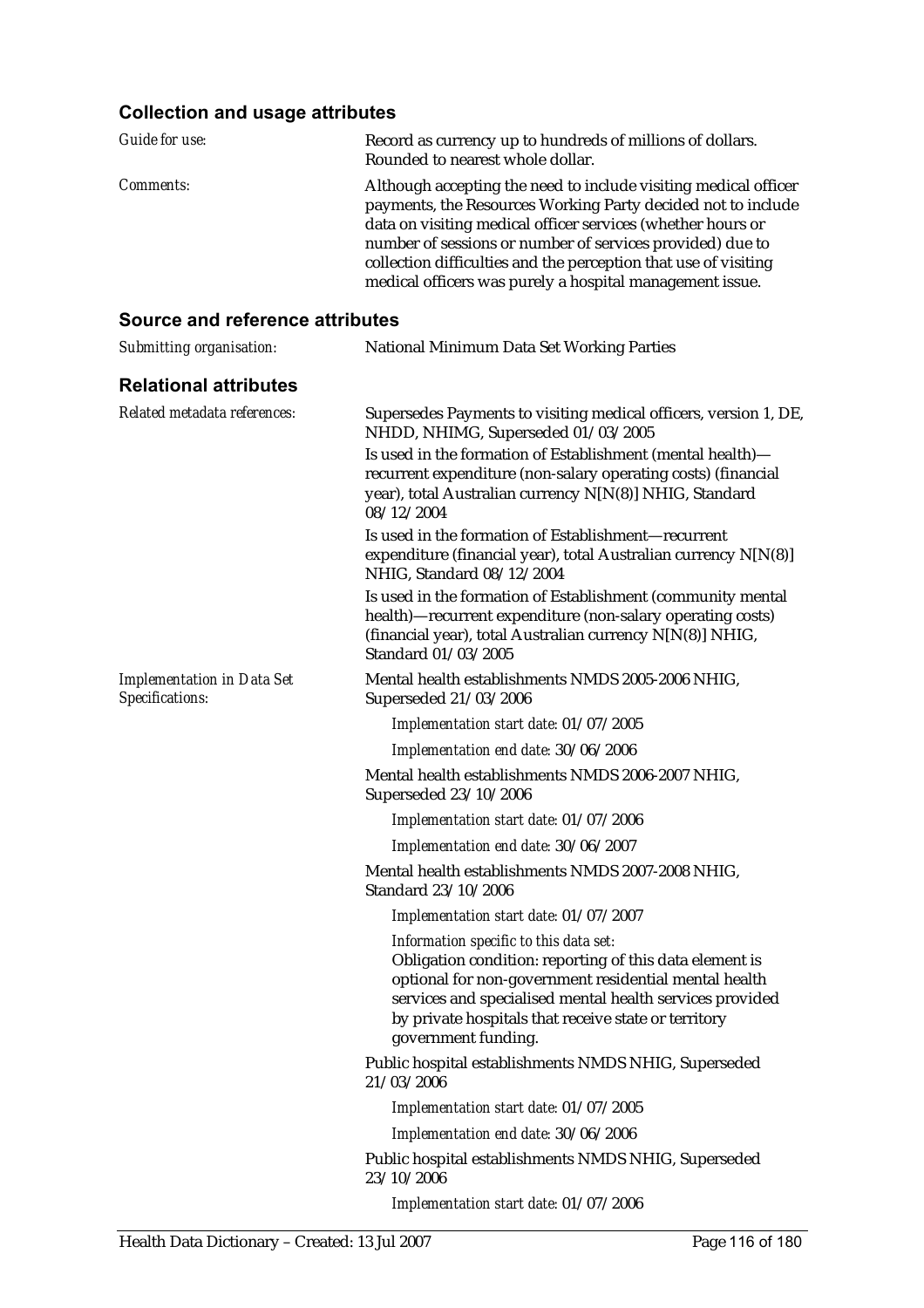*Implementation end date:* 30/06/2007 Public hospital establishments NMDS 2007-2008 NHIG, Standard 23/10/2006 *Implementation start date:* 01/07/2007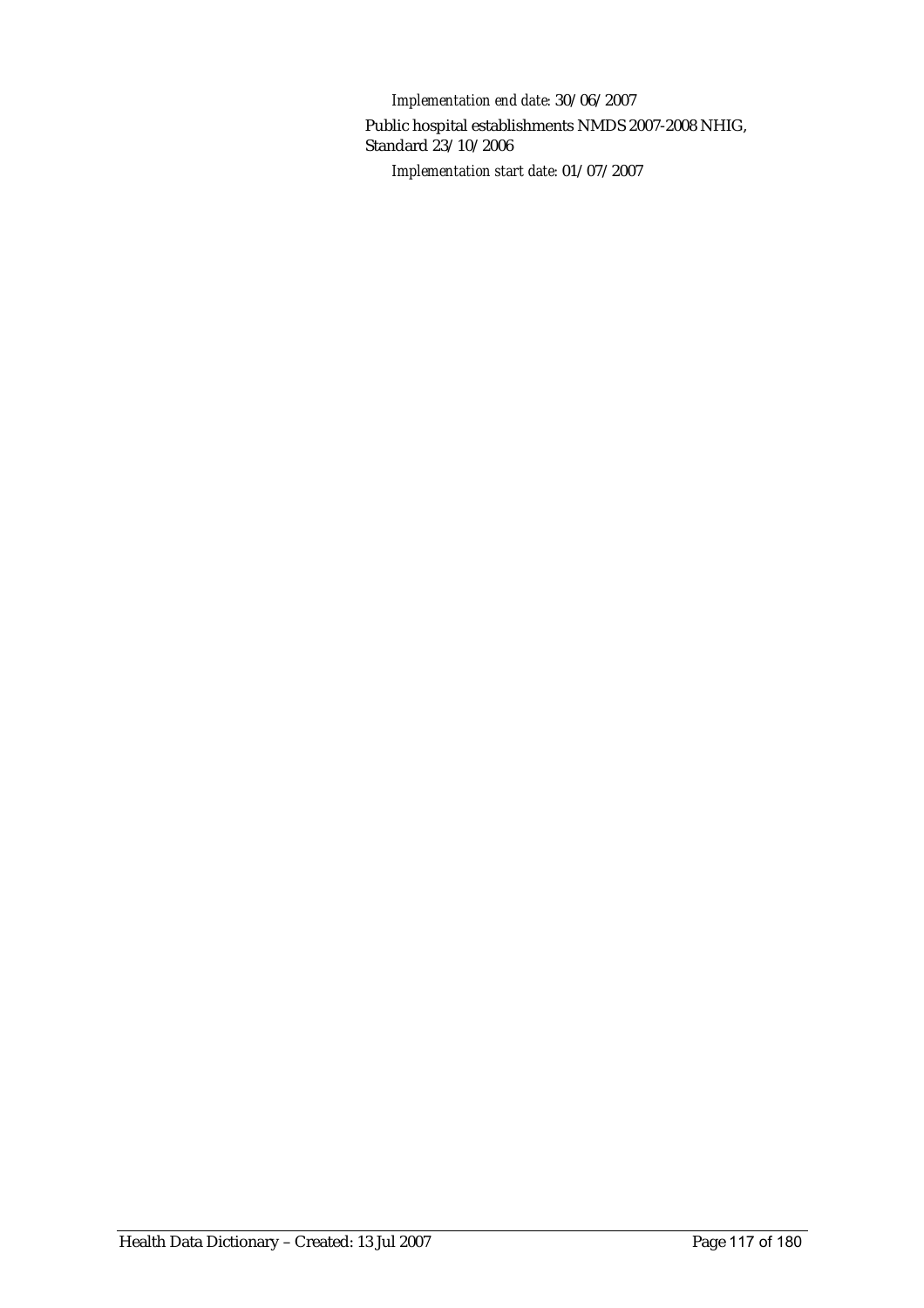# **Recurrent expenditure—recoveries funded**

# **Identifying and definitional attributes**

| Metadata item type:         | Data Element                                                                                                                                                                                                              |
|-----------------------------|---------------------------------------------------------------------------------------------------------------------------------------------------------------------------------------------------------------------------|
| Technical name:             | Establishment-recurrent expenditure (recoveries funded<br>expenditure), total Australian currency N[N(8)]                                                                                                                 |
| <b>METeOR</b> identifier:   | 288685                                                                                                                                                                                                                    |
| <b>Registration status:</b> | NHIG, Standard 08/12/2004                                                                                                                                                                                                 |
| Definition:                 | Recurrent expenditure funded from revenue that is in the<br>nature of a recovery of expenditure incurred, including income<br>from provision of meals and accommodation, use of facilities,<br>etc. for a financial year. |

# **Data element concept attributes**

| Data element concept: | Establishment-recurrent expenditure (recoveries funded<br>expenditure)                                                                                                                              |
|-----------------------|-----------------------------------------------------------------------------------------------------------------------------------------------------------------------------------------------------|
| Definition:           | Recurrent expenditure funded from revenue that is in the<br>nature of a recovery of expenditure incurred, including income<br>from provision of meals and accommodation, use of facilities,<br>etc. |
| Context:              | Specialised mental health services.                                                                                                                                                                 |
| Object class:         | Establishment                                                                                                                                                                                       |
| <b>Property:</b>      | Recurrent expenditure                                                                                                                                                                               |

# **Value domain attributes**

#### **Representational attributes**

| <b>Representation class:</b> | Total                            |
|------------------------------|----------------------------------|
| Data type:                   | Currency                         |
| Format:                      | N[N(8)]                          |
| Maximum character length:    | 9                                |
| Unit of measure:             | <b>Australian currency (AUS)</b> |

# **Data element attributes**

| Guide for use:             | Australian dollars. Rounded to nearest whole dollar.                                                                                                                                                                                                                                                                                                                                                        |
|----------------------------|-------------------------------------------------------------------------------------------------------------------------------------------------------------------------------------------------------------------------------------------------------------------------------------------------------------------------------------------------------------------------------------------------------------|
| <b>Collection methods:</b> | Expenditure funded from recoveries to be reported only once<br>and for the specific statistical unit level at which the<br>expenditure actually occurred e.g. at the state, regional or<br>organisational level.                                                                                                                                                                                            |
|                            | Where expenditure funded from recoveries could be allocated<br>to more than one level it is important to allocate it to the single<br>most appropriate statistical unit level to avoid the possible of<br>counting the expended funds more than once. For example,<br>recoveries received through service delivery expenditure<br>should be reported at the lowest statistical unit level possible<br>only. |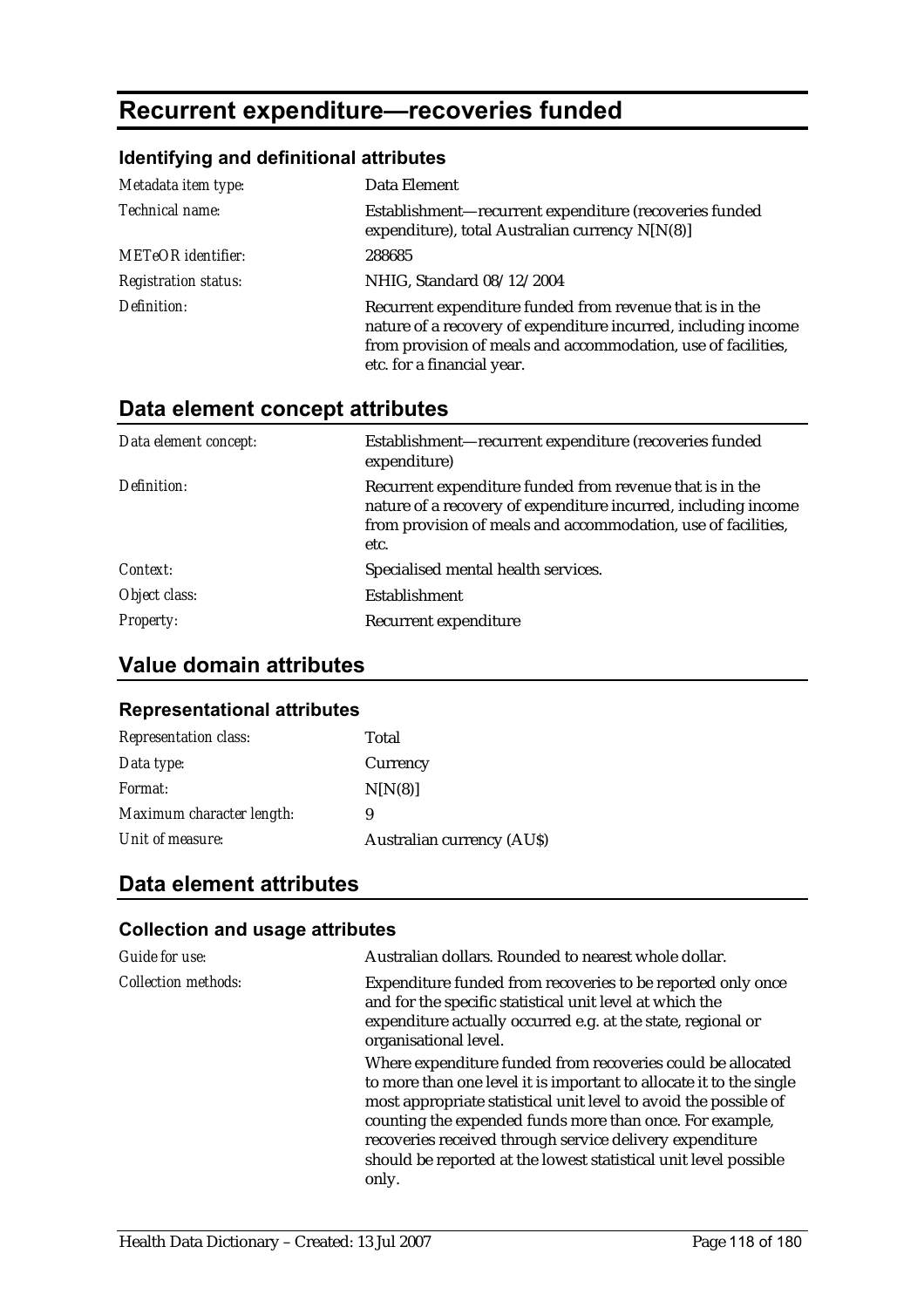| Origin:                                              | National Health Data Committee                                                                                                                                                                                                                                                                        |
|------------------------------------------------------|-------------------------------------------------------------------------------------------------------------------------------------------------------------------------------------------------------------------------------------------------------------------------------------------------------|
| <b>Relational attributes</b>                         |                                                                                                                                                                                                                                                                                                       |
| Related metadata references:                         | Is used in the formation of Establishment—recurrent<br>expenditure (financial year), total Australian currency N[N(8)]<br>NHIG, Standard 08/12/2004                                                                                                                                                   |
| <b>Implementation in Data Set</b><br>Specifications: | Mental health establishments NMDS 2005-2006 NHIG,<br>Superseded 21/03/2006                                                                                                                                                                                                                            |
|                                                      | Implementation start date: 01/07/2005                                                                                                                                                                                                                                                                 |
|                                                      | Implementation end date: 30/06/2006                                                                                                                                                                                                                                                                   |
|                                                      | Mental health establishments NMDS 2006-2007 NHIG,<br>Superseded 23/10/2006                                                                                                                                                                                                                            |
|                                                      | Implementation start date: 01/07/2006                                                                                                                                                                                                                                                                 |
|                                                      | Implementation end date: 30/06/2007                                                                                                                                                                                                                                                                   |
|                                                      | Mental health establishments NMDS 2007-2008 NHIG,<br>Standard 23/10/2006                                                                                                                                                                                                                              |
|                                                      | Implementation start date: 01/07/2007                                                                                                                                                                                                                                                                 |
|                                                      | Information specific to this data set:<br>Obligation condition: reporting of this data element is<br>optional for non-government residential mental health<br>services and specialised mental health services provided<br>by private hospitals that receive state or territory<br>government funding. |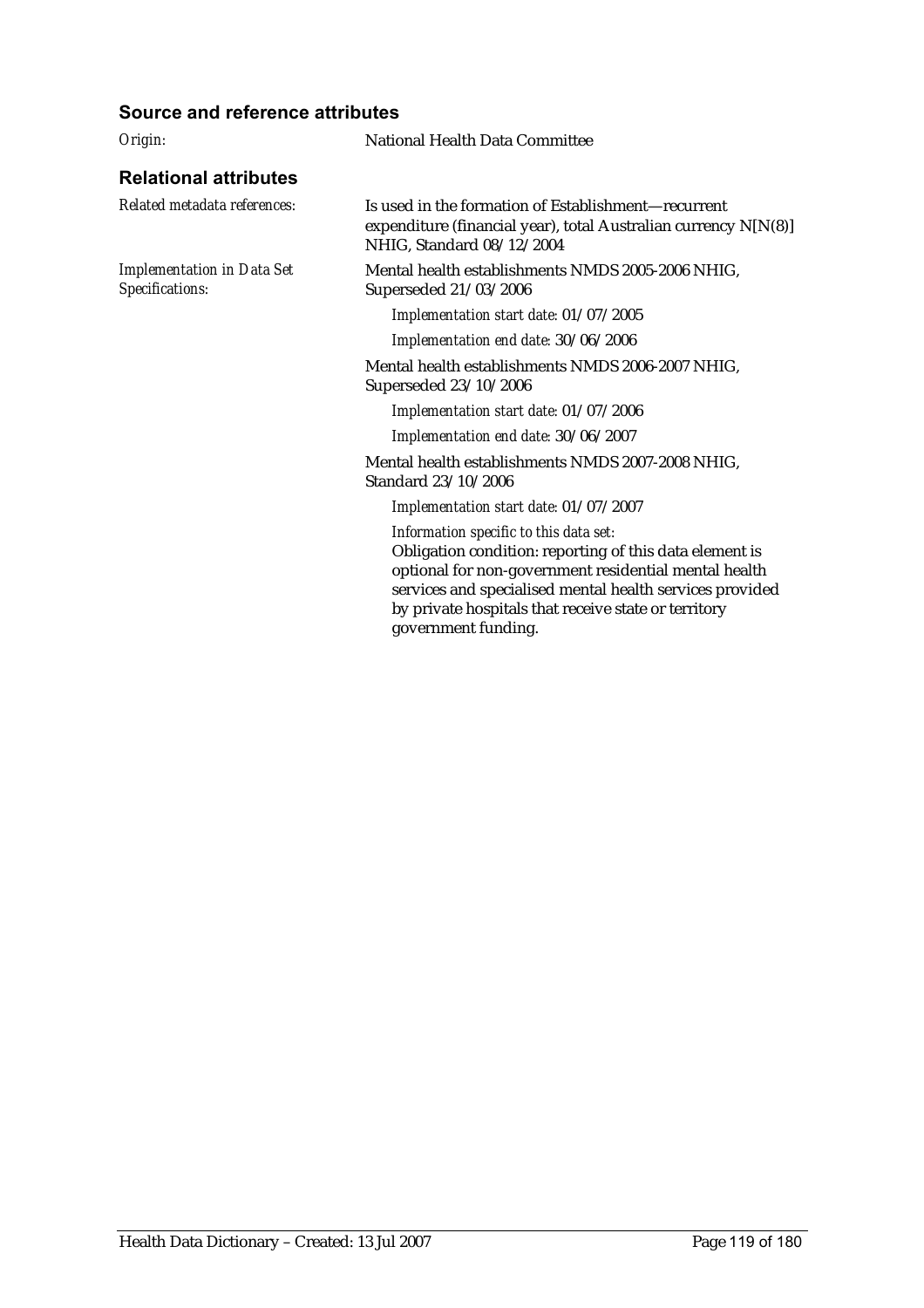# **Recurrent expenditure—repairs and maintenance**

# **Identifying and definitional attributes**

| Metadata item type:         | Data Element                                                                                                                                                                                                     |
|-----------------------------|------------------------------------------------------------------------------------------------------------------------------------------------------------------------------------------------------------------|
| Technical name:             | Establishment-recurrent expenditure (repairs and<br>maintenance) (financial year), total Australian currency N[N(8)]                                                                                             |
| <b>METeOR</b> identifier:   | 269970                                                                                                                                                                                                           |
| <b>Registration status:</b> | NHIG, Standard 01/03/2005                                                                                                                                                                                        |
| Definition:                 | The costs in Australian dollars incurred in maintaining,<br>repairing, replacing and providing additional equipment,<br>maintaining and renovating building and minor additional<br>works, for a financial year. |

### **Data element concept attributes**

| Data element concept: | Establishment-recurrent expenditure (repairs and<br>maintenance)                                                                                                                                                                                                                                      |
|-----------------------|-------------------------------------------------------------------------------------------------------------------------------------------------------------------------------------------------------------------------------------------------------------------------------------------------------|
| Definition:           | The costs incurred in maintaining, repairing, replacing and<br>providing additional equipment, maintaining and renovating<br>building and minor additional works.                                                                                                                                     |
| Context:              | Health expenditure:                                                                                                                                                                                                                                                                                   |
|                       | This is a significant element of non-salary recurrent expenditure<br>for most establishments within the Public hospital<br>establishments National minimum data set and is thus required<br>for any health expenditure analysis at the national level.                                                |
|                       | Mental health establishments NMDS:                                                                                                                                                                                                                                                                    |
|                       | For the Mental health establishments national minimum data<br>set reporting of this data element is optional for non-<br>government residential mental health services and specialised<br>mental health services provided by private hospitals that<br>receive State or Territory government funding. |
| Object class:         | Establishment                                                                                                                                                                                                                                                                                         |
| Property:             | Recurrent expenditure                                                                                                                                                                                                                                                                                 |

# **Value domain attributes**

#### **Representational attributes**

| <b>Representation class:</b> | Total                            |
|------------------------------|----------------------------------|
| Data type:                   | Currency                         |
| <i>Format:</i>               | N[N(8)]                          |
| Maximum character length:    | 9                                |
| Unit of measure:             | <b>Australian currency (AUS)</b> |

# **Data element attributes**

| Guide for use: | Record values up to hundreds of millions of dollars. Rounded<br>to nearest whole dollar. |
|----------------|------------------------------------------------------------------------------------------|
|                | Expenditure of a capital nature should not be included here.                             |
|                | Do not include salaries and wages of repair and maintenance                              |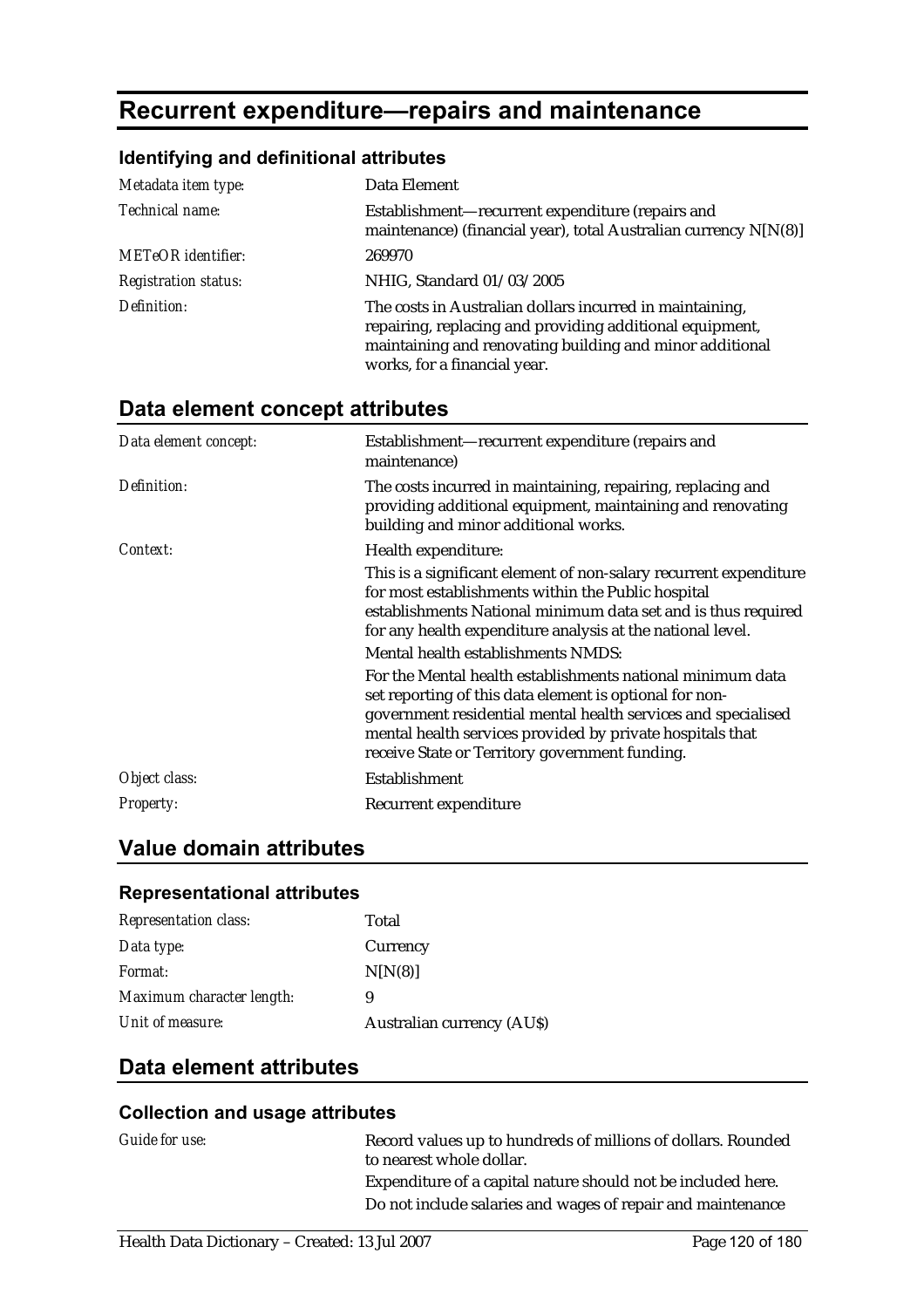staff. Gross expenditure should be reported with no revenue offsets (except for inter-hospital transfers).

| Submitting organisation:                             | National Minimum Data Set Working Parties                                                                                                                                                                                                                                                             |
|------------------------------------------------------|-------------------------------------------------------------------------------------------------------------------------------------------------------------------------------------------------------------------------------------------------------------------------------------------------------|
| <b>Relational attributes</b>                         |                                                                                                                                                                                                                                                                                                       |
| Related metadata references:                         | Supersedes Repairs and maintenance, version 1, DE, NHDD,<br>NHIMG, Superseded 01/03/2005                                                                                                                                                                                                              |
|                                                      | Is used in the formation of Establishment (mental health)—<br>recurrent expenditure (non-salary operating costs) (financial<br>year), total Australian currency N[N(8)] NHIG, Standard<br>08/12/2004                                                                                                  |
|                                                      | Is used in the formation of Establishment-recurrent<br>expenditure (financial year), total Australian currency N[N(8)]<br>NHIG, Standard 08/12/2004                                                                                                                                                   |
|                                                      | Is used in the formation of Establishment (community mental<br>health)-recurrent expenditure (non-salary operating costs)<br>(financial year), total Australian currency N[N(8)] NHIG,<br>Standard 01/03/2005                                                                                         |
| <b>Implementation in Data Set</b><br>Specifications: | Mental health establishments NMDS 2005-2006 NHIG,<br>Superseded 21/03/2006                                                                                                                                                                                                                            |
|                                                      | Implementation start date: 01/07/2005                                                                                                                                                                                                                                                                 |
|                                                      | Implementation end date: 30/06/2006                                                                                                                                                                                                                                                                   |
|                                                      | Mental health establishments NMDS 2006-2007 NHIG,<br>Superseded 23/10/2006                                                                                                                                                                                                                            |
|                                                      | Implementation start date: 01/07/2006                                                                                                                                                                                                                                                                 |
|                                                      | Implementation end date: 30/06/2007                                                                                                                                                                                                                                                                   |
|                                                      | Mental health establishments NMDS 2007-2008 NHIG,<br>Standard 23/10/2006                                                                                                                                                                                                                              |
|                                                      | Implementation start date: 01/07/2007                                                                                                                                                                                                                                                                 |
|                                                      | Information specific to this data set:<br>Obligation condition: reporting of this data element is<br>optional for non-government residential mental health<br>services and specialised mental health services provided<br>by private hospitals that receive state or territory<br>government funding. |
|                                                      | Public hospital establishments NMDS NHIG, Superseded<br>21/03/2006                                                                                                                                                                                                                                    |
|                                                      | Implementation start date: 01/07/2005                                                                                                                                                                                                                                                                 |
|                                                      | Implementation end date: 30/06/2006                                                                                                                                                                                                                                                                   |
|                                                      | Public hospital establishments NMDS NHIG, Superseded<br>23/10/2006                                                                                                                                                                                                                                    |
|                                                      | Implementation start date: 01/07/2006                                                                                                                                                                                                                                                                 |
|                                                      | Implementation end date: 30/06/2007                                                                                                                                                                                                                                                                   |
|                                                      | Public hospital establishments NMDS 2007-2008 NHIG,<br>Standard 23/10/2006                                                                                                                                                                                                                            |
|                                                      | Implementation start date: 01/07/2007                                                                                                                                                                                                                                                                 |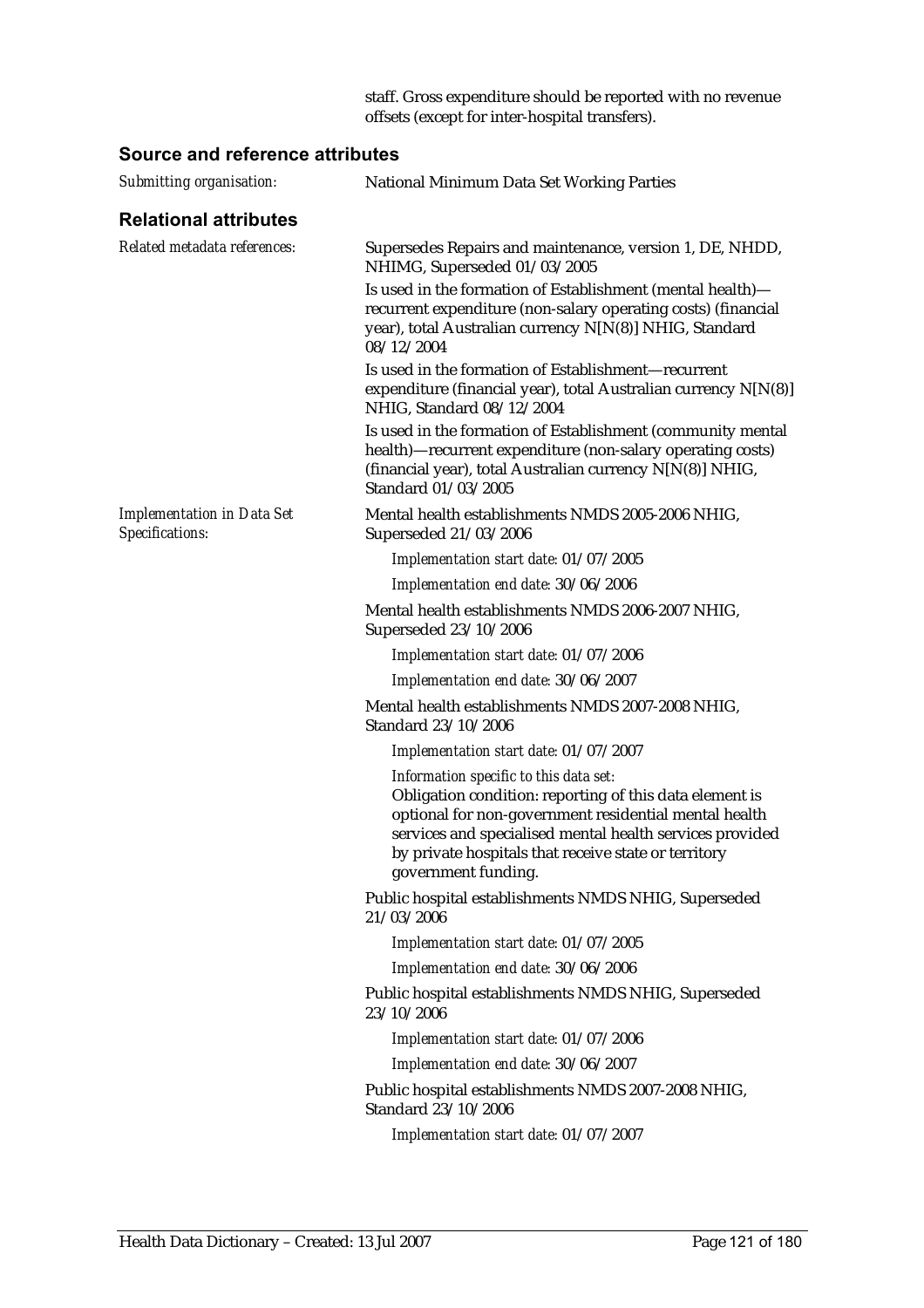# **Recurrent expenditure—superannuation employer contributions**

### **Identifying and definitional attributes**

| Metadata item type:         | Data Element                                                                                                                                                                                                                                                                                                                                                                                   |
|-----------------------------|------------------------------------------------------------------------------------------------------------------------------------------------------------------------------------------------------------------------------------------------------------------------------------------------------------------------------------------------------------------------------------------------|
| Technical name:             | Establishment—recurrent expenditure (superannuation<br>employer contributions) (financial year), total Australian<br>currency $N[N(8)]$                                                                                                                                                                                                                                                        |
| <b>METeOR</b> identifier:   | 270371                                                                                                                                                                                                                                                                                                                                                                                         |
| <b>Registration status:</b> | NHIG, Standard 01/03/2005                                                                                                                                                                                                                                                                                                                                                                      |
| Definition:                 | Contributions paid in Australian dollars or (for an emerging<br>cost scheme) that should be paid (as determined by an actuary)<br>on behalf of establishment employees either by the<br>establishment or a central administration such as a state health<br>authority, to a superannuation fund providing retirement and<br>related benefits to establishment employees, for a financial year. |

# **Data element concept attributes**

| Data element concept: | Establishment-recurrent expenditure (superannuation<br>employer contributions)                                                                                                                                                                                                                                                                     |
|-----------------------|----------------------------------------------------------------------------------------------------------------------------------------------------------------------------------------------------------------------------------------------------------------------------------------------------------------------------------------------------|
| Definition:           | Contributions paid or (for an emerging cost scheme) that<br>should be paid (as determined by an actuary) on behalf of<br>establishment employees either by the establishment or a<br>central administration such as a state health authority, to a<br>superannuation fund providing retirement and related benefits<br>to establishment employees. |
|                       | The following different funding bases are identified:                                                                                                                                                                                                                                                                                              |
|                       | paid by hospital to fully funded scheme;                                                                                                                                                                                                                                                                                                           |
|                       | paid by Commonwealth Government or State government<br>to fully funded scheme;                                                                                                                                                                                                                                                                     |
|                       | unfunded or emerging costs schemes where employer<br>component is not presently funded.                                                                                                                                                                                                                                                            |
|                       | Fully funded schemes are those in which employer and<br>employee contributions are paid into an invested fund. Benefits<br>are paid from the fund. Most private sector schemes are fully<br>funded.                                                                                                                                                |
|                       | Emerging cost schemes are those in which the cost of benefits is<br>met at the time a benefit becomes payable; that is, there is no<br>ongoing invested fund from which benefits are paid. The<br>Commonwealth superannuation fund is an example of this type<br>of scheme as employee benefits are paid out of general revenue.                   |
| Context:              | Health expenditure:                                                                                                                                                                                                                                                                                                                                |
|                       | Superannuation employer contributions are a significant<br>element of establishment expenditure and, as such, are required<br>for health expenditure analysis at the national level.                                                                                                                                                               |
|                       | The funding basis is required for cost comparison purposes<br>particularly in the case of unfunded or emerging cost schemes<br>where no actual contribution is being presently made but<br>ultimately employer liability will have to be funded.                                                                                                   |
| Object class:         | Establishment                                                                                                                                                                                                                                                                                                                                      |
| Property:             | Recurrent expenditure                                                                                                                                                                                                                                                                                                                              |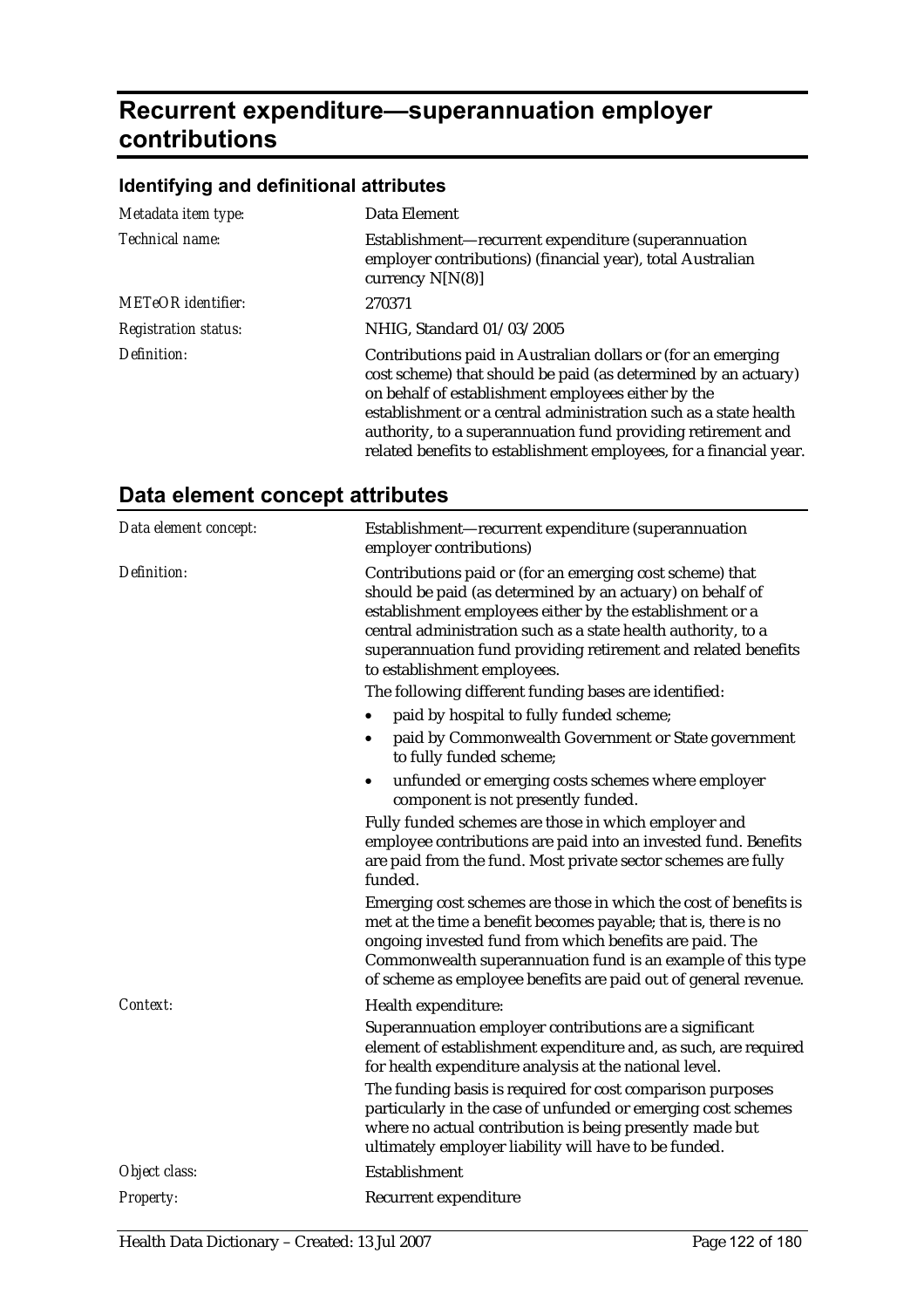# **Value domain attributes**

#### **Representational attributes**

| <b>Representation class:</b> | Total                            |
|------------------------------|----------------------------------|
| Data type:                   | Currency                         |
| Format:                      | N[N(8)]                          |
| Maximum character length:    | 9                                |
| Unit of measure:             | <b>Australian currency (AUS)</b> |

# **Data element attributes**

#### **Collection and usage attributes**

| Guide for use: | Record as currency up to hundreds of millions of dollars.<br>Rounded to nearest whole dollar.                                                                                                                                                                |
|----------------|--------------------------------------------------------------------------------------------------------------------------------------------------------------------------------------------------------------------------------------------------------------|
| Comments:      | The definition specifically excludes employee superannuation<br>contributions (not a cost to the establishment) and<br>superannuation final benefit payments.                                                                                                |
|                | In private enterprise some superannuation schemes are<br>partially funded but this is considered too complex a distinction<br>for national minimum data sets.                                                                                                |
|                | It is noted that the emergence of salary sacrifice schemes allows<br>employees to forego salary for higher superannuation<br>contributions. If these become significant, national minimum<br>data sets may have to take them into account at a future stage. |

| Submitting organisation:                             | National Minimum Data Set Working Parties                                                                                                                                                                     |
|------------------------------------------------------|---------------------------------------------------------------------------------------------------------------------------------------------------------------------------------------------------------------|
| <b>Relational attributes</b>                         |                                                                                                                                                                                                               |
| Related metadata references:                         | Supersedes Superannuation employer contributions (including<br>funding basis), version 1, DE, NHDD, NHIMG, Superseded<br>01/03/2005                                                                           |
|                                                      | Is used in the formation of Establishment (mental health)—<br>recurrent expenditure (non-salary operating costs) (financial<br>year), total Australian currency N[N(8)] NHIG, Standard<br>08/12/2004          |
|                                                      | Is used in the formation of Establishment (community mental<br>health)-recurrent expenditure (non-salary operating costs)<br>(financial year), total Australian currency N[N(8)] NHIG,<br>Standard 01/03/2005 |
| <b>Implementation in Data Set</b><br>Specifications: | Mental health establishments NMDS 2005-2006 NHIG,<br>Superseded 21/03/2006                                                                                                                                    |
|                                                      | Implementation start date: 01/07/2005                                                                                                                                                                         |
|                                                      | Implementation end date: 30/06/2006                                                                                                                                                                           |
|                                                      | Mental health establishments NMDS 2006-2007 NHIG,<br>Superseded 23/10/2006                                                                                                                                    |
|                                                      | Implementation start date: 01/07/2006                                                                                                                                                                         |
|                                                      | Implementation end date: 30/06/2007                                                                                                                                                                           |
|                                                      | Mental health establishments NMDS 2007-2008 NHIG,<br>Standard 23/10/2006                                                                                                                                      |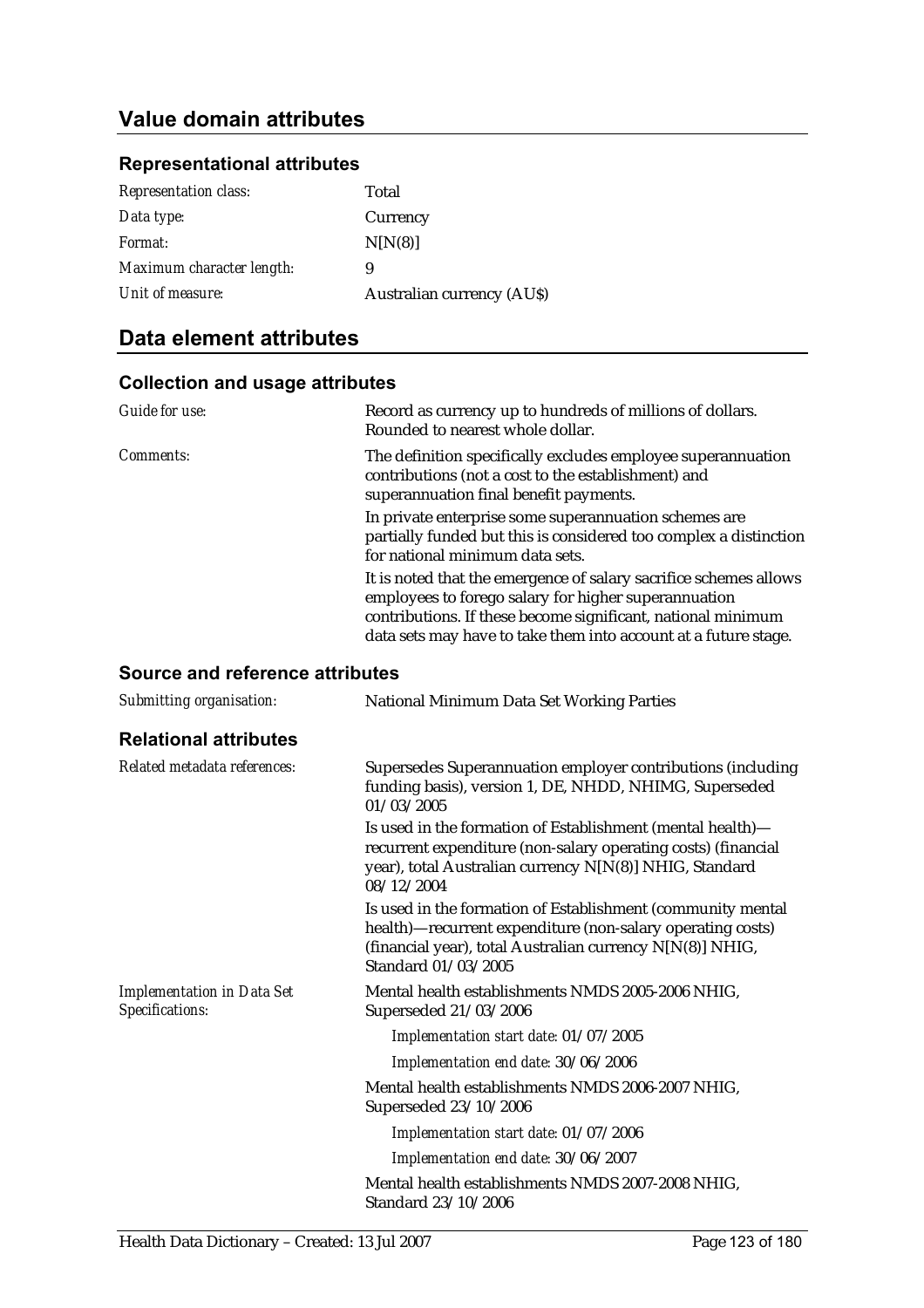#### *Implementation start date:* 01/07/2007

*Information specific to this data set:*

Obligation condition: reporting of this data element is optional for non-government residential mental health services and specialised mental health services provided by private hospitals that receive state or territory government funding.

Public hospital establishments NMDS NHIG, Superseded 21/03/2006

*Implementation start date:* 01/07/2005

*Implementation end date:* 30/06/2006

Public hospital establishments NMDS NHIG, Superseded 23/10/2006

*Implementation start date:* 01/07/2006

*Implementation end date:* 30/06/2007

Public hospital establishments NMDS 2007-2008 NHIG, Standard 23/10/2006

*Implementation start date:* 01/07/2007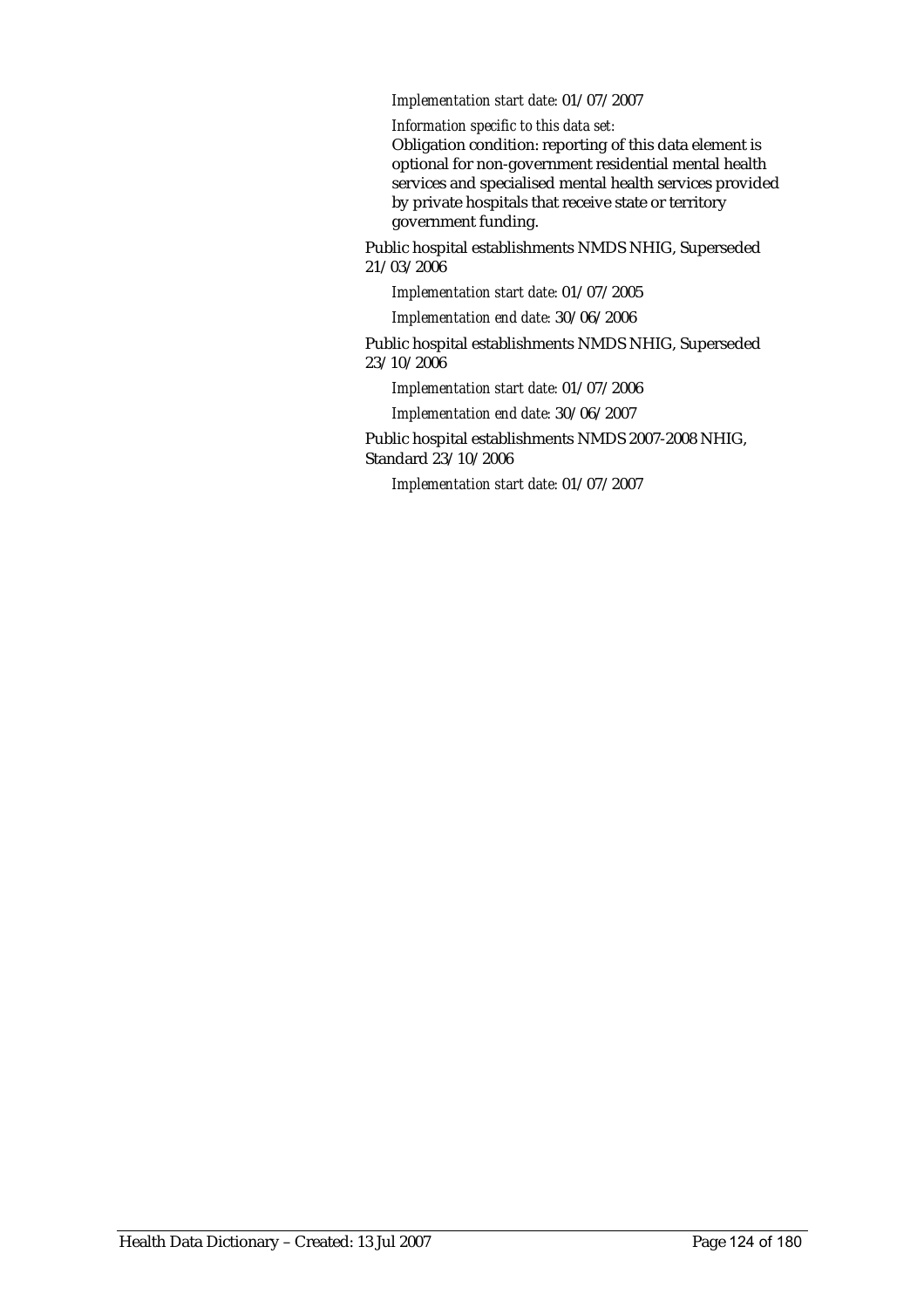# **Recurrent expenditure—total**

# **Identifying and definitional attributes**

| Metadata item type:         | Data Element                                                                                                           |
|-----------------------------|------------------------------------------------------------------------------------------------------------------------|
| <i>Technical name:</i>      | Establishment—recurrent expenditure (financial year), total<br>Australian currency $N[N(8)]$                           |
| <b>METeOR</b> identifier:   | 288993                                                                                                                 |
| <b>Registration status:</b> | NHIG, Standard 08/12/2004                                                                                              |
| Definition:                 | Expenditure relating to salaries and wages, non-salary<br>recurrent expenditure and depreciation for a financial year. |

# **Data element concept attributes**

| Data element concept: | Establishment—recurrent expenditure                                                               |
|-----------------------|---------------------------------------------------------------------------------------------------|
| Definition:           | Expenditure relating to salaries and wages, non-salary<br>recurrent expenditure and depreciation. |
| Context:              | Specialised mental health services.                                                               |
| Object class:         | Establishment                                                                                     |
| <b>Property:</b>      | Recurrent expenditure                                                                             |

# **Value domain attributes**

### **Representational attributes**

| <b>Representation class:</b> | Total                            |
|------------------------------|----------------------------------|
| Data type:                   | Currency                         |
| <i>Format:</i>               | N[N(8)]                          |
| Maximum character length:    | 9                                |
| Unit of measure:             | <b>Australian currency (AUS)</b> |

# **Data element attributes**

### **Collection and usage attributes**

| Guide for use:      | Australian dollars. Rounded to nearest whole dollar.<br>Total is calculated from expenditure including: salaries and<br>Wages; depreciation; and non-salary recurrent expenditure<br>comprising: payments to visiting medical officers;<br>superannuation employer contributions (including funding<br>basis); drug supplies; medical and surgical supplies; food<br>supplies; domestic services; repairs and maintenance; patient<br>transport; administrative expenses; interest payments; and<br>other recurrent expenditure. |
|---------------------|----------------------------------------------------------------------------------------------------------------------------------------------------------------------------------------------------------------------------------------------------------------------------------------------------------------------------------------------------------------------------------------------------------------------------------------------------------------------------------------------------------------------------------|
| Collection methods: | The total grant made to non-government residential mental<br>health services and specialised mental health services provided<br>by private hospitals that receive state or territory government<br>funding. can be reported as the total recurrent expenditure if<br>detailed expenditure data are not available.                                                                                                                                                                                                                |

| Submitting organisation: | Australian Institute of Health and Welfare |
|--------------------------|--------------------------------------------|
|--------------------------|--------------------------------------------|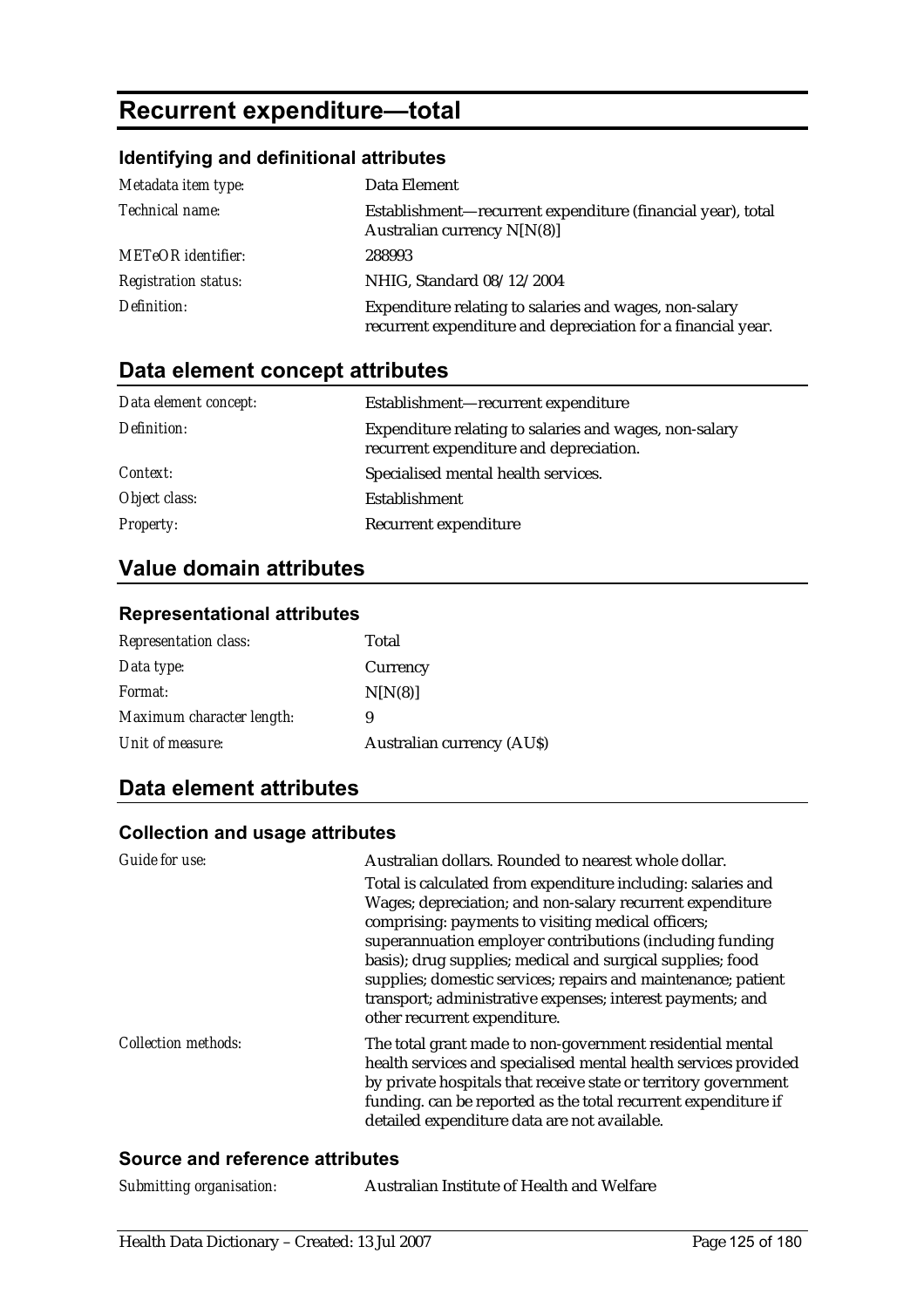# **Relational attributes**

| Related metadata references: | Is formed using Establishment-recurrent expenditure (visiting<br>medical officer payments) (financial year), total Australian<br>currency N[N(8)] NHIG, Standard 01/03/2005          |
|------------------------------|--------------------------------------------------------------------------------------------------------------------------------------------------------------------------------------|
|                              | Is formed using Establishment-recurrent expenditure (patient<br>transport cost) (financial year), total Australian currency<br>N[N(8)] NHIG, Standard 01/03/2005                     |
|                              | Is formed using Establishment-recurrent expenditure (other<br>recurrent expenditure) (financial year), total Australian<br>currency N[N(8)] NHIG, Standard 01/03/2005                |
|                              | Is formed using Establishment-recurrent expenditure (other<br>patient revenue funded expenditure), total Australian currency<br>N[N(8)] NHIG, Standard 08/12/2004                    |
|                              | Is formed using Establishment-recurrent expenditure (medical<br>and surgical supplies) (financial year), total Australian currency<br>N[N(8)] NHIG, Standard 01/03/2005              |
|                              | Is formed using Establishment-recurrent expenditure (interest<br>payments) (financial year), total Australian currency N[N(8)]<br>NHIG, Standard 01/03/2005                          |
|                              | Is formed using Establishment-recurrent expenditure (food<br>supplies) (financial year), total Australian currency N[N(8)]<br>NHIG, Standard 01/03/2005                              |
|                              | Is formed using Establishment-recurrent expenditure (drug<br>supplies) (financial year), total Australian currency N[N(8)]<br>NHIG, Standard 01/03/2005                              |
|                              | Is formed using Establishment-recurrent expenditure<br>(domestic services) (financial year), total Australian currency<br>N[N(8)] NHIG, Standard 01/03/2005                          |
|                              | Is formed using Establishment-recurrent expenditure<br>(administrative expenses) (financial year), total Australian<br>currency N[N(8)] NHIG, Standard 01/03/2005                    |
|                              | Is formed using Establishment-recurrent expenditure<br>(superannuation employer contributions) NHIG, Standard<br>01/03/2005                                                          |
|                              | Is formed using Establishment-recurrent expenditure (state or<br>territory health authority funded), total Australian currency<br>N[N(8)] NHIG, Standard 08/12/2004                  |
|                              | Is formed using Establishment—recurrent expenditure<br>(recoveries funded expenditure), total Australian currency<br>N[N(8)] NHIG, Standard 08/12/2004                               |
|                              | Is formed using Establishment-recurrent expenditure (other<br>state or territory funded expenditure), total Australian currency<br>N[N(8)] NHIG, Standard 08/12/2004                 |
|                              | Is formed using Establishment-recurrent expenditure (other<br>revenue funded expenditure), total Australian currency N[N(8)]<br>NHIG, Standard 08/12/2004                            |
|                              | Is formed using Establishment-recurrent expenditure (other<br>Commonwealth Government funded expenditure), total<br>Australian currency N[N(8)] NHIG, Standard 08/12/2004            |
|                              | Is formed using Establishment (mental health)-recurrent<br>expenditure (non-salary operating costs) (financial year), total<br>Australian currency N[N(8)] NHIG, Standard 08/12/2004 |
|                              | Is formed using Establishment-recurrent expenditure<br>(National Mental Health Strategy funded), total Australian                                                                    |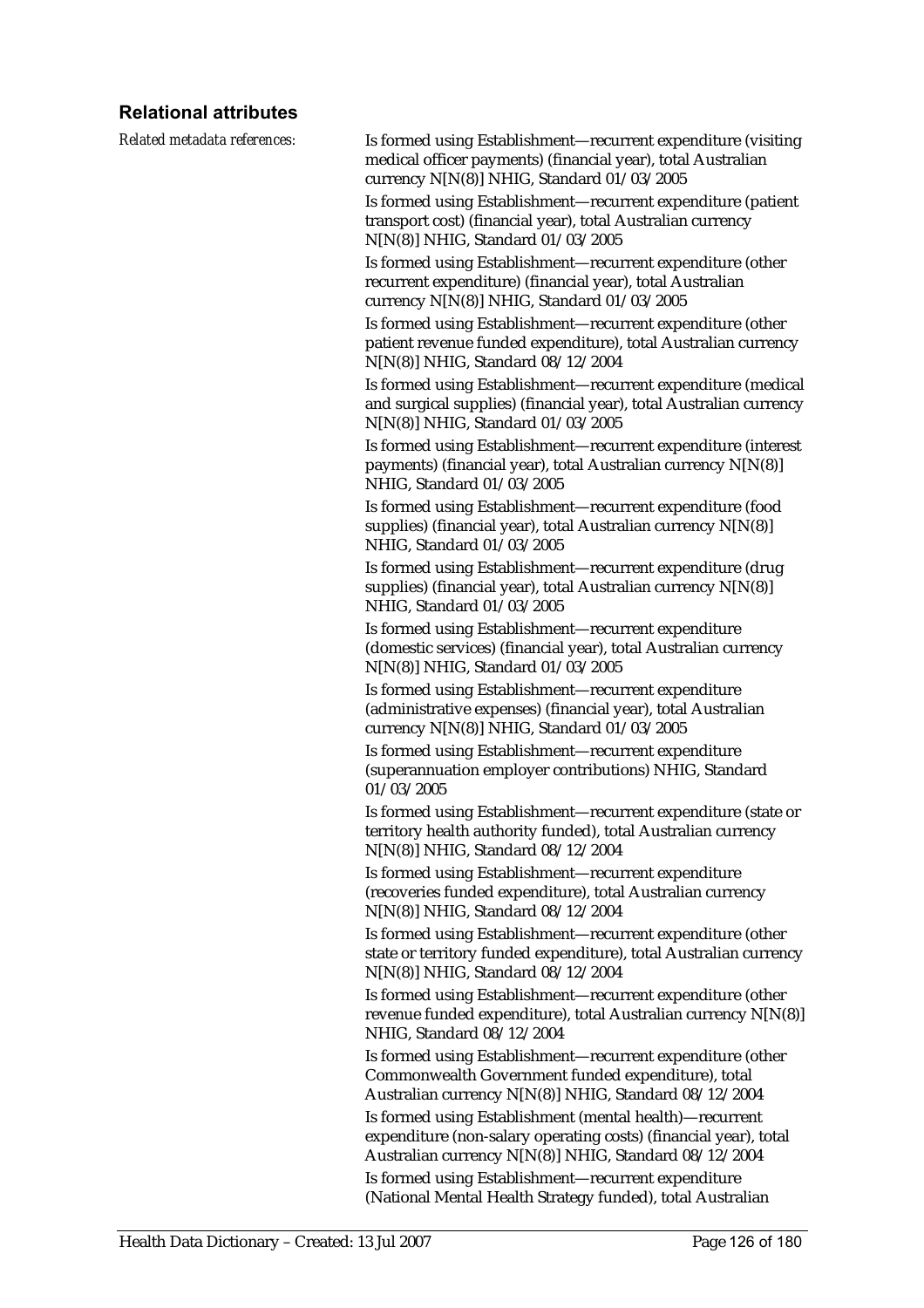currency N[N(8)] NHIG, Standard 08/12/2004

Is formed using Establishment—recurrent expenditure (Department of Veterans' Affairs funded), total Australian currency N[N(8)] NHIG, Standard 08/12/2004 Is formed using Establishment—recurrent expenditure (repairs and maintenance) (financial year), total Australian currency N[N(8)] NHIG, Standard 01/03/2005

*Implementation in Data Set Specifications:*

Mental health establishments NMDS 2005-2006 NHIG, Superseded 21/03/2006

*Implementation start date:* 01/07/2005

*Implementation end date:* 30/06/2006

Mental health establishments NMDS 2006-2007 NHIG, Superseded 23/10/2006

*Implementation start date:* 01/07/2006

*Implementation end date:* 30/06/2007

Mental health establishments NMDS 2007-2008 NHIG, Standard 23/10/2006

*Implementation start date:* 01/07/2007

*Information specific to this data set:* Obligation condition: Must be supplied if the subcategories cannot be supplied. Can also be supplied if the sub-categories are supplied.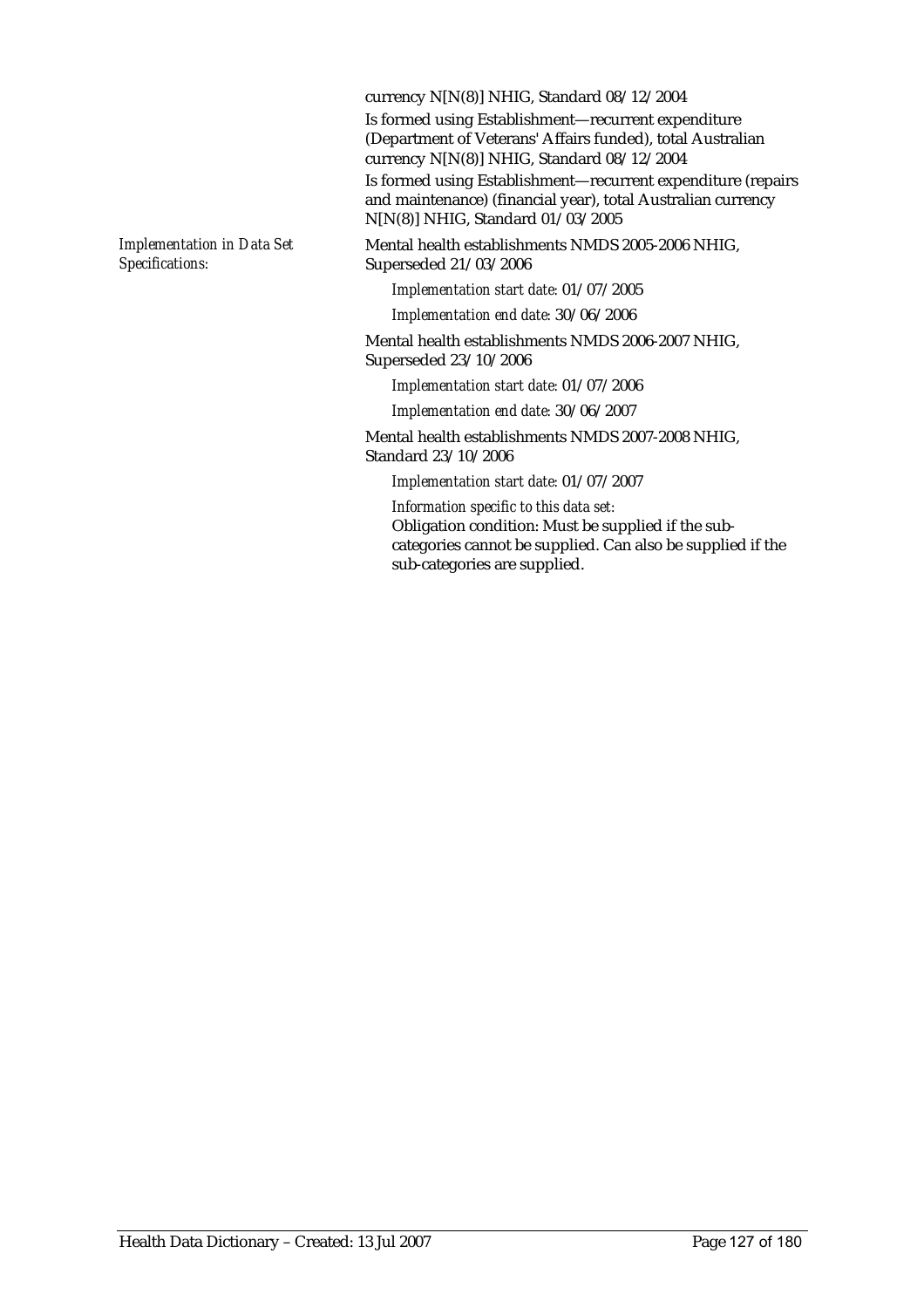# **Referral destination to further care (from specialised mental health residential care)**

| Identifying and definitional attributes |                                                                                                                                                                                    |  |
|-----------------------------------------|------------------------------------------------------------------------------------------------------------------------------------------------------------------------------------|--|
| Metadata item type:                     | Data Element                                                                                                                                                                       |  |
| Technical name:                         | Episode of residential care (mental health care)—referral<br>destination, code N                                                                                                   |  |
| <b>METeOR</b> identifier:               | 270130                                                                                                                                                                             |  |
| <b>Registration status:</b>             | NHIG, Standard 01/03/2005                                                                                                                                                          |  |
| Definition:                             | The type of health care the resident is referred to by the<br>residential mental health care service for further care at the end<br>of residential stay, as represented by a code. |  |

# **Data element concept attributes**

| Data element concept: | Episode of residential care—referral destination (mental health<br>care)                                                                                                            |
|-----------------------|-------------------------------------------------------------------------------------------------------------------------------------------------------------------------------------|
| Definition:           | The type of specialised mental health care service the resident<br>is referred to by the residential mental health care service for<br>further care at the end of residential stay. |
| Context:              | Specialised mental health services (Residential mental health<br>care).                                                                                                             |
| Object class:         | Episode of residential care                                                                                                                                                         |
| <b>Property:</b>      | Referral destination                                                                                                                                                                |

# **Value domain attributes**

#### **Representational attributes**

| Code                                            |
|-------------------------------------------------|
| Number                                          |
|                                                 |
|                                                 |
| Value<br>Meaning                                |
| Specialised mental health admitted patient care |
| Specialised mental health residential care      |
| Specialised mental health ambulatory care       |
| Private psychiatrist care                       |
| General practitioner care                       |
| Other care                                      |
| Not referred                                    |
| Not applicable (i.e. end of reference period)   |
| Unknown/not stated/inadequately described       |
|                                                 |

# **Data element attributes**

### **Collection and usage attributes**

*Guide for use:* Where the **resident** is referred to two or more types of health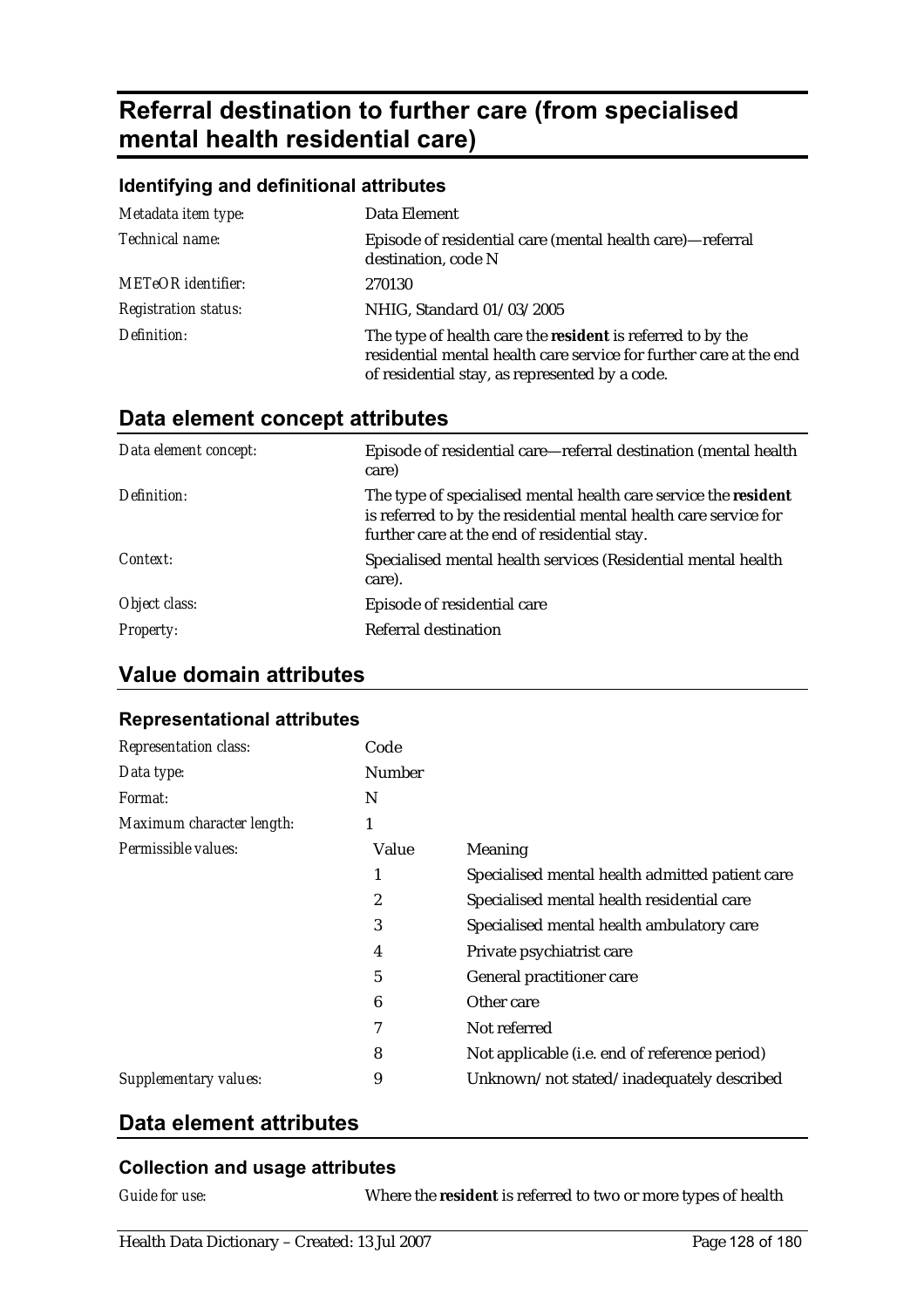care, the type of health care provided by the service primarily responsible for the care of the resident is to be reported.

#### **Relational attributes**

*Implementation in Data Set Specifications:*

*Related metadata references:* Supersedes Referral from specialised mental health residential care, version 1, DE, NHDD, NHIMG, Superseded 01/03/2005

> Residential mental health care NMDS 2005-2006 NHIG, Superseded 07/12/2005

*Implementation start date:* 01/07/2005

*Implementation end date:* 30/06/2006

Residential mental health care NMDS 2006-2007 NHIG, Superseded 23/10/2006

*Implementation start date:* 01/07/2006

*Implementation end date:* 30/06/2007

Residential mental health care NMDS 2007-2008 NHIG, Standard 23/10/2006

*Implementation start date:* 01/07/2007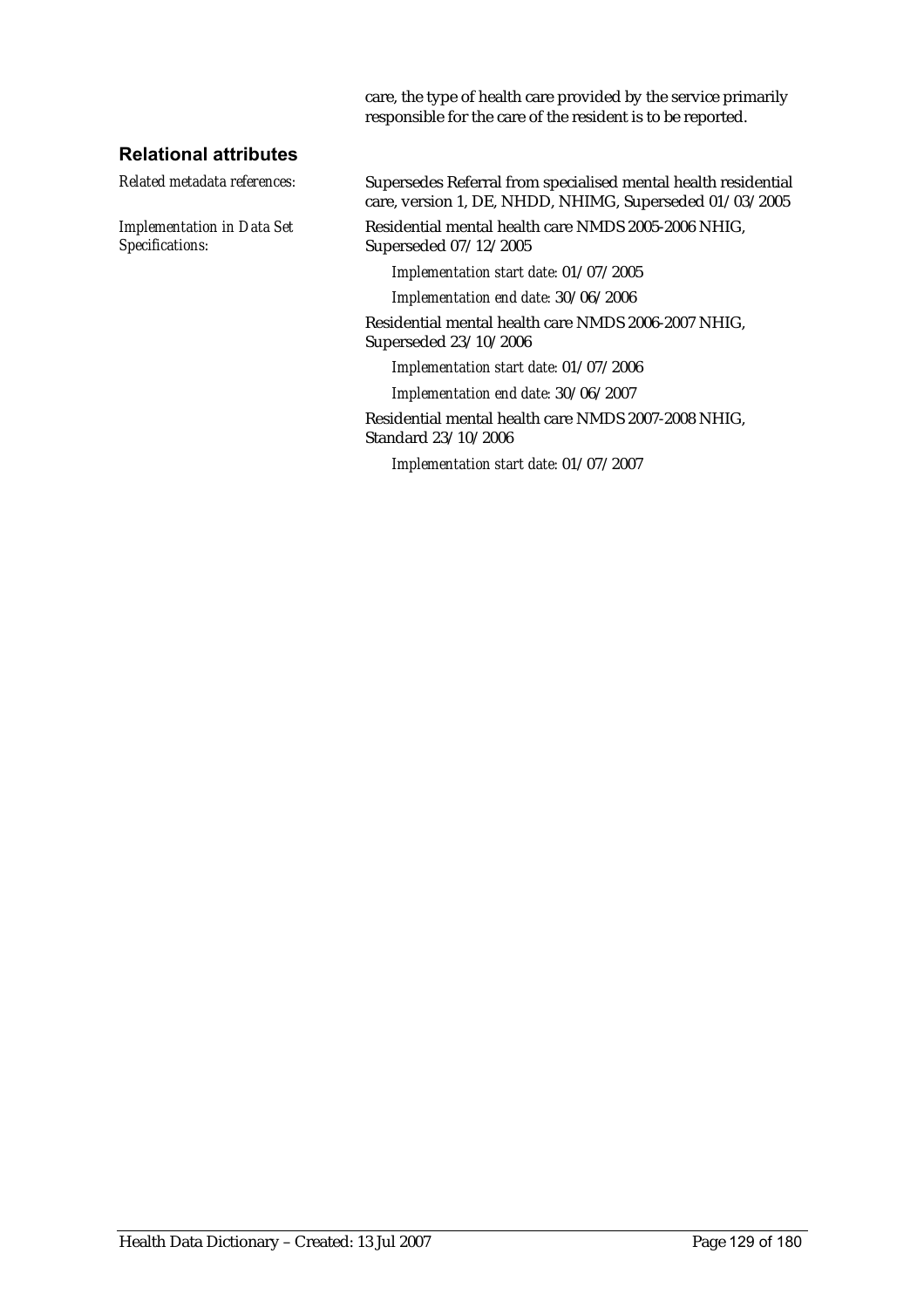# **Referral destination to further care (psychiatric patients)**

### **Identifying and definitional attributes**

| Metadata item type:         | Data Element                                                                                                           |
|-----------------------------|------------------------------------------------------------------------------------------------------------------------|
| Technical name:             | Episode of admitted patient care (mental health care)—referral<br>destination, code N                                  |
| <b>METeOR</b> identifier:   | 269990                                                                                                                 |
| <b>Registration status:</b> | NHIG, Standard 01/03/2005                                                                                              |
| Definition:                 | The type of further health service care to which a person is<br>referred from mental health, as represented by a code. |

# **Data element concept attributes**

| Data element concept: | Episode of admitted patient care—referral destination                                                                                                                                                                                                                                                                                                                                 |
|-----------------------|---------------------------------------------------------------------------------------------------------------------------------------------------------------------------------------------------------------------------------------------------------------------------------------------------------------------------------------------------------------------------------------|
| Definition:           | Referral to further care by health service agencies/facilities.                                                                                                                                                                                                                                                                                                                       |
| Context:              | Mental health care:                                                                                                                                                                                                                                                                                                                                                                   |
|                       | Many psychiatric inpatients have continuing needs for post-<br>discharge care. Continuity of care across the hospital-<br>community interface is a key policy theme emerging in the<br>various states and territories. Inclusion of this metadata item<br>allows the opportunity to monitor interagency linkages and is<br>complementary to the metadata item the source of referral. |
| Object class:         | Episode of admitted patient care                                                                                                                                                                                                                                                                                                                                                      |
| <b>Property:</b>      | Referral destination                                                                                                                                                                                                                                                                                                                                                                  |

# **Value domain attributes**

#### **Representational attributes**

| <b>Representation class:</b> | Code       |                                                           |
|------------------------------|------------|-----------------------------------------------------------|
| Data type:                   | Number     |                                                           |
| Format:                      | N          |                                                           |
| Maximum character length:    | 1          |                                                           |
| Permissible values:          | Value      | <b>Meaning</b>                                            |
|                              | 1          | Not referred                                              |
|                              | 2          | Private psychiatrist                                      |
|                              | 3          | Other private medical practitioner                        |
|                              | 4          | Mental health/alcohol and drug in-patient<br>facility     |
|                              | $\sqrt{5}$ | Mental health/alcohol and drug non in-patient<br>facility |
|                              | 6          | Acute hospital                                            |
|                              | 7          | Other                                                     |

# **Data element attributes**

#### **Source and reference attributes**

*Submitting organisation:* National Minimum Data Set Working Parties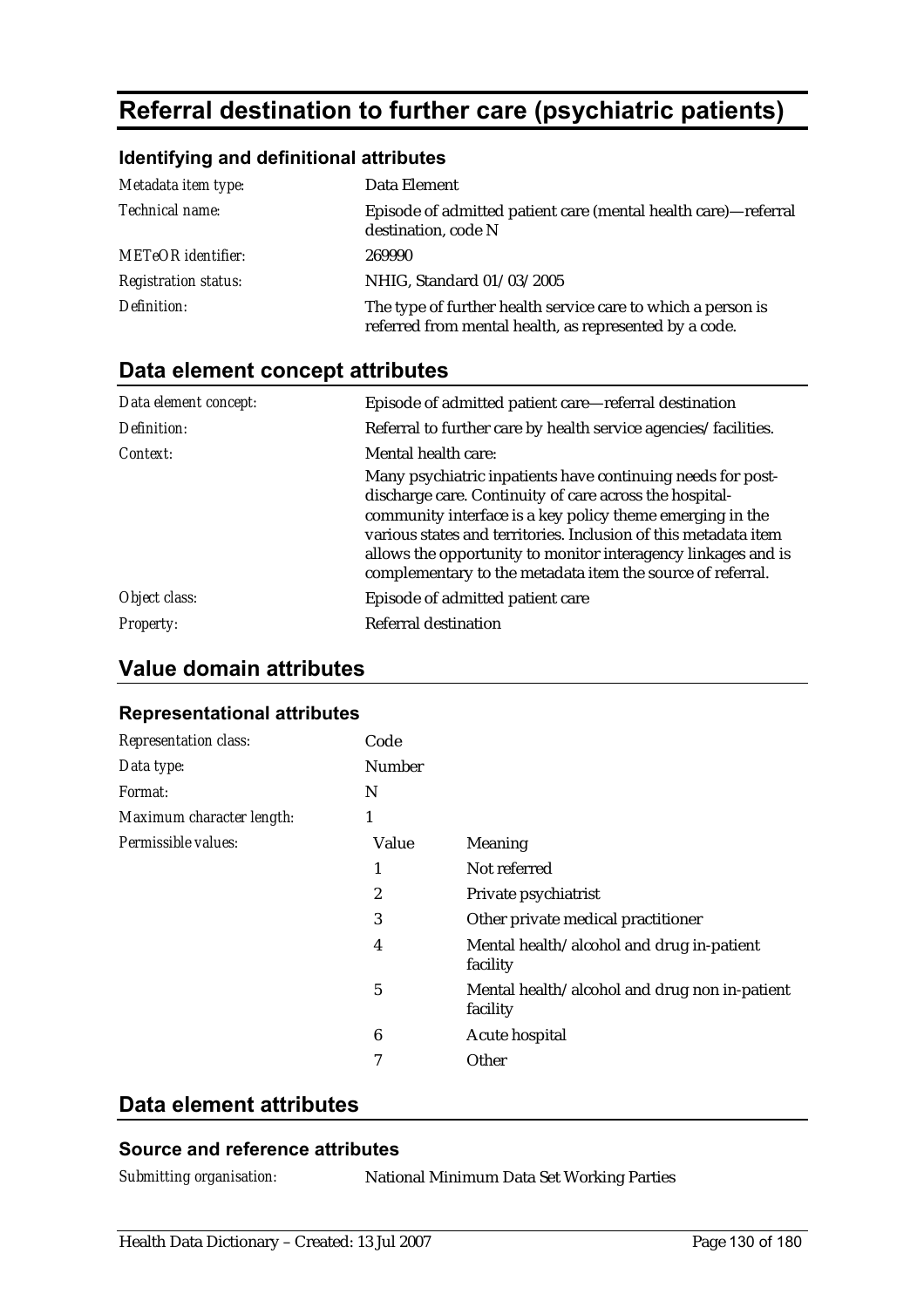#### **Relational attributes**

*Implementation in Data Set Specifications:*

*Related metadata references:* Supersedes Referral to further care (psychiatric patients), version 1, DE, NHDD, NHIMG, Superseded 01/03/2005

> Admitted patient mental health care NMDS NHIG, Superseded 07/12/2005

*Implementation start date:* 01/07/2005

*Implementation end date:* 30/06/2006

Admitted patient mental health care NMDS NHIG, Superseded 23/10/2006

*Implementation start date:* 01/07/2006

*Implementation end date:* 30/06/2007

Admitted patient mental health care NMDS 2007-2008 NHIG, Standard 23/10/2006

*Implementation start date:* 01/07/2007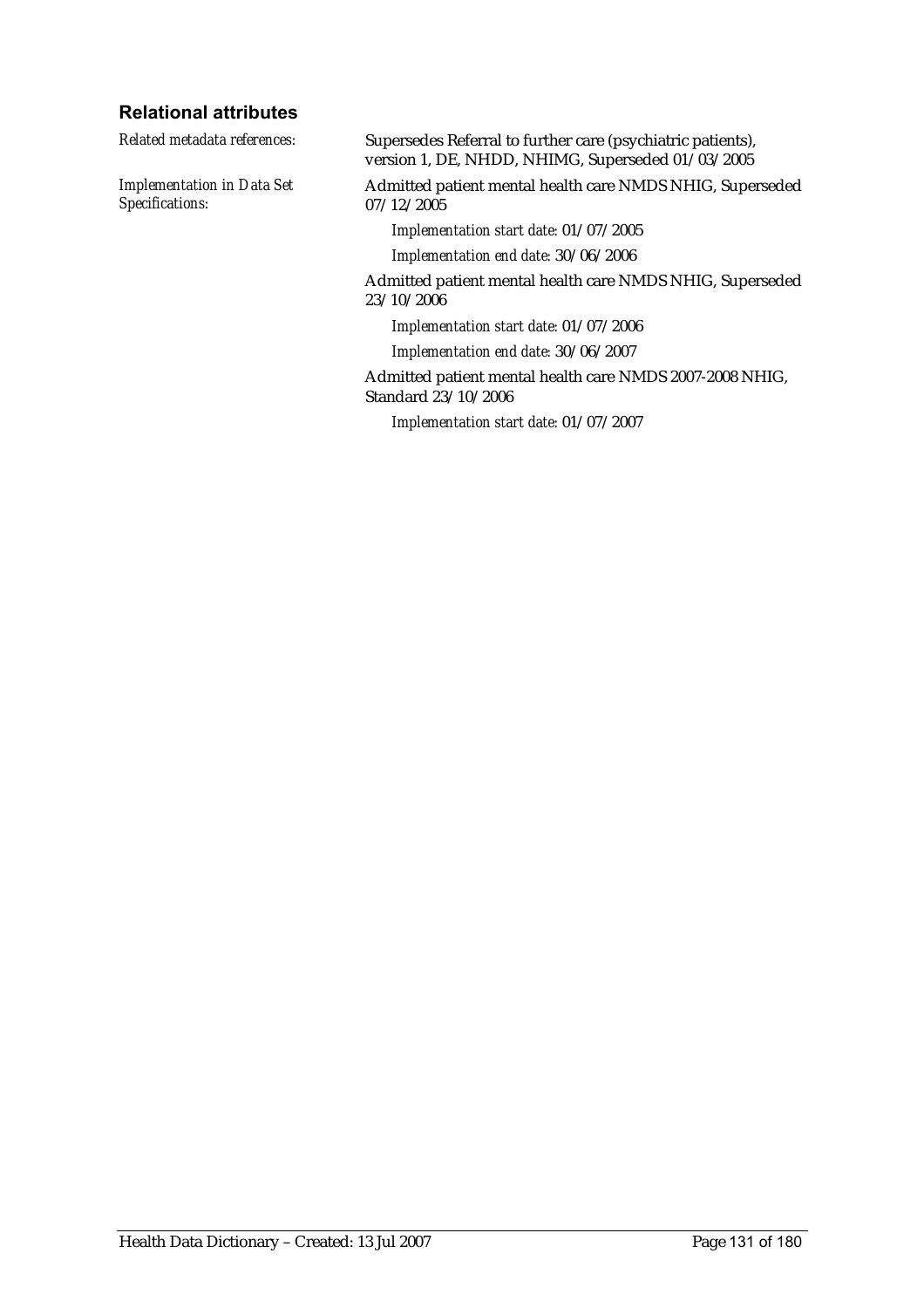# **Referred to ophthalmologist (diabetes mellitus)**

### **Identifying and definitional attributes**

| Metadata item type:         | Data Element                                                                                                      |
|-----------------------------|-------------------------------------------------------------------------------------------------------------------|
| Technical name:             | Person—referral to ophthalmologist indicator (last 12 months),<br>code N                                          |
| <b>METeOR</b> identifier:   | 302823                                                                                                            |
| <b>Registration status:</b> | NHIG, Standard 21/09/2005                                                                                         |
| Definition:                 | Whether the individual was referred to an ophthalmologist<br>within the last 12 months, as represented by a code. |

# **Data element concept attributes**

| Data element concept: | Person-referral to ophthalmologist indicator               |  |
|-----------------------|------------------------------------------------------------|--|
| Definition:           | Whether the individual was referred to an ophthalmologist. |  |
| Context:              | Public health, health care and clinical settings:          |  |
|                       | Diabetes mellitus specific data element.                   |  |
| Object class:         | Person                                                     |  |
| <b>Property:</b>      | Referral to ophthalmologist indicator                      |  |

#### **Source and reference attributes**

| Submitting organisation: | National Diabetes Data Working Group |
|--------------------------|--------------------------------------|
|--------------------------|--------------------------------------|

### **Value domain attributes**

#### **Representational attributes**

| <b>Representation class:</b> | Code           |                                   |
|------------------------------|----------------|-----------------------------------|
| Data type:                   | <b>Number</b>  |                                   |
| Format:                      | N              |                                   |
| Maximum character length:    |                |                                   |
| Permissible values:          | Value          | <b>Meaning</b>                    |
|                              |                | <b>Yes</b>                        |
|                              | $\overline{c}$ | N <sub>0</sub>                    |
| Supplementary values:        | 9              | Not stated/inadequately described |

#### **Collection and usage attributes**

| <b>Guide for use:</b> | CODE 9 Not stated/inadequately described              |
|-----------------------|-------------------------------------------------------|
|                       | This code is not for use in primary data collections. |

# **Data element attributes**

| Guide for use:             | CODE 1 Yes: Record if the individual was referred to an<br>ophthalmologist during the last 12 months.        |
|----------------------------|--------------------------------------------------------------------------------------------------------------|
|                            | CODE 2 No: Record if the individual was not referred to an<br>ophthalmologist during the last 12 months.     |
| <b>Collection methods:</b> | Ask the individual if he/she was referred to an<br>ophthalmologist during the last 12 months. Alternatively, |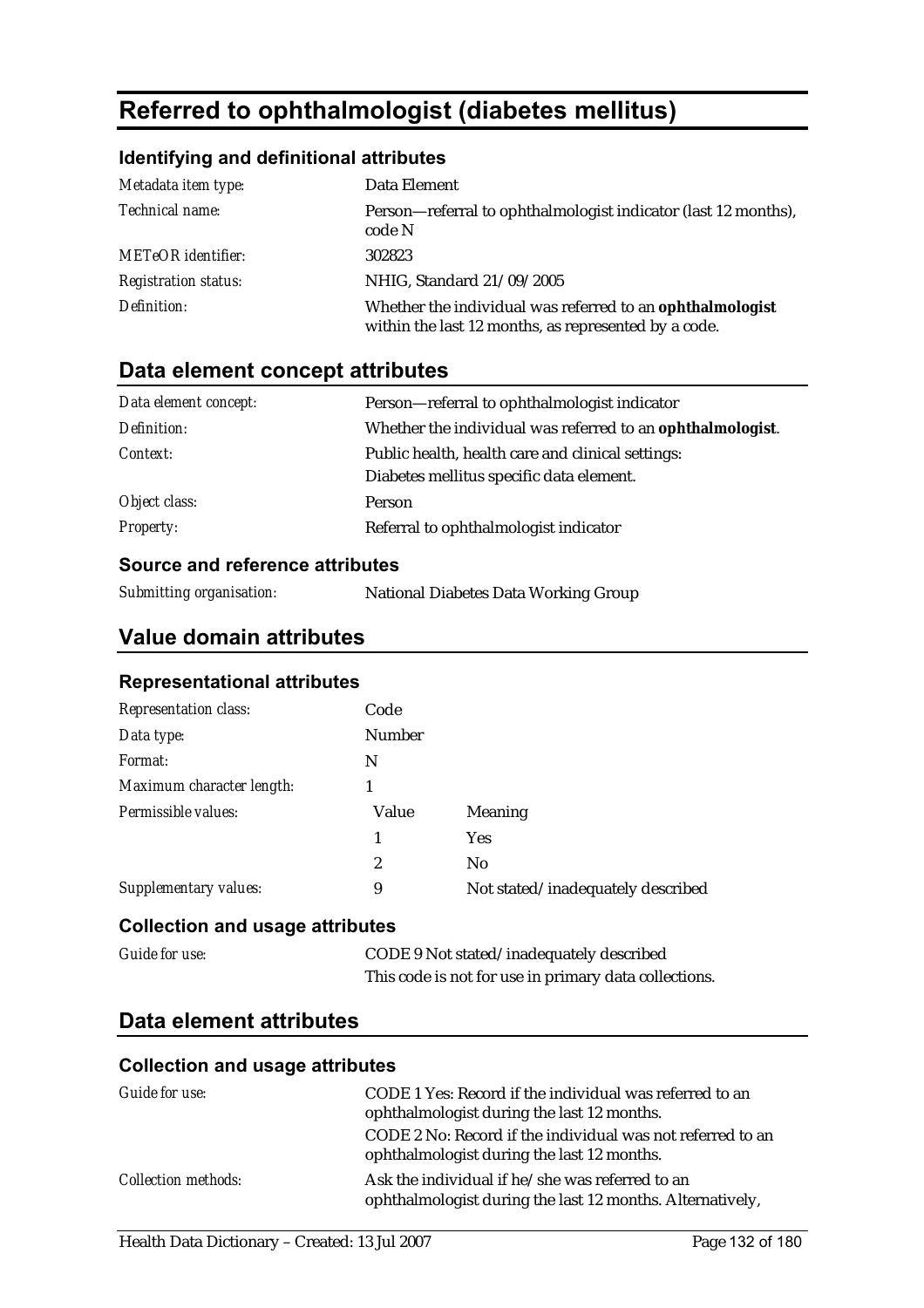#### obtain this information from appropriate documentation.

| Submitting organisation:          | National diabetes data working group                                                                                                                                                                                                                                                                                                                                                       |
|-----------------------------------|--------------------------------------------------------------------------------------------------------------------------------------------------------------------------------------------------------------------------------------------------------------------------------------------------------------------------------------------------------------------------------------------|
| Origin:                           | National Diabetes Outcomes Quality Review Initiative<br>(NDOQRIN) data dictionary                                                                                                                                                                                                                                                                                                          |
| Reference documents:              | Diabetes Control and Complications Trial: DCCT New England<br>Journal of Medicine, 329(14), September 30, 1993.                                                                                                                                                                                                                                                                            |
| <b>Relational attributes</b>      |                                                                                                                                                                                                                                                                                                                                                                                            |
| Related metadata references:      | Supersedes Health service event—referral to ophthalmologist<br>status (last 12 months), code N NHIG, Superseded 21/09/2005                                                                                                                                                                                                                                                                 |
| <b>Implementation in Data Set</b> | Diabetes (clinical) DSS NHIG, Standard 21/09/2005                                                                                                                                                                                                                                                                                                                                          |
| Specifications:                   | Information specific to this data set:<br>Patients with diabetes have increased risk of developing<br>several eye complications including retinopathy, cataract<br>and glaucoma that may lead to loss of vision.<br>Regular eye checkup is important for patients suffering<br>from diabetes mellitus. This helps to detect abnormalities<br>early and to avoid or postpone complications. |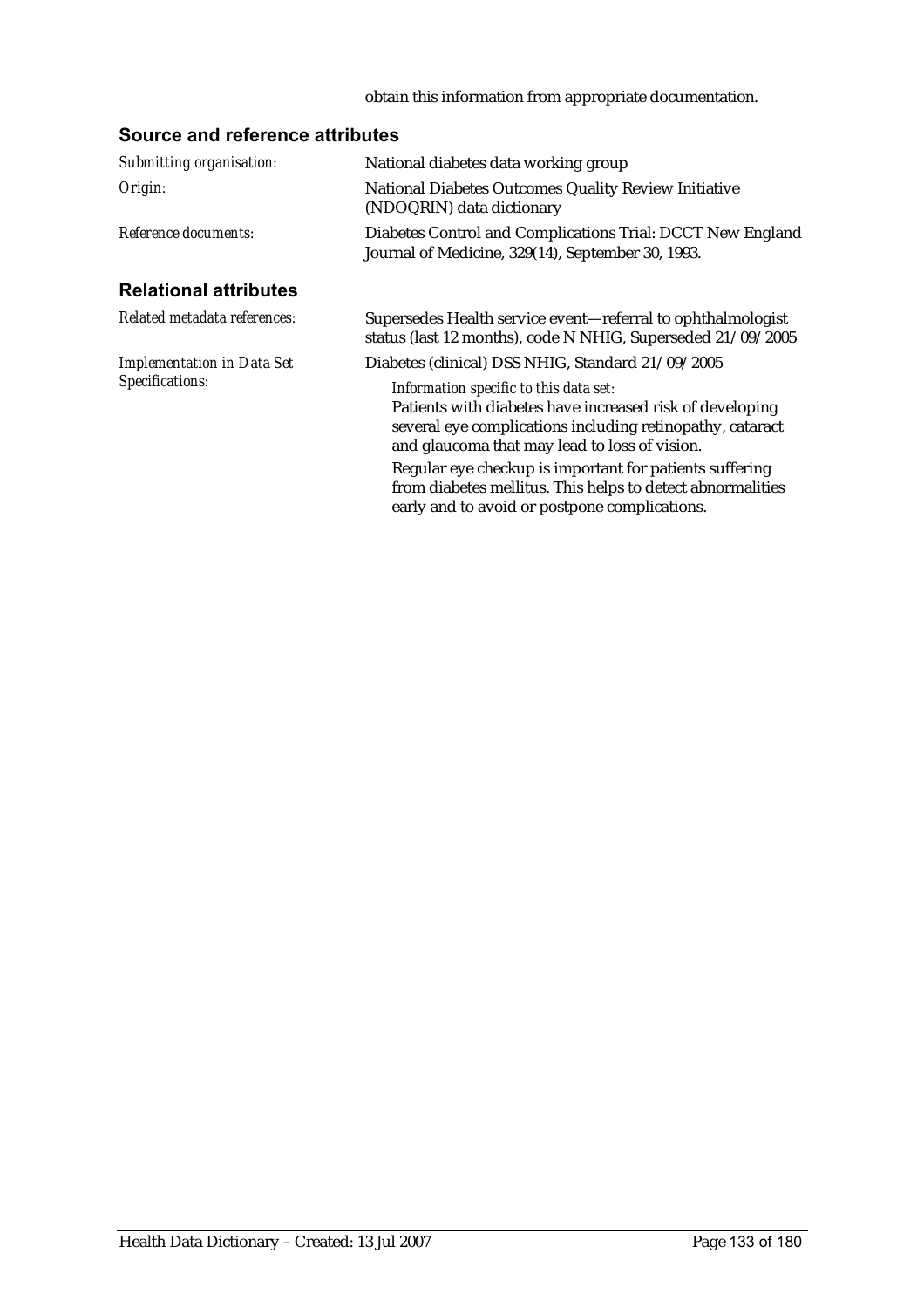# **Region code**

# **Identifying and definitional attributes**

| Metadata item type:         | Data Element                                                                                                      |
|-----------------------------|-------------------------------------------------------------------------------------------------------------------|
| <i>Technical name:</i>      | Establishment—region identifier, $X[X]$                                                                           |
| <b>METeOR</b> identifier:   | 269940                                                                                                            |
| <b>Registration status:</b> | NHIG, Standard 01/03/2005                                                                                         |
| Definition:                 | An alphanumeric identifier for the location of health services in<br>a defined geographic or administrative area. |

# **Data element concept attributes**

| Data element concept: | Establishment—region identifier                                                                      |
|-----------------------|------------------------------------------------------------------------------------------------------|
| Definition:           | An identifier for the location of health services in a defined<br>geographic or administrative area. |
| Context:              | All health services.                                                                                 |
| Object class:         | Establishment                                                                                        |
| <b>Property:</b>      | Region identifier                                                                                    |

# **Value domain attributes**

#### **Representational attributes**

| <b>Representation class:</b> | <b>Identifier</b> |
|------------------------------|-------------------|
| Data type:                   | <b>String</b>     |
| <i>Format:</i>               | X[X]              |
| Maximum character length:    | 2                 |

# **Data element attributes**

| Guide for use:                                       | Domain values are specified by individual states/territories.<br>Regions may also be known as Areas or Districts. Any valid<br>region code created by a jurisdiction is permitted. |
|------------------------------------------------------|------------------------------------------------------------------------------------------------------------------------------------------------------------------------------------|
| <b>Relational attributes</b>                         |                                                                                                                                                                                    |
| Related metadata references:                         | Supersedes Region code, version 2, DE, NHDD, NHIMG,<br>Superseded 01/03/2005                                                                                                       |
|                                                      | Is used in the formation of Establishment—organisation<br>identifier (Australian), NNX[X]NNNNN NHIG, Standard<br>01/03/2005                                                        |
| <b>Implementation in Data Set</b><br>Specifications: | Admitted patient care NMDS NHIG, Superseded 07/12/2005<br>Implementation start date: 01/07/2005<br>Implementation end date: 30/06/2006                                             |
|                                                      | Admitted patient care NMDS 2006-2007 NHIG, Superseded<br>23/10/2006                                                                                                                |
|                                                      | Implementation start date: 01/07/2006                                                                                                                                              |
|                                                      | Implementation end date: 30/06/2007                                                                                                                                                |
|                                                      | Admitted patient care NMDS 2007-2008 NHIG, Standard                                                                                                                                |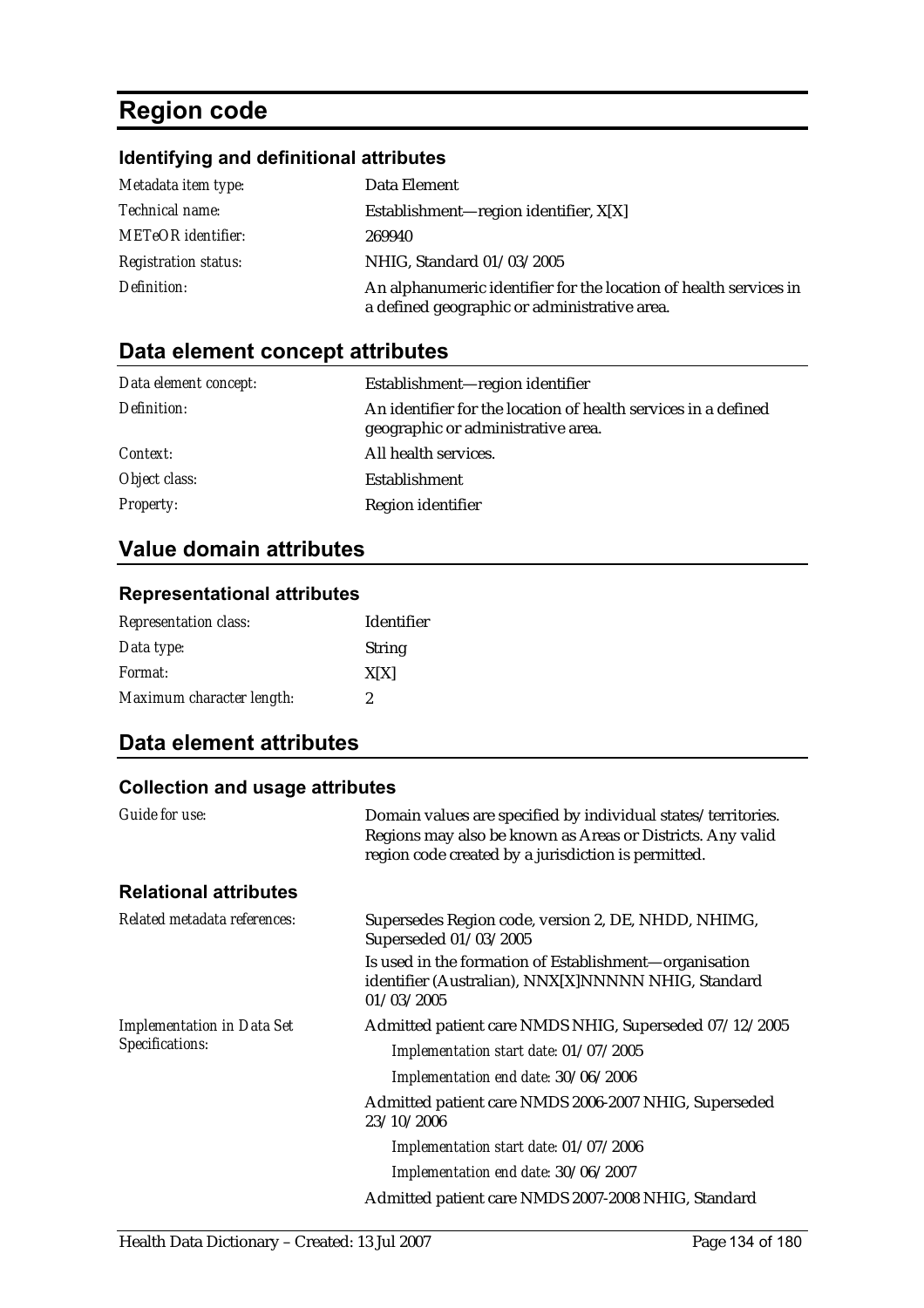#### 23/10/2006

*Implementation start date:* 01/07/2007

Community mental health care NMDS 2005-2006 NHIG, Superseded 07/12/2005

*Implementation start date:* 01/07/2005

*Implementation end date:* 30/06/2006

Community mental health care NMDS 2006-2007 NHIG, Superseded 23/10/2006

*Implementation start date:* 01/07/2006

*Implementation end date:* 30/06/2007

Community mental health care NMDS 2007-2008 NHIG, Standard 23/10/2006

*Implementation start date:* 01/07/2007

Health care client identification NHIG, Superseded 04/05/2005

*Implementation start date:* 01/01/2003

Health care client identification DSS NHIG, Standard 04/05/2005

Mental health establishments NMDS 2005-2006 NHIG, Superseded 07/12/2005

*Implementation start date:* 01/07/2005

Mental health establishments NMDS 2005-2006 NHIG, Superseded 21/03/2006

*Implementation start date:* 01/07/2005

*Implementation end date:* 30/06/2006

Mental health establishments NMDS 2006-2007 NHIG, Superseded 23/10/2006

*Implementation start date:* 01/07/2006

*Implementation end date:* 30/06/2007

Mental health establishments NMDS 2007-2008 NHIG, Standard 23/10/2006

*Implementation start date:* 01/07/2007

Residential mental health care NMDS 2005-2006 NHIG, Superseded 07/12/2005

*Implementation start date:* 01/07/2005

*Implementation end date:* 30/06/2006

Residential mental health care NMDS 2006-2007 NHIG, Superseded 23/10/2006

*Implementation start date:* 01/07/2006

*Implementation end date:* 30/06/2007

Residential mental health care NMDS 2007-2008 NHIG, Standard 23/10/2006

*Implementation start date:* 01/07/2007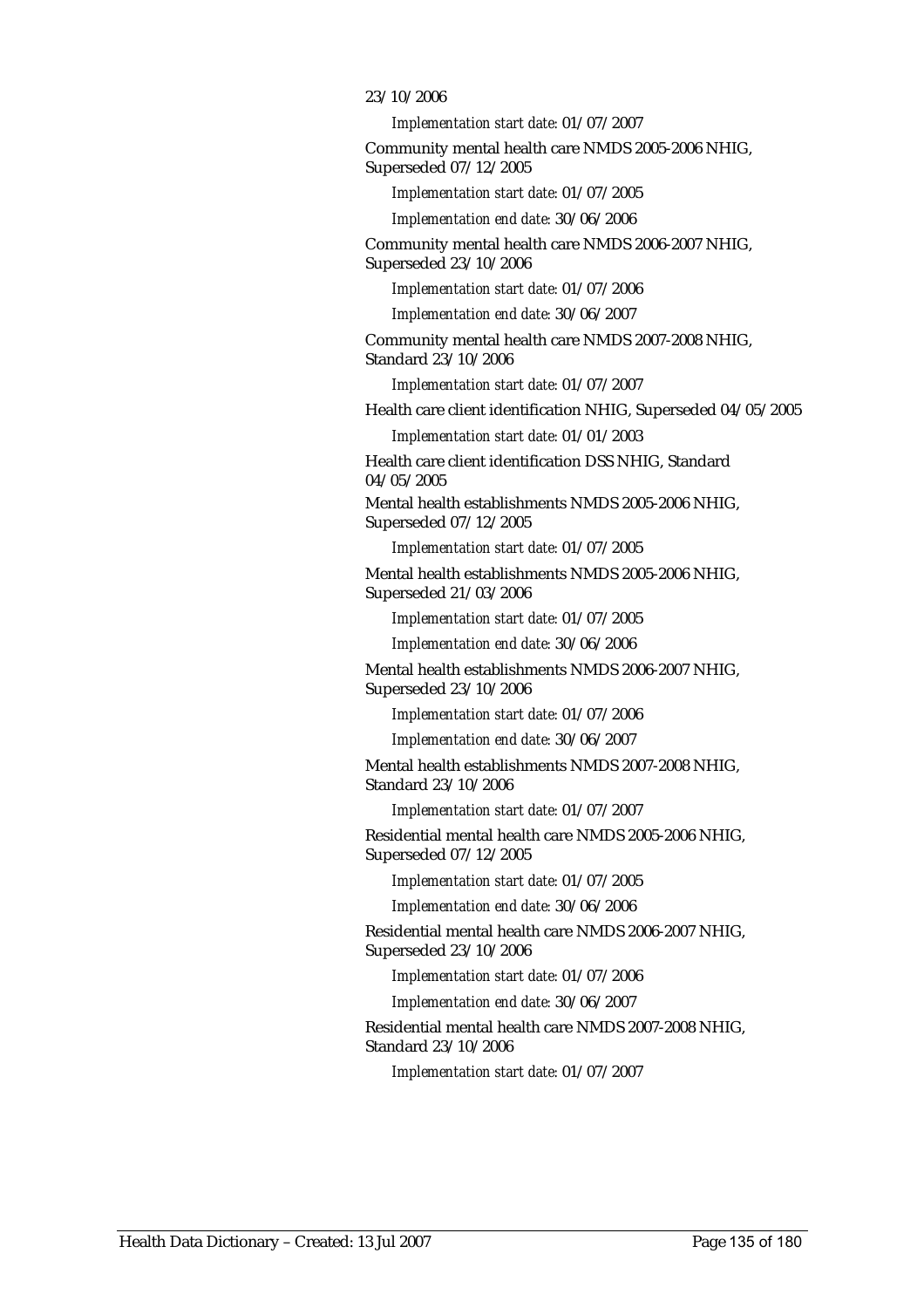# **Region of first recurrence**

# **Identifying and definitional attributes**

| Metadata item type:         | Data Element                                                                                                                  |
|-----------------------------|-------------------------------------------------------------------------------------------------------------------------------|
| Technical name:             | Person with cancer-region of first recurrence of cancer, code N                                                               |
| <b>METeOR</b> identifier:   | 289136                                                                                                                        |
| <b>Registration status:</b> | NHIG, Standard 04/06/2004                                                                                                     |
| Definition:                 | The region of first recurrence of primary cancer after a disease<br>free intermission or remission, as represented by a code. |

# **Data element concept attributes**

| Data element concept: | Person with cancer—region of first recurrence of cancer                                                                           |
|-----------------------|-----------------------------------------------------------------------------------------------------------------------------------|
| Definition:           | The term recurrence refers to the return or reappearance of the<br>primary cancer after a disease-free intermission or remission. |
| Object class:         | Person with cancer                                                                                                                |
| <b>Property:</b>      | Region of first recurrence of cancer                                                                                              |

# **Value domain attributes**

#### **Representational attributes**

| Representation class:     | Code     |                                      |
|---------------------------|----------|--------------------------------------|
| Data type:                | Number   |                                      |
| Format:                   | N        |                                      |
| Maximum character length: | 1        |                                      |
| Permissible values:       | Value    | <b>Meaning</b>                       |
|                           | 1        | Local                                |
|                           | 2        | Regional                             |
|                           | 3        | Both local and regional              |
|                           | 4        | <b>Distant</b>                       |
|                           | 5        | Distant and either local or regional |
|                           | 6        | Local, regional and distant          |
| Supplementary values:     | $\bf{0}$ | None, patient is disease-free        |
|                           | 7        | Patient was never disease-free       |
|                           | 8        | Recurred but site unknown            |
|                           | 9        | Unknown if recurred                  |
|                           |          |                                      |

# **Data element attributes**

| Guide for use: | The region of the first recurrence following the initial diagnosis<br>should be recorded.  |
|----------------|--------------------------------------------------------------------------------------------|
|                | The record should not be updated with subsequent recurrences.                              |
|                | The cancer may recur in more than one site (e.g. both regional<br>and distant metastases). |
|                | Record the highest numbered applicable response.                                           |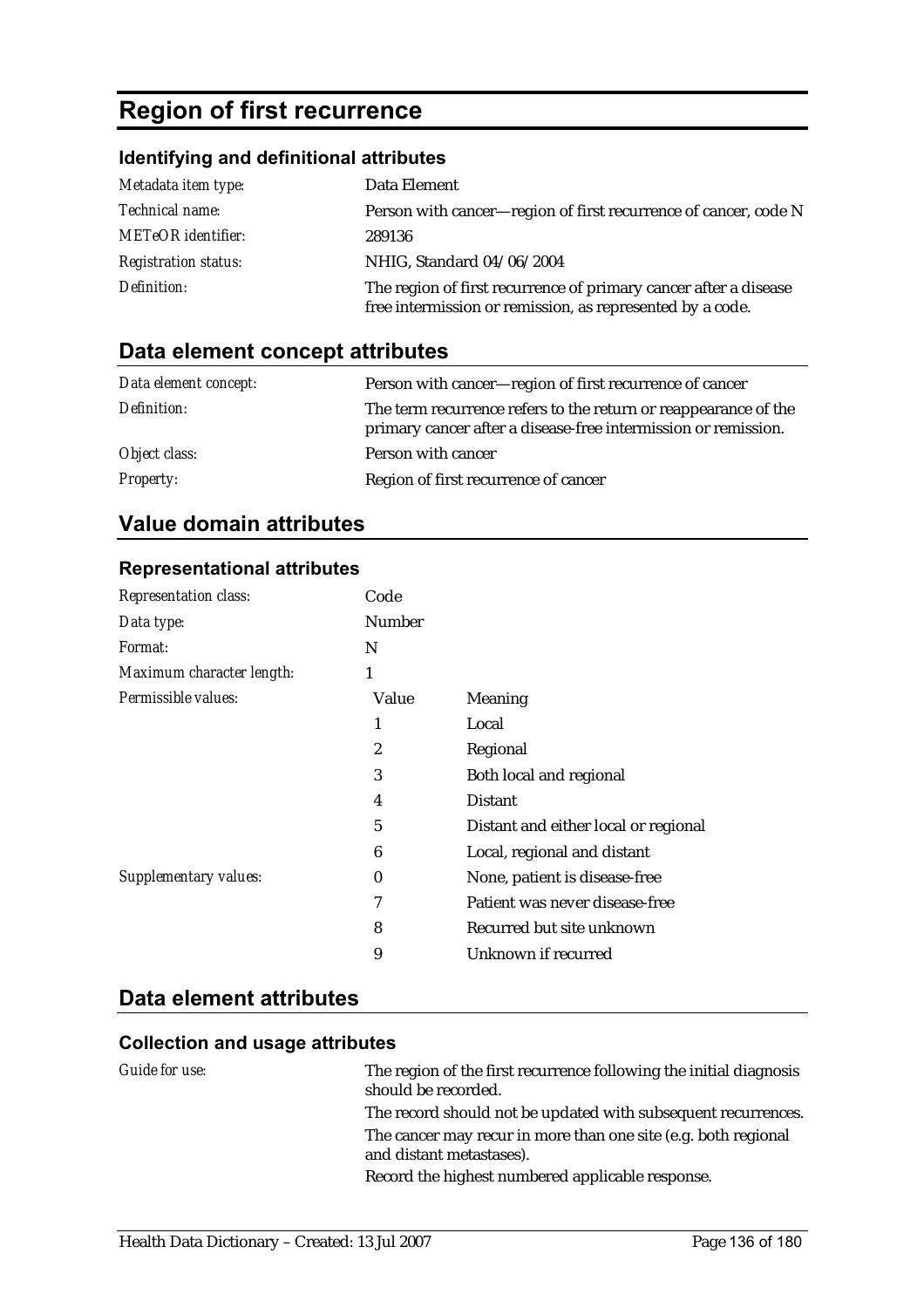| Origin:                                              | Commission on Cancer, American College of Surgeons                                                                                |  |
|------------------------------------------------------|-----------------------------------------------------------------------------------------------------------------------------------|--|
| Reference documents:                                 | Commission on Cancer. Standards of the Commission on<br>Cancer Volume II Registry Operations and Data Standards<br>(ROADS) (1998) |  |
| <b>Relational attributes</b>                         |                                                                                                                                   |  |
| Related metadata references:                         | Supersedes Region of first recurrence, version 1, DE, NHDD,<br>NHIMG, Superseded 01/03/2005                                       |  |
| <b>Implementation in Data Set</b><br>Specifications: | Cancer (clinical) DSS NHIG, Superseded 07/12/2005<br>Cancer (clinical) DSS NHIG, Standard 07/12/2005                              |  |
|                                                      | Information specific to this data set:<br>This item is collected for the analysis of outcome by<br>treatment type.                |  |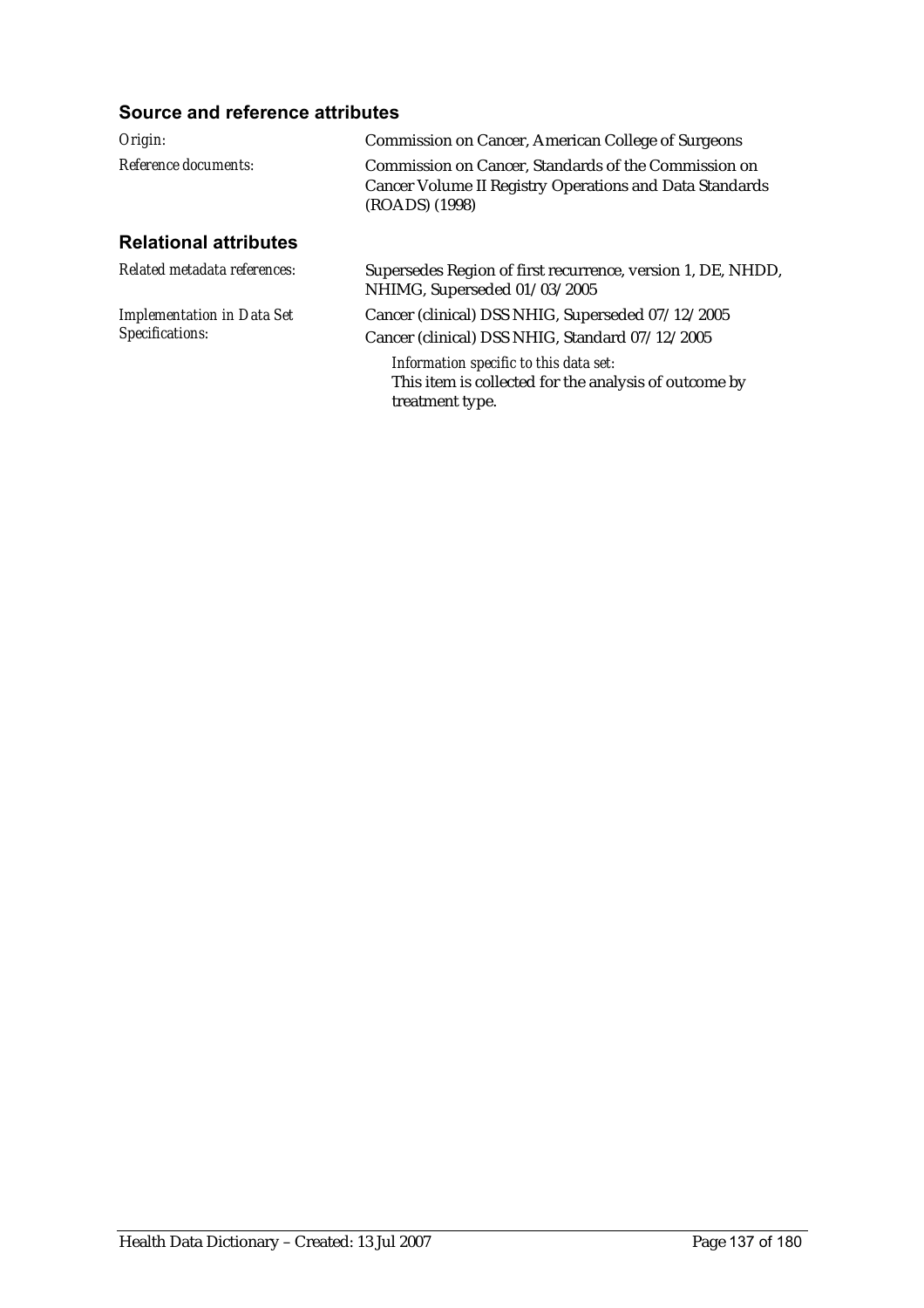# **Regional lymph nodes examined**

# **Identifying and definitional attributes**

| Metadata item type:         | Data Element                                                              |
|-----------------------------|---------------------------------------------------------------------------|
| Technical name:             | Person with cancer—number of regional lymph nodes<br>examined, total N[N] |
| <b>METeOR</b> identifier:   | 289177                                                                    |
| <b>Registration status:</b> | NHIG, Standard 04/06/2004                                                 |
| Definition:                 | The total number of regional lymph nodes examined by the<br>pathologist.  |

# **Data element concept attributes**

| Data element concept: | Person with cancer—number of regional lymph nodes<br>examined                                 |
|-----------------------|-----------------------------------------------------------------------------------------------|
| Definition:           | This records the total number outcome of regional lymph nodes<br>examined by the pathologist. |
| Object class:         | Person with cancer                                                                            |
| <b>Property:</b>      | Number of regional lymph nodes examined                                                       |

# **Value domain attributes**

### **Representational attributes**

| <b>Representation class:</b> | Total            |                                                                                                               |
|------------------------------|------------------|---------------------------------------------------------------------------------------------------------------|
| Data type:                   | Number           |                                                                                                               |
| Format:                      | N[N]             |                                                                                                               |
| Maximum character length:    | $\boldsymbol{2}$ |                                                                                                               |
| Supplementary values:        | Value            | Meaning                                                                                                       |
|                              | $\boldsymbol{0}$ | No regional lymph nodes examined                                                                              |
|                              | 90               | Ninety or more regional lymph nodes<br>examined                                                               |
|                              | 95               | No regional lymph node(s) removed, but<br>aspiration of regional lymph node(s) was<br>performed               |
|                              | 96               | Regional lymph node removal documented as<br>sampling but number unknown/not stated                           |
|                              | 97               | Regional lymph nodes removal documented as<br>dissection but number unknown/not stated                        |
|                              | 98               | Regional lymph nodes removal but number<br>unknown/not stated and not documented as<br>sampling or dissection |
|                              | 99               | Unknown; not stated; death certificate only                                                                   |

| Guide for use: | CODE 95 No regional lymph node(s) removed, but aspiration       |
|----------------|-----------------------------------------------------------------|
|                | of regional lymph node(s) was performed                         |
|                | No regional lymph node(s) removed, but aspiration of regional   |
|                | lymph node(s) was performed, is used for a lymph node           |
|                | aspiration when cytology or histology is positive for malignant |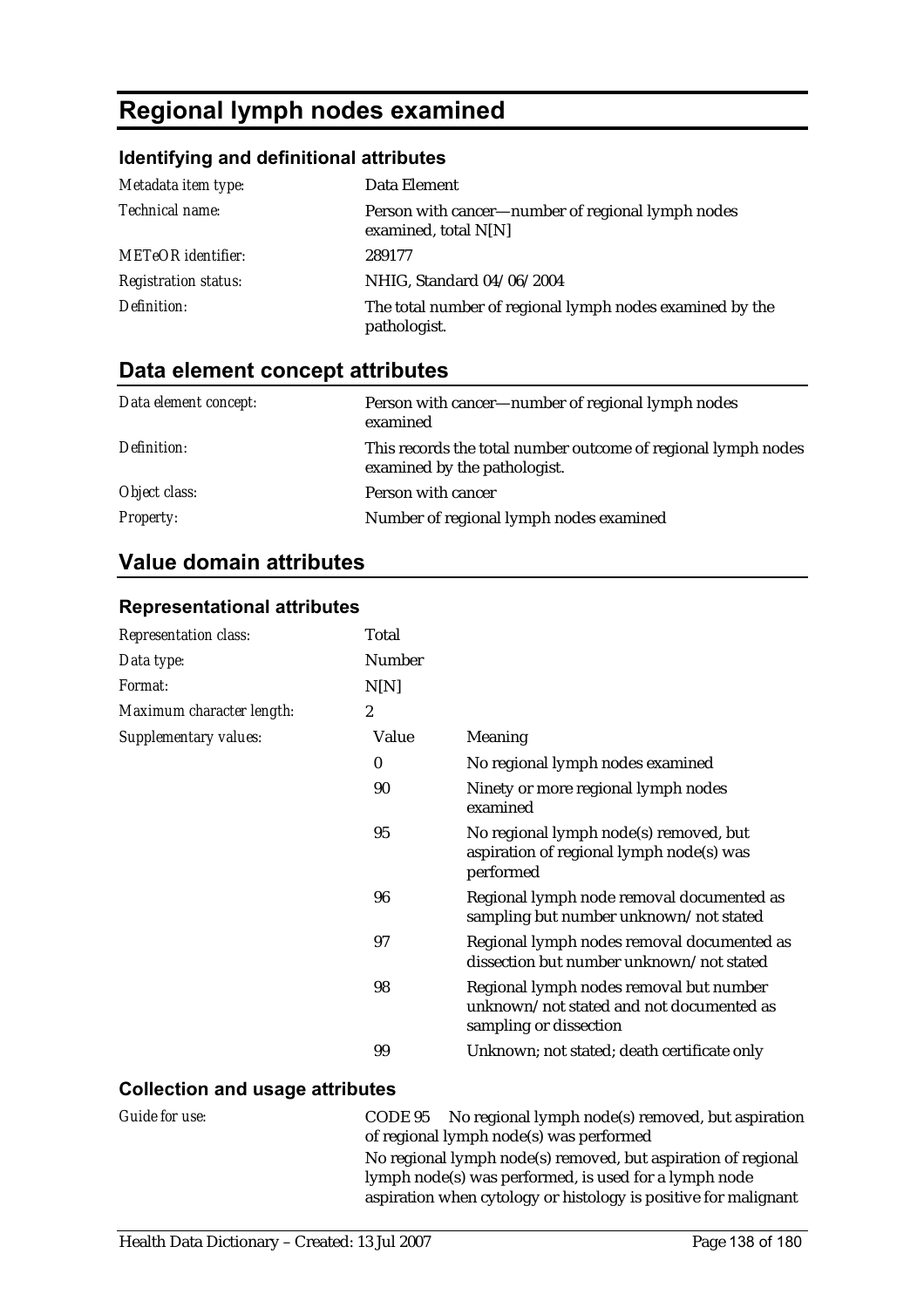cells.

CODE 99 Unknown; not stated; death certificate only Unknown; not stated; death certificate only, is used if information about regional lymph nodes is unknown or if the field is not applicable for that site or histology.

# **Data element attributes**

| Origin:                           | <b>Australian Cancer Network</b>                                                                                                                           |
|-----------------------------------|------------------------------------------------------------------------------------------------------------------------------------------------------------|
|                                   | <b>Commission on Cancer American College of Surgeons</b>                                                                                                   |
| Reference documents:              | Australian Cancer Network The pathology reporting of breast<br>cancer. A guide for pathologists, surgeons and radiologists<br>Second Edition Sydney (2001) |
|                                   | Commission on Cancer, Standards of the Commission on<br>Cancer Registry Operations and Data Standards (ROADS)<br>Volume II (1998)                          |
| <b>Relational attributes</b>      |                                                                                                                                                            |
| Related metadata references:      | See also Person with cancer-number of positive regional<br>lymph nodes, total N[N] NHIG, Standard 04/06/2004                                               |
|                                   | Supersedes Regional lymph nodes examined, version 1, DE,<br>NHDD, NHIMG, Superseded 01/03/2005                                                             |
| <b>Implementation in Data Set</b> | Cancer (clinical) DSS NHIG, Superseded 07/12/2005                                                                                                          |
| Specifications:                   | Cancer (clinical) DSS NHIG, Standard 07/12/2005                                                                                                            |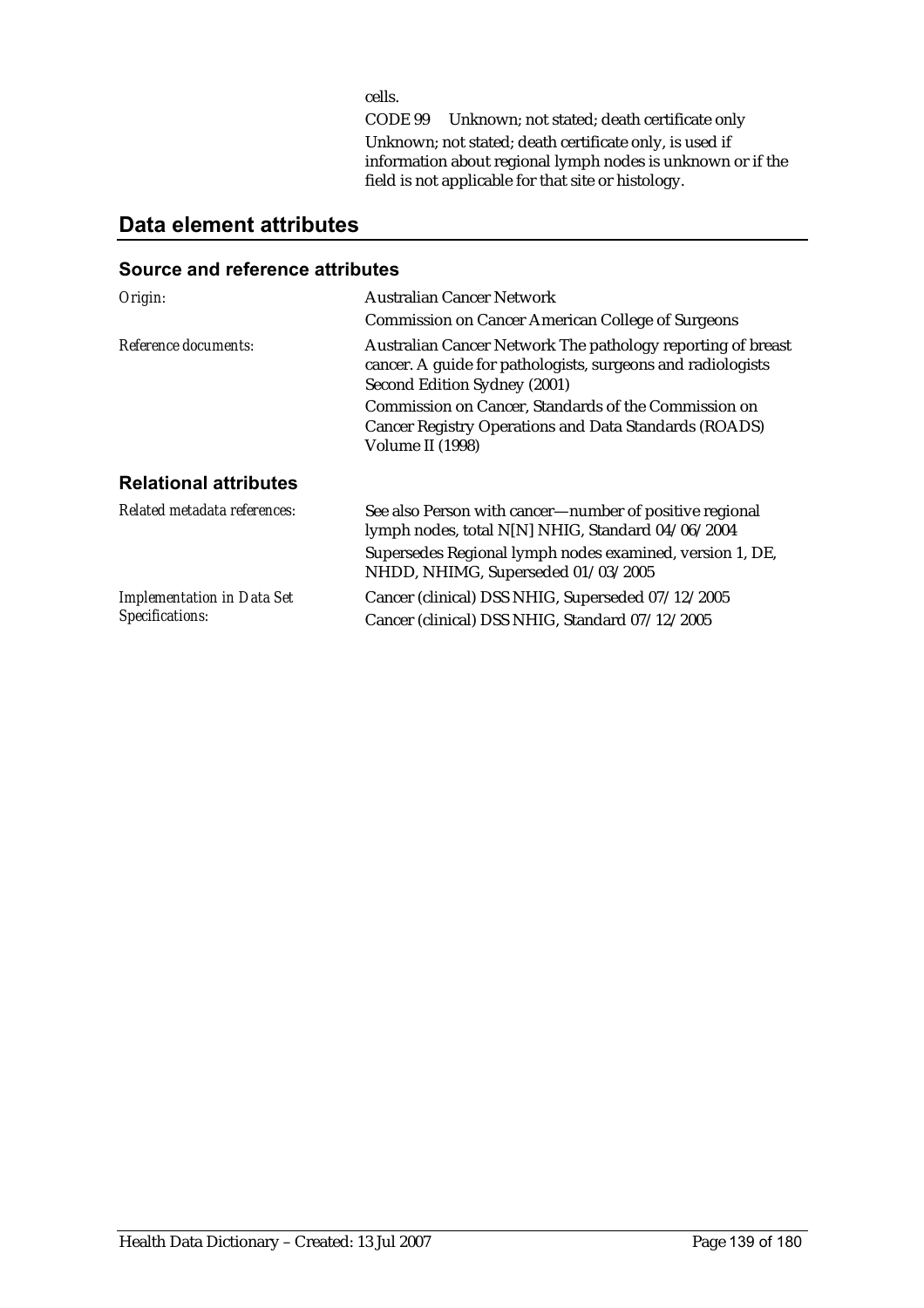# **Regional lymph nodes positive**

# **Identifying and definitional attributes**

| Metadata item type:         | Data Element                                                                                             |
|-----------------------------|----------------------------------------------------------------------------------------------------------|
| Technical name:             | Person with cancer—number of positive regional lymph nodes,<br>total $N[N]$                              |
| <b>METeOR</b> identifier:   | 289205                                                                                                   |
| <b>Registration status:</b> | NHIG, Standard 04/06/2004                                                                                |
| Definition:                 | The total number of regional lymph nodes examined by a<br>pathologist and reported as containing tumour. |

# **Data element concept attributes**

| Data element concept: | Person with cancer—number of positive regional lymph nodes                                         |
|-----------------------|----------------------------------------------------------------------------------------------------|
| Definition:           | The number of regional lymph nodes examined by a<br>pathologist and reported as containing tumour. |
| Object class:         | Person with cancer                                                                                 |
| <b>Property:</b>      | Number of positive regional lymph nodes                                                            |

# **Value domain attributes**

#### **Representational attributes**

| <b>Representation class:</b> | Total  |                                                              |
|------------------------------|--------|--------------------------------------------------------------|
| Data type:                   | Number |                                                              |
| Format:                      | N[N]   |                                                              |
| Maximum character length:    | 2      |                                                              |
| <b>Supplementary values:</b> | Value  | <b>Meaning</b>                                               |
|                              | 0      | All nodes examined negative                                  |
|                              | 96     | Ninety-six or more lymph nodes positive                      |
|                              | 97     | Positive nodes but number not specified                      |
|                              | 98     | No nodes examined                                            |
|                              | 99     | Unknown if nodes are positive or negative; not<br>applicable |

| <b>Guide for use:</b> | CODE 97 Positive nodes but number not specified                                                                                                     |
|-----------------------|-----------------------------------------------------------------------------------------------------------------------------------------------------|
|                       | Positive nodes but number not specified, is used when the<br>cytology or histology from a lymph node aspiration is positive<br>for malignant cells. |
|                       | CODE 98 No nodes examined                                                                                                                           |
|                       | Positive nodes but number not specified, is used when no<br>nodes are removed or examined.                                                          |
|                       | CODE 99 Unknown if nodes are positive or negative; not<br>applicable                                                                                |
|                       | Unknown if nodes are positive or negative, is used if                                                                                               |
|                       | information about regional lymph nodes is unknown or if it is<br>not applicable for that site or histology.                                         |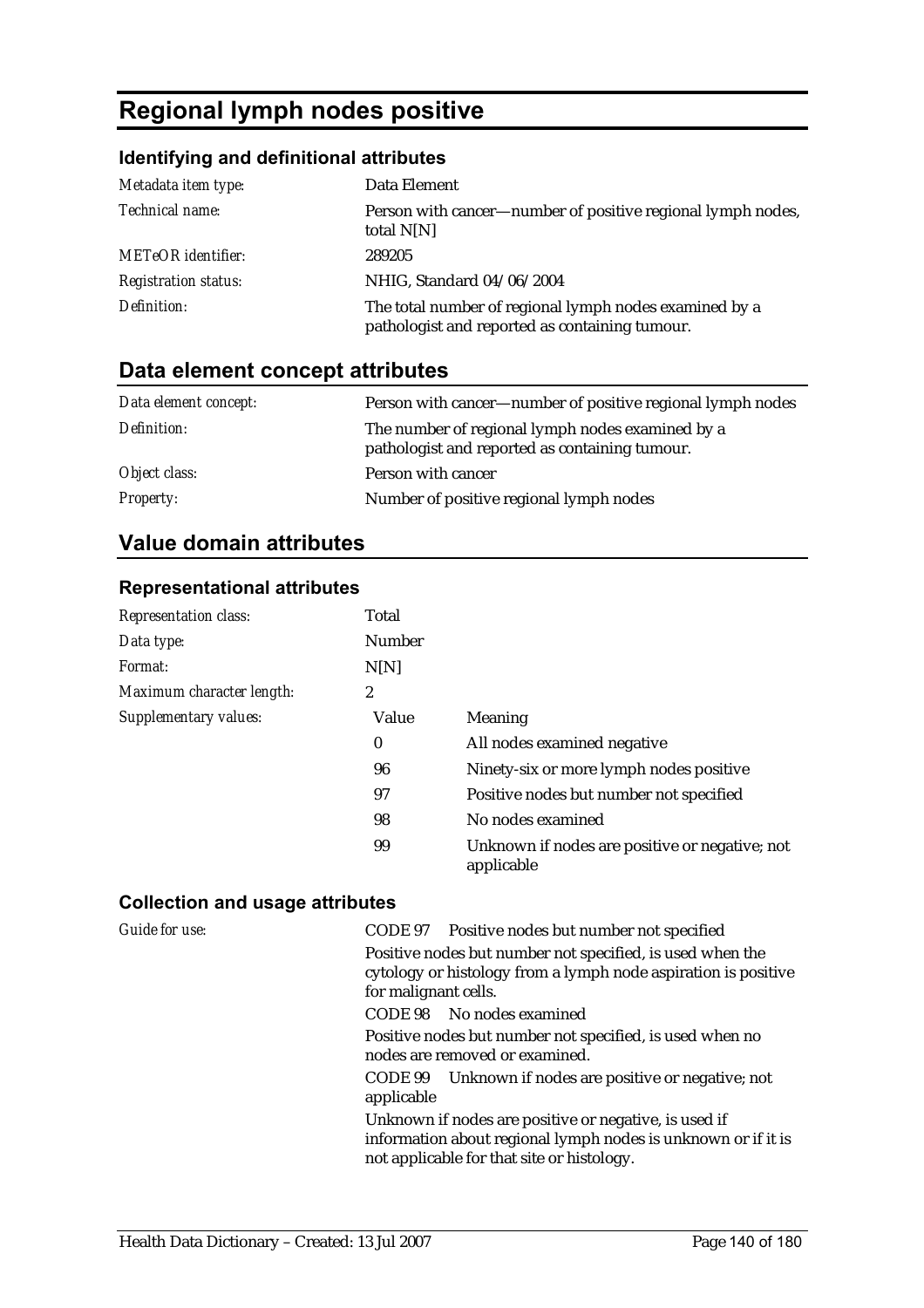| Origin:                                              | <b>Australian Cancer Network</b>                                                                                                                           |
|------------------------------------------------------|------------------------------------------------------------------------------------------------------------------------------------------------------------|
|                                                      | <b>Commission on Cancer American College of Surgeons</b>                                                                                                   |
| Reference documents:                                 | Australian Cancer Network The pathology reporting of breast<br>cancer. A guide for pathologists, surgeons and radiologists<br>Second Edition Sydney (2001) |
|                                                      | Commission on Cancer, Standards of the Commission on<br>Cancer Registry Operations and Data Standards (ROADS)<br>Volume II (1998)                          |
| <b>Relational attributes</b>                         |                                                                                                                                                            |
| Related metadata references:                         | See also Person with cancer—number of regional lymph nodes<br>examined, total N[N] NHIG, Standard 04/06/2004                                               |
|                                                      | Supersedes Regional lymph nodes positive, version 1, DE,<br>NHDD, NHIMG, Superseded 01/03/2005                                                             |
| <b>Implementation in Data Set</b><br>Specifications: | Cancer (clinical) DSS NHIG, Superseded 07/12/2005<br>Cancer (clinical) DSS NHIG, Standard 07/12/2005                                                       |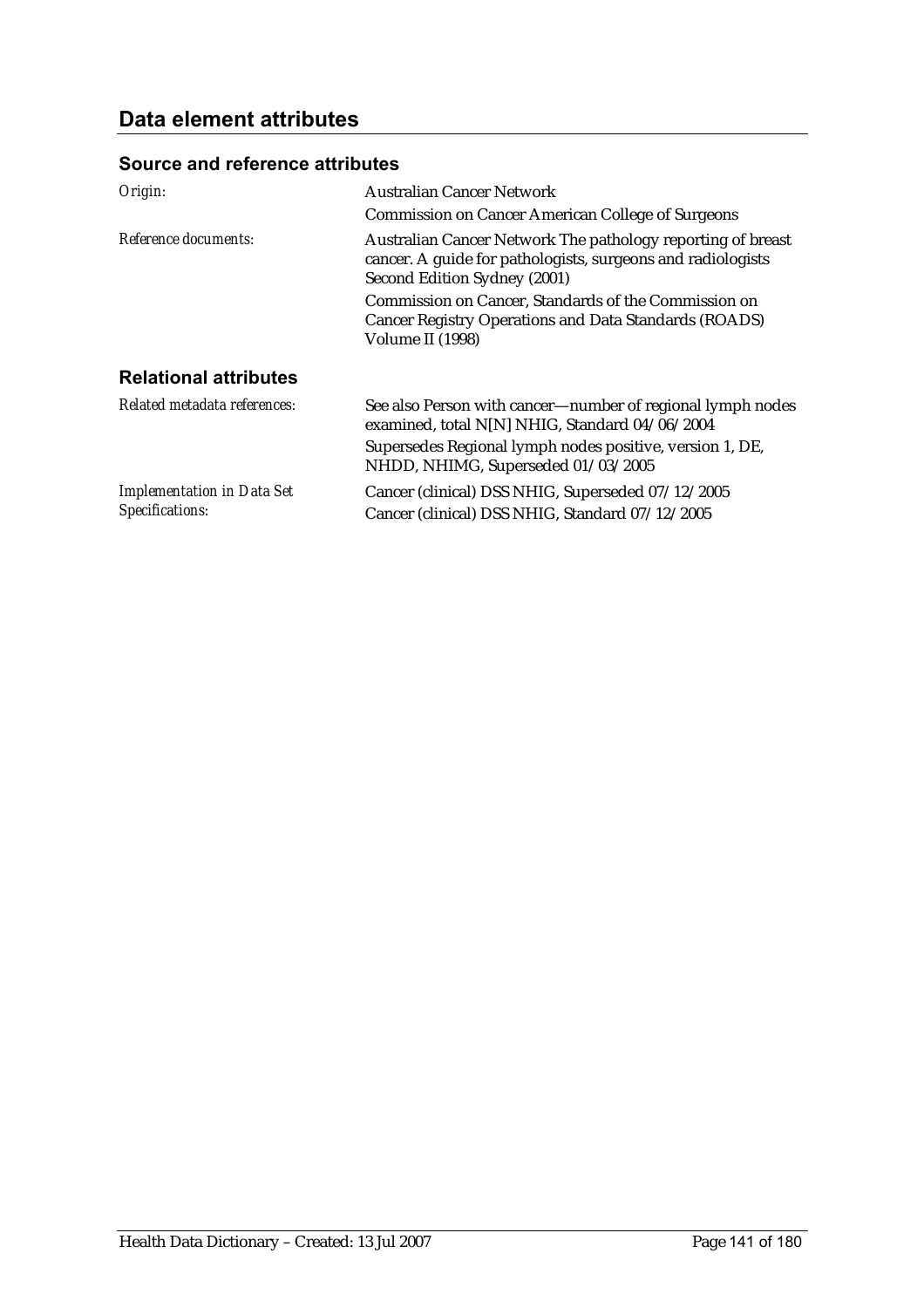# **Removal date**

## **Identifying and definitional attributes**

| Metadata item type:         | Data Element                                                                        |
|-----------------------------|-------------------------------------------------------------------------------------|
| Technical name:             | Elective surgery waiting list episode—waiting list removal date,<br><b>DDMMYYYY</b> |
| <b>METeOR</b> identifier:   | 270082                                                                              |
| <b>Registration status:</b> | NHIG, Standard 01/03/2005                                                           |
| Definition:                 | Date on which a patient is removed from an elective surgery<br>waiting list.        |

# **Data element concept attributes**

| Data element concept: | Elective surgery waiting list episode—waiting list removal date                                                              |
|-----------------------|------------------------------------------------------------------------------------------------------------------------------|
| Definition:           | Date on which a patient is removed from an elective surgery<br>waiting list.                                                 |
| Context:              | Elective surgery:                                                                                                            |
|                       | This metadata item is necessary for the calculation of the<br>waiting time at removal from an elective surgery waiting list. |
| Object class:         | Elective surgery waiting list episode                                                                                        |
| <b>Property:</b>      | Waiting list removal date                                                                                                    |

# **Value domain attributes**

#### **Representational attributes**

| <b>Representation class:</b> | Date            |
|------------------------------|-----------------|
| Data type:                   | Date/Time       |
| Format:                      | <b>DDMMYYYY</b> |
| Maximum character length:    | 8               |

# **Data element attributes**

#### **Collection and usage attributes**

| Guide for use: | This date is recorded when a patient is removed from an<br>elective surgery waiting list.                                                       |
|----------------|-------------------------------------------------------------------------------------------------------------------------------------------------|
|                | Removal date will be the same as admission date for patients in<br>Reason for removal from elective surgery waiting list categories<br>1 and 2. |
|                |                                                                                                                                                 |

| Origin:                           | National Health Data Committee                                                                                                             |  |
|-----------------------------------|--------------------------------------------------------------------------------------------------------------------------------------------|--|
| <b>Relational attributes</b>      |                                                                                                                                            |  |
| Related metadata references:      | Supersedes Removal date, version 1, DE, NHDD, NHIMG,<br>Superseded 01/03/2005<br>Is used in the formation of Elective surgery waiting list |  |
|                                   | episode—waiting time (at removal), total days N[NNN] NHIG,<br>Standard 01/03/2005                                                          |  |
| <b>Implementation in Data Set</b> | Elective surgery waiting times (removals data) NMDS NHIG,                                                                                  |  |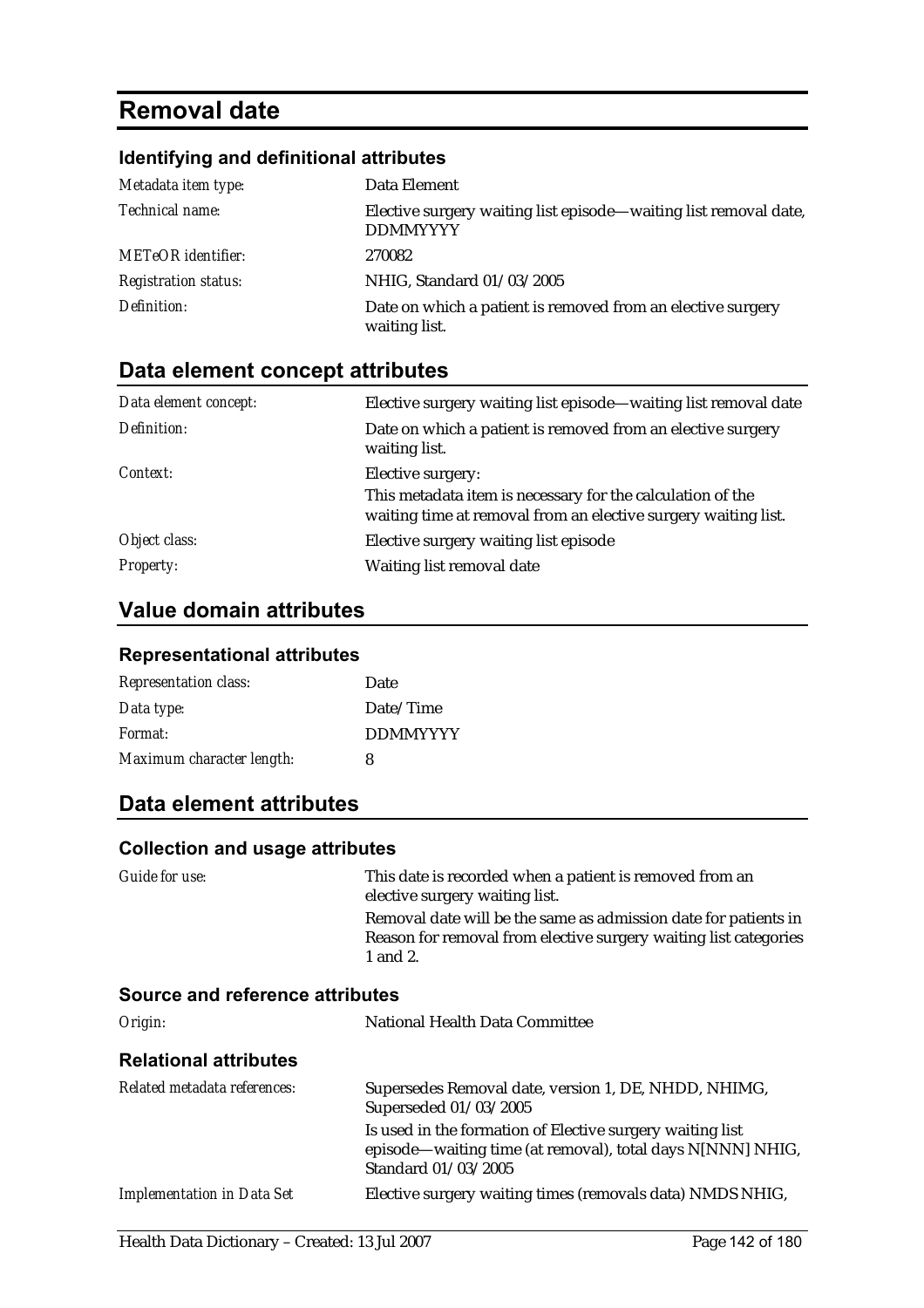#### *Specifications:* Standard 07/12/2005

*Implementation start date:* 01/07/2006

*Information specific to this data set:* Right justified and zero filled Removal date date of birth Removal date listing date for care

Elective surgery waiting times (removals data) NMDS NHIG, Superseded 07/12/2005

*Implementation start date:* 01/07/2002

*Implementation end date:* 30/06/2006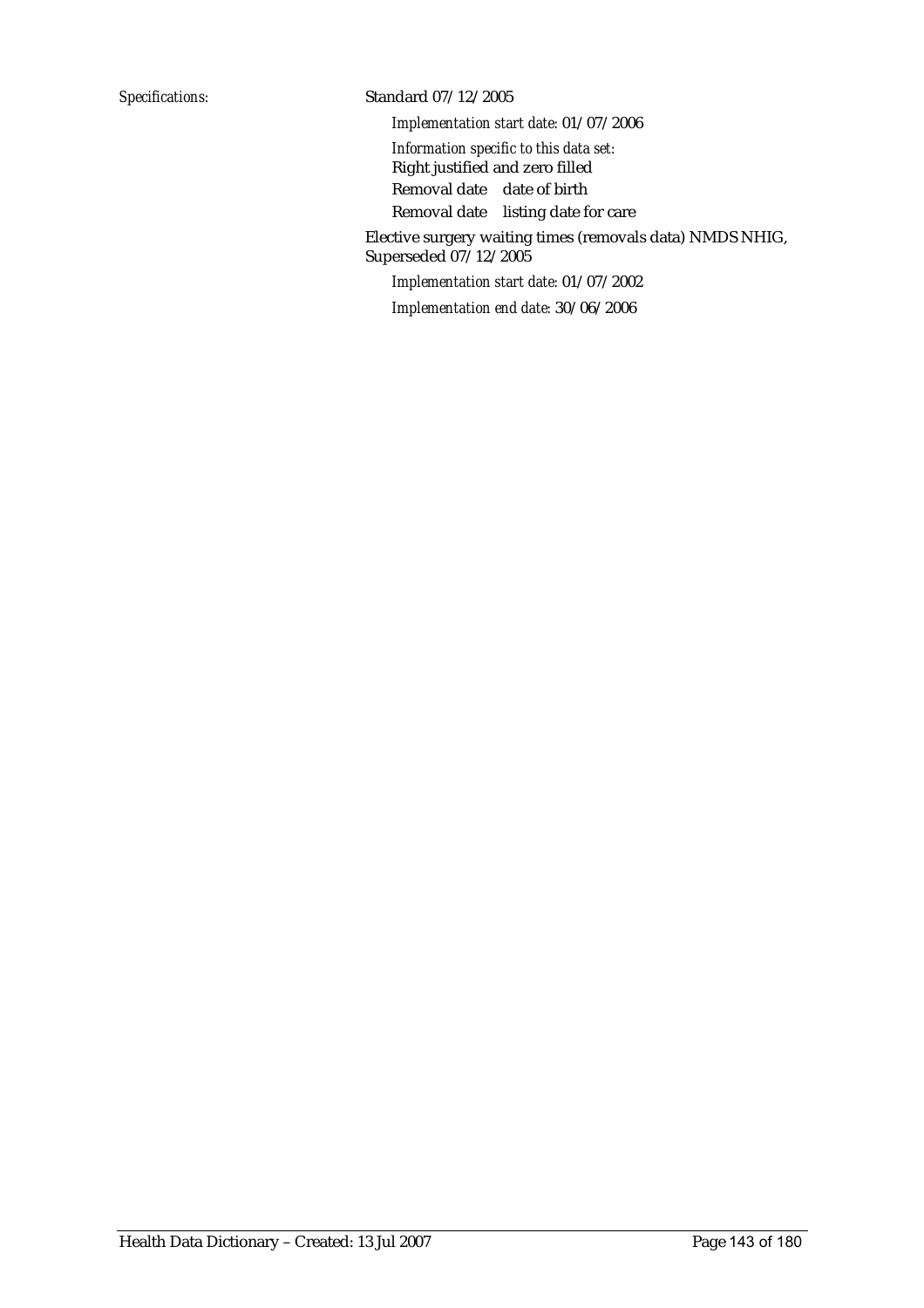# **Renal disease therapy**

# **Identifying and definitional attributes**

| Metadata item type:         | Data Element                                                                        |
|-----------------------------|-------------------------------------------------------------------------------------|
| <i>Technical name:</i>      | Person—renal disease therapy, code N                                                |
| <b>METeOR</b> identifier:   | 270264                                                                              |
| <b>Registration status:</b> | NHIG, Standard 01/03/2005                                                           |
| Definition:                 | The therapy the person is receiving for renal disease, as<br>represented by a code. |

# **Data element concept attributes**

| Data element concept: | Person-renal disease therapy                                    |
|-----------------------|-----------------------------------------------------------------|
| Definition:           | The therapy the person is receiving for renal disease.          |
| Context:              | Clinical settings:                                              |
|                       | Its main use is to enable categorisation of management regimes. |
| Object class:         | Person                                                          |
| <b>Property:</b>      | Renal disease therapy                                           |

# **Value domain attributes**

# **Representational attributes**

| <b>Representation class:</b> | Code          |                                                          |
|------------------------------|---------------|----------------------------------------------------------|
| Data type:                   | <b>Number</b> |                                                          |
| Format:                      | N             |                                                          |
| Maximum character length:    |               |                                                          |
| Permissible values:          | Value         | Meaning                                                  |
|                              | 1             | Drugs for modification of renal disease                  |
|                              | 2             | Drugs for treatment of complications of renal<br>disease |
|                              | 3             | Peritoneal dialysis                                      |
|                              | 4             | Haemodialysis                                            |
|                              | 5             | Functioning renal transplant                             |

| Guide for use: | Drugs for modification of renal disease<br>CODE 1              |
|----------------|----------------------------------------------------------------|
|                | This code is used to indicate drugs for modification of renal  |
|                | disease, includes drugs intended to slow progression of renal  |
|                | failure. Examples include antiproteinurics such as angiotensin |
|                | converting enzyme inhibitors (ACEI), angiotensin II receptor   |
|                | antagonists (ATRA) and immunosuppressants.                     |
|                | CODE 2 Drugs for treatment of complications of renal disease   |
|                | This code is used to indicate drugs for the treatment of the   |
|                | complications of renal disease. Examples include               |
|                | antihypertensive agents and drugs that are intended to correct |
|                | biochemical imbalances caused by renal disease. (e.g. loop     |
|                | diuretics, ACEI, erythropoietin, calcitriol, etc).             |
|                | CODE 3 Peritoneal dialysis                                     |
|                | This code is used to indicate peritoneal dialysis, chronic     |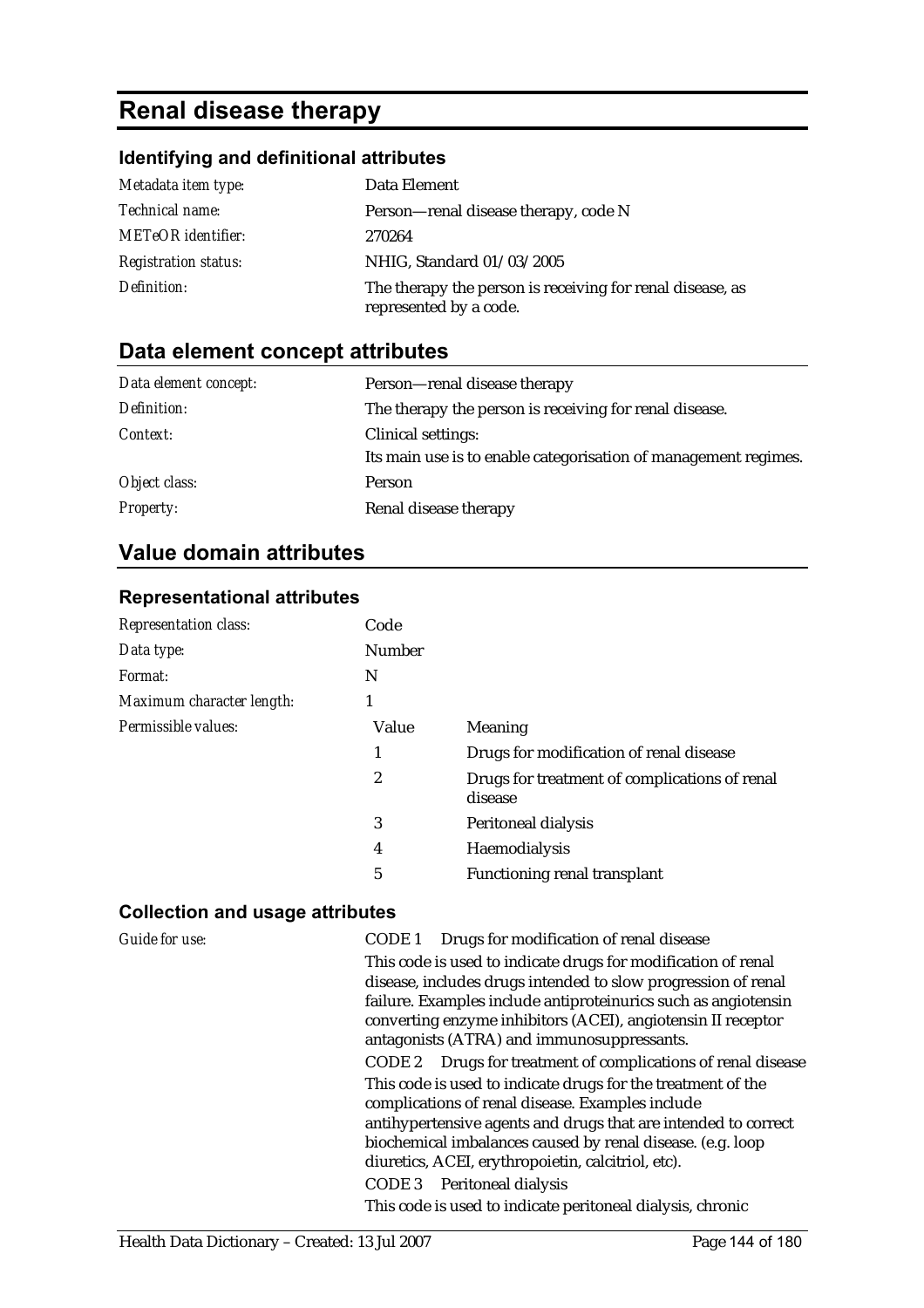peritoneal dialysis, delivered at home, at a dialysis satellite centre or in hospital.

CODE 4 Haemodialysis

This code is used to indicate haemodialysis, chronic haemodialysis delivered at home, at a dialysis satellite centre or in hospital.

CODE 5 Functioning renal transplant

This code is used to indicate functioning renal transplant, the presence of a functioning renal transplant.

### **Data element attributes**

#### **Collection and usage attributes**

| <b>Guide for use:</b>      | More than one code can be recorded.                                     |
|----------------------------|-------------------------------------------------------------------------|
| <i>Collection methods:</i> | To be collected on commencement of treatment and regularly<br>reviewed. |

#### **Source and reference attributes**

| Submitting organisation:                             | Cardiovascular Data Working Group                                                                                                                                                                                                                                                                                                                                                                                                                                                                                                                                                                                                                                                                                                                                                                                                                                                                                                                                                                                                                                                                                                                                                     |
|------------------------------------------------------|---------------------------------------------------------------------------------------------------------------------------------------------------------------------------------------------------------------------------------------------------------------------------------------------------------------------------------------------------------------------------------------------------------------------------------------------------------------------------------------------------------------------------------------------------------------------------------------------------------------------------------------------------------------------------------------------------------------------------------------------------------------------------------------------------------------------------------------------------------------------------------------------------------------------------------------------------------------------------------------------------------------------------------------------------------------------------------------------------------------------------------------------------------------------------------------|
| Origin:                                              | Caring for Australians with Renal Impairment Guidelines.<br><b>Australian Kidney Foundation</b>                                                                                                                                                                                                                                                                                                                                                                                                                                                                                                                                                                                                                                                                                                                                                                                                                                                                                                                                                                                                                                                                                       |
| <b>Relational attributes</b>                         |                                                                                                                                                                                                                                                                                                                                                                                                                                                                                                                                                                                                                                                                                                                                                                                                                                                                                                                                                                                                                                                                                                                                                                                       |
| Related metadata references:                         | Supersedes Renal disease therapy, version 1, DE, NHDD,<br>NHIMG, Superseded 01/03/2005                                                                                                                                                                                                                                                                                                                                                                                                                                                                                                                                                                                                                                                                                                                                                                                                                                                                                                                                                                                                                                                                                                |
| <b>Implementation in Data Set</b><br>Specifications: | Cardiovascular disease (clinical) DSS NHIG, Superseded<br>15/02/2006                                                                                                                                                                                                                                                                                                                                                                                                                                                                                                                                                                                                                                                                                                                                                                                                                                                                                                                                                                                                                                                                                                                  |
|                                                      | Cardiovascular disease (clinical) DSS NHIG, Superseded<br>04/07/2007                                                                                                                                                                                                                                                                                                                                                                                                                                                                                                                                                                                                                                                                                                                                                                                                                                                                                                                                                                                                                                                                                                                  |
|                                                      | Cardiovascular disease (clinical) DSS NHIG, Standard<br>04/07/2007                                                                                                                                                                                                                                                                                                                                                                                                                                                                                                                                                                                                                                                                                                                                                                                                                                                                                                                                                                                                                                                                                                                    |
|                                                      | Information specific to this data set:<br>Nephrotoxic agents (including radiocontrast) should be<br>avoided where possible.<br>Drugs that impair auto-regulation of glomerular filtration<br>rate (GFR) (NSAIDs, COX-2, ACEI, ATRA) should be used<br>with caution in renal impairment, particularly when<br>patients are acutely unwell for other reasons (sepsis, peri-<br>operative etc).<br>Although combination ACEI and diuretic can be a very<br>potent and efficacious means of reducing blood pressure<br>(and thereby slowing progression), either drug should be<br>introduced individually and carefully in a patient with<br>underlying renal impairment. At the very least, diuretic<br>therapy should be held or reduced when commencing an<br>ACEI in a patient with renal impairment. Combination<br>therapy with ACEI, diuretics and NSAIDs or COX-2 may<br>be particularly harmful.<br>Drugs, which are primarily excreted by the kidney (e.g.<br>metformin, sotalol, cisapride, etc.) need to be used with<br>caution in patients with renal impairment. The calculated<br>GFR needs to be determined and the dose reduced or the<br>drug avoided as appropriate. |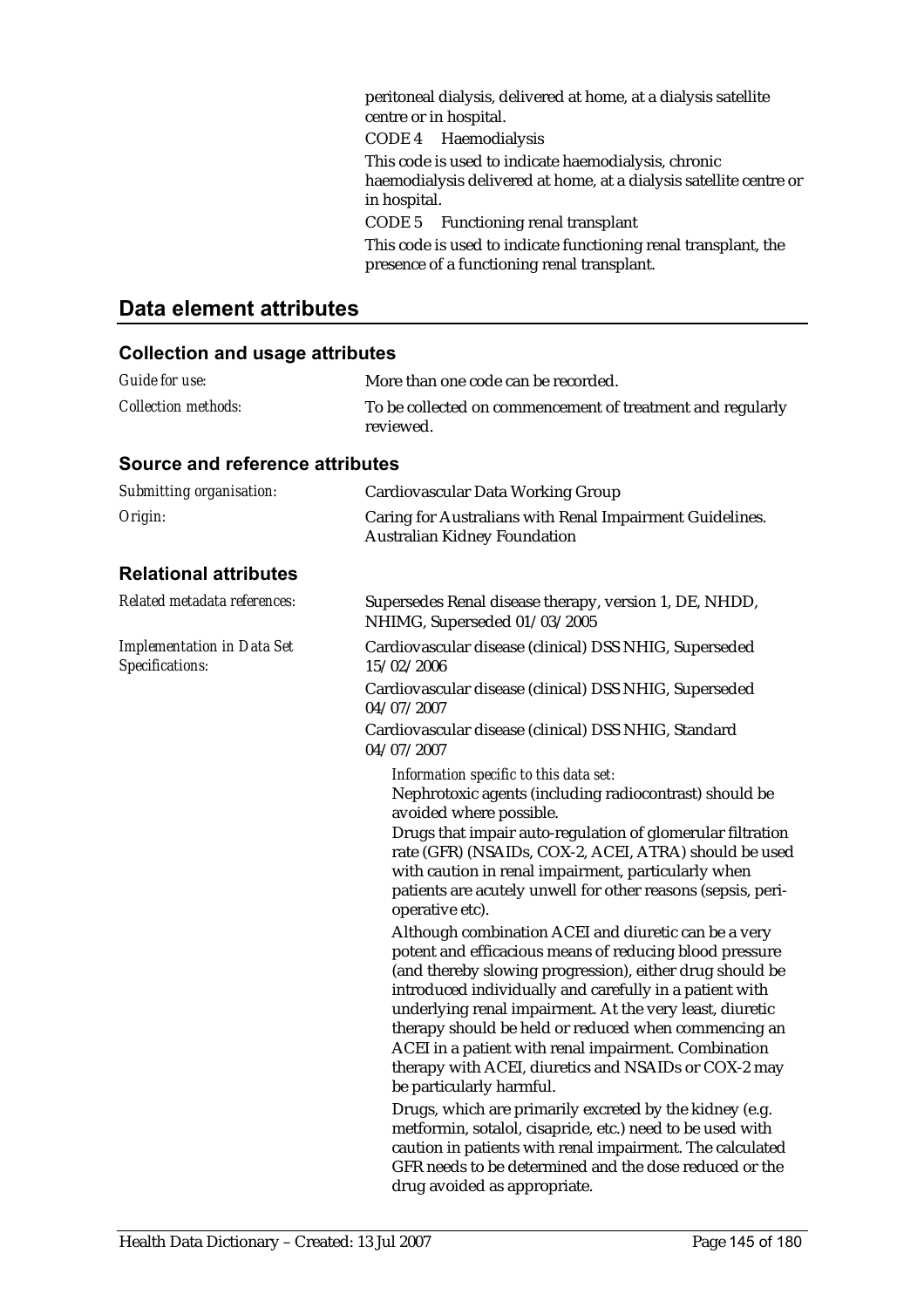# **Renal disease—end-stage (diabetes complication)**

### **Identifying and definitional attributes**

| Metadata item type:         | Data Element                                                                                                                                                                     |
|-----------------------------|----------------------------------------------------------------------------------------------------------------------------------------------------------------------------------|
| Technical name:             | Person—end-stage renal disease status (diabetes complication),<br>code N                                                                                                         |
| <b>METeOR</b> identifier:   | 270373                                                                                                                                                                           |
| <b>Registration status:</b> | NHIG, Standard 01/03/2005                                                                                                                                                        |
| Definition:                 | Whether an individual has end-stage renal disease as a<br>complication of diabetes, and has required dialysis or has<br>undergone a kidney transplant, as represented by a code. |

## **Data element concept attributes**

| Data element concept: | Person—end-stage renal disease status                                                                                 |
|-----------------------|-----------------------------------------------------------------------------------------------------------------------|
| Definition:           | Whether an individual has end-stage renal disease, and has<br>required dialysis or has undergone a kidney transplant. |
| Context:              | Public health, health care and clinical settings:<br>Diabetes mellitus specific metadata item.                        |
| Object class:         | Person                                                                                                                |
| <b>Property:</b>      | End-stage renal disease status                                                                                        |

## **Value domain attributes**

## **Representational attributes**

| <b>Representation class:</b> | Code          |                                                                    |
|------------------------------|---------------|--------------------------------------------------------------------|
| Data type:                   | <b>Number</b> |                                                                    |
| Format:                      | N             |                                                                    |
| Maximum character length:    |               |                                                                    |
| Permissible values:          | Value         | Meaning                                                            |
|                              | 1             | End-stage renal disease - developed in the last<br>12 months       |
|                              | 2             | End-stage renal disease - developed prior to the<br>last 12 months |
|                              | 3             | No end-stage of renal disease                                      |
| Supplementary values:        | 9             | Not stated/inadequately described                                  |

### **Data element attributes**

#### **Collection and usage attributes**

| Ask the individual if he/she has required dialysis or has   |
|-------------------------------------------------------------|
| undergone a kidney (renal) transplant (due to diabetic      |
| nephropathy). Alternatively obtain the relevant information |
| from appropriate documentation.                             |
|                                                             |

#### **Source and reference attributes**

| Submitting organisation: | National Diabetes Data Working Group                 |
|--------------------------|------------------------------------------------------|
| Origin:                  | National Diabetes Outcomes Quality Review Initiative |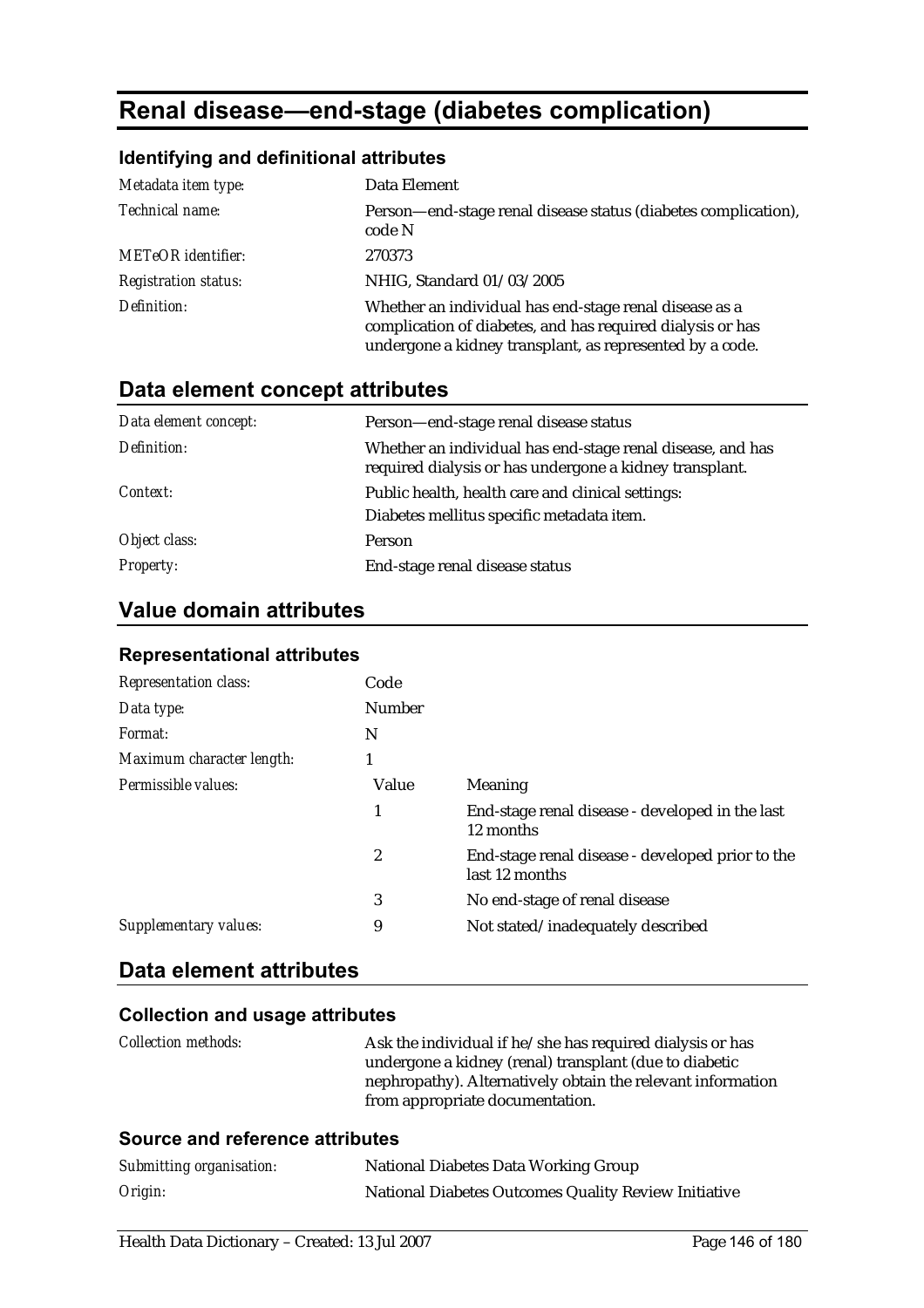#### (NDOQRIN) data dictionary.

#### **Relational attributes**

*Implementation in Data Set Specifications:*

*Related metadata references:* Supersedes Renal disease - end stage, diabetes complication, version 1, DE, NHDD, NHIMG, Superseded 01/03/2005

> Diabetes (clinical) DSS NHIG, Superseded 21/09/2005 Diabetes (clinical) DSS NHIG, Standard 21/09/2005

*Information specific to this data set:* To determine chronic renal impairment: - Glomerular filtration rate (GFR)

GFR > 90 ml/min normal GFR > 60 - 90 ml/min: mild renal impairment GFR > 30 - 60 ml/min: moderate renal impairment GFR 0- 30 ml/min: severe renal impairment For greater than 3 months.

In general, patients with GFR Patients should be assessed for the complications of chronic renal impairment including anaemia, hyperparathyroidism and be referred for specialist management if required.

Patients with rapidly declining renal function or clinical features to suggest that residual renal function may decline rapidly (i.e. hypertensive, proteinuric (>1 g/24 hours), significant co-morbid illness) should be considered for referral to a nephrologist well before function declines to less than 30 ml/min. (Draft CARI Guidelines 2002. Australian Kidney Foundation).

Patients in whom the cause of renal impairment is uncertain should be referred to a nephrologist for assessment.

End-stage renal disease is a recognised complication of Type 1 and Type 2 diabetes mellitus. Diabetes is the commonest cause for renal dialysis in Australia.

The term end-stage renal disease has become synonymous with the late stages of chronic renal failure. Diabetic nephropathy may be effectively prevented and treated by controlling glycemia and administering angiotensinconverting enzyme (ACE) inhibitors. *J Am Soc Nephrol 2002 Jun; 13(6): 1615-1625]*.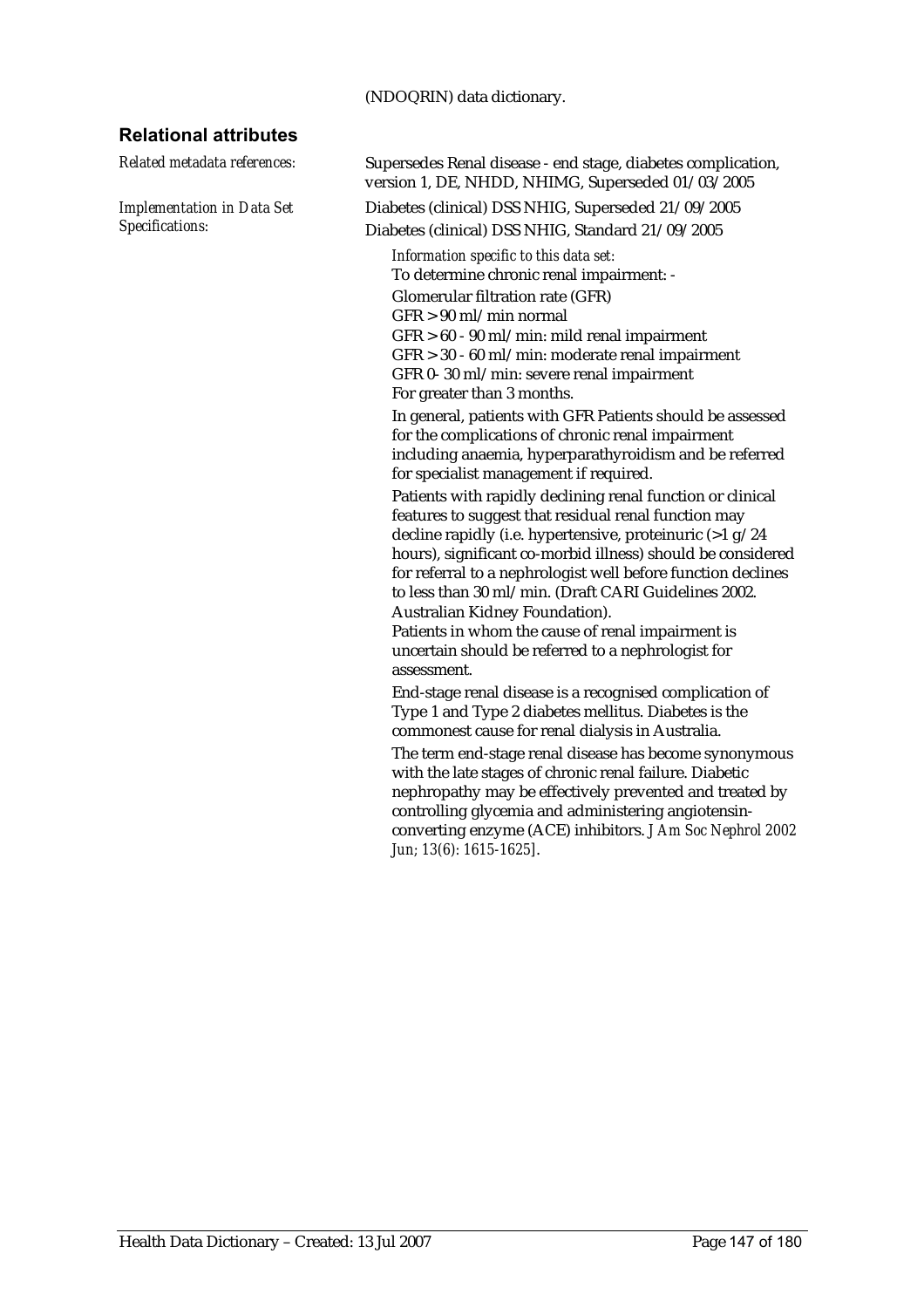# **Residential stay start date**

### **Identifying and definitional attributes**

| Metadata item type:         | Data Element                                                  |
|-----------------------------|---------------------------------------------------------------|
| <i>Technical name:</i>      | Residential stay—episode start date, DDMMYYYY                 |
| <b>METeOR</b> identifier:   | 269953                                                        |
| <b>Registration status:</b> | NHIG, Standard 01/03/2005                                     |
| Definition:                 | Date on which a resident formally started a residential stay. |

## **Data element concept attributes**

| Data element concept: | Residential stay—episode start date                                     |
|-----------------------|-------------------------------------------------------------------------|
| Definition:           | Date on which a resident formally started a residential stay.           |
| Context:              | Specialised mental health services (Residential mental health<br>care). |
| Object class:         | Residential stay                                                        |
| <b>Property:</b>      | Episode start date                                                      |

## **Value domain attributes**

#### **Representational attributes**

| <b>Representation class:</b> | Date            |
|------------------------------|-----------------|
| Data type:                   | Date/Time       |
| Format:                      | <b>DDMMYYYY</b> |
| Maximum character length:    | 8               |

## **Data element attributes**

#### **Relational attributes**

| Related metadata references:                         | Supersedes Residential stay start date, version 1, DE, NHDD,<br>NHIMG, Superseded 01/03/2005 |
|------------------------------------------------------|----------------------------------------------------------------------------------------------|
| <b>Implementation in Data Set</b><br>Specifications: | Residential mental health care NMDS 2005-2006 NHIG,<br>Superseded 07/12/2005                 |
|                                                      | Implementation start date: 01/07/2005                                                        |
|                                                      | Implementation end date: 30/06/2006                                                          |
|                                                      | Residential mental health care NMDS 2006-2007 NHIG,<br>Superseded 23/10/2006                 |
|                                                      | Implementation start date: 01/07/2006                                                        |
|                                                      | Implementation end date: 30/06/2007                                                          |
|                                                      | Residential mental health care NMDS 2007-2008 NHIG,<br>Standard 23/10/2006                   |
|                                                      | Implementation start date: 01/07/2007                                                        |
|                                                      | Information specific to this data set:<br>Right justified and zero filled.                   |
|                                                      | Residential stay start date episode of residential care end<br>date.                         |
|                                                      | Residential stay start date date of birth                                                    |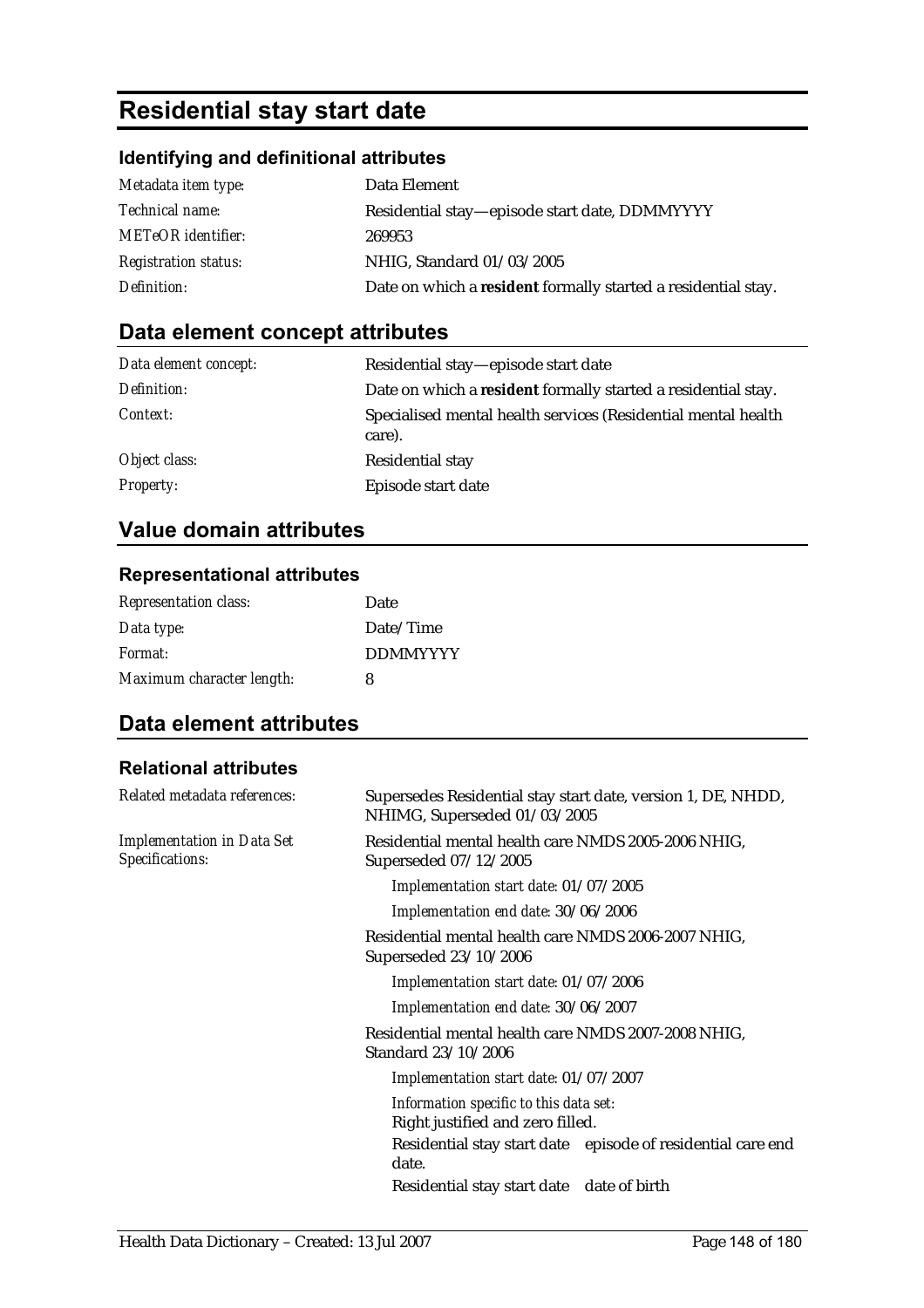# **Residual expenditure (mental health service)—academic positions**

## **Identifying and definitional attributes**

| Metadata item type:         | Data Element                                                                                                                                                                                                                                                                                                                                                                                                                                                                                                                                                                                                                                                                                                                                             |
|-----------------------------|----------------------------------------------------------------------------------------------------------------------------------------------------------------------------------------------------------------------------------------------------------------------------------------------------------------------------------------------------------------------------------------------------------------------------------------------------------------------------------------------------------------------------------------------------------------------------------------------------------------------------------------------------------------------------------------------------------------------------------------------------------|
| Technical name:             | Specialised mental health service-residual expenditure<br>(academic positions), total Australian currency N[N(8)]                                                                                                                                                                                                                                                                                                                                                                                                                                                                                                                                                                                                                                        |
| METeOR identifier:          | 290151                                                                                                                                                                                                                                                                                                                                                                                                                                                                                                                                                                                                                                                                                                                                                   |
| <i>Registration status:</i> | NHIG, Standard 08/12/2004                                                                                                                                                                                                                                                                                                                                                                                                                                                                                                                                                                                                                                                                                                                                |
| Definition:                 | Expenditure in Australian dollars by specialised mental health<br>services that cannot be directly related to programs operated by<br>a particular organisation or service unit (that is, can only be<br>indirectly related to a particular organisation or service<br>unit). Academic positions refer to grants from the organisation,<br>region or state/territory administration to academic institutions<br>for the establishment and maintenance of academic positions in<br>psychiatry or related disciplines. This item also includes the<br>costs of the other academic positions associated with the<br>professional position where these are financed from within the<br>organisation, region or central administration's recurrent<br>budget. |

## **Data element concept attributes**

| Data element concept: | Specialised mental health service-residual expenditure<br>(academic positions)                                                                                                                                                                                                                                                                                                                                                                                                                                                                                                                                                                                                                                    |
|-----------------------|-------------------------------------------------------------------------------------------------------------------------------------------------------------------------------------------------------------------------------------------------------------------------------------------------------------------------------------------------------------------------------------------------------------------------------------------------------------------------------------------------------------------------------------------------------------------------------------------------------------------------------------------------------------------------------------------------------------------|
| Definition:           | Expenditures by specialised mental health services that cannot<br>be directly related to programs operated by a particular<br>organisation or service unit (that is, can only be indirectly<br>related to a particular organisation or service unit). It refers to<br>grants from the organisation, region or state/territory<br>administration to academic institutions for the establishment<br>and maintenance of academic positions in psychiatry or related<br>disciplines. This item also includes the costs of the other<br>academic positions associated with the professional position<br>where these are financed from within the organisation, region<br>or central administration's recurrent budget. |
| Context:              | Specialised mental health service: to improve and substantiate<br>financial reporting in relation to residual mental health care<br>expenditure and assist in understanding differences in costs for<br>similar specialised mental health service in different states or<br>territories and regions, where these cost differences are due to<br>differences in the extent to which support services and other<br>services to residents/admitted patients and outpatients of an<br>organisation or service unit may be provided by the<br>organisation or service unit itself or by other bodies                                                                                                                   |
| Object class:         | Specialised mental health service                                                                                                                                                                                                                                                                                                                                                                                                                                                                                                                                                                                                                                                                                 |
| Property:             | Residual expenditure                                                                                                                                                                                                                                                                                                                                                                                                                                                                                                                                                                                                                                                                                              |

## **Value domain attributes**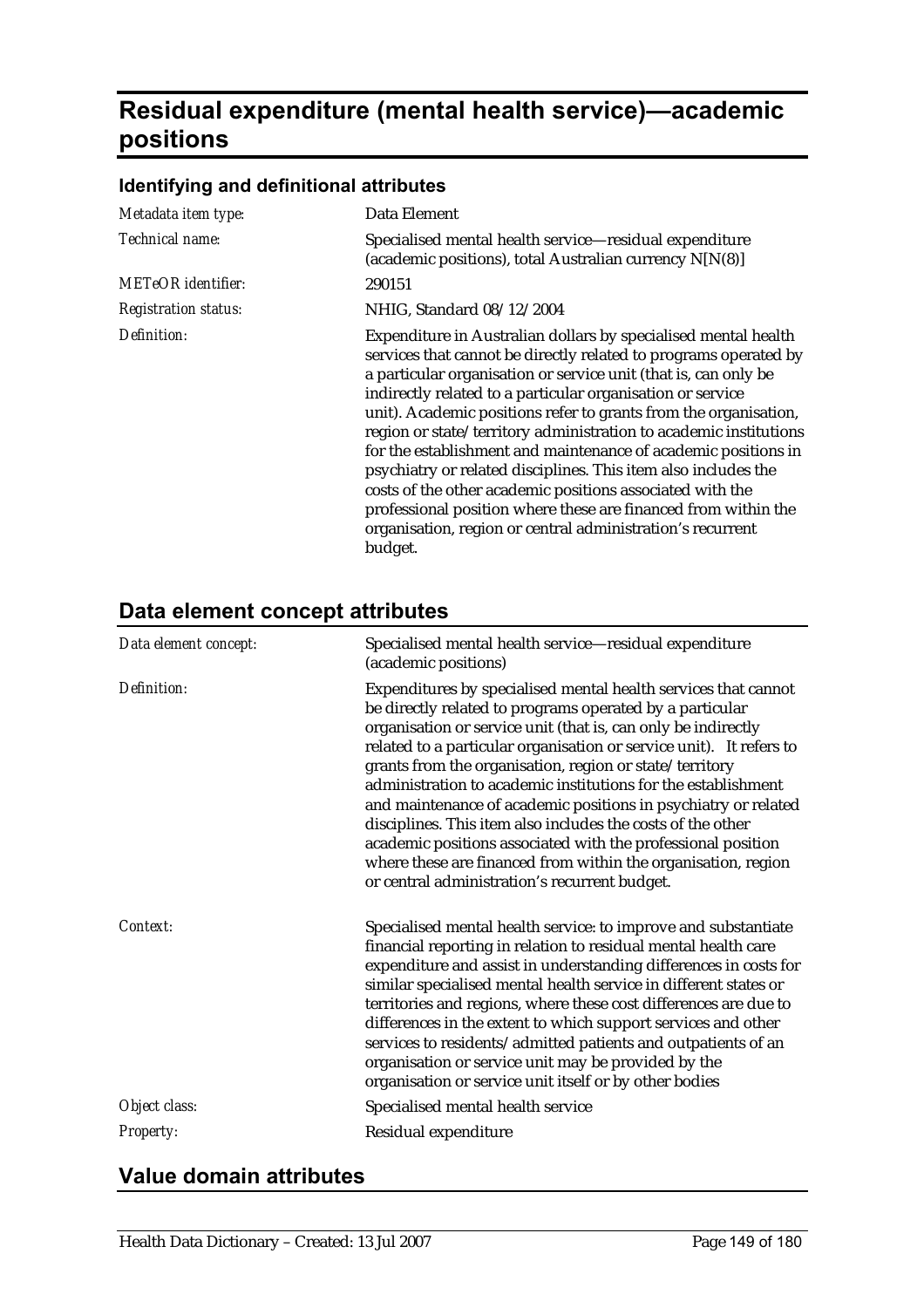#### **Representational attributes**

| <b>Representation class:</b> | Total                            |
|------------------------------|----------------------------------|
| Data type:                   | Currency                         |
| Format:                      | N[N(8)]                          |
| Maximum character length:    | 9                                |
| Unit of measure:             | <b>Australian currency (AUS)</b> |

## **Data element attributes**

#### **Collection and usage attributes**

| <b>Guide for use:</b>                                | Excludes grants to non-government organisations for services<br>that are to be reported separately. These are grants for<br>accommodation services, advocacy services, community<br>awareness services, counselling services, independent living<br>skills support services, pre-vocational training services,<br>psychosocial support services, recreational services, respite<br>services, self-help support group services and other unspecified<br>services grants.<br>This item also includes the costs of the other academic positions |
|------------------------------------------------------|----------------------------------------------------------------------------------------------------------------------------------------------------------------------------------------------------------------------------------------------------------------------------------------------------------------------------------------------------------------------------------------------------------------------------------------------------------------------------------------------------------------------------------------------|
|                                                      | associated with the professional position where these are<br>financed from within the organisation, region or central<br>administration's recurrent budget.                                                                                                                                                                                                                                                                                                                                                                                  |
| <b>Collection methods:</b>                           | Residual mental health expenditure is to be reported only at the<br>level at which the expenditure occurred (state/territory, region<br>or organisational), and should not be counted at more than one<br>level. Expenditure should be reported for these categories,<br>where applicable:                                                                                                                                                                                                                                                   |
|                                                      | Report academic expenditure in this section only where the<br>academic unit operates independently. Where the academic<br>unit or position operates as an integral part of the service (e.g.<br>an acute inpatient unit), the expenditure should be reported for<br>the relevant organisation.                                                                                                                                                                                                                                               |
|                                                      | Where academic grants are paid directly by organisation,<br>region or state/territory administration, these should be<br>reported at that level.                                                                                                                                                                                                                                                                                                                                                                                             |
| <b>Relational attributes</b>                         |                                                                                                                                                                                                                                                                                                                                                                                                                                                                                                                                              |
| <b>Implementation in Data Set</b><br>Specifications: | Mental health establishments NMDS 2005-2006 NHIG,<br>Superseded 21/03/2006                                                                                                                                                                                                                                                                                                                                                                                                                                                                   |
|                                                      | Implementation start date: 01/07/2005                                                                                                                                                                                                                                                                                                                                                                                                                                                                                                        |
|                                                      | Implementation end date: 30/06/2006                                                                                                                                                                                                                                                                                                                                                                                                                                                                                                          |
|                                                      | Mental health establishments NMDS 2006-2007 NHIG,<br>Superseded 23/10/2006                                                                                                                                                                                                                                                                                                                                                                                                                                                                   |
|                                                      | Implementation start date: 01/07/2006                                                                                                                                                                                                                                                                                                                                                                                                                                                                                                        |
|                                                      | Implementation end date: 30/06/2007                                                                                                                                                                                                                                                                                                                                                                                                                                                                                                          |
|                                                      | Mental health establishments NMDS 2007-2008 NHIG,<br>Standard 23/10/2006                                                                                                                                                                                                                                                                                                                                                                                                                                                                     |
|                                                      | 1.1.01/07/0007<br>$\cdots$                                                                                                                                                                                                                                                                                                                                                                                                                                                                                                                   |

*Implementation start date:* 01/07/2007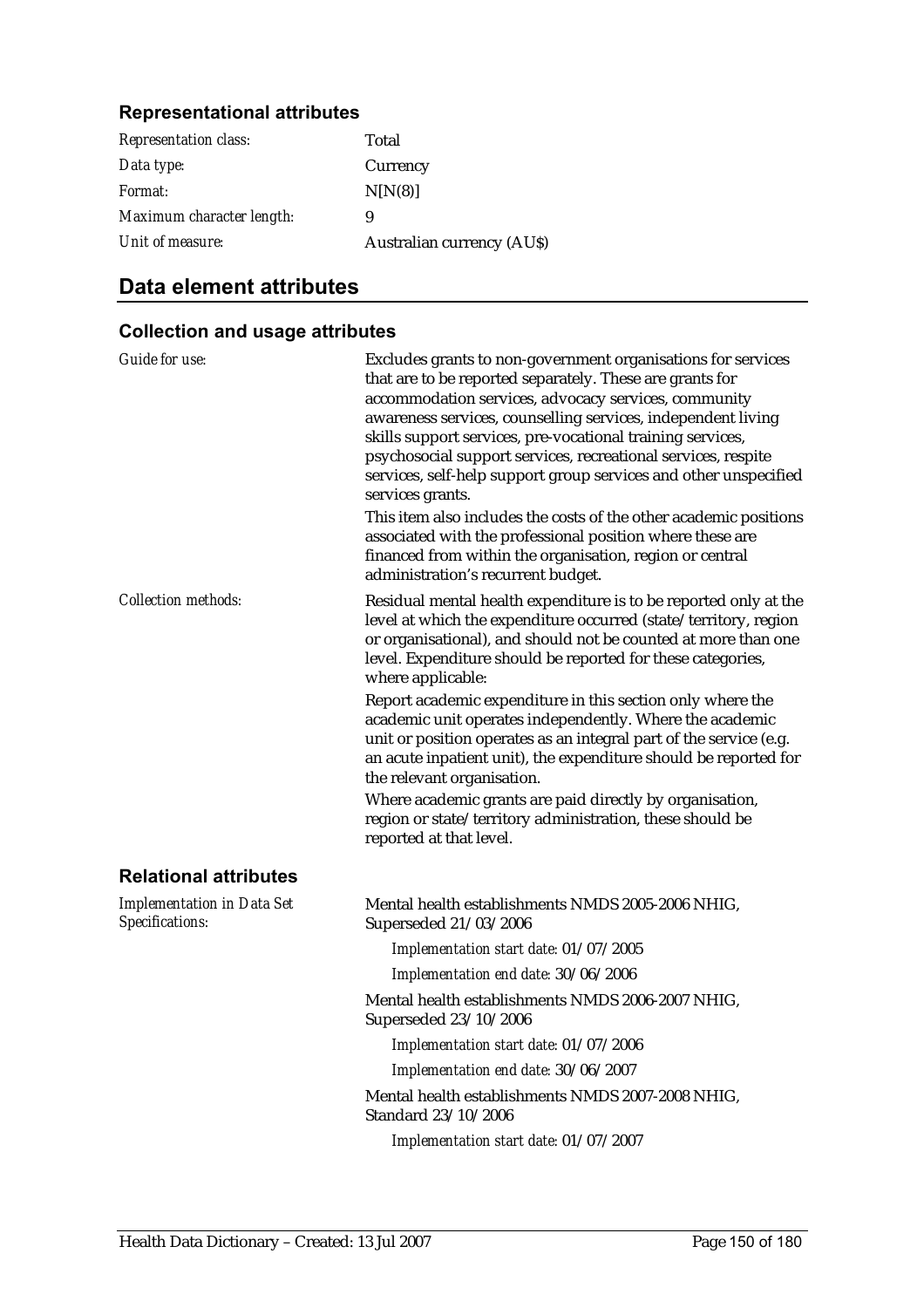# **Residual expenditure (mental health service)—education and training**

#### **Identifying and definitional attributes**

| Metadata item type:         | Data Element                                                                                                                                                                                                                                                                                                                                                                                                                                                                                                                                                       |
|-----------------------------|--------------------------------------------------------------------------------------------------------------------------------------------------------------------------------------------------------------------------------------------------------------------------------------------------------------------------------------------------------------------------------------------------------------------------------------------------------------------------------------------------------------------------------------------------------------------|
| Technical name:             | Specialised mental health service—residual expenditure<br>(education and training), total Australian currency N[N(8)]                                                                                                                                                                                                                                                                                                                                                                                                                                              |
| <b>METeOR</b> identifier:   | 290149                                                                                                                                                                                                                                                                                                                                                                                                                                                                                                                                                             |
| <b>Registration status:</b> | NHIG, Standard 08/12/2004                                                                                                                                                                                                                                                                                                                                                                                                                                                                                                                                          |
| Definition:                 | Expenditure in Australian dollars by specialised mental health<br>services that cannot be directly related to programs operated by<br>a particular organisation or service unit (that is, can only be<br>indirectly related to a particular organisation or service unit).<br>Education and training refers to the cost of professional training<br>and staff development activity within the mental health services<br>managed by the organisation, region or state/territory<br>administration that have not been included in expenditure<br>reported elsewhere. |

### **Data element concept attributes**

| Data element concept: | Specialised mental health service—residual expenditure<br>(education and training)                                                                                                                                                                                                                                                                                                                                                                                                                                                                                                              |
|-----------------------|-------------------------------------------------------------------------------------------------------------------------------------------------------------------------------------------------------------------------------------------------------------------------------------------------------------------------------------------------------------------------------------------------------------------------------------------------------------------------------------------------------------------------------------------------------------------------------------------------|
| Definition:           | Expenditures by specialised mental health services that cannot<br>be directly related to programs operated by a particular<br>organisation or service unit (that is, can only be indirectly<br>related to a particular organisation or service unit). It refers to<br>the cost of professional training and staff development activity<br>within the mental health services managed by the organisation,<br>region or state/territory administration that have not been<br>included in expenditure reported elsewhere.                                                                          |
| Context:              | Specialised mental health service: to improve and substantiate<br>financial reporting in relation to residual mental health care<br>expenditure and assist in understanding differences in costs for<br>similar specialised mental health service in different states or<br>territories and regions, where these cost differences are due to<br>differences in the extent to which support services and other<br>services to residents/admitted patients and outpatients of an<br>organisation or service unit may be provided by the<br>organisation or service unit itself or by other bodies |
| Object class:         | Specialised mental health service                                                                                                                                                                                                                                                                                                                                                                                                                                                                                                                                                               |
| <b>Property:</b>      | Residual expenditure                                                                                                                                                                                                                                                                                                                                                                                                                                                                                                                                                                            |

## **Value domain attributes**

#### **Representational attributes**

| <b>Representation class:</b> | Total                            |
|------------------------------|----------------------------------|
| Data type:                   | Currency                         |
| Format:                      | N[N(8)]                          |
| Maximum character length:    | 9                                |
| Unit of measure:             | <b>Australian currency (AUS)</b> |
|                              |                                  |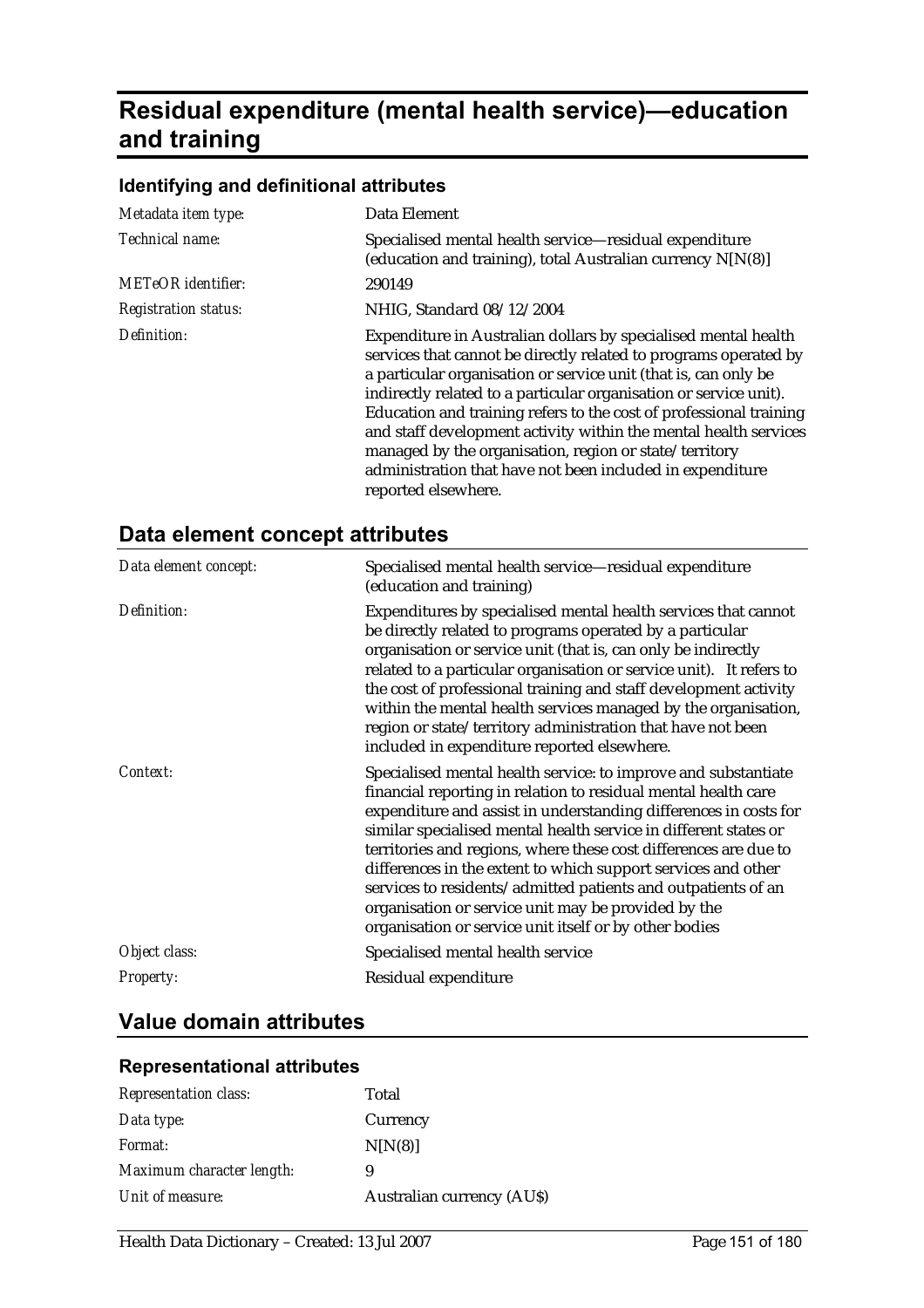| <b>Guide for use:</b>                                | Excludes grants to non-government organisations for services<br>that are to be reported separately. These are grants for<br>accommodation services, advocacy services, community<br>awareness services, counselling services, independent living<br>skills support services, pre-vocational training services,<br>psychosocial support services, recreational services, respite<br>services, self-help support group services and other unspecified<br>services grants.<br>Grants made to external agencies for the development of |
|------------------------------------------------------|------------------------------------------------------------------------------------------------------------------------------------------------------------------------------------------------------------------------------------------------------------------------------------------------------------------------------------------------------------------------------------------------------------------------------------------------------------------------------------------------------------------------------------|
|                                                      | training-related resources materials or programs may also be<br>reported under this category.                                                                                                                                                                                                                                                                                                                                                                                                                                      |
| <b>Collection methods:</b>                           | Residual mental health expenditure is to be reported only at the<br>level at which the expenditure occurred (state/territory, region<br>or organisational), and should not be counted at more than one<br>level. Expenditure should be reported for these categories,<br>where applicable.                                                                                                                                                                                                                                         |
|                                                      | Where they do exist, expenditure on schools of nursing should<br>be reported at the organisation level.                                                                                                                                                                                                                                                                                                                                                                                                                            |
| <b>Relational attributes</b>                         |                                                                                                                                                                                                                                                                                                                                                                                                                                                                                                                                    |
| <b>Implementation in Data Set</b><br>Specifications: | Mental health establishments NMDS 2005-2006 NHIG,<br>Superseded 21/03/2006                                                                                                                                                                                                                                                                                                                                                                                                                                                         |
|                                                      | Implementation start date: 01/07/2005                                                                                                                                                                                                                                                                                                                                                                                                                                                                                              |
|                                                      | Implementation end date: 30/06/2006                                                                                                                                                                                                                                                                                                                                                                                                                                                                                                |
|                                                      | Mental health establishments NMDS 2006-2007 NHIG,<br>Superseded 23/10/2006                                                                                                                                                                                                                                                                                                                                                                                                                                                         |
|                                                      | Implementation start date: 01/07/2006                                                                                                                                                                                                                                                                                                                                                                                                                                                                                              |
|                                                      | Implementation end date: 30/06/2007                                                                                                                                                                                                                                                                                                                                                                                                                                                                                                |
|                                                      | Mental health establishments NMDS 2007-2008 NHIG,<br>Standard 23/10/2006                                                                                                                                                                                                                                                                                                                                                                                                                                                           |
|                                                      | Implementation start date: 01/07/2007                                                                                                                                                                                                                                                                                                                                                                                                                                                                                              |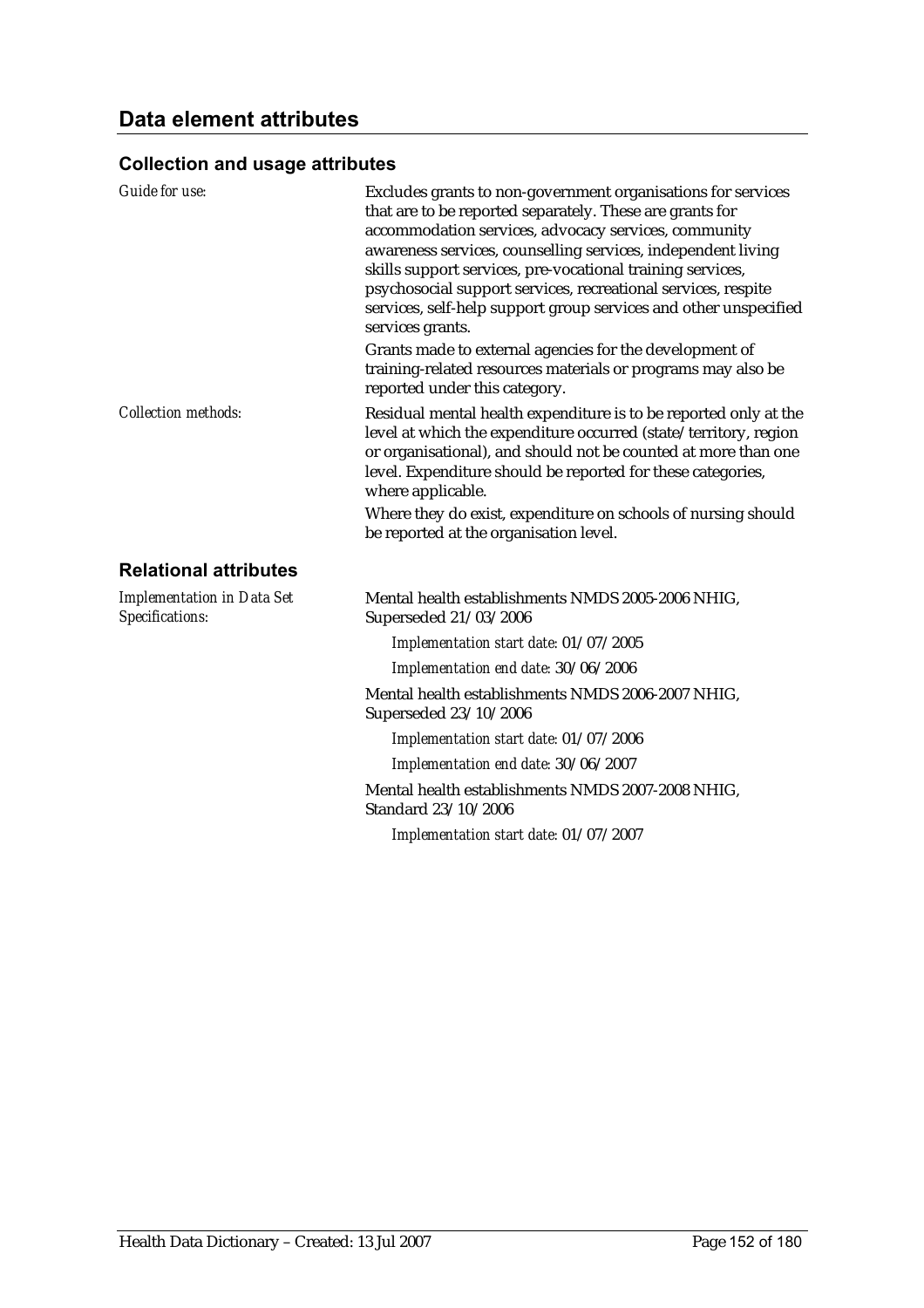# **Residual expenditure (mental health service)—insurance**

### **Identifying and definitional attributes**

| Metadata item type:         | Data Element                                                                                                                                                                                                                                                                                                                                                                                                                                                                    |
|-----------------------------|---------------------------------------------------------------------------------------------------------------------------------------------------------------------------------------------------------------------------------------------------------------------------------------------------------------------------------------------------------------------------------------------------------------------------------------------------------------------------------|
| Technical name:             | Specialised mental health service—residual expenditure<br>(insurance), total Australian currency N[N(8)]                                                                                                                                                                                                                                                                                                                                                                        |
| <b>METeOR</b> identifier:   | 290164                                                                                                                                                                                                                                                                                                                                                                                                                                                                          |
| <b>Registration status:</b> | NHIG, Standard 08/12/2004                                                                                                                                                                                                                                                                                                                                                                                                                                                       |
| Definition:                 | Expenditure in Australian dollars by specialised mental health<br>services that cannot be directly related to programs operated by<br>a particular organisation or service unit (that is, can only be<br>indirectly related to a particular organisation or service unit).<br>Insurance refers to public risk and other insurance amounts<br>paid by the organisation, region or central administration in<br>respect to its mental health services and not reported elsewhere. |

#### **Data element concept attributes**

| Data element concept: | Specialised mental health service-residual expenditure<br>(insurance)                                                                                                                                                                                                                                                                                                                                                                                                                                                                                                                           |
|-----------------------|-------------------------------------------------------------------------------------------------------------------------------------------------------------------------------------------------------------------------------------------------------------------------------------------------------------------------------------------------------------------------------------------------------------------------------------------------------------------------------------------------------------------------------------------------------------------------------------------------|
| Definition:           | Expenditures by specialised mental health services that cannot<br>be directly related to programs operated by a particular<br>organisation or service unit (that is, can only be indirectly<br>related to a particular organisation or service unit). It refers<br>to public risk and other insurance amounts paid by the<br>organisation, region or central administration in respect to its<br>mental health services and not reported elsewhere.                                                                                                                                             |
| Context:              | Specialised mental health service: to improve and substantiate<br>financial reporting in relation to residual mental health care<br>expenditure and assist in understanding differences in costs for<br>similar specialised mental health service in different states or<br>territories and regions, where these cost differences are due to<br>differences in the extent to which support services and other<br>services to residents/admitted patients and outpatients of an<br>organisation or service unit may be provided by the<br>organisation or service unit itself or by other bodies |
| Object class:         | Specialised mental health service                                                                                                                                                                                                                                                                                                                                                                                                                                                                                                                                                               |
| Property:             | Residual expenditure                                                                                                                                                                                                                                                                                                                                                                                                                                                                                                                                                                            |

## **Value domain attributes**

#### **Representational attributes**

| <b>Representation class:</b> | Total                            |
|------------------------------|----------------------------------|
| Data type:                   | Currency                         |
| <i>Format:</i>               | N[N(8)]                          |
| Maximum character length:    | 9                                |
| Unit of measure:             | <b>Australian currency (AUS)</b> |

## **Data element attributes**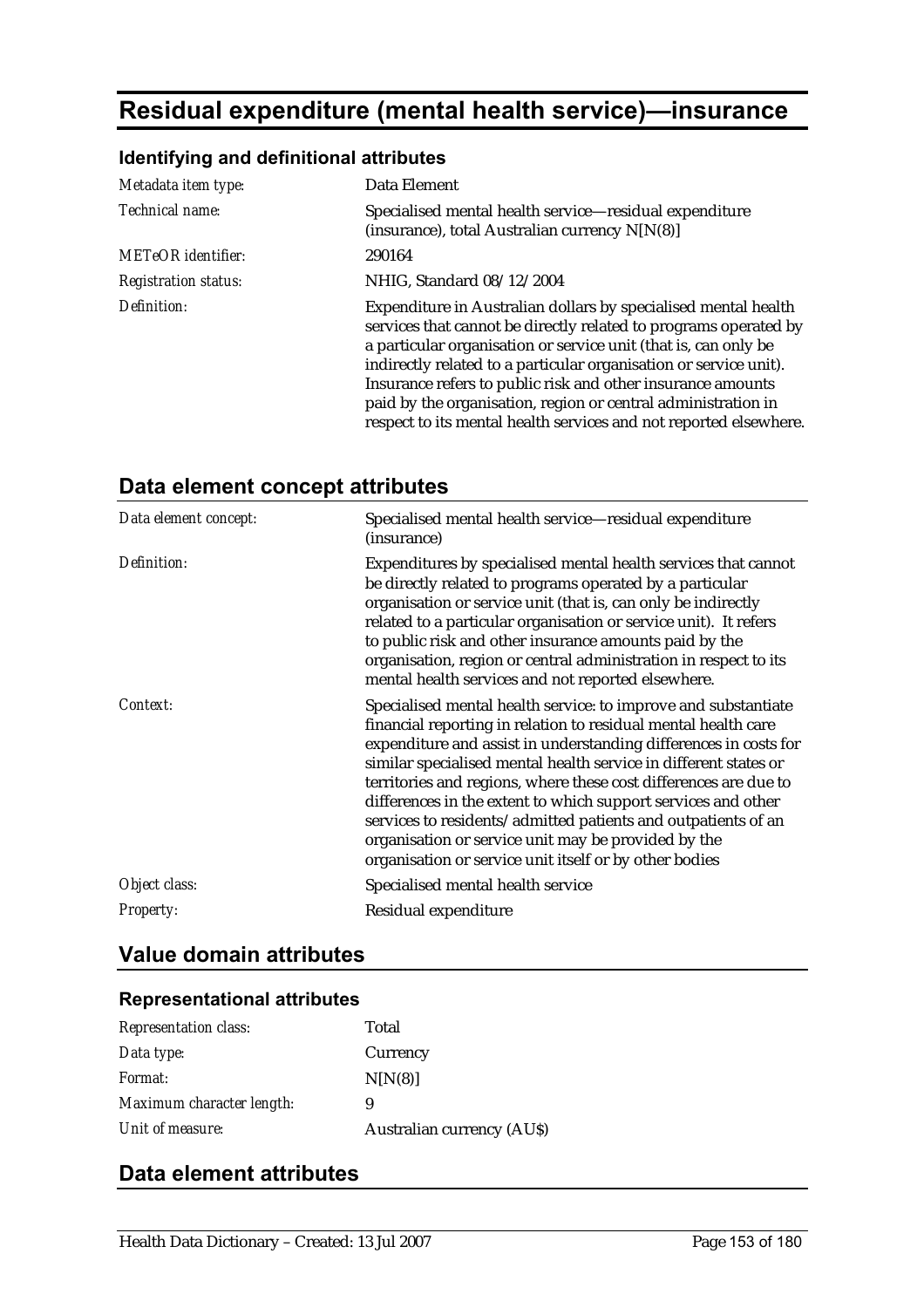| Guide for use:                                       | Excludes grants to non-government organisations for services<br>that are to be reported separately. These are grants for<br>accommodation services, advocacy services, community<br>awareness services, counselling services, independent living<br>skills support services, pre-vocational training services,<br>psychosocial support services, recreational services, respite<br>services, self-help support group services and other unspecified<br>services grants. |
|------------------------------------------------------|-------------------------------------------------------------------------------------------------------------------------------------------------------------------------------------------------------------------------------------------------------------------------------------------------------------------------------------------------------------------------------------------------------------------------------------------------------------------------|
| <b>Collection methods:</b>                           | Residual mental health expenditure is to be reported only at the<br>level at which the expenditure occurred (state/territory, region<br>or organisational), and should not be counted at more than one<br>level. Expenditure should be reported for these categories,<br>where applicable.                                                                                                                                                                              |
|                                                      | Note: insurance expenditure already included in establishments<br>expenditure should not be included in this data element.                                                                                                                                                                                                                                                                                                                                              |
| <b>Relational attributes</b>                         |                                                                                                                                                                                                                                                                                                                                                                                                                                                                         |
| <b>Implementation in Data Set</b><br>Specifications: | Mental health establishments NMDS 2005-2006 NHIG,<br>Superseded 21/03/2006                                                                                                                                                                                                                                                                                                                                                                                              |
|                                                      | Implementation start date: 01/07/2005                                                                                                                                                                                                                                                                                                                                                                                                                                   |
|                                                      | Implementation end date: 30/06/2006                                                                                                                                                                                                                                                                                                                                                                                                                                     |
|                                                      | Mental health establishments NMDS 2006-2007 NHIG,<br>Superseded 23/10/2006                                                                                                                                                                                                                                                                                                                                                                                              |
|                                                      | Implementation start date: 01/07/2006                                                                                                                                                                                                                                                                                                                                                                                                                                   |
|                                                      | Implementation end date: 30/06/2007                                                                                                                                                                                                                                                                                                                                                                                                                                     |
|                                                      | Mental health establishments NMDS 2007-2008 NHIG,<br>Standard 23/10/2006                                                                                                                                                                                                                                                                                                                                                                                                |
|                                                      | Implementation start date: 01/07/2007                                                                                                                                                                                                                                                                                                                                                                                                                                   |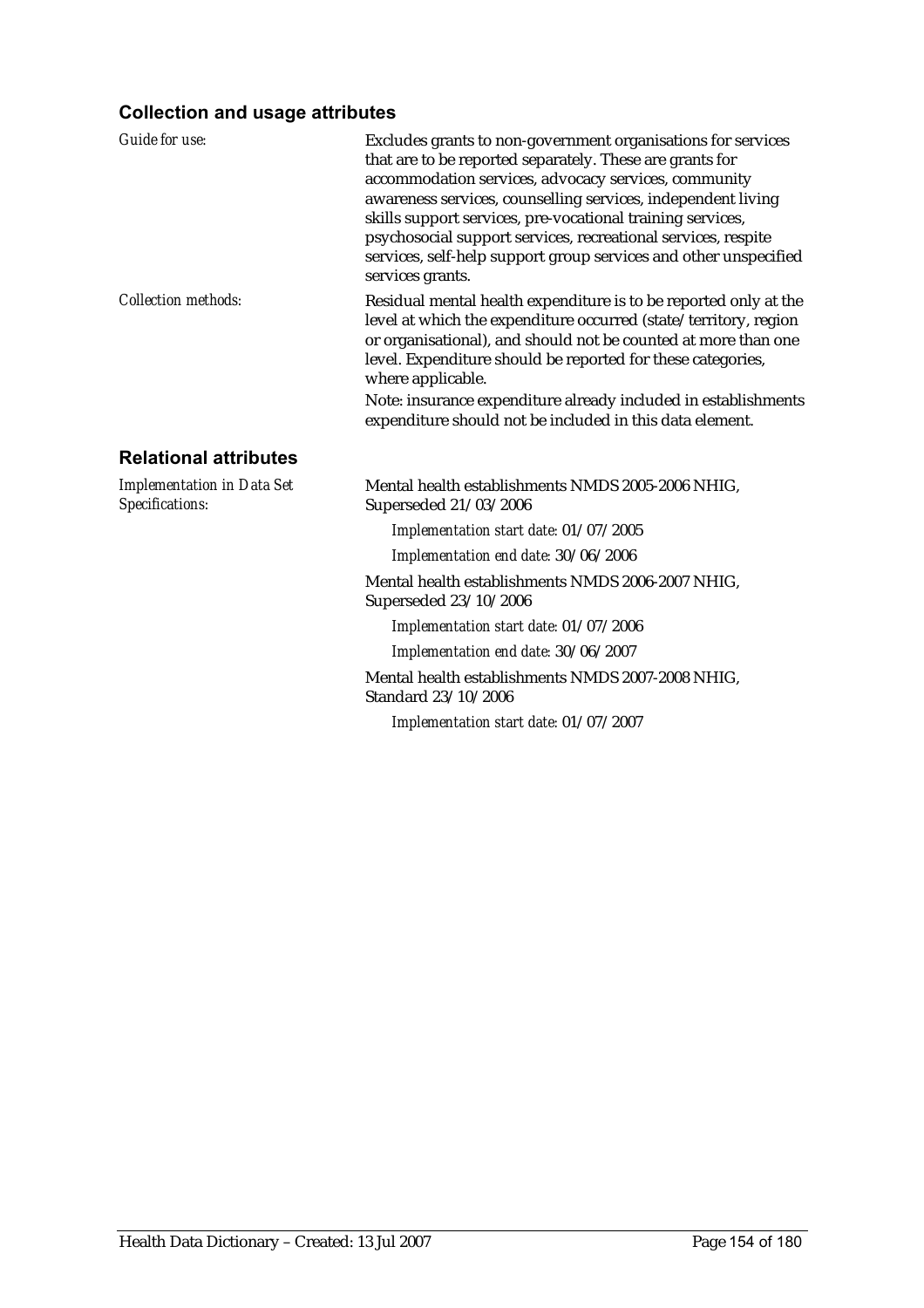# **Residual expenditure (mental health service)—mental health promotion**

| Metadata item type:         | Data Element                                                                                                                                                                                                                                                                                                                                                                                                                                                                                                                                                                                                                                        |
|-----------------------------|-----------------------------------------------------------------------------------------------------------------------------------------------------------------------------------------------------------------------------------------------------------------------------------------------------------------------------------------------------------------------------------------------------------------------------------------------------------------------------------------------------------------------------------------------------------------------------------------------------------------------------------------------------|
| Technical name:             | Specialised mental health service—residual expenditure<br>(mental health promotion), total Australian currency N[N(8)]                                                                                                                                                                                                                                                                                                                                                                                                                                                                                                                              |
| METeOR identifier:          | 290156                                                                                                                                                                                                                                                                                                                                                                                                                                                                                                                                                                                                                                              |
| <b>Registration status:</b> | NHIG, Standard 08/12/2004                                                                                                                                                                                                                                                                                                                                                                                                                                                                                                                                                                                                                           |
| Definition:                 | Expenditure in Australian dollars by specialised mental health<br>services that cannot be directly related to programs operated by<br>a particular organisation or service unit (that is, can only be<br>indirectly related to a particular organisation or service unit). It<br>refers to the organisation, region or state/territory<br>administration expenditure dedicated specifically to mental<br>health promotion objectives. Mental health promotion is<br>defined as activities designed to lead to improvement of the<br>mental health functioning of persons through prevention,<br>education and intervention activities and services. |

#### **Identifying and definitional attributes**

## **Data element concept attributes**

| Data element concept: | Specialised mental health service-residual expenditure<br>(mental health promotion)                                                                                                                                                                                                                                                                                                                                                                                                                                                                                                                                            |
|-----------------------|--------------------------------------------------------------------------------------------------------------------------------------------------------------------------------------------------------------------------------------------------------------------------------------------------------------------------------------------------------------------------------------------------------------------------------------------------------------------------------------------------------------------------------------------------------------------------------------------------------------------------------|
| Definition:           | Expenditures by specialised mental health services that cannot<br>be directly related to programs operated by a particular<br>organisation or service unit (that is, can only be indirectly<br>related to a particular organisation or service unit). It refers<br>to the organisation, region or state/territory administration<br>expenditure dedicated specifically to mental health promotion<br>objectives. Mental health promotion is defined as activities<br>designed to lead to improvement of the mental health<br>functioning of persons through prevention, education and<br>intervention activities and services. |
| Context:              | Specialised mental health service: to improve and substantiate<br>financial reporting in relation to residual mental health care<br>expenditure and assist in understanding differences in costs for<br>similar specialised mental health service in different states or<br>territories and regions, where these cost differences are due to<br>differences in the extent to which support services and other<br>services to residents/admitted patients and outpatients of an<br>organisation or service unit may be provided by the<br>organisation or service unit itself or by other bodies                                |
| Object class:         | Specialised mental health service                                                                                                                                                                                                                                                                                                                                                                                                                                                                                                                                                                                              |
| <b>Property:</b>      | Residual expenditure                                                                                                                                                                                                                                                                                                                                                                                                                                                                                                                                                                                                           |

### **Value domain attributes**

#### **Representational attributes**

| <b>Representation class:</b> | Total    |
|------------------------------|----------|
| Data type:                   | Currency |
| <i>Format:</i>               | N[N(8)]  |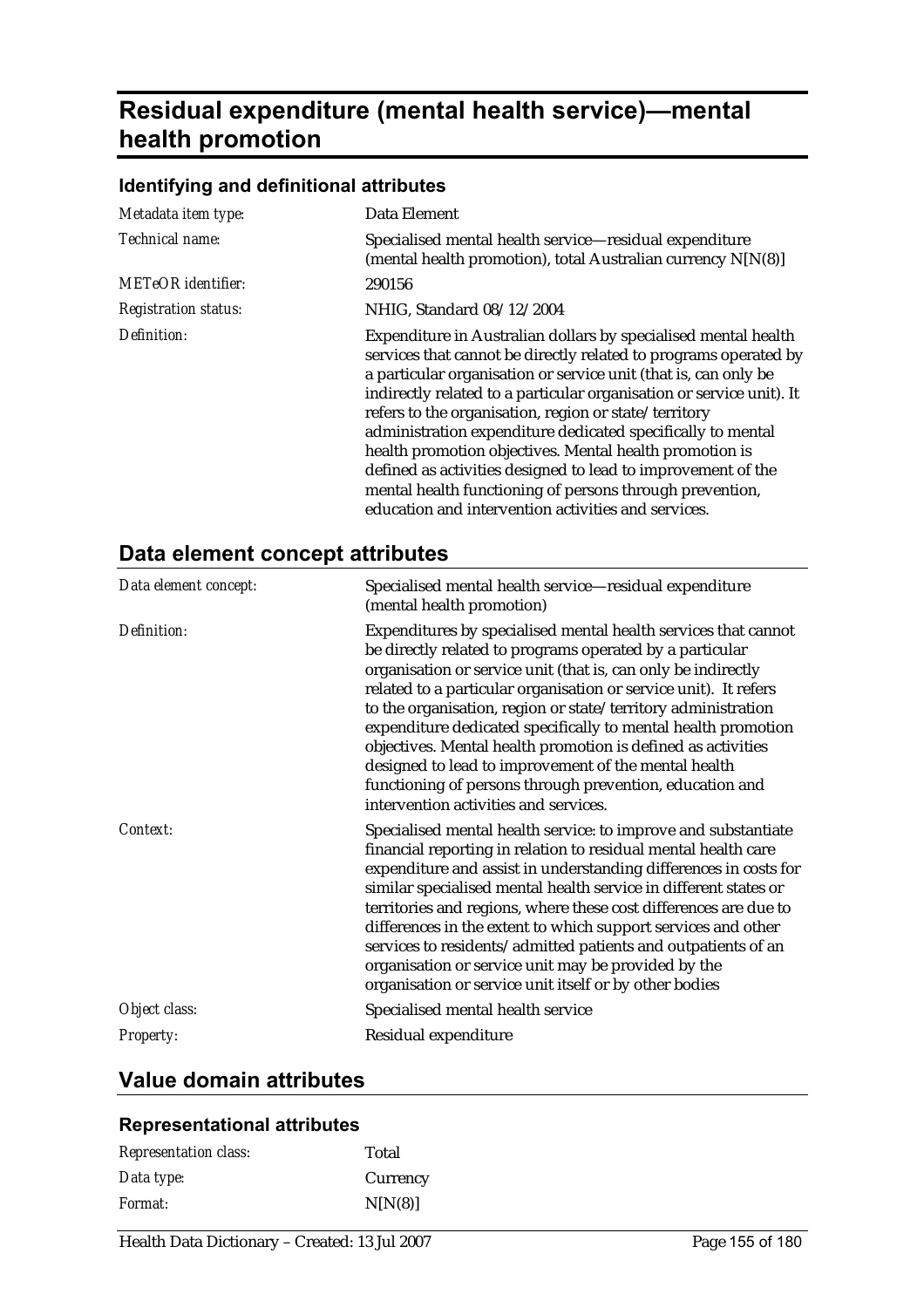*Maximum character length:* 9

*Unit of measure:* Australian currency (AU\$)

## **Data element attributes**

| Guide for use:                                       | Excludes grants to non-government organisations for services<br>that are to be reported separately. These are grants for<br>accommodation services, advocacy services, community<br>awareness services, counselling services, independent living<br>skills support services, pre-vocational training services,<br>psychosocial support services, recreational services, respite<br>services, self-help support group services and other unspecified<br>services grants.<br>Reporting expenditure against this item is not intended to be<br>based on costing of activities that retrospectively, entailed a<br>significant mental health promotion component. Instead it<br>should be confined to financial allocations that were clearly<br>targeted towards mental health promotion objectives. |
|------------------------------------------------------|---------------------------------------------------------------------------------------------------------------------------------------------------------------------------------------------------------------------------------------------------------------------------------------------------------------------------------------------------------------------------------------------------------------------------------------------------------------------------------------------------------------------------------------------------------------------------------------------------------------------------------------------------------------------------------------------------------------------------------------------------------------------------------------------------|
| <b>Collection methods:</b>                           | Residual mental health expenditure is to be reported only at the<br>level at which the expenditure occurred (state/territory, region<br>or organisational), and should not be counted at more than one<br>level.<br>Do not count these costs if they have been included in the<br>expenditure reported by service delivery organisations within<br>the region.                                                                                                                                                                                                                                                                                                                                                                                                                                    |
| <b>Relational attributes</b>                         |                                                                                                                                                                                                                                                                                                                                                                                                                                                                                                                                                                                                                                                                                                                                                                                                   |
|                                                      |                                                                                                                                                                                                                                                                                                                                                                                                                                                                                                                                                                                                                                                                                                                                                                                                   |
| <b>Implementation in Data Set</b><br>Specifications: | Mental health establishments NMDS 2005-2006 NHIG,<br>Superseded 21/03/2006                                                                                                                                                                                                                                                                                                                                                                                                                                                                                                                                                                                                                                                                                                                        |
|                                                      | Implementation start date: 01/07/2005                                                                                                                                                                                                                                                                                                                                                                                                                                                                                                                                                                                                                                                                                                                                                             |
|                                                      | Implementation end date: 30/06/2006                                                                                                                                                                                                                                                                                                                                                                                                                                                                                                                                                                                                                                                                                                                                                               |
|                                                      | Mental health establishments NMDS 2006-2007 NHIG,<br>Superseded 23/10/2006                                                                                                                                                                                                                                                                                                                                                                                                                                                                                                                                                                                                                                                                                                                        |
|                                                      | Implementation start date: 01/07/2006                                                                                                                                                                                                                                                                                                                                                                                                                                                                                                                                                                                                                                                                                                                                                             |
|                                                      | Implementation end date: 30/06/2007                                                                                                                                                                                                                                                                                                                                                                                                                                                                                                                                                                                                                                                                                                                                                               |
|                                                      | Mental health establishments NMDS 2007-2008 NHIG,<br>Standard 23/10/2006                                                                                                                                                                                                                                                                                                                                                                                                                                                                                                                                                                                                                                                                                                                          |
|                                                      | Implementation start date: 01/07/2007                                                                                                                                                                                                                                                                                                                                                                                                                                                                                                                                                                                                                                                                                                                                                             |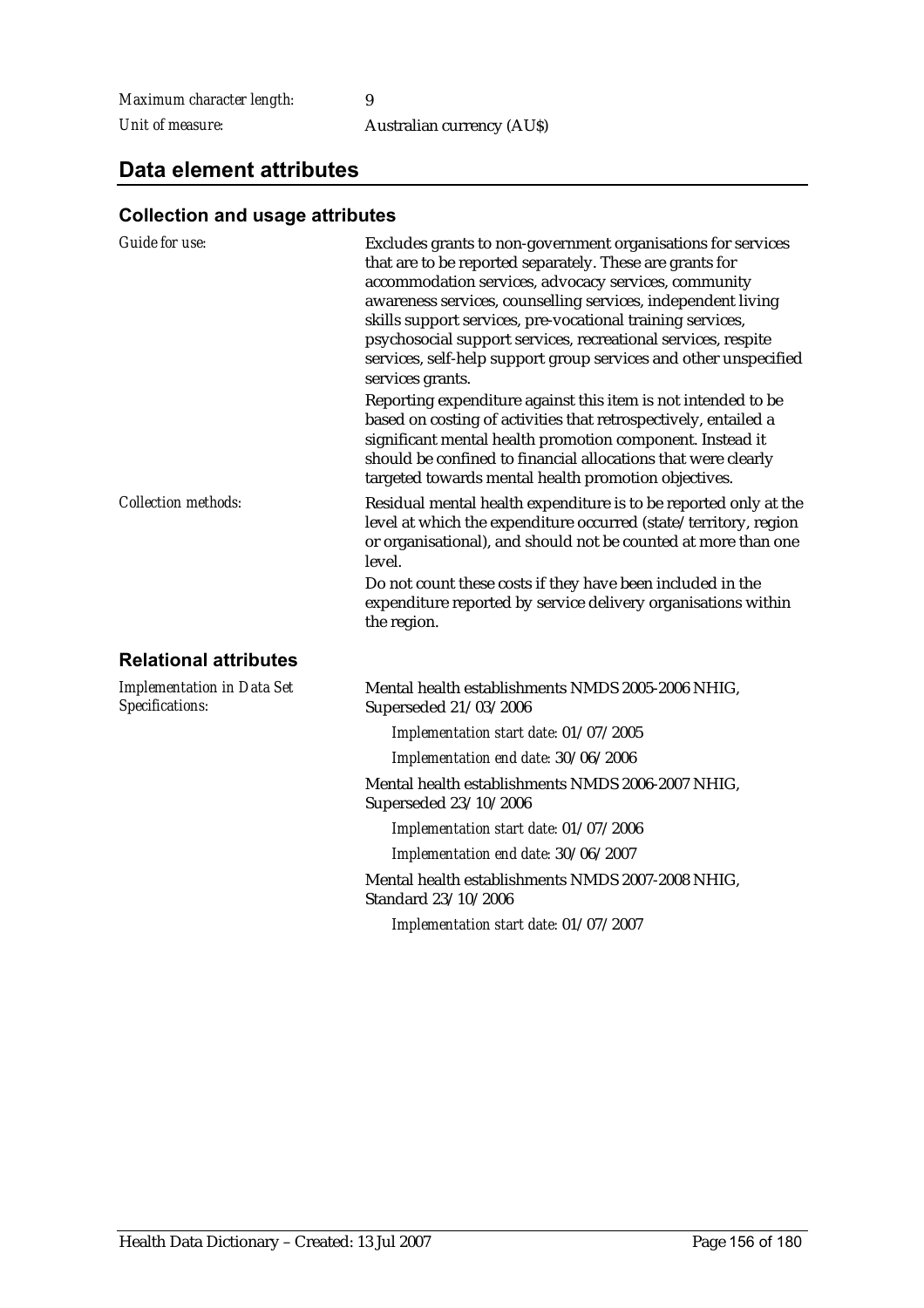# **Residual expenditure (mental health service)—mental health research**

#### **Identifying and definitional attributes**

| Metadata item type:         | Data Element                                                                                                                                                                                                                                                                                                                                                                                                          |
|-----------------------------|-----------------------------------------------------------------------------------------------------------------------------------------------------------------------------------------------------------------------------------------------------------------------------------------------------------------------------------------------------------------------------------------------------------------------|
| Technical name:             | Specialised mental health service—residual expenditure<br>(mental health research), total Australian currency N[N(8)]                                                                                                                                                                                                                                                                                                 |
| <b>METeOR</b> identifier:   | 290153                                                                                                                                                                                                                                                                                                                                                                                                                |
| <b>Registration status:</b> | NHIG, Standard 08/12/2004                                                                                                                                                                                                                                                                                                                                                                                             |
| Definition:                 | Expenditures by specialised mental health services that cannot<br>be directly related to programs operated by a particular<br>organisation or service unit (that is, can only be indirectly<br>related to a particular organisation or service unit). It refers to<br>expenditure on basic or applied research in the mental health<br>field funded by the organisation, region or state/territory<br>administration. |

| Data element concept: | Specialised mental health service-residual expenditure<br>(mental health research)                                                                                                                                                                                                                                                                                                                                                                                                                                                                                                              |
|-----------------------|-------------------------------------------------------------------------------------------------------------------------------------------------------------------------------------------------------------------------------------------------------------------------------------------------------------------------------------------------------------------------------------------------------------------------------------------------------------------------------------------------------------------------------------------------------------------------------------------------|
| Definition:           | Expenditures by specialised mental health services that cannot<br>be directly related to programs operated by a particular<br>organisation or service unit (that is, can only be indirectly<br>related to a particular organisation or service unit). It refers to<br>expenditure on basic or applied research in the mental health<br>field funded by the organisation, region or state/territory<br>administration.                                                                                                                                                                           |
| Context:              | Specialised mental health service: to improve and substantiate<br>financial reporting in relation to residual mental health care<br>expenditure and assist in understanding differences in costs for<br>similar specialised mental health service in different states or<br>territories and regions, where these cost differences are due to<br>differences in the extent to which support services and other<br>services to residents/admitted patients and outpatients of an<br>organisation or service unit may be provided by the<br>organisation or service unit itself or by other bodies |
| Object class:         | Specialised mental health service                                                                                                                                                                                                                                                                                                                                                                                                                                                                                                                                                               |
| <i>Property:</i>      | Residual expenditure                                                                                                                                                                                                                                                                                                                                                                                                                                                                                                                                                                            |

## **Data element concept attributes**

## **Value domain attributes**

## **Representational attributes**

| <b>Representation class:</b> | Total                            |
|------------------------------|----------------------------------|
| Data type:                   | Currency                         |
| <i>Format:</i>               | N[N(8)]                          |
| Maximum character length:    | 9                                |
| Unit of measure:             | <b>Australian currency (AUS)</b> |

### **Data element attributes**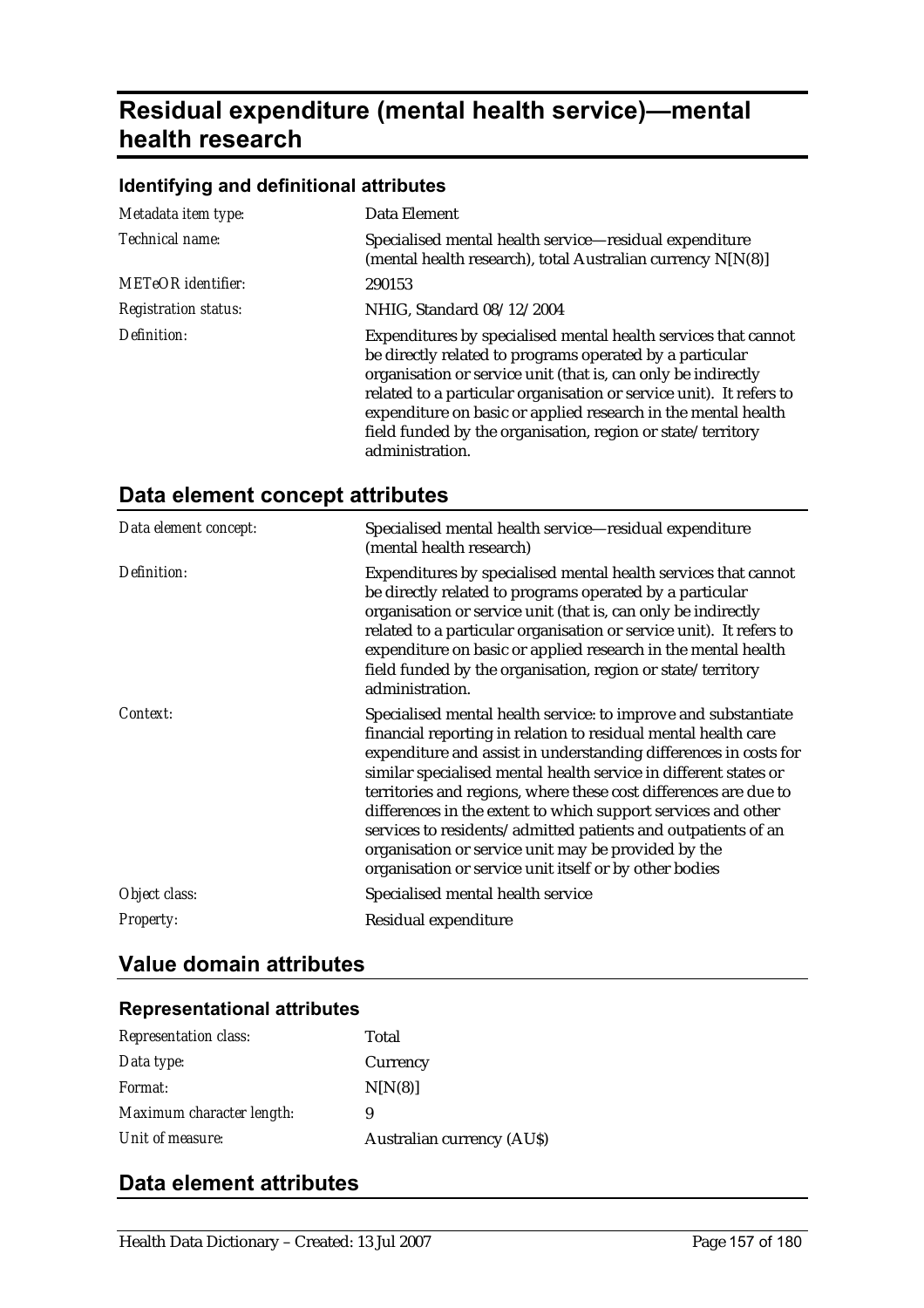| <b>Guide for use:</b>                                | Excludes grants to non-government organisations for services<br>that are to be reported separately. These are grants for<br>accommodation services, advocacy services, community<br>awareness services, counselling services, independent living<br>skills support services, pre-vocational training services,<br>psychosocial support services, recreational services, respite<br>services, self-help support group services and other unspecified<br>services grants. |
|------------------------------------------------------|-------------------------------------------------------------------------------------------------------------------------------------------------------------------------------------------------------------------------------------------------------------------------------------------------------------------------------------------------------------------------------------------------------------------------------------------------------------------------|
| <b>Collection methods:</b>                           | Residual mental health expenditure is to be reported only at the<br>level at which the expenditure occurred (state/territory, region<br>or organisational), and should not be counted at more than one<br>level. Expenditure should be reported for these categories,<br>where applicable:                                                                                                                                                                              |
|                                                      | Report research expenditure for this category only where the<br>research operated independently and where that expenditure is<br>not reported elsewhere. Where the research activity occurs as<br>an integral component of service delivery (e.g. in cases where<br>research staff are also clinical staff within a hospital unit), the<br>expenditure should be reported under the relevant service unit<br>(at the organisation-level).                               |
| <b>Relational attributes</b>                         |                                                                                                                                                                                                                                                                                                                                                                                                                                                                         |
| <b>Implementation in Data Set</b><br>Specifications: | Mental health establishments NMDS 2005-2006 NHIG,<br>Superseded 21/03/2006                                                                                                                                                                                                                                                                                                                                                                                              |
|                                                      | Implementation start date: 01/07/2005                                                                                                                                                                                                                                                                                                                                                                                                                                   |
|                                                      | Implementation end date: 30/06/2006                                                                                                                                                                                                                                                                                                                                                                                                                                     |
|                                                      | Mental health establishments NMDS 2006-2007 NHIG,<br>Superseded 23/10/2006                                                                                                                                                                                                                                                                                                                                                                                              |
|                                                      | Implementation start date: 01/07/2006                                                                                                                                                                                                                                                                                                                                                                                                                                   |
|                                                      | Implementation end date: 30/06/2007                                                                                                                                                                                                                                                                                                                                                                                                                                     |
|                                                      | Mental health establishments NMDS 2007-2008 NHIG,<br>Standard 23/10/2006                                                                                                                                                                                                                                                                                                                                                                                                |
|                                                      | Implementation start date: 01/07/2007                                                                                                                                                                                                                                                                                                                                                                                                                                   |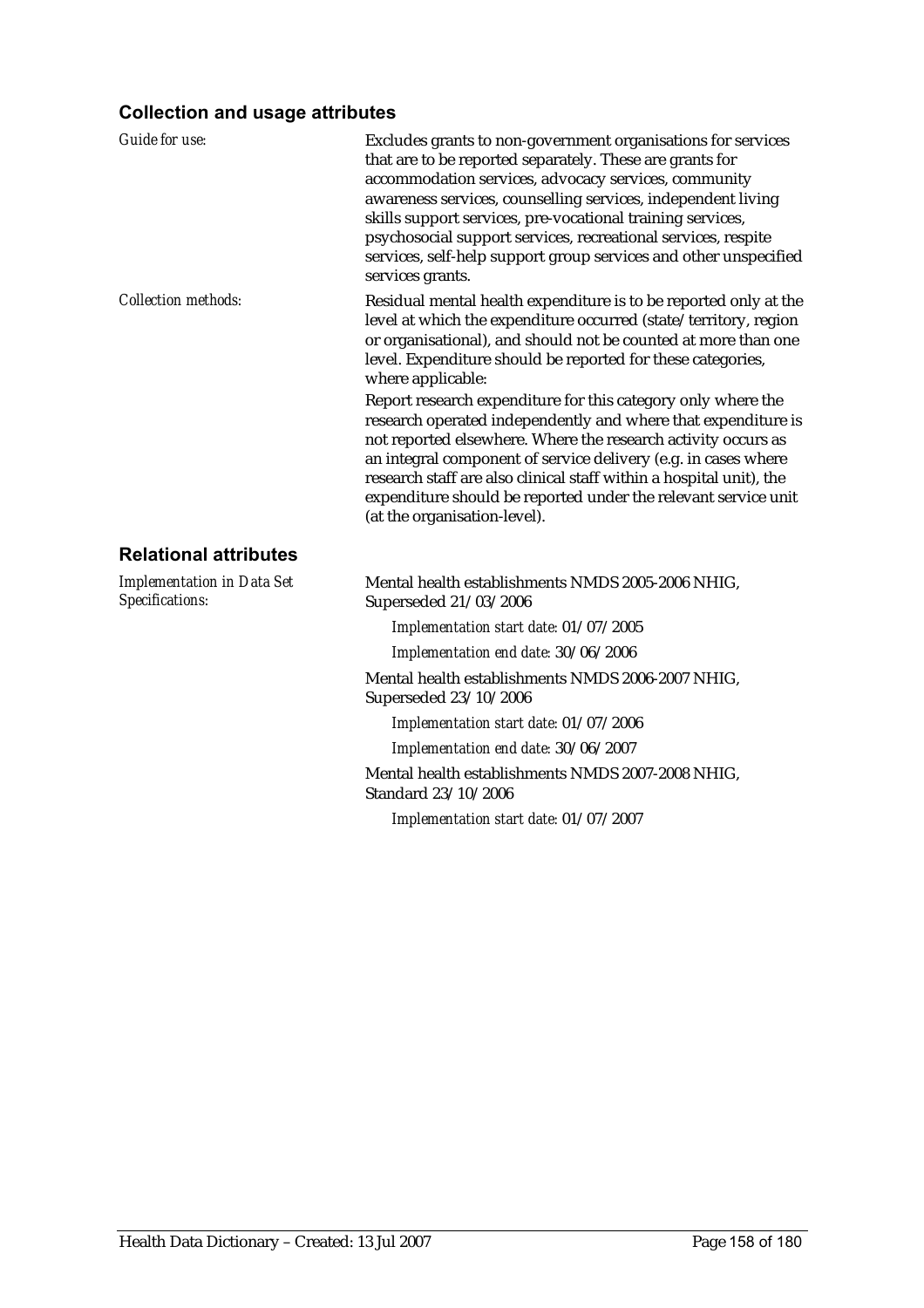# **Residual expenditure (mental health service)—other indirect expenditure**

### **Identifying and definitional attributes**

| Metadata item type:         | Data Element                                                                                                                                                                                                                                                                                                                                                                                                                                                                                                                                     |
|-----------------------------|--------------------------------------------------------------------------------------------------------------------------------------------------------------------------------------------------------------------------------------------------------------------------------------------------------------------------------------------------------------------------------------------------------------------------------------------------------------------------------------------------------------------------------------------------|
| Technical name:             | Specialised mental health service—residual expenditure (other<br>indirect expenditure), total Australian currency N[N(8)]                                                                                                                                                                                                                                                                                                                                                                                                                        |
| <b>METeOR</b> identifier:   | 290187                                                                                                                                                                                                                                                                                                                                                                                                                                                                                                                                           |
| <b>Registration status:</b> | NHIG, Standard 08/12/2004                                                                                                                                                                                                                                                                                                                                                                                                                                                                                                                        |
| Definition:                 | Expenditure in Australian dollars by specialised mental health<br>services that cannot be directly related to programs operated by<br>a particular organisation or service unit (that is, can only be<br>indirectly related to a particular organisation or service<br>unit). Includes any other indirect expenditure (excluding grants<br>to non-government organisations to provide mental health<br>services other than residential services) that is incurred in the<br>delivery of mental health services and is not reported<br>elsewhere. |

## **Data element concept attributes**

| Data element concept: | Specialised mental health service—residual expenditure (other<br>indirect expenditure)                                                                                                                                                                                                                                                                                                                                                                                                                                                                                                          |
|-----------------------|-------------------------------------------------------------------------------------------------------------------------------------------------------------------------------------------------------------------------------------------------------------------------------------------------------------------------------------------------------------------------------------------------------------------------------------------------------------------------------------------------------------------------------------------------------------------------------------------------|
| Definition:           | Expenditures by specialised mental health services that cannot<br>be directly related to programs operated by a particular<br>organisation or service unit (that is, can only be indirectly<br>related to a particular organisation or service unit). Includes<br>any other indirect expenditure (excluding grants to non-<br>government organisations to provide mental health services<br>other than residential services) that is incurred in the delivery<br>of mental health services and is not reported elsewhere.                                                                       |
| Context:              | Specialised mental health service: to improve and substantiate<br>financial reporting in relation to residual mental health care<br>expenditure and assist in understanding differences in costs for<br>similar specialised mental health service in different states or<br>territories and regions, where these cost differences are due to<br>differences in the extent to which support services and other<br>services to residents/admitted patients and outpatients of an<br>organisation or service unit may be provided by the<br>organisation or service unit itself or by other bodies |
| Object class:         | Specialised mental health service                                                                                                                                                                                                                                                                                                                                                                                                                                                                                                                                                               |
| <b>Property:</b>      | Residual expenditure                                                                                                                                                                                                                                                                                                                                                                                                                                                                                                                                                                            |

## **Value domain attributes**

#### **Representational attributes**

| Total                            |
|----------------------------------|
| Currency                         |
| N[N(8)]                          |
| 9                                |
| <b>Australian currency (AUS)</b> |
|                                  |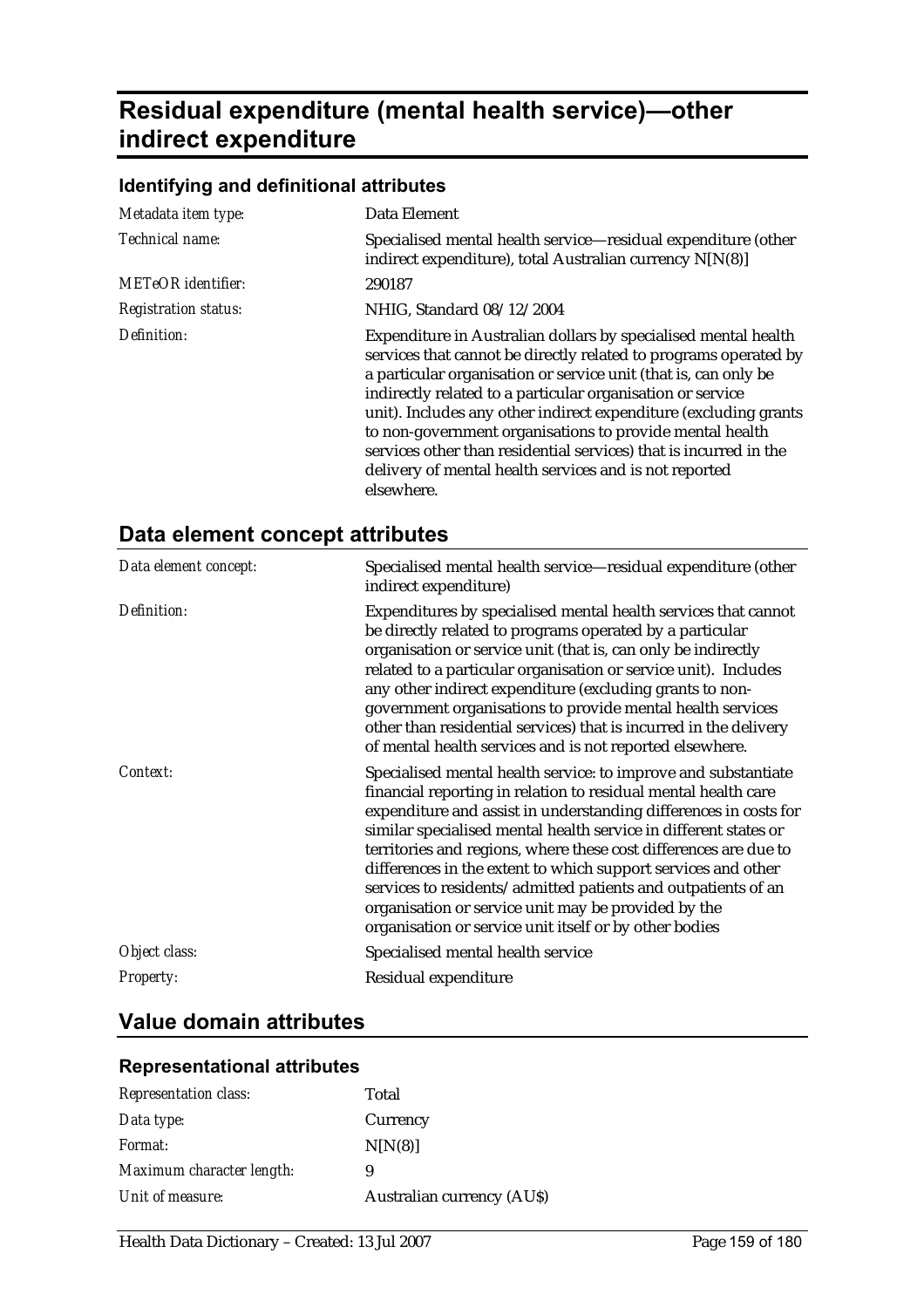| Guide for use:                                       | Excludes grants to non-government organisations for services<br>that are to be reported separately. These are grants for<br>accommodation services, advocacy services, community<br>awareness services, counselling services, independent living<br>skills support services, pre-vocational training services,<br>psychosocial support services, recreational services, respite<br>services, self-help support group services and other unspecified<br>services grants. |
|------------------------------------------------------|-------------------------------------------------------------------------------------------------------------------------------------------------------------------------------------------------------------------------------------------------------------------------------------------------------------------------------------------------------------------------------------------------------------------------------------------------------------------------|
| <b>Collection methods:</b>                           | Residual mental health expenditure is to be reported only at the<br>level at which the expenditure occurred (state/territory, region<br>or organisational), and should not be counted at more than one<br>level.                                                                                                                                                                                                                                                        |
| <b>Relational attributes</b>                         |                                                                                                                                                                                                                                                                                                                                                                                                                                                                         |
| <b>Implementation in Data Set</b><br>Specifications: | Mental health establishments NMDS 2005-2006 NHIG,<br>Superseded 21/03/2006                                                                                                                                                                                                                                                                                                                                                                                              |
|                                                      | Implementation start date: 01/07/2005                                                                                                                                                                                                                                                                                                                                                                                                                                   |
|                                                      | Implementation end date: 30/06/2006                                                                                                                                                                                                                                                                                                                                                                                                                                     |
|                                                      | Mental health establishments NMDS 2006-2007 NHIG,<br>Superseded 23/10/2006                                                                                                                                                                                                                                                                                                                                                                                              |
|                                                      | Implementation start date: 01/07/2006                                                                                                                                                                                                                                                                                                                                                                                                                                   |
|                                                      | Implementation end date: 30/06/2007                                                                                                                                                                                                                                                                                                                                                                                                                                     |
|                                                      | Mental health establishments NMDS 2007-2008 NHIG,<br>Standard 23/10/2006                                                                                                                                                                                                                                                                                                                                                                                                |
|                                                      | Implementation start date: 01/07/2007                                                                                                                                                                                                                                                                                                                                                                                                                                   |
|                                                      |                                                                                                                                                                                                                                                                                                                                                                                                                                                                         |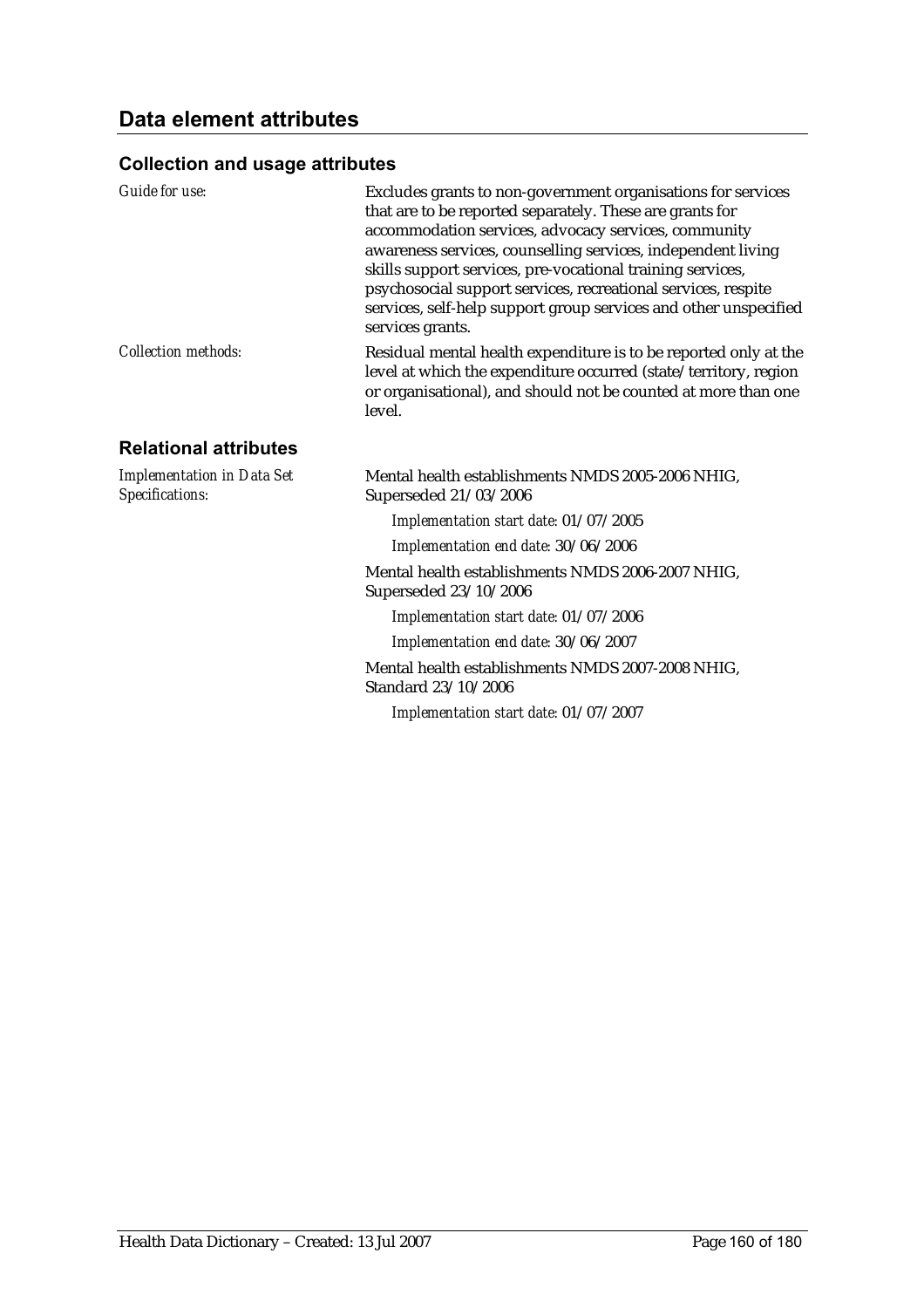# **Residual expenditure (mental health service)—patient transport services**

|  | Identifying and definitional attributes |
|--|-----------------------------------------|
|--|-----------------------------------------|

| Metadata item type:         | Data Element                                                                                                                                                                                                                                                                                                                                                  |
|-----------------------------|---------------------------------------------------------------------------------------------------------------------------------------------------------------------------------------------------------------------------------------------------------------------------------------------------------------------------------------------------------------|
| Technical name:             | Specialised mental health service—residual expenditure<br>(patient transport services), total Australian currency N[N(8)]                                                                                                                                                                                                                                     |
| METeOR identifier:          | 290183                                                                                                                                                                                                                                                                                                                                                        |
| <b>Registration status:</b> | NHIG, Standard 08/12/2004                                                                                                                                                                                                                                                                                                                                     |
| Definition:                 | Expenditure in Australian dollars by specialised mental health<br>services that cannot be directly related to programs operated by<br>a particular organisation or service unit (that is, can only be<br>indirectly related to a particular organisation or service unit). It<br>refers to direct cost of transporting patients of mental health<br>services. |

| Data element concept: | Specialised mental health service-residual expenditure<br>(patient transport services)                                                                                                                                                                                                                                                                                                                                                                                                                                                                                                          |
|-----------------------|-------------------------------------------------------------------------------------------------------------------------------------------------------------------------------------------------------------------------------------------------------------------------------------------------------------------------------------------------------------------------------------------------------------------------------------------------------------------------------------------------------------------------------------------------------------------------------------------------|
| Definition:           | Expenditures by specialised mental health services that cannot<br>be directly related to programs operated by a particular<br>organisation or service unit (that is, can only be indirectly<br>related to a particular organisation or service unit). It refers to<br>direct cost of transporting patients of mental health services.                                                                                                                                                                                                                                                           |
| Context:              | Specialised mental health service: to improve and substantiate<br>financial reporting in relation to residual mental health care<br>expenditure and assist in understanding differences in costs for<br>similar specialised mental health service in different states or<br>territories and regions, where these cost differences are due to<br>differences in the extent to which support services and other<br>services to residents/admitted patients and outpatients of an<br>organisation or service unit may be provided by the<br>organisation or service unit itself or by other bodies |
| Object class:         | Specialised mental health service                                                                                                                                                                                                                                                                                                                                                                                                                                                                                                                                                               |
| Property:             | Residual expenditure                                                                                                                                                                                                                                                                                                                                                                                                                                                                                                                                                                            |

## **Data element concept attributes**

## **Value domain attributes**

#### **Representational attributes**

| <b>Representation class:</b> | Total                            |
|------------------------------|----------------------------------|
| Data type:                   | Currency                         |
| Format:                      | N[N(8)]                          |
| Maximum character length:    | 9                                |
| Unit of measure:             | <b>Australian currency (AUS)</b> |

### **Data element attributes**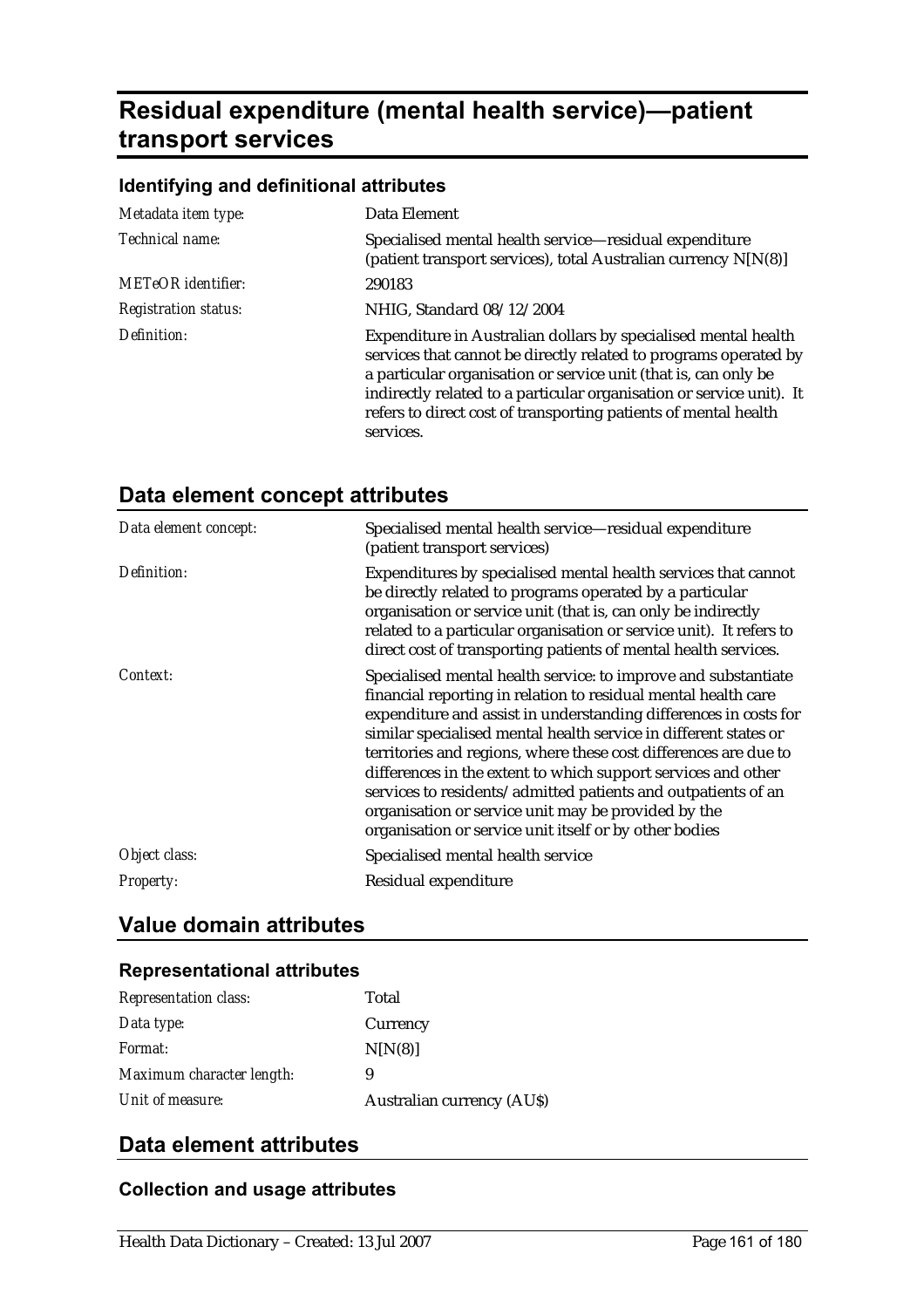| <b>Guide for use:</b>                                | Excludes grants to non-government organisations for services<br>that are to be reported separately. These are grants for<br>accommodation services, advocacy services, community<br>awareness services, counselling services, independent living<br>skills support services, pre-vocational training services,<br>psychosocial support services, recreational services, respite<br>services, self-help support group services and other unspecified<br>services grants. |
|------------------------------------------------------|-------------------------------------------------------------------------------------------------------------------------------------------------------------------------------------------------------------------------------------------------------------------------------------------------------------------------------------------------------------------------------------------------------------------------------------------------------------------------|
| <b>Collection methods:</b>                           | Residual mental health expenditure is to be reported only at the<br>level at which the expenditure occurred (state/territory, region<br>or organisational), and should not be counted at more than one<br>level.                                                                                                                                                                                                                                                        |
| <b>Relational attributes</b>                         |                                                                                                                                                                                                                                                                                                                                                                                                                                                                         |
| <b>Implementation in Data Set</b><br>Specifications: | Mental health establishments NMDS 2005-2006 NHIG,<br>Superseded 21/03/2006                                                                                                                                                                                                                                                                                                                                                                                              |
|                                                      | Implementation start date: 01/07/2005                                                                                                                                                                                                                                                                                                                                                                                                                                   |
|                                                      | Implementation end date: 30/06/2006                                                                                                                                                                                                                                                                                                                                                                                                                                     |
|                                                      | Mental health establishments NMDS 2006-2007 NHIG,<br>Superseded 23/10/2006                                                                                                                                                                                                                                                                                                                                                                                              |
|                                                      | Implementation start date: 01/07/2006                                                                                                                                                                                                                                                                                                                                                                                                                                   |
|                                                      | Implementation end date: 30/06/2007                                                                                                                                                                                                                                                                                                                                                                                                                                     |
|                                                      | Mental health establishments NMDS 2007-2008 NHIG,<br>Standard 23/10/2006                                                                                                                                                                                                                                                                                                                                                                                                |
|                                                      | Implementation start date: 01/07/2007                                                                                                                                                                                                                                                                                                                                                                                                                                   |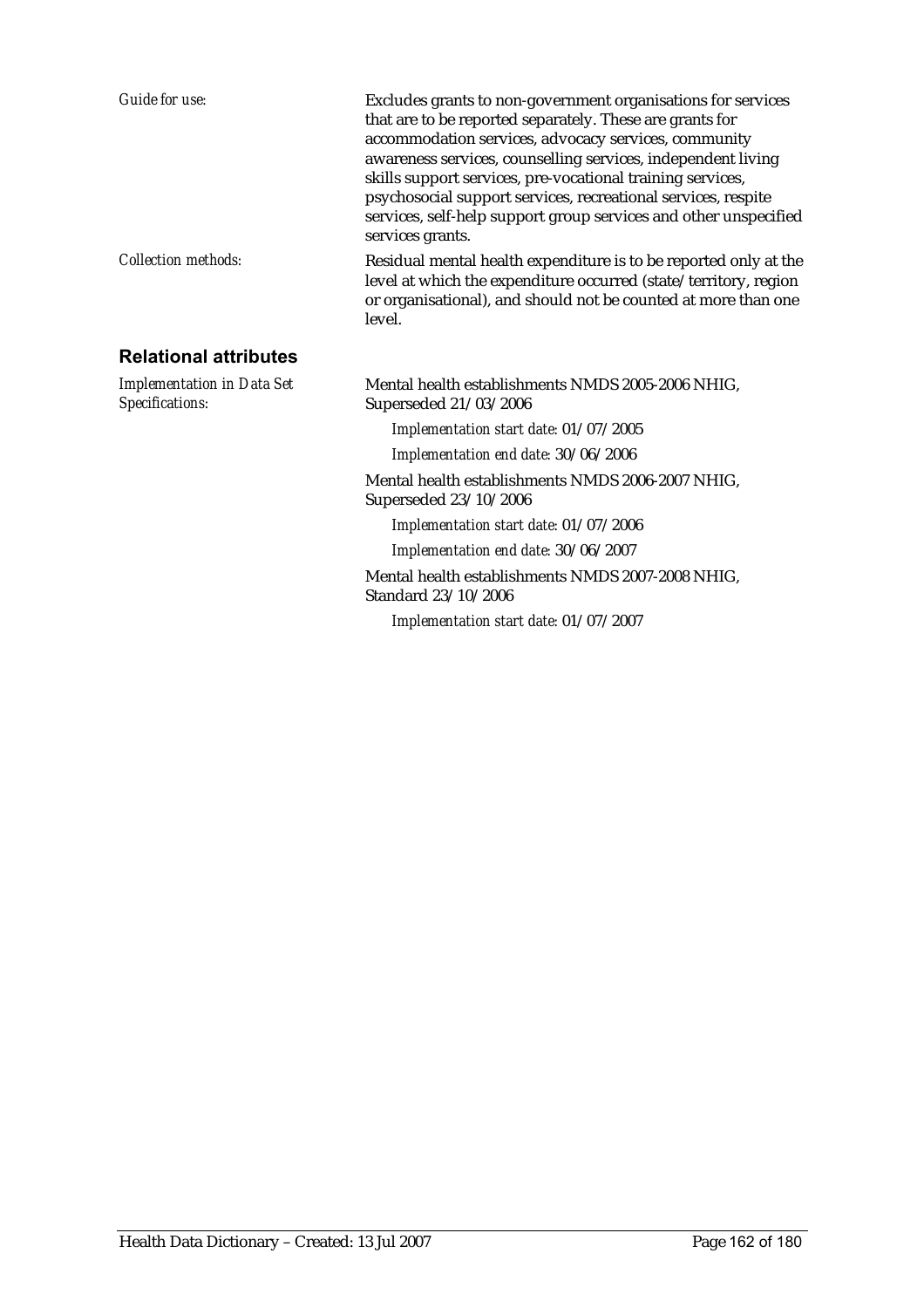# **Residual expenditure (mental health service)—program administration**

| Metadata item type:         | Data Element                                                                                                                                                                                                                                                                                                                                                                                                                                                                                                                                                                                                                                                                                                                      |
|-----------------------------|-----------------------------------------------------------------------------------------------------------------------------------------------------------------------------------------------------------------------------------------------------------------------------------------------------------------------------------------------------------------------------------------------------------------------------------------------------------------------------------------------------------------------------------------------------------------------------------------------------------------------------------------------------------------------------------------------------------------------------------|
| Technical name:             | Specialised mental health service-residual expenditure<br>(program administration), total Australian currency N[N(8)]                                                                                                                                                                                                                                                                                                                                                                                                                                                                                                                                                                                                             |
| METeOR identifier:          | 290145                                                                                                                                                                                                                                                                                                                                                                                                                                                                                                                                                                                                                                                                                                                            |
| <b>Registration status:</b> | NHIG, Standard 08/12/2004                                                                                                                                                                                                                                                                                                                                                                                                                                                                                                                                                                                                                                                                                                         |
| Definition:                 | Expenditure in Australian dollars by specialised mental health<br>services that cannot be directly related to programs operated by<br>a particular organisation or service unit (that is, can only be<br>indirectly related to a particular organisation or service unit). It<br>refers to costs of administration and other support services<br>(such as program management, admissions reception office,<br>medical records etc.) at the mental health program-level (i.e. at<br>state or territory, region or organisation level). Generally, these<br>are resources that are specifically dedicated to the mental health<br>program, are under the direct management control of the<br>program and are funded by the program. |

#### **Identifying and definitional attributes**

## **Data element concept attributes**

| Data element concept: | Specialised mental health service-residual expenditure<br>(program administration)                                                                                                                                                                                                                                                                                                                                                                                                                                                                                                                                                                                                                           |
|-----------------------|--------------------------------------------------------------------------------------------------------------------------------------------------------------------------------------------------------------------------------------------------------------------------------------------------------------------------------------------------------------------------------------------------------------------------------------------------------------------------------------------------------------------------------------------------------------------------------------------------------------------------------------------------------------------------------------------------------------|
| Definition:           | Expenditures by specialised mental health services that cannot<br>be directly related to programs operated by a particular<br>organisation or service unit (that is, can only be indirectly<br>related to a particular organisation or service unit). It refers to<br>costs of administration and other support services (such as<br>program management, admissions reception office, medical<br>records etc.) at the mental health program-level (i.e. at state or<br>territory, region or organisation level). Generally, these are<br>resources that are specifically dedicated to the mental health<br>program, are under the direct management control of the<br>program and are funded by the program. |
| Context:              | Specialised mental health service: to improve and substantiate<br>financial reporting in relation to residual mental health care<br>expenditure and assist in understanding differences in costs for<br>similar specialised mental health service in different states or<br>territories and regions, where these cost differences are due to<br>differences in the extent to which support services and other<br>services to residents/admitted patients and outpatients of an<br>organisation or service unit may be provided by the<br>organisation or service unit itself or by other bodies                                                                                                              |
| Object class:         | Specialised mental health service                                                                                                                                                                                                                                                                                                                                                                                                                                                                                                                                                                                                                                                                            |
| <b>Property:</b>      | Residual expenditure                                                                                                                                                                                                                                                                                                                                                                                                                                                                                                                                                                                                                                                                                         |

## **Value domain attributes**

#### **Representational attributes**

*Representation class:* Total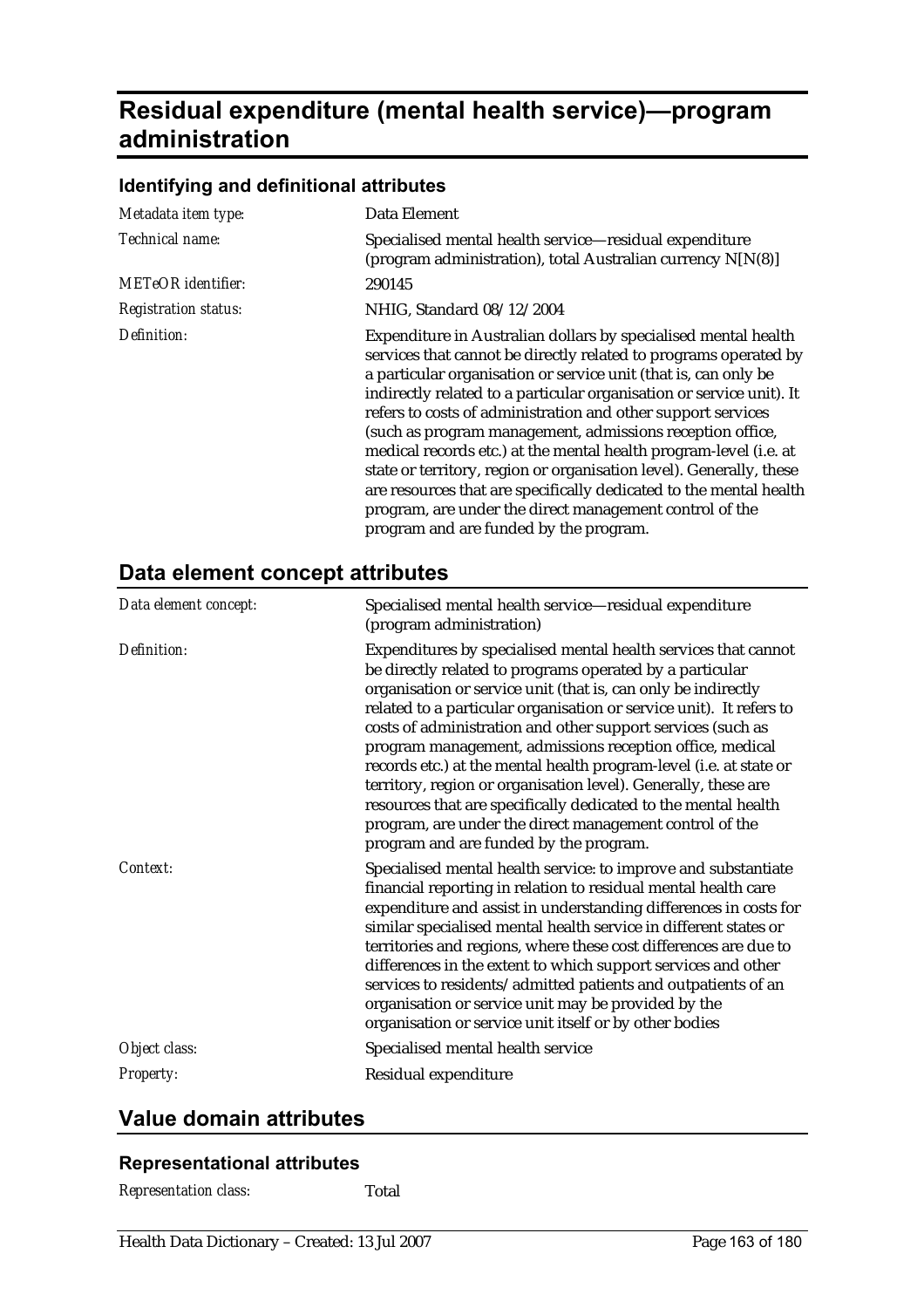*Data type:* Currency *Format:* N[N(8)] *Maximum character length:* 9 *Unit of measure:* Australian currency (AU\$)

## **Data element attributes**

| <b>Guide for use:</b>                                | Generally, these are resources that are specifically dedicated to<br>the mental health program, are under the direct management<br>control of the program and are funded by the program.<br>Excludes grants to non-government organisations for services<br>that are to be reported separately. These include grants<br>for accommodation services, advocacy services, community<br>awareness services, counselling services, independent living<br>skills support services, pre-vocational training services,<br>psychosocial support services, recreational services, respite<br>services, self-help support group services and other unspecified<br>services grants. |
|------------------------------------------------------|-------------------------------------------------------------------------------------------------------------------------------------------------------------------------------------------------------------------------------------------------------------------------------------------------------------------------------------------------------------------------------------------------------------------------------------------------------------------------------------------------------------------------------------------------------------------------------------------------------------------------------------------------------------------------|
| <b>Collection methods:</b>                           | Residual mental health expenditure is to be reported only at the<br>level at which the expenditure occurred (state/territory, region<br>or organisational), and should not be counted at more than one<br>level. Expenditure should be reported for these categories,<br>where applicable:<br>Do not count these costs if they have been included in the<br>expenditure reported by service delivery organisations within<br>the region.                                                                                                                                                                                                                                |
| <b>Relational attributes</b>                         |                                                                                                                                                                                                                                                                                                                                                                                                                                                                                                                                                                                                                                                                         |
| <b>Implementation in Data Set</b><br>Specifications: | Mental health establishments NMDS 2005-2006 NHIG,<br>Superseded 21/03/2006                                                                                                                                                                                                                                                                                                                                                                                                                                                                                                                                                                                              |
|                                                      | Implementation start date: 01/07/2005                                                                                                                                                                                                                                                                                                                                                                                                                                                                                                                                                                                                                                   |
|                                                      | Implementation end date: 30/06/2006                                                                                                                                                                                                                                                                                                                                                                                                                                                                                                                                                                                                                                     |
|                                                      | Mental health establishments NMDS 2006-2007 NHIG,<br>Superseded 23/10/2006                                                                                                                                                                                                                                                                                                                                                                                                                                                                                                                                                                                              |
|                                                      | Implementation start date: 01/07/2006                                                                                                                                                                                                                                                                                                                                                                                                                                                                                                                                                                                                                                   |
|                                                      | Implementation end date: 30/06/2007                                                                                                                                                                                                                                                                                                                                                                                                                                                                                                                                                                                                                                     |
|                                                      | Mental health establishments NMDS 2007-2008 NHIG,<br>Standard 23/10/2006                                                                                                                                                                                                                                                                                                                                                                                                                                                                                                                                                                                                |
|                                                      | Implementation start date: 01/07/2007                                                                                                                                                                                                                                                                                                                                                                                                                                                                                                                                                                                                                                   |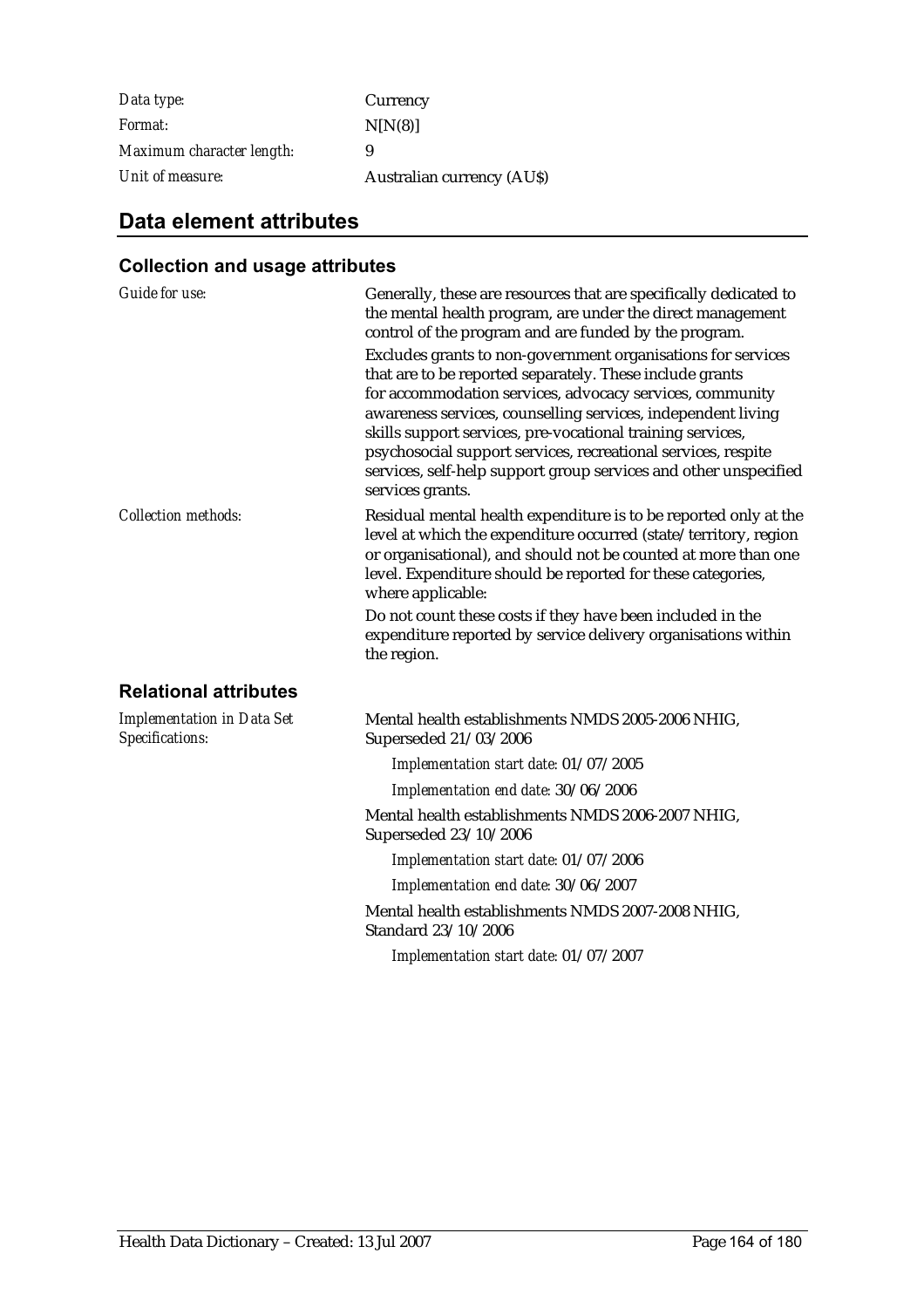# **Residual expenditure (mental health service)—property leasing costs**

#### **Identifying and definitional attributes**

| Metadata item type:         | Data Element                                                                                                                                                                                                                                                                                                                                                                                           |
|-----------------------------|--------------------------------------------------------------------------------------------------------------------------------------------------------------------------------------------------------------------------------------------------------------------------------------------------------------------------------------------------------------------------------------------------------|
| Technical name:             | Specialised mental health service—residual expenditure<br>(property leasing costs), total Australian currency N[N(8)]                                                                                                                                                                                                                                                                                  |
| <b>METeOR</b> identifier:   | 290185                                                                                                                                                                                                                                                                                                                                                                                                 |
| <b>Registration status:</b> | NHIG, Standard 08/12/2004                                                                                                                                                                                                                                                                                                                                                                              |
| Definition:                 | Expenditure in Australian dollars by specialised mental health<br>services that cannot be directly related to programs operated by<br>a particular organisation or service unit (that is, can only be<br>indirectly related to a particular organisation or service unit). It<br>refers to the costs of leasing premises used for the provision of<br>mental health services (e.g. community clinics). |

## **Data element concept attributes**

| Data element concept: | Specialised mental health service—residual expenditure<br>(property leasing costs)                                                                                                                                                                                                                                                                                                                                                                                                                                                                                                              |
|-----------------------|-------------------------------------------------------------------------------------------------------------------------------------------------------------------------------------------------------------------------------------------------------------------------------------------------------------------------------------------------------------------------------------------------------------------------------------------------------------------------------------------------------------------------------------------------------------------------------------------------|
| Definition:           | Expenditures by specialised mental health services that cannot<br>be directly related to programs operated by a particular<br>organisation or service unit (that is, can only be indirectly<br>related to a particular organisation or service unit). It refers to<br>the costs of leasing premises used for the provision of mental<br>health services (e.g. community clinics).                                                                                                                                                                                                               |
| Context:              | Specialised mental health service: to improve and substantiate<br>financial reporting in relation to residual mental health care<br>expenditure and assist in understanding differences in costs for<br>similar specialised mental health service in different states or<br>territories and regions, where these cost differences are due to<br>differences in the extent to which support services and other<br>services to residents/admitted patients and outpatients of an<br>organisation or service unit may be provided by the<br>organisation or service unit itself or by other bodies |
| Object class:         | Specialised mental health service                                                                                                                                                                                                                                                                                                                                                                                                                                                                                                                                                               |
| <b>Property:</b>      | Residual expenditure                                                                                                                                                                                                                                                                                                                                                                                                                                                                                                                                                                            |

## **Value domain attributes**

#### **Representational attributes**

| <b>Representation class:</b> | Total                            |
|------------------------------|----------------------------------|
| Data type:                   | Currency                         |
| <i>Format:</i>               | N[N(8)]                          |
| Maximum character length:    | 9                                |
| Unit of measure:             | <b>Australian currency (AUS)</b> |

### **Data element attributes**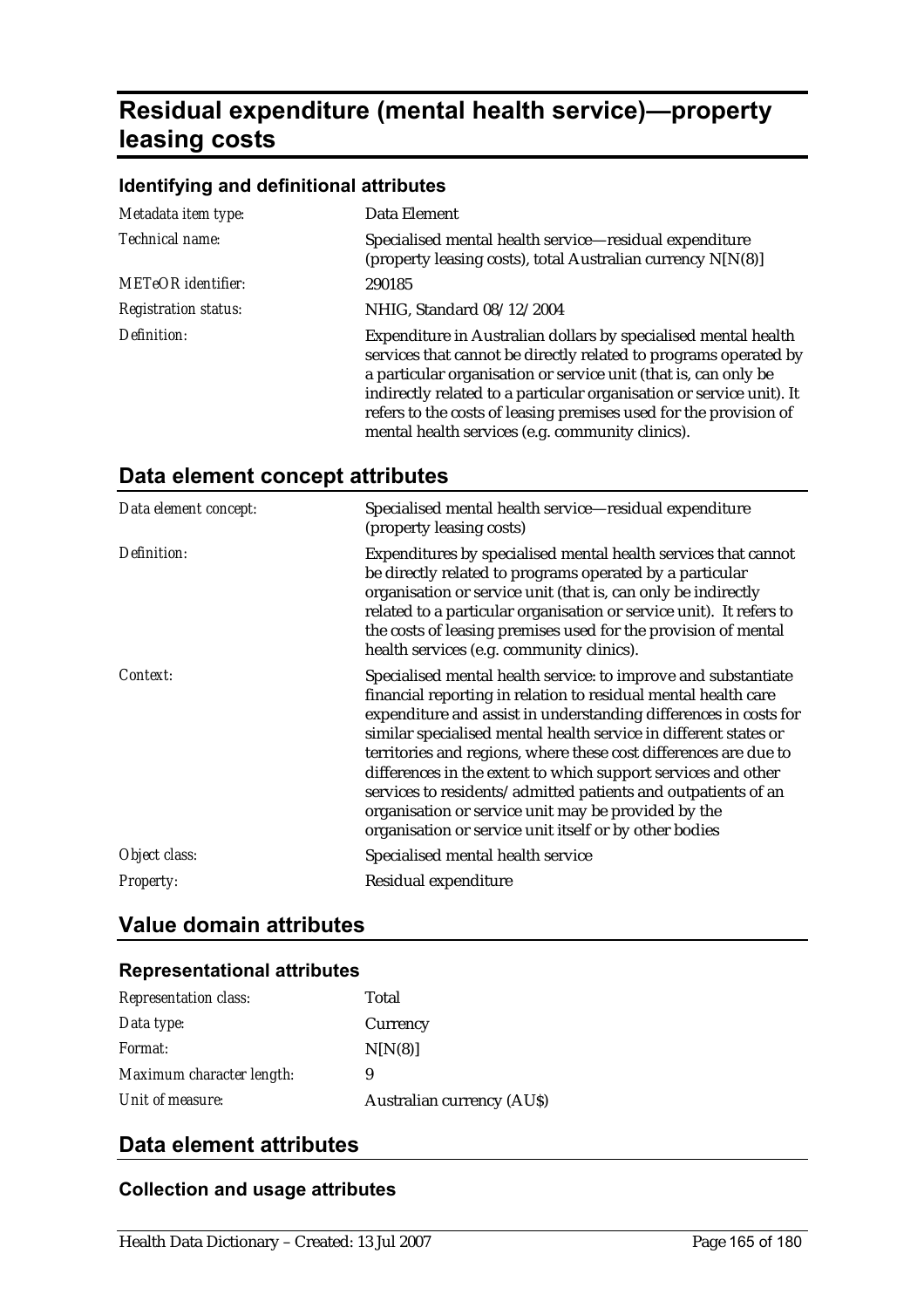| <b>Guide for use:</b>                                | Excludes grants to non-government organisations for services<br>that are to be reported separately. These are grants for<br>accommodation services, advocacy services, community<br>awareness services, counselling services, independent living<br>skills support services, pre-vocational training services,<br>psychosocial support services, recreational services, respite<br>services, self-help support group services and other unspecified<br>services grants. |
|------------------------------------------------------|-------------------------------------------------------------------------------------------------------------------------------------------------------------------------------------------------------------------------------------------------------------------------------------------------------------------------------------------------------------------------------------------------------------------------------------------------------------------------|
| <b>Collection methods:</b>                           | Residual mental health expenditure is to be reported only at the<br>level at which the expenditure occurred (state/territory, region<br>or organisational), and should not be counted at more than one<br>level.                                                                                                                                                                                                                                                        |
| <b>Relational attributes</b>                         |                                                                                                                                                                                                                                                                                                                                                                                                                                                                         |
| <b>Implementation in Data Set</b><br>Specifications: | Mental health establishments NMDS 2005-2006 NHIG,<br>Superseded 21/03/2006                                                                                                                                                                                                                                                                                                                                                                                              |
|                                                      | Implementation start date: 01/07/2005                                                                                                                                                                                                                                                                                                                                                                                                                                   |
|                                                      | Implementation end date: 30/06/2006                                                                                                                                                                                                                                                                                                                                                                                                                                     |
|                                                      | Mental health establishments NMDS 2006-2007 NHIG,<br>Superseded 23/10/2006                                                                                                                                                                                                                                                                                                                                                                                              |
|                                                      | Implementation start date: 01/07/2006                                                                                                                                                                                                                                                                                                                                                                                                                                   |
|                                                      | Implementation end date: 30/06/2007                                                                                                                                                                                                                                                                                                                                                                                                                                     |
|                                                      | Mental health establishments NMDS 2007-2008 NHIG,<br>Standard 23/10/2006                                                                                                                                                                                                                                                                                                                                                                                                |
|                                                      | Implementation start date: 01/07/2007                                                                                                                                                                                                                                                                                                                                                                                                                                   |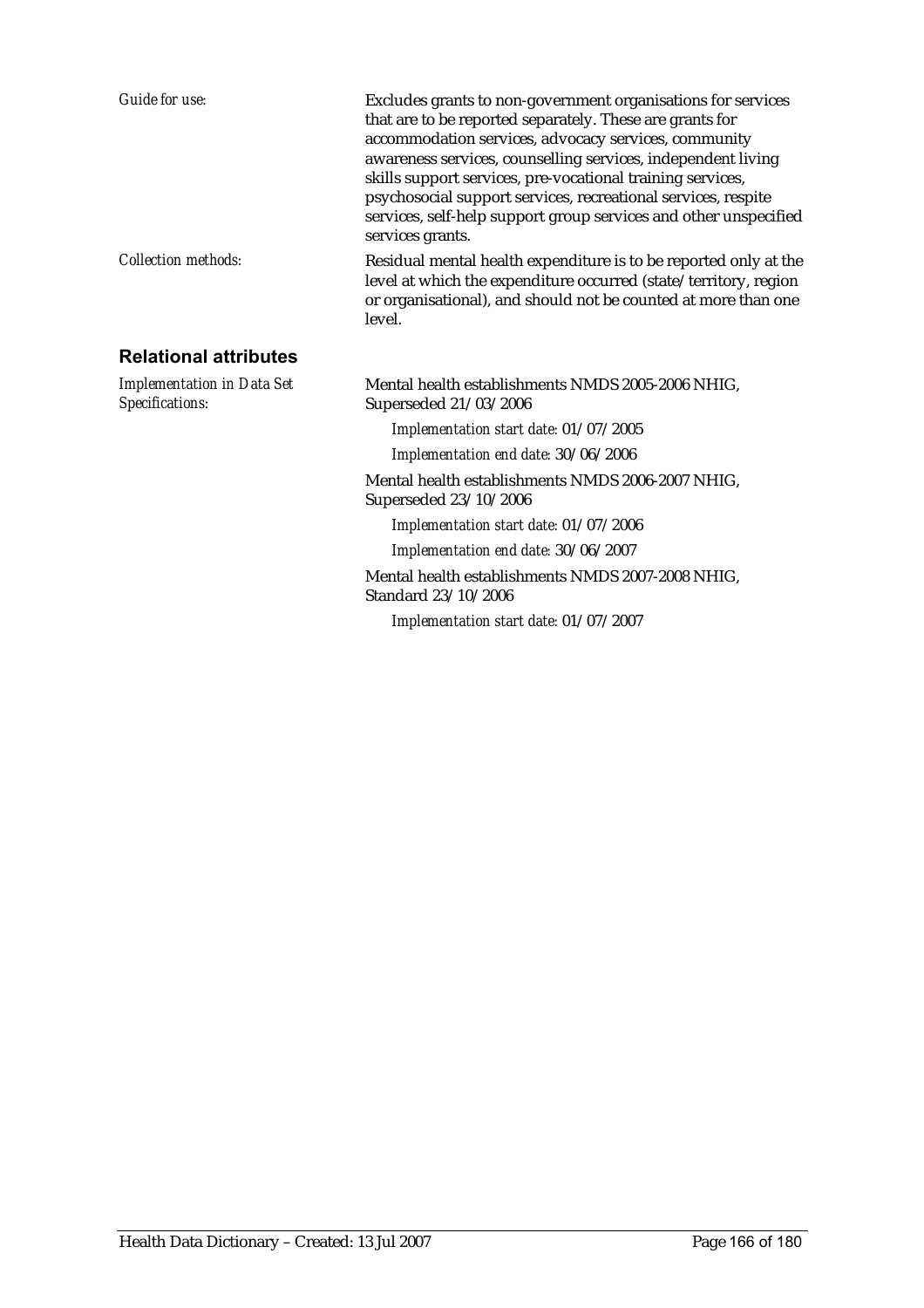# **Residual expenditure (mental health service) superannuation**

| Metadata item type:         | Data Element                                                                                                                                                                                                                                                                                                                                                                                                                                                                                                                                                                                                                                                 |
|-----------------------------|--------------------------------------------------------------------------------------------------------------------------------------------------------------------------------------------------------------------------------------------------------------------------------------------------------------------------------------------------------------------------------------------------------------------------------------------------------------------------------------------------------------------------------------------------------------------------------------------------------------------------------------------------------------|
| Technical name:             | Specialised mental health service—residual expenditure<br>(superannuation), total Australian currency N[N(8)]                                                                                                                                                                                                                                                                                                                                                                                                                                                                                                                                                |
| <b>METeOR</b> identifier:   | 290158                                                                                                                                                                                                                                                                                                                                                                                                                                                                                                                                                                                                                                                       |
| <b>Registration status:</b> | NHIG, Standard 08/12/2004                                                                                                                                                                                                                                                                                                                                                                                                                                                                                                                                                                                                                                    |
| Definition:                 | Expenditure in Australian dollars by specialised mental health<br>services that cannot be directly related to programs operated by<br>a particular organisation or service unit (that is, can only be<br>indirectly related to a particular organisation or service unit). It<br>includes superannuation employer contributions paid, or for an<br>emerging cost scheme, that should be paid on behalf of the<br>employee and that are not reported elsewhere. Emerging cost<br>schemes are those in which the cost of benefits is met at the time<br>a benefit becomes payable, that is, there is no ongoing invested<br>fund from which benefits are paid. |

## **Data element concept attributes**

| Data element concept: | Specialised mental health service-residual expenditure<br>(superannuation)                                                                                                                                                                                                                                                                                                                                                                                                                                                                                                                                                              |
|-----------------------|-----------------------------------------------------------------------------------------------------------------------------------------------------------------------------------------------------------------------------------------------------------------------------------------------------------------------------------------------------------------------------------------------------------------------------------------------------------------------------------------------------------------------------------------------------------------------------------------------------------------------------------------|
| Definition:           | Expenditures by specialised mental health services that cannot<br>be directly related to programs operated by a particular<br>organisation or service unit (that is, can only be indirectly<br>related to a particular organisation or service unit). It includes<br>superannuation employer contributions paid, or for an<br>emerging cost scheme, that should be paid on behalf of the<br>employee and that are not reported elsewhere. Emerging cost<br>schemes are those in which the cost of benefits is met at the time<br>a benefit becomes payable, that is, there is no ongoing invested<br>fund from which benefits are paid. |
| Context:              | Specialised mental health service: to improve and substantiate<br>financial reporting in relation to residual mental health care<br>expenditure and assist in understanding differences in costs for<br>similar specialised mental health service in different states or<br>territories and regions, where these cost differences are due to<br>differences in the extent to which support services and other<br>services to residents/admitted patients and outpatients of an<br>organisation or service unit may be provided by the<br>organisation or service unit itself or by other bodies                                         |
| Object class:         | Specialised mental health service                                                                                                                                                                                                                                                                                                                                                                                                                                                                                                                                                                                                       |
| <b>Property:</b>      | Residual expenditure                                                                                                                                                                                                                                                                                                                                                                                                                                                                                                                                                                                                                    |

### **Value domain attributes**

#### **Representational attributes**

| <b>Representation class:</b> | Total    |
|------------------------------|----------|
| Data type:                   | Currency |
| Format:                      | N[N(8)]  |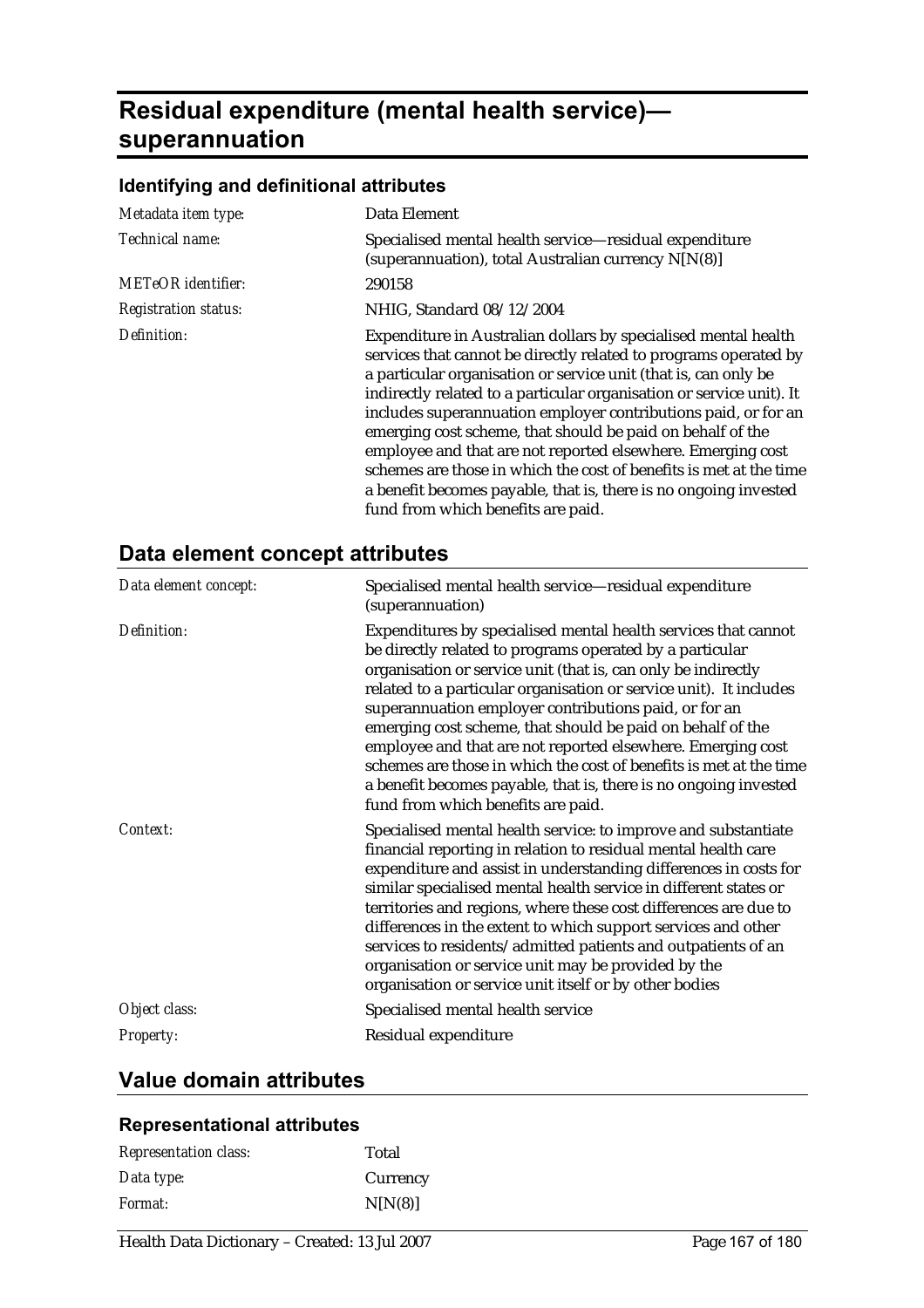*Maximum character length:* 9

*Unit of measure:* Australian currency (AU\$)

### **Data element attributes**

#### **Collection and usage attributes**

| <b>Guide for use:</b>                                | Excludes grants to non-government organisations for services<br>that are to be reported separately. These are grants for<br>accommodation services, advocacy services, community<br>awareness services, counselling services, independent living<br>skills support services, pre-vocational training services,<br>psychosocial support services, recreational services, respite<br>services, self-help support group services and other unspecified<br>services grants. |
|------------------------------------------------------|-------------------------------------------------------------------------------------------------------------------------------------------------------------------------------------------------------------------------------------------------------------------------------------------------------------------------------------------------------------------------------------------------------------------------------------------------------------------------|
| <b>Collection methods:</b>                           | Residual mental health expenditure is to be reported only at the<br>level at which the expenditure occurred (state/territory, region<br>or organisational), and should not be counted at more than one<br>level. Expenditure should be reported for these categories,<br>where applicable.                                                                                                                                                                              |
|                                                      | Note: Superannuation expenditure already included in<br>establishments expenditure should not be included in this data<br>element.                                                                                                                                                                                                                                                                                                                                      |
| <b>Relational attributes</b>                         |                                                                                                                                                                                                                                                                                                                                                                                                                                                                         |
| <b>Implementation in Data Set</b><br>Specifications: | Mental health establishments NMDS 2005-2006 NHIG,<br>Superseded 21/03/2006                                                                                                                                                                                                                                                                                                                                                                                              |
|                                                      | Implementation start date: 01/07/2005                                                                                                                                                                                                                                                                                                                                                                                                                                   |
|                                                      | Implementation end date: 30/06/2006                                                                                                                                                                                                                                                                                                                                                                                                                                     |
|                                                      | Mental health establishments NMDS 2006-2007 NHIG,<br>Superseded 23/10/2006                                                                                                                                                                                                                                                                                                                                                                                              |
|                                                      | Implementation start date: 01/07/2006                                                                                                                                                                                                                                                                                                                                                                                                                                   |
|                                                      | Implementation end date: 30/06/2007                                                                                                                                                                                                                                                                                                                                                                                                                                     |
|                                                      | Mental health establishments NMDS 2007-2008 NHIG,<br>Standard 23/10/2006                                                                                                                                                                                                                                                                                                                                                                                                |
|                                                      | $I = I$ $I + I$ $I + I$ $I + 01/07/0007$                                                                                                                                                                                                                                                                                                                                                                                                                                |

*Implementation start date:* 01/07/2007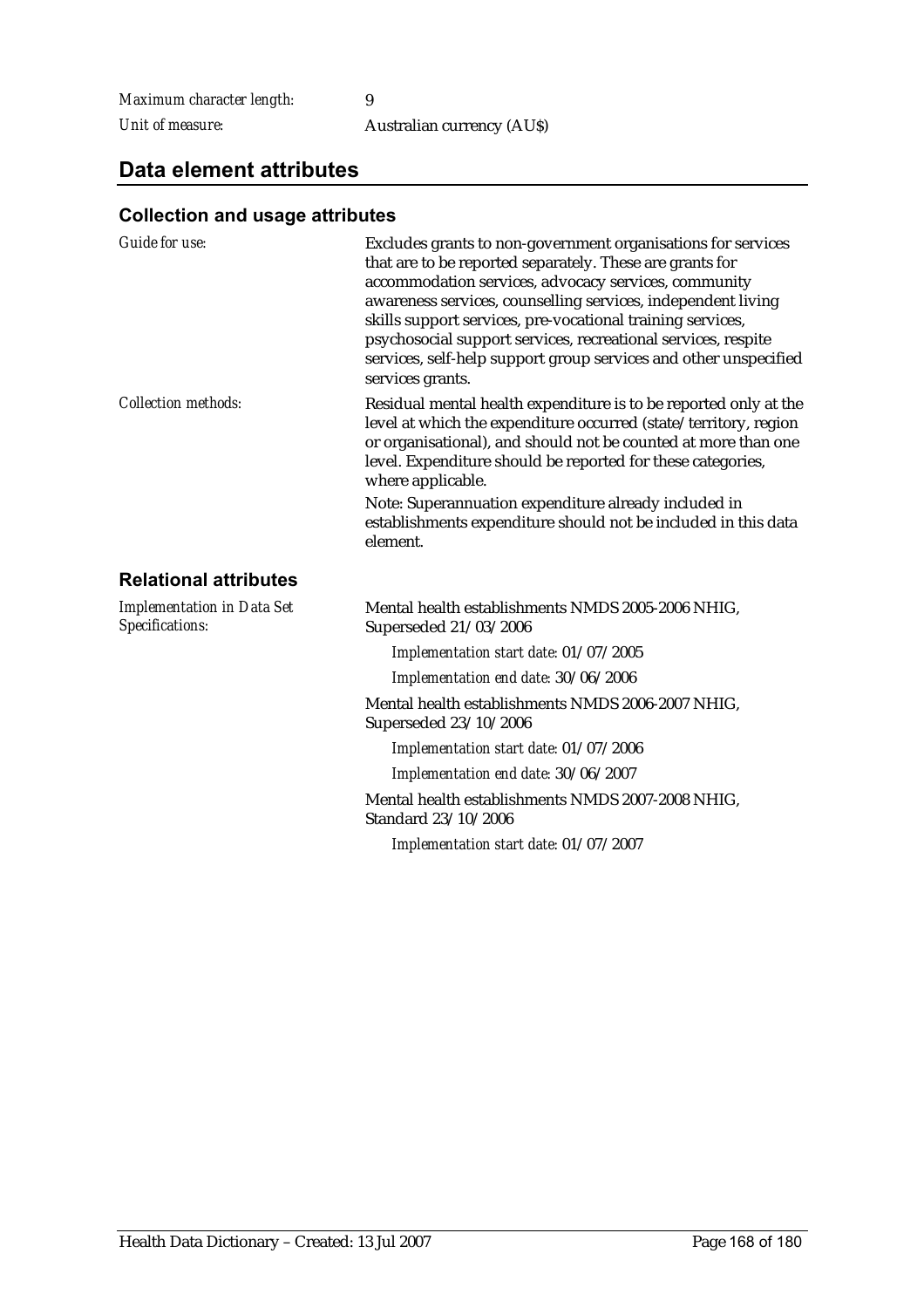# **Residual expenditure (mental health service)—support services**

## **Identifying and definitional attributes**

| Metadata item type:         | Data Element                                                                                                                                                                                                                                                                                                                                                                                                                                                                                                                                                                                                  |
|-----------------------------|---------------------------------------------------------------------------------------------------------------------------------------------------------------------------------------------------------------------------------------------------------------------------------------------------------------------------------------------------------------------------------------------------------------------------------------------------------------------------------------------------------------------------------------------------------------------------------------------------------------|
| Technical name:             | Specialised mental health service—residual expenditure<br>(support services), total Australian currency N[N(8)]                                                                                                                                                                                                                                                                                                                                                                                                                                                                                               |
| <b>METeOR</b> identifier:   | 290147                                                                                                                                                                                                                                                                                                                                                                                                                                                                                                                                                                                                        |
| <b>Registration status:</b> | NHIG, Standard 08/12/2004                                                                                                                                                                                                                                                                                                                                                                                                                                                                                                                                                                                     |
| Definition:                 | Expenditure in Australian dollars by specialised mental health<br>services that cannot be directly related to programs operated by<br>a particular organisation or service unit (that is, can only be<br>indirectly related to a particular organisation or service unit). It<br>refers to the cost of administration and other support services<br>provided at the region-level. Such services include regional<br>administration, information systems, personnel, finance and<br>accounting functions. These services are usually provided from<br>a central pool of resources managed at a regional level. |

## **Data element concept attributes**

| Data element concept: | Specialised mental health service-residual expenditure<br>(support services)                                                                                                                                                                                                                                                                                                                                                                                                                                                                                                                                                                                                                                                                                                                                                                                                                                                                                                                                                                                        |
|-----------------------|---------------------------------------------------------------------------------------------------------------------------------------------------------------------------------------------------------------------------------------------------------------------------------------------------------------------------------------------------------------------------------------------------------------------------------------------------------------------------------------------------------------------------------------------------------------------------------------------------------------------------------------------------------------------------------------------------------------------------------------------------------------------------------------------------------------------------------------------------------------------------------------------------------------------------------------------------------------------------------------------------------------------------------------------------------------------|
| Definition:           | Expenditures by specialised mental health services that cannot<br>be directly related to programs operated by a particular<br>organisation or service unit (that is, can only be indirectly<br>related to a particular organisation or service unit). It refers to<br>the cost of administration and other support services provided<br>at the region-level. Such services include regional<br>administration, information systems, personnel, finance and<br>accounting functions. These services are usually provided from<br>a central pool of resources managed at a regional level.<br>It also refers to the cost of administration and other support<br>services provided at the organisation-level. Such services<br>include corporate governance and administration, public<br>relations, hospital administration, information systems,<br>personnel, finance and accounting functions. These services are<br>generally provided from a central pool of resources managed at<br>the corporate level for all programs/business units of the<br>organisation. |
|                       | These costs generally represent only part of the organisation<br>administrative and infrastructure overheads which may or may<br>not be charged out against the mental health program.                                                                                                                                                                                                                                                                                                                                                                                                                                                                                                                                                                                                                                                                                                                                                                                                                                                                              |
| Context:              | Specialised mental health service: to improve and substantiate<br>financial reporting in relation to residual mental health care<br>expenditure and assist in understanding differences in costs for<br>similar specialised mental health service in different states or<br>territories and regions, where these cost differences are due to<br>differences in the extent to which support services and other<br>services to residents/admitted patients and outpatients of an<br>organisation or service unit may be provided by the<br>organisation or service unit itself or by other bodies                                                                                                                                                                                                                                                                                                                                                                                                                                                                     |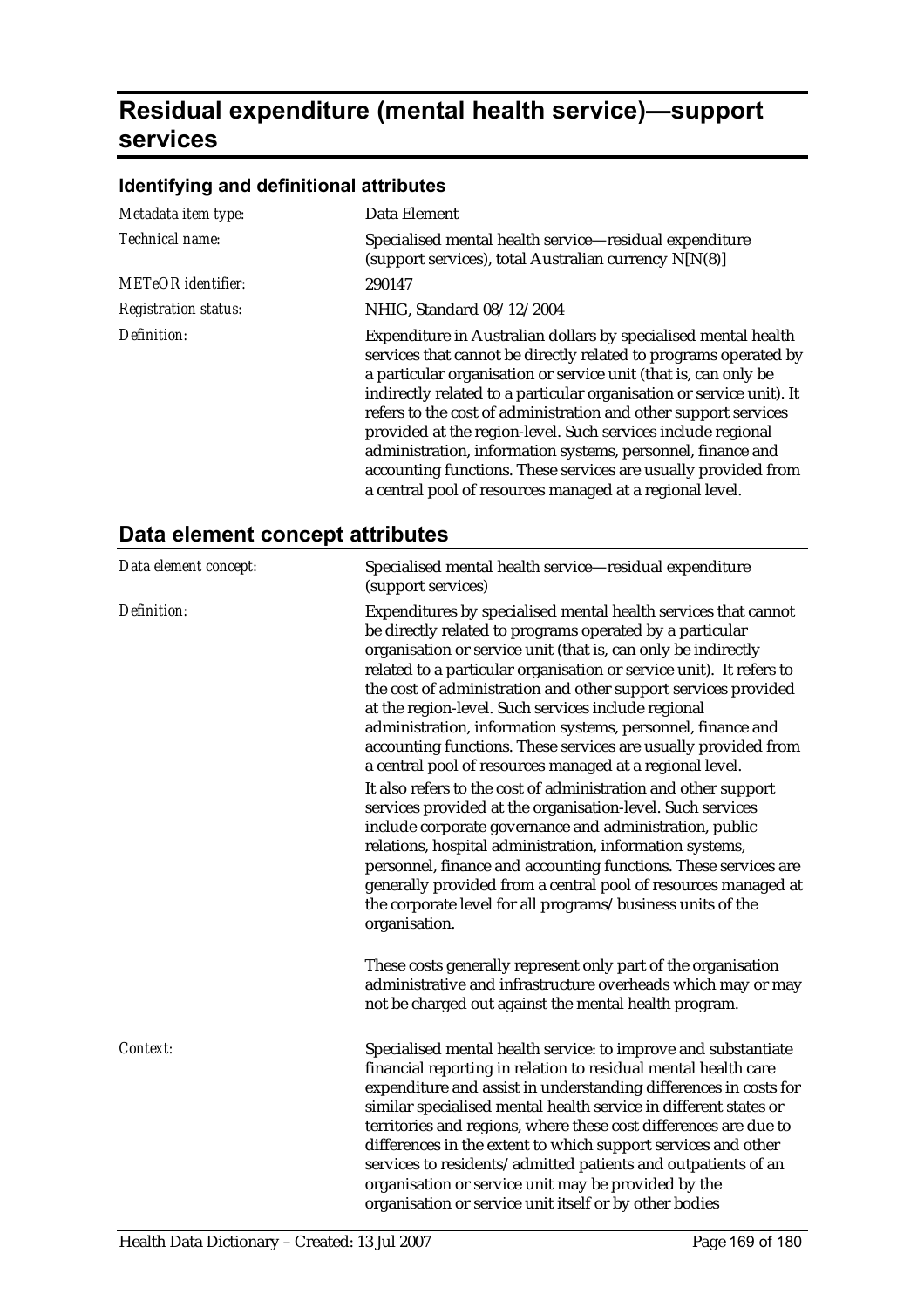*Object class:* Specialised mental health service **Property:** Residual expenditure

## **Value domain attributes**

#### **Representational attributes**

| <b>Representation class:</b> | Total                            |
|------------------------------|----------------------------------|
| Data type:                   | Currency                         |
| Format:                      | N[N(8)]                          |
| Maximum character length:    | 9                                |
| Unit of measure:             | <b>Australian currency (AUS)</b> |

## **Data element attributes**

| Guide for use:                                       | Excludes grants to non-government organisations for services<br>that are to be reported separately. These are grants for<br>accommodation services, advocacy services, community<br>awareness services, counselling services, independent living<br>skills support services, pre-vocational training services,<br>psychosocial support services, recreational services, respite<br>services, self-help support group services and other unspecified<br>services grants. |  |
|------------------------------------------------------|-------------------------------------------------------------------------------------------------------------------------------------------------------------------------------------------------------------------------------------------------------------------------------------------------------------------------------------------------------------------------------------------------------------------------------------------------------------------------|--|
| <b>Collection methods:</b>                           | Residual mental health expenditure is to be reported only at the<br>level at which the expenditure occurred (state/territory, region<br>or organisational), and should not be counted at more than one<br>level. Expenditure should be reported for these categories,<br>where applicable:                                                                                                                                                                              |  |
|                                                      | These services are usually provided from a central pool of<br>resources managed at a regional level. Do not count these costs<br>if they have been included in the expenditure reported by<br>service delivery organisations within the region.                                                                                                                                                                                                                         |  |
| <b>Relational attributes</b>                         |                                                                                                                                                                                                                                                                                                                                                                                                                                                                         |  |
| <b>Implementation in Data Set</b><br>Specifications: | Mental health establishments NMDS 2005-2006 NHIG,<br>Superseded 21/03/2006                                                                                                                                                                                                                                                                                                                                                                                              |  |
|                                                      | Implementation start date: 01/07/2005                                                                                                                                                                                                                                                                                                                                                                                                                                   |  |
|                                                      | Implementation end date: 30/06/2006                                                                                                                                                                                                                                                                                                                                                                                                                                     |  |
|                                                      | Mental health establishments NMDS 2006-2007 NHIG,<br>Superseded 23/10/2006                                                                                                                                                                                                                                                                                                                                                                                              |  |
|                                                      | Implementation start date: 01/07/2006                                                                                                                                                                                                                                                                                                                                                                                                                                   |  |
|                                                      | Implementation end date: 30/06/2007                                                                                                                                                                                                                                                                                                                                                                                                                                     |  |
|                                                      | Mental health establishments NMDS 2007-2008 NHIG,<br>Standard 23/10/2006                                                                                                                                                                                                                                                                                                                                                                                                |  |
|                                                      | Implementation start date: 01/07/2007                                                                                                                                                                                                                                                                                                                                                                                                                                   |  |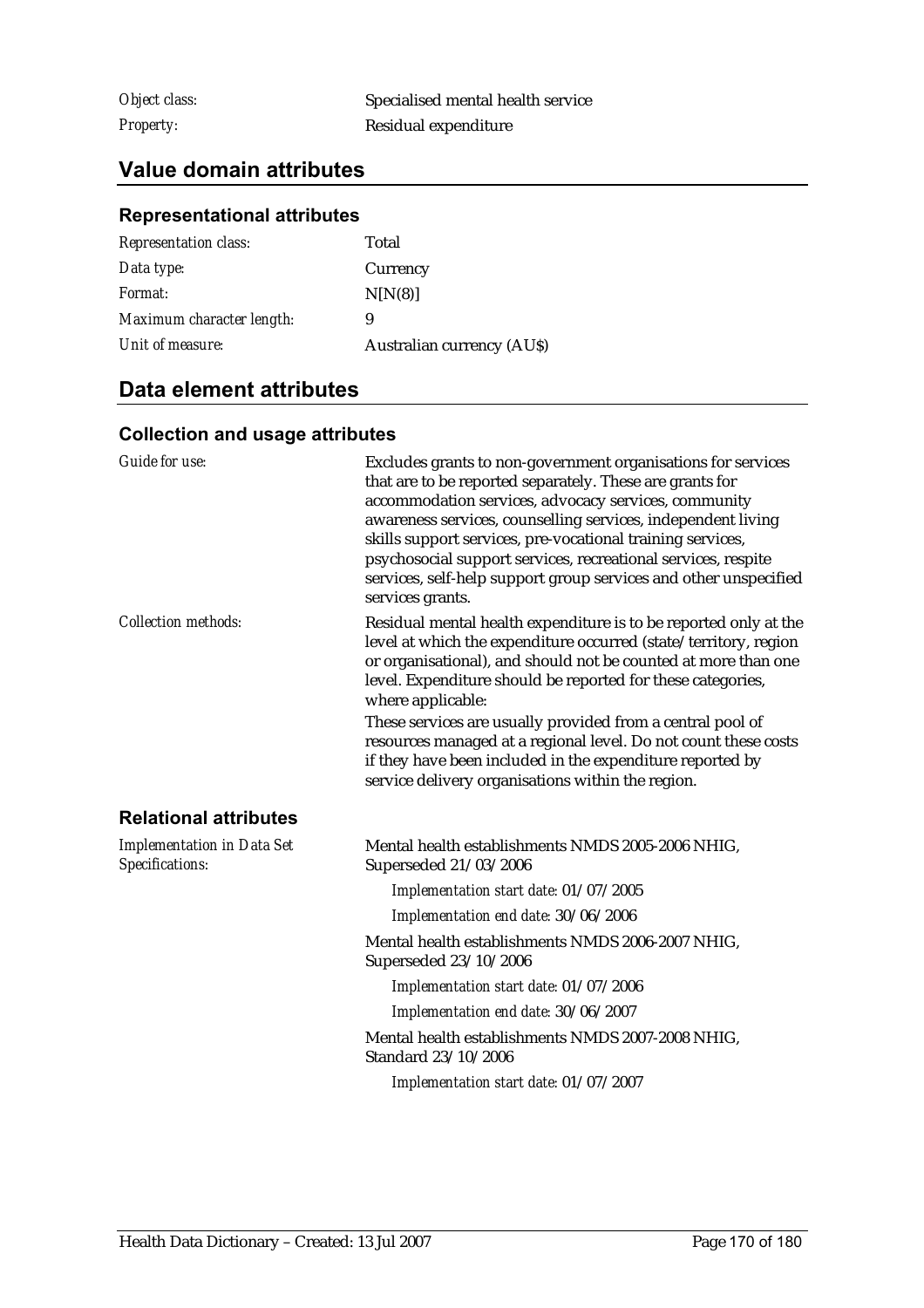# **Residual expenditure (mental health service)—workers compensation**

|                     | Identifying and definitional attributes |
|---------------------|-----------------------------------------|
| Matadata itam tyna: | Data Flament                            |

| Metadata item type:         | Data Element                                                                                                                                                                                                                                                                                                                                                                                                                                                |
|-----------------------------|-------------------------------------------------------------------------------------------------------------------------------------------------------------------------------------------------------------------------------------------------------------------------------------------------------------------------------------------------------------------------------------------------------------------------------------------------------------|
| Technical name:             | Specialised mental health service—residual expenditure<br>(workers compensation), total Australian currency N[N(8)]                                                                                                                                                                                                                                                                                                                                         |
| <b>METeOR</b> identifier:   | 290160                                                                                                                                                                                                                                                                                                                                                                                                                                                      |
| <b>Registration status:</b> | NHIG, Standard 08/12/2004                                                                                                                                                                                                                                                                                                                                                                                                                                   |
| Definition:                 | Expenditures in Australian dollars specialised mental health<br>services that cannot be directly related to programs operated by<br>a particular organisation or service unit (that is, can only be<br>indirectly related to a particular organisation or service unit). It<br>refers to workers compensation premiums and payments made<br>by the organisation, region or central administration on behalf<br>of its employees and not reported elsewhere. |

| Data element concept: | Specialised mental health service-residual expenditure<br>(workers compensation)                                                                                                                                                                                                                                                                                                                                                                                                                                                                                                                |
|-----------------------|-------------------------------------------------------------------------------------------------------------------------------------------------------------------------------------------------------------------------------------------------------------------------------------------------------------------------------------------------------------------------------------------------------------------------------------------------------------------------------------------------------------------------------------------------------------------------------------------------|
| Definition:           | Expenditures by specialised mental health services that cannot<br>be directly related to programs operated by a particular<br>organisation or service unit (that is, can only be indirectly<br>related to a particular organisation or service unit). It refers to<br>workers compensation premiums and payments made by the<br>organisation, region or central administration on behalf of its<br>employees and not reported elsewhere.                                                                                                                                                        |
| Context:              | Specialised mental health service: to improve and substantiate<br>financial reporting in relation to residual mental health care<br>expenditure and assist in understanding differences in costs for<br>similar specialised mental health service in different states or<br>territories and regions, where these cost differences are due to<br>differences in the extent to which support services and other<br>services to residents/admitted patients and outpatients of an<br>organisation or service unit may be provided by the<br>organisation or service unit itself or by other bodies |
| Object class:         | Specialised mental health service                                                                                                                                                                                                                                                                                                                                                                                                                                                                                                                                                               |
| <b>Property:</b>      | Residual expenditure                                                                                                                                                                                                                                                                                                                                                                                                                                                                                                                                                                            |

## **Data element concept attributes**

# **Value domain attributes**

## **Representational attributes**

| <b>Representation class:</b> | Total                            |
|------------------------------|----------------------------------|
| Data type:                   | Currency                         |
| <i>Format:</i>               | N[N(8)]                          |
| Maximum character length:    | 9                                |
| Unit of measure:             | <b>Australian currency (AUS)</b> |

## **Data element attributes**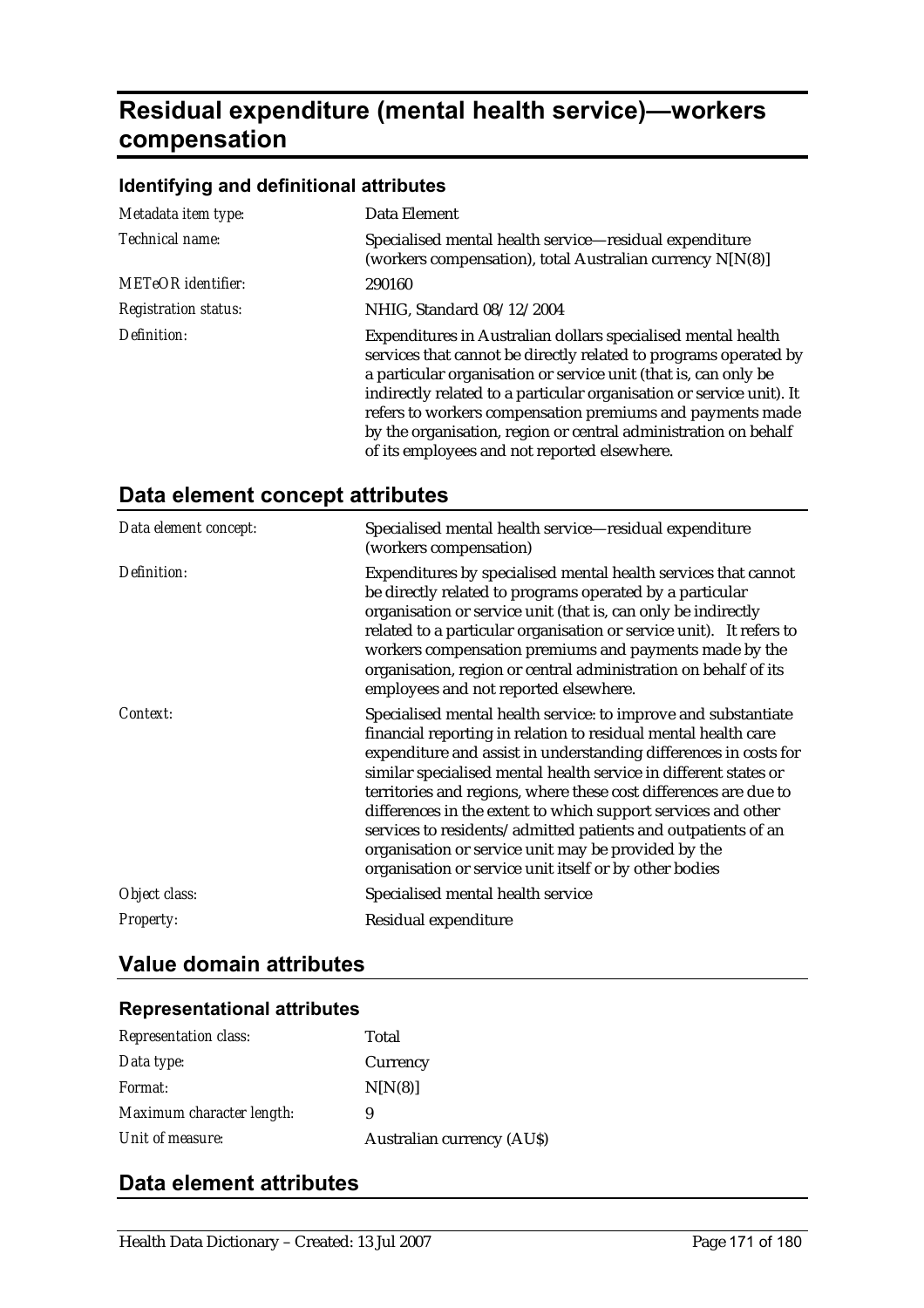#### **Collection and usage attributes**

| <b>Guide for use:</b>                                | Excludes grants to non-government organisations for services<br>that are to be reported separately. These are grants for<br>accommodation services, advocacy services, community<br>awareness services, counselling services, independent living<br>skills support services, pre-vocational training services,<br>psychosocial support services, recreational services, respite<br>services, self-help support group services and other unspecified<br>services grants. |
|------------------------------------------------------|-------------------------------------------------------------------------------------------------------------------------------------------------------------------------------------------------------------------------------------------------------------------------------------------------------------------------------------------------------------------------------------------------------------------------------------------------------------------------|
| <b>Collection methods:</b>                           | Residual mental health expenditure is to be reported only at the<br>level at which the expenditure occurred (state/territory, region<br>or organisational), and should not be counted at more than one<br>level.                                                                                                                                                                                                                                                        |
|                                                      | Note: Workers compensation expenditure already included in<br>establishments expenditure should not be included in this data<br>element.                                                                                                                                                                                                                                                                                                                                |
| <b>Relational attributes</b>                         |                                                                                                                                                                                                                                                                                                                                                                                                                                                                         |
| <b>Implementation in Data Set</b><br>Specifications: | Mental health establishments NMDS 2005-2006 NHIG,<br>Superseded 21/03/2006                                                                                                                                                                                                                                                                                                                                                                                              |
|                                                      | Implementation start date: 01/07/2005                                                                                                                                                                                                                                                                                                                                                                                                                                   |
|                                                      | Implementation end date: 30/06/2006                                                                                                                                                                                                                                                                                                                                                                                                                                     |
|                                                      | Mental health establishments NMDS 2006-2007 NHIG,<br>Superseded 23/10/2006                                                                                                                                                                                                                                                                                                                                                                                              |
|                                                      | Implementation start date: 01/07/2006                                                                                                                                                                                                                                                                                                                                                                                                                                   |

*Implementation end date:* 30/06/2007

Mental health establishments NMDS 2007-2008 NHIG, Standard 23/10/2006

*Implementation start date:* 01/07/2007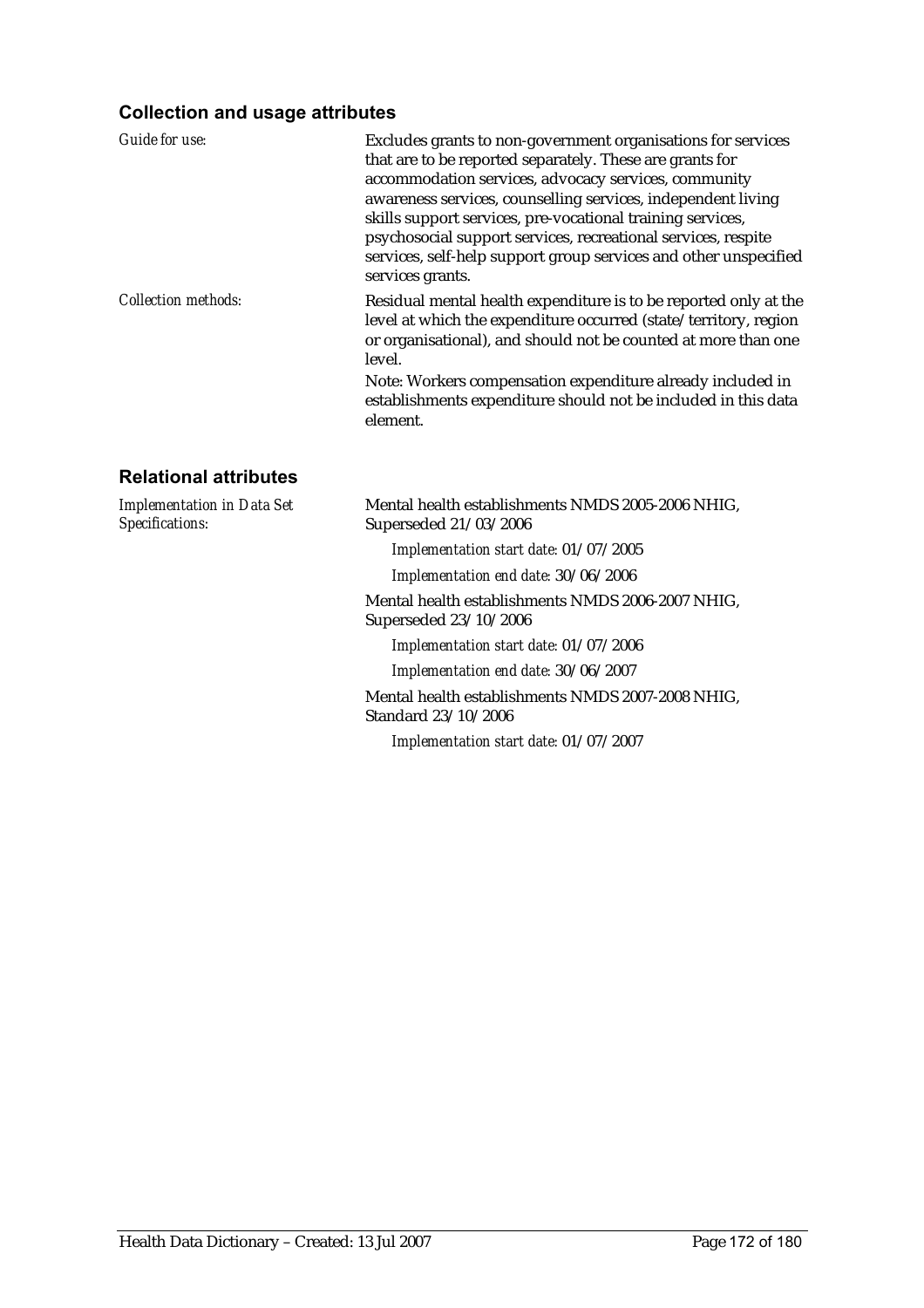# **Resuscitation of baby—method**

#### **Identifying and definitional attributes**

| Metadata item type:         | Data Element                                                                                                                                                                                                         |
|-----------------------------|----------------------------------------------------------------------------------------------------------------------------------------------------------------------------------------------------------------------|
| Technical name:             | Birth event—baby resuscitation method, code N                                                                                                                                                                        |
| <b>METeOR</b> identifier:   | 270116                                                                                                                                                                                                               |
| <b>Registration status:</b> | NHIG, Standard 01/03/2005                                                                                                                                                                                            |
| Definition:                 | Active measures taken immediately after birth to establish<br>independent respiration and heartbeat, or to treat depressed<br>respiratory effect and to correct metabolic disturbances, as<br>represented by a code. |

## **Data element concept attributes**

| Data element concept: | Birth event-baby resuscitation method                                                                                                                                                   |
|-----------------------|-----------------------------------------------------------------------------------------------------------------------------------------------------------------------------------------|
| Definition:           | Active measures taken immediately after birth to establish<br>independent respiration and heartbeat, or to treat depressed<br>respiratory effort and to correct metabolic disturbances. |
| Context:              | Perinatal                                                                                                                                                                               |
| Object class:         | Birth event                                                                                                                                                                             |
| <b>Property:</b>      | Baby resuscitation method                                                                                                                                                               |

## **Value domain attributes**

#### **Representational attributes**

| <b>Representation class:</b> | Code           |                                                                           |
|------------------------------|----------------|---------------------------------------------------------------------------|
| Data type:                   | Number         |                                                                           |
| Format:                      | N              |                                                                           |
| Maximum character length:    | 1              |                                                                           |
| Permissible values:          | Value          | Meaning                                                                   |
|                              |                | None                                                                      |
|                              | $\overline{c}$ | Suction only                                                              |
|                              | 3              | Oxygen therapy only                                                       |
|                              | 4              | Intermittent positive pressure respiration<br>(IPPR) through bag and mask |
|                              | 5              | Endotracheal intubation and IPPR                                          |
|                              | 6              | External cardiac massage and ventilation                                  |
| Supplementary values:        | 9              | Not stated                                                                |

#### **Collection and usage attributes**

| Guide for use: | CODE 3 Oxygen therapy only                               |
|----------------|----------------------------------------------------------|
|                | If oxygen is given by bag and mask without IPPR, code as |
|                | 'oxygen therapy'.                                        |

### **Data element attributes**

#### **Collection and usage attributes**

*Guide for use:* This metadata item does not include drug therapy.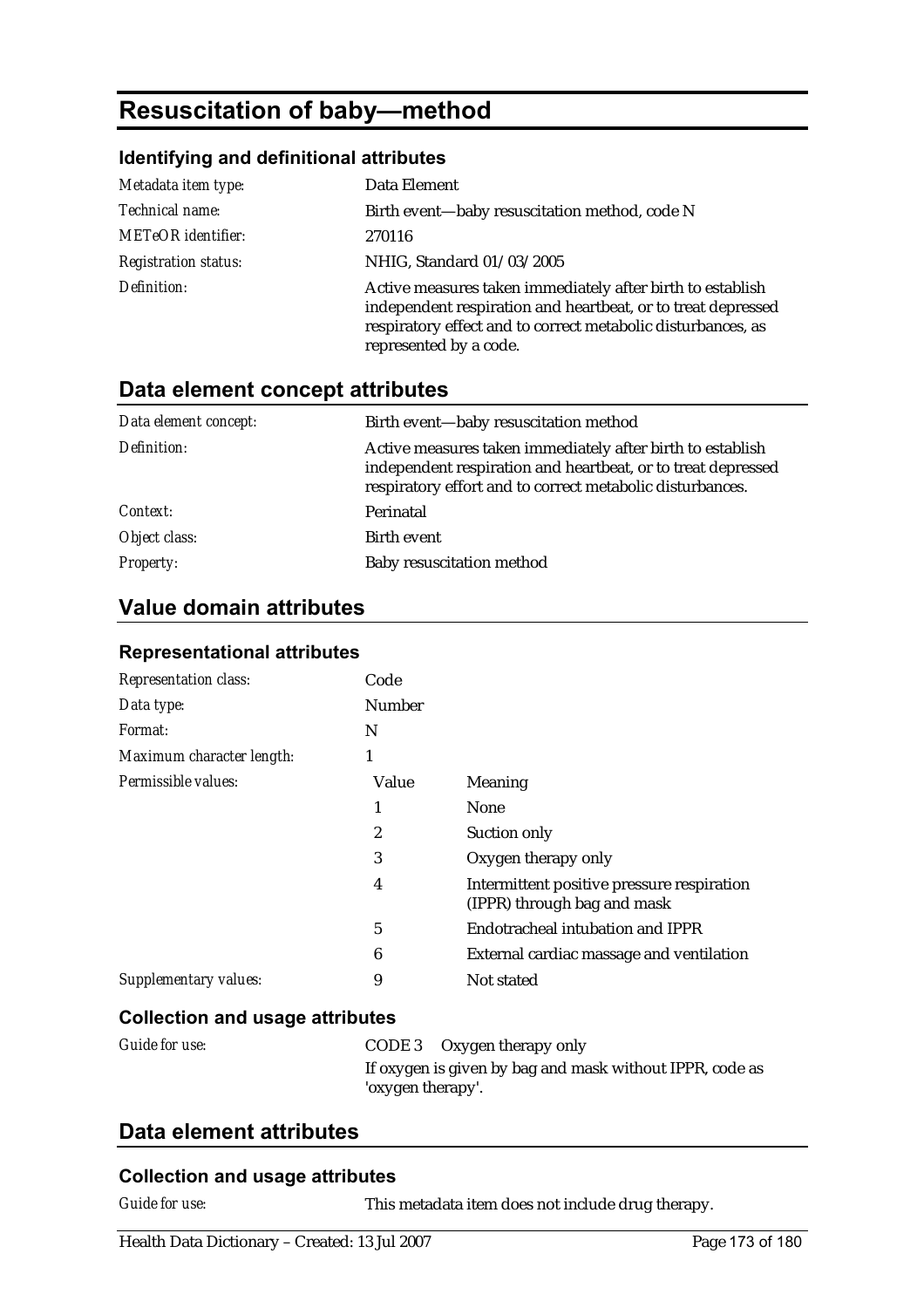|                  | Code the most severe measure used.                                                                                                                                 |
|------------------|--------------------------------------------------------------------------------------------------------------------------------------------------------------------|
| <i>Comments:</i> | Required to analyse need for resuscitation after complications<br>of labour and delivery and to evaluate level of services needed<br>for different birth settings. |
|                  |                                                                                                                                                                    |

## **Source and reference attributes**

| Submitting organisation: | National Perinatal Data Development Committee |
|--------------------------|-----------------------------------------------|
|--------------------------|-----------------------------------------------|

#### **Relational attributes**

| Related metadata references: | Supersedes Resuscitation of baby, version 2, DE, NHDD, |
|------------------------------|--------------------------------------------------------|
|                              | NHIMG, Superseded 01/03/2005                           |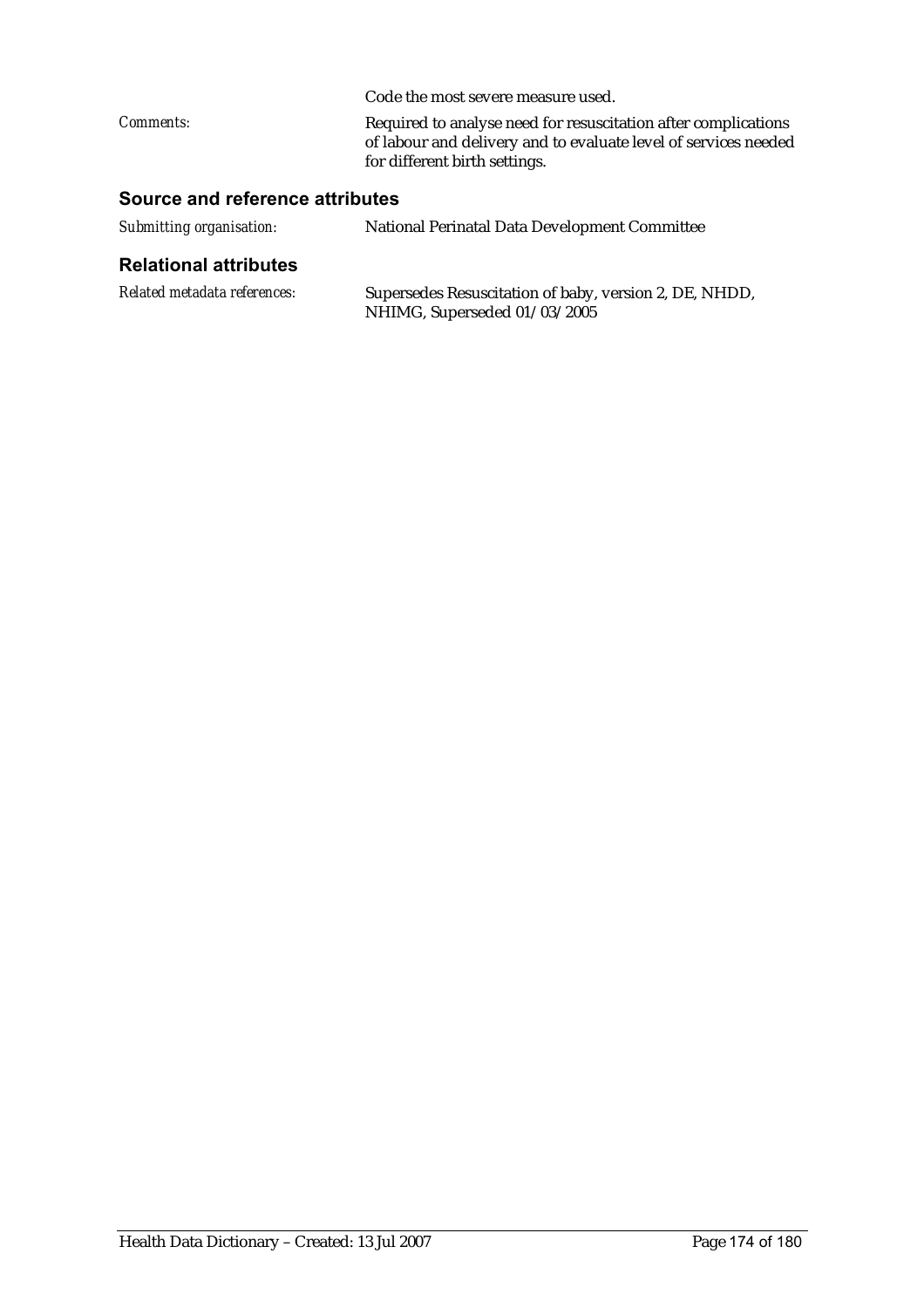## **Revenue—other**

#### **Identifying and definitional attributes**  *Metadata item type:* Data Element *Technical name:* Establishment—revenue (other revenue) (financial year), total Australian currency N[N(8)] *METeOR identifier:* 270128 *Registration status:* NHIG, Standard 01/03/2005 *Definition:* All other revenue measured in Australian dollars received by the establishment for a financial year, that is not included under patient revenue or recoveries (but not including revenue payments received from State or Territory governments).

## **Data element concept attributes**

| Data element concept: | Establishment-revenue (other revenue)                                                                                                                                                                                                                                                                                                                                      |
|-----------------------|----------------------------------------------------------------------------------------------------------------------------------------------------------------------------------------------------------------------------------------------------------------------------------------------------------------------------------------------------------------------------|
| Definition:           | All other revenue received by the establishment that is not<br>included under patient revenue or recoveries (but not including<br>revenue payments received from state or territory<br>governments). This would include revenue such as investment<br>income from temporarily surplus funds and income from<br>charities, bequests and accommodation provided to visitors. |
|                       | See text relating to offsetting practices. Gross revenue should be<br>reported (except in relation to payments for inter-hospital<br>transfers of goods and services).                                                                                                                                                                                                     |
| Context:              | <b>Health services:</b>                                                                                                                                                                                                                                                                                                                                                    |
|                       | In aggregate, other revenues as defined above constitute a<br>significant source of income for many establishments and are<br>necessary to complete the revenue picture for health financing<br>studies or analyses at the national level.                                                                                                                                 |
| Object class:         | Establishment                                                                                                                                                                                                                                                                                                                                                              |
| Property:             | Revenue                                                                                                                                                                                                                                                                                                                                                                    |

## **Value domain attributes**

#### **Representational attributes**

| <b>Representation class:</b> | Total                            |
|------------------------------|----------------------------------|
| Data type:                   | Currency                         |
| <i>Format:</i>               | N[N(8)]                          |
| Maximum character length:    | 9                                |
| Unit of measure:             | <b>Australian currency (AUS)</b> |

### **Data element attributes**

#### **Collection and usage attributes**

| Guide for use: | Record as currency up to hundreds of millions of dollars. |
|----------------|-----------------------------------------------------------|
|                | Rounded to the nearest whole dollar.                      |

#### **Source and reference attributes**

**National Health Data Committee**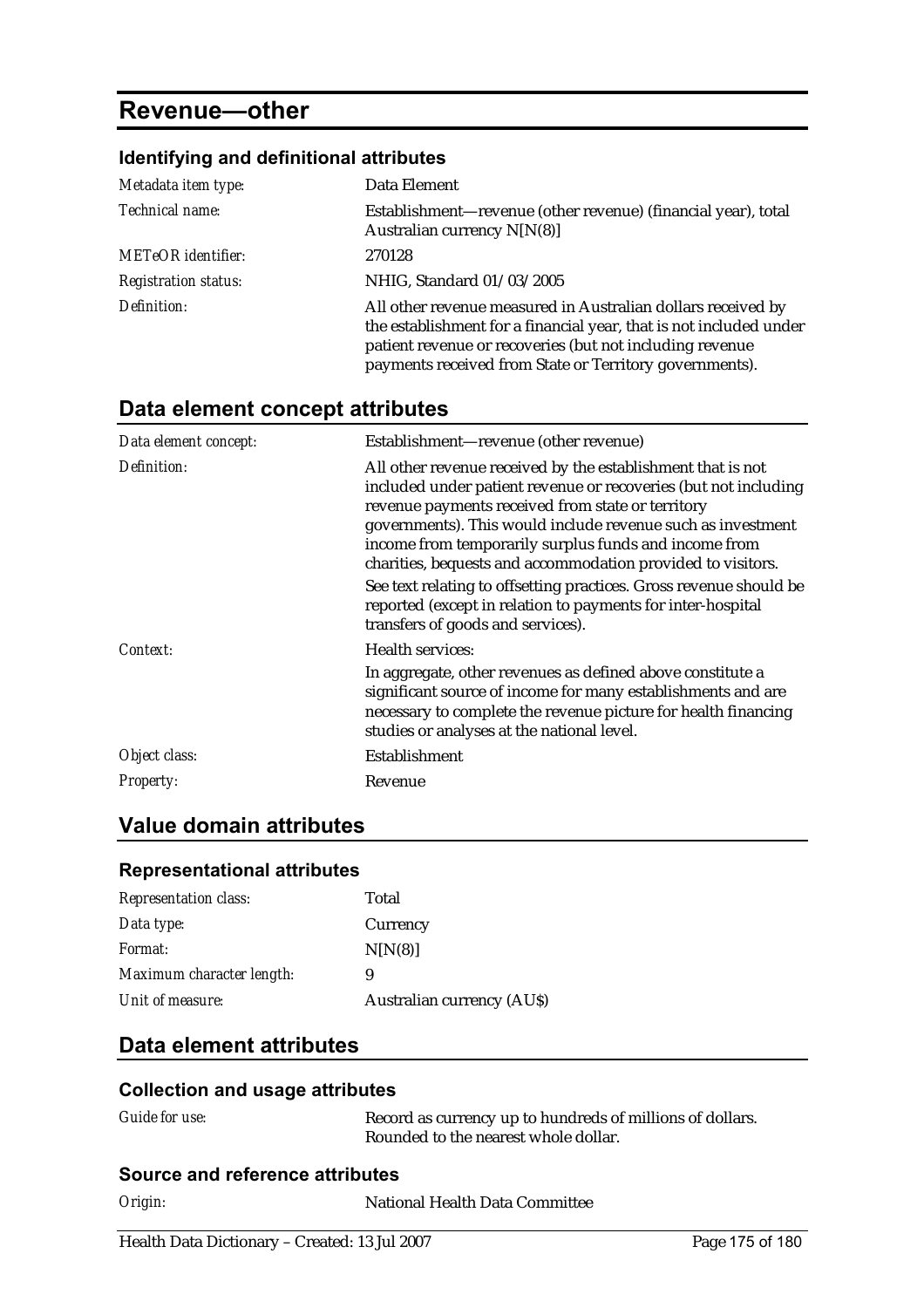#### **Relational attributes**

*Implementation in Data Set Specifications:*

*Related metadata references:* Supersedes Other revenues, version 1, DE, NHDD, NHIMG, Superseded 01/03/2005

> Public hospital establishments NMDS NHIG, Superseded 21/03/2006

*Implementation start date:* 01/07/2005

*Implementation end date:* 30/06/2006

Public hospital establishments NMDS NHIG, Superseded 23/10/2006

*Implementation start date:* 01/07/2006

*Implementation end date:* 30/06/2007

Public hospital establishments NMDS 2007-2008 NHIG, Standard 23/10/2006

*Implementation start date:* 01/07/2007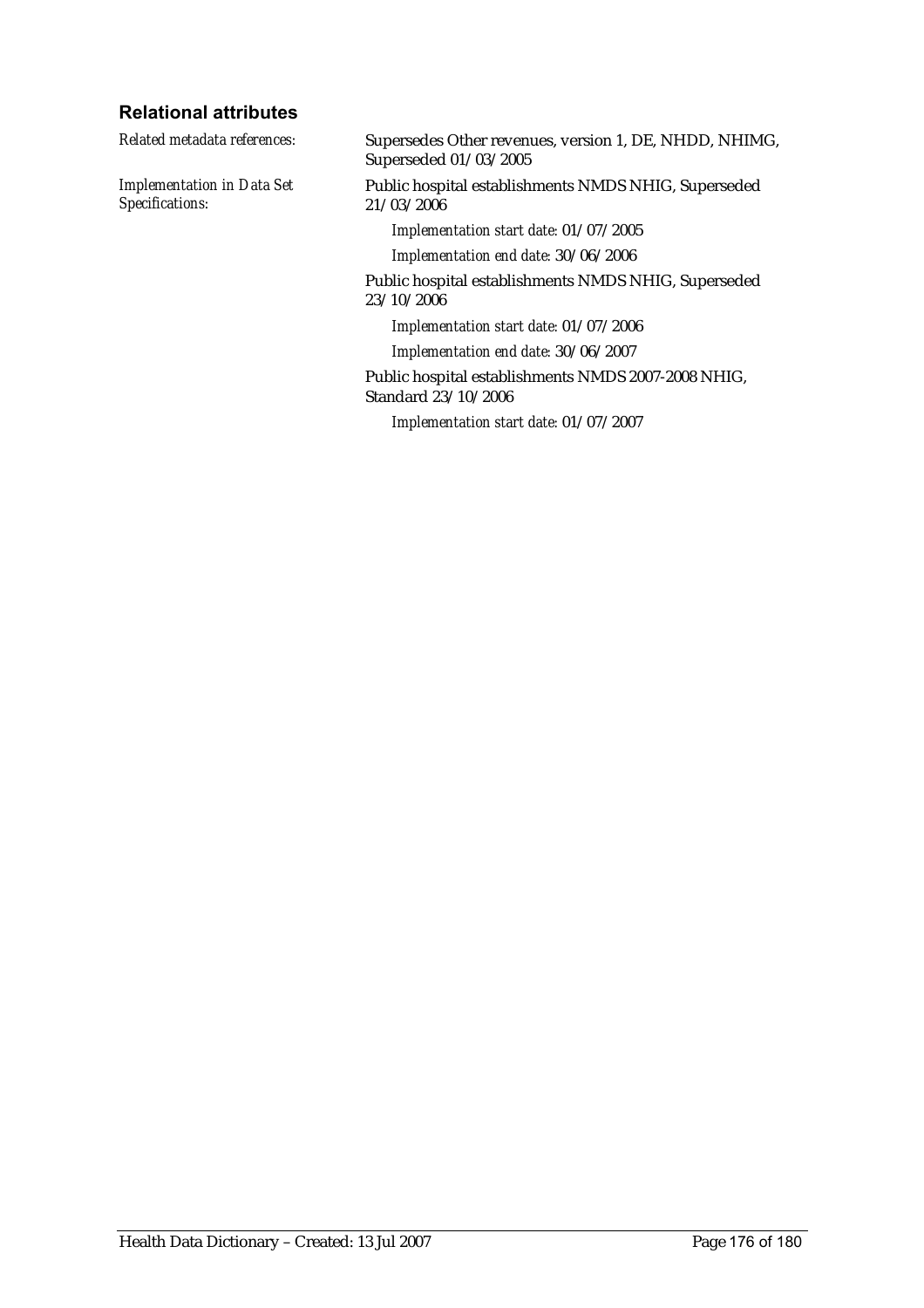# **Revenue—patient**

## **Identifying and definitional attributes**

| Metadata item type:         | Data Element                                                                                                                                                                                                      |
|-----------------------------|-------------------------------------------------------------------------------------------------------------------------------------------------------------------------------------------------------------------|
| Technical name:             | Establishment—revenue (patient) (financial year), total<br>Australian currency N[N(8)]                                                                                                                            |
| METeOR identifier:          | 270047                                                                                                                                                                                                            |
| <b>Registration status:</b> | NHIG, Standard 01/03/2005                                                                                                                                                                                         |
| Definition:                 | All revenue measured in Australian dollars for a financial year,<br>received by, and due to, an establishment in respect of<br>individual patient liability for accommodation and other<br>establishment charges. |

## **Data element concept attributes**

| Data element concept:                     | Establishment-revenue (patient)                                                                                                                                                                                                                                                                                                                                                                                                                                                                                                                                                                                       |
|-------------------------------------------|-----------------------------------------------------------------------------------------------------------------------------------------------------------------------------------------------------------------------------------------------------------------------------------------------------------------------------------------------------------------------------------------------------------------------------------------------------------------------------------------------------------------------------------------------------------------------------------------------------------------------|
| Definition:                               | Patient revenue comprises all revenue received by, and due to,<br>an establishment in respect of individual patient liability for<br>accommodation and other establishment charges. All patient<br>revenue is to be grouped together regardless of source of<br>payment (Commonwealth, health fund, insurance company,<br>direct from patient) or status of patient (whether inpatient or<br>non-inpatient, private or compensable). Gross revenue should<br>be reported.<br>Note: The Commonwealth contribution in respect of residential<br>aged care service patients should be included under patient<br>revenue. |
| Context:                                  | Health expenditure:                                                                                                                                                                                                                                                                                                                                                                                                                                                                                                                                                                                                   |
|                                           | Patient revenue is a significant source of income for most<br>establishments. For some establishments (principally the<br>private sector) it is the major source of income. Patient revenue<br>data is important for any health financing analyses or studies at<br>the national level.                                                                                                                                                                                                                                                                                                                               |
| Object class:                             | Establishment                                                                                                                                                                                                                                                                                                                                                                                                                                                                                                                                                                                                         |
| Property:                                 | Revenue                                                                                                                                                                                                                                                                                                                                                                                                                                                                                                                                                                                                               |
| <b>Collection and usage attributes</b>    |                                                                                                                                                                                                                                                                                                                                                                                                                                                                                                                                                                                                                       |
| <b>Guide for use:</b>                     | Record as currency up to hundreds of millions of dollars.                                                                                                                                                                                                                                                                                                                                                                                                                                                                                                                                                             |
| Ostare a stral professore a statular de l |                                                                                                                                                                                                                                                                                                                                                                                                                                                                                                                                                                                                                       |

## **Source and reference attributes**

#### *Submitting organisation:* National minimum data set working parties

## **Value domain attributes**

#### **Representational attributes**

| Total                            |
|----------------------------------|
| Currency                         |
| N[N(8)]                          |
| 9                                |
| <b>Australian currency (AUS)</b> |
|                                  |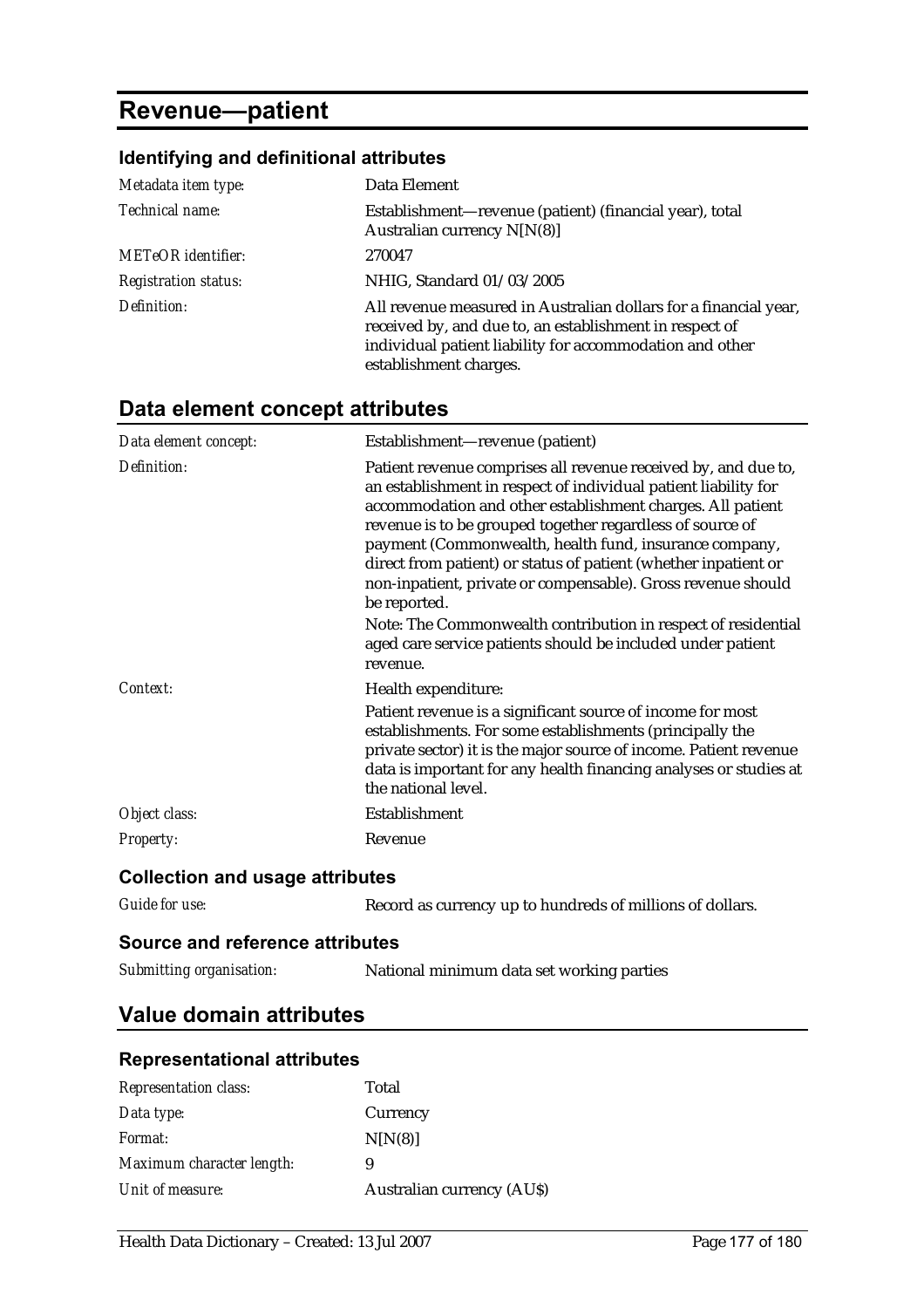## **Data element attributes**

#### **Collection and usage attributes**

| Guide for use: | Record as currency up to hundreds of millions of dollars.<br>Rounded to nearest whole dollar. |
|----------------|-----------------------------------------------------------------------------------------------|
|                |                                                                                               |

### **Source and reference attributes**

| Submitting organisation:                             | National minimum data set working parties                                        |
|------------------------------------------------------|----------------------------------------------------------------------------------|
| <b>Relational attributes</b>                         |                                                                                  |
| Related metadata references:                         | Supersedes Patient revenue, version 1, DE, NHDD, NHIMG,<br>Superseded 01/03/2005 |
| <b>Implementation in Data Set</b><br>Specifications: | Public hospital establishments NMDS NHIG, Superseded<br>21/03/2006               |
|                                                      | Implementation start date: 01/07/2005                                            |
|                                                      | Implementation end date: 30/06/2006                                              |
|                                                      | Public hospital establishments NMDS NHIG, Superseded<br>23/10/2006               |
|                                                      | Implementation start date: 01/07/2006                                            |
|                                                      | Implementation end date: 30/06/2007                                              |
|                                                      | Public hospital establishments NMDS 2007-2008 NHIG,<br>Standard 23/10/2006       |
|                                                      | Implementation start date: 01/07/2007                                            |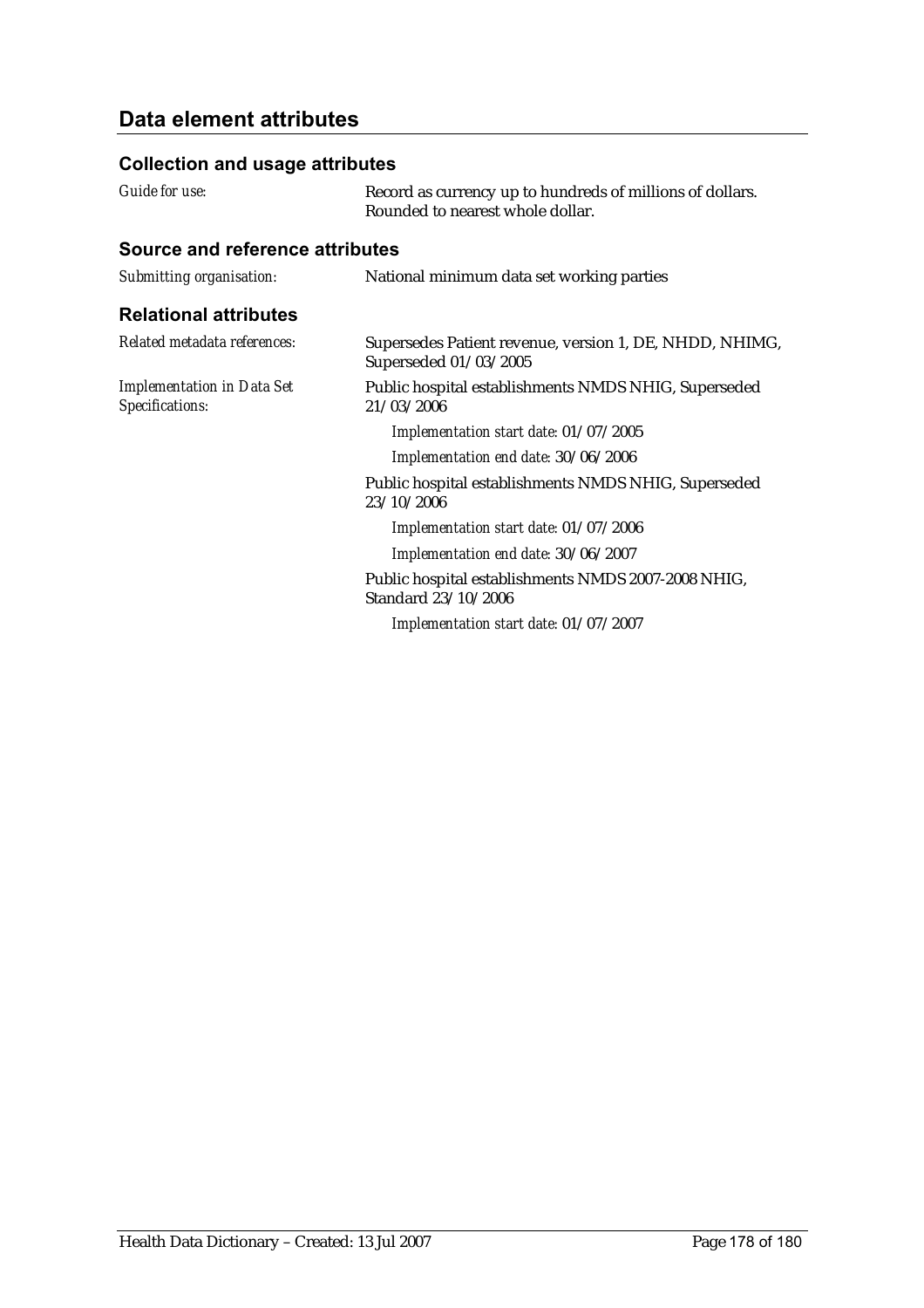## **Revenue—recoveries**

## **Identifying and definitional attributes**

| Metadata item type:         | Data Element                                                                                                                     |
|-----------------------------|----------------------------------------------------------------------------------------------------------------------------------|
| Technical name:             | Establishment—revenue (recoveries) (financial year), total<br>Australian currency $N[N(8)]$                                      |
| <b>METeOR</b> identifier:   | 269974                                                                                                                           |
| <b>Registration status:</b> | NHIG, Standard 01/03/2005                                                                                                        |
| Definition:                 | All revenue received in Australian dollars for a financial year,<br>that is in the nature of a recovery of expenditure incurred. |

## **Data element concept attributes**

| Data element concept: | Establishment-revenue (recoveries)                                                                                                                                                                                                                                                                                                                                                                                                                                 |
|-----------------------|--------------------------------------------------------------------------------------------------------------------------------------------------------------------------------------------------------------------------------------------------------------------------------------------------------------------------------------------------------------------------------------------------------------------------------------------------------------------|
| Definition:           | All revenue received that is in the nature of a recovery of<br>expenditure incurred. This would include:                                                                                                                                                                                                                                                                                                                                                           |
|                       | income received from the provision of meals and<br>accommodation to members of staff of the hospital<br>(assuming it is possible to separate this from income from<br>the provision of meals and accommodation to visitors;                                                                                                                                                                                                                                        |
|                       | income received from the use of hospital facilities by<br>$\bullet$<br>salaried medical officers exercising their rights of private<br>practice and by private practitioners treating private<br>patients in hospital; and                                                                                                                                                                                                                                         |
|                       | other recoveries such as those relating to inter-hospital<br>٠<br>services where the revenue relates to a range of different<br>costs and cannot be clearly offset against any particular<br>cost.                                                                                                                                                                                                                                                                 |
|                       | Generally, gross revenues should be reported but, where inter-<br>hospital payments for transfers of goods and services are made,<br>offsetting practices are acceptable to avoid double counting.<br>Where a range of inter-hospital transfers of goods and services<br>is involved and it is not possible to allocate the offsetting<br>revenue against particular expenditure categories, then it is<br>acceptable to bring that revenue in through recoveries. |
| Context:              | Health expenditure:                                                                                                                                                                                                                                                                                                                                                                                                                                                |
|                       | Recoveries represent a significant source of income for many<br>establishments and, as well as assisting in completing the<br>picture in any health financing studies or analysis at the<br>national level, are relevant in relation to the determination of<br>net costs and output costs.                                                                                                                                                                        |
| Object class:         | Establishment                                                                                                                                                                                                                                                                                                                                                                                                                                                      |
| Property:             | Revenue                                                                                                                                                                                                                                                                                                                                                                                                                                                            |

## **Value domain attributes**

#### **Representational attributes**

| <b>Representation class:</b> | Total    |
|------------------------------|----------|
| Data type:                   | Currency |
| <i>Format:</i>               | N[N(8)]  |
| Maximum character length:    | 9        |